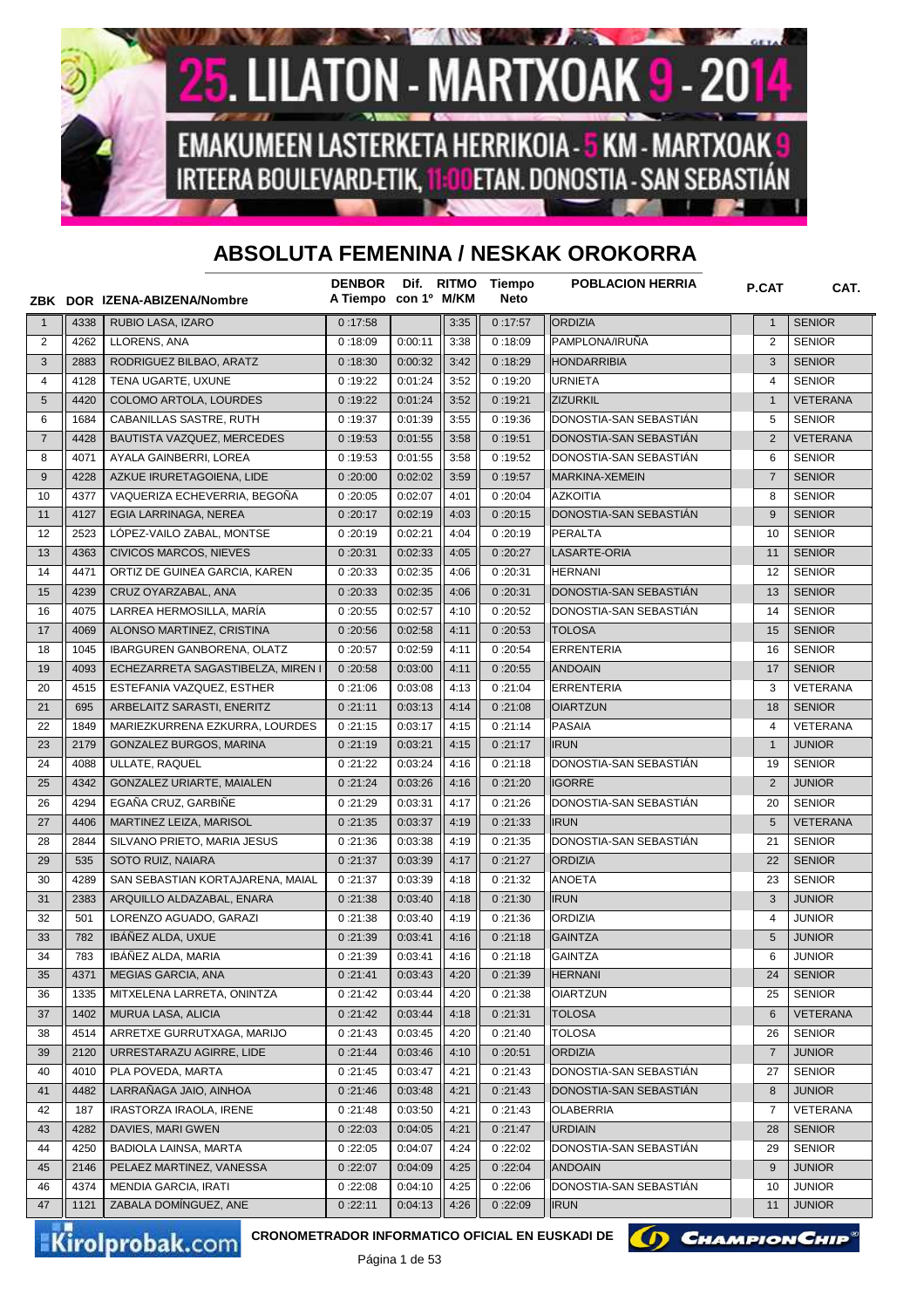|     |      | ZBK DOR IZENA-ABIZENA/Nombre                                              | A Tiempo con 1º M/KM |                         |      | Neto    |                        | <b>P.VAI</b> | UAI.            |
|-----|------|---------------------------------------------------------------------------|----------------------|-------------------------|------|---------|------------------------|--------------|-----------------|
| 48  | 731  | COMBARRO PALACIOS, IZASKUN                                                | 0:22:13              | 0:04:15                 | 4:26 | 0:22:11 | <b>BILBAO</b>          | 30           | <b>SENIOR</b>   |
| 49  | 1655 | OIARZABAL ARANO, IDOIA                                                    | 0:22:15              | 0:04:17                 | 4:25 | 0:22:07 | <b>ELGOIBAR</b>        | 31           | <b>SENIOR</b>   |
| 50  | 4261 | <b>ITURRALDE KALONJE, ESTITXU</b>                                         | 0:22:23              | 0:04:25                 | 4:28 | 0:22:21 | <b>HERNANI</b>         | 32           | <b>SENIOR</b>   |
| 51  | 2521 | JANS, KATHARINA                                                           | 0:22:24              | 0:04:26                 | 4:29 | 0:22:23 | FRANKFURT              | 12           | <b>JUNIOR</b>   |
| 52  | 4493 | LUENA ANTOLIN, ROSA MARI                                                  | 0:22:24              | 0:04:26                 | 4:28 | 0:22:18 | <b>BERRIOZAR</b>       | 8            | VETERANA        |
| 53  | 1917 | EYU, EYU                                                                  | 0:22:28              | 0:04:30                 | 4:29 | 0:22:24 | <b>OIARTZUN</b>        | 33           | <b>SENIOR</b>   |
| 54  | 2101 | NAVARRO MARÍN, SOFÍA                                                      | 0:22:28              | 0:04:30                 | 4:28 | 0:22:20 | <b>MURCIA</b>          | 34           | <b>SENIOR</b>   |
| 55  | 1371 | GALDOS, LYDIA                                                             | 0:22:29              | 0:04:31                 | 4:29 | 0:22:25 | DONOSTIA-SAN SEBASTIAN | 35           | <b>SENIOR</b>   |
| 56  | 4176 | ALQUEZAR URAIN, NAIARA                                                    | 0:22:30              | 0:04:32                 | 4:28 | 0:22:22 | DONOSTIA-SAN SEBASTIAN | 36           | <b>SENIOR</b>   |
| 57  | 1284 | INTXAUSTI LASARTE, ANE                                                    | 0:22:34              | 0:04:36                 | 4:31 | 0:22:33 | <b>LEITZA</b>          | 13           | <b>JUNIOR</b>   |
| 58  | 640  | LABANDIBAR ARBELAITZ, GOIATZ                                              | 0:22:35              | 0:04:37                 | 4:30 | 0:22:32 | <b>OIARTZUN</b>        | 37           | <b>SENIOR</b>   |
| 59  | 9    | SALAS ANDRADE, ALMU                                                       | 0:22:37              | 0:04:39                 | 4:30 | 0:22:32 | <b>URNIETA</b>         | 38           | <b>SENIOR</b>   |
| 60  | 4113 | PARADA MORAIS, CLAUDIA                                                    | 0:22:41              | 0:04:43                 | 4:29 | 0:22:25 | <b>ANDOAIN</b>         | 14           | <b>JUNIOR</b>   |
| 61  | 4318 | ALBERDI SOLOLUZE, HELENE                                                  | 0:22:42              | 0:04:44                 | 4:30 | 0:22:31 | <b>BILBAO</b>          | 15           | <b>JUNIOR</b>   |
| 62  | 4244 | LOYOLA GRAO, MAIALEN                                                      | 0:22:43              | 0:04:45                 | 4:32 | 0:22:42 | DONOSTIA-SAN SEBASTIÁN | 16           | <b>JUNIOR</b>   |
| 63  | 4508 | JAKA IRIZAR, AIORA                                                        | 0:22:44              | 0:04:46                 | 4:19 | 0:21:33 | DONOSTIA-SAN SEBASTIÁN | 39           | <b>SENIOR</b>   |
| 64  | 1046 | BILBAO, IRATI                                                             | 0:22:44              | 0:04:46                 | 4:32 | 0:22:39 | <b>ONDARROA</b>        | 17           | <b>JUNIOR</b>   |
| 65  | 735  | AZKUE MURGIONDO, MARIA JOSE                                               | 0:22:45              | 0:04:47                 | 4:33 | 0:22:44 | <b>ORIO</b>            | 9            | <b>VETERANA</b> |
| 66  | 4379 | GUTIÉRREZ CHINCHURRETA, MÓNICA                                            | 0:22:47              | 0:04:49                 | 4:32 | 0:22:38 | DONOSTIA-SAN SEBASTIAN | 40           | <b>SENIOR</b>   |
| 67  | 4020 | MINGUEZ VILLANUEVA, NEKANE                                                | 0:22:47              | 0:04:49                 | 4:33 | 0:22:44 | <b>ANDOAIN</b>         | 10           | <b>VETERANA</b> |
| 68  | 1289 | HERRERO GARCIA, OLGA                                                      | 0:22:52              | 0:04:54                 | 4:31 | 0:22:36 | <b>EIBAR</b>           | 41           | <b>SENIOR</b>   |
| 69  | 2462 | ALONSO GUTIERREZ, OLGA                                                    | 0:22:52              | 0:04:54                 | 4:32 | 0:22:41 | <b>ANOETA</b>          | 11           | <b>VETERANA</b> |
| 70  | 910  | SANCHEZ GONZALEZ, MAITANE                                                 | 0:22:53              | 0:04:55                 | 4:32 | 0:22:38 | <b>LAZKAO</b>          | 42           | <b>SENIOR</b>   |
| 71  | 4002 | FDEZ. GARCIA, YOLANDA                                                     | 0:22:55              | 0:04:57                 | 4:35 | 0:22:53 | <b>ERRENTERIA</b>      | 43           | <b>SENIOR</b>   |
| 72  | 2796 | URIBE NAVARRO, ROSA                                                       | 0:22:55              | 0:04:57                 | 4:25 | 0:22:03 | <b>USURBIL</b>         | 44           | <b>SENIOR</b>   |
| 73  | 2470 | URDAMPILLETA, ELHUIAR                                                     | 0:22:55              | 0:04:57                 | 4:33 | 0:22:44 | <b>USURBIL</b>         | 45           | <b>SENIOR</b>   |
| 74  | 4175 | URAIN ZALDUA, ANE MIREN                                                   | 0:22:56              | 0:04:58                 | 4:34 | 0:22:51 | DONOSTIA-SAN SEBASTIAN | 12           | <b>VETERANA</b> |
| 75  | 1964 | ETXEBESTE, LARRAITZ                                                       | 0:22:59              | 0:05:01                 | 4:35 | 0:22:56 | <b>OIARTZUN</b>        | 18           | <b>JUNIOR</b>   |
| 76  | 661  | MARTIN BAUTISTA, VANESA                                                   | 0:22:59              | 0:05:01                 | 4:34 | 0:22:52 | <b>ERRENTERIA</b>      | 46           | <b>SENIOR</b>   |
| 77  | 4072 | GAINBERRI TXINTXURRETA, IDOIA                                             | 0:23:01              | 0:05:03                 | 4:36 | 0:22:59 | DONOSTIA-SAN SEBASTIAN | 47           | <b>SENIOR</b>   |
| 78  | 4067 | LENNEIS, ANITA                                                            | 0:23:03              | 0:05:05                 | 4:36 | 0:22:59 | DONOSTIA-SAN SEBASTIAN | 19           | <b>JUNIOR</b>   |
| 79  | 4246 | GUTIERREZ MARTIN, M. PILAR                                                | 0:23:03              | 0:05:05                 | 4:36 | 0:22:59 | <b>ZARAUTZ</b>         | 48           | <b>SENIOR</b>   |
| 80  | 4248 | MARTINEZ ALKORTA, MARI CARMEN                                             | 0:23:03              | 0:05:05                 | 4:36 | 0:23:00 | <b>ASPARRENA</b>       | 49           | <b>SENIOR</b>   |
| 81  | 1288 | TEJERO CANO, GEMA                                                         | 0:23:04              | 0:05:06                 | 4:36 | 0:23:02 | LASARTE-ORIA           | 50           | <b>SENIOR</b>   |
| 82  | 4166 | UBEGUN MANTEROLA, AINHOA                                                  | 0:23:05              | 0:05:07                 | 4:36 | 0:22:58 | AIA                    | 51           | <b>SENIOR</b>   |
| 83  | 4368 | URCELAY OLABARRIA, MAITE                                                  | 0:23:07              | 0:05:09                 | 4:36 | 0:22:59 | BERGARA                | 20           | <b>JUNIOR</b>   |
| 84  | 2565 | AZPIROZ AZPIROZ, ARANTZAZU                                                | 0:23:08              | 0:05:10                 | 4:37 | 0:23:03 | BERASTEGI              | 52           | <b>SENIOR</b>   |
| 85  | 4497 | URBIETA LIZARRIBAR, MADDI                                                 | 0:23:14              | 0:05:16                 | 4:38 | 0:23:11 | DONOSTIA-SAN SEBASTIAN | 53           | <b>SENIOR</b>   |
| 86  | 221  | <b>IGLESIAS INSAUSTI, AMAIUR</b>                                          | 0:23:15              | 0:05:17                 | 4:38 | 0:23:11 | ERRENTERIA             | 54           | <b>SENIOR</b>   |
| 87  | 4238 | JAUREGI CASARES, EDURNE                                                   | 0:23:16              | 0:05:18                 | 4:39 | 0:23:13 | <b>PASAIA</b>          | 55           | <b>SENIOR</b>   |
| 88  | 662  | BERMUDEZ ALZA, MIREN                                                      | 0:23:16              | 0:05:18                 | 4:38 | 0:23:09 | <b>IRUN</b>            | 56           | <b>SENIOR</b>   |
| 89  | 4185 | LARRAÑAGA UGARTE, BEATRIZ                                                 | 0:23:17              | 0:05:19                 | 4:39 | 0:23:13 | DONOSTIA-SAN SEBASTIÁN | 13           | <b>VETERANA</b> |
| 90  | 4167 | URALDE ARRONDO, NEREA                                                     | 0:23:17              | 0:05:19                 | 4:38 | 0:23:08 | <b>ANDOAIN</b>         | 57           | <b>SENIOR</b>   |
| 91  | 4257 | MARTINEZ DE ICAYA MEJIAS, IDOIA                                           | 0:23:17              | 0:05:19                 | 4:38 | 0:23:12 | <b>VITORIA-GASTEIZ</b> | 58           | <b>SENIOR</b>   |
| 92  | 517  | CANO GAUTHIER, ELENA                                                      | 0:23:18              | 0:05:20                 | 4:38 | 0:23:11 | <b>OIARTZUN</b>        | 14           | <b>VETERANA</b> |
| 93  | 1608 | CASTELLS ARRIZABALAGA, JONE                                               | 0:23:18              | 0:05:20                 | 4:37 | 0:23:07 | <b>BILBAO</b>          | 21           | <b>JUNIOR</b>   |
| 94  | 166  | MINGO ARBAIZAR, MAIALEN                                                   | 0:23:20              | 0:05:22                 | 4:39 | 0:23:17 | <b>BEASAIN</b>         | 22           | <b>JUNIOR</b>   |
| 95  | 4410 | ESTEBAN VILLA, NAHIARA                                                    | 0:23:21              | 0:05:23                 | 4:39 | 0:23:15 | ZARAUTZ                | 59           | <b>SENIOR</b>   |
| 96  | 418  | MOREDA ARTOLA, MAIKA                                                      | 0:23:22              | 0:05:24                 | 4:40 | 0:23:22 | <b>PASAIA</b>          | 15           | VETERANA        |
| 97  | 1682 | EZEIZA IRURETAGOIENA, IDOIA                                               | 0:23:22              | 0:05:24                 | 4:30 | 0:22:30 | <b>USURBIL</b>         | 60           | <b>SENIOR</b>   |
| 98  | 1681 | IRURETAGOIENA EZEIZA, IONE                                                | 0:23:22              | 0:05:24                 | 4:30 | 0:22:29 | <b>USURBIL</b>         | 23           | <b>JUNIOR</b>   |
| 99  | 2238 | GALFARSORO CRESPO, ITXASNE                                                | 0:23:24              | 0:05:26                 | 4:40 | 0:23:20 | <b>LEGAZPI</b>         | 24           | <b>JUNIOR</b>   |
| 100 | 4403 | <b>GARCIA GALDOS, EIDER</b>                                               | 0:23:25              | 0:05:27                 | 4:40 | 0:23:21 | DONOSTIA-SAN SEBASTIAN | 25           | <b>JUNIOR</b>   |
| 101 | 2858 | OTAEGI GARMENDIA, LEIRE                                                   | 0:23:27              | 0:05:29                 | 4:39 | 0:23:15 | DONOSTIA-SAN SEBASTIAN | 61           | <b>SENIOR</b>   |
| 102 | 4430 | MENDEZ MANZANAS, KARMEN                                                   | 0:23:29              | 0:05:31                 | 4:41 | 0:23:27 | ASTIGARRAGA            | 16           | VETERANA        |
| 103 | 1446 | <b>VEGA SERRANO, MARTA</b>                                                | 0:23:29              | 0:05:31                 | 4:41 | 0:23:27 | <b>ANDOAIN</b>         | 62           | <b>SENIOR</b>   |
| 104 | 275  | URRETAVIZCAYA GOSTIN, ARANTXA                                             | 0:23:29              | 0:05:31                 | 4:41 | 0:23:27 | ANDOAIN                | 17           | VETERANA        |
| 105 | 1632 | ARTEAGA MARTIARENA, NEREA                                                 | 0:23:32              | 0:05:34                 | 4:42 | 0:23:28 | LASARTE-ORIA           | 26           | <b>JUNIOR</b>   |
| 106 | 4373 | SALAZAR BADIOLA, MAITE                                                    | 0:23:32              | 0:05:34                 | 4:41 | 0:23:27 | LASARTE-ORIA           | 63           | <b>SENIOR</b>   |
| 107 | 727  | CAMBORDA COLL, NINA                                                       | 0:23:33              | 0:05:35                 | 4:40 | 0:23:21 | DONOSTIA-SAN SEBASTIAN | 64           | <b>SENIOR</b>   |
|     |      |                                                                           |                      |                         |      |         |                        |              |                 |
|     |      | CRONOMETRADOR INFORMATICO OFICIAL EN EUSKADI DE<br><b>Kirolprobak.com</b> |                      | $D2$ $\cdots$ $Dn$ $Dn$ |      |         | () CHAMPION CHIP       |              |                 |

**Tiempo** 

**DENBOR**

**POBLACION HERRIA P.CAT CAT.**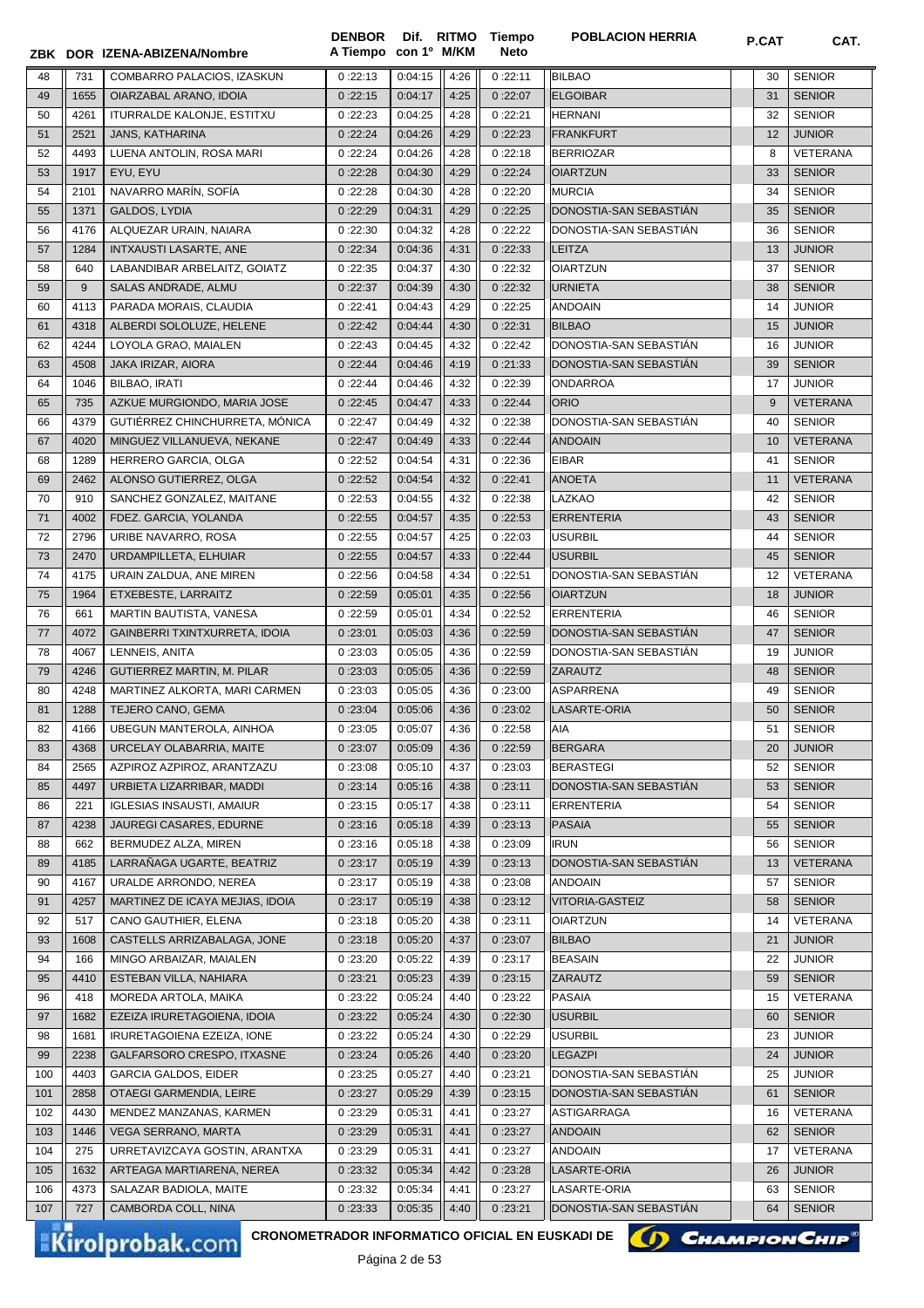| <b>SENIOR</b><br>SOTERAS SORIA, NEREA<br>0:23:37<br>0:05:39<br>0:23:27<br>PAMPLONA/IRUÑA<br>108<br>1213<br>4:41<br>65<br>2086<br>ENRÍQUEZ SÁNCHEZ, ARGEME<br>0:23:39<br>0:05:41<br>4:42<br>0:23:32<br><b>LEZO</b><br><b>SENIOR</b><br>109<br>66<br><b>IGUARAN GARCIA, VEGA</b><br>0:05:45<br>0:23:41<br>PASAIA<br>VETERANA<br>110<br>639<br>0:23:43<br>4:44<br>18<br>SAN MARTIN ANDONEGUI, LOURDES<br>0:23:45<br><b>ELGOIBAR</b><br><b>VETERANA</b><br>111<br>1605<br>0:23:48<br>0:05:50<br>4:45<br>19<br><b>JUNIOR</b><br>112<br>1604<br>RAMOS SAN MARTIN, MIREN<br>0:23:48<br>0:05:50<br>0:23:45<br><b>ELGOIBAR</b><br>27<br>4:45<br><b>VETERANA</b><br>113<br>2258<br>TRIGERO, ANA<br>0:23:42<br><b>LEGAZPI</b><br>0:23:49<br>0:05:51<br>4:44<br>20<br>DOMINGUEZ ACUÑA, ROCIO<br>114<br>4512<br>0:05:53<br>0:23:43<br>ZARAUTZ<br><b>VETERANA</b><br>0:23:51<br>4:45<br>21<br>115<br>OLANO ZABALA, MARI KARMEN<br>0:05:53<br>0:23:44<br><b>ORDIZIA</b><br><b>VETERANA</b><br>4316<br>0:23:51<br>4:45<br>22<br><b>JUNIOR</b><br>116<br>4138<br><b>GUAL ROMERO, AINARA</b><br>0:23:52<br>0:05:54<br>4:45<br>0:23:44<br><b>ERRENTERIA</b><br>28<br>OLAIZOLA OÑEDERRA, JONE<br><b>SENIOR</b><br>117<br>2715<br>0:23:57<br>0:05:59<br>0:23:46<br><b>ELGOIBAR</b><br>67<br>4:45<br>BEREZIARTUA UNZUETA, LORE<br>0:05:59<br><b>SENIOR</b><br>118<br>2873<br>0:23:57<br>4:45<br>0:23:46<br><b>ELGOIBAR</b><br>68<br>119<br>4367<br>ERRONDOSORO LETAMENDIA, JOSUNE<br>0:05:59<br>4:47<br>0:23:54<br><b>TOLOSA</b><br>69<br><b>SENIOR</b><br>0:23:57<br>120<br>PASCUA BELAMENDIA, AMAIA<br>0:06:00<br>4:47<br><b>ERRENTERIA</b><br>29<br><b>JUNIOR</b><br>40<br>0:23:58<br>0:23:55<br>23<br><b>VETERANA</b><br>121<br>4314<br>AZURMENDI MAUPE, MARIAN<br>0:23:59<br>0:06:01<br>4:46<br>0:23:49<br><b>ORDIZIA</b><br>122<br>4459<br>UNZUETA PEREZ DE ARRILUZEA, AINHO<br>0:06:03<br>4:43<br>0:23:36<br>DONOSTIA-SAN SEBASTIÁN<br>30<br><b>JUNIOR</b><br>0:24:01<br>123<br>BADIOLA LAUZIRIKA, IKERNE<br>0:23:35<br><b>JUNIOR</b><br>996<br>0:24:03<br>0:06:05<br>4:43<br><b>LEKEITIO</b><br>31<br>124<br>LASARTE ITURRIOZ, MAITE<br>4:47<br>DONOSTIA-SAN SEBASTIAN<br>70<br><b>SENIOR</b><br>4383<br>0:24:03<br>0:06:05<br>0:23:55<br>125<br>4279<br>SALAZAR BADIOLA, IZASKUN<br>0:24:07<br>0:06:09<br>4:48<br>0:24:01<br>LASARTE-ORIA<br>71<br><b>SENIOR</b><br>VILLASBOA, BEATRIZ<br>SAN SEBASTIÁN<br>72<br><b>SENIOR</b><br>126<br>2488<br>0:24:10<br>0:06:12<br>4:50<br>0:24:09<br>ARAIZTEGI ARANA, Mª JESÚS<br>DONOSTIA-SAN SEBASTIAN<br><b>VETERANA</b><br>127<br>4123<br>0:24:10<br>0:06:12<br>4:50<br>0:24:09<br>24<br>128<br>IRASTORZA LEKUONA, KARMELE<br>0:06:16<br>4:50<br>0:24:10<br><b>OIARTZUN</b><br>73<br><b>SENIOR</b><br>1591<br>0:24:14<br>129<br>4346<br>BETELU TAPIA, JAIONE<br>0:06:21<br>4:51<br>0:24:13<br>DONOSTIA-SAN SEBASTIÁN<br>74<br><b>SENIOR</b><br>0:24:19<br>MIRANDA EGEA, NAIARA<br>4:50<br>0:24:09<br><b>HERNANI</b><br>75<br><b>SENIOR</b><br>130<br>1264<br>0:24:22<br>0:06:24<br>ZUMETA MAYOZ, LEIRE<br>0:06:24<br>0:23:48<br><b>ANOETA</b><br><b>SENIOR</b><br>131<br>194<br>0:24:22<br>4:46<br>76<br><b>ISASA LIZARRIBAR, NAGORE</b><br>0:24:23<br>0:06:25<br>0:24:21<br><b>OIARTZUN</b><br><b>JUNIOR</b><br>132<br>1587<br>4:52<br>33<br><b>JUNIOR</b><br>133<br>1532<br>CRUCELAEGUI OJANGUREN, MARINA<br>0:24:23<br>0:06:25<br>4:48<br>0:23:58<br><b>EIBAR</b><br>32<br>ORMAZABAL ZALDUA, IDOIA<br>0:06:26<br><b>ORMAIZTEGI</b><br>77<br><b>SENIOR</b><br>134<br>267<br>0:24:24<br>4:49<br>0:24:03<br>ARGOTE LIZASO, GARBIÑE<br>0:06:28<br><b>SAN SEBASTIAN</b><br><b>SENIOR</b><br>135<br>45<br>0:24:26<br>4:52<br>0:24:20<br>78<br>LEITE DOS SANTOS, SILVIA<br>0:06:29<br><b>IRURA</b><br><b>SENIOR</b><br>136<br>231<br>0:24:27<br>4:53<br>0:24:25<br>79<br>137<br>BLÁZQUEZ INTXAUSTI, AMAIA<br><b>ORDIZIA</b><br><b>SENIOR</b><br>4296<br>0:24:27<br>0:06:29<br>4:50<br>0:24:09<br>80<br>138<br>ETXEBERRIA LIZARRALDE, ANA<br>4:50<br>0:24:11<br><b>ORDIZIA</b><br>25<br>VETERANA<br>4142<br>0:24:27<br>0:06:29<br>LACUNZA ELIZALDE, AINHOA<br>4:51<br>34<br><b>JUNIOR</b><br>139<br>1081<br>0:24:27<br>0:06:29<br>0:24:15<br><b>TOLOSA</b><br>ELIZALDE CHASCO, ELISABET<br>0:24:27<br>0:06:29<br>0:24:15<br>26<br>VETERANA<br>140<br>1082<br>4:51<br>TOLOSA<br>FLAMARIKE MARTINEZ, UXUE<br>0:24:28<br>0:06:30<br>4:53<br>0:24:27<br>35<br><b>JUNIOR</b><br>141<br>1589<br><b>OIARTZUN</b><br>MIGUEL HERNÁNDEZ, MARÍA DOLORES<br>4:51<br>OIARTZUN<br><b>SENIOR</b><br>4476<br>142<br>0:24:28<br>0:06:30<br>0:24:15<br>81<br><b>CUMBRES GARCIA, MÓNICA</b><br>4:52<br>0:24:22<br><b>ORIO</b><br><b>SENIOR</b><br>1765<br>0:24:28<br>0:06:30<br>82<br>143<br>RODRIGUEZ LARRARTE, ANA BELEN<br>4:52<br>0:24:21<br>ZARAUTZ<br><b>SENIOR</b><br>144<br>4264<br>0:24:28<br>0:06:30<br>83<br>ARIAS DÁVILA, MARIJO<br>0:24:18<br>ZARAUTZ<br><b>SENIOR</b><br>145<br>4333<br>0:24:29<br>0:06:31<br>4:52<br>84<br>ARBELAEZ HERRERA, MARIA<br><b>SENIOR</b><br>2522<br>0:24:29<br>4:53<br>0:24:23<br>ERRENTERIA<br>146<br>0:06:31<br>85<br>147<br>REZOLA GARCIANDIA, AINHOA<br>0:24:30<br>4:47<br>0:23:57<br>DONOSTIA-SAN SEBASTIÁN<br><b>JUNIOR</b><br>4194<br>0:06:32<br>36<br>ZUBIMENDI ARZUBIALDE, BEGOÑA<br>0:24:31<br>0:06:33<br>4:51<br>0:24:14<br>DONOSTIA-SAN SEBASTIAN<br>VETERANA<br>148<br>891<br>27<br>LETE LARRAÑAGA, AGURTZANE<br>0:24:32<br>0:06:34<br>0:23:54<br><b>BERGARA</b><br><b>SENIOR</b><br>149<br>4236<br>4:47<br>86<br><b>SENIOR</b><br>1129<br>ANDUEZA, MARIJO<br>0:24:32<br>0:06:34<br>4:52<br>0:24:22<br><b>IBARRA</b><br>87<br>150<br>REVUELTA MARTIN, IDOIA<br>0:23:47<br>DONOSTIA-SAN SEBASTIÁN<br><b>VETERANA</b><br>4024<br>0:24:32<br>0:06:34<br>4:45<br>151<br>28<br>HURTADO ZABALA, IZASKUN<br>0:06:38<br>4:50<br>0:24:12<br><b>ELGOIBAR</b><br><b>SENIOR</b><br>152<br>2075<br>0:24:36<br>88<br>OCHOA SANTOS, YOLANDA<br>0:24:19<br>DONOSTIA-SAN SEBASTIAN<br><b>SENIOR</b><br>153<br>4354<br>0:24:36<br>0:06:38<br>4:52<br>89<br>154<br>1478<br>DONOSO CASTRO, CAROL<br>0:24:40<br>0:06:42<br>4:44<br>0:23:38<br><b>IRUN</b><br>90<br><b>SENIOR</b><br>LAZKAO<br>AYESTARAN ARREGUI, MARIA PILAR<br><b>SENIOR</b><br>155<br>225<br>0:24:45<br>0:06:47<br>4:55<br>0:24:36<br>91<br>DE CELIS BAÑOS, M <sup>a</sup> TERESA<br>0:24:45<br>0:24:06<br>LASARTE-ORIA<br>VETERANA<br>156<br>4503<br>0:06:47<br>4:49<br>29<br>ANSA ETXEBESTE, LIERNI<br>0:24:46<br>0:06:48<br>4:51<br>0:24:13<br><b>IBARRA</b><br><b>SENIOR</b><br>157<br>2022<br>92<br>DONOSTIA-SAN SEBASTIÁN<br>ORMAECHE FERNANDEZ, VICKY<br>0:24:47<br>0:24:43<br>VETERANA<br>158<br>4131<br>0:06:49<br>4:57<br>30<br>POZUETA FERNÁNDEZ, ISABEL<br>0:24:32<br><b>VETERANA</b><br>4487<br>0:24:47<br>0:06:49<br>4:54<br>ALTSASU/ALSASUA<br>31<br>159<br><b>SENIOR</b><br>YURREBASO URRESTARAZU, AITZIBER<br>0:24:50<br>0:06:52<br>0:24:40<br>ZUMARRAGA<br>160<br>16<br>4:56<br>93<br><b>SENIOR</b><br>CABRERA MONTERO, FELICIDAD<br>0:24:50<br>0:24:50<br><b>ERRENTERIA</b><br>161<br>2000<br>0:06:52<br>4:58<br>94<br>VETERANA<br>162<br>4441<br>ARZUBIALDE ELIZEGI, OLATZ<br>0:24:50<br>0:06:52<br>4:52<br>0:24:20<br>DONOSTIA-SAN SEBASTIAN<br>32<br><b>SENIOR</b><br>163<br>1802<br>ACOSTA MARTIN, GEMMA<br>0:24:51<br>0:06:53<br>4:58<br>0:24:49<br><b>IRURA</b><br>95<br><b>SENIOR</b><br>EGUZKIAGIRRE VALLEJO, MAIDER<br>0:06:54<br>0:24:03<br>DONOSTIA-SAN SEBASTIAN<br>164<br>469<br>0:24:52<br>4:49<br>96<br>OYAGA GOYA, LIERNI<br>0:24:52<br>0:06:54<br>0:24:11<br>LEZO<br><b>SENIOR</b><br>165<br>1163<br>4:50<br>97<br>FERNANDEZ CALLEJO, GURUTZE<br>0:24:52<br>0:06:54<br>0:24:11<br>ERRENTERIA<br><b>SENIOR</b><br>1156<br>4:50<br>98<br>166<br>167<br>148<br>HERNÁNDEZ PERRINO, REBECA<br>0:24:54<br>0:06:56<br>4:55<br>0:24:35<br>LEZO<br>99<br><b>SENIOR</b> |  | ZBK DOR IZENA-ABIZENA/Nombre | <b>DENBOR</b><br>A Tiempo | con 1º M/KM | Dif. RITMO Tiempo<br>Neto | <b>POBLACION HERRIA</b> | P.CAT | CAT. |
|-----------------------------------------------------------------------------------------------------------------------------------------------------------------------------------------------------------------------------------------------------------------------------------------------------------------------------------------------------------------------------------------------------------------------------------------------------------------------------------------------------------------------------------------------------------------------------------------------------------------------------------------------------------------------------------------------------------------------------------------------------------------------------------------------------------------------------------------------------------------------------------------------------------------------------------------------------------------------------------------------------------------------------------------------------------------------------------------------------------------------------------------------------------------------------------------------------------------------------------------------------------------------------------------------------------------------------------------------------------------------------------------------------------------------------------------------------------------------------------------------------------------------------------------------------------------------------------------------------------------------------------------------------------------------------------------------------------------------------------------------------------------------------------------------------------------------------------------------------------------------------------------------------------------------------------------------------------------------------------------------------------------------------------------------------------------------------------------------------------------------------------------------------------------------------------------------------------------------------------------------------------------------------------------------------------------------------------------------------------------------------------------------------------------------------------------------------------------------------------------------------------------------------------------------------------------------------------------------------------------------------------------------------------------------------------------------------------------------------------------------------------------------------------------------------------------------------------------------------------------------------------------------------------------------------------------------------------------------------------------------------------------------------------------------------------------------------------------------------------------------------------------------------------------------------------------------------------------------------------------------------------------------------------------------------------------------------------------------------------------------------------------------------------------------------------------------------------------------------------------------------------------------------------------------------------------------------------------------------------------------------------------------------------------------------------------------------------------------------------------------------------------------------------------------------------------------------------------------------------------------------------------------------------------------------------------------------------------------------------------------------------------------------------------------------------------------------------------------------------------------------------------------------------------------------------------------------------------------------------------------------------------------------------------------------------------------------------------------------------------------------------------------------------------------------------------------------------------------------------------------------------------------------------------------------------------------------------------------------------------------------------------------------------------------------------------------------------------------------------------------------------------------------------------------------------------------------------------------------------------------------------------------------------------------------------------------------------------------------------------------------------------------------------------------------------------------------------------------------------------------------------------------------------------------------------------------------------------------------------------------------------------------------------------------------------------------------------------------------------------------------------------------------------------------------------------------------------------------------------------------------------------------------------------------------------------------------------------------------------------------------------------------------------------------------------------------------------------------------------------------------------------------------------------------------------------------------------------------------------------------------------------------------------------------------------------------------------------------------------------------------------------------------------------------------------------------------------------------------------------------------------------------------------------------------------------------------------------------------------------------------------------------------------------------------------------------------------------------------------------------------------------------------------------------------------------------------------------------------------------------------------------------------------------------------------------------------------------------------------------------------------------------------------------------------------------------------------------------------------------------------------------------------------------------------------------------------------------------------------------------------------------------------------------------------------------------------------------------------------------------------------------------------------------------------------------------------------------------------------------------------------------------------------------------------------------------------------------------------------------------------------------------------------------------------------------------------------------------------------------------------------------------------------------------------------------------------------------------------------------------------------------------------------------------------------------------------------------------------------------------------------------------------------------------------------------------------------------------------------------------------------------------------------------------------------|--|------------------------------|---------------------------|-------------|---------------------------|-------------------------|-------|------|
|                                                                                                                                                                                                                                                                                                                                                                                                                                                                                                                                                                                                                                                                                                                                                                                                                                                                                                                                                                                                                                                                                                                                                                                                                                                                                                                                                                                                                                                                                                                                                                                                                                                                                                                                                                                                                                                                                                                                                                                                                                                                                                                                                                                                                                                                                                                                                                                                                                                                                                                                                                                                                                                                                                                                                                                                                                                                                                                                                                                                                                                                                                                                                                                                                                                                                                                                                                                                                                                                                                                                                                                                                                                                                                                                                                                                                                                                                                                                                                                                                                                                                                                                                                                                                                                                                                                                                                                                                                                                                                                                                                                                                                                                                                                                                                                                                                                                                                                                                                                                                                                                                                                                                                                                                                                                                                                                                                                                                                                                                                                                                                                                                                                                                                                                                                                                                                                                                                                                                                                                                                                                                                                                                                                                                                                                                                                                                                                                                                                                                                                                                                                                                                                                                                                                                                                                                                                                                                                                                                                                                                                                                                                                                                                                                                                                                                                                                                                                                                                                                                                                                                                                                                                                                                                                                                                                           |  |                              |                           |             |                           |                         |       |      |
|                                                                                                                                                                                                                                                                                                                                                                                                                                                                                                                                                                                                                                                                                                                                                                                                                                                                                                                                                                                                                                                                                                                                                                                                                                                                                                                                                                                                                                                                                                                                                                                                                                                                                                                                                                                                                                                                                                                                                                                                                                                                                                                                                                                                                                                                                                                                                                                                                                                                                                                                                                                                                                                                                                                                                                                                                                                                                                                                                                                                                                                                                                                                                                                                                                                                                                                                                                                                                                                                                                                                                                                                                                                                                                                                                                                                                                                                                                                                                                                                                                                                                                                                                                                                                                                                                                                                                                                                                                                                                                                                                                                                                                                                                                                                                                                                                                                                                                                                                                                                                                                                                                                                                                                                                                                                                                                                                                                                                                                                                                                                                                                                                                                                                                                                                                                                                                                                                                                                                                                                                                                                                                                                                                                                                                                                                                                                                                                                                                                                                                                                                                                                                                                                                                                                                                                                                                                                                                                                                                                                                                                                                                                                                                                                                                                                                                                                                                                                                                                                                                                                                                                                                                                                                                                                                                                                           |  |                              |                           |             |                           |                         |       |      |
|                                                                                                                                                                                                                                                                                                                                                                                                                                                                                                                                                                                                                                                                                                                                                                                                                                                                                                                                                                                                                                                                                                                                                                                                                                                                                                                                                                                                                                                                                                                                                                                                                                                                                                                                                                                                                                                                                                                                                                                                                                                                                                                                                                                                                                                                                                                                                                                                                                                                                                                                                                                                                                                                                                                                                                                                                                                                                                                                                                                                                                                                                                                                                                                                                                                                                                                                                                                                                                                                                                                                                                                                                                                                                                                                                                                                                                                                                                                                                                                                                                                                                                                                                                                                                                                                                                                                                                                                                                                                                                                                                                                                                                                                                                                                                                                                                                                                                                                                                                                                                                                                                                                                                                                                                                                                                                                                                                                                                                                                                                                                                                                                                                                                                                                                                                                                                                                                                                                                                                                                                                                                                                                                                                                                                                                                                                                                                                                                                                                                                                                                                                                                                                                                                                                                                                                                                                                                                                                                                                                                                                                                                                                                                                                                                                                                                                                                                                                                                                                                                                                                                                                                                                                                                                                                                                                                           |  |                              |                           |             |                           |                         |       |      |
|                                                                                                                                                                                                                                                                                                                                                                                                                                                                                                                                                                                                                                                                                                                                                                                                                                                                                                                                                                                                                                                                                                                                                                                                                                                                                                                                                                                                                                                                                                                                                                                                                                                                                                                                                                                                                                                                                                                                                                                                                                                                                                                                                                                                                                                                                                                                                                                                                                                                                                                                                                                                                                                                                                                                                                                                                                                                                                                                                                                                                                                                                                                                                                                                                                                                                                                                                                                                                                                                                                                                                                                                                                                                                                                                                                                                                                                                                                                                                                                                                                                                                                                                                                                                                                                                                                                                                                                                                                                                                                                                                                                                                                                                                                                                                                                                                                                                                                                                                                                                                                                                                                                                                                                                                                                                                                                                                                                                                                                                                                                                                                                                                                                                                                                                                                                                                                                                                                                                                                                                                                                                                                                                                                                                                                                                                                                                                                                                                                                                                                                                                                                                                                                                                                                                                                                                                                                                                                                                                                                                                                                                                                                                                                                                                                                                                                                                                                                                                                                                                                                                                                                                                                                                                                                                                                                                           |  |                              |                           |             |                           |                         |       |      |
|                                                                                                                                                                                                                                                                                                                                                                                                                                                                                                                                                                                                                                                                                                                                                                                                                                                                                                                                                                                                                                                                                                                                                                                                                                                                                                                                                                                                                                                                                                                                                                                                                                                                                                                                                                                                                                                                                                                                                                                                                                                                                                                                                                                                                                                                                                                                                                                                                                                                                                                                                                                                                                                                                                                                                                                                                                                                                                                                                                                                                                                                                                                                                                                                                                                                                                                                                                                                                                                                                                                                                                                                                                                                                                                                                                                                                                                                                                                                                                                                                                                                                                                                                                                                                                                                                                                                                                                                                                                                                                                                                                                                                                                                                                                                                                                                                                                                                                                                                                                                                                                                                                                                                                                                                                                                                                                                                                                                                                                                                                                                                                                                                                                                                                                                                                                                                                                                                                                                                                                                                                                                                                                                                                                                                                                                                                                                                                                                                                                                                                                                                                                                                                                                                                                                                                                                                                                                                                                                                                                                                                                                                                                                                                                                                                                                                                                                                                                                                                                                                                                                                                                                                                                                                                                                                                                                           |  |                              |                           |             |                           |                         |       |      |
|                                                                                                                                                                                                                                                                                                                                                                                                                                                                                                                                                                                                                                                                                                                                                                                                                                                                                                                                                                                                                                                                                                                                                                                                                                                                                                                                                                                                                                                                                                                                                                                                                                                                                                                                                                                                                                                                                                                                                                                                                                                                                                                                                                                                                                                                                                                                                                                                                                                                                                                                                                                                                                                                                                                                                                                                                                                                                                                                                                                                                                                                                                                                                                                                                                                                                                                                                                                                                                                                                                                                                                                                                                                                                                                                                                                                                                                                                                                                                                                                                                                                                                                                                                                                                                                                                                                                                                                                                                                                                                                                                                                                                                                                                                                                                                                                                                                                                                                                                                                                                                                                                                                                                                                                                                                                                                                                                                                                                                                                                                                                                                                                                                                                                                                                                                                                                                                                                                                                                                                                                                                                                                                                                                                                                                                                                                                                                                                                                                                                                                                                                                                                                                                                                                                                                                                                                                                                                                                                                                                                                                                                                                                                                                                                                                                                                                                                                                                                                                                                                                                                                                                                                                                                                                                                                                                                           |  |                              |                           |             |                           |                         |       |      |
|                                                                                                                                                                                                                                                                                                                                                                                                                                                                                                                                                                                                                                                                                                                                                                                                                                                                                                                                                                                                                                                                                                                                                                                                                                                                                                                                                                                                                                                                                                                                                                                                                                                                                                                                                                                                                                                                                                                                                                                                                                                                                                                                                                                                                                                                                                                                                                                                                                                                                                                                                                                                                                                                                                                                                                                                                                                                                                                                                                                                                                                                                                                                                                                                                                                                                                                                                                                                                                                                                                                                                                                                                                                                                                                                                                                                                                                                                                                                                                                                                                                                                                                                                                                                                                                                                                                                                                                                                                                                                                                                                                                                                                                                                                                                                                                                                                                                                                                                                                                                                                                                                                                                                                                                                                                                                                                                                                                                                                                                                                                                                                                                                                                                                                                                                                                                                                                                                                                                                                                                                                                                                                                                                                                                                                                                                                                                                                                                                                                                                                                                                                                                                                                                                                                                                                                                                                                                                                                                                                                                                                                                                                                                                                                                                                                                                                                                                                                                                                                                                                                                                                                                                                                                                                                                                                                                           |  |                              |                           |             |                           |                         |       |      |
|                                                                                                                                                                                                                                                                                                                                                                                                                                                                                                                                                                                                                                                                                                                                                                                                                                                                                                                                                                                                                                                                                                                                                                                                                                                                                                                                                                                                                                                                                                                                                                                                                                                                                                                                                                                                                                                                                                                                                                                                                                                                                                                                                                                                                                                                                                                                                                                                                                                                                                                                                                                                                                                                                                                                                                                                                                                                                                                                                                                                                                                                                                                                                                                                                                                                                                                                                                                                                                                                                                                                                                                                                                                                                                                                                                                                                                                                                                                                                                                                                                                                                                                                                                                                                                                                                                                                                                                                                                                                                                                                                                                                                                                                                                                                                                                                                                                                                                                                                                                                                                                                                                                                                                                                                                                                                                                                                                                                                                                                                                                                                                                                                                                                                                                                                                                                                                                                                                                                                                                                                                                                                                                                                                                                                                                                                                                                                                                                                                                                                                                                                                                                                                                                                                                                                                                                                                                                                                                                                                                                                                                                                                                                                                                                                                                                                                                                                                                                                                                                                                                                                                                                                                                                                                                                                                                                           |  |                              |                           |             |                           |                         |       |      |
|                                                                                                                                                                                                                                                                                                                                                                                                                                                                                                                                                                                                                                                                                                                                                                                                                                                                                                                                                                                                                                                                                                                                                                                                                                                                                                                                                                                                                                                                                                                                                                                                                                                                                                                                                                                                                                                                                                                                                                                                                                                                                                                                                                                                                                                                                                                                                                                                                                                                                                                                                                                                                                                                                                                                                                                                                                                                                                                                                                                                                                                                                                                                                                                                                                                                                                                                                                                                                                                                                                                                                                                                                                                                                                                                                                                                                                                                                                                                                                                                                                                                                                                                                                                                                                                                                                                                                                                                                                                                                                                                                                                                                                                                                                                                                                                                                                                                                                                                                                                                                                                                                                                                                                                                                                                                                                                                                                                                                                                                                                                                                                                                                                                                                                                                                                                                                                                                                                                                                                                                                                                                                                                                                                                                                                                                                                                                                                                                                                                                                                                                                                                                                                                                                                                                                                                                                                                                                                                                                                                                                                                                                                                                                                                                                                                                                                                                                                                                                                                                                                                                                                                                                                                                                                                                                                                                           |  |                              |                           |             |                           |                         |       |      |
|                                                                                                                                                                                                                                                                                                                                                                                                                                                                                                                                                                                                                                                                                                                                                                                                                                                                                                                                                                                                                                                                                                                                                                                                                                                                                                                                                                                                                                                                                                                                                                                                                                                                                                                                                                                                                                                                                                                                                                                                                                                                                                                                                                                                                                                                                                                                                                                                                                                                                                                                                                                                                                                                                                                                                                                                                                                                                                                                                                                                                                                                                                                                                                                                                                                                                                                                                                                                                                                                                                                                                                                                                                                                                                                                                                                                                                                                                                                                                                                                                                                                                                                                                                                                                                                                                                                                                                                                                                                                                                                                                                                                                                                                                                                                                                                                                                                                                                                                                                                                                                                                                                                                                                                                                                                                                                                                                                                                                                                                                                                                                                                                                                                                                                                                                                                                                                                                                                                                                                                                                                                                                                                                                                                                                                                                                                                                                                                                                                                                                                                                                                                                                                                                                                                                                                                                                                                                                                                                                                                                                                                                                                                                                                                                                                                                                                                                                                                                                                                                                                                                                                                                                                                                                                                                                                                                           |  |                              |                           |             |                           |                         |       |      |
|                                                                                                                                                                                                                                                                                                                                                                                                                                                                                                                                                                                                                                                                                                                                                                                                                                                                                                                                                                                                                                                                                                                                                                                                                                                                                                                                                                                                                                                                                                                                                                                                                                                                                                                                                                                                                                                                                                                                                                                                                                                                                                                                                                                                                                                                                                                                                                                                                                                                                                                                                                                                                                                                                                                                                                                                                                                                                                                                                                                                                                                                                                                                                                                                                                                                                                                                                                                                                                                                                                                                                                                                                                                                                                                                                                                                                                                                                                                                                                                                                                                                                                                                                                                                                                                                                                                                                                                                                                                                                                                                                                                                                                                                                                                                                                                                                                                                                                                                                                                                                                                                                                                                                                                                                                                                                                                                                                                                                                                                                                                                                                                                                                                                                                                                                                                                                                                                                                                                                                                                                                                                                                                                                                                                                                                                                                                                                                                                                                                                                                                                                                                                                                                                                                                                                                                                                                                                                                                                                                                                                                                                                                                                                                                                                                                                                                                                                                                                                                                                                                                                                                                                                                                                                                                                                                                                           |  |                              |                           |             |                           |                         |       |      |
|                                                                                                                                                                                                                                                                                                                                                                                                                                                                                                                                                                                                                                                                                                                                                                                                                                                                                                                                                                                                                                                                                                                                                                                                                                                                                                                                                                                                                                                                                                                                                                                                                                                                                                                                                                                                                                                                                                                                                                                                                                                                                                                                                                                                                                                                                                                                                                                                                                                                                                                                                                                                                                                                                                                                                                                                                                                                                                                                                                                                                                                                                                                                                                                                                                                                                                                                                                                                                                                                                                                                                                                                                                                                                                                                                                                                                                                                                                                                                                                                                                                                                                                                                                                                                                                                                                                                                                                                                                                                                                                                                                                                                                                                                                                                                                                                                                                                                                                                                                                                                                                                                                                                                                                                                                                                                                                                                                                                                                                                                                                                                                                                                                                                                                                                                                                                                                                                                                                                                                                                                                                                                                                                                                                                                                                                                                                                                                                                                                                                                                                                                                                                                                                                                                                                                                                                                                                                                                                                                                                                                                                                                                                                                                                                                                                                                                                                                                                                                                                                                                                                                                                                                                                                                                                                                                                                           |  |                              |                           |             |                           |                         |       |      |
|                                                                                                                                                                                                                                                                                                                                                                                                                                                                                                                                                                                                                                                                                                                                                                                                                                                                                                                                                                                                                                                                                                                                                                                                                                                                                                                                                                                                                                                                                                                                                                                                                                                                                                                                                                                                                                                                                                                                                                                                                                                                                                                                                                                                                                                                                                                                                                                                                                                                                                                                                                                                                                                                                                                                                                                                                                                                                                                                                                                                                                                                                                                                                                                                                                                                                                                                                                                                                                                                                                                                                                                                                                                                                                                                                                                                                                                                                                                                                                                                                                                                                                                                                                                                                                                                                                                                                                                                                                                                                                                                                                                                                                                                                                                                                                                                                                                                                                                                                                                                                                                                                                                                                                                                                                                                                                                                                                                                                                                                                                                                                                                                                                                                                                                                                                                                                                                                                                                                                                                                                                                                                                                                                                                                                                                                                                                                                                                                                                                                                                                                                                                                                                                                                                                                                                                                                                                                                                                                                                                                                                                                                                                                                                                                                                                                                                                                                                                                                                                                                                                                                                                                                                                                                                                                                                                                           |  |                              |                           |             |                           |                         |       |      |
|                                                                                                                                                                                                                                                                                                                                                                                                                                                                                                                                                                                                                                                                                                                                                                                                                                                                                                                                                                                                                                                                                                                                                                                                                                                                                                                                                                                                                                                                                                                                                                                                                                                                                                                                                                                                                                                                                                                                                                                                                                                                                                                                                                                                                                                                                                                                                                                                                                                                                                                                                                                                                                                                                                                                                                                                                                                                                                                                                                                                                                                                                                                                                                                                                                                                                                                                                                                                                                                                                                                                                                                                                                                                                                                                                                                                                                                                                                                                                                                                                                                                                                                                                                                                                                                                                                                                                                                                                                                                                                                                                                                                                                                                                                                                                                                                                                                                                                                                                                                                                                                                                                                                                                                                                                                                                                                                                                                                                                                                                                                                                                                                                                                                                                                                                                                                                                                                                                                                                                                                                                                                                                                                                                                                                                                                                                                                                                                                                                                                                                                                                                                                                                                                                                                                                                                                                                                                                                                                                                                                                                                                                                                                                                                                                                                                                                                                                                                                                                                                                                                                                                                                                                                                                                                                                                                                           |  |                              |                           |             |                           |                         |       |      |
|                                                                                                                                                                                                                                                                                                                                                                                                                                                                                                                                                                                                                                                                                                                                                                                                                                                                                                                                                                                                                                                                                                                                                                                                                                                                                                                                                                                                                                                                                                                                                                                                                                                                                                                                                                                                                                                                                                                                                                                                                                                                                                                                                                                                                                                                                                                                                                                                                                                                                                                                                                                                                                                                                                                                                                                                                                                                                                                                                                                                                                                                                                                                                                                                                                                                                                                                                                                                                                                                                                                                                                                                                                                                                                                                                                                                                                                                                                                                                                                                                                                                                                                                                                                                                                                                                                                                                                                                                                                                                                                                                                                                                                                                                                                                                                                                                                                                                                                                                                                                                                                                                                                                                                                                                                                                                                                                                                                                                                                                                                                                                                                                                                                                                                                                                                                                                                                                                                                                                                                                                                                                                                                                                                                                                                                                                                                                                                                                                                                                                                                                                                                                                                                                                                                                                                                                                                                                                                                                                                                                                                                                                                                                                                                                                                                                                                                                                                                                                                                                                                                                                                                                                                                                                                                                                                                                           |  |                              |                           |             |                           |                         |       |      |
|                                                                                                                                                                                                                                                                                                                                                                                                                                                                                                                                                                                                                                                                                                                                                                                                                                                                                                                                                                                                                                                                                                                                                                                                                                                                                                                                                                                                                                                                                                                                                                                                                                                                                                                                                                                                                                                                                                                                                                                                                                                                                                                                                                                                                                                                                                                                                                                                                                                                                                                                                                                                                                                                                                                                                                                                                                                                                                                                                                                                                                                                                                                                                                                                                                                                                                                                                                                                                                                                                                                                                                                                                                                                                                                                                                                                                                                                                                                                                                                                                                                                                                                                                                                                                                                                                                                                                                                                                                                                                                                                                                                                                                                                                                                                                                                                                                                                                                                                                                                                                                                                                                                                                                                                                                                                                                                                                                                                                                                                                                                                                                                                                                                                                                                                                                                                                                                                                                                                                                                                                                                                                                                                                                                                                                                                                                                                                                                                                                                                                                                                                                                                                                                                                                                                                                                                                                                                                                                                                                                                                                                                                                                                                                                                                                                                                                                                                                                                                                                                                                                                                                                                                                                                                                                                                                                                           |  |                              |                           |             |                           |                         |       |      |
|                                                                                                                                                                                                                                                                                                                                                                                                                                                                                                                                                                                                                                                                                                                                                                                                                                                                                                                                                                                                                                                                                                                                                                                                                                                                                                                                                                                                                                                                                                                                                                                                                                                                                                                                                                                                                                                                                                                                                                                                                                                                                                                                                                                                                                                                                                                                                                                                                                                                                                                                                                                                                                                                                                                                                                                                                                                                                                                                                                                                                                                                                                                                                                                                                                                                                                                                                                                                                                                                                                                                                                                                                                                                                                                                                                                                                                                                                                                                                                                                                                                                                                                                                                                                                                                                                                                                                                                                                                                                                                                                                                                                                                                                                                                                                                                                                                                                                                                                                                                                                                                                                                                                                                                                                                                                                                                                                                                                                                                                                                                                                                                                                                                                                                                                                                                                                                                                                                                                                                                                                                                                                                                                                                                                                                                                                                                                                                                                                                                                                                                                                                                                                                                                                                                                                                                                                                                                                                                                                                                                                                                                                                                                                                                                                                                                                                                                                                                                                                                                                                                                                                                                                                                                                                                                                                                                           |  |                              |                           |             |                           |                         |       |      |
|                                                                                                                                                                                                                                                                                                                                                                                                                                                                                                                                                                                                                                                                                                                                                                                                                                                                                                                                                                                                                                                                                                                                                                                                                                                                                                                                                                                                                                                                                                                                                                                                                                                                                                                                                                                                                                                                                                                                                                                                                                                                                                                                                                                                                                                                                                                                                                                                                                                                                                                                                                                                                                                                                                                                                                                                                                                                                                                                                                                                                                                                                                                                                                                                                                                                                                                                                                                                                                                                                                                                                                                                                                                                                                                                                                                                                                                                                                                                                                                                                                                                                                                                                                                                                                                                                                                                                                                                                                                                                                                                                                                                                                                                                                                                                                                                                                                                                                                                                                                                                                                                                                                                                                                                                                                                                                                                                                                                                                                                                                                                                                                                                                                                                                                                                                                                                                                                                                                                                                                                                                                                                                                                                                                                                                                                                                                                                                                                                                                                                                                                                                                                                                                                                                                                                                                                                                                                                                                                                                                                                                                                                                                                                                                                                                                                                                                                                                                                                                                                                                                                                                                                                                                                                                                                                                                                           |  |                              |                           |             |                           |                         |       |      |
|                                                                                                                                                                                                                                                                                                                                                                                                                                                                                                                                                                                                                                                                                                                                                                                                                                                                                                                                                                                                                                                                                                                                                                                                                                                                                                                                                                                                                                                                                                                                                                                                                                                                                                                                                                                                                                                                                                                                                                                                                                                                                                                                                                                                                                                                                                                                                                                                                                                                                                                                                                                                                                                                                                                                                                                                                                                                                                                                                                                                                                                                                                                                                                                                                                                                                                                                                                                                                                                                                                                                                                                                                                                                                                                                                                                                                                                                                                                                                                                                                                                                                                                                                                                                                                                                                                                                                                                                                                                                                                                                                                                                                                                                                                                                                                                                                                                                                                                                                                                                                                                                                                                                                                                                                                                                                                                                                                                                                                                                                                                                                                                                                                                                                                                                                                                                                                                                                                                                                                                                                                                                                                                                                                                                                                                                                                                                                                                                                                                                                                                                                                                                                                                                                                                                                                                                                                                                                                                                                                                                                                                                                                                                                                                                                                                                                                                                                                                                                                                                                                                                                                                                                                                                                                                                                                                                           |  |                              |                           |             |                           |                         |       |      |
|                                                                                                                                                                                                                                                                                                                                                                                                                                                                                                                                                                                                                                                                                                                                                                                                                                                                                                                                                                                                                                                                                                                                                                                                                                                                                                                                                                                                                                                                                                                                                                                                                                                                                                                                                                                                                                                                                                                                                                                                                                                                                                                                                                                                                                                                                                                                                                                                                                                                                                                                                                                                                                                                                                                                                                                                                                                                                                                                                                                                                                                                                                                                                                                                                                                                                                                                                                                                                                                                                                                                                                                                                                                                                                                                                                                                                                                                                                                                                                                                                                                                                                                                                                                                                                                                                                                                                                                                                                                                                                                                                                                                                                                                                                                                                                                                                                                                                                                                                                                                                                                                                                                                                                                                                                                                                                                                                                                                                                                                                                                                                                                                                                                                                                                                                                                                                                                                                                                                                                                                                                                                                                                                                                                                                                                                                                                                                                                                                                                                                                                                                                                                                                                                                                                                                                                                                                                                                                                                                                                                                                                                                                                                                                                                                                                                                                                                                                                                                                                                                                                                                                                                                                                                                                                                                                                                           |  |                              |                           |             |                           |                         |       |      |
|                                                                                                                                                                                                                                                                                                                                                                                                                                                                                                                                                                                                                                                                                                                                                                                                                                                                                                                                                                                                                                                                                                                                                                                                                                                                                                                                                                                                                                                                                                                                                                                                                                                                                                                                                                                                                                                                                                                                                                                                                                                                                                                                                                                                                                                                                                                                                                                                                                                                                                                                                                                                                                                                                                                                                                                                                                                                                                                                                                                                                                                                                                                                                                                                                                                                                                                                                                                                                                                                                                                                                                                                                                                                                                                                                                                                                                                                                                                                                                                                                                                                                                                                                                                                                                                                                                                                                                                                                                                                                                                                                                                                                                                                                                                                                                                                                                                                                                                                                                                                                                                                                                                                                                                                                                                                                                                                                                                                                                                                                                                                                                                                                                                                                                                                                                                                                                                                                                                                                                                                                                                                                                                                                                                                                                                                                                                                                                                                                                                                                                                                                                                                                                                                                                                                                                                                                                                                                                                                                                                                                                                                                                                                                                                                                                                                                                                                                                                                                                                                                                                                                                                                                                                                                                                                                                                                           |  |                              |                           |             |                           |                         |       |      |
|                                                                                                                                                                                                                                                                                                                                                                                                                                                                                                                                                                                                                                                                                                                                                                                                                                                                                                                                                                                                                                                                                                                                                                                                                                                                                                                                                                                                                                                                                                                                                                                                                                                                                                                                                                                                                                                                                                                                                                                                                                                                                                                                                                                                                                                                                                                                                                                                                                                                                                                                                                                                                                                                                                                                                                                                                                                                                                                                                                                                                                                                                                                                                                                                                                                                                                                                                                                                                                                                                                                                                                                                                                                                                                                                                                                                                                                                                                                                                                                                                                                                                                                                                                                                                                                                                                                                                                                                                                                                                                                                                                                                                                                                                                                                                                                                                                                                                                                                                                                                                                                                                                                                                                                                                                                                                                                                                                                                                                                                                                                                                                                                                                                                                                                                                                                                                                                                                                                                                                                                                                                                                                                                                                                                                                                                                                                                                                                                                                                                                                                                                                                                                                                                                                                                                                                                                                                                                                                                                                                                                                                                                                                                                                                                                                                                                                                                                                                                                                                                                                                                                                                                                                                                                                                                                                                                           |  |                              |                           |             |                           |                         |       |      |
|                                                                                                                                                                                                                                                                                                                                                                                                                                                                                                                                                                                                                                                                                                                                                                                                                                                                                                                                                                                                                                                                                                                                                                                                                                                                                                                                                                                                                                                                                                                                                                                                                                                                                                                                                                                                                                                                                                                                                                                                                                                                                                                                                                                                                                                                                                                                                                                                                                                                                                                                                                                                                                                                                                                                                                                                                                                                                                                                                                                                                                                                                                                                                                                                                                                                                                                                                                                                                                                                                                                                                                                                                                                                                                                                                                                                                                                                                                                                                                                                                                                                                                                                                                                                                                                                                                                                                                                                                                                                                                                                                                                                                                                                                                                                                                                                                                                                                                                                                                                                                                                                                                                                                                                                                                                                                                                                                                                                                                                                                                                                                                                                                                                                                                                                                                                                                                                                                                                                                                                                                                                                                                                                                                                                                                                                                                                                                                                                                                                                                                                                                                                                                                                                                                                                                                                                                                                                                                                                                                                                                                                                                                                                                                                                                                                                                                                                                                                                                                                                                                                                                                                                                                                                                                                                                                                                           |  |                              |                           |             |                           |                         |       |      |
|                                                                                                                                                                                                                                                                                                                                                                                                                                                                                                                                                                                                                                                                                                                                                                                                                                                                                                                                                                                                                                                                                                                                                                                                                                                                                                                                                                                                                                                                                                                                                                                                                                                                                                                                                                                                                                                                                                                                                                                                                                                                                                                                                                                                                                                                                                                                                                                                                                                                                                                                                                                                                                                                                                                                                                                                                                                                                                                                                                                                                                                                                                                                                                                                                                                                                                                                                                                                                                                                                                                                                                                                                                                                                                                                                                                                                                                                                                                                                                                                                                                                                                                                                                                                                                                                                                                                                                                                                                                                                                                                                                                                                                                                                                                                                                                                                                                                                                                                                                                                                                                                                                                                                                                                                                                                                                                                                                                                                                                                                                                                                                                                                                                                                                                                                                                                                                                                                                                                                                                                                                                                                                                                                                                                                                                                                                                                                                                                                                                                                                                                                                                                                                                                                                                                                                                                                                                                                                                                                                                                                                                                                                                                                                                                                                                                                                                                                                                                                                                                                                                                                                                                                                                                                                                                                                                                           |  |                              |                           |             |                           |                         |       |      |
|                                                                                                                                                                                                                                                                                                                                                                                                                                                                                                                                                                                                                                                                                                                                                                                                                                                                                                                                                                                                                                                                                                                                                                                                                                                                                                                                                                                                                                                                                                                                                                                                                                                                                                                                                                                                                                                                                                                                                                                                                                                                                                                                                                                                                                                                                                                                                                                                                                                                                                                                                                                                                                                                                                                                                                                                                                                                                                                                                                                                                                                                                                                                                                                                                                                                                                                                                                                                                                                                                                                                                                                                                                                                                                                                                                                                                                                                                                                                                                                                                                                                                                                                                                                                                                                                                                                                                                                                                                                                                                                                                                                                                                                                                                                                                                                                                                                                                                                                                                                                                                                                                                                                                                                                                                                                                                                                                                                                                                                                                                                                                                                                                                                                                                                                                                                                                                                                                                                                                                                                                                                                                                                                                                                                                                                                                                                                                                                                                                                                                                                                                                                                                                                                                                                                                                                                                                                                                                                                                                                                                                                                                                                                                                                                                                                                                                                                                                                                                                                                                                                                                                                                                                                                                                                                                                                                           |  |                              |                           |             |                           |                         |       |      |
|                                                                                                                                                                                                                                                                                                                                                                                                                                                                                                                                                                                                                                                                                                                                                                                                                                                                                                                                                                                                                                                                                                                                                                                                                                                                                                                                                                                                                                                                                                                                                                                                                                                                                                                                                                                                                                                                                                                                                                                                                                                                                                                                                                                                                                                                                                                                                                                                                                                                                                                                                                                                                                                                                                                                                                                                                                                                                                                                                                                                                                                                                                                                                                                                                                                                                                                                                                                                                                                                                                                                                                                                                                                                                                                                                                                                                                                                                                                                                                                                                                                                                                                                                                                                                                                                                                                                                                                                                                                                                                                                                                                                                                                                                                                                                                                                                                                                                                                                                                                                                                                                                                                                                                                                                                                                                                                                                                                                                                                                                                                                                                                                                                                                                                                                                                                                                                                                                                                                                                                                                                                                                                                                                                                                                                                                                                                                                                                                                                                                                                                                                                                                                                                                                                                                                                                                                                                                                                                                                                                                                                                                                                                                                                                                                                                                                                                                                                                                                                                                                                                                                                                                                                                                                                                                                                                                           |  |                              |                           |             |                           |                         |       |      |
|                                                                                                                                                                                                                                                                                                                                                                                                                                                                                                                                                                                                                                                                                                                                                                                                                                                                                                                                                                                                                                                                                                                                                                                                                                                                                                                                                                                                                                                                                                                                                                                                                                                                                                                                                                                                                                                                                                                                                                                                                                                                                                                                                                                                                                                                                                                                                                                                                                                                                                                                                                                                                                                                                                                                                                                                                                                                                                                                                                                                                                                                                                                                                                                                                                                                                                                                                                                                                                                                                                                                                                                                                                                                                                                                                                                                                                                                                                                                                                                                                                                                                                                                                                                                                                                                                                                                                                                                                                                                                                                                                                                                                                                                                                                                                                                                                                                                                                                                                                                                                                                                                                                                                                                                                                                                                                                                                                                                                                                                                                                                                                                                                                                                                                                                                                                                                                                                                                                                                                                                                                                                                                                                                                                                                                                                                                                                                                                                                                                                                                                                                                                                                                                                                                                                                                                                                                                                                                                                                                                                                                                                                                                                                                                                                                                                                                                                                                                                                                                                                                                                                                                                                                                                                                                                                                                                           |  |                              |                           |             |                           |                         |       |      |
|                                                                                                                                                                                                                                                                                                                                                                                                                                                                                                                                                                                                                                                                                                                                                                                                                                                                                                                                                                                                                                                                                                                                                                                                                                                                                                                                                                                                                                                                                                                                                                                                                                                                                                                                                                                                                                                                                                                                                                                                                                                                                                                                                                                                                                                                                                                                                                                                                                                                                                                                                                                                                                                                                                                                                                                                                                                                                                                                                                                                                                                                                                                                                                                                                                                                                                                                                                                                                                                                                                                                                                                                                                                                                                                                                                                                                                                                                                                                                                                                                                                                                                                                                                                                                                                                                                                                                                                                                                                                                                                                                                                                                                                                                                                                                                                                                                                                                                                                                                                                                                                                                                                                                                                                                                                                                                                                                                                                                                                                                                                                                                                                                                                                                                                                                                                                                                                                                                                                                                                                                                                                                                                                                                                                                                                                                                                                                                                                                                                                                                                                                                                                                                                                                                                                                                                                                                                                                                                                                                                                                                                                                                                                                                                                                                                                                                                                                                                                                                                                                                                                                                                                                                                                                                                                                                                                           |  |                              |                           |             |                           |                         |       |      |
|                                                                                                                                                                                                                                                                                                                                                                                                                                                                                                                                                                                                                                                                                                                                                                                                                                                                                                                                                                                                                                                                                                                                                                                                                                                                                                                                                                                                                                                                                                                                                                                                                                                                                                                                                                                                                                                                                                                                                                                                                                                                                                                                                                                                                                                                                                                                                                                                                                                                                                                                                                                                                                                                                                                                                                                                                                                                                                                                                                                                                                                                                                                                                                                                                                                                                                                                                                                                                                                                                                                                                                                                                                                                                                                                                                                                                                                                                                                                                                                                                                                                                                                                                                                                                                                                                                                                                                                                                                                                                                                                                                                                                                                                                                                                                                                                                                                                                                                                                                                                                                                                                                                                                                                                                                                                                                                                                                                                                                                                                                                                                                                                                                                                                                                                                                                                                                                                                                                                                                                                                                                                                                                                                                                                                                                                                                                                                                                                                                                                                                                                                                                                                                                                                                                                                                                                                                                                                                                                                                                                                                                                                                                                                                                                                                                                                                                                                                                                                                                                                                                                                                                                                                                                                                                                                                                                           |  |                              |                           |             |                           |                         |       |      |
|                                                                                                                                                                                                                                                                                                                                                                                                                                                                                                                                                                                                                                                                                                                                                                                                                                                                                                                                                                                                                                                                                                                                                                                                                                                                                                                                                                                                                                                                                                                                                                                                                                                                                                                                                                                                                                                                                                                                                                                                                                                                                                                                                                                                                                                                                                                                                                                                                                                                                                                                                                                                                                                                                                                                                                                                                                                                                                                                                                                                                                                                                                                                                                                                                                                                                                                                                                                                                                                                                                                                                                                                                                                                                                                                                                                                                                                                                                                                                                                                                                                                                                                                                                                                                                                                                                                                                                                                                                                                                                                                                                                                                                                                                                                                                                                                                                                                                                                                                                                                                                                                                                                                                                                                                                                                                                                                                                                                                                                                                                                                                                                                                                                                                                                                                                                                                                                                                                                                                                                                                                                                                                                                                                                                                                                                                                                                                                                                                                                                                                                                                                                                                                                                                                                                                                                                                                                                                                                                                                                                                                                                                                                                                                                                                                                                                                                                                                                                                                                                                                                                                                                                                                                                                                                                                                                                           |  |                              |                           |             |                           |                         |       |      |
|                                                                                                                                                                                                                                                                                                                                                                                                                                                                                                                                                                                                                                                                                                                                                                                                                                                                                                                                                                                                                                                                                                                                                                                                                                                                                                                                                                                                                                                                                                                                                                                                                                                                                                                                                                                                                                                                                                                                                                                                                                                                                                                                                                                                                                                                                                                                                                                                                                                                                                                                                                                                                                                                                                                                                                                                                                                                                                                                                                                                                                                                                                                                                                                                                                                                                                                                                                                                                                                                                                                                                                                                                                                                                                                                                                                                                                                                                                                                                                                                                                                                                                                                                                                                                                                                                                                                                                                                                                                                                                                                                                                                                                                                                                                                                                                                                                                                                                                                                                                                                                                                                                                                                                                                                                                                                                                                                                                                                                                                                                                                                                                                                                                                                                                                                                                                                                                                                                                                                                                                                                                                                                                                                                                                                                                                                                                                                                                                                                                                                                                                                                                                                                                                                                                                                                                                                                                                                                                                                                                                                                                                                                                                                                                                                                                                                                                                                                                                                                                                                                                                                                                                                                                                                                                                                                                                           |  |                              |                           |             |                           |                         |       |      |
|                                                                                                                                                                                                                                                                                                                                                                                                                                                                                                                                                                                                                                                                                                                                                                                                                                                                                                                                                                                                                                                                                                                                                                                                                                                                                                                                                                                                                                                                                                                                                                                                                                                                                                                                                                                                                                                                                                                                                                                                                                                                                                                                                                                                                                                                                                                                                                                                                                                                                                                                                                                                                                                                                                                                                                                                                                                                                                                                                                                                                                                                                                                                                                                                                                                                                                                                                                                                                                                                                                                                                                                                                                                                                                                                                                                                                                                                                                                                                                                                                                                                                                                                                                                                                                                                                                                                                                                                                                                                                                                                                                                                                                                                                                                                                                                                                                                                                                                                                                                                                                                                                                                                                                                                                                                                                                                                                                                                                                                                                                                                                                                                                                                                                                                                                                                                                                                                                                                                                                                                                                                                                                                                                                                                                                                                                                                                                                                                                                                                                                                                                                                                                                                                                                                                                                                                                                                                                                                                                                                                                                                                                                                                                                                                                                                                                                                                                                                                                                                                                                                                                                                                                                                                                                                                                                                                           |  |                              |                           |             |                           |                         |       |      |
|                                                                                                                                                                                                                                                                                                                                                                                                                                                                                                                                                                                                                                                                                                                                                                                                                                                                                                                                                                                                                                                                                                                                                                                                                                                                                                                                                                                                                                                                                                                                                                                                                                                                                                                                                                                                                                                                                                                                                                                                                                                                                                                                                                                                                                                                                                                                                                                                                                                                                                                                                                                                                                                                                                                                                                                                                                                                                                                                                                                                                                                                                                                                                                                                                                                                                                                                                                                                                                                                                                                                                                                                                                                                                                                                                                                                                                                                                                                                                                                                                                                                                                                                                                                                                                                                                                                                                                                                                                                                                                                                                                                                                                                                                                                                                                                                                                                                                                                                                                                                                                                                                                                                                                                                                                                                                                                                                                                                                                                                                                                                                                                                                                                                                                                                                                                                                                                                                                                                                                                                                                                                                                                                                                                                                                                                                                                                                                                                                                                                                                                                                                                                                                                                                                                                                                                                                                                                                                                                                                                                                                                                                                                                                                                                                                                                                                                                                                                                                                                                                                                                                                                                                                                                                                                                                                                                           |  |                              |                           |             |                           |                         |       |      |
|                                                                                                                                                                                                                                                                                                                                                                                                                                                                                                                                                                                                                                                                                                                                                                                                                                                                                                                                                                                                                                                                                                                                                                                                                                                                                                                                                                                                                                                                                                                                                                                                                                                                                                                                                                                                                                                                                                                                                                                                                                                                                                                                                                                                                                                                                                                                                                                                                                                                                                                                                                                                                                                                                                                                                                                                                                                                                                                                                                                                                                                                                                                                                                                                                                                                                                                                                                                                                                                                                                                                                                                                                                                                                                                                                                                                                                                                                                                                                                                                                                                                                                                                                                                                                                                                                                                                                                                                                                                                                                                                                                                                                                                                                                                                                                                                                                                                                                                                                                                                                                                                                                                                                                                                                                                                                                                                                                                                                                                                                                                                                                                                                                                                                                                                                                                                                                                                                                                                                                                                                                                                                                                                                                                                                                                                                                                                                                                                                                                                                                                                                                                                                                                                                                                                                                                                                                                                                                                                                                                                                                                                                                                                                                                                                                                                                                                                                                                                                                                                                                                                                                                                                                                                                                                                                                                                           |  |                              |                           |             |                           |                         |       |      |
|                                                                                                                                                                                                                                                                                                                                                                                                                                                                                                                                                                                                                                                                                                                                                                                                                                                                                                                                                                                                                                                                                                                                                                                                                                                                                                                                                                                                                                                                                                                                                                                                                                                                                                                                                                                                                                                                                                                                                                                                                                                                                                                                                                                                                                                                                                                                                                                                                                                                                                                                                                                                                                                                                                                                                                                                                                                                                                                                                                                                                                                                                                                                                                                                                                                                                                                                                                                                                                                                                                                                                                                                                                                                                                                                                                                                                                                                                                                                                                                                                                                                                                                                                                                                                                                                                                                                                                                                                                                                                                                                                                                                                                                                                                                                                                                                                                                                                                                                                                                                                                                                                                                                                                                                                                                                                                                                                                                                                                                                                                                                                                                                                                                                                                                                                                                                                                                                                                                                                                                                                                                                                                                                                                                                                                                                                                                                                                                                                                                                                                                                                                                                                                                                                                                                                                                                                                                                                                                                                                                                                                                                                                                                                                                                                                                                                                                                                                                                                                                                                                                                                                                                                                                                                                                                                                                                           |  |                              |                           |             |                           |                         |       |      |
|                                                                                                                                                                                                                                                                                                                                                                                                                                                                                                                                                                                                                                                                                                                                                                                                                                                                                                                                                                                                                                                                                                                                                                                                                                                                                                                                                                                                                                                                                                                                                                                                                                                                                                                                                                                                                                                                                                                                                                                                                                                                                                                                                                                                                                                                                                                                                                                                                                                                                                                                                                                                                                                                                                                                                                                                                                                                                                                                                                                                                                                                                                                                                                                                                                                                                                                                                                                                                                                                                                                                                                                                                                                                                                                                                                                                                                                                                                                                                                                                                                                                                                                                                                                                                                                                                                                                                                                                                                                                                                                                                                                                                                                                                                                                                                                                                                                                                                                                                                                                                                                                                                                                                                                                                                                                                                                                                                                                                                                                                                                                                                                                                                                                                                                                                                                                                                                                                                                                                                                                                                                                                                                                                                                                                                                                                                                                                                                                                                                                                                                                                                                                                                                                                                                                                                                                                                                                                                                                                                                                                                                                                                                                                                                                                                                                                                                                                                                                                                                                                                                                                                                                                                                                                                                                                                                                           |  |                              |                           |             |                           |                         |       |      |
|                                                                                                                                                                                                                                                                                                                                                                                                                                                                                                                                                                                                                                                                                                                                                                                                                                                                                                                                                                                                                                                                                                                                                                                                                                                                                                                                                                                                                                                                                                                                                                                                                                                                                                                                                                                                                                                                                                                                                                                                                                                                                                                                                                                                                                                                                                                                                                                                                                                                                                                                                                                                                                                                                                                                                                                                                                                                                                                                                                                                                                                                                                                                                                                                                                                                                                                                                                                                                                                                                                                                                                                                                                                                                                                                                                                                                                                                                                                                                                                                                                                                                                                                                                                                                                                                                                                                                                                                                                                                                                                                                                                                                                                                                                                                                                                                                                                                                                                                                                                                                                                                                                                                                                                                                                                                                                                                                                                                                                                                                                                                                                                                                                                                                                                                                                                                                                                                                                                                                                                                                                                                                                                                                                                                                                                                                                                                                                                                                                                                                                                                                                                                                                                                                                                                                                                                                                                                                                                                                                                                                                                                                                                                                                                                                                                                                                                                                                                                                                                                                                                                                                                                                                                                                                                                                                                                           |  |                              |                           |             |                           |                         |       |      |
|                                                                                                                                                                                                                                                                                                                                                                                                                                                                                                                                                                                                                                                                                                                                                                                                                                                                                                                                                                                                                                                                                                                                                                                                                                                                                                                                                                                                                                                                                                                                                                                                                                                                                                                                                                                                                                                                                                                                                                                                                                                                                                                                                                                                                                                                                                                                                                                                                                                                                                                                                                                                                                                                                                                                                                                                                                                                                                                                                                                                                                                                                                                                                                                                                                                                                                                                                                                                                                                                                                                                                                                                                                                                                                                                                                                                                                                                                                                                                                                                                                                                                                                                                                                                                                                                                                                                                                                                                                                                                                                                                                                                                                                                                                                                                                                                                                                                                                                                                                                                                                                                                                                                                                                                                                                                                                                                                                                                                                                                                                                                                                                                                                                                                                                                                                                                                                                                                                                                                                                                                                                                                                                                                                                                                                                                                                                                                                                                                                                                                                                                                                                                                                                                                                                                                                                                                                                                                                                                                                                                                                                                                                                                                                                                                                                                                                                                                                                                                                                                                                                                                                                                                                                                                                                                                                                                           |  |                              |                           |             |                           |                         |       |      |
|                                                                                                                                                                                                                                                                                                                                                                                                                                                                                                                                                                                                                                                                                                                                                                                                                                                                                                                                                                                                                                                                                                                                                                                                                                                                                                                                                                                                                                                                                                                                                                                                                                                                                                                                                                                                                                                                                                                                                                                                                                                                                                                                                                                                                                                                                                                                                                                                                                                                                                                                                                                                                                                                                                                                                                                                                                                                                                                                                                                                                                                                                                                                                                                                                                                                                                                                                                                                                                                                                                                                                                                                                                                                                                                                                                                                                                                                                                                                                                                                                                                                                                                                                                                                                                                                                                                                                                                                                                                                                                                                                                                                                                                                                                                                                                                                                                                                                                                                                                                                                                                                                                                                                                                                                                                                                                                                                                                                                                                                                                                                                                                                                                                                                                                                                                                                                                                                                                                                                                                                                                                                                                                                                                                                                                                                                                                                                                                                                                                                                                                                                                                                                                                                                                                                                                                                                                                                                                                                                                                                                                                                                                                                                                                                                                                                                                                                                                                                                                                                                                                                                                                                                                                                                                                                                                                                           |  |                              |                           |             |                           |                         |       |      |
|                                                                                                                                                                                                                                                                                                                                                                                                                                                                                                                                                                                                                                                                                                                                                                                                                                                                                                                                                                                                                                                                                                                                                                                                                                                                                                                                                                                                                                                                                                                                                                                                                                                                                                                                                                                                                                                                                                                                                                                                                                                                                                                                                                                                                                                                                                                                                                                                                                                                                                                                                                                                                                                                                                                                                                                                                                                                                                                                                                                                                                                                                                                                                                                                                                                                                                                                                                                                                                                                                                                                                                                                                                                                                                                                                                                                                                                                                                                                                                                                                                                                                                                                                                                                                                                                                                                                                                                                                                                                                                                                                                                                                                                                                                                                                                                                                                                                                                                                                                                                                                                                                                                                                                                                                                                                                                                                                                                                                                                                                                                                                                                                                                                                                                                                                                                                                                                                                                                                                                                                                                                                                                                                                                                                                                                                                                                                                                                                                                                                                                                                                                                                                                                                                                                                                                                                                                                                                                                                                                                                                                                                                                                                                                                                                                                                                                                                                                                                                                                                                                                                                                                                                                                                                                                                                                                                           |  |                              |                           |             |                           |                         |       |      |
|                                                                                                                                                                                                                                                                                                                                                                                                                                                                                                                                                                                                                                                                                                                                                                                                                                                                                                                                                                                                                                                                                                                                                                                                                                                                                                                                                                                                                                                                                                                                                                                                                                                                                                                                                                                                                                                                                                                                                                                                                                                                                                                                                                                                                                                                                                                                                                                                                                                                                                                                                                                                                                                                                                                                                                                                                                                                                                                                                                                                                                                                                                                                                                                                                                                                                                                                                                                                                                                                                                                                                                                                                                                                                                                                                                                                                                                                                                                                                                                                                                                                                                                                                                                                                                                                                                                                                                                                                                                                                                                                                                                                                                                                                                                                                                                                                                                                                                                                                                                                                                                                                                                                                                                                                                                                                                                                                                                                                                                                                                                                                                                                                                                                                                                                                                                                                                                                                                                                                                                                                                                                                                                                                                                                                                                                                                                                                                                                                                                                                                                                                                                                                                                                                                                                                                                                                                                                                                                                                                                                                                                                                                                                                                                                                                                                                                                                                                                                                                                                                                                                                                                                                                                                                                                                                                                                           |  |                              |                           |             |                           |                         |       |      |
|                                                                                                                                                                                                                                                                                                                                                                                                                                                                                                                                                                                                                                                                                                                                                                                                                                                                                                                                                                                                                                                                                                                                                                                                                                                                                                                                                                                                                                                                                                                                                                                                                                                                                                                                                                                                                                                                                                                                                                                                                                                                                                                                                                                                                                                                                                                                                                                                                                                                                                                                                                                                                                                                                                                                                                                                                                                                                                                                                                                                                                                                                                                                                                                                                                                                                                                                                                                                                                                                                                                                                                                                                                                                                                                                                                                                                                                                                                                                                                                                                                                                                                                                                                                                                                                                                                                                                                                                                                                                                                                                                                                                                                                                                                                                                                                                                                                                                                                                                                                                                                                                                                                                                                                                                                                                                                                                                                                                                                                                                                                                                                                                                                                                                                                                                                                                                                                                                                                                                                                                                                                                                                                                                                                                                                                                                                                                                                                                                                                                                                                                                                                                                                                                                                                                                                                                                                                                                                                                                                                                                                                                                                                                                                                                                                                                                                                                                                                                                                                                                                                                                                                                                                                                                                                                                                                                           |  |                              |                           |             |                           |                         |       |      |
|                                                                                                                                                                                                                                                                                                                                                                                                                                                                                                                                                                                                                                                                                                                                                                                                                                                                                                                                                                                                                                                                                                                                                                                                                                                                                                                                                                                                                                                                                                                                                                                                                                                                                                                                                                                                                                                                                                                                                                                                                                                                                                                                                                                                                                                                                                                                                                                                                                                                                                                                                                                                                                                                                                                                                                                                                                                                                                                                                                                                                                                                                                                                                                                                                                                                                                                                                                                                                                                                                                                                                                                                                                                                                                                                                                                                                                                                                                                                                                                                                                                                                                                                                                                                                                                                                                                                                                                                                                                                                                                                                                                                                                                                                                                                                                                                                                                                                                                                                                                                                                                                                                                                                                                                                                                                                                                                                                                                                                                                                                                                                                                                                                                                                                                                                                                                                                                                                                                                                                                                                                                                                                                                                                                                                                                                                                                                                                                                                                                                                                                                                                                                                                                                                                                                                                                                                                                                                                                                                                                                                                                                                                                                                                                                                                                                                                                                                                                                                                                                                                                                                                                                                                                                                                                                                                                                           |  |                              |                           |             |                           |                         |       |      |
|                                                                                                                                                                                                                                                                                                                                                                                                                                                                                                                                                                                                                                                                                                                                                                                                                                                                                                                                                                                                                                                                                                                                                                                                                                                                                                                                                                                                                                                                                                                                                                                                                                                                                                                                                                                                                                                                                                                                                                                                                                                                                                                                                                                                                                                                                                                                                                                                                                                                                                                                                                                                                                                                                                                                                                                                                                                                                                                                                                                                                                                                                                                                                                                                                                                                                                                                                                                                                                                                                                                                                                                                                                                                                                                                                                                                                                                                                                                                                                                                                                                                                                                                                                                                                                                                                                                                                                                                                                                                                                                                                                                                                                                                                                                                                                                                                                                                                                                                                                                                                                                                                                                                                                                                                                                                                                                                                                                                                                                                                                                                                                                                                                                                                                                                                                                                                                                                                                                                                                                                                                                                                                                                                                                                                                                                                                                                                                                                                                                                                                                                                                                                                                                                                                                                                                                                                                                                                                                                                                                                                                                                                                                                                                                                                                                                                                                                                                                                                                                                                                                                                                                                                                                                                                                                                                                                           |  |                              |                           |             |                           |                         |       |      |
|                                                                                                                                                                                                                                                                                                                                                                                                                                                                                                                                                                                                                                                                                                                                                                                                                                                                                                                                                                                                                                                                                                                                                                                                                                                                                                                                                                                                                                                                                                                                                                                                                                                                                                                                                                                                                                                                                                                                                                                                                                                                                                                                                                                                                                                                                                                                                                                                                                                                                                                                                                                                                                                                                                                                                                                                                                                                                                                                                                                                                                                                                                                                                                                                                                                                                                                                                                                                                                                                                                                                                                                                                                                                                                                                                                                                                                                                                                                                                                                                                                                                                                                                                                                                                                                                                                                                                                                                                                                                                                                                                                                                                                                                                                                                                                                                                                                                                                                                                                                                                                                                                                                                                                                                                                                                                                                                                                                                                                                                                                                                                                                                                                                                                                                                                                                                                                                                                                                                                                                                                                                                                                                                                                                                                                                                                                                                                                                                                                                                                                                                                                                                                                                                                                                                                                                                                                                                                                                                                                                                                                                                                                                                                                                                                                                                                                                                                                                                                                                                                                                                                                                                                                                                                                                                                                                                           |  |                              |                           |             |                           |                         |       |      |
|                                                                                                                                                                                                                                                                                                                                                                                                                                                                                                                                                                                                                                                                                                                                                                                                                                                                                                                                                                                                                                                                                                                                                                                                                                                                                                                                                                                                                                                                                                                                                                                                                                                                                                                                                                                                                                                                                                                                                                                                                                                                                                                                                                                                                                                                                                                                                                                                                                                                                                                                                                                                                                                                                                                                                                                                                                                                                                                                                                                                                                                                                                                                                                                                                                                                                                                                                                                                                                                                                                                                                                                                                                                                                                                                                                                                                                                                                                                                                                                                                                                                                                                                                                                                                                                                                                                                                                                                                                                                                                                                                                                                                                                                                                                                                                                                                                                                                                                                                                                                                                                                                                                                                                                                                                                                                                                                                                                                                                                                                                                                                                                                                                                                                                                                                                                                                                                                                                                                                                                                                                                                                                                                                                                                                                                                                                                                                                                                                                                                                                                                                                                                                                                                                                                                                                                                                                                                                                                                                                                                                                                                                                                                                                                                                                                                                                                                                                                                                                                                                                                                                                                                                                                                                                                                                                                                           |  |                              |                           |             |                           |                         |       |      |
|                                                                                                                                                                                                                                                                                                                                                                                                                                                                                                                                                                                                                                                                                                                                                                                                                                                                                                                                                                                                                                                                                                                                                                                                                                                                                                                                                                                                                                                                                                                                                                                                                                                                                                                                                                                                                                                                                                                                                                                                                                                                                                                                                                                                                                                                                                                                                                                                                                                                                                                                                                                                                                                                                                                                                                                                                                                                                                                                                                                                                                                                                                                                                                                                                                                                                                                                                                                                                                                                                                                                                                                                                                                                                                                                                                                                                                                                                                                                                                                                                                                                                                                                                                                                                                                                                                                                                                                                                                                                                                                                                                                                                                                                                                                                                                                                                                                                                                                                                                                                                                                                                                                                                                                                                                                                                                                                                                                                                                                                                                                                                                                                                                                                                                                                                                                                                                                                                                                                                                                                                                                                                                                                                                                                                                                                                                                                                                                                                                                                                                                                                                                                                                                                                                                                                                                                                                                                                                                                                                                                                                                                                                                                                                                                                                                                                                                                                                                                                                                                                                                                                                                                                                                                                                                                                                                                           |  |                              |                           |             |                           |                         |       |      |
|                                                                                                                                                                                                                                                                                                                                                                                                                                                                                                                                                                                                                                                                                                                                                                                                                                                                                                                                                                                                                                                                                                                                                                                                                                                                                                                                                                                                                                                                                                                                                                                                                                                                                                                                                                                                                                                                                                                                                                                                                                                                                                                                                                                                                                                                                                                                                                                                                                                                                                                                                                                                                                                                                                                                                                                                                                                                                                                                                                                                                                                                                                                                                                                                                                                                                                                                                                                                                                                                                                                                                                                                                                                                                                                                                                                                                                                                                                                                                                                                                                                                                                                                                                                                                                                                                                                                                                                                                                                                                                                                                                                                                                                                                                                                                                                                                                                                                                                                                                                                                                                                                                                                                                                                                                                                                                                                                                                                                                                                                                                                                                                                                                                                                                                                                                                                                                                                                                                                                                                                                                                                                                                                                                                                                                                                                                                                                                                                                                                                                                                                                                                                                                                                                                                                                                                                                                                                                                                                                                                                                                                                                                                                                                                                                                                                                                                                                                                                                                                                                                                                                                                                                                                                                                                                                                                                           |  |                              |                           |             |                           |                         |       |      |
|                                                                                                                                                                                                                                                                                                                                                                                                                                                                                                                                                                                                                                                                                                                                                                                                                                                                                                                                                                                                                                                                                                                                                                                                                                                                                                                                                                                                                                                                                                                                                                                                                                                                                                                                                                                                                                                                                                                                                                                                                                                                                                                                                                                                                                                                                                                                                                                                                                                                                                                                                                                                                                                                                                                                                                                                                                                                                                                                                                                                                                                                                                                                                                                                                                                                                                                                                                                                                                                                                                                                                                                                                                                                                                                                                                                                                                                                                                                                                                                                                                                                                                                                                                                                                                                                                                                                                                                                                                                                                                                                                                                                                                                                                                                                                                                                                                                                                                                                                                                                                                                                                                                                                                                                                                                                                                                                                                                                                                                                                                                                                                                                                                                                                                                                                                                                                                                                                                                                                                                                                                                                                                                                                                                                                                                                                                                                                                                                                                                                                                                                                                                                                                                                                                                                                                                                                                                                                                                                                                                                                                                                                                                                                                                                                                                                                                                                                                                                                                                                                                                                                                                                                                                                                                                                                                                                           |  |                              |                           |             |                           |                         |       |      |
|                                                                                                                                                                                                                                                                                                                                                                                                                                                                                                                                                                                                                                                                                                                                                                                                                                                                                                                                                                                                                                                                                                                                                                                                                                                                                                                                                                                                                                                                                                                                                                                                                                                                                                                                                                                                                                                                                                                                                                                                                                                                                                                                                                                                                                                                                                                                                                                                                                                                                                                                                                                                                                                                                                                                                                                                                                                                                                                                                                                                                                                                                                                                                                                                                                                                                                                                                                                                                                                                                                                                                                                                                                                                                                                                                                                                                                                                                                                                                                                                                                                                                                                                                                                                                                                                                                                                                                                                                                                                                                                                                                                                                                                                                                                                                                                                                                                                                                                                                                                                                                                                                                                                                                                                                                                                                                                                                                                                                                                                                                                                                                                                                                                                                                                                                                                                                                                                                                                                                                                                                                                                                                                                                                                                                                                                                                                                                                                                                                                                                                                                                                                                                                                                                                                                                                                                                                                                                                                                                                                                                                                                                                                                                                                                                                                                                                                                                                                                                                                                                                                                                                                                                                                                                                                                                                                                           |  |                              |                           |             |                           |                         |       |      |
|                                                                                                                                                                                                                                                                                                                                                                                                                                                                                                                                                                                                                                                                                                                                                                                                                                                                                                                                                                                                                                                                                                                                                                                                                                                                                                                                                                                                                                                                                                                                                                                                                                                                                                                                                                                                                                                                                                                                                                                                                                                                                                                                                                                                                                                                                                                                                                                                                                                                                                                                                                                                                                                                                                                                                                                                                                                                                                                                                                                                                                                                                                                                                                                                                                                                                                                                                                                                                                                                                                                                                                                                                                                                                                                                                                                                                                                                                                                                                                                                                                                                                                                                                                                                                                                                                                                                                                                                                                                                                                                                                                                                                                                                                                                                                                                                                                                                                                                                                                                                                                                                                                                                                                                                                                                                                                                                                                                                                                                                                                                                                                                                                                                                                                                                                                                                                                                                                                                                                                                                                                                                                                                                                                                                                                                                                                                                                                                                                                                                                                                                                                                                                                                                                                                                                                                                                                                                                                                                                                                                                                                                                                                                                                                                                                                                                                                                                                                                                                                                                                                                                                                                                                                                                                                                                                                                           |  |                              |                           |             |                           |                         |       |      |
|                                                                                                                                                                                                                                                                                                                                                                                                                                                                                                                                                                                                                                                                                                                                                                                                                                                                                                                                                                                                                                                                                                                                                                                                                                                                                                                                                                                                                                                                                                                                                                                                                                                                                                                                                                                                                                                                                                                                                                                                                                                                                                                                                                                                                                                                                                                                                                                                                                                                                                                                                                                                                                                                                                                                                                                                                                                                                                                                                                                                                                                                                                                                                                                                                                                                                                                                                                                                                                                                                                                                                                                                                                                                                                                                                                                                                                                                                                                                                                                                                                                                                                                                                                                                                                                                                                                                                                                                                                                                                                                                                                                                                                                                                                                                                                                                                                                                                                                                                                                                                                                                                                                                                                                                                                                                                                                                                                                                                                                                                                                                                                                                                                                                                                                                                                                                                                                                                                                                                                                                                                                                                                                                                                                                                                                                                                                                                                                                                                                                                                                                                                                                                                                                                                                                                                                                                                                                                                                                                                                                                                                                                                                                                                                                                                                                                                                                                                                                                                                                                                                                                                                                                                                                                                                                                                                                           |  |                              |                           |             |                           |                         |       |      |
|                                                                                                                                                                                                                                                                                                                                                                                                                                                                                                                                                                                                                                                                                                                                                                                                                                                                                                                                                                                                                                                                                                                                                                                                                                                                                                                                                                                                                                                                                                                                                                                                                                                                                                                                                                                                                                                                                                                                                                                                                                                                                                                                                                                                                                                                                                                                                                                                                                                                                                                                                                                                                                                                                                                                                                                                                                                                                                                                                                                                                                                                                                                                                                                                                                                                                                                                                                                                                                                                                                                                                                                                                                                                                                                                                                                                                                                                                                                                                                                                                                                                                                                                                                                                                                                                                                                                                                                                                                                                                                                                                                                                                                                                                                                                                                                                                                                                                                                                                                                                                                                                                                                                                                                                                                                                                                                                                                                                                                                                                                                                                                                                                                                                                                                                                                                                                                                                                                                                                                                                                                                                                                                                                                                                                                                                                                                                                                                                                                                                                                                                                                                                                                                                                                                                                                                                                                                                                                                                                                                                                                                                                                                                                                                                                                                                                                                                                                                                                                                                                                                                                                                                                                                                                                                                                                                                           |  |                              |                           |             |                           |                         |       |      |
|                                                                                                                                                                                                                                                                                                                                                                                                                                                                                                                                                                                                                                                                                                                                                                                                                                                                                                                                                                                                                                                                                                                                                                                                                                                                                                                                                                                                                                                                                                                                                                                                                                                                                                                                                                                                                                                                                                                                                                                                                                                                                                                                                                                                                                                                                                                                                                                                                                                                                                                                                                                                                                                                                                                                                                                                                                                                                                                                                                                                                                                                                                                                                                                                                                                                                                                                                                                                                                                                                                                                                                                                                                                                                                                                                                                                                                                                                                                                                                                                                                                                                                                                                                                                                                                                                                                                                                                                                                                                                                                                                                                                                                                                                                                                                                                                                                                                                                                                                                                                                                                                                                                                                                                                                                                                                                                                                                                                                                                                                                                                                                                                                                                                                                                                                                                                                                                                                                                                                                                                                                                                                                                                                                                                                                                                                                                                                                                                                                                                                                                                                                                                                                                                                                                                                                                                                                                                                                                                                                                                                                                                                                                                                                                                                                                                                                                                                                                                                                                                                                                                                                                                                                                                                                                                                                                                           |  |                              |                           |             |                           |                         |       |      |
|                                                                                                                                                                                                                                                                                                                                                                                                                                                                                                                                                                                                                                                                                                                                                                                                                                                                                                                                                                                                                                                                                                                                                                                                                                                                                                                                                                                                                                                                                                                                                                                                                                                                                                                                                                                                                                                                                                                                                                                                                                                                                                                                                                                                                                                                                                                                                                                                                                                                                                                                                                                                                                                                                                                                                                                                                                                                                                                                                                                                                                                                                                                                                                                                                                                                                                                                                                                                                                                                                                                                                                                                                                                                                                                                                                                                                                                                                                                                                                                                                                                                                                                                                                                                                                                                                                                                                                                                                                                                                                                                                                                                                                                                                                                                                                                                                                                                                                                                                                                                                                                                                                                                                                                                                                                                                                                                                                                                                                                                                                                                                                                                                                                                                                                                                                                                                                                                                                                                                                                                                                                                                                                                                                                                                                                                                                                                                                                                                                                                                                                                                                                                                                                                                                                                                                                                                                                                                                                                                                                                                                                                                                                                                                                                                                                                                                                                                                                                                                                                                                                                                                                                                                                                                                                                                                                                           |  |                              |                           |             |                           |                         |       |      |
|                                                                                                                                                                                                                                                                                                                                                                                                                                                                                                                                                                                                                                                                                                                                                                                                                                                                                                                                                                                                                                                                                                                                                                                                                                                                                                                                                                                                                                                                                                                                                                                                                                                                                                                                                                                                                                                                                                                                                                                                                                                                                                                                                                                                                                                                                                                                                                                                                                                                                                                                                                                                                                                                                                                                                                                                                                                                                                                                                                                                                                                                                                                                                                                                                                                                                                                                                                                                                                                                                                                                                                                                                                                                                                                                                                                                                                                                                                                                                                                                                                                                                                                                                                                                                                                                                                                                                                                                                                                                                                                                                                                                                                                                                                                                                                                                                                                                                                                                                                                                                                                                                                                                                                                                                                                                                                                                                                                                                                                                                                                                                                                                                                                                                                                                                                                                                                                                                                                                                                                                                                                                                                                                                                                                                                                                                                                                                                                                                                                                                                                                                                                                                                                                                                                                                                                                                                                                                                                                                                                                                                                                                                                                                                                                                                                                                                                                                                                                                                                                                                                                                                                                                                                                                                                                                                                                           |  |                              |                           |             |                           |                         |       |      |
|                                                                                                                                                                                                                                                                                                                                                                                                                                                                                                                                                                                                                                                                                                                                                                                                                                                                                                                                                                                                                                                                                                                                                                                                                                                                                                                                                                                                                                                                                                                                                                                                                                                                                                                                                                                                                                                                                                                                                                                                                                                                                                                                                                                                                                                                                                                                                                                                                                                                                                                                                                                                                                                                                                                                                                                                                                                                                                                                                                                                                                                                                                                                                                                                                                                                                                                                                                                                                                                                                                                                                                                                                                                                                                                                                                                                                                                                                                                                                                                                                                                                                                                                                                                                                                                                                                                                                                                                                                                                                                                                                                                                                                                                                                                                                                                                                                                                                                                                                                                                                                                                                                                                                                                                                                                                                                                                                                                                                                                                                                                                                                                                                                                                                                                                                                                                                                                                                                                                                                                                                                                                                                                                                                                                                                                                                                                                                                                                                                                                                                                                                                                                                                                                                                                                                                                                                                                                                                                                                                                                                                                                                                                                                                                                                                                                                                                                                                                                                                                                                                                                                                                                                                                                                                                                                                                                           |  |                              |                           |             |                           |                         |       |      |
|                                                                                                                                                                                                                                                                                                                                                                                                                                                                                                                                                                                                                                                                                                                                                                                                                                                                                                                                                                                                                                                                                                                                                                                                                                                                                                                                                                                                                                                                                                                                                                                                                                                                                                                                                                                                                                                                                                                                                                                                                                                                                                                                                                                                                                                                                                                                                                                                                                                                                                                                                                                                                                                                                                                                                                                                                                                                                                                                                                                                                                                                                                                                                                                                                                                                                                                                                                                                                                                                                                                                                                                                                                                                                                                                                                                                                                                                                                                                                                                                                                                                                                                                                                                                                                                                                                                                                                                                                                                                                                                                                                                                                                                                                                                                                                                                                                                                                                                                                                                                                                                                                                                                                                                                                                                                                                                                                                                                                                                                                                                                                                                                                                                                                                                                                                                                                                                                                                                                                                                                                                                                                                                                                                                                                                                                                                                                                                                                                                                                                                                                                                                                                                                                                                                                                                                                                                                                                                                                                                                                                                                                                                                                                                                                                                                                                                                                                                                                                                                                                                                                                                                                                                                                                                                                                                                                           |  |                              |                           |             |                           |                         |       |      |

**CRONOMETRADOR INFORMATICO OFICIAL EN EUSKADI DE CHAMPION CHIP<sup>®</sup>** 



Página 3 de 53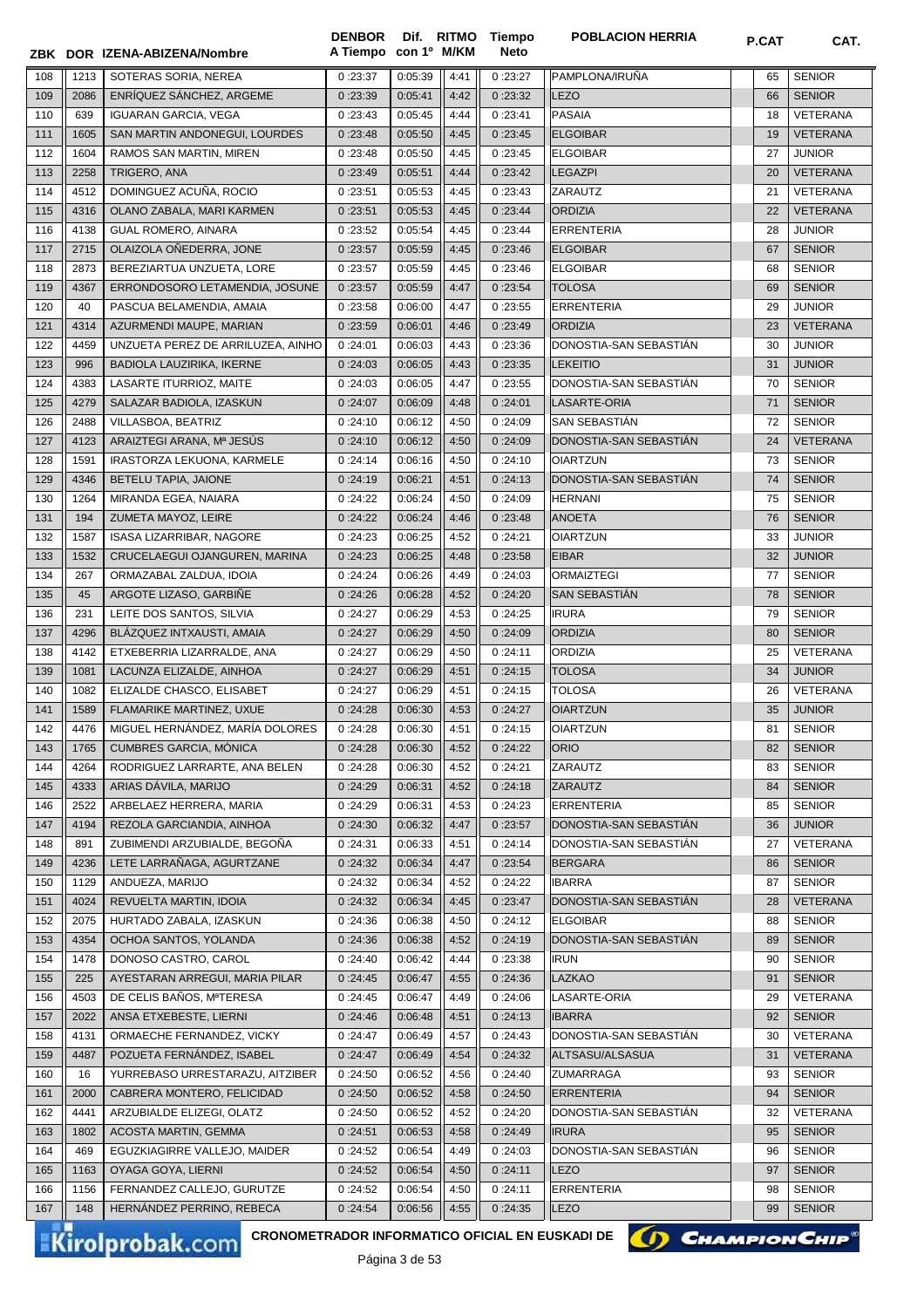|     |      | ZBK DOR IZENA-ABIZENA/Nombre                                              | A Tiempo con 1º M/KM |         |      | Neto    |                        |     |                 |
|-----|------|---------------------------------------------------------------------------|----------------------|---------|------|---------|------------------------|-----|-----------------|
| 168 | 4439 | ALONSO ROSAS, LOURDES                                                     | 0:24:54              | 0:06:56 | 4:53 | 0:24:25 | DONOSTIA-SAN SEBASTIAN | 33  | <b>VETERANA</b> |
| 169 | 4454 | ZARRABEITIA PEÑALBA, CRISTINA                                             | 0:24:56              | 0:06:58 | 4:57 | 0:24:46 | <b>DURANGO</b>         | 34  | <b>VETERANA</b> |
| 170 | 1317 | EZKURRA MURILLO, ESTITXU                                                  | 0:24:57              | 0:06:59 | 4:58 | 0:24:52 | <b>HERNANI</b>         | 100 | <b>SENIOR</b>   |
| 171 | 4070 | BUENO YAÑEZ, OLGA                                                         | 0:24:58              | 0:07:00 | 4:57 | 0:24:45 | DONOSTIA-SAN SEBASTIÁN | 101 | <b>SENIOR</b>   |
| 172 | 1012 | GOIKOETXEAUNDIA GARAIKOETXEA, MA                                          | 0:24:59              | 0:07:01 | 4:59 | 0:24:54 | <b>ANDOAIN</b>         | 103 | <b>SENIOR</b>   |
| 173 | 1013 | JAUREGI ZUBELDIA, IRENE                                                   | 0:24:59              | 0:07:01 | 4:59 | 0:24:54 | <b>ANDOAIN</b>         | 102 | <b>SENIOR</b>   |
| 174 | 4398 | GARCIA LARRAÑAGA, NIEVES                                                  | 0:25:00              | 0:07:02 | 4:58 | 0:24:50 | DONOSTIA-SAN SEBASTIAN | 35  | <b>VETERANA</b> |
| 175 | 4207 | AIZPURU VAZQUEZ, IDOIA                                                    | 0:25:01              | 0:07:03 | 4:57 | 0:24:46 | <b>AZPEITIA</b>        | 104 | <b>SENIOR</b>   |
| 176 | 102  | ANTOLIN PEÑA, LAURA                                                       | 0:25:01              | 0:07:03 | 4:47 | 0:23:56 | DONOSTIA-SAN SEBASTIAN | 105 | <b>SENIOR</b>   |
| 177 | 4098 | ARIÑO ZALDUA, UXUE                                                        | 0:25:01              | 0:07:03 | 4:55 | 0:24:36 | <b>VILLABONA</b>       | 37  | <b>JUNIOR</b>   |
| 178 | 4423 | BEÑARAN GONZALEZ, CRISTINA                                                | 0:25:01              | 0:07:03 | 4:57 | 0:24:47 | DONOSTIA-SAN SEBASTIAN | 36  | VETERANA        |
| 179 | 266  | AGUIRRE BERT, VIRGINIA                                                    | 0:25:03              | 0:07:05 | 4:56 | 0:24:42 | <b>ZUMARRAGA</b>       | 106 | <b>SENIOR</b>   |
| 180 | 1347 | SALDIAS SAEZ, AMAIA                                                       | 0:25:03              | 0:07:05 | 4:56 | 0:24:40 | <b>OCHAGAVÍA</b>       | 107 | <b>SENIOR</b>   |
| 181 | 4116 | GARRIDO IBAIBARRIAGA, OIHANE                                              | 0:25:03              | 0:07:05 | 4:55 | 0:24:35 | DONOSTIA-SAN SEBASTIAN | 108 | <b>SENIOR</b>   |
| 182 | 398  | SALGADO LARRAZA, MONIKA                                                   | 0:25:05              | 0:07:07 | 4:59 | 0:24:55 | URRETXU                | 109 | <b>SENIOR</b>   |
| 183 | 4315 | HIDALGO MATEO, SOLEDAD                                                    | 0:25:05              | 0:07:07 | 4:59 | 0:24:54 | AIZARNAZABAL           | 110 | <b>SENIOR</b>   |
| 184 | 1588 | CRUZ OLIDEN, ANE                                                          | 0:25:07              | 0:07:09 | 5:01 | 0:25:05 | <b>OIARTZUN</b>        | 38  | <b>JUNIOR</b>   |
| 185 | 1586 | ISASA LIZARRIBAR, ARRATE                                                  | 0:25:07              | 0:07:09 | 5:01 | 0:25:03 | <b>OIARTZUN</b>        | 39  | <b>JUNIOR</b>   |
| 186 | 4084 | INTXAUSTI ASKASIBAR, AMAIA                                                | 0:25:08              | 0:07:10 | 5:01 | 0:25:03 | <b>LEZO</b>            | 111 | <b>SENIOR</b>   |
| 187 | 4083 | ARRIETA ZALAKAIN, BELEN                                                   | 0:25:08              | 0:07:10 | 5:00 | 0:25:02 | DONOSTIA-SAN SEBASTIÁN | 112 | <b>SENIOR</b>   |
| 188 | 2181 | MATYUSHEVA MATYUSHEVA, IRINA                                              | 0:25:09              | 0:07:11 | 4:55 | 0:24:33 | DONOSTIA-SAN SEBASTIAN | 113 | <b>SENIOR</b>   |
| 189 | 2520 | DE LIMA MARTH, ADRIANE MARIA                                              | 0:25:11              | 0:07:13 | 5:01 | 0:25:06 | DONOSTIA-SAN SEBASTIÁN | 114 | <b>SENIOR</b>   |
| 190 | 1392 | <b>GUTIERREZ, ROSA</b>                                                    | 0:25:11              | 0:07:13 | 5:01 | 0:25:04 | URRETXU                | 115 | <b>SENIOR</b>   |
| 191 | 4095 | BENDOIRO ALDASORO, JAIONE                                                 | 0:25:12              | 0:07:14 | 4:59 | 0:24:57 | <b>ARAMA</b>           | 116 | <b>SENIOR</b>   |
| 192 | 4077 | REGIL GARMENDIA, INMA                                                     | 0:25:12              | 0:07:14 | 4:59 | 0:24:57 | <b>ORDIZIA</b>         | 37  | <b>VETERANA</b> |
| 193 | 4198 | ALKORTA AIERZA, BELEN                                                     | 0:25:14              | 0:07:16 | 5:01 | 0:25:07 | ZARAUTZ                | 38  | <b>VETERANA</b> |
| 194 | 4076 | NIÑO REDONDO, MARIA ISABEL                                                | 0:25:14              | 0:07:16 | 4:59 | 0:24:57 | <b>ORDIZIA</b>         | 39  | <b>VETERANA</b> |
| 195 | 2411 | PALACIN MORENO, VANESA                                                    | 0:25:15              | 0:07:17 | 4:57 | 0:24:45 | <b>BEASAIN</b>         | 117 | <b>SENIOR</b>   |
| 196 | 473  | REGATOS GONZALEZ, AINHOA                                                  | 0:25:16              | 0:07:18 | 5:01 | 0:25:06 | ZIZURKIL               | 118 | <b>SENIOR</b>   |
| 197 | 4360 | IRIARTE LÓPEZ, ESTITXU                                                    | 0:25:16              | 0:07:18 | 4:57 | 0:24:45 | <b>URNIETA</b>         | 119 | <b>SENIOR</b>   |
| 198 | 1170 | GARMENDIA SAGASTUME, ITZIAR                                               | 0:25:17              | 0:07:19 | 5:00 | 0:24:59 | <b>ARAMA</b>           | 120 | <b>SENIOR</b>   |
| 199 | 4421 | GONZÁLEZ PEÑALBA, JULIA                                                   | 0:25:17              | 0:07:19 | 5:02 | 0:25:08 | <b>ZARAUTZ</b>         | 40  | VETERANA        |
| 200 | 4152 | ERDOCIA CABALLERO, NEREA                                                  | 0:25:17              | 0:07:19 | 4:57 | 0:24:46 | <b>ANDOAIN</b>         | 121 | <b>SENIOR</b>   |
| 201 | 4161 | VAQUERO GONZALEZ, MAIDER                                                  | 0:25:17              | 0:07:19 | 4:57 | 0:24:47 | <b>ANDOAIN</b>         | 122 | <b>SENIOR</b>   |
| 202 | 4268 | ECENARRO ELOLA, MIREN KARMELE                                             | 0:25:17              | 0:07:19 | 5:02 | 0:25:09 | ZARAUTZ                | 41  | VETERANA        |
|     |      | MARTINEZ COBO, INES                                                       |                      |         |      |         |                        |     |                 |
| 203 | 2856 |                                                                           | 0:25:17              | 0:07:19 | 4:55 | 0:24:35 | <b>USURBIL</b>         | 123 | <b>SENIOR</b>   |
| 204 | 4032 | <b>ESNAL ECENARRO, LOURDES</b>                                            | 0:25:18              | 0:07:20 | 4:54 | 0:24:29 | ZARAUTZ                | 124 | <b>SENIOR</b>   |
| 205 | 2696 | MORAL CASTILLO, TANIA                                                     | 0:25:20              | 0:07:22 | 5:03 | 0:25:17 | <b>SAN ADRIAN</b>      | 125 | <b>SENIOR</b>   |
| 206 | 2769 | PAHOR, MAŠA                                                               | 0:25:21              | 0:07:23 | 4:59 | 0:24:55 | DONOSTIA-SAN SEBASTIAN | 126 | <b>SENIOR</b>   |
| 207 | 2023 | ZAFRA SANTOS, CARMEN                                                      | 0:25:22              | 0:07:24 | 4:59 | 0:24:56 | <b>BERGARA</b>         | 42  | VETERANA        |
| 208 | 4192 | CARO BARNETO, GRACIABEL                                                   | 0:25:22              | 0:07:24 | 5:02 | 0:25:08 | LEGORRETA              | 127 | <b>SENIOR</b>   |
| 209 | 207  | ITURBE URDALLETA, IRANTZU                                                 | 0:25:23              | 0:07:25 | 4:58 | 0:24:52 | <b>BERROBI</b>         | 40  | <b>JUNIOR</b>   |
| 210 | 1010 | TELLETXEA ERRAZKIN, LOURDES                                               | 0:25:25              | 0:07:27 | 5:04 | 0:25:18 | <b>HONDARRIBIA</b>     | 128 | <b>SENIOR</b>   |
| 211 | 138  | CEBRIAN FUENTE, MARIMAR                                                   | 0:25:26              | 0:07:28 | 5:01 | 0:25:04 | <b>MENDARO</b>         | 129 | <b>SENIOR</b>   |
| 212 | 282  | ARGOITIA ALKORTA, AINHOA                                                  | 0:25:27              | 0:07:29 | 5:03 | 0:25:14 | <b>EIBAR</b>           | 130 | <b>SENIOR</b>   |
| 213 | 809  | APALATEGI URBIZTONDO, ANE                                                 | 0:25:27              | 0:07:29 | 5:04 | 0:25:21 | ORDIZIA                | 41  | <b>JUNIOR</b>   |
| 214 | 808  | CALVO APALATEGI, NAROA                                                    | 0:25:27              | 0:07:29 | 5:04 | 0:25:21 | <b>ORDIZIA</b>         | 42  | JUNIOR          |
| 215 | 98   | ARISTIZABAL LOPEZ, MAIDER                                                 | 0:25:28              | 0:07:30 | 5:05 | 0:25:26 | <b>HONDARRIBIA</b>     | 131 | <b>SENIOR</b>   |
| 216 | 4132 | ZAPIRAIN YARZABAL, AMAIA                                                  | 0:25:29              | 0:07:31 | 5:00 | 0:24:58 | DONOSTIA-SAN SEBASTIAN | 132 | <b>SENIOR</b>   |
| 217 | 2339 | NIEVA TELLERÍA, MARÍA ÁNGELES                                             | 0:25:30              | 0:07:32 | 5:05 | 0:25:26 | DONOSTIA-SAN SEBASTIAN | 43  | <b>VETERANA</b> |
| 218 | 4446 | LAGUARDA NIEVA, LUCIA                                                     | 0:25:30              | 0:07:32 | 5:05 | 0:25:26 | DONOSTIA-SAN SEBASTIAN | 43  | <b>JUNIOR</b>   |
| 219 | 4027 | GAZTAÑAGA GIL, KRISTINA                                                   | 0:25:31              | 0:07:33 | 5:04 | 0:25:19 | DONOSTIA-SAN SEBASTIAN | 133 | <b>SENIOR</b>   |
| 220 | 4202 | AVAZPOUR, KIMIA                                                           | 0:25:31              | 0:07:33 | 5:04 | 0:25:22 | VAXJO                  | 134 | <b>SENIOR</b>   |
| 221 | 4134 | GONZALEZ BRAZALEZ, NEKANE                                                 | 0:25:32              | 0:07:34 | 5:02 | 0:25:10 | AMOREBIETA-ETXANO      | 135 | <b>SENIOR</b>   |
| 222 | 4201 | IBARZABAL MANDIOLA, MIREYA                                                | 0:25:34              | 0:07:36 | 5:05 | 0:25:26 | DONOSTIA-SAN SEBASTIÁN | 136 | <b>SENIOR</b>   |
| 223 | 4298 | HIGAREDA, VERONICA                                                        | 0:25:35              | 0:07:37 | 4:58 | 0:24:48 | DONOSTIA-SAN SEBASTIAN | 137 | <b>SENIOR</b>   |
| 224 | 1549 | CAMARERO GARMENDIA, ENARA                                                 | 0:25:37              | 0:07:39 | 5:07 | 0:25:36 | TOLOSA                 | 44  | JUNIOR          |
| 225 | 2741 | CARVAJAL NORIEGA, ALMUDENA                                                | 0:25:37              | 0:07:39 | 5:07 | 0:25:33 | <b>HERNANI</b>         | 138 | <b>SENIOR</b>   |
| 226 | 147  | MANCISIDOR ARRUABARRENA, OIHANA                                           | 0:25:37              | 0:07:39 | 5:05 | 0:25:24 | <b>ERRENTERIA</b>      | 45  | JUNIOR          |
| 227 | 144  | AIRA GARCÍA, IERA                                                         | 0:25:37              | 0:07:39 | 5:04 | 0:25:22 | <b>ERRENTERIA</b>      | 139 | <b>SENIOR</b>   |
|     |      | CRONOMETRADOR INFORMATICO OFICIAL EN EUSKADI DE<br><b>Kirolprobak.com</b> |                      |         |      |         | () CHAMPION CHIP       |     |                 |



**Dif. DENBOR POBLACION HERRIA P.CAT CAT. RITMO Tiempo**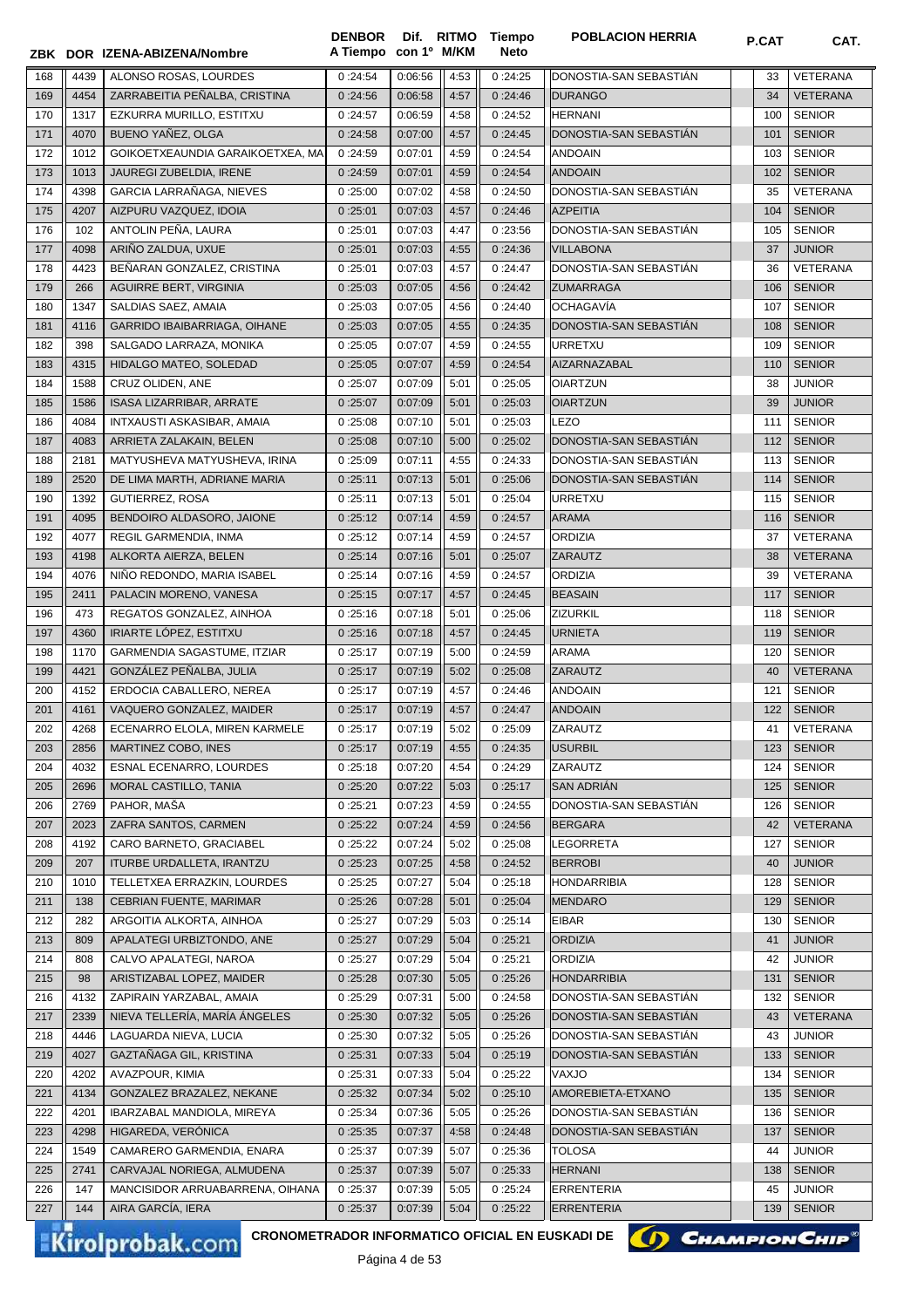|     |      | ZBK DOR IZENA-ABIZENA/Nombre     | <b>DENBOR</b><br>A Tiempo con 1º M/KM |         |      | Dif. RITMO Tiempo<br>Neto | <b>POBLACION HERRIA</b> | P.CAT | CAT.            |
|-----|------|----------------------------------|---------------------------------------|---------|------|---------------------------|-------------------------|-------|-----------------|
| 228 | 4164 | URRUTXUA MUNITIS, AMAIA          | 0:25:38                               | 0:07:40 | 5:00 | 0:25:02                   | DONOSTIA-SAN SEBASTIAN  | 46    | <b>JUNIOR</b>   |
| 229 | 4014 | GONZALEZ, DIANA                  | 0:25:39                               | 0:07:41 | 5:07 | 0:25:33                   | <b>ERRENTERIA</b>       | 140   | <b>SENIOR</b>   |
| 230 | 4171 | SIERRA GARCIA, AINHOA            | 0:25:39                               | 0:07:41 | 5:07 | 0:25:36                   | <b>OIARTZUN</b>         | 141   | <b>SENIOR</b>   |
| 231 | 1193 | DOMINGUEZ GARRIDO, BELEN         | 0:25:41                               | 0:07:43 | 4:55 | 0:24:36                   | <b>ELORRIO</b>          | 142   | <b>SENIOR</b>   |
| 232 | 1032 | IRAZOLA ASUA, IRANTZU            | 0:25:41                               | 0:07:43 | 4:55 | 0:24:35                   | VILLAVA/ATARRABIA       | 143   | <b>SENIOR</b>   |
| 233 | 2710 | GATA YEPES, VANESA               | 0:25:41                               | 0:07:43 | 4:53 | 0:24:23                   | <b>MADRID</b>           | 144   | <b>SENIOR</b>   |
| 234 | 484  | IRIGOYEN LAPEIRA, ARRI           | 0:25:42                               | 0:07:44 | 5:07 | 0:25:37                   | <b>ZUMAIA</b>           | 44    | VETERANA        |
| 235 | 4235 | MORALES, VIRGINIA                | 0:25:42                               | 0:07:44 | 5:05 | 0:25:25                   | DONOSTIA-SAN SEBASTIAN  | 145   | <b>SENIOR</b>   |
| 236 | 486  | BERISTAIN EGAÑA, ENARA           | 0:25:42                               | 0:07:44 | 5:07 | 0:25:37                   | <b>ZUMAIA</b>           | 146   | <b>SENIOR</b>   |
| 237 | 2519 | DE LIMA MARTH, MAIARA            | 0:25:43                               | 0:07:45 | 5:08 | 0:25:38                   | DONOSTIA-SAN SEBASTIÁN  | 47    | <b>JUNIOR</b>   |
| 238 | 460  | LOPEZ URIARTE, LOREA             | 0:25:45                               | 0:07:47 | 5:05 | 0:25:25                   | AMOREBIETA-ETXANO       | 147   | <b>SENIOR</b>   |
| 239 | 1031 | RABAL ETXEBERRIA, HELENA         | 0:25:45                               | 0:07:47 | 4:56 | 0:24:39                   | VILLAVA/ATARRABIA       | 148   | <b>SENIOR</b>   |
| 240 | 4199 | LETONA PUJOL, MAIALEN            | 0:25:45                               | 0:07:47 | 5:06 | 0:25:32                   | DONOSTIA-SAN SEBASTIAN  | 48    | <b>JUNIOR</b>   |
| 241 | 4412 | ARROJERIA, JOSUNE                | 0:25:46                               | 0:07:48 | 5:08 | 0:25:39                   | ZARAUTZ                 | 149   | <b>SENIOR</b>   |
| 242 | 823  | AZKONA IBAZETA, ANE              | 0:25:46                               | 0:07:48 | 5:05 | 0:25:27                   | DONOSTIA-SAN SEBASTIAN  | 49    | JUNIOR          |
| 243 | 2132 | ARZOZ URROZ, AINHOA              | 0:25:48                               | 0:07:50 | 5:07 | 0:25:33                   | <b>OLLO</b>             | 150   | <b>SENIOR</b>   |
| 244 | 1159 | ELGORRIAGA CACERES, NAIARA       | 0:25:48                               | 0:07:50 | 5:02 | 0:25:08                   | <b>HONDARRIBIA</b>      | 151   | <b>SENIOR</b>   |
| 245 | 1421 | CORMAN FERNANDEZ, SONIA          | 0:25:48                               | 0:07:50 | 4:49 | 0:24:07                   | <b>GETXO</b>            | 152   | <b>SENIOR</b>   |
| 246 | 995  | EIZAGIRRE BRUÑO, MAITANE         | 0:25:49                               | 0:07:51 | 5:02 | 0:25:12                   | <b>USURBIL</b>          | 153   | <b>SENIOR</b>   |
| 247 | 1221 | LAVIADA PARDO, BEATRIZ           | 0:25:49                               | 0:07:51 | 5:07 | 0:25:36                   | DONOSTIA-SAN SEBASTIAN  | 45    | <b>VETERANA</b> |
| 248 | 1222 | INIGO MATEOS, ROSA               | 0:25:49                               | 0:07:51 | 5:07 | 0:25:37                   | DONOSTIA-SAN SEBASTIAN  | 46    | <b>VETERANA</b> |
| 249 | 4313 | GARCIA DOMINGUEZ, MARIA ANGELES  | 0:25:49                               | 0:07:51 | 5:08 | 0:25:40                   | <b>IDIAZABAL</b>        | 47    | <b>VETERANA</b> |
| 250 | 1426 | ARMENDARIZ DIEZ, MERTXE          | 0:25:50                               | 0:07:52 | 5:09 | 0:25:43                   | <b>ORDIZIA</b>          | 48    | VETERANA        |
| 251 | 813  | ALBERDI GARCIA, AINARA           | 0:25:50                               | 0:07:52 | 5:09 | 0:25:43                   | <b>BERGARA</b>          | 156   | <b>SENIOR</b>   |
| 252 | 4168 | ITURBE VALVERDE, LAURA           | 0:25:50                               | 0:07:52 | 5:08 | 0:25:42                   | <b>BERGARA</b>          | 155   | <b>SENIOR</b>   |
| 253 | 4386 | <b>ERRASTI LARRAURI, ESTER</b>   | 0:25:50                               | 0:07:52 | 4:58 | 0:24:51                   | LASARTE-ORIA            | 154   | <b>SENIOR</b>   |
| 254 | 416  | ETXEZARRETA UGALDE, NAGORE       | 0:25:51                               | 0:07:53 | 5:05 | 0:25:27                   | <b>BEASAIN</b>          | 157   | <b>SENIOR</b>   |
| 255 | 503  | SUSO MORATO, IZASKUN             | 0:25:51                               | 0:07:53 | 5:05 | 0:25:27                   | <b>BEASAIN</b>          | 158   | <b>SENIOR</b>   |
| 256 | 2067 | BERASTEGI UNTZILLA, MIREN        | 0:25:51                               | 0:07:53 | 5:05 | 0:25:23                   | ARBIZU                  | 160   | <b>SENIOR</b>   |
| 257 | 4416 | OTAEGI GARMENDIA, OIHANE         | 0:25:51                               | 0:07:53 | 5:08 | 0:25:41                   | DONOSTIA-SAN SEBASTIAN  | 159   | <b>SENIOR</b>   |
| 258 | 2234 | URZELAI SUDUPE, MIREN            | 0:25:52                               | 0:07:54 | 5:08 | 0:25:38                   | <b>LEGAZPI</b>          | 49    | <b>VETERANA</b> |
| 259 | 146  | BENGOETXEA RODRIGUEZ, YAIZA      | 0:25:54                               | 0:07:56 | 5:08 | 0:25:41                   | <b>ERRENTERIA</b>       | 161   | <b>SENIOR</b>   |
| 260 | 4347 | BAHON GENOVES, VANESSA           | 0:25:55                               | 0:07:57 | 5:08 | 0:25:41                   | DONOSTIA-SAN SEBASTIAN  | 162   | <b>SENIOR</b>   |
| 261 | 2236 | CUADRADO GARCIA, ROCIO           | 0:25:56                               | 0:07:58 | 5:11 | 0:25:53                   | <b>LEGAZPI</b>          | 50    | <b>VETERANA</b> |
| 262 | 2133 | ESNAOLA DORRONSORO, OLATZ        | 0 :25:58                              | 0:08:00 | 5:01 | 0:25:05                   | ALTZAGA                 | 50    | <b>JUNIOR</b>   |
| 263 | 280  | RODRIGUEZ PEREZ, PILAR           | 0:26:00                               | 0:08:02 | 5:09 | 0:25:47                   | DONOSTIA-SAN SEBASTIAN  | 51    | <b>VETERANA</b> |
| 264 | 1314 | ZABALO LASA, MAITE               | 0:26:00                               | 0:08:02 | 5:11 | 0:25:53                   | <b>BEASAIN</b>          | 51    | <b>JUNIOR</b>   |
| 265 | 2478 | APERRIBAI BASTERRETXEA, ELISABET | 0:26:01                               | 0:08:03 | 5:07 | 0:25:33                   | <b>USURBIL</b>          | 163   | <b>SENIOR</b>   |
| 266 | 4390 | ZABALO LASA, ANE                 | 0:26:01                               | 0:08:03 | 5:11 | 0:25:55                   | <b>BEASAIN</b>          | 164   | <b>SENIOR</b>   |
| 267 | 2074 | GARCIA AZPIAZU, AINARA           | 0:26:01                               | 0:08:03 | 5:07 | 0:25:37                   | <b>AZPEITIA</b>         | 166   | <b>SENIOR</b>   |
| 268 | 2477 | ECEIZA IRURETAGOYENA, MARIA ARAN | 0:26:01                               | 0:08:03 | 5:06 | 0:25:32                   | <b>USURBIL</b>          | 165   | <b>SENIOR</b>   |
| 269 | 849  | <b>INTXAUSTI SALEGI, ANGIE</b>   | 0:26:01                               | 0:08:03 | 5:09 | 0:25:44                   | DONOSTIA-SAN SEBASTIAN  | 52    | <b>JUNIOR</b>   |
| 270 | 2280 | ZEZIAGA MENDIZABAL, MIREN ARGI   | 0:26:04                               | 0:08:06 | 4:59 | 0:24:57                   | <b>ELGETA</b>           | 52    | VETERANA        |
| 271 | 2220 | ALARGUNSORO MAIZTEGI, LEIRE      | 0:26:05                               | 0:08:07 | 5:01 | 0:25:04                   | <b>TOLOSA</b>           | 53    | <b>JUNIOR</b>   |
| 272 | 2048 | ZUBILLAGA BLANCO, OIHANA         | 0:26:07                               | 0:08:09 | 4:50 | 0:24:08                   | <b>ANOETA</b>           | 54    | <b>JUNIOR</b>   |
| 273 | 172  | MENDILUZE GONZALO, IDOIA         | 0:26:09                               | 0:08:11 | 5:11 | 0:25:54                   | <b>ANDOAIN</b>          | 53    | <b>VETERANA</b> |
| 274 | 4074 | RODRIGUEZ AGUIRRE, ANIA          | 0:26:11                               | 0:08:13 | 5:00 | 0:24:59                   | DONOSTIA-SAN SEBASTIÁN  | 167   | <b>SENIOR</b>   |
| 275 | 2307 | AZURMENDI CUESTA, MAIDER         | 0:26:11                               | 0:08:13 | 5:13 | 0:26:07                   | DONOSTIA-SAN SEBASTIAN  | 168   | <b>SENIOR</b>   |
| 276 | 2308 | AZURMENDI CUESTA, AINTZANE       | 0:26:11                               | 0:08:13 | 5:13 | 0:26:06                   | DONOSTIA-SAN SEBASTIAN  | 55    | <b>JUNIOR</b>   |
| 277 | 2043 | BLANCO RAMOS, CONCEPCION         | 0:26:14                               | 0:08:16 | 4:51 | 0:24:13                   | <b>ANOETA</b>           | 169   | <b>SENIOR</b>   |
| 278 | 1191 | FERNANDEZ DE ARROYABE CABALLER   | 0:26:17                               | 0:08:19 | 5:02 | 0:25:11                   | <b>ELORRIO</b>          | 170   | <b>SENIOR</b>   |
| 279 | 2246 | OROZCO PIÑEIRA, MIRIAM           | 0:26:17                               | 0:08:19 | 5:07 | 0:25:36                   | <b>LEGAZPI</b>          | 171   | <b>SENIOR</b>   |
| 280 | 2076 | ESTEVEZ RODRIGUEZ, NEKANE        | 0:26:18                               | 0:08:20 | 5:14 | 0:26:12                   | LEZO                    | 54    | VETERANA        |
| 281 | 4295 | LOIOLA ONEDERRA, ARRATE          | 0:26:19                               | 0:08:21 | 5:14 | 0:26:08                   | ZARAUTZ                 | 55    | <b>VETERANA</b> |
| 282 | 4310 | PEÑA PAGOLA, UXOA                | 0:26:19                               | 0:08:21 | 5:13 | 0:26:06                   | ZARAUTZ                 | 172   | <b>SENIOR</b>   |
| 283 | 2889 | MALES ANRANGO, AIDA              | 0:26:20                               | 0:08:22 | 4:53 | 0:24:25                   | <b>IRUN</b>             | 173   | <b>SENIOR</b>   |
| 284 | 749  | ORIVE GOMEZ DE SEGURA, IRATXE    | 0:26:21                               | 0:08:23 | 5:07 | 0:25:34                   | VITORIA-GASTEIZ         | 174   | <b>SENIOR</b>   |
| 285 | 4489 | ROMAN TEIXEIRA, AINARA           | 0:26:24                               | 0:08:26 | 4:44 | 0:23:42                   | DONOSTIA-SAN SEBASTIAN  | 56    | <b>JUNIOR</b>   |
| 286 | 298  | JAUREGUI BERAKOETXEA, VANESA     | 0:26:24                               | 0:08:26 | 5:06 | 0:25:31                   | DONOSTIA-SAN SEBASTIAN  | 175   | <b>SENIOR</b>   |
| 287 | 4468 | PLANO PLANO, ANA ISABEL          | 0:26:24                               | 0:08:26 | 5:10 | 0:25:49                   | <b>LEZO</b>             | 56    | <b>VETERANA</b> |
|     |      |                                  |                                       |         |      |                           |                         |       |                 |

Kirolprobak.com

CRONOMETRADOR INFORMATICO OFICIAL EN EUSKADI DE **(A) CHAMPION CHIP**<sup>®</sup>

Página 5 de 53

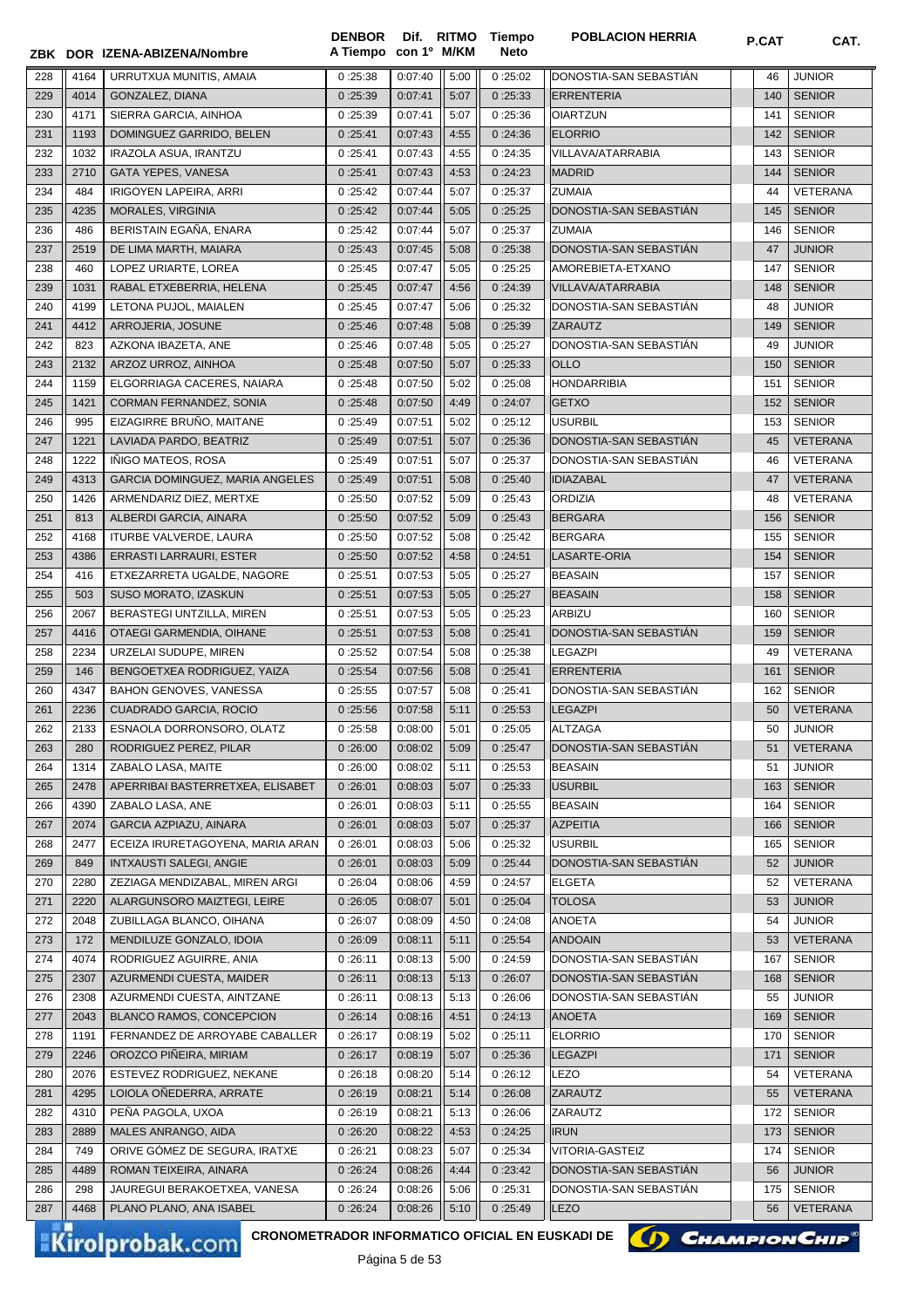|            |              | ZBK DOR IZENA-ABIZENA/Nombre                                              | <b>DENBOR</b><br>A Tiempo | con 1º M/KM        |              | Dif. RITMO Tiempo<br>Neto | <b>POBLACION HERRIA</b>            | <b>P.CAT</b> | CAT.                             |
|------------|--------------|---------------------------------------------------------------------------|---------------------------|--------------------|--------------|---------------------------|------------------------------------|--------------|----------------------------------|
| 288        | 2326         | DOMINGUEZ COSTAS, BEATRIZ                                                 | 0:26:25                   | 0:08:27            | 5:15         | 0:26:17                   | <b>OIARTZUN</b>                    | 57           | <b>JUNIOR</b>                    |
| 289        | 800          | PAGOAGA ZALOÑA, ITSASO                                                    | 0:26:27                   | 0:08:29            | 5:15         | 0:26:16                   | ARETXABALETA                       | 176          | <b>SENIOR</b>                    |
| 290        | 571          | ERRASTI DE LAS RIVAS, ROCIO                                               | 0:26:28                   | 0:08:30            | 5:14         | 0:26:11                   | DONOSTIA-SAN SEBASTIAN             | 59           | <b>JUNIOR</b>                    |
| 291        | 2154         | ZABALETA ANDREU, IRAIA                                                    | 0:26:28                   | 0:08:30            | 5:15         | 0:26:13                   | DONOSTIA-SAN SEBASTIÁN             | 58           | <b>JUNIOR</b>                    |
| 292        | 4301         | AMONDARAIN VALIENTE, OIHANE                                               | 0:26:28                   | 0:08:30            | 5:17         | 0:26:24                   | <b>IRUN</b>                        | 177          | <b>SENIOR</b>                    |
| 293        | 1073         | BERNAL FERNANDEZ, GEMMA                                                   | 0:26:29                   | 0:08:31            | 5:18         | 0:26:28                   | <b>OIARTZUN</b>                    | 57           | <b>VETERANA</b>                  |
| 294        | 1812         | MAIZA IGOA, AGUEDA                                                        | 0:26:29                   | 0:08:31            | 5:18         | 0:26:28                   | <b>ORDIZIA</b>                     | 58           | <b>VETERANA</b>                  |
| 295        | 2806         | DIAZ MORIONES, SARA                                                       | 0:26:30                   | 0:08:32            | 5:04         | 0:25:20                   | <b>URNIETA</b>                     | 60           | <b>JUNIOR</b>                    |
| 296        | 4513         | LARREA ZUMARRAGA, EIDER                                                   | 0:26:31                   | 0:08:33            | 5:17         | 0:26:27                   | DONOSTIA-SAN SEBASTIÁN             | 178          | <b>SENIOR</b>                    |
| 297        | 1938         | ELKORO GALDOS, ELENA                                                      | 0:26:32                   | 0:08:34            | 5:05         | 0:25:26                   | <b>ELGETA</b>                      | 59           | <b>VETERANA</b>                  |
| 298        | 4222         | <b>GORTAZAR BALERDI, MIREN</b>                                            | 0:26:35                   | 0:08:37            | 5:16         | 0:26:22                   | DONOSTIA-SAN SEBASTIAN             | 179          | <b>SENIOR</b>                    |
| 299        | 4327         | IRASTORZA ARTOLA, NAGORE                                                  | 0:26:35                   | 0:08:37            | 5:17         | 0:26:23                   | <b>HERNANI</b>                     | 180          | <b>SENIOR</b>                    |
| 300        | 569          | MARTIN ANDONEGUI, ELISABET                                                | 0:26:35                   | 0:08:37            | 5:16         | 0:26:18                   | DONOSTIA-SAN SEBASTIAN             | 61           | <b>JUNIOR</b>                    |
| 301        | 799          | GARITAONANDIA GONZALEZ, AMALUR                                            | 0:26:35                   | 0:08:37            | 5:04         | 0:25:22                   | ARETXABALETA                       | 181          | <b>SENIOR</b>                    |
| 302        | 4325         | CASTRO COLINA, SUSANA                                                     | 0:26:37                   | 0:08:39            | 5:14         | 0:26:09                   | DONOSTIA-SAN SEBASTIAN             | 182          | <b>SENIOR</b>                    |
| 303        | 851          | DEL OLMO HERNANDO, CONSUELO                                               | 0:26:37                   | 0:08:39            | 5:16         | 0:26:22                   | <b>ERRENTERIA</b>                  | 60           | <b>VETERANA</b>                  |
| 304        | 2757         | CALVO CALVO, INO                                                          | 0:26:37                   | 0:08:39            | 5:17         | 0:26:25                   | ERRENTERIA                         | 61           | VETERANA                         |
| 305        | 4275         | CID NÚÑEZ, NAIARA                                                         | 0:26:39                   | 0:08:41            | 5:18         | 0:26:28                   | LASARTE-ORIA                       | 183          | <b>SENIOR</b>                    |
| 306        | 850          | NAVARRO ROJO, RITA                                                        | 0:26:40                   | 0:08:42            | 5:17         | 0:26:25                   | <b>ERRENTERIA</b>                  | 62           | VETERANA                         |
| 307        | 2333         | ELIZONDO OYARZUN, AMAIA                                                   | 0:26:41                   | 0:08:43            | 5:17         | 0:26:25                   | <b>ERRENTERIA</b>                  | 63           | <b>VETERANA</b>                  |
| 308        | 1788         | <b>MARTIN AGUI, MAITE</b>                                                 | 0:26:41                   | 0:08:43            | 5:18         | 0:26:28                   | <b>ANDOAIN</b>                     | 184          | <b>SENIOR</b>                    |
| 309        | 1992         | DIEZ ALVARADO, CRISTINA                                                   | 0:26:41                   | 0:08:43            | 5:18         | 0:26:29                   | <b>ANDOAIN</b>                     | 185          | <b>SENIOR</b>                    |
| 310        | 47           | MONTERO CALVO, RAQUEL                                                     | 0:26:41                   | 0:08:43            | 5:19         | 0:26:33                   | <b>ANDOAIN</b>                     | 186          | <b>SENIOR</b>                    |
| 311        | 1799<br>4488 | DIEZ ALVARADO, SONIA                                                      | 0:26:41                   | 0:08:43            | 5:18         | 0:26:28                   | <b>ANDOAIN</b>                     | 187          | <b>SENIOR</b>                    |
| 312<br>313 | 2660         | ARRIOLA FERRER, ANDREA<br>ZABALA, JUDITH                                  | 0:26:42<br>0:26:42        | 0:08:44<br>0:08:44 | 5:19<br>5:19 | 0:26:37<br>0:26:37        | <b>ELGOIBAR</b><br><b>ELGOIBAR</b> | 64<br>188    | VETERANA<br><b>SENIOR</b>        |
| 314        | 342          | MENDIOROZ OYARBIDE, LEIRE                                                 | 0:26:43                   | 0:08:45            | 4:48         | 0:23:58                   | <b>ASTIGARRAGA</b>                 | 189          | <b>SENIOR</b>                    |
| 315        | 4300         | SALVADOR SANCHEZ, ROSA                                                    | 0:26:43                   | 0:08:45            | 5:19         | 0:26:34                   | ZARAUTZ                            | 66           | <b>VETERANA</b>                  |
| 316        | 4417         | MUÑOA AMAS, MAITE                                                         | 0:26:43                   | 0:08:45            | 5:18         | 0:26:32                   | ZARAUTZ                            | 65           | VETERANA                         |
| 317        | 4218         | MUJIKA URANGA, AMAIA                                                      | 0:26:43                   | 0:08:45            | 5:18         | 0:26:31                   | ZARAUTZ                            | 190          | <b>SENIOR</b>                    |
| 318        | 58           | GONZALEZ GUTIERREZ, AINARA                                                | 0:26:44                   | 0:08:46            | 5:15         | 0:26:14                   | ZUMARRAGA                          | 191          | <b>SENIOR</b>                    |
| 319        | 4001         | REOYO CASADO, SANDRA                                                      | 0:26:44                   | 0:08:46            | 5:16         | 0:26:20                   | <b>ASTIGARRAGA</b>                 | 62           | <b>JUNIOR</b>                    |
| 320        | 380          | <b>IRADI ITURRIOTZ, MADDI</b>                                             | 0:26:44                   | 0:08:46            | 5:16         | 0:26:21                   | HERNANI                            | 63           | <b>JUNIOR</b>                    |
| 321        | 770          | ZARAGÜETA ZULAICA, BLANCA                                                 | 0:26:46                   | 0:08:48            | 5:20         | 0:26:42                   | DONOSTIA-SAN SEBASTIÁN             | 67           | VETERANA                         |
| 322        | 2200         | ELORZA IRIONDO, IRENE                                                     | 0:26:46                   | 0:08:48            | 5:17         | 0:26:24                   | MENDARO                            | 192          | <b>SENIOR</b>                    |
| 323        | 4388         | ETXEBERRIA GIRALDO, ANUSKA                                                | 0:26:47                   | 0:08:49            | 5:18         | 0:26:29                   | DONOSTIA-SAN SEBASTIAN             | 193          | <b>SENIOR</b>                    |
| 324        | 2377         | RODRÍGUEZ ALVAREZ, OIHANA                                                 | 0:26:48                   | 0:08:50            | 5:19         | 0:26:34                   | <b>IRUN</b>                        | 194          | <b>SENIOR</b>                    |
| 325        | 4063         | MARTÍN VEGA, OIHANA                                                       | 0:26:49                   | 0:08:51            | 5:17         | 0:26:27                   | LASARTE-ORIA                       | 195          | <b>SENIOR</b>                    |
| 326        | 2098         | IRIONDO AROCENA, ESTITXU                                                  | 0:26:50                   | 0:08:52            | 5:20         | 0:26:38                   | <b>IRUN</b>                        | 196          | <b>SENIOR</b>                    |
| 327        | 396          | ELGARRESTA MINTEGI, AGURTZANE                                             | 0:26:51                   | 0:08:53            | 5:21         | 0:26:43                   | <b>URRETXU</b>                     | 197          | <b>SENIOR</b>                    |
| 328        | 4385         | <b>VETAS SANTOS, ALICIA</b>                                               | 0:26:52                   | 0:08:54            | 5:13         | 0:26:03                   | <b>ERRENTERIA</b>                  | 198          | <b>SENIOR</b>                    |
| 329        | 4172         | GÓMEZ PUENTE, MARIBEL                                                     | 0:26:53                   | 0:08:55            | 5:13         | 0:26:03                   | <b>HONDARRIBIA</b>                 | 199          | <b>SENIOR</b>                    |
| 330        | 2031         | GALVEZ IMAZ, MAITE                                                        | 0:26:53                   | 0:08:55            | 5:17         | 0:26:24                   | HERNANI                            | 200          | <b>SENIOR</b>                    |
| 331        | 534          | ALBISU JUAREZ, ANE                                                        | 0:26:53                   | 0:08:55            | 5:20         | 0:26:40                   | ORDIZIA                            | 201          | <b>SENIOR</b>                    |
| 332        | 529          | <b>GARRIDO ALBISU, MAITANE</b>                                            | 0:26:53                   | 0:08:55            | 5:20         | 0:26:40                   | <b>ORDIZIA</b>                     | 64           | <b>JUNIOR</b>                    |
| 333        | 658          | SILVA, EDNA                                                               | 0:26:53                   | 0:08:55            | 5:18         | 0:26:30                   | <b>ERRENTERIA</b>                  | 202          | <b>SENIOR</b>                    |
| 334        | 530          | ZURUTUZA LASA, USUE                                                       | 0:26:53                   | 0:08:55            | 5:20         | 0:26:41                   | ORDIZIA                            | 203          | <b>SENIOR</b>                    |
| 335<br>336 | 1884<br>2803 | EZEIZA IRIZAR, IZASKUN<br>MADINA GONZALEZ, MARGOT                         | 0:26:54<br>0:26:54        | 0:08:56<br>0:08:56 | 5:21<br>5:16 | 0:26:46<br>0:26:20        | TOLOSA<br>URNIETA                  | 68<br>65     | <b>VETERANA</b><br><b>JUNIOR</b> |
|            |              |                                                                           |                           |                    |              |                           | DONOSTIA-SAN SEBASTIÁN             |              |                                  |
| 337<br>338 | 1889<br>1768 | <b>GANZO CERVELA, JAIONE</b><br>ANDUEZA GARCIA, OIHANA                    | 0:26:54<br>0:26:55        | 0:08:56<br>0:08:57 | 5:20<br>5:13 | 0:26:41<br>0:26:04        | OIARTZUN                           | 66<br>204    | <b>JUNIOR</b><br><b>SENIOR</b>   |
| 339        | 1756         | ALBERDI MARIN, BEATRIZ                                                    | 0:26:57                   | 0:08:59            | 5:10         | 0:25:50                   | ORIO                               | 205          | <b>SENIOR</b>                    |
| 340        | 1516         | LARRAÑAGA RAMIRO, GURUTZE                                                 | 0:26:57                   | 0:08:59            | 5:10         | 0:25:51                   | ORIO                               | 206          | <b>SENIOR</b>                    |
| 341        | 1040         | YEREGUI RECONDO, OLATZ                                                    | 0:26:58                   | 0:09:00            | 5:19         | 0:26:35                   | <b>AZPEITIA</b>                    | 207          | <b>SENIOR</b>                    |
| 342        | 1034         | BARRENA ZUBIZARRETA, LEIRE                                                | 0:26:58                   | 0:09:00            | 5:19         | 0:26:36                   | <b>AZPEITIA</b>                    | 208          | <b>SENIOR</b>                    |
| 343        | 4081         | ALCORTA MUGICA, MARINA                                                    | 0:26:58                   | 0:09:00            | 5:20         | 0:26:39                   | <b>ANDOAIN</b>                     | 209          | <b>SENIOR</b>                    |
| 344        | 2571         | ANTON SANCHEZ, ARANTZA                                                    | 0:26:59                   | 0:09:01            | 5:17         | 0:26:23                   | LEZO                               | 210          | <b>SENIOR</b>                    |
| 345        | 365          | MCEVOY, JULIE                                                             | 0:26:59                   | 0:09:01            | 5:15         | 0:26:15                   | DONOSTIA-SAN SEBASTIAN             | 211          | <b>SENIOR</b>                    |
| 346        | 1161         | ETXEBERRIA AZPIROZ, MAIXE                                                 | 0:27:01                   | 0:09:03            | 5:16         | 0:26:20                   | <b>GOIZUETA</b>                    | 212          | <b>SENIOR</b>                    |
| 347        | 4079         | RÍOS LOBEIRA, CONCHI                                                      | 0:27:03                   | 0:09:05            | 5:02         | 0:25:09                   | ASTIGARRAGA                        | 213          | <b>SENIOR</b>                    |
|            |              | CRONOMETRADOR INFORMATICO OFICIAL EN EUSKADI DE<br><b>Kirolprobak.com</b> |                           |                    |              |                           | (I) CHAMPION CHIP®                 |              |                                  |
|            |              |                                                                           |                           |                    |              |                           |                                    |              |                                  |

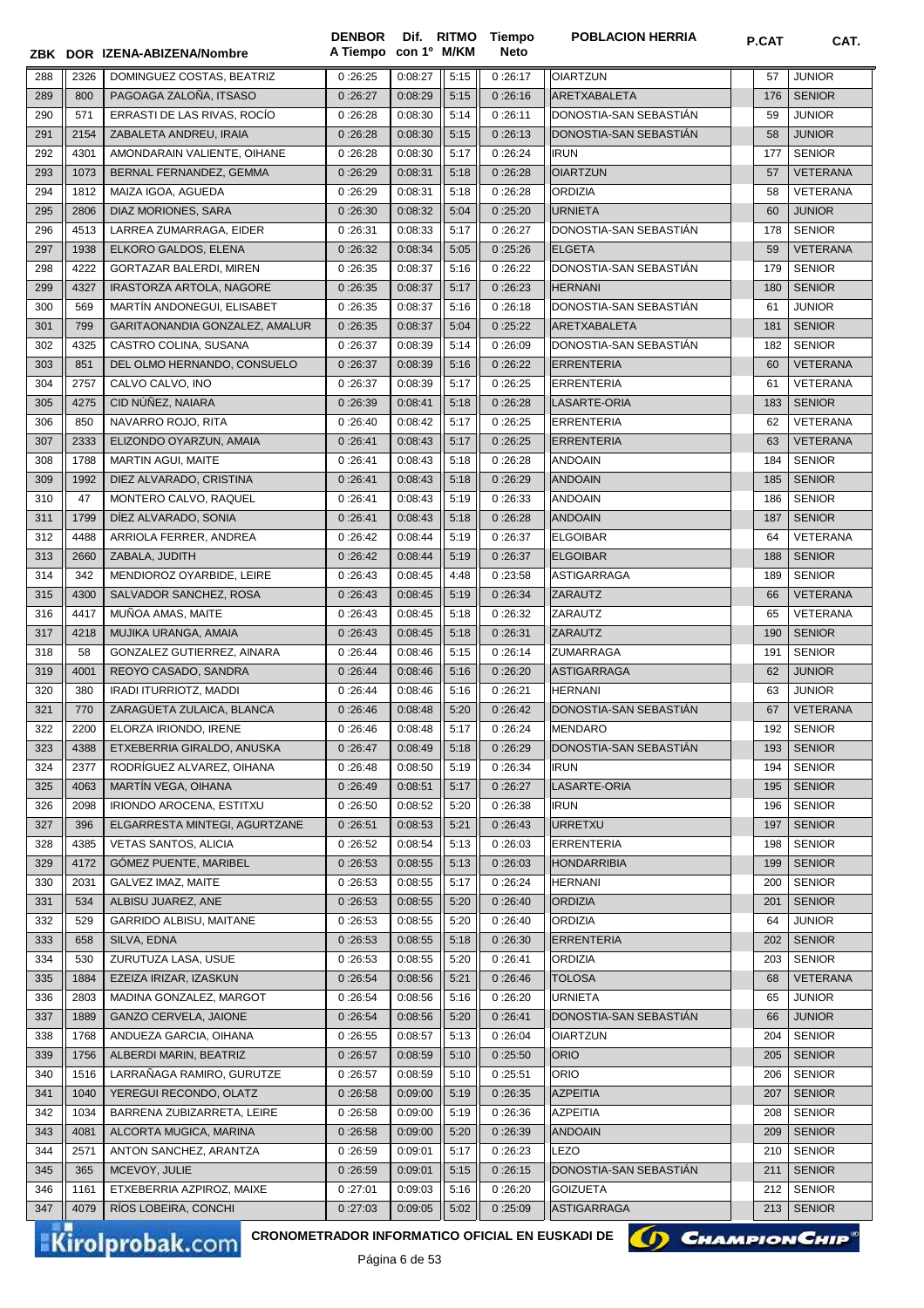|     |              | ZBK DOR IZENA-ABIZENA/Nombre       | A Tiempo con 1º M/KM |         |      | Neto               |                        |     |                                  |
|-----|--------------|------------------------------------|----------------------|---------|------|--------------------|------------------------|-----|----------------------------------|
| 348 | 4260         | PERURENA MICHELENA, ESTIBALITZ     | 0:27:05              | 0:09:07 | 5:23 | 0:26:56            | <b>ANGLET</b>          | 214 | <b>SENIOR</b>                    |
| 349 | 2292         | LOPETEGUI OSTOLAZA, EIDER          | 0:27:08              | 0:09:10 | 5:21 | 0:26:47            | ZARAUTZ                | 215 | <b>SENIOR</b>                    |
| 350 | 2288         | ARANGUREN MANTEROLA, SAIOA         | 0:27:08              | 0:09:10 | 5:21 | 0:26:47            | ZARAUTZ                | 216 | <b>SENIOR</b>                    |
| 351 | 1533         | ZUBIZARRETA GUISASOLA, MAIALEN     | 0:27:08              | 0:09:10 | 5:21 | 0:26:44            | <b>EIBAR</b>           | 67  | <b>JUNIOR</b>                    |
| 352 | 828          | CORCHERO CALLE, LAURA              | 0:27:10              | 0:09:12 | 5:23 | 0:26:53            | <b>ANDOAIN</b>         | 217 | <b>SENIOR</b>                    |
| 353 | 485          | AGUIRRE ALBIZU, MANOLI             | 0:27:10              | 0:09:12 | 5:25 | 0:27:04            | <b>ZUMAIA</b>          | 218 | <b>SENIOR</b>                    |
| 354 | 220          | PLAZAOLA ODRIOZOLA, IGONE          | 0:27:11              | 0:09:13 | 5:24 | 0:27:00            | <b>URRETXU</b>         | 219 | <b>SENIOR</b>                    |
| 355 | 2322         | MARTINEZ ALTUNA, LEIRE             | 0:27:11              | 0:09:13 | 5:25 | 0:27:05            | DONOSTIA-SAN SEBASTIÁN | 68  | <b>JUNIOR</b>                    |
| 356 | 2323         | UBILLOS ECHEVERRIA, NAROA          | 0:27:11              | 0:09:13 | 5:25 | 0:27:05            | DONOSTIA-SAN SEBASTIAN | 69  | <b>JUNIOR</b>                    |
| 357 | 4381         | MARTIN HERNANDEZ, PATRICIA         | 0:27:13              | 0:09:15 | 5:23 | 0:26:54            | DONOSTIA-SAN SEBASTIAN | 220 | <b>SENIOR</b>                    |
| 358 | 990          | TAPIA ALKORTA, MAIER               | 0:27:13              | 0:09:15 | 5:19 | 0:26:36            | <b>USURBIL</b>         | 221 | <b>SENIOR</b>                    |
| 359 | 4498         | <b>IRIONDO AZURMENDI, EDURNE</b>   | 0:27:13              | 0:09:15 | 5:23 | 0:26:54            | DONOSTIA-SAN SEBASTIAN | 69  | <b>VETERANA</b>                  |
| 360 | 4217         | ARRIZABALAGA GOIBURU, GARBIÑE      | 0:27:14              | 0:09:16 | 5:25 | 0:27:04            | ZARAUTZ                | 222 | <b>SENIOR</b>                    |
| 361 | 4329         | LEKUONA ANCIZAR, M PILAR           | 0:27:14              | 0:09:16 | 5:16 | 0:26:19            | <b>IRUN</b>            | 70  | <b>VETERANA</b>                  |
| 362 | 4190         | MONTOYA GUILLEN, ERROSE            | 0:27:15              | 0:09:17 | 5:24 | 0:27:02            | DONOSTIA-SAN SEBASTIAN | 223 | <b>SENIOR</b>                    |
| 363 | 4191         | SEGUROLA ARREGUI, MARIA            | 0:27:15              | 0:09:17 | 5:24 | 0:27:01            | DONOSTIA-SAN SEBASTIÁN | 225 | <b>SENIOR</b>                    |
| 364 | 1677         | OIARTZABAL OLARRA, AINHOA          | 0:27:15              | 0:09:17 | 5:20 | 0:26:41            | <b>TOLOSA</b>          | 224 | <b>SENIOR</b>                    |
| 365 | 500          | PIKABEA LANZ, ARANTXA              | 0:27:16              | 0:09:18 | 5:21 | 0:26:45            | <b>TOLOSA</b>          | 71  | <b>VETERANA</b>                  |
| 366 | 161          | KEREXETA LIZARAZU, ZEK ISABEL      | 0:27:17              | 0:09:19 | 5:18 | 0:26:32            | ZARAUTZ                | 72  | VETERANA                         |
| 367 | 2123         | MUNDUATE, GARAZI                   | 0:27:17              | 0:09:19 | 5:18 | 0:26:29            | <b>ANOETA</b>          | 70  | <b>JUNIOR</b>                    |
| 368 | 431          | URKOLA EZEIZA, EIDER               | 0:27:17              | 0:09:19 | 5:22 | 0:26:52            | <b>VILLABONA</b>       | 72  | <b>JUNIOR</b>                    |
| 369 | 785          | ROJAS RODRÍGUEZ, LEYRE             | 0:27:17              | 0:09:19 | 5:22 | 0:26:52            | <b>VILLABONA</b>       | 71  | <b>JUNIOR</b>                    |
| 370 | 2682         | ETXENIKE ERAUNZETAMURGIL, ARANTZ   | 0:27:18              | 0:09:20 | 5:27 | 0:27:14            | DONOSTIA-SAN SEBASTIAN | 73  | <b>VETERANA</b>                  |
| 371 | 570          | ORTEGA OCHOA, PAULA                | 0:27:19              | 0:09:21 | 5:24 | 0:27:02            | DONOSTIA-SAN SEBASTIAN | 74  | <b>JUNIOR</b>                    |
| 372 | 4356         | OTAEGI CHIVITE, ANE                | 0:27:19              | 0:09:21 | 5:23 | 0:26:53            | DONOSTIA-SAN SEBASTIÁN | 73  | <b>JUNIOR</b>                    |
| 373 | 4263         | AZPIROZ ARRIBAS, MIREN             | 0:27:20              | 0:09:22 | 5:25 | 0:27:05            | DONOSTIA-SAN SEBASTIÁN | 74  | <b>VETERANA</b>                  |
| 374 | 1214         | GARAIALDE FERNANDEZ, AINHOA        | 0:27:21              | 0:09:23 | 5:10 | 0:25:52            | DONOSTIA-SAN SEBASTIAN | 75  | <b>JUNIOR</b>                    |
| 375 | 1206         | <b>EGUIBAR BRETON, SARA</b>        | 0:27:21              | 0:09:23 | 5:10 | 0:25:52            | DONOSTIA-SAN SEBASTIAN | 76  | <b>JUNIOR</b>                    |
| 376 | 191          | SASTRE SAINZ, ANA ISABEL           | 0:27:21              | 0:09:23 | 5:23 | 0:26:56            | <b>LAZKAO</b>          | 75  | VETERANA                         |
| 377 | 4226         | ARRITOKIETA EGAÑA, MARTA           | 0:27:21              | 0:09:23 | 5:23 | 0:26:57            | DONOSTIA-SAN SEBASTIÁN | 226 | <b>SENIOR</b>                    |
| 378 | 192          | ESKISABEL BEREZIARTU, ANA          | 0:27:21              | 0:09:23 | 5:24 | 0:26:58            | LAZKAO                 | 76  | VETERANA                         |
| 379 | 232          | ETXEZARRETA ALTUNA, IZASKUN        | 0:27:21              | 0:09:23 | 5:19 | 0:26:33            | ASTIGARRAGA            | 227 | <b>SENIOR</b>                    |
| 380 | 4243         | VAZQUEZ LOPEZ, YOLANDA             | 0:27:21              | 0:09:23 | 5:23 | 0:26:55            | DONOSTIA-SAN SEBASTIAN | 77  | VETERANA                         |
| 381 | 796          | HERRERO GONZALEZ, BEGOÑA           | 0:27:22              | 0:09:24 | 5:14 | 0:26:08            | <b>ARETXABALETA</b>    | 228 | <b>SENIOR</b>                    |
| 382 | 4225         | GOROSTIAGA GANZARAIN, LOURDES      | 0:27:23              | 0:09:25 | 5:24 | 0:26:58            | DONOSTIA-SAN SEBASTIAN | 78  | VETERANA                         |
|     |              |                                    |                      |         |      |                    |                        |     |                                  |
| 383 | 4311         | MINGO ROJO, AMAIA<br>MAEZTU, AMAIA | 0:27:24              | 0:09:26 | 5:25 | 0:27:06            | <b>ORDIZIA</b>         | 79  | VETERANA                         |
| 384 | 2127<br>1261 |                                    | 0:27:25              | 0:09:27 | 5:16 | 0:26:19<br>0:27:08 | DONOSTIA-SAN SEBASTIAN | 229 | <b>SENIOR</b><br><b>VETERANA</b> |
| 385 |              | ALDASORO ITURBE, EDURNE            | 0:27:25              | 0:09:27 | 5:26 |                    | DONOSTIA-SAN SEBASTIAN | 81  | <b>VETERANA</b>                  |
| 386 | 1262         | ARANBARRI ORUESAGASTI, IGONE       | 0:27:25              | 0:09:27 | 5:25 | 0:27:07            | DONOSTIA-SAN SEBASTIAN | 80  |                                  |
| 387 | 2080         | BERMEJO PAJARES, NATALIA           | 0:27:26              | 0:09:28 | 5:27 | 0:27:17            | LASARTE-ORIA           | 230 | <b>SENIOR</b>                    |
| 388 | 1836         | LAZKANO LEGORBURU, LEIRE           | 0:27:26              | 0:09:28 | 5:26 | 0:27:09            | <b>BERGARA</b>         | 231 | <b>SENIOR</b>                    |
| 389 | 4105         | SANCHEZ GARCIA, CLARA              | 0:27:26              | 0:09:28 | 5:10 | 0:25:52            | DONOSTIA-SAN SEBASTIAN | 232 | <b>SENIOR</b>                    |
| 390 | 4114         | QUINTANA HERNANDEZ, MARI JOSE      | 0:27:27              | 0:09:29 | 5:10 | 0:25:50            | DONOSTIA-SAN SEBASTIAN | 233 | <b>SENIOR</b>                    |
| 391 | 4059         | RODRIGUEZ, ARGIÑE                  | 0:27:28              | 0:09:30 | 5:16 | 0:26:21            | <b>PASAIA</b>          | 234 | <b>SENIOR</b>                    |
| 392 | 2798         | PAVÓN VELA, MAIDER                 | 0:27:28              | 0:09:30 | 5:28 | 0:27:21            | <b>URNIETA</b>         | 235 | <b>SENIOR</b>                    |
| 393 | 4358         | OLASAGASTI ECEIZA, AINHOA          | 0:27:28              | 0:09:30 | 5:26 | 0:27:11            | DONOSTIA-SAN SEBASTIÁN | 236 | <b>SENIOR</b>                    |
| 394 | 4359         | LLORENTE OLASAGASTI, MADDI         | 0:27:29              | 0:09:31 | 5:26 | 0:27:11            | DONOSTIA-SAN SEBASTIÁN | 77  | <b>JUNIOR</b>                    |
| 395 | 2255         | MANSO, AINARA                      | 0:27:30              | 0:09:32 | 5:26 | 0:27:08            | <b>LEGAZPI</b>         | 237 | <b>SENIOR</b>                    |
| 396 | 4173         | ALBISU URMENETA, NEREA             | 0:27:31              | 0:09:33 | 5:07 | 0:25:36            | DONOSTIA-SAN SEBASTIÁN | 82  | VETERANA                         |
| 397 | 97           | MURGU, ANITA MILENA                | 0:27:32              | 0:09:34 | 5:16 | 0:26:18            | PAMPLONA/IRUÑA         | 238 | <b>SENIOR</b>                    |
| 398 | 2247         | REDONDO LEGARRE, MONIKA            | 0:27:32              | 0:09:34 | 5:27 | 0:27:17            | <b>LEGAZPI</b>         | 239 | <b>SENIOR</b>                    |
| 399 | 508          | CABALLERO MARISCAL, MARISA         | 0:27:32              | 0:09:34 | 5:28 | 0:27:18            | <b>LEGAZPI</b>         | 240 | <b>SENIOR</b>                    |
| 400 | 2712         | QUERALT BLASCO, JULIA              | 0:27:33              | 0:09:35 | 4:52 | 0:24:20            | <b>BILBAO</b>          | 241 | <b>SENIOR</b>                    |
| 401 | 1263         | HERNANDEZ NACARINO, SARA           | 0:27:33              | 0:09:35 | 5:28 | 0:27:19            | <b>URNIETA</b>         | 242 | <b>SENIOR</b>                    |
| 402 | 237          | KALONJE ESTIBARIZ, AINHITZE        | 0:27:33              | 0:09:35 | 4:56 | 0:24:42            | <b>HERNANI</b>         | 78  | <b>JUNIOR</b>                    |
| 403 | 1162         | AMADOR GARCIA, RAKEL               | 0:27:35              | 0:09:37 | 5:23 | 0:26:54            | <b>IRUN</b>            | 243 | <b>SENIOR</b>                    |
| 404 | 1425         | GARMENDIA CEBERIO, Mª JOSE         | 0:27:35              | 0:09:37 | 5:28 | 0:27:18            | <b>ORDIZIA</b>         | 83  | VETERANA                         |
| 405 | 1628         | FERRERA SANCHEZ, FATIMA            | 0:27:35              | 0:09:37 | 5:23 | 0:26:56            | ZARAUTZ                | 244 | <b>SENIOR</b>                    |
| 406 | 536          | PEÑAGARIKANO IRAZUSTA, OLATZ       | 0:27:36              | 0:09:38 | 5:21 | 0:26:47            | ANOETA                 | 79  | <b>JUNIOR</b>                    |
| 407 | 4266         | TXUEKA MARIN, MAITANE              | 0:27:37              | 0:09:39 | 5:21 | 0:26:47            | ARBIZU                 | 245 | <b>SENIOR</b>                    |

**Dif. con 1º** **Tiempo Neto**

**DENBOR**

Kirolprobak.com

**CRONOMETRADOR INFORMATICO OFICIAL EN EUSKADI DE**

Página 7 de 53



**CHAMPION CHIP** 

**POBLACION HERRIA P.CAT CAT.**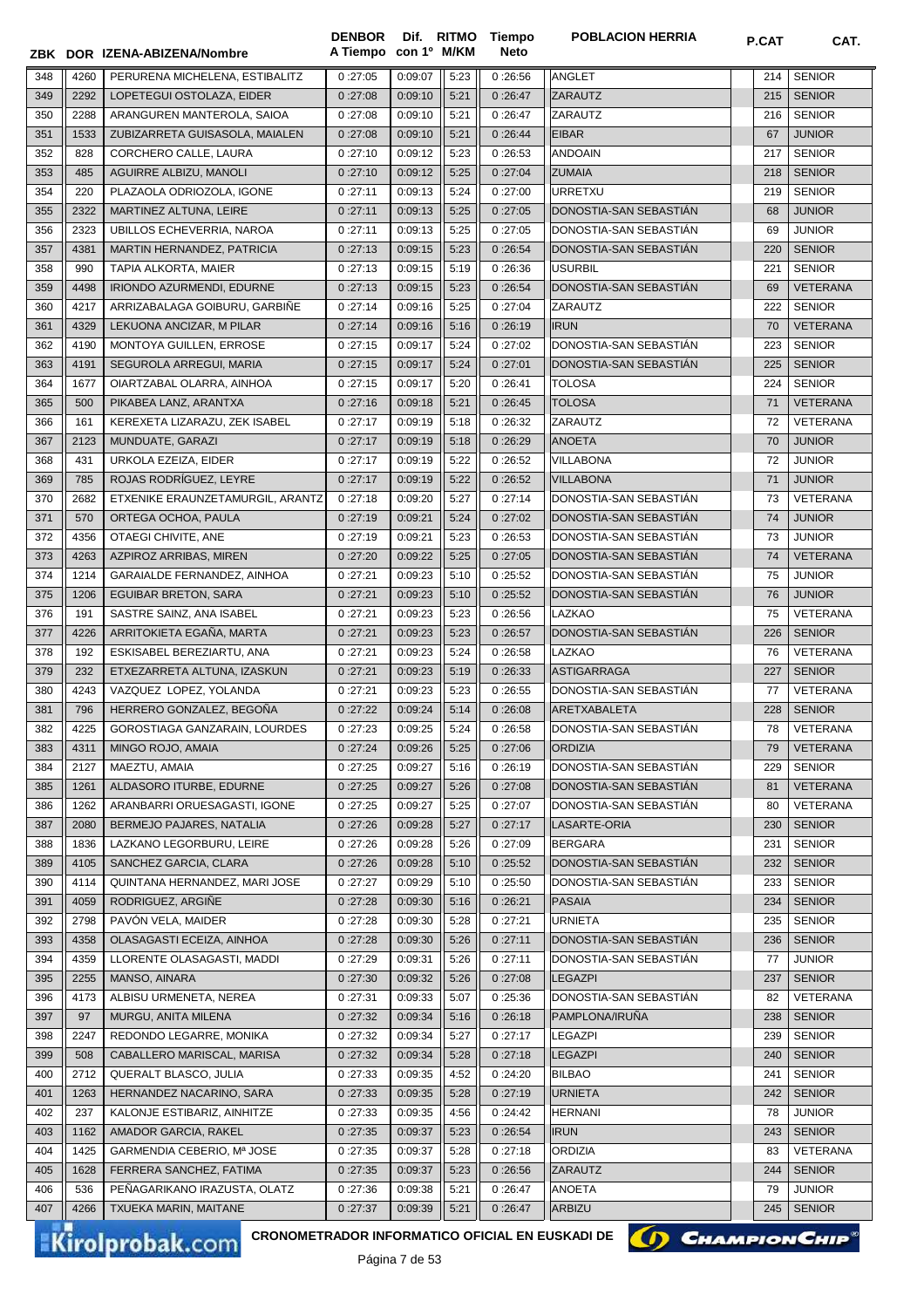|            |              | ZBK DOR IZENA-ABIZENA/Nombre                                              | <b>DENBOR</b><br>A Tiempo con 1º M/KM |                    |              | Dif. RITMO Tiempo<br><b>Neto</b> | <b>POBLACION HERRIA</b>                  | P.CAT     | CAT.                           |
|------------|--------------|---------------------------------------------------------------------------|---------------------------------------|--------------------|--------------|----------------------------------|------------------------------------------|-----------|--------------------------------|
|            |              |                                                                           |                                       |                    |              |                                  |                                          |           |                                |
| 408        | 1600         | CANO, EVA                                                                 | 0:27:37                               | 0:09:39            | 5:30         | 0:27:32                          | <b>BILBAO</b>                            | 84        | VETERANA                       |
| 409        | 1601         | TAPIADOR, ANA                                                             | 0:27:37                               | 0:09:39            | 5:30         | 0:27:32                          | <b>BILBAO</b>                            | 85        | <b>VETERANA</b>                |
| 410        | 306          | CALVO TERROSO, ESPERANZA                                                  | 0:27:39                               | 0:09:41            | 5:28         | 0:27:19                          | <b>ORDIZIA</b><br>DONOSTIA-SAN SEBASTIÁN | 86        | VETERANA                       |
| 411<br>412 | 4064<br>4096 | BORREZO ALVAREZ, ANA<br>MUGICA BEOBIDE, IDOIA                             | 0:27:39<br>0:27:39                    | 0:09:41<br>0:09:41 | 5:30<br>5:28 | 0:27:32<br>0:27:18               | ORDIZIA                                  | 246<br>87 | <b>SENIOR</b><br>VETERANA      |
| 413        | 878          | <b>GAJATE MIGUEL, IRENE</b>                                               | 0:27:39                               | 0:09:41            | 5:26         | 0:27:08                          | DONOSTIA-SAN SEBASTIAN                   | 247       | <b>SENIOR</b>                  |
| 414        | 2663         | SAN ILDEFONSO GARCIA, MARI CARME                                          | 0:27:40                               | 0:09:42            | 5:28         | 0:27:20                          | <b>HERNANI</b>                           | 88        | <b>VETERANA</b>                |
| 415        | 4384         | GONZÁLEZ BABARRO, CARMEN                                                  | 0:27:41                               | 0:09:43            | 5:23         | 0:26:54                          | <b>SANTURTZI</b>                         | 248       | <b>SENIOR</b>                  |
| 416        | 479          | OLAÑETA OREGI, CRISTINA                                                   | 0:27:42                               | 0:09:44            | 5:27         | 0:27:15                          | <b>EIBAR</b>                             | 89        | <b>VETERANA</b>                |
| 417        | 4179         | ELORZA IGLESIAS, GARAZI                                                   | 0:27:42                               | 0:09:44            | 5:14         | 0:26:10                          | DONOSTIA-SAN SEBASTIAN                   | 80        | <b>JUNIOR</b>                  |
| 418        | 1248         | BARRENETXE SANTAS, AINARA                                                 | 0:27:42                               | 0:09:44            | 5:27         | 0:27:15                          | <b>EIBAR</b>                             | 249       | <b>SENIOR</b>                  |
| 419        | 4007         | VAZQUEZ RIAL, ANA                                                         | 0:27:42                               | 0:09:44            | 5:30         | 0:27:31                          | <b>URNIETA</b>                           | 250       | <b>SENIOR</b>                  |
| 420        | 4015         | ORTEGA GARCIA, NAIARA                                                     | 0:27:42                               | 0:09:44            | 5:31         | 0:27:33                          | <b>URNIETA</b>                           | 251       | <b>SENIOR</b>                  |
| 421        | 2654         | HURTADO MANIEGA, LAURA                                                    | 0:27:43                               | 0:09:45            | 5:31         | 0:27:37                          | <b>LEGAZPI</b>                           | 81        | <b>JUNIOR</b>                  |
| 422        | 2627         | ARIZTIMUÑO AGIRRE, MAIALEN                                                | 0:27:43                               | 0:09:45            | 5:32         | 0:27:39                          | <b>LEGAZPI</b>                           | 82        | <b>JUNIOR</b>                  |
| 423        | 2655         | PINILLA VALLEJO, JONE                                                     | 0:27:43                               | 0:09:45            | 5:32         | 0:27:39                          | <b>LEGAZPI</b>                           | 83        | <b>JUNIOR</b>                  |
| 424        | 2007         | AYALA, UXUE                                                               | 0:27:44                               | 0:09:46            | 5:19         | 0:26:34                          | <b>TOLOSA</b>                            | 252       | <b>SENIOR</b>                  |
| 425        | 2545         | <b>BANEGAS, JOANNA</b>                                                    | 0:27:44                               | 0:09:46            | 4:58         | 0:24:50                          | VITORIA-GASTEIZ                          | 84        | <b>JUNIOR</b>                  |
| 426        | 4231         | OLALLA LACALLE, MERTXE                                                    | 0:27:44                               | 0:09:46            | 5:31         | 0:27:35                          | DONOSTIA-SAN SEBASTIÁN                   | 253       | <b>SENIOR</b>                  |
| 427        | 2290         | AGERRI LEUNDA, ENARA                                                      | 0:27:45                               | 0:09:47            | 5:30         | 0:27:32                          | DONOSTIA-SAN SEBASTIÁN                   | 254       | <b>SENIOR</b>                  |
| 428        | 4438         | MENDIKUTE ERAUSKIN, DINA                                                  | 0:27:45                               | 0:09:47            | 5:31         | 0:27:34                          | <b>HERNIALDE</b>                         | 255       | <b>SENIOR</b>                  |
| 429        | 2289         | IZAGIRRE AMUNDARAIN, GARAZI                                               | 0:27:45                               | 0:09:47            | 5:30         | 0:27:32                          | <b>IBARRA</b>                            | 256       | <b>SENIOR</b>                  |
| 430        | 90           | GARCIA ELIZALDE, ANE MIREN                                                | 0:27:45                               | 0:09:47            | 5:30         | 0:27:29                          | <b>IRUN</b>                              | 257       | <b>SENIOR</b>                  |
| 431        | 1344         | FERREIRA JAUREGI, ENERITZ                                                 | 0:27:47                               | 0:09:49            | 5:29         | 0:27:27                          | AMOREBIETA-ETXANO                        | 258       | <b>SENIOR</b>                  |
| 432        | 1180         | RODRIGUEZ DILIS, PILAR                                                    | 0:27:47                               | 0:09:49            | 5:21         | 0:26:44                          | VITORIA-GASTEIZ                          | 90        | <b>VETERANA</b>                |
| 433        | 4504         | URCOLA MARTIARENA, NEREA                                                  | 0:27:47                               | 0:09:49            | 5:21         | 0:26:47                          | DONOSTIA-SAN SEBASTIAN                   | 260       | <b>SENIOR</b>                  |
| 434        | 1179         | LORENTE OROZ, MIRIAM                                                      | 0:27:47                               | 0:09:49            | 5:21         | 0:26:44                          | <b>VITORIA-GASTEIZ</b>                   | 259       | <b>SENIOR</b>                  |
| 435        | 4426         | IZTUETA UGARTEMENDIA, AMAIA                                               | 0:27:49                               | 0:09:51            | 5:20         | 0:26:40                          | <b>VILLABONA</b>                         | 262       | <b>SENIOR</b>                  |
| 436        | 4110         | LAZKANO ORTEGA, ELENA                                                     | 0:27:49                               | 0:09:51            | 5:25         | 0:27:07                          | DONOSTIA-SAN SEBASTIAN                   | 261       | <b>SENIOR</b>                  |
| 437        | 4109         | GOENAGA SAN MIGUEL, AINHOA                                                | 0:27:49                               | 0:09:51            | 5:25         | 0:27:07                          | DONOSTIA-SAN SEBASTIAN                   | 263       | <b>SENIOR</b>                  |
| 438        | 370          | URBIETA SUDUPE, AMAIA                                                     | 0:27:49                               | 0:09:51            | 5:32         | 0:27:38                          | <b>ZUMAIA</b>                            | 264       | <b>SENIOR</b>                  |
| 439        | 949          | ETXEBERRIA, AINHITZE                                                      | 0:27:50                               | 0:09:52            | 5:31         | 0:27:36                          | DONOSTIA-SAN SEBASTIÁN                   | 265       | <b>SENIOR</b>                  |
| 440        | 746          | <b>GALVIS FERNANDEZ, XIOMARA</b>                                          | 0:27:50                               | 0:09:52            | 5:32         | 0:27:40                          | <b>AZKOITIA</b>                          | 266       | <b>SENIOR</b>                  |
| 441        | 2327         | ELIA ALONSO, YOANA                                                        | 0:27:50                               | 0:09:52            | 5:32         | 0:27:42                          | <b>IRUN</b>                              | 85        | <b>JUNIOR</b>                  |
| 442        | 1740         | AHAOUAL RODRÍGUEZ, SARA                                                   | 0:27:51                               | 0:09:53            | 5:27         | 0:27:16                          | DONOSTIA-SAN SEBASTIÁN                   | 86        | <b>JUNIOR</b>                  |
| 443        | 276          | AGIRREZABALAGA, KORO                                                      | 0:27:51                               | 0:09:53            | 5:32         | 0:27:39                          | <b>ZUMAIA</b>                            | 267       | <b>SENIOR</b>                  |
| 444        | 4145         | CABALLERO SANTIAGO, SORAYA                                                | 0:27:51                               | 0:09:53            | 5:03         | 0:25:14                          | DONOSTIA-SAN SEBASTIAN                   | 268       | <b>SENIOR</b>                  |
| 445        | 1804         | RODRÍGUEZ RODRÍGUEZ, ELENA                                                | 0:27:51                               | 0:09:53            | 5:27         | 0:27:16                          | DONOSTIA-SAN SEBASTIAN                   | 87        | <b>JUNIOR</b>                  |
| 446        | 2256         | URIBE-ETXEBERRIA, RAKEL                                                   | 0:27:51                               | 0:09:53            | 5:33         | 0:27:44                          | LEGAZPI                                  | 269       | <b>SENIOR</b>                  |
| 447<br>448 | 379<br>17    | VANGENEBERG AGINAGA, ALAITZ<br>RODRÍGUEZ GUTIÉRREZ, ELENA                 | 0:27:51                               | 0:09:53            | 5:30<br>5:32 | 0:27:28                          | <b>HERNANI</b>                           | 88<br>270 | <b>JUNIOR</b>                  |
| 449        | 1345         | CARRERO RODRIGUEZ, TXARO                                                  | 0:27:51<br>0:27:51                    | 0:09:53<br>0:09:53 | 5:32         | 0:27:41<br>0:27:41               | <b>ANDOAIN</b><br><b>ANDOAIN</b>         | 271       | <b>SENIOR</b><br><b>SENIOR</b> |
| 450        | 4241         | FILGUEIRA CABALLERO, NEREA                                                | 0:27:52                               | 0:09:54            | 5:09         | 0:25:46                          | <b>AZKOITIA</b>                          | 272       | <b>SENIOR</b>                  |
| 451        | 26           | GONZALEZ DELGADO, SONIA                                                   | 0:27:52                               | 0:09:54            | 5:16         | 0:26:19                          | <b>IRUN</b>                              | 91        | <b>VETERANA</b>                |
| 452        | 2060         | DE ALMEIDA DA SILVA, MARA NAZARET                                         | 0:27:52                               | 0:09:54            | 5:34         | 0:27:51                          | DONOSTIA-SAN SEBASTIAN                   | 92        | <b>VETERANA</b>                |
| 453        | 2634         | AUSSERTLADSCHEIDER MORGENROTH,                                            | 0:27:53                               | 0:09:55            | 5:11         | 0:25:54                          | <b>LEGAZPI</b>                           | 273       | <b>SENIOR</b>                  |
| 454        | 2611         | <b>BRAVO GURIDI, LEIRE</b>                                                | 0:27:53                               | 0:09:55            | 5:23         | 0:26:56                          | <b>ORIO</b>                              | 89        | <b>JUNIOR</b>                  |
| 455        | 1047         | BURGAÑA ALDARONDO, LAURA                                                  | 0:27:54                               | 0:09:56            | 5:25         | 0:27:07                          | <b>ONDARROA</b>                          | 274       | <b>SENIOR</b>                  |
| 456        | 1290         | ALONSO SÁNCHEZ, MARIMAR                                                   | 0:27:54                               | 0:09:56            | 5:30         | 0:27:29                          | <b>TOLOSA</b>                            | 275       | <b>SENIOR</b>                  |
| 457        | 682          | MENDEZ CARRETERO, MARGA                                                   | 0:27:54                               | 0:09:56            | 5:26         | 0:27:10                          | DONOSTIA-SAN SEBASTIÁN                   | 276       | <b>SENIOR</b>                  |
| 458        | 681          | RODRIGUEZ OTERO, JUNCAL                                                   | 0:27:55                               | 0:09:57            | 5:26         | 0:27:11                          | PASAIA                                   | 277       | <b>SENIOR</b>                  |
| 459        | 1702         | OTAÑO GOÑI, ESTIBALIZ                                                     | 0:27:56                               | 0:09:58            | 5:31         | 0:27:34                          | <b>ERRENTERIA</b>                        | 278       | <b>SENIOR</b>                  |
| 460        | 1703         | OTAÑO GOÑI, IZASKUN                                                       | 0:27:56                               | 0:09:58            | 5:31         | 0:27:35                          | <b>ERRENTERIA</b>                        | 279       | <b>SENIOR</b>                  |
| 461        | 4242         | GARCÍA SANTOS, CUCA                                                       | 0:27:57                               | 0:09:59            | 5:18         | 0:26:30                          | <b>IRUN</b>                              | 280       | <b>SENIOR</b>                  |
| 462        | 1181         | SOTO GARCIA, LEIRE                                                        | 0:27:57                               | 0:09:59            | 5:18         | 0:26:30                          | <b>IRUN</b>                              | 90        | <b>JUNIOR</b>                  |
| 463        | 1856         | MARTINEZ DE RITUERTO ZEBERIO, MAR                                         | 0:27:57                               | 0:09:59            | 5:30         | 0:27:29                          | <b>TOLOSA</b>                            | 91        | <b>JUNIOR</b>                  |
| 464        | 1819         | NAZABAL URRUZOLA, MIREN                                                   | 0:27:57                               | 0:09:59            | 5:30         | 0:27:29                          | <b>TOLOSA</b>                            | 92        | <b>JUNIOR</b>                  |
| 465        | 2432         | MURGUIALDAY ZUBELDIA, KARLA                                               | 0:27:58                               | 0:10:00            | 5:30         | 0:27:29                          | <b>TOLOSA</b>                            | 93        | <b>JUNIOR</b>                  |
| 466        | 974          | PINEDA IBARZABAL, UXUE                                                    | 0:27:58                               | 0:10:00            | 5:34         | 0:27:48                          | DONOSTIA-SAN SEBASTIAN                   | 281       | <b>SENIOR</b>                  |
| 467        | 1820         | ESTARBE ZUBELDIA, IRATI                                                   | 0:27:58                               | 0:10:00            | 5:30         | 0:27:29                          | <b>TOLOSA</b>                            | 94        | <b>JUNIOR</b>                  |
|            |              | CRONOMETRADOR INFORMATICO OFICIAL EN EUSKADI DE<br><b>Kirolprobak.com</b> |                                       | Dáana O do EQ      |              |                                  | () CHAMPION CHIP                         |           |                                |



Página 8 de 53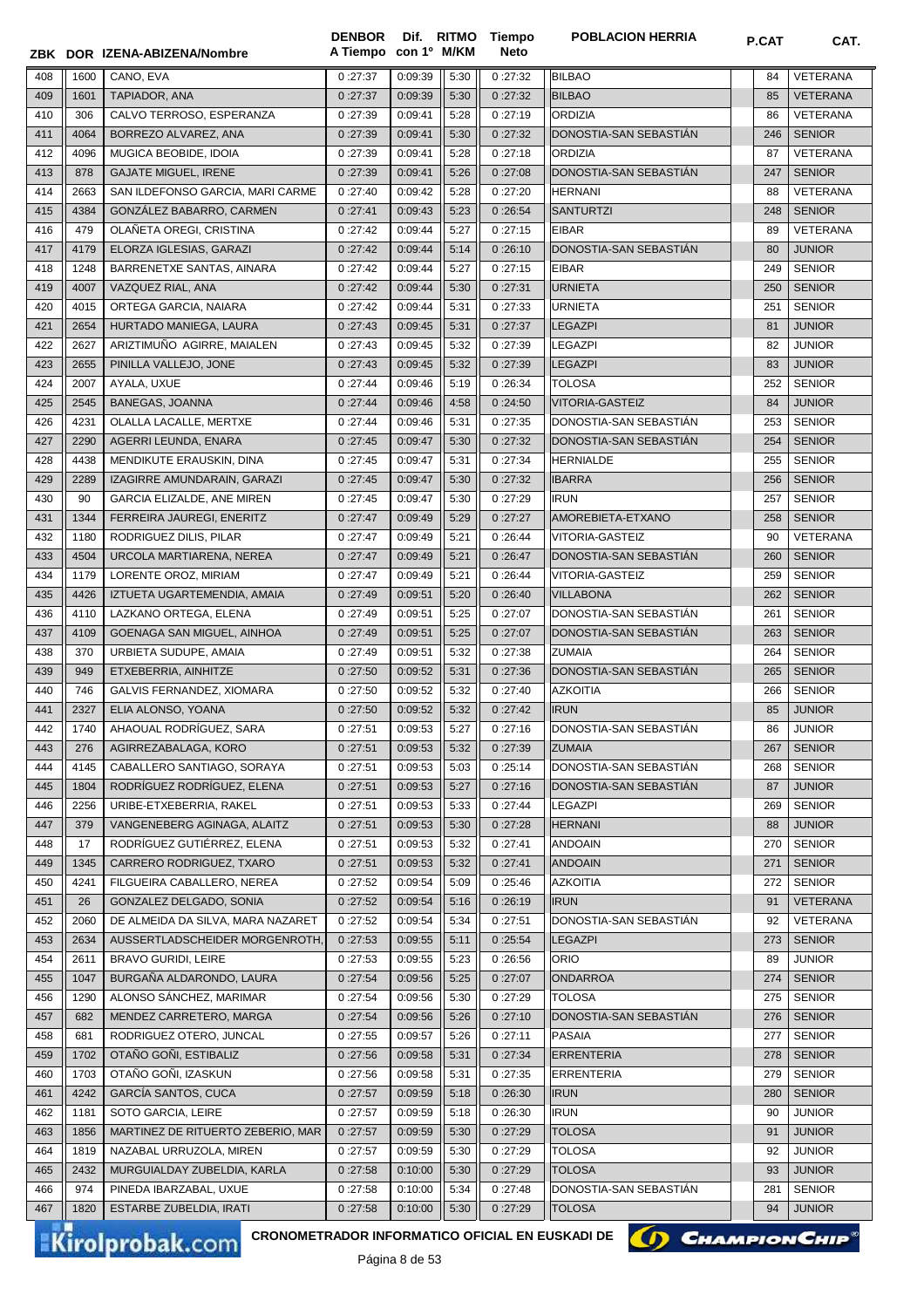|            |              | ZBK DOR IZENA-ABIZENA/Nombre                                              | <b>DENBOR</b><br>A Tiempo | con 1º M/KM        |              | Dif. RITMO Tiempo<br><b>Neto</b> | <b>POBLACION HERRIA</b>          | P.CAT      | CAT.                           |
|------------|--------------|---------------------------------------------------------------------------|---------------------------|--------------------|--------------|----------------------------------|----------------------------------|------------|--------------------------------|
| 468        | 462          | EGUZKIAGIRRE VALLEJO, MARIA                                               | 0:27:58                   | 0:10:00            | 5:26         | 0:27:09                          | DONOSTIA-SAN SEBASTIAN           | 282        | <b>SENIOR</b>                  |
| 469        | 2518         | NOBREGA DE ARAUJO, PATRICIA                                               | 0:27:58                   | 0:10:00            | 5:35         | 0:27:53                          | DONOSTIA-SAN SEBASTIAN           | 283        | <b>SENIOR</b>                  |
| 470        | 2391         | PAULINO. LEDA                                                             | 0:27:58                   | 0:10:00            | 5:35         | 0:27:53                          | <b>BERASTEGI</b>                 | 284        | <b>SENIOR</b>                  |
| 471        | 2573         | AGIRRE URDANGARIN, ENERITZ                                                | 0:27:58                   | 0:10:00            | 5:13         | 0:26:04                          | <b>USURBIL</b>                   | 95         | <b>JUNIOR</b>                  |
| 472        | 244          | ARRUABARRENA, MIREN                                                       | 0:27:59                   | 0:10:01            | 5:29         | 0:27:26                          | LAZKAO                           | 96         | <b>JUNIOR</b>                  |
| 473        | 2623         | UGARTE VALDIVIELSO, JONE                                                  | 0:27:59                   | 0:10:01            | 5:31         | 0:27:37                          | <b>LEGAZPI</b>                   | 97         | <b>JUNIOR</b>                  |
| 474        | 2413         | ARTOLA MATEOS, IRUNE                                                      | 0:28:01                   | 0:10:03            | 5:29         | 0:27:24                          | DONOSTIA-SAN SEBASTIÁN           | 98         | <b>JUNIOR</b>                  |
| 475        | 2412         | ASTIZ IZETA, AMAIA                                                        | 0:28:01                   | 0:10:03            | 5:29         | 0:27:24                          | <b>BAZTAN</b>                    | 99         | <b>JUNIOR</b>                  |
| 476        | 2320         | ESNAOLA HERNAIZ, ARANTZA                                                  | 0:28:02                   | 0:10:04            | 5:31         | 0:27:36                          | <b>USURBIL</b>                   | 285        | <b>SENIOR</b>                  |
| 477        | 4458         | ZUAZNABAR SANTAMARIA, VANESSA                                             | 0:28:03                   | 0:10:05            | 5:35         | 0:27:56                          | DONOSTIA-SAN SEBASTIAN           | 101        | <b>JUNIOR</b>                  |
| 478        | 1575         | ARIZMENDI BENITO, SARA                                                    | 0:28:03                   | 0:10:05            | 5:35         | 0:27:53                          | <b>EIBAR</b>                     | 100        | <b>JUNIOR</b>                  |
| 479        | 1602         | <b>GURRUCHAGA DIAZ, BIDANE</b>                                            | 0:28:03                   | 0:10:05            | 5:35         | 0:27:54                          | DONOSTIA-SAN SEBASTIAN           | 286        | <b>SENIOR</b>                  |
| 480        | 1311         | VILLAR SALOR, ELISABETH                                                   | 0:28:05                   | 0:10:07            | 5:30         | 0:27:31                          | <b>ELORRIO</b>                   | 287        | <b>SENIOR</b>                  |
| 481        | 1415         | HORRILLO SÁNCHEZ, MARTA                                                   | 0:28:06                   | 0:10:08            | 5:11         | 0:25:53                          | ZARAUTZ                          | 288        | <b>SENIOR</b>                  |
| 482        | 917          | SORALUZE AIERDI, AINHOA                                                   | 0:28:07                   | 0:10:09            | 5:06         | 0:25:30                          | LAZKAO                           | 289        | <b>SENIOR</b>                  |
| 483        | 1868         | ARRIOLA MUGUERA, MILA                                                     | 0:28:08                   | 0:10:10            | 5:31         | 0:27:35                          | DONOSTIA-SAN SEBASTIAN           | 93         | <b>VETERANA</b>                |
| 484        | 1460         | ZUBIZARRETA MARQUES, NAIARA                                               | 0:28:08                   | 0:10:10            | 5:19         | 0:26:37                          | DONOSTIA-SAN SEBASTIAN           | 290        | <b>SENIOR</b>                  |
| 485        | 4022         | AIZPURU VAZQUEZ, AMAIA                                                    | 0:28:10                   | 0:10:12            | 5:35         | 0:27:56                          | DONOSTIA-SAN SEBASTIÁN           | 291        | <b>SENIOR</b>                  |
| 486<br>487 | 2622<br>2621 | ISASA MORENO, SAIOA<br>ARIZKORRETA RENEDO, MADDALEN                       | 0:28:11<br>0:28:11        | 0:10:13<br>0:10:13 | 5:33<br>5:33 | 0:27:45<br>0:27:47               | <b>LEGAZPI</b><br><b>LEGAZPI</b> | 102<br>103 | <b>JUNIOR</b><br><b>JUNIOR</b> |
| 488        | 1132         | CENTENO MURILLO, MARIAN                                                   | 0:28:12                   | 0:10:14            | 5:29         | 0:27:25                          | ZARAUTZ                          | 292        | <b>SENIOR</b>                  |
| 489        | 1131         | <b>BELOKI CACERES, IRATXE</b>                                             | 0:28:12                   | 0:10:14            | 5:29         | 0:27:26                          | ZARAUTZ                          | 293        | <b>SENIOR</b>                  |
| 490        | 2879         | OYARZABAL ARRETXE, MALEN                                                  | 0:28:12                   | 0:10:14            | 5:31         | 0:27:34                          | <b>TOLOSA</b>                    | 104        | <b>JUNIOR</b>                  |
| 491        | 652          | ELKORO ITURBE, MAIDER                                                     | 0:28:13                   | 0:10:15            | 5:32         | 0:27:39                          | ARETXABALETA                     | 294        | <b>SENIOR</b>                  |
| 492        | 2262         | AGUIRRE ARTEAGA, EVA                                                      | 0:28:14                   | 0:10:16            | 5:30         | 0:27:29                          | DONOSTIA-SAN SEBASTIAN           | 105        | <b>JUNIOR</b>                  |
| 493        | 4444         | EGITEGI ELIZASU, MIREN                                                    | 0:28:14                   | 0:10:16            | 5:33         | 0:27:44                          | DONOSTIA-SAN SEBASTIAN           | 94         | <b>VETERANA</b>                |
| 494        | 4364         | EGITEGI ELIZASU, IONE                                                     | 0:28:14                   | 0:10:16            | 5:32         | 0:27:41                          | DONOSTIA-SAN SEBASTIAN           | 95         | VETERANA                       |
| 495        | 1188         | BERROETA ACHUTEGUI, SORKUNDE                                              | 0:28:15                   | 0:10:17            | 5:26         | 0:27:10                          | <b>ELORRIO</b>                   | 96         | <b>VETERANA</b>                |
| 496        | 4267         | WIEDEMANN DE REYES REYES, IRINA                                           | 0:28:15                   | 0:10:17            | 5:17         | 0:26:26                          | DONOSTIA-SAN SEBASTIAN           | 295        | <b>SENIOR</b>                  |
| 497        | 4479         | AZPILLAGA GURRUTXAGA, ALAZNE                                              | 0:28:15                   | 0:10:17            | 5:38         | 0:28:08                          | DONOSTIA-SAN SEBASTIAN           | 296        | <b>SENIOR</b>                  |
| 498        | 2274         | <b>STACK, JENNIFER</b>                                                    | 0:28:15                   | 0:10:17            | 5:32         | 0:27:41                          | DONOSTIA-SAN SEBASTIAN           | 97         | VETERANA                       |
| 499        | 4305         | ARRIZABALAGA ETXEZARRETA, ONINTZ                                          | 0:28:18                   | 0:10:20            | 5:31         | 0:27:33                          | <b>AIA</b>                       | 297        | <b>SENIOR</b>                  |
| 500        | 4234         | ALVAREZ YAGUE, KARMEN                                                     | 0:28:18                   | 0:10:20            | 5:37         | 0:28:06                          | DONOSTIA-SAN SEBASTIAN           | 98         | <b>VETERANA</b>                |
| 501        | 452          | ARIZMENDIARRIETA ELORZA, ENERITZ                                          | 0:28:19                   | 0:10:21            | 5:25         | 0:27:03                          | <b>BERGARA</b>                   | 106        | <b>JUNIOR</b>                  |
| 502        | 768          | MURGOITIO, LOURDES                                                        | 0:28:19                   | 0:10:21            | 5:27         | 0:27:15                          | <b>EIBAR</b>                     | 298        | <b>SENIOR</b>                  |
| 503        | 1444         | CAVALCANTE DA COSTA, HELIANE CRIS                                         | 0:28:20                   | 0:10:22            | 5:20         | 0:26:40                          | <b>TOLOSA</b>                    | 299        | <b>SENIOR</b>                  |
| 504        | 1245         | URANGA BERRA, INA                                                         | 0:28:20                   | 0:10:22            | 5:37         | 0:28:05                          | <b>ASTIGARRAGA</b>               | 99         | <b>VETERANA</b>                |
| 505        | 4382         | SANPEDRO OLALDE, ITZIAR                                                   | 0:28:20                   | 0:10:22            | 5:07         | 0:25:35                          | ARRASATE/MONDRAGÓN               | 100        | <b>VETERANA</b>                |
| 506        | 948          | URTXEGI TELLETXEA, IDOIA                                                  | 0:28:21                   | 0:10:23            | 5:30         | 0:27:29                          | <b>IGANTZI</b>                   | 300        | <b>SENIOR</b>                  |
| 507        | 524          | MURGOITIO ETXABARRI, LEIRE                                                | 0:28:21                   | 0:10:23            | 5:27         | 0:27:17                          | <b>ELORRIO</b>                   | 301        | <b>SENIOR</b>                  |
| 508        | 1735         | MESTRALLET, ANNE                                                          | 0:28:21                   | 0:10:23            | 5:37         | 0:28:04                          | DONOSTIA-SAN SEBASTIAN           | 302        | <b>SENIOR</b>                  |
| 509        | 4135         | HUICI ERASUN, EDURNE                                                      | 0:28:22                   | 0:10:24            | 5:30         | 0:27:29                          | <b>IGANTZI</b>                   | 303        | <b>SENIOR</b>                  |
| 510        | 605          | PAVIA TERROBA, BELEN                                                      | 0:28:22                   | 0:10:24            | 5:27         | 0:27:14                          | DONOSTIA-SAN SEBASTIAN           | 101        | VETERANA                       |
| 511        | 2054         | ESKISABEL GAZTAÑAGA, INGE                                                 | 0:28:22                   | 0:10:24            | 5:30         | 0:27:29                          | <b>ORDIZIA</b>                   | 107        | <b>JUNIOR</b>                  |
| 512        | 2055         | VALDIVIELSO DORRONSORO, IRATI                                             | 0:28:22                   | 0:10:24            | 5:30         | 0:27:29                          | <b>BEASAIN</b>                   | 108        | <b>JUNIOR</b>                  |
| 513        | 2708         | <b>BERG, MIRJAM</b>                                                       | 0:28:23                   | 0:10:25            | 5:10         | 0:25:48                          | DONOSTIA-SAN SEBASTIAN           | 109        | <b>JUNIOR</b>                  |
| 514        | 492          | LARRARTE URDALLETA, LARRAITZ                                              | 0:28:23                   | 0:10:25            | 5:33         | 0:27:44                          | ORDIZIA                          | 110        | <b>JUNIOR</b>                  |
| 515        | 4065         | PACHECO GARCÍA, ITSASO                                                    | 0:28:23                   | 0:10:25            | 5:37         | 0:28:04                          | HERNANI                          | 304        | <b>SENIOR</b>                  |
| 516        | 224          | SAINZ DIAZ, MARI MAR                                                      | 0:28:24                   | 0:10:26            | 5:38         | 0:28:11                          | KARRANTZA HARANA/VALLE DE        | 305        | <b>SENIOR</b>                  |
| 517        | 100          | <b>BARRIO, IRATXE</b>                                                     | 0:28:24                   | 0:10:26            | 5:41         | 0:28:24                          | <b>URNIETA</b>                   | 306        | <b>SENIOR</b>                  |
| 518        | 4193         | ECHANIZ SALVADOR, MAIDER                                                  | 0:28:24                   | 0:10:26            | 5:39         | 0:28:14                          | PASAIA                           | 111        | <b>JUNIOR</b>                  |
| 519        | 1205         | SALVADOR ARRILLAGA, LIDE                                                  | 0:28:24                   | 0:10:26            | 5:39         | 0:28:15                          | DONOSTIA-SAN SEBASTIAN           | 102        | VETERANA                       |
| 520        | 1574         | BIZARRO SERRANO, CRISTINA                                                 | 0:28:24                   | 0:10:26            | 5:36         | 0:28:00                          | <b>ERRENTERIA</b>                | 307        | <b>SENIOR</b>                  |
| 521        | 99           | ORBEGOZO ZIALZETA, NEREA                                                  | 0:28:24                   | 0:10:26            | 5:38         | 0:28:12                          | <b>HERNANI</b>                   | 308        | <b>SENIOR</b>                  |
| 522        | 765          | IZAGIRRE AGIRREZABALA, LARRAITZ                                           | 0:28:25                   | 0:10:27            | 5:34         | 0:27:48                          | USURBIL                          | 309        | <b>SENIOR</b>                  |
| 523<br>524 | 4288<br>1855 | GALAN DE LA NAVA, EVA                                                     | 0:28:25<br>0:28:25        | 0:10:27<br>0:10:27 | 5:39<br>5:35 | 0:28:15<br>0:27:56               | <b>VILLABONA</b><br>TOLOSA       | 310<br>112 | <b>SENIOR</b><br><b>JUNIOR</b> |
| 525        | 1857         | MARTINEZ DE RITUERTO ZEBERIO, EUN<br>ZEBERIO, IZASKUN                     | 0:28:25                   | 0:10:27            | 5:35         | 0:27:57                          | <b>TOLOSA</b>                    | 311        | <b>SENIOR</b>                  |
| 526        | 4405         | BENGOETXEA ARMENDARIZ, ANA                                                | 0:28:25                   | 0:10:27            | 5:19         | 0:26:37                          | DONOSTIA-SAN SEBASTIAN           | 103        | VETERANA                       |
| 527        | 2566         | LALAGUNA MARTIN, MARTA                                                    | 0:28:26                   | 0:10:28            | 5:40         | 0:28:20                          | URDUÑA-ORDUÑA                    | 313        | <b>SENIOR</b>                  |
|            |              |                                                                           |                           |                    |              |                                  |                                  |            |                                |
|            |              | CRONOMETRADOR INFORMATICO OFICIAL EN EUSKADI DE<br><b>Kirolprobak.com</b> |                           |                    |              |                                  | () CHAMPION CHIP                 |            |                                |

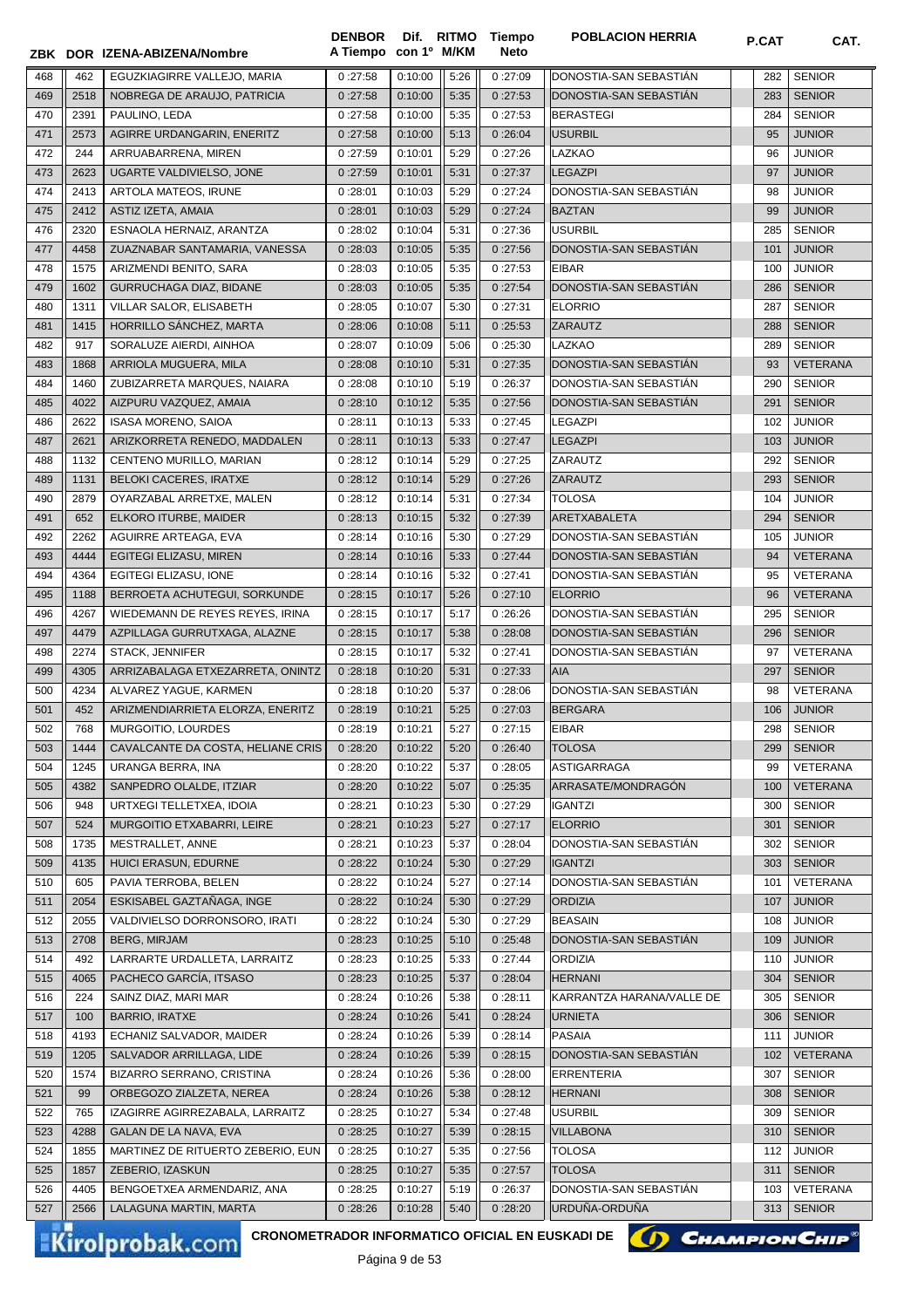|     |      | ZBK DOR IZENA-ABIZENA/Nombre     | A Tiempo con 1º M/KM |         |      | Neto    |                             |     |                 |
|-----|------|----------------------------------|----------------------|---------|------|---------|-----------------------------|-----|-----------------|
| 528 | 2567 | ESNARRIAGA SANCHOYERTO, ANA BEL  | 0:28:26              | 0:10:28 | 5:40 | 0:28:20 | URDUÑA-ORDUÑA               | 312 | <b>SENIOR</b>   |
| 529 | 2568 | PEREZ SALSAMENDI, MARIA TERESA   | 0:28:26              | 0:10:28 | 5:40 | 0:28:20 | URDUÑA-ORDUÑA               | 314 | <b>SENIOR</b>   |
| 530 | 2229 | DEL BOSQUE SEPULVEDA, MARINA     | 0:28:29              | 0:10:31 | 5:37 | 0:28:07 | <b>LEGAZPI</b>              | 113 | <b>JUNIOR</b>   |
| 531 | 4140 | RAJADO LOPEZ, LEIRE              | 0:28:30              | 0:10:32 | 5:27 | 0:27:15 | <b>ANDOAIN</b>              | 114 | <b>JUNIOR</b>   |
| 532 | 4378 | BENGOETXEA GUSTIZ, MARÍA         | 0:28:30              | 0:10:32 | 5:34 | 0:27:52 | DONOSTIA-SAN SEBASTIÁN      | 315 | <b>SENIOR</b>   |
| 533 | 1843 | CAMARA DEL CASTILLO, KARMELE     | 0:28:30              | 0:10:32 | 5:29 | 0:27:23 | <b>PASAIA</b>               | 316 | <b>SENIOR</b>   |
| 534 | 2319 | ARAOLAZA ZUMETA, ARANTXA         | 0:28:33              | 0:10:35 | 5:37 | 0:28:05 | <b>USURBIL</b>              | 104 | VETERANA        |
| 535 | 4507 | URRETABIZKAIA GARRIDO, SARA      | 0:28:34              | 0:10:36 | 5:39 | 0:28:14 | DONOSTIA-SAN SEBASTIÁN      | 317 | <b>SENIOR</b>   |
| 536 | 550  | CARACIOLO IRAZU, EIDER           | 0:28:35              | 0:10:37 | 5:27 | 0:27:14 | <b>IRUN</b>                 | 318 | <b>SENIOR</b>   |
| 537 | 671  | <b>IBAZETA QUINTANA, PILAR</b>   | 0:28:35              | 0:10:37 | 5:39 | 0:28:15 | DONOSTIA-SAN SEBASTIAN      | 105 | VETERANA        |
| 538 | 4415 | SEVILLA CAMPO, BEGOÑA            | 0:28:35              | 0:10:37 | 5:36 | 0:28:00 | DONOSTIA-SAN SEBASTIÁN      | 319 | <b>SENIOR</b>   |
| 539 | 1966 | LÓPEZ DE MURILLAS, MARÍA         | 0:28:36              | 0:10:38 | 5:36 | 0:27:58 | <b>TOLOSA</b>               | 115 | <b>JUNIOR</b>   |
| 540 | 1125 | ANDERSSON, ELIN ANNA ERIKA       | 0:28:36              | 0:10:38 | 5:28 | 0:27:20 | SPÅNGA                      | 116 | <b>JUNIOR</b>   |
| 541 | 1316 | PORTULARRUME MERINO, JONE        | 0:28:36              | 0:10:38 | 5:34 | 0:27:49 | ZARAUTZ                     | 320 | <b>SENIOR</b>   |
| 542 | 2837 | RODRIGUEZ CELEMIN, ARANTZA       | 0:28:36              | 0:10:38 | 5:30 | 0:27:28 | <b>ERRENTERIA</b>           | 106 | VETERANA        |
| 543 | 2375 | ALKORTA LOPETEGI, LARRAITZ       | 0:28:36              | 0:10:38 | 5:13 | 0:26:06 | DONOSTIA-SAN SEBASTIAN      | 117 | <b>JUNIOR</b>   |
| 544 | 1615 | AZPILIKUETA GURRUTXAGA, SUSANA   | 0:28:37              | 0:10:39 | 5:18 | 0:26:29 | <b>ELGOIBAR</b>             | 107 | VETERANA        |
| 545 | 4324 | RODRIGUEZ DE MIGUEL, MATILDE     | 0:28:37              | 0:10:39 | 5:32 | 0:27:39 | DONOSTIA-SAN SEBASTIAN      | 321 | <b>SENIOR</b>   |
| 546 | 2836 | URIGOITIA SERNA, ESTHER          | 0:28:37              | 0:10:39 | 5:30 | 0:27:29 | <b>ERRENTERIA</b>           | 108 | VETERANA        |
| 547 | 525  | ALVAREZ MUGICA, MIREN            | 0:28:37              | 0:10:39 | 5:36 | 0:28:01 | <b>BEASAIN</b>              | 118 | <b>JUNIOR</b>   |
|     |      |                                  |                      |         |      |         |                             |     | <b>JUNIOR</b>   |
| 548 | 2108 | NIETO BARCENILLA, SARA           | 0:28:38              | 0:10:40 | 5:33 | 0:27:46 | <b>IRUN</b>                 | 119 |                 |
| 549 | 2107 | NIETO BARCENILLA, NATALIA        | 0:28:38              | 0:10:40 | 5:33 | 0:27:46 | <b>IRUN</b>                 | 120 | <b>JUNIOR</b>   |
| 550 | 616  | DIEZ BAROJA, ROSA                | 0:28:38              | 0:10:40 | 5:40 | 0:28:20 | ORDIZIA                     | 109 | VETERANA        |
| 551 | 2109 | NIETO BARCENILLA, LIDIA          | 0:28:38              | 0:10:40 | 5:33 | 0:27:46 | <b>IRUN</b>                 | 121 | <b>JUNIOR</b>   |
| 552 | 4331 | GARMENDIA GARMENDIA, MIREN EDUR  | 0:28:39              | 0:10:41 | 5:40 | 0:28:20 | <b>ORDIZIA</b>              | 111 | VETERANA        |
| 553 | 2416 | ARTEAGA LABAKA, MANOLI           | 0:28:39              | 0:10:41 | 5:30 | 0:27:30 | <b>TOLOSA</b>               | 110 | <b>VETERANA</b> |
| 554 | 4365 | AMUNDARAIN ITURRIOTZ, GEMA       | 0:28:39              | 0:10:41 | 5:30 | 0:27:30 | <b>TOLOSA</b>               | 112 | VETERANA        |
| 555 | 432  | MARTINEZ AGUIRREURRETA, EIDER    | 0:28:40              | 0:10:42 | 5:39 | 0:28:13 | <b>VILLABONA</b>            | 122 | <b>JUNIOR</b>   |
| 556 | 1508 | URIEN ABAUNZA, MARIA             | 0:28:40              | 0:10:42 | 5:41 | 0:28:25 | <b>BERGARA</b>              | 322 | <b>SENIOR</b>   |
| 557 | 1235 | ANTÓN GONZÁLEZ, ANDREA           | 0:28:40              | 0:10:42 | 5:39 | 0:28:14 | <b>VILLABONA</b>            | 123 | <b>JUNIOR</b>   |
| 558 | 1505 | URIEN ABAUNZA, LEIRE             | 0:28:40              | 0:10:42 | 5:41 | 0:28:26 | <b>DURANGO</b>              | 323 | <b>SENIOR</b>   |
| 559 | 1506 | PENA ORTEGA, GEMMA               | 0:28:40              | 0:10:42 | 5:41 | 0:28:26 | <b>IURRETA</b>              | 324 | <b>SENIOR</b>   |
| 560 | 2517 | ALLEN LOSA, JANIRE               | 0:28:41              | 0:10:43 | 5:38 | 0:28:10 | VALLE DE TRÁPAGA-TRAPAGAR   | 325 | <b>SENIOR</b>   |
| 561 | 1029 | ALBERDI ARAIZTEGI, ITZIAR        | 0:28:41              | 0:10:43 | 5:38 | 0:28:10 | <b>BERGARA</b>              | 113 | VETERANA        |
| 562 | 1085 | GONZALEZ USARRALDE, ARAITZ       | 0:28:41              | 0:10:43 | 5:18 | 0:26:28 | ANDOAIN                     | 124 | <b>JUNIOR</b>   |
| 563 | 2512 | LINAZASORO LAZKANO, NEREA        | 0:28:41              | 0:10:43 | 5:23 | 0:26:54 | <b>ZESTOA</b>               | 326 | <b>SENIOR</b>   |
| 564 | 297  | CASARES ALARCIA, IOSUNE          | 0:28:42              | 0:10:44 | 5:44 | 0:28:38 | SORALUZE/PLACENCIA DE LAS A | 327 | <b>SENIOR</b>   |
| 565 | 2464 | UNAMUNO ARANBURU, AINHOA         | 0:28:43              | 0:10:45 | 5:44 | 0:28:38 | SORALUZE/PLACENCIA DE LAS A | 328 | <b>SENIOR</b>   |
| 566 | 1145 | CRUZ OYARZABAL, JOSUNE           | 0:28:43              | 0:10:45 | 5:43 | 0:28:33 | <b>OIARTZUN</b>             | 329 | <b>SENIOR</b>   |
| 567 | 554  | FERNANDEZ ARANBURU, ANA          | 0:28:43              | 0:10:45 | 5:21 | 0:26:45 | LAUDIO/LLODIO               | 330 | <b>SENIOR</b>   |
| 568 | 169  | URIZAR CALVO, ERIKA              | 0:28:44              | 0:10:46 | 5:40 | 0:28:19 | ORDIZIA                     | 331 | <b>SENIOR</b>   |
| 569 | 2029 | <b>VUJCIC, NATASA</b>            | 0:28:44              | 0:10:46 | 5:44 | 0:28:42 | <b>ARAMA</b>                | 114 | <b>VETERANA</b> |
| 570 | 1003 | LASA VIDAL, AINHOA               | 0:28:44              | 0:10:46 | 5:40 | 0:28:22 | <b>BEASAIN</b>              | 332 | <b>SENIOR</b>   |
| 571 | 255  | <b>ITURRALDE ARAMBURU, MAITE</b> | 0:28:45              | 0:10:47 | 5:40 | 0:28:20 | <b>ZUMARRAGA</b>            | 333 | <b>SENIOR</b>   |
| 572 | 1996 | GONZALEZ FRANCO, ELISA           | 0:28:45              | 0:10:47 | 5:36 | 0:27:59 | PAMPLONA/IRUÑA              | 125 | <b>JUNIOR</b>   |
| 573 | 103  | ETXEZARRETA ALTUNA, ARANTXA      | 0:28:45              | 0:10:47 | 5:35 | 0:27:57 | <b>ANDOAIN</b>              | 334 | <b>SENIOR</b>   |
| 574 | 1072 | MUÑOZ MOURE, CRISTINA            | 0:28:45              | 0:10:47 | 5:35 | 0:27:57 | ANDOAIN                     | 335 | <b>SENIOR</b>   |
| 575 | 1997 | AYESTARAN, PAULA                 | 0:28:45              | 0:10:47 | 5:36 | 0:27:59 | PAMPLONA/IRUÑA              | 336 | <b>SENIOR</b>   |
| 576 | 1411 | MARZOL ORMAZABAL, JOSUNE         | 0:28:45              | 0:10:47 | 5:35 | 0:27:57 | LEITZA                      | 115 | VETERANA        |
| 577 | 422  | JAUREGI AMONDARAIN, MARIA JOSE   | 0:28:46              | 0:10:48 | 5:41 | 0:28:26 | <b>ITSASONDO</b>            | 339 | <b>SENIOR</b>   |
| 578 | 1837 | EZENARRO LETE, OIHANA            | 0:28:46              | 0:10:48 | 5:42 | 0:28:29 | <b>BERGARA</b>              | 337 | <b>SENIOR</b>   |
| 579 | 1835 | BILBAO ALTUBE, NAIARA            | 0:28:46              | 0:10:48 | 5:42 | 0:28:29 | <b>BERGARA</b>              | 338 | <b>SENIOR</b>   |
| 580 | 4099 | SAEZ SOTO, EDURNE                | 0:28:46              | 0:10:48 | 5:41 | 0:28:25 | ORDIZIA                     | 116 | VETERANA        |
| 581 | 423  | OLEA DOS SANTOS, LUISA           | 0:28:46              | 0:10:48 | 5:42 | 0:28:28 | <b>ORDIZIA</b>              | 340 | <b>SENIOR</b>   |
| 582 | 1164 | ELORZA MARTIJA, LEIRE            | 0:28:46              | 0:10:48 | 5:43 | 0:28:34 | <b>AZKOITIA</b>             | 341 | <b>SENIOR</b>   |
| 583 | 353  | DEL CASTILLO ECHEVARRIA, VANESSA | 0:28:46              | 0:10:48 | 5:43 | 0:28:34 | <b>AZKOITIA</b>             | 345 | <b>SENIOR</b>   |
| 584 | 1369 | BEGIRISTAIN OTEGI, IRATXE        | 0:28:46              | 0:10:48 | 5:38 | 0:28:09 | <b>USURBIL</b>              | 342 | <b>SENIOR</b>   |
| 585 | 354  | ZURIARRAIN GARMENDIA, KONTXI     | 0:28:46              | 0:10:48 | 5:43 | 0:28:34 | <b>AZKOITIA</b>             | 344 | <b>SENIOR</b>   |
| 586 | 911  | VALGAÑÓN UNAMUNO, ARANTZA        | 0:28:46              | 0:10:48 | 5:38 | 0:28:09 | ARETXABALETA                | 343 | <b>SENIOR</b>   |
|     | 436  | ONCALA DELGADO, BEGOÑA           |                      | 0:10:48 |      | 0:28:08 | <b>ANTZUOLA</b>             |     | <b>SENIOR</b>   |
| 587 |      |                                  | 0:28:46              |         | 5:38 |         |                             | 346 |                 |

**Tiempo** 

**DENBOR**

**CRONOMETRADOR INFORMATICO OFICIAL EN EUSKADI DE CHAMPION CHIP<sup>®</sup>** 



**POBLACION HERRIA P.CAT CAT.** 

Página 10 de 53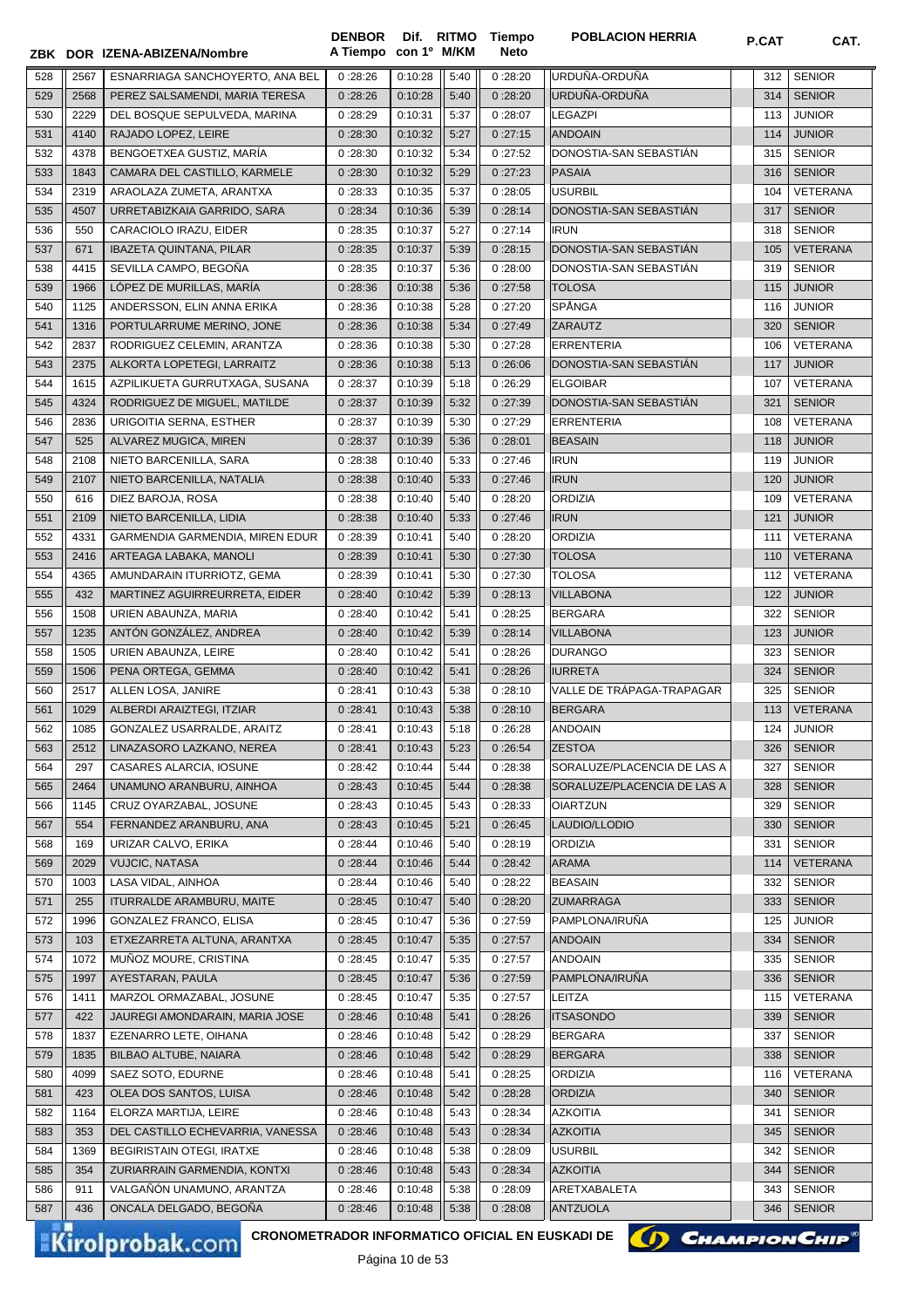|     |      | ZBK DOR IZENA-ABIZENA/Nombre     | A Tiempo con 1º M/KM |         |      | Neto    |                             | <b>P.UAI</b> | UAI.            |
|-----|------|----------------------------------|----------------------|---------|------|---------|-----------------------------|--------------|-----------------|
| 588 | 129  | LLANOS RODRIGUEZ, MARI ANGELES   | 0:28:46              | 0:10:48 | 5:41 | 0:28:23 | ERRENTERIA                  | 347          | <b>SENIOR</b>   |
| 589 | 2888 | <b>GARCIA SUAREZ, SORAYA</b>     | 0:28:47              | 0:10:49 | 5:15 | 0:26:14 | DONOSTIA-SAN SEBASTIAN      | 348          | <b>SENIOR</b>   |
| 590 | 4404 | AZKOAGA AIZPURUA, NEREA          | 0:28:47              | 0:10:49 | 5:34 | 0:27:50 | DONOSTIA-SAN SEBASTIAN      | 349          | <b>SENIOR</b>   |
| 591 | 544  | OSUA GIL, TXARO                  | 0:28:47              | 0:10:49 | 5:34 | 0:27:50 | DONOSTIA-SAN SEBASTIAN      | 117          | <b>VETERANA</b> |
| 592 | 2139 | TELLETXEA EGUZKIZA, IZASKUN      | 0:28:47              | 0:10:49 | 5:34 | 0:27:50 | <b>VITORIA-GASTEIZ</b>      | 350          | <b>SENIOR</b>   |
| 593 | 4349 | <b>JAKA IRIZAR, OIHANE</b>       | 0:28:48              | 0:10:50 | 5:31 | 0:27:36 | DONOSTIA-SAN SEBASTIAN      | 351          | <b>SENIOR</b>   |
| 594 | 2716 | MARTINEZ AMESTI, ANA             | 0:28:48              | 0:10:50 | 5:15 | 0:26:14 | <b>ERMUA</b>                | 352          | <b>SENIOR</b>   |
| 595 | 415  | <b>GARIJO RUIZ, JOSUNE</b>       | 0:28:49              | 0:10:51 | 5:40 | 0:28:20 | DONOSTIA-SAN SEBASTIAN      | 353          | <b>SENIOR</b>   |
| 596 | 1780 | GOICOECHEA BUSTO, PATRICIA       | 0:28:49              | 0:10:51 | 5:37 | 0:28:07 | DONOSTIA-SAN SEBASTIAN      | 354          | <b>SENIOR</b>   |
| 597 | 463  | ARISTI AIZPURUA, AINTZANE        | 0:28:50              | 0:10:52 | 5:33 | 0:27:46 | <b>EIBAR</b>                | 355          | <b>SENIOR</b>   |
| 598 | 4045 | FERNANDEZ DE ANTONA ZUBIA, NEREA | 0:28:50              | 0:10:52 | 5:24 | 0:27:01 | LEABURU                     | 126          | <b>JUNIOR</b>   |
| 599 | 609  | YURRITA SEMPERENA, MIREIA        | 0:28:51              | 0:10:53 | 5:43 | 0:28:34 | <b>BEASAIN</b>              | 127          | <b>JUNIOR</b>   |
| 600 | 1259 | YURRITA, ENARA                   | 0:28:51              | 0:10:53 | 5:43 | 0:28:34 | <b>BEASAIN</b>              | 129          | <b>JUNIOR</b>   |
| 601 | 218  | MUGICA ILARDUYA, OLAIA           | 0:28:51              | 0:10:53 | 5:43 | 0:28:34 | <b>BEASAIN</b>              | 128          | <b>JUNIOR</b>   |
| 602 | 1640 | <b>IGARRIZ ICETA, ELISABETE</b>  | 0:28:51              | 0:10:53 | 5:46 | 0:28:51 | <b>HERNANI</b>              | 356          | <b>SENIOR</b>   |
| 603 | 142  | ANDOLA, IANIRE                   | 0:28:51              | 0:10:53 | 5:43 | 0:28:34 | <b>BEASAIN</b>              | 131          | <b>JUNIOR</b>   |
| 604 | 587  | URKIOLA SORALUZE, EIDER          | 0:28:51              | 0:10:53 | 5:43 | 0:28:35 | <b>ORMAIZTEGI</b>           | 130          | <b>JUNIOR</b>   |
| 605 | 670  | RODRIGUEZ GARCIA, MARIA          | 0:28:51              | 0:10:53 | 5:43 | 0:28:36 | <b>BEASAIN</b>              | 132          | <b>JUNIOR</b>   |
| 606 | 2230 | PUENTE IRURITA, AURKENE          | 0:28:51              | 0:10:53 | 5:42 | 0:28:28 | <b>LEGAZPI</b>              | 357          | <b>SENIOR</b>   |
| 607 | 1083 | ARAYA, CAROLINA                  | 0:28:51              | 0:10:53 | 5:11 | 0:25:54 | DONOSTIA-SAN SEBASTIAN      | 358          | <b>SENIOR</b>   |
| 608 | 145  | <b>IGLESIAS INSAUSTI, NEREA</b>  | 0:28:52              | 0:10:54 | 5:44 | 0:28:38 | <b>ERRENTERIA</b>           | 133          | <b>JUNIOR</b>   |
| 609 | 1555 | RRICO ORDAX, DAIANA              | 0:28:52              | 0:10:54 | 5:42 | 0:28:30 | SORALUZE/PLACENCIA DE LAS A | 134          | <b>JUNIOR</b>   |
| 610 | 1427 | DE MIGUEL ETXEZARRETA, AMAIA     | 0:28:52              | 0:10:54 | 5:43 | 0:28:33 | <b>ORDIZIA</b>              | 119          | VETERANA        |
| 611 | 2040 | ORDAX VILLA, MONTSE              | 0:28:52              | 0:10:54 | 5:42 | 0:28:30 | SORALUZE/PLACENCIA DE LAS A | 118          | VETERANA        |
| 612 | 1447 | ETXEBERRIA MATEOS, LOREA         | 0:28:52              | 0:10:54 | 5:46 | 0:28:49 | <b>ERRENTERIA</b>           | 135          | <b>JUNIOR</b>   |
| 613 | 1741 | ALONSO MITXELENA, NAGORE         | 0:28:52              | 0:10:54 | 5:46 | 0:28:50 | <b>ERRENTERIA</b>           | 136          | <b>JUNIOR</b>   |
| 614 | 1554 | RAMIREZ EGUIAZABAL, IRENE        | 0:28:53              | 0:10:55 | 5:42 | 0:28:30 | <b>EIBAR</b>                | 359          | <b>SENIOR</b>   |
| 615 | 998  | LAUZIRIKA ZUBILLAGA, KARMEN      | 0:28:54              | 0:10:56 | 5:41 | 0:28:26 | <b>LEKEITIO</b>             | 120          | VETERANA        |
| 616 | 4009 | FERNANDEZ-BERRIDI OLANO, ANA     | 0:28:54              | 0:10:56 | 5:33 | 0:27:46 | DONOSTIA-SAN SEBASTIAN      | 360          | <b>SENIOR</b>   |
| 617 | 997  | LAUZIRIKA ZUBILLAGA, BEGO        | 0:28:54              | 0:10:56 | 5:42 | 0:28:29 | <b>LEKEITIO</b>             | 121          | VETERANA        |
| 618 | 188  | ALARGUNSORO MURUAMENDIARAZ, UX   | 0:28:54              | 0:10:56 | 5:42 | 0:28:29 | <b>LAZKAO</b>               | 137          | <b>JUNIOR</b>   |
| 619 | 183  | LOPEZ SASTRE, MAIRENA            | 0:28:54              | 0:10:56 | 5:42 | 0:28:29 | <b>LAZKAO</b>               | 138          | <b>JUNIOR</b>   |
| 620 | 185  | ARRAIZA ERASUN, PAKEA            | 0:28:55              | 0:10:57 | 5:42 | 0:28:29 | <b>LAZKAO</b>               | 122          | VETERANA        |
| 621 | 2570 | SUKIA ZUFIRIA, MALEN             | 0:28:55              | 0:10:57 | 5:47 | 0:28:55 | <b>LAZKAO</b>               | 139          | <b>JUNIOR</b>   |
| 622 | 552  | HERRERA ANGULO, SOLVIK           | 0:28:55              | 0:10:57 | 5:24 | 0:26:58 | LAUDIO/LLODIO               | 140          | <b>JUNIOR</b>   |
| 623 | 553  | PALACIOS ARRUGAETA, OLAIA        | 0:28:55              | 0:10:57 | 5:23 | 0:26:56 | LAUDIO/LLODIO               | 361          | <b>SENIOR</b>   |
| 624 | 2369 | AUZMENDI ARRUABARRENA, LEIRE     | 0:28:56              | 0:10:58 | 5:42 | 0:28:29 | <b>LAZKAO</b>               | 141          | <b>JUNIOR</b>   |
| 625 | 2635 | ARAGUZO HERNANDEZ, IRENE         | 0:28:56              | 0:10:58 | 5:45 | 0:28:45 | LEGAZPI                     | 362          | <b>SENIOR</b>   |
| 626 | 163  | BUONAIUTO, VALERIA               | 0:28:57              | 0:10:59 | 5:45 | 0:28:47 | DONOSTIA-SAN SEBASTIÁN      | 363          | <b>SENIOR</b>   |
| 627 | 162  | ARGOTE LIZASO, MIRIAN            | 0:28:57              | 0:10:59 | 5:46 | 0:28:49 | DONOSTIA-SAN SEBASTIAN      | 364          | <b>SENIOR</b>   |
| 628 | 989  | RANDEZ IRIBARREN, IDOIA          | 0:28:57              | 0:10:59 | 5:45 | 0:28:43 | DONOSTIA-SAN SEBASTIÁN      | 123          | <b>VETERANA</b> |
| 629 | 2215 | LAHIDALGA UGARTE, IXONE          | 0:28:58              | 0:11:00 | 5:34 | 0:27:49 | <b>ZIZURKIL</b>             | 365          | <b>SENIOR</b>   |
| 630 | 1525 | EZQUERRA, MAITANE                | 0:28:58              | 0:11:00 | 5:32 | 0:27:42 | <b>DURANGO</b>              | 142          | <b>JUNIOR</b>   |
| 631 | 2073 | MERINO LEON, MIREN EDURNE        | 0:28:58              | 0:11:00 | 5:46 | 0:28:48 | <b>TOLOSA</b>               | 366          | <b>SENIOR</b>   |
| 632 | 2314 | GOENAGA LARRAÑAGA, LEIRE         | 0:28:58              | 0:11:00 | 5:46 | 0:28:48 | <b>TOLOSA</b>               | 367          | <b>SENIOR</b>   |
| 633 | 361  | OLARAN LIZASO, AINHOA            | 0:28:58              | 0:11:00 | 5:42 | 0:28:29 | <b>LAZKAO</b>               | 368          | <b>SENIOR</b>   |
| 634 | 2008 | OSABA VELEZ DE MENDIZABAL, BEGOÑ | 0:29:00              | 0:11:02 | 5:38 | 0:28:09 | VITORIA-GASTEIZ             | 369          | <b>SENIOR</b>   |
| 635 | 2009 | LÓPEZ DE ARCAUTE HERNÁNDEZ, RUT  | 0:29:00              | 0:11:02 | 5:38 | 0:28:10 | VITORIA-GASTEIZ             | 370          | <b>SENIOR</b>   |
| 636 | 314  | PUYADENA JAUREGI, MADDALEN       | 0:29:01              | 0:11:03 | 5:20 | 0:26:39 | <b>VILLABONA</b>            | 143          | <b>JUNIOR</b>   |
| 637 | 4445 | EGITEGI ELIZASU, ARANTZA         | 0:29:01              | 0:11:03 | 5:42 | 0:28:31 | DONOSTIA-SAN SEBASTIÁN      | 124          | <b>VETERANA</b> |
| 638 | 92   | URBE CASTELRUIZ, MIREN BEGOÑA    | 0:29:02              | 0:11:04 | 5:42 | 0:28:29 | DONOSTIA-SAN SEBASTIAN      | 125          | VETERANA        |
| 639 | 2334 | JAUREGUI GUESURAGA, LORE         | 0:29:02              | 0:11:04 | 5:42 | 0:28:29 | DONOSTIA-SAN SEBASTIAN      | 371          | <b>SENIOR</b>   |
| 640 | 1939 | IRURETAGOIENA RAMA, AINHOA       | 0:29:02              | 0:11:04 | 5:38 | 0:28:11 | <b>HERNANI</b>              | 372          | <b>SENIOR</b>   |
| 641 | 4078 | DEL RÍO SAN NAZARIO, MARINA      | 0:29:02              | 0:11:04 | 5:14 | 0:26:12 | <b>ASTIGARRAGA</b>          | 373          | <b>SENIOR</b>   |
| 642 | 1895 | CÍVICOS MARCOS, ROSA             | 0:29:03              | 0:11:05 | 5:26 | 0:27:12 | LASARTE-ORIA                | 375          | <b>SENIOR</b>   |
| 643 | 4023 | CARNERO GONZALEZ, MAITE          | 0:29:03              | 0:11:05 | 5:26 | 0:27:12 | <b>URNIETA</b>              | 374          | <b>SENIOR</b>   |
| 644 | 1985 | OIARTZABAL OLATZIREGI, MIREN     | 0:29:03              | 0:11:05 | 5:20 | 0:26:42 | <b>ERRENTERIA</b>           | 376          | <b>SENIOR</b>   |
| 645 | 2239 | GUTIERREZ AZTIRIA, IDOIA         | 0:29:05              | 0:11:07 | 5:41 | 0:28:27 | <b>LEGAZPI</b>              | 145          | <b>JUNIOR</b>   |
| 646 | 2237 | IRAETA URIBEETXEBERRIA, INTZA    | 0:29:05              | 0:11:07 | 5:41 | 0:28:26 | <b>LEGAZPI</b>              | 144          | JUNIOR          |
| 647 | 4187 | JAUREGI MUJIKA, LURDES           | 0:29:05              | 0:11:07 | 5:37 | 0:28:03 | DONOSTIA-SAN SEBASTIAN      | 126          | <b>VETERANA</b> |

**Tiempo** 

**DENBOR**

Kirolprobak.com

CRONOMETRADOR INFORMATICO OFICIAL EN EUSKADI DE **(A) CHAMPION CHIP<sup>®</sup>** 



**POBLACION HERRIA P.CAT CAT.**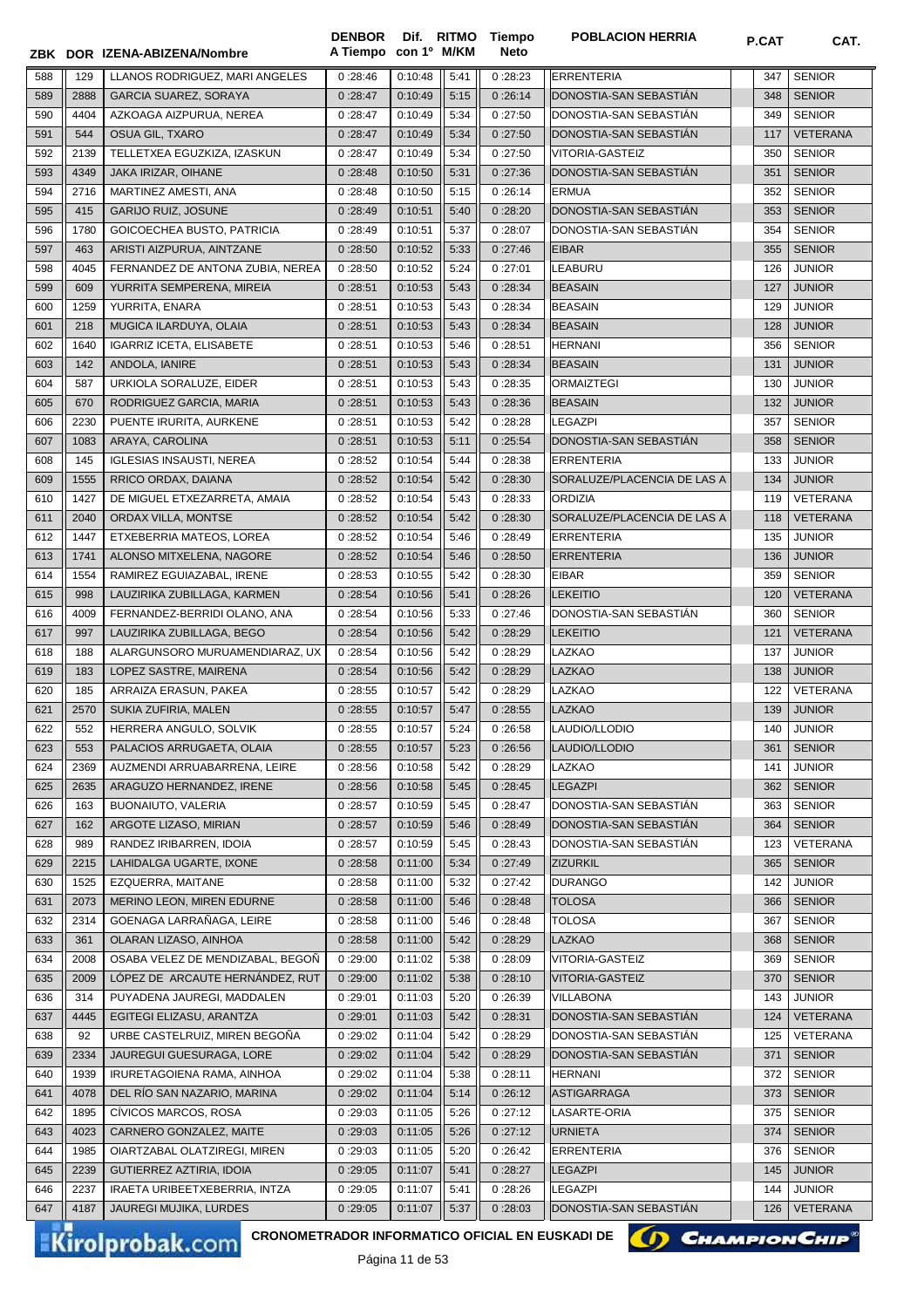|     |      | ZBK DOR IZENA-ABIZENA/Nombre     | A Tiempo con 1º M/KM |         |      | Neto    |                             | <b>P.UAI</b> | <b>UAI.</b>   |
|-----|------|----------------------------------|----------------------|---------|------|---------|-----------------------------|--------------|---------------|
| 648 | 1093 | GUERRA DIEZ, IRATXE              | 0:29:05              | 0:11:07 | 5:17 | 0:26:24 | <b>BILBAO</b>               | 377          | <b>SENIOR</b> |
| 649 | 211  | <b>GARRIDO BEHOBIDE, NAGORE</b>  | 0:29:06              | 0:11:08 | 5:46 | 0:28:50 | <b>IRUN</b>                 | 146          | <b>JUNIOR</b> |
| 650 | 2403 | LABURU ANDUAGA, ANE              | 0:29:06              | 0:11:08 | 5:46 | 0:28:48 | DONOSTIA-SAN SEBASTIAN      | 378          | <b>SENIOR</b> |
| 651 | 1277 | MARTINEZ ALKORTA, BEGO           | 0:29:09              | 0:11:11 | 5:45 | 0:28:46 | <b>ASPARRENA</b>            | 379          | <b>SENIOR</b> |
| 652 | 2169 | JUARISTI ETXANIZ, AINHOA         | 0:29:09              | 0:11:11 | 5:43 | 0:28:34 | <b>ELGOIBAR</b>             | 380          | <b>SENIOR</b> |
| 653 | 2221 | ETXANIZ BELATEGI, MAIDER         | 0:29:10              | 0:11:12 | 5:43 | 0:28:34 | <b>ELGOIBAR</b>             | 381          | <b>SENIOR</b> |
| 654 | 1690 | ALKORTA, IRUNE                   | 0:29:10              | 0:11:12 | 5:46 | 0:28:48 | <b>LEITZA</b>               | 382          | <b>SENIOR</b> |
| 655 | 1929 | CONDE URRUZOLA, GEMA             | 0:29:10              | 0:11:12 | 5:37 | 0:28:07 | <b>ANDOAIN</b>              | 127          | VETERANA      |
| 656 | 1691 | GONZALEZ PERURENA, MAIALEN       | 0:29:10              | 0:11:12 | 5:50 | 0:29:10 | <b>LEITZA</b>               | 383          | <b>SENIOR</b> |
| 657 | 1958 | MARCOS ETXAIDE, ELENA            | 0:29:10              | 0:11:12 | 5:37 | 0:28:07 | <b>ANDOAIN</b>              | 384          | <b>SENIOR</b> |
| 658 | 2794 | EIZAGIRRE SAGARZAZU, GARAZI      | 0:29:10              | 0:11:12 | 5:40 | 0:28:18 | <b>PASAIA</b>               | 147          | <b>JUNIOR</b> |
| 659 | 1168 | <b>ODRIA ORTIZ, MAIDER</b>       | 0:29:10              | 0:11:12 | 5:35 | 0:27:57 | <b>AZPEITIA</b>             | 385          | <b>SENIOR</b> |
| 660 | 1217 | SANSIÑENA LASRTE, SUSANA         | 0:29:10              | 0:11:12 | 5:42 | 0:28:32 | <b>VILLABONA</b>            | 386          | <b>SENIOR</b> |
| 661 | 1650 | ASTARLOZA, IDOIA                 | 0:29:10              | 0:11:12 | 5:44 | 0:28:38 | <b>ERRENTERIA</b>           | 387          | <b>SENIOR</b> |
| 662 | 4463 | <b>BALZALTEGI, EDURNE</b>        | 0:29:10              | 0:11:12 | 5:17 | 0:26:24 | ARRASATE/MONDRAGÓN          | 128          | VETERANA      |
| 663 | 714  | MITXELENA ARANGUREN, ELIXABET    | 0:29:11              | 0:11:13 | 5:35 | 0:27:54 | <b>AZPEITIA</b>             | 388          | <b>SENIOR</b> |
| 664 | 2603 | BURGUILLO GRANADO, MERTXE        | 0:29:11              | 0:11:13 | 5:44 | 0:28:39 | <b>ERRENTERIA</b>           | 129          | VETERANA      |
| 665 | 1942 | ARRIETA URDANGARIN, ARANTZA      | 0:29:11              | 0:11:13 | 5:46 | 0:28:48 | DONOSTIA-SAN SEBASTIAN      | 389          | <b>SENIOR</b> |
| 666 | 715  | AZTIRIA GOENAGA, AINARA          | 0:29:11              | 0:11:13 | 5:35 | 0:27:55 | <b>AZPEITIA</b>             | 390          | <b>SENIOR</b> |
| 667 | 4376 | SARASOLA ZAPORTA, OLATZ          | 0:29:12              | 0:11:14 | 5:29 | 0:27:23 | <b>LEZO</b>                 | 391          | <b>SENIOR</b> |
| 668 | 256  | AGIRRE ARRIZABALAGA, AMAIA       | 0:29:12              | 0:11:14 | 5:42 | 0:28:32 | SORALUZE/PLACENCIA DE LAS A | 392          | <b>SENIOR</b> |
| 669 | 538  | ALBERDI ALVAREZ, JONE            | 0:29:12              | 0:11:14 | 5:42 | 0:28:31 | SORALUZE/PLACENCIA DE LAS A | 393          | <b>SENIOR</b> |
| 670 | 445  | MADARIAGA OLLOKIEGI, ITZIAR      | 0:29:12              | 0:11:14 | 5:35 | 0:27:57 | ANTZUOLA                    | 148          | <b>JUNIOR</b> |
| 671 | 447  | IPARRAGIRRE LARRAÑAGA, LEIRE     | 0:29:13              | 0:11:15 | 5:35 | 0:27:57 | <b>ANTZUOLA</b>             | 149          | <b>JUNIOR</b> |
| 672 | 1879 | BUJANDA ONEDERRA, IDOIA          | 0:29:14              | 0:11:16 | 5:44 | 0:28:41 | DONOSTIA-SAN SEBASTIAN      | 130          | VETERANA      |
| 673 | 1272 | <b>BERASTEGI LEIZA, NEREA</b>    | 0:29:14              | 0:11:16 | 5:41 | 0:28:24 | <b>ARBIZU</b>               | 394          | <b>SENIOR</b> |
| 674 | 1387 | ANGULO NAVASCUES, LAURA          | 0:29:14              | 0:11:16 | 5:44 | 0:28:39 | <b>ERRENTERIA</b>           | 395          | <b>SENIOR</b> |
| 675 | 1001 | ARANA ALVAREZ, UXUA              | 0:29:14              | 0:11:16 | 5:37 | 0:28:04 | DONOSTIA-SAN SEBASTIAN      | 396          | <b>SENIOR</b> |
| 676 | 4396 | AGUIRREZABAL GARCIA DE CORTAZAR, | 0:29:15              | 0:11:17 | 5:44 | 0:28:38 | <b>ZUMAIA</b>               | 131          | VETERANA      |
| 677 | 1212 | ETXEZARRETA ETXEBERRIA, MAIDER   | 0:29:15              | 0:11:17 | 5:30 | 0:27:28 | LASARTE-ORIA                | 397          | <b>SENIOR</b> |
| 678 | 1042 | ERRAZKIN ALONSO, LOURDES         | 0:29:15              | 0:11:17 | 5:43 | 0:28:33 | <b>HONDARRIBIA</b>          | 398          | <b>SENIOR</b> |
| 679 | 1128 | MARTIN MARTINEZ, ANDREA          | 0:29:15              | 0:11:17 | 5:30 | 0:27:31 | <b>ZUMAIA</b>               | 399          | <b>SENIOR</b> |
| 680 | 2328 | KORTEJARENA, ESTITXU             | 0:29:15              | 0:11:17 | 5:42 | 0:28:32 | <b>TOLOSA</b>               | 400          | <b>SENIOR</b> |
| 681 | 288  | HERNANDEZ RODRIGUEZ, BEA         | 0:29:16              | 0:11:18 | 5:36 | 0:28:01 | <b>ERRENTERIA</b>           | 401          | <b>SENIOR</b> |
| 682 | 685  | ETXEBERRIA, NAIARA               | 0:29:18              | 0:11:20 | 5:46 | 0:28:48 | <b>ZALDIBIA</b>             | 402          | <b>SENIOR</b> |
| 683 | 686  | AGIRRE, LEIDER                   | 0:29:18              | 0:11:20 | 5:46 | 0:28:49 | <b>ZEGAMA</b>               | 403          | <b>SENIOR</b> |
| 684 | 135  | CASTEL PERELLA, MARÍA JOSÉ       | 0:29:18              | 0:11:20 | 5:44 | 0:28:39 | MONZÓN                      | 132          | VETERANA      |
| 685 | 1645 | MIRANDA, NEREA                   | 0:29:18              | 0:11:20 | 5:47 | 0:28:57 | <b>HERNANI</b>              | 404          | <b>SENIOR</b> |
| 686 | 507  | ESNAOLA, MARI JOSE               | 0:29:18              | 0:11:20 | 5:43 | 0:28:36 | <b>BIDEGOIAN</b>            | 405          | <b>SENIOR</b> |
| 687 | 2743 | <b>IGLESIAS CABALLERO, MARTA</b> | 0:29:19              | 0:11:21 | 5:46 | 0:28:51 | <b>HONDARRIBIA</b>          | 406          | <b>SENIOR</b> |
| 688 | 2185 | ALBARRAN DE LA CRUZ, LEIRE       | 0:29:19              | 0:11:21 | 5:43 | 0:28:37 | <b>BEASAIN</b>              | 150          | <b>JUNIOR</b> |
| 689 | 459  | BARANDIARAN SUAREZ, ANE          | 0:29:19              | 0:11:21 | 5:44 | 0:28:41 | <b>BEASAIN</b>              | 151          | <b>JUNIOR</b> |
| 690 | 2744 | ARRAMBIDE GARAY, AITZIBER        | 0:29:19              | 0:11:21 | 5:46 | 0:28:51 | HONDARRIBIA                 | 407          | <b>SENIOR</b> |
| 691 | 2742 | <b>IGLESIAS CABALLERO, OLGA</b>  | 0:29:19              | 0:11:21 | 5:46 | 0:28:51 | <b>HONDARRIBIA</b>          | 408          | <b>SENIOR</b> |
| 692 | 2182 | BLANCO ZABALETA, CRISTINA        | 0:29:19              | 0:11:21 | 5:42 | 0:28:32 | DONOSTIA-SAN SEBASTIAN      | 133          | VETERANA      |
| 693 | 4030 | RUIZ BRETÓN, MÓNICA              | 0:29:20              | 0:11:22 | 5:43 | 0:28:34 | <b>HENDAYE</b>              | 152          | <b>JUNIOR</b> |
| 694 | 2212 | RUIZ, SAIOA                      | 0:29:20              | 0:11:22 | 5:43 | 0:28:34 | DONOSTIA-SAN SEBASTIAN      | 409          | <b>SENIOR</b> |
| 695 | 1954 | MUJIKA KORTA, ELENE              | 0:29:21              | 0:11:23 | 5:44 | 0:28:38 | <b>BEASAIN</b>              | 153          | <b>JUNIOR</b> |
| 696 | 381  | MATILLA OTEGUI, AINHOA           | 0:29:21              | 0:11:23 | 5:34 | 0:27:51 | <b>ASTIGARRAGA</b>          | 410          | <b>SENIOR</b> |
| 697 | 592  | POLLO GONZALEZ, AMAIA            | 0:29:22              | 0:11:24 | 5:29 | 0:27:25 | DONOSTIA-SAN SEBASTIÁN      | 411          | <b>SENIOR</b> |
| 698 | 2553 | EGIAZABAL AGIRRE, OIHANA         | 0:29:22              | 0:11:24 | 5:44 | 0:28:39 | <b>HONDARRIBIA</b>          | 412          | <b>SENIOR</b> |
| 699 | 2850 | ZELAIETA OLAZABAL, GARBIÑE       | 0:29:22              | 0:11:24 | 5:44 | 0:28:41 | <b>HONDARRIBIA</b>          | 413          | <b>SENIOR</b> |
| 700 | 2439 | MARTIN OYARZABAL, IZARO          | 0:29:23              | 0:11:25 | 5:27 | 0:27:13 | DONEZTEBE/SANTESTEBAN       | 414          | <b>SENIOR</b> |
| 701 | 839  | GONZALEZ GONZALEZ, OLATZ         | 0:29:23              | 0:11:25 | 5:45 | 0:28:46 | <b>ELGOIBAR</b>             | 415          | <b>SENIOR</b> |
| 702 | 1109 | MUJIKA VITORIA, ITZIAR           | 0:29:24              | 0:11:26 | 5:33 | 0:27:43 | <b>AZPEITIA</b>             | 416          | <b>SENIOR</b> |
| 703 | 811  | PAREDEROS HERNANDEZ, ARANTXA     | 0:29:24              | 0:11:26 | 5:38 | 0:28:09 | <b>IRUN</b>                 | 417          | <b>SENIOR</b> |
| 704 | 4121 | HERNANDEZ PEREZ, NEREA           | 0:29:25              | 0:11:27 | 5:44 | 0:28:41 | ANDOAIN                     | 154          | <b>JUNIOR</b> |
| 705 | 1218 | OSINALDE ZALDUA, AINHOA          | 0:29:26              | 0:11:28 | 5:32 | 0:27:39 | <b>ZUMARRAGA</b>            | 418          | <b>SENIOR</b> |
| 706 | 1232 | SCHWEITZER, SONJA                | 0:29:26              | 0:11:28 | 5:32 | 0:27:41 | HONDARRIBIA                 | 419          | <b>SENIOR</b> |
| 707 | 856  | <b>IPARRAGIRRE ARANBURU, ANE</b> | 0:29:26              | 0:11:28 | 5:33 | 0:27:45 | <b>IDIAZABAL</b>            | 420          | <b>SENIOR</b> |
|     |      |                                  |                      |         |      |         |                             |              |               |

**Tiempo** 

**DENBOR**

**CRONOMETRADOR INFORMATICO OFICIAL EN EUSKADI DE COMMETRADOR CHIP<sup>®</sup>** 



**POBLACION HERRIA P.CAT CAT.**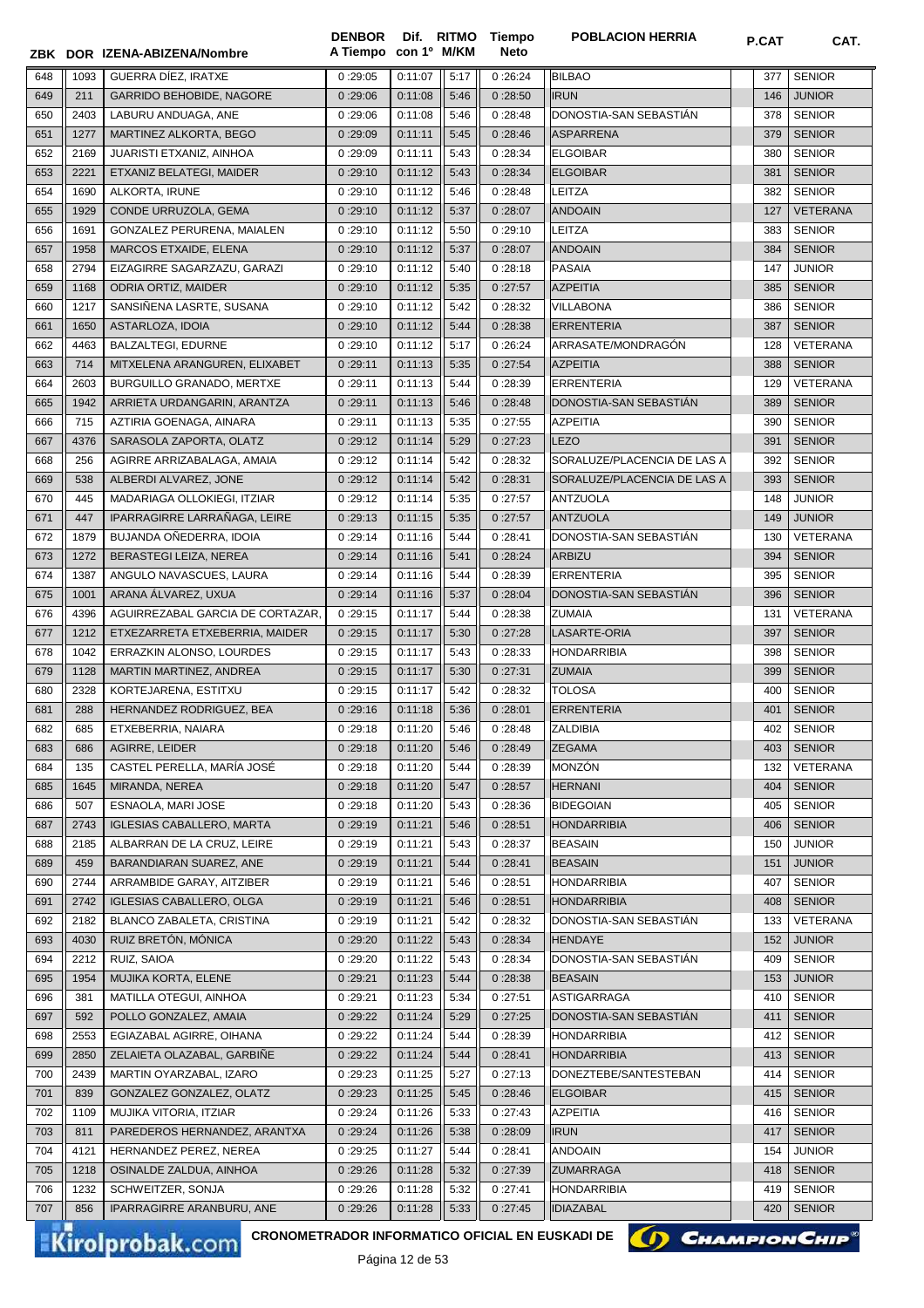|            |            | ZBK DOR IZENA-ABIZENA/Nombre                                              | A Tiempo con 1º M/KM |                    |              | Neto               |                           |            |                                |
|------------|------------|---------------------------------------------------------------------------|----------------------|--------------------|--------------|--------------------|---------------------------|------------|--------------------------------|
| 708        | 649        | BARRASA GOMEZ, ANA                                                        | 0:29:26              | 0:11:28            | 5:39         | 0:28:16            | URRETXU                   | 134        | VETERANA                       |
| 709        | 27         | <b>MONTERO SORIA, LOLI</b>                                                | 0:29:26              | 0:11:28            | 5:41         | 0:28:23            | <b>IRUN</b>               | 422        | <b>SENIOR</b>                  |
| 710        | 1538       | OTEGI, MAIDER                                                             | 0:29:26              | 0:11:28            | 5:49         | 0:29:06            | <b>ORDIZIA</b>            | 421        | <b>SENIOR</b>                  |
| 711        | 4100       | MARKIEGI GONZALEZ, ANAIZ                                                  | 0:29:26              | 0:11:28            | 5:49         | 0:29:06            | <b>ORDIZIA</b>            | 423        | <b>SENIOR</b>                  |
| 712        | 1670       | MARIÑELARENA MAÑERU, EULALI                                               | 0:29:26              | 0:11:28            | 5:49         | 0:29:04            | DONOSTIA-SAN SEBASTIÁN    | 135        | VETERANA                       |
| 713        | 1668       | GOENAGA, ITXASO                                                           | 0:29:27              | 0:11:29            | 5:48         | 0:29:02            | DONOSTIA-SAN SEBASTIAN    | 155        | <b>JUNIOR</b>                  |
| 714        | 908        | LOPEZ DE LUZURIAGA BELTRAN DE HE                                          | 0:29:27              | 0:11:29            | 5:40         | 0:28:22            | <b>VITORIA-GASTEIZ</b>    | 424        | <b>SENIOR</b>                  |
| 715        | 1987       | LOPEZ LAMAS, ISABEL                                                       | 0:29:28              | 0:11:30            | 5:23         | 0:26:53            | <b>EIBAR</b>              | 425        | <b>SENIOR</b>                  |
| 716        | 1781       | AZURMENDI APALATEGUI, AGURTZANE                                           | 0:29:28              | 0:11:30            | 5:49         | 0:29:03            | ZALDIBIA                  | 426        | <b>SENIOR</b>                  |
| 717        | 20         | TORRES MORENO, ELENA                                                      | 0:29:28              | 0:11:30            | 5:48         | 0:29:01            | <b>ORDIZIA</b>            | 156        | <b>JUNIOR</b>                  |
| 718        | 4108       | URKIOLA ANSA, IDOIA                                                       | 0:29:29              | 0:11:31            | 5:37         | 0:28:04            | <b>ANDOAIN</b>            | 157        | <b>JUNIOR</b>                  |
| 719        | 4107       | SANTAMARÍA ZUBIA, ELENE                                                   | 0:29:29              | 0:11:31            | 5:37         | 0:28:05            | <b>ZUMAIA</b>             | 158        | <b>JUNIOR</b>                  |
| 720        | 2110       | RODAS ITURRIZA, ARANTZAZU                                                 | 0:29:29              | 0:11:31            | 5:49         | 0:29:03            | <b>BERROBI</b>            | 159        | <b>JUNIOR</b>                  |
| 721        | 4353       | PRIETO ORELLA, AINHOA                                                     | 0:29:29              | 0:11:31            | 5:41         | 0:28:25            | DONOSTIA-SAN SEBASTIAN    | 427        | <b>SENIOR</b>                  |
| 722        | 371        | PALACIOS, CARMEN                                                          | 0:29:30              | 0:11:32            | 5:48         | 0:28:58            | ERRENTERIA                | 428        | <b>SENIOR</b>                  |
| 723        | 2111       | RODAS ITURRIZA, NAIARA                                                    | 0:29:30              | 0:11:32            | 5:48         | 0:29:02            | <b>BERROBI</b>            | 429        | <b>SENIOR</b>                  |
| 724        | 2556       | AYESTARAN PEREZ, EVA                                                      | 0:29:30              | 0:11:32            | 5:54         | 0:29:28            | <b>OIARTZUN</b>           | 430        | <b>SENIOR</b>                  |
| 725        | 1124       | ANDERSSON, ELIN                                                           | 0:29:31              | 0:11:33            | 5:39         | 0:28:15            | <b>STOCKHOLM</b>          | 160        | <b>JUNIOR</b>                  |
| 726        | 1534       | SAMPAYO ZENDOIA, EIDER                                                    | 0:29:31              | 0:11:33            | 5:46         | 0:28:49            | <b>EIBAR</b>              | 431        | <b>SENIOR</b>                  |
| 727        | 1238       | GONZÁLEZ GOENAGA, ARANTXA                                                 | 0:29:31              | 0:11:33            | 5:54         | 0:29:29            | <b>TOLOSA</b>             | 136        | <b>VETERANA</b>                |
| 728        | 470        | INDO LARRAÑAGA, MARIA JESUS                                               | 0:29:32              | 0:11:34            | 5:53         | 0:29:24            | <b>ORIO</b>               | 137        | <b>VETERANA</b>                |
| 729        | 2533       | <b>BILBAO FLORES, ANDREA</b>                                              | 0:29:32              | 0:11:34            | 5:23         | 0:26:56            | <b>DURANGO</b>            | 161        | <b>JUNIOR</b>                  |
| 730        | 1930       | GARMENDIA HERNANDEZ, ANE                                                  | 0:29:32              | 0:11:34            | 5:45         | 0:28:44            | <b>ORDIZIA</b>            | 162        | <b>JUNIOR</b>                  |
| 731        | 1931       | GARMENDIA HERNANDEZ, IDOIA                                                | 0:29:32              | 0:11:34            | 5:45         | 0:28:44            | <b>ORDIZIA</b>            | 163        | <b>JUNIOR</b>                  |
| 732        | 111        | GARCIA CADIÑANOS, SARA                                                    | 0:29:32              | 0:11:34            | 5:49         | 0:29:05            | DONOSTIA-SAN SEBASTIÁN    | 432        | <b>SENIOR</b>                  |
| 733        | 1000       | MENDOZA AIZARNA, OSTAISKA                                                 | 0:29:33              | 0:11:35            | 5:41         | 0:28:25            | DONOSTIA-SAN SEBASTIÁN    | 433        | <b>SENIOR</b>                  |
| 734        | 2581       | BERGARA GABIRONDO, ALAITZ                                                 | 0:29:33              | 0:11:35            | 5:41         | 0:28:26            | <b>VILLABONA</b>          | 434        | <b>SENIOR</b>                  |
| 735        | 1177       | HIDALGO POZO, ISABEL                                                      | 0:29:33              | 0:11:35            | 5:29         | 0:27:27            | <b>AZKOITIA</b>           | 435        | <b>SENIOR</b>                  |
| 736        | 1348       | GENBERO ETXEBERRIA, OLATZ                                                 | 0:29:34              | 0:11:36            | 5:50         | 0:29:11            | <b>OCHAGAVÍA</b>          | 436        | <b>SENIOR</b>                  |
| 737        | 2231       | <b>TRIGUERO, SONIA</b>                                                    | 0:29:35              | 0:11:37            | 5:51         | 0:29:15            | <b>LEGAZPI</b>            | 437        | <b>SENIOR</b>                  |
| 738        | 4212       | SALAZAR BLANCO, AINARA                                                    | 0:29:35              | 0:11:37            | 5:45         | 0:28:46            | DONOSTIA-SAN SEBASTIAN    | 438        | <b>SENIOR</b>                  |
| 739        | 663        | <b>GARCIA SANTESTEBAN, JAIONE</b>                                         | 0:29:35              | 0:11:37            | 5:50         | 0:29:11            | <b>ERRENTERIA</b>         | 439        | <b>SENIOR</b>                  |
| 740        | 1416       | SAN JOSÉ FERNÁNDEZ, BEATRIZ                                               | 0:29:36              | 0:11:38            | 5:29         | 0:27:23            | <b>ERMUA</b>              | 440        | <b>SENIOR</b>                  |
| 741        | 1701       | OIARBIDE URTXULUTEGI, AMAIA                                               | 0:29:36              | 0:11:38            | 5:41         | 0:28:27            | <b>PASAIA</b>             | 164        | <b>JUNIOR</b>                  |
| 742        | 2529       | BURGOA LASARTE, ELIXABETE                                                 | 0:29:36              | 0:11:38            | 5:51         | 0:29:17            | MUTRIKU                   | 441        | <b>SENIOR</b>                  |
| 743        | 1295       | LOPEZ DE GUEREÑU RUIZ, JOANA                                              | 0:29:36              | 0:11:38            | 5:35         | 0:27:53            | <b>SOPELANA</b>           | 442        | <b>SENIOR</b>                  |
| 744        | 2528       | TXURRUKA ARTAMENDI, NAIARA                                                | 0:29:36              | 0:11:38            | 5:51         | 0:29:17            | <b>MUTRIKU</b>            | 443        | <b>SENIOR</b>                  |
| 745        | 2604       | LIZARDI ITUARTE, IRUNE                                                    | 0:29:36              | 0:11:38            | 5:52         | 0:29:19            | <b>MUTRIKU</b>            | 444        | <b>SENIOR</b>                  |
| 746        | 4046       | OMOREGIE OGIEMWONYI, JENNIFER                                             | 0:29:36              | 0:11:38            | 5:54         | 0:29:31            | DONOSTIA-SAN SEBASTIAN    | 446        | <b>SENIOR</b>                  |
| 747        | 1739       | MAS SALA, SABIÑE                                                          | 0:29:36              | 0:11:38            | 5:45         | 0:28:47            | <b>PASAIA</b>             | 445        | <b>SENIOR</b>                  |
| 748        | 2795       | FERRERO GOMEZ, ANA PATRICIA                                               | 0:29:37              | 0:11:39            | 5:26         | 0:27:10            | PASAIA                    | 447        | <b>SENIOR</b>                  |
| 749        | 532        | VILLAR ALZOLA, NEREA                                                      | 0:29:37              | 0:11:39            | 5:52         | 0:29:19            | <b>ORDIZIA</b>            | 165        | <b>JUNIOR</b>                  |
|            |            |                                                                           |                      |                    |              |                    | VALLE DE TRÁPAGA-TRAPAGAR |            |                                |
| 750        | 117<br>528 | HERNANDEZ CABALLERO, SONIA                                                | 0:29:37              | 0:11:39            | 5:44         | 0:28:41            | ORDIZIA                   | 448        | <b>SENIOR</b>                  |
| 751        |            | PEREZ DE ALBENIZ CLEMENTE, AMAIA                                          | 0:29:37              | 0:11:39<br>0:11:39 | 5:52         | 0:29:19            | <b>ORDIZIA</b>            | 166        | <b>JUNIOR</b><br><b>SENIOR</b> |
| 752<br>753 | 533<br>101 | MUJIKA MUJIKA, GARAZI<br>ANTOLIN PEÑA, MARINA                             | 0:29:37<br>0:29:38   | 0:11:40            | 5:52<br>5:43 | 0:29:19<br>0:28:33 | DONOSTIA-SAN SEBASTIAN    | 449<br>450 | <b>SENIOR</b>                  |
|            |            |                                                                           |                      |                    |              |                    | <b>TOLOSA</b>             |            |                                |
| 754        | 268        | URRETABIZKAIA ALONSO, ANNE                                                | 0:29:38              | 0:11:40            | 5:31         | 0:27:36            |                           | 167        | <b>JUNIOR</b>                  |
| 755        | 121        | ORIA ERASO, MARIJO                                                        | 0:29:38              | 0:11:40            | 5:55         | 0:29:33            | DONOSTIA-SAN SEBASTIAN    | 138        | VETERANA                       |
| 756        | 393        | DE LA LAMA, PILAR                                                         | 0:29:39              | 0:11:41            | 5:26         | 0:27:12            | <b>ELGOIBAR</b>           | 139        | VETERANA                       |
| 757        | 993        | ARAMBILLET ZALACAIN, EVA                                                  | 0:29:39              | 0:11:41            | 5:32         | 0:27:40            | PAMPLONA/IRUÑA            | 451        | <b>SENIOR</b>                  |
| 758        | 4229       | AROZENA URIA, ANA                                                         | 0:29:39              | 0:11:41            | 5:48         | 0:28:58            | ZARAUTZ                   | 140        | VETERANA                       |
| 759        | 4437       | PLATERO MORAGON, MAITE                                                    | 0:29:39              | 0:11:41            | 5:47         | 0:28:57            | ZARAUTZ                   | 452        | <b>SENIOR</b>                  |
| 760        | 382        | LICEAGA ONTORIA, OLATZ                                                    | 0:29:39              | 0:11:41            | 5:38         | 0:28:10            | ASTIGARRAGA               | 453        | <b>SENIOR</b>                  |
| 761        | 806        | ORMAZURI ALKIZA, MIREN JOSEBE                                             | 0:29:39              | 0:11:41            | 5:48         | 0:28:59            | ZARAUTZ                   | 141        | <b>VETERANA</b>                |
| 762        | 430        | MAIOZ PLATERO, ZEK: IRATXE                                                | 0:29:39              | 0:11:41            | 5:47         | 0:28:54            | ZARAUTZ                   | 454        | <b>SENIOR</b>                  |
| 763        | 2436       | AGIRRE ALDABALDETREKU, KARMELE                                            | 0:29:39              | 0:11:41            | 5:47         | 0:28:54            | ZARAUTZ                   | 142        | <b>VETERANA</b>                |
| 764        | 2703       | AIARTZA AZURTZA, ARANTXA                                                  | 0:29:40              | 0:11:42            | 5:50         | 0:29:11            | DONOSTIA-SAN SEBASTIAN    | 143        | VETERANA                       |
| 765        | 2210       | MUNARRIZ ARAMENDI, ITXASO                                                 | 0:29:40              | 0:11:42            | 5:48         | 0:29:01            | <b>IDIAZABAL</b>          | 168        | <b>JUNIOR</b>                  |
| 766        | 2041       | BALERDI AIZPURUA, KRISTINA                                                | 0:29:40              | 0:11:42            | 5:53         | 0:29:25            | AIA                       | 455        | <b>SENIOR</b>                  |
| 767        | 950        | ZUGASTI IRIZAR, MAIALEN                                                   | 0:29:40              | 0:11:42            | 5:48         | 0:29:01            | <b>LEGORRETA</b>          | 456        | <b>SENIOR</b>                  |
|            |            | CRONOMETRADOR INFORMATICO OFICIAL EN EUSKADI DE<br><b>Kirolprobak.com</b> |                      |                    |              |                    |                           |            | <b>CHAMPION CHIP®</b>          |



**Dif. DENBOR POBLACION HERRIA P.CAT CAT. RITMO Tiempo**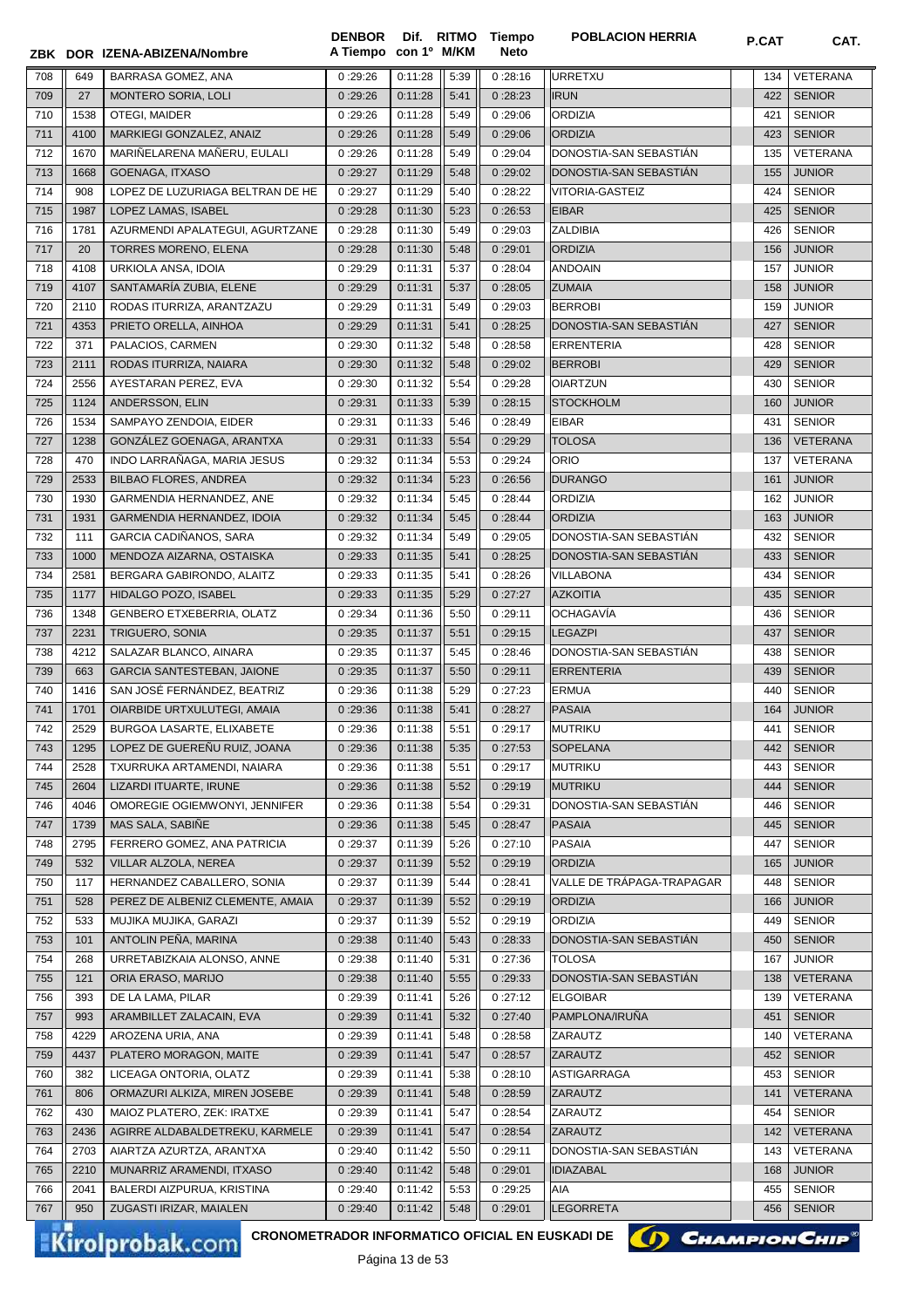|     |      | ZBK DOR IZENA-ABIZENA/Nombre                                                     | <b>DENBOR</b><br>A Tiempo con 1º M/KM |                             |      | Dif. RITMO Tiempo<br><b>Neto</b> | <b>POBLACION HERRIA</b> | P.CAT | CAT.            |
|-----|------|----------------------------------------------------------------------------------|---------------------------------------|-----------------------------|------|----------------------------------|-------------------------|-------|-----------------|
| 768 | 2077 | GONZALEZ GRACIA, MARTA                                                           | 0:29:40                               | 0:11:42                     | 5:53 | 0:29:25                          | ZARAUTZ                 | 457   | <b>SENIOR</b>   |
| 769 | 450  | <b>IBABE GARITANO, MIREIA</b>                                                    | 0:29:41                               | 0:11:43                     | 5:41 | 0:28:27                          | <b>BERGARA</b>          | 169   | <b>JUNIOR</b>   |
| 770 | 758  | LASA, IZASKUN                                                                    | 0:29:41                               | 0:11:43                     | 5:54 | 0:29:30                          | <b>TOLOSA</b>           | 458   | <b>SENIOR</b>   |
| 771 | 2321 | KAPEROTXIPI ARRUTI, IDOIA                                                        | 0:29:41                               | 0:11:43                     | 5:51 | 0:29:14                          | <b>USURBIL</b>          | 459   | <b>SENIOR</b>   |
| 772 | 449  | GANTXEGI MAZORRIAGA, ITSASO                                                      | 0:29:41                               | 0:11:43                     | 5:41 | 0:28:27                          | <b>BERGARA</b>          | 170   | <b>JUNIOR</b>   |
| 773 | 618  | CASCO COSTA, ANA                                                                 | 0:29:42                               | 0:11:44                     | 5:51 | 0:29:16                          | <b>HERNANI</b>          | 144   | VETERANA        |
| 774 | 978  | NOTTINGHAM, JENNY                                                                | 0:29:42                               | 0:11:44                     | 5:18 | 0:26:29                          | PAMPLONA/IRUÑA          | 460   | <b>SENIOR</b>   |
| 775 | 1320 | RODRIGUEZ GONZALEZ, ALAITZ                                                       | 0:29:43                               | 0:11:45                     | 5:41 | 0:28:26                          | <b>ERRENTERIA</b>       | 461   | <b>SENIOR</b>   |
| 776 | 2860 | <b>BARNES, NOVA</b>                                                              | 0:29:43                               | 0:11:45                     | 5:18 | 0:26:30                          | ZARAGOZA                | 463   | <b>SENIOR</b>   |
| 777 | 757  | UZCUDUN, ELI                                                                     | 0:29:43                               | 0:11:45                     | 5:54 | 0:29:32                          | <b>ANOETA</b>           | 462   | <b>SENIOR</b>   |
| 778 | 1953 | SEGUROLA ARREGI, MAIALEN                                                         | 0:29:44                               | 0:11:46                     | 5:48 | 0:29:02                          | <b>ASTEASU</b>          | 171   | <b>JUNIOR</b>   |
| 779 | 4151 | <b>BAILON LAORDEN, CONCHI</b>                                                    | 0:29:44                               | 0:11:46                     | 5:26 | 0:27:12                          | DONOSTIA-SAN SEBASTIÁN  | 145   | <b>VETERANA</b> |
| 780 | 4490 | REZOLA ESKUTXURI, ALAITZ                                                         | 0:29:44                               | 0:11:46                     | 5:27 | 0:27:14                          | DONOSTIA-SAN SEBASTIÁN  | 172   | <b>JUNIOR</b>   |
| 781 | 4344 | PERÉZ FUENTE, SONIA                                                              | 0:29:44                               | 0:11:46                     | 5:53 | 0:29:24                          | DONOSTIA-SAN SEBASTIAN  | 464   | <b>SENIOR</b>   |
| 782 | 1410 | BERGES UGARTEMENDIA, AINARA                                                      | 0:29:44                               | 0:11:46                     | 5:36 | 0:28:01                          | <b>HONDARRIBIA</b>      | 465   | <b>SENIOR</b>   |
| 783 | 170  | ALUSTIZA MARTINEZ DE RITUERTO, JUN                                               | 0:29:45                               | 0:11:47                     | 5:52 | 0:29:19                          | <b>LAZKAO</b>           | 173   | <b>JUNIOR</b>   |
| 784 | 564  | ORTIZ DIEZ DE URÉ. ANE                                                           | 0:29:45                               | 0:11:47                     | 5:33 | 0:27:43                          | <b>TOLOSA</b>           | 174   | <b>JUNIOR</b>   |
| 785 | 4258 | HERNANDEZ MONGE, ALICIA                                                          | 0:29:45                               | 0:11:47                     | 5:56 | 0:29:38                          | DONOSTIA-SAN SEBASTIAN  | 466   | <b>SENIOR</b>   |
| 786 | 189  | IRASTORZA IRASTORZA, SARA                                                        | 0:29:46                               | 0:11:48                     | 5:52 | 0:29:19                          | <b>OLABERRIA</b>        | 175   | <b>JUNIOR</b>   |
| 787 | 190  | PERALTO ESKISABEL, SOFIA                                                         | 0:29:46                               | 0:11:48                     | 5:52 | 0:29:19                          | <b>LAZKAO</b>           | 176   | <b>JUNIOR</b>   |
| 788 | 2665 | ASTIGARRAGA BLANCO, AINHOA                                                       | 0:29:46                               | 0:11:48                     | 5:52 | 0:29:19                          | VITORIA-GASTEIZ         | 467   | <b>SENIOR</b>   |
| 789 | 1644 | ETXARRI NAVARRO, MARI JOSE                                                       | 0:29:46                               | 0:11:48                     | 5:53 | 0:29:24                          | <b>HERNANI</b>          | 468   | <b>SENIOR</b>   |
| 790 | 4041 | ETXEBERRIA GURIDI, IDOIA                                                         | 0:29:46                               | 0:11:48                     | 5:56 | 0:29:40                          | DONOSTIA-SAN SEBASTIAN  | 469   | <b>SENIOR</b>   |
| 791 | 4424 | MIRANDA, MAIDER                                                                  | 0:29:46                               | 0:11:48                     | 5:30 | 0:27:32                          | DONOSTIA-SAN SEBASTIAN  | 178   | <b>JUNIOR</b>   |
| 792 | 4496 | GARCIARENA SAN POLICARPO, IRATI                                                  | 0:29:46                               | 0:11:48                     | 5:31 | 0:27:34                          | DONOSTIA-SAN SEBASTIAN  | 177   | <b>JUNIOR</b>   |
| 793 | 1643 | BELLOSILLO CASTILLO, BEGOÑA                                                      | 0:29:46                               | 0:11:48                     | 5:53 | 0:29:24                          | <b>HERNANI</b>          | 470   | <b>SENIOR</b>   |
| 794 | 2332 | GALARRAGA LARRETA, GORETTI                                                       | 0:29:46                               | 0:11:48                     | 5:45 | 0:28:45                          | <b>IBARRA</b>           | 179   | <b>JUNIOR</b>   |
| 795 | 819  | URIARTE MARKAIDE, ELIXABETE                                                      | 0:29:46                               | 0:11:48                     | 5:52 | 0:29:18                          | ARRASATE/MONDRAGÓN      | 471   | <b>SENIOR</b>   |
| 796 | 2331 | ODRIOZOLA PELLEJERO, IDOIA                                                       | 0:29:47                               | 0:11:49                     | 5:45 | 0:28:46                          | <b>IBARRA</b>           | 180   | <b>JUNIOR</b>   |
| 797 | 4036 | UGARTE ZULOAGA, AINHOA                                                           | 0:29:47                               | 0:11:49                     | 5:37 | 0:28:04                          | <b>EIBAR</b>            | 181   | <b>JUNIOR</b>   |
| 798 | 2253 | RUIZ LARREINA, SONIA                                                             | 0:29:47                               | 0:11:49                     | 5:53 | 0:29:24                          | <b>LEGAZPI</b>          | 472   | <b>SENIOR</b>   |
| 799 | 1251 | <b>KRAMERS, STEFFI</b>                                                           | 0:29:48                               | 0:11:50                     | 5:51 | 0:29:16                          | DONOSTIA-SAN SEBASTIÁN  | 473   | <b>SENIOR</b>   |
| 800 | 2704 | <b>BOTIZ, GABRIELA</b>                                                           | 0:29:48                               | 0:11:50                     | 5:43 | 0:28:36                          | <b>ORDIZIA</b>          | 182   | <b>JUNIOR</b>   |
| 801 | 4291 | SORRON URDANGARIN, MAITANE                                                       | 0:29:50                               | 0:11:52                     | 5:40 | 0:28:18                          | <b>HERNIALDE</b>        | 474   | <b>SENIOR</b>   |
| 802 | 4285 | ALTUNA ZUGASTI, LAIDA                                                            | $0:29:50$ $0:11:52$                   |                             | 5:40 | 0:28:18                          | ALTZO                   |       | 475 SENIOR      |
| 803 | 2175 | <b>MAYOR, MARIA JOSE</b>                                                         | 0:29:50                               | 0:11:52                     | 5:55 | 0:29:37                          | DONOSTIA-SAN SEBASTIAN  | 146   | VETERANA        |
| 804 | 2598 | MARTINEZ ANASAGASTI, GAROA                                                       | 0:29:51                               | 0:11:53                     | 5:58 | 0:29:51                          | <b>BERMEO</b>           | 183   | <b>JUNIOR</b>   |
| 805 | 2612 | <b>GRAU, CARLOTA</b>                                                             | 0:29:51                               | 0:11:53                     | 5:26 | 0:27:11                          | <b>BARCELONA</b>        | 184   | <b>JUNIOR</b>   |
| 806 | 332  | MITXELENA GARMENDIA, OLATZ                                                       | 0:29:51                               | 0:11:53                     | 5:24 | 0:27:02                          | ASTIGARRAGA             | 185   | <b>JUNIOR</b>   |
| 807 | 1937 | UGARTEBURU ELKORO, LIDE                                                          | 0:29:51                               | 0:11:53                     | 5:45 | 0:28:43                          | <b>ELGETA</b>           | 186   | <b>JUNIOR</b>   |
| 808 | 1935 | UGARTEBURU GABILONDO, ANE                                                        | 0:29:51                               | 0:11:53                     | 5:45 | 0:28:44                          | <b>ELGETA</b>           | 187   | <b>JUNIOR</b>   |
| 809 | 2591 | <b>VERTIZ MALLOTTI, ELIZABETH</b>                                                | 0:29:52                               | 0:11:54                     | 5:50 | 0:29:09                          | <b>HONDARRIBIA</b>      | 476   | <b>SENIOR</b>   |
| 810 | 1291 | ODRIOZOLA ELICEGUI, BITXORI                                                      | 0:29:52                               | 0:11:54                     | 5:53 | 0:29:27                          | DONOSTIA-SAN SEBASTIÁN  | 147   | VETERANA        |
| 811 | 2692 | MORENO GARMENDIA, ELIXABET                                                       | 0:29:54                               | 0:11:56                     | 5:44 | 0:28:41                          | <b>ORDIZIA</b>          | 188   | JUNIOR          |
| 812 | 1026 | <b>ISAAC RODRIGUEZ, CHARO</b>                                                    | 0:29:56                               | 0:11:58                     | 5:46 | 0:28:51                          | <b>IRUN</b>             | 477   | <b>SENIOR</b>   |
| 813 | 4137 | PARDO RODRIGUEZ, IRENE                                                           | 0:29:57                               | 0:11:59                     | 5:44 | 0:28:41                          | <b>ANDOAIN</b>          | 189   | JUNIOR          |
| 814 | 4357 | ZABALA IGUARAN, NEKANE                                                           | 0:29:57                               | 0:11:59                     | 5:45 | 0:28:44                          | <b>ANDOAIN</b>          | 478   | <b>SENIOR</b>   |
| 815 | 1880 | LIZARRIBAR GARMENDIA, NEREA                                                      | 0:29:57                               | 0:11:59                     | 5:45 | 0:28:44                          | <b>LEABURU</b>          | 479   | <b>SENIOR</b>   |
| 816 | 1936 | GABILONDO LAPEIRA, CRISTINA                                                      | 0:29:58                               | 0:12:00                     | 5:46 | 0:28:51                          | <b>ELGETA</b>           | 148   | VETERANA        |
| 817 | 77   | HERNÁNDEZ BRETONES, YOLANDA                                                      | 0:29:58                               | 0:12:00                     | 5:54 | 0:29:28                          | <b>URRETXU</b>          | 480   | <b>SENIOR</b>   |
| 818 | 1015 | ORBEGOZO LEKUONA, AMAIA                                                          | 0:29:58                               | 0:12:00                     | 5:52 | 0:29:20                          | <b>BEASAIN</b>          | 190   | <b>JUNIOR</b>   |
| 819 | 1016 | GOIKOETXEA URDANGARIN, LARRAITZ                                                  | 0:29:58                               | 0:12:00                     | 5:52 | 0:29:20                          | <b>BEASAIN</b>          | 191   | <b>JUNIOR</b>   |
| 820 | 1872 | ITURRIA ETXENAGUSIA, INA                                                         | 0:29:58                               | 0:12:00                     | 5:52 | 0:29:19                          | <b>AZPEITIA</b>         | 149   | VETERANA        |
| 821 | 1553 | AROCENA ETXEZARRETA, EDURNE                                                      | 0:29:58                               | 0:12:00                     | 5:52 | 0:29:18                          | <b>AZPEITIA</b>         | 150   | <b>VETERANA</b> |
| 822 | 4464 | ATORRASAGASTI IBARRETA, ANE                                                      | 0:29:59                               | 0:12:01                     | 5:39 | 0:28:14                          | DONOSTIA-SAN SEBASTIAN  | 481   | <b>SENIOR</b>   |
| 823 | 655  | ZORITA AGUIRRE, IZASKUN                                                          | 0:29:59                               | 0:12:01                     | 5:53 | 0:29:23                          | DONOSTIA-SAN SEBASTIAN  | 482   | <b>SENIOR</b>   |
| 824 | 1943 | ASTUDILLO SEGURA, LIDE                                                           | 0:29:59                               | 0:12:01                     | 5:55 | 0:29:34                          | DONOSTIA-SAN SEBASTIAN  | 151   | VETERANA        |
| 825 | 988  | ZORITA AGIRRE, ITZIAR                                                            | 0:29:59                               | 0:12:01                     | 5:53 | 0:29:23                          | <b>BILBAO</b>           | 483   | <b>SENIOR</b>   |
| 826 | 602  | ZAMARRENO FONSECA, ROCIO                                                         | 0:29:59                               | 0:12:01                     | 5:52 | 0:29:20                          | LEZO                    | 152   | VETERANA        |
| 827 | 567  | GOIKOETXEA GARRALDA, KRISTINA                                                    | 0:29:59                               | 0:12:01                     | 5:50 | 0:29:09                          | <b>ZALDIBIA</b>         | 153   | <b>VETERANA</b> |
|     |      |                                                                                  |                                       |                             |      |                                  |                         |       |                 |
|     |      | <b>CRONOMETRADOR INFORMATICO OFICIAL EN EUSKADI DE</b><br><b>Kirolprobak.com</b> |                                       | $D2^{\prime}$ and $A4$ $E3$ |      |                                  | (I) CHAMPION CHIP       |       |                 |



Página 14 de 53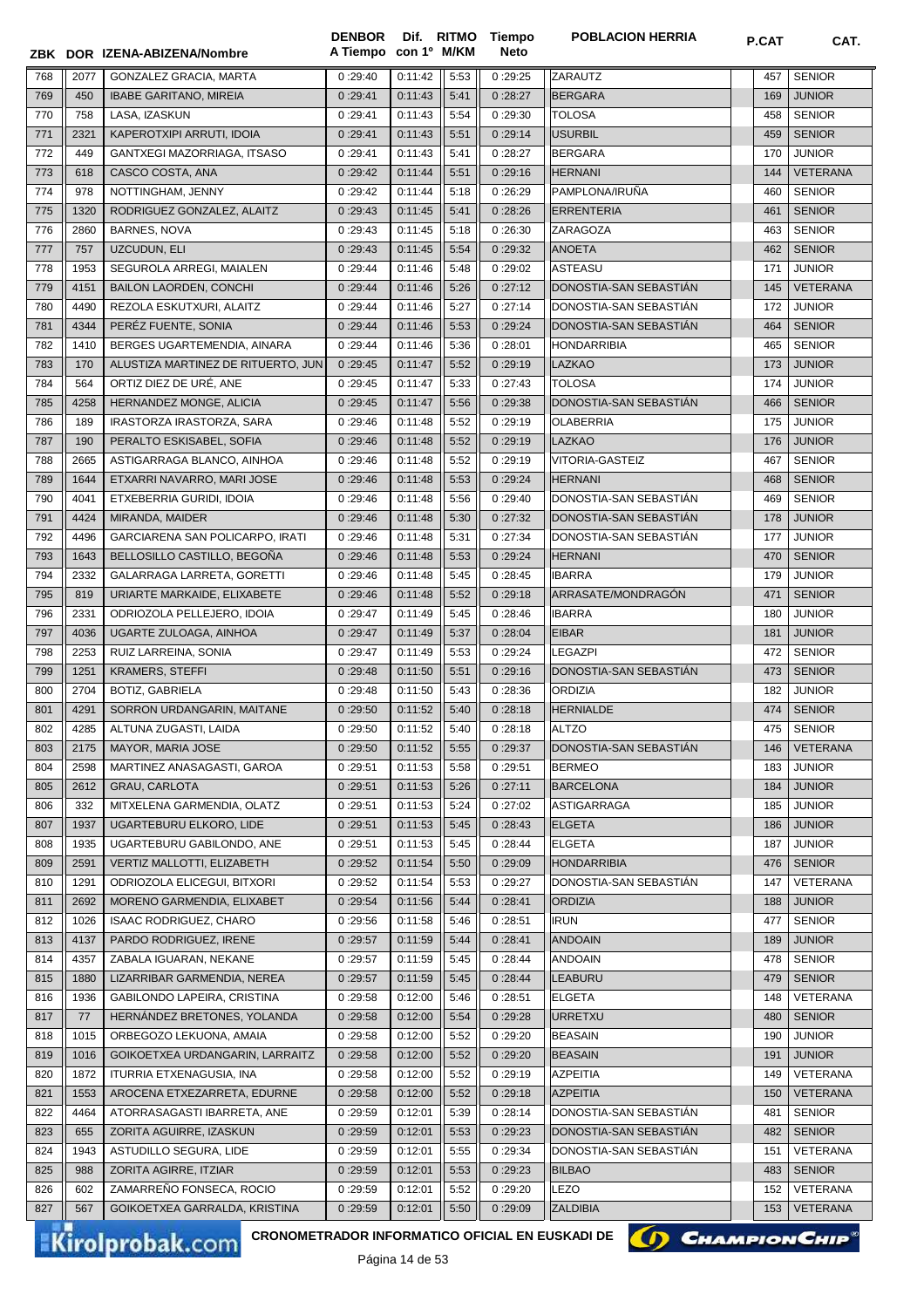|  |  | ZBK DOR IZENA-ABIZENA/Nombre | A Tiempo con 1º M/KM |  |  |
|--|--|------------------------------|----------------------|--|--|
|--|--|------------------------------|----------------------|--|--|

**Dif. con 1º DENBOR**

**Tiempo Neto**

**POBLACION HERRIA P.CAT CAT.** 

| 828 | 4477 | SOLANA VECINO, LOURDES                                                    | 0:30:00 | 0:12:02 | 5:22 | 0:26:48 | <b>HERNANI</b>         | 484 | <b>SENIOR</b>   |
|-----|------|---------------------------------------------------------------------------|---------|---------|------|---------|------------------------|-----|-----------------|
| 829 | 743  | ALCORTA RUIZ DE ARGANDOÑA. PAULA                                          | 0:30:00 | 0:12:02 | 5:53 | 0:29:23 | DONOSTIA-SAN SEBASTIAN | 192 | <b>JUNIOR</b>   |
| 830 | 128  | LECETA LEGARRE, AINHOA                                                    | 0:30:00 | 0:12:02 | 5:58 | 0:29:49 | <b>LEGAZPI</b>         | 485 | <b>SENIOR</b>   |
| 831 | 4174 | RODRIGUEZ ARIAS PLASENCIA, ELIXAB                                         | 0:30:00 | 0:12:02 | 5:54 | 0:29:28 | DONOSTIA-SAN SEBASTIAN | 486 | <b>SENIOR</b>   |
| 832 | 937  | VALDIVIELSO, AMAIA                                                        | 0:30:01 | 0:12:03 | 5:46 | 0:28:51 | <b>ORDIZIA</b>         | 488 | <b>SENIOR</b>   |
| 833 | 4302 | RODRIGUEZ OTERO, FANNY                                                    | 0:30:01 | 0:12:03 | 5:54 | 0:29:28 | DONOSTIA-SAN SEBASTIAN | 487 | <b>SENIOR</b>   |
| 834 | 938  | VALDIVIELSO, AURORA                                                       | 0:30:01 | 0:12:03 | 5:46 | 0:28:52 | <b>ORDIZIA</b>         | 489 | <b>SENIOR</b>   |
| 835 | 1356 | GONZALEZ ETXEPARE, ITZIAR                                                 | 0:30:01 | 0:12:03 | 5:54 | 0:29:28 | <b>ERRENTERIA</b>      | 490 | <b>SENIOR</b>   |
| 836 | 939  | VALDIVIELSO, MARIA                                                        | 0:30:01 | 0:12:03 | 5:46 | 0:28:51 | ORDIZIA                | 491 | <b>SENIOR</b>   |
| 837 | 615  | FERNANDEZ, AMAIA                                                          | 0:30:01 | 0:12:03 | 5:54 | 0:29:28 | <b>ERRENTERIA</b>      | 492 | <b>SENIOR</b>   |
| 838 | 568  | LOPETEGI IRAZUSTABARRENA, JOSUNE                                          | 0:30:01 | 0:12:03 | 5:50 | 0:29:11 | <b>ZALDIBIA</b>        | 493 | <b>SENIOR</b>   |
| 839 | 923  | <b>IBARGUREN OLALDE, MAITE</b>                                            | 0:30:02 | 0:12:04 | 5:41 | 0:28:25 | <b>ERRENTERIA</b>      | 154 | <b>VETERANA</b> |
| 840 | 2776 | GOROSTIDI JIMENEZ, MARTA                                                  | 0:30:02 | 0:12:04 | 5:57 | 0:29:43 | <b>IRURA</b>           | 494 | <b>SENIOR</b>   |
| 841 | 2775 | <b>GOROSTIDI JIMENEZ, LETICIA</b>                                         | 0:30:02 | 0:12:04 | 5:57 | 0:29:44 | <b>TOLOSA</b>          | 495 | <b>SENIOR</b>   |
| 842 | 924  | GONZALEZ RODRIGUEZ, SONIA                                                 | 0:30:02 | 0:12:04 | 5:41 | 0:28:27 | <b>ERRENTERIA</b>      | 155 | VETERANA        |
| 843 | 4328 | ALONSO ARBIOL, ITZIAR                                                     | 0:30:02 | 0:12:04 | 5:35 | 0:27:56 | DONOSTIA-SAN SEBASTIAN | 496 | <b>SENIOR</b>   |
| 844 | 942  | PUERTO, BEA                                                               | 0:30:03 | 0:12:05 | 5:58 | 0:29:49 | ASTIGARRAGA            | 497 | <b>SENIOR</b>   |
| 845 | 2637 | PINADERO CARRO, SAIOA                                                     | 0:30:04 | 0:12:06 | 5:36 | 0:27:59 | <b>LEGAZPI</b>         | 498 | <b>SENIOR</b>   |
| 846 | 943  | ALKIZA, LUR                                                               | 0:30:04 | 0:12:06 | 5:58 | 0:29:48 | <b>ASTIGARRAGA</b>     | 156 | VETERANA        |
| 847 | 1302 | IZAGA YEREGUI, DEÑE                                                       | 0:30:04 | 0:12:06 | 5:54 | 0:29:29 | <b>ZUMAIA</b>          | 193 | <b>JUNIOR</b>   |
| 848 | 778  | MENDIZABAL GOIBURU, AMAIA                                                 | 0:30:04 | 0:12:06 | 5:40 | 0:28:22 | <b>IDIAZABAL</b>       | 499 | <b>SENIOR</b>   |
| 849 | 1753 | ABASOLO MUGIKA, GARAZI                                                    | 0:30:05 | 0:12:07 | 5:47 | 0:28:54 | ARETXABALETA           | 194 | <b>JUNIOR</b>   |
| 850 | 2807 | FORNIELES MARTINEZ, MAITANE                                               | 0:30:06 | 0:12:08 | 5:30 | 0:27:30 | <b>PASAIA</b>          | 195 | <b>JUNIOR</b>   |
| 851 | 4495 | ETXEBARRIA ETXEBARRIA, IRATXE                                             | 0:30:07 | 0:12:09 | 5:55 | 0:29:37 | <b>IGORRE</b>          | 500 | <b>SENIOR</b>   |
|     |      |                                                                           |         |         |      |         |                        | 501 |                 |
| 852 | 2761 | ETXEBARRIA, EIDER                                                         | 0:30:07 | 0:12:09 | 5:56 | 0:29:38 | <b>ARAMAIO</b>         |     | <b>SENIOR</b>   |
| 853 | 208  | GABIRONDO GAUNA, AMAIA                                                    | 0:30:08 | 0:12:10 | 5:55 | 0:29:37 | <b>TOLOSA</b>          | 196 | <b>JUNIOR</b>   |
| 854 | 781  | ALDA ARRUABARRENA, ROSA                                                   | 0:30:08 | 0:12:10 | 6:02 | 0:30:08 | <b>GAINTZA</b>         | 157 | VETERANA        |
| 855 | 2881 | ROMERO POZO, RAFAELA                                                      | 0:30:08 | 0:12:10 | 5:39 | 0:28:17 | DONOSTIA-SAN SEBASTIÁN | 502 | <b>SENIOR</b>   |
| 856 | 4221 | MARTINEZ RAMOS, LOREA                                                     | 0:30:08 | 0:12:10 | 5:56 | 0:29:42 | <b>ASTIGARRAGA</b>     | 503 | <b>SENIOR</b>   |
| 857 | 4256 | MUERZA GARCÍA, LEYRE                                                      | 0:30:09 | 0:12:11 | 5:56 | 0:29:41 | DONOSTIA-SAN SEBASTIÁN | 504 | <b>SENIOR</b>   |
| 858 | 1390 | ARZELUS JAUREGI, ELIXABETE                                                | 0:30:09 | 0:12:11 | 5:56 | 0:29:42 | DONOSTIA-SAN SEBASTIAN | 505 | <b>SENIOR</b>   |
| 859 | 944  | SASIAIN ARANO, IZASKUN                                                    | 0:30:09 | 0:12:11 | 5:52 | 0:29:18 | <b>USURBIL</b>         | 506 | <b>SENIOR</b>   |
| 860 | 994  | EZKURRA MARTINEZ, ANA                                                     | 0:30:09 | 0:12:11 | 5:52 | 0:29:18 | DONOSTIA-SAN SEBASTIÁN | 507 | <b>SENIOR</b>   |
| 861 | 134  | BLANCO SEPULVEDA, LAURA                                                   | 0:30:09 | 0:12:11 | 5:56 | 0:29:38 | <b>LAZKAO</b>          | 509 | <b>SENIOR</b>   |
| 862 | 133  | CASADO SALINAS, VERONICA                                                  | 0:30:09 | 0:12:11 | 6:02 | 0:30:09 | LAZKAO                 | 508 | <b>SENIOR</b>   |
| 863 | 4037 | OTAOLA LOPEZ, MAIDER                                                      | 0:30:09 | 0:12:11 | 5:41 | 0:28:24 | <b>EIBAR</b>           | 197 | <b>JUNIOR</b>   |
| 864 | 2868 | MENDIETA, ARANTXA                                                         | 0:30:10 | 0:12:12 | 5:39 | 0:28:15 | DONOSTIA-SAN SEBASTIAN | 510 | <b>SENIOR</b>   |
| 865 | 2330 | DIEGO ESNAOLA, MAITANE                                                    | 0:30:10 | 0:12:12 | 5:50 | 0:29:08 | <b>IBARRA</b>          | 198 | <b>JUNIOR</b>   |
| 866 | 2038 | LOPEZ DE ARETXAGA, AITZIBER                                               | 0:30:10 | 0:12:12 | 5:53 | 0:29:27 | <b>BERGARA</b>         | 512 | <b>SENIOR</b>   |
| 867 | 254  | <b>LOBATO GARCIA, ESTITXU</b>                                             | 0:30:10 | 0:12:12 | 5:53 | 0:29:27 | <b>BERGARA</b>         | 511 | <b>SENIOR</b>   |
| 868 | 2867 | MENDIETA, ANA                                                             | 0:30:10 | 0:12:12 | 5:39 | 0:28:15 | DONOSTIA-SAN SEBASTIAN | 158 | VETERANA        |
| 869 | 252  | AREVALO VILLAGARCIA, EVA                                                  | 0:30:10 | 0:12:12 | 5:53 | 0:29:27 | <b>BERGARA</b>         | 513 | <b>SENIOR</b>   |
| 870 | 1695 | IÑARRA, MADDI                                                             | 0:30:11 | 0:12:13 | 5:39 | 0:28:17 | <b>BERGARA</b>         | 514 | <b>SENIOR</b>   |
| 871 | 4180 | ALCAIN BORREGUERO, Mª JOSE                                                | 0:30:11 | 0:12:13 | 5:54 | 0:29:32 | <b>IRUN</b>            | 159 | <b>VETERANA</b> |
| 872 | 2113 | VICENTE SANCHEZ, ROCIO                                                    | 0:30:11 | 0:12:13 | 5:53 | 0:29:26 | LASARTE-ORIA           | 160 | VETERANA        |
| 873 | 2252 | BERASATEGUI VELASCO, MARIA                                                | 0:30:11 | 0:12:13 | 5:58 | 0:29:51 | <b>LEGAZPI</b>         | 199 | <b>JUNIOR</b>   |
| 874 | 1697 | LARRAÑAGA AGUIRREZABAL, OLATZ                                             | 0:30:11 | 0:12:13 | 5:40 | 0:28:18 | <b>BERGARA</b>         | 515 | <b>SENIOR</b>   |
| 875 | 2833 | CALVO ELIZAZU, ARANTXA                                                    | 0:30:12 | 0:12:14 | 5:45 | 0:28:46 | <b>HONDARRIBIA</b>     | 161 | <b>VETERANA</b> |
| 876 | 2352 | LEUNDA ETXABE, PILI                                                       | 0:30:12 | 0:12:14 | 5:53 | 0:29:24 | ZARAUTZ                | 516 | <b>SENIOR</b>   |
| 877 | 1503 | ARRIETA AROSTEGI, EDURNE                                                  | 0:30:12 | 0:12:14 | 5:40 | 0:28:18 | ASTIGARRAGA            | 517 | <b>SENIOR</b>   |
| 878 | 2834 | AROZENA ORONOZ, BEGOÑA                                                    | 0:30:12 | 0:12:14 | 5:45 | 0:28:46 | <b>HONDARRIBIA</b>     | 518 | <b>SENIOR</b>   |
| 879 | 807  | PASCUAL VAZ, ROCIO                                                        | 0:30:12 | 0:12:14 | 5:58 | 0:29:51 | <b>ERRENTERIA</b>      | 519 | <b>SENIOR</b>   |
| 880 | 229  | DEJANOVIC, LILIANA                                                        | 0:30:12 | 0:12:14 | 5:50 | 0:29:11 | <b>HERNANI</b>         | 162 | VETERANA        |
| 881 | 228  | TURUDIC TURUDIC, KRISTINA                                                 | 0:30:12 | 0:12:14 | 5:50 | 0:29:11 | <b>HERNANI</b>         | 200 | <b>JUNIOR</b>   |
| 882 | 2353 | UREÑA ESNAL, NEREA                                                        | 0:30:12 | 0:12:14 | 5:53 | 0:29:25 | ZARAUTZ                | 520 | <b>SENIOR</b>   |
| 883 | 4270 | ALBERDI, MARIBEL                                                          | 0:30:13 | 0:12:15 | 5:58 | 0:29:48 | DONOSTIA-SAN SEBASTIAN | 163 | <b>VETERANA</b> |
| 884 | 2789 | SANZ VELASCO, AINHOA                                                      | 0:30:13 | 0:12:15 | 5:58 | 0:29:51 | <b>ERRENTERIA</b>      | 521 | <b>SENIOR</b>   |
| 885 | 316  | ZUBILLAGA IGLESIAS, MADDI                                                 | 0:30:14 | 0:12:16 | 5:40 | 0:28:19 | ASTIGARRAGA            | 522 | <b>SENIOR</b>   |
| 886 | 2840 | APRAIZ IZAGIRRE, IDOIA                                                    | 0:30:15 | 0:12:17 | 5:56 | 0:29:39 | LEKEITIO               | 523 | <b>SENIOR</b>   |
| 887 | 1007 | AYESTARAN ALZUGARAY, ITZIAR                                               | 0:30:15 | 0:12:17 | 5:36 | 0:28:01 | <b>LESAKA</b>          | 524 | <b>SENIOR</b>   |
|     |      |                                                                           |         |         |      |         |                        |     |                 |
|     |      | CRONOMETRADOR INFORMATICO OFICIAL EN EUSKADI DE<br><b>Kirolprobak.com</b> |         |         |      |         | (I) CHAMPION CHIP®     |     |                 |

Página 15 de 53

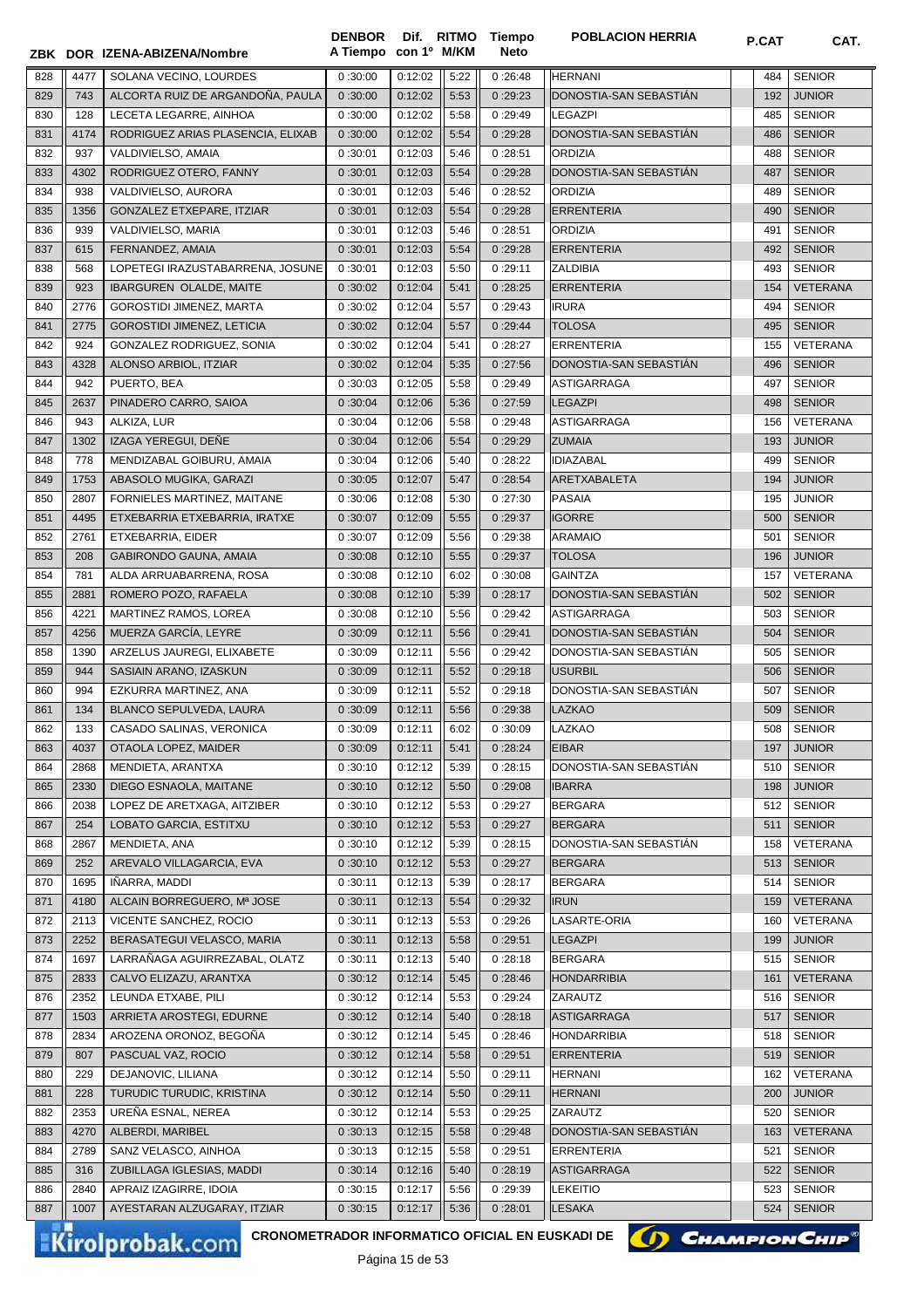|            |              | ZBK DOR IZENA-ABIZENA/Nombre                         | <b>DENBOR</b><br>A Tiempo | con 1º M/KM        |              | Dif. RITMO Tiempo<br>Neto | <b>POBLACION HERRIA</b>         | <b>P.CAT</b> | CAT.                           |
|------------|--------------|------------------------------------------------------|---------------------------|--------------------|--------------|---------------------------|---------------------------------|--------------|--------------------------------|
| 888        | 2151         | GOMEZ MENDOZA, SARAI                                 | 0:30:15                   | 0:12:17            | 5:42         | 0:28:29                   | <b>IRUN</b>                     | 201          | <b>JUNIOR</b>                  |
| 889        | 2150         | GOMEZ MENDOZA, NOEMI                                 | 0:30:16                   | 0:12:18            | 5:42         | 0:28:29                   | <b>IRUN</b>                     | 202          | <b>JUNIOR</b>                  |
| 890        | 4352         | <b>GARCIA MONTES, REBECA</b>                         | 0:30:16                   | 0:12:18            | 5:43         | 0:28:33                   | DONOSTIA-SAN SEBASTIAN          | 525          | <b>SENIOR</b>                  |
| 891        | 4003         | DE LA CUESTA OLAIZOLA, AINARA                        | 0:30:16                   | 0:12:18            | 5:41         | 0:28:25                   | DONOSTIA-SAN SEBASTIÁN          | 526          | <b>SENIOR</b>                  |
| 892        | 4478         | GENUA SEGUROLA, OLATZ                                | 0:30:17                   | 0:12:19            | 5:24         | 0:27:00                   | DONOSTIA-SAN SEBASTIAN          | 203          | <b>JUNIOR</b>                  |
| 893        | 4147         | CHAVER, ITZIAR                                       | 0:30:19                   | 0:12:21            | 5:43         | 0:28:34                   | <b>ERMUA</b>                    | 527          | <b>SENIOR</b>                  |
| 894        | 1287         | PORTU TELLETXEA, LEIRE                               | 0:30:19                   | 0:12:21            | 5:37         | 0:28:05                   | LESAKA                          | 528          | <b>SENIOR</b>                  |
| 895        | 2226         | OTEIZA GOYENECHE, IOAR                               | 0:30:19                   | 0:12:21            | 5:37         | 0:28:07                   | <b>LESAKA</b>                   | 204          | <b>JUNIOR</b>                  |
| 896        | 222          | SENAR ALTUNA, LAIDA                                  | 0:30:20                   | 0:12:22            | 5:58         | 0:29:50                   | LAZKAO                          | 529          | <b>SENIOR</b>                  |
| 897        | 123          | ALTUBE GALDOS, ZEK AMAIA                             | 0:30:20                   | 0:12:22            | 5:55         | 0:29:37                   | ZARAUTZ                         | 530          | <b>SENIOR</b>                  |
| 898        | 122          | ALTUBE GALDOS, NEREA                                 | 0:30:20                   | 0:12:22            | 5:56         | 0:29:39                   | OÑATI                           | 531          | <b>SENIOR</b>                  |
| 899        | 1362         | EIZAGUIRRE REQUEJO, ITXASO                           | 0:30:20                   | 0:12:22            | 5:51         | 0:29:16                   | <b>ANDOAIN</b>                  | 532          | <b>SENIOR</b>                  |
| 900        | 610          | DEL CERRO ARRIETA, ANA                               | 0:30:21                   | 0:12:23            | 5:50         | 0:29:11                   | DONOSTIA-SAN SEBASTIAN          | 533          | <b>SENIOR</b>                  |
| 901        | 2365         | AGINAGA IRIGOIEN, KARMELE                            | 0:30:21                   | 0:12:23            | 5:54         | 0:29:29                   | <b>PASAIA</b>                   | 534          | <b>SENIOR</b>                  |
| 902        | 2355         | SOMOANO DE LUCAS, OLATZ                              | 0:30:21                   | 0:12:23            | 5:54         | 0:29:29                   | PASAIA                          | 535          | <b>SENIOR</b>                  |
| 903        | 761          | MANTEROLA LOINAZ, UXUE                               | 0:30:22                   | 0:12:24            | 5:49         | 0:29:05                   | <b>URNIETA</b>                  | 205          | <b>JUNIOR</b>                  |
| 904        | 970          | ESKUDERO ETXANIZ, IGONE                              | 0:30:22                   | 0:12:24            | 5:39         | 0:28:13                   | <b>OIARTZUN</b>                 | 206          | JUNIOR                         |
| 905        | 1890         | AGUADO GARCÍA, EIDER                                 | 0:30:22                   | 0:12:24            | 6:01         | 0:30:06                   | <b>ERRENTERIA</b>               | 536          | <b>SENIOR</b>                  |
| 906        | 1891         | <b>GARDIEL UNZUETA, LEIRE</b>                        | 0:30:22                   | 0:12:24            | 6:02         | 0:30:08                   | ZARAUTZ                         | 539          | <b>SENIOR</b>                  |
| 907        | 1523         | ESKUDERO BARRAL, XURDANA                             | 0:30:22                   | 0:12:24            | 5:39         | 0:28:14                   | <b>ERRENTERIA</b>               | 538          | <b>SENIOR</b>                  |
| 908        | 4491         | ARRUE ASTRAIN, MARTA                                 | 0:30:22                   | 0:12:24            | 5:39         | 0:28:13                   | DONOSTIA-SAN SEBASTIAN          | 537          | <b>SENIOR</b>                  |
| 909        | 760          | HERNANDEZ GONZALEZ, SARA                             | 0:30:22                   | 0:12:24            | 5:39         | 0:28:14                   | <b>OIARTZUN</b>                 | 540          | <b>SENIOR</b>                  |
| 910        | 4021         | BILBAO GARITAGOITIA, AMAIA                           | 0:30:23                   | 0:12:25            | 5:37         | 0:28:05                   | <b>ERMUA</b>                    | 541          | <b>SENIOR</b>                  |
| 911        | 1544         | HERCE ESPINA, BELEN                                  | 0:30:23                   | 0:12:25            | 6:04         | 0:30:20                   | <b>URRETXU</b>                  | 164          | <b>VETERANA</b>                |
| 912        | 4492         | MELGAR ESTEBAN, MAITE                                | 0:30:24                   | 0:12:26            | 5:39         | 0:28:14                   | DONOSTIA-SAN SEBASTIÁN          | 542          | <b>SENIOR</b>                  |
| 913        | 1593         | MORAL SANCHEZ, SARA                                  | 0:30:24                   | 0:12:26            | 5:45         | 0:28:46                   | <b>LEZO</b>                     | 543          | <b>SENIOR</b>                  |
| 914        | 966          | TELLO BILBAO, JOANA                                  | 0:30:24                   | 0:12:26            | 5:37         | 0:28:06                   | MARKINA-XEMEIN                  | 544          | <b>SENIOR</b>                  |
| 915        | 2342         | JIMENEZ CORTAZAR, EDURNE                             | 0:30:24                   | 0:12:26            | 5:59         | 0:29:57                   | <b>BERGARA</b>                  | 545          | <b>SENIOR</b>                  |
| 916        | 2780         | SIERRA DAVILA, MANOLI                                | 0:30:25                   | 0:12:27            | 5:59         | 0:29:56                   | <b>BERGARA</b>                  | 546          | <b>SENIOR</b>                  |
| 917        | 873          | USANOVIC GUSO, DZENANA                               | 0:30:25                   | 0:12:27            | 5:37         | 0:28:06                   | MARKINA-XEMEIN                  | 207          | <b>JUNIOR</b>                  |
| 918        | 2051         | PROL LUIS, ROSA                                      | 0:30:25                   | 0:12:27            | 5:58         | 0:29:48                   | ZUMAIA                          | 165          | VETERANA                       |
| 919        | 555          | IZAGA UGARRIZA, IRAIDE                               | 0:30:27                   | 0:12:29            | 5:42         | 0:28:30                   | LAUDIO/LLODIO                   | 547          | <b>SENIOR</b>                  |
| 920        | 2202         | ARRETXEA BEREZIARTUA, UXUE                           | 0:30:27                   | 0:12:29            | 5:51         | 0:29:17                   | DONOSTIA-SAN SEBASTIÁN          | 208          | <b>JUNIOR</b>                  |
| 921        | 1185         | FERNANDEZ BOADA, ALAZNE                              | 0:30:27                   | 0:12:29            | 6:02         | 0:30:10                   | <b>TOLOSA</b>                   | 548          | <b>SENIOR</b>                  |
| 922        | 1154         | ALLUR ARISTIMUNO, AMAYA                              | 0:30:27                   | 0:12:29            | 5:55         | 0:29:36                   | OIARTZUN                        | 550          | <b>SENIOR</b>                  |
| 923        | 1155         | <b>BEGIRISTAIN URIARTE, ITZIAR</b>                   | 0:30:27                   | 0:12:29            | 5:55         | 0:29:36                   | <b>TOLOSA</b>                   | 549          | <b>SENIOR</b>                  |
| 924        | 975          | AMONDARAIN GALPARSORO, IXIAR                         | 0:30:27                   | 0:12:29            | 5:57         | 0:29:44                   | ANOETA                          | 209          | <b>JUNIOR</b>                  |
| 925        | 976          | <b>ITURRIOZ AMONDARAIN, EIDER</b>                    | 0:30:27                   | 0:12:29            | 5:57         | 0:29:45                   | <b>ANOETA</b>                   | 551          | <b>SENIOR</b>                  |
| 926        | 468          | LOPETEGI GARMENDIA, NEREA                            | 0:30:28                   | 0:12:30            | 6:01         | 0:30:04                   | <b>TOLOSA</b>                   | 552          | <b>SENIOR</b>                  |
| 927        | 771          | ZABALEGI GORROTXATEGI, AINTZANE                      | 0:30:28                   | 0:12:30            | 5:38         | 0:28:12                   | <b>BEASAIN</b>                  | 553          | <b>SENIOR</b>                  |
| 928<br>929 | 1642<br>1639 | LUJANBIO ARREGUI, MAITE<br>FLORINDO LLERENA, MARGARI | 0:30:28                   | 0:12:30            | 6:02         | 0:30:09                   | <b>HERNANI</b>                  | 554          | <b>SENIOR</b><br><b>SENIOR</b> |
| 930        | 1024         | URKOLA AGIRREURRETA, NAROA                           | 0:30:28<br>0:30:28        | 0:12:30<br>0:12:30 | 6:01<br>5:53 | 0:30:06<br>0:29:26        | <b>HERNANI</b><br><b>ANOETA</b> | 555<br>210   | <b>JUNIOR</b>                  |
| 931        | 1774         | ORBEGOZO JAUREGUI, KARMELE                           | 0:30:28                   | 0:12:30            | 6:01         | 0:30:06                   | <b>BILBAO</b>                   | 556          | <b>SENIOR</b>                  |
| 932        | 2354         | URKOLA AROZENA, MAITANE                              | 0:30:29                   | 0:12:31            | 5:53         | 0:29:26                   | <b>ANOETA</b>                   | 211          | <b>JUNIOR</b>                  |
| 933        | 769          | ZARAGÜETA GOMEZ, KIRA                                | 0:30:30                   | 0:12:32            | 6:05         | 0:30:27                   | DONOSTIA-SAN SEBASTIAN          | 212          | <b>JUNIOR</b>                  |
| 934        | 2251         | DAVILA MUÑOZ, MARIA TERESA                           | 0:30:31                   | 0:12:33            | 5:44         | 0:28:38                   | <b>LEGAZPI</b>                  | 557          | <b>SENIOR</b>                  |
| 935        | 4392         | MARTIN PAZO, ROSA                                    | 0:30:31                   | 0:12:33            | 5:33         | 0:27:45                   | DONOSTIA-SAN SEBASTIAN          | 558          | <b>SENIOR</b>                  |
| 936        | 487          | NARBAIZA GALLASTEGI, IONE                            | 0:30:31                   | 0:12:33            | 5:51         | 0:29:15                   | ABADIÑO                         | 559          | <b>SENIOR</b>                  |
| 937        | 509          | NARBAIZA GALLASTEGI, NEREA                           | 0:30:31                   | 0:12:33            | 5:51         | 0:29:15                   | ABADIÑO                         | 560          | <b>SENIOR</b>                  |
| 938        | 483          | ARIZMENDIARRIETA ASTARLOA, MAIDE                     | 0:30:31                   | 0:12:33            | 5:51         | 0:29:15                   | <b>DURANGO</b>                  | 561          | <b>SENIOR</b>                  |
| 939        | 395          | HILERA GARCIA, OIHANA                                | 0:30:31                   | 0:12:33            | 5:57         | 0:29:47                   | ERRENTERIA                      | 213          | <b>JUNIOR</b>                  |
| 940        | 1253         | CERRILO IBAÑEZ, ITZIAR                               | 0:30:31                   | 0:12:33            | 6:04         | 0:30:22                   | DONOSTIA-SAN SEBASTIAN          | 214          | <b>JUNIOR</b>                  |
| 941        | 1252         | URKIOLA IRIGOYEN, IRATI                              | 0:30:31                   | 0:12:33            | 6:04         | 0:30:22                   | DONOSTIA-SAN SEBASTIAN          | 215          | <b>JUNIOR</b>                  |
| 942        | 2749         | ARANBURU GOIKOETXEA, AINARA                          | 0:30:32                   | 0:12:34            | 5:54         | 0:29:30                   | ANOETA                          | 216          | <b>JUNIOR</b>                  |
| 943        | 1138         | URRESTARAZU DE LA IGLESIA, GIXANE                    | 0:30:32                   | 0:12:34            | 5:54         | 0:29:28                   | <b>IBARRA</b>                   | 562          | <b>SENIOR</b>                  |
| 944        | 594          | ELCORO ITURBE, OLAIA                                 | 0:30:32                   | 0:12:34            | 5:58         | 0:29:51                   | ARETXABALETA                    | 563          | <b>SENIOR</b>                  |
| 945        | 596          | URZELAI UGALDE, MAIDER                               | 0:30:32                   | 0:12:34            | 5:58         | 0:29:49                   | ARETXABALETA                    | 564          | <b>SENIOR</b>                  |
| 946        | 4130         | MORENO CARNICERO, LAURA                              | 0:30:32                   | 0:12:34            | 5:46         | 0:28:49                   | HERNANI                         | 217          | <b>JUNIOR</b>                  |
| 947        | 1504         | MENDEZ CARRERAS, MONICA                              | 0:30:32                   | 0:12:34            | 5:40         | 0:28:18                   | <b>ANDOAIN</b>                  | 565          | <b>SENIOR</b>                  |
|            |              |                                                      |                           |                    |              |                           |                                 |              |                                |

CRONOMETRADOR INFORMATICO OFICIAL EN EUSKADI DE **(A) CHAMPION CHIP**<sup>®</sup>

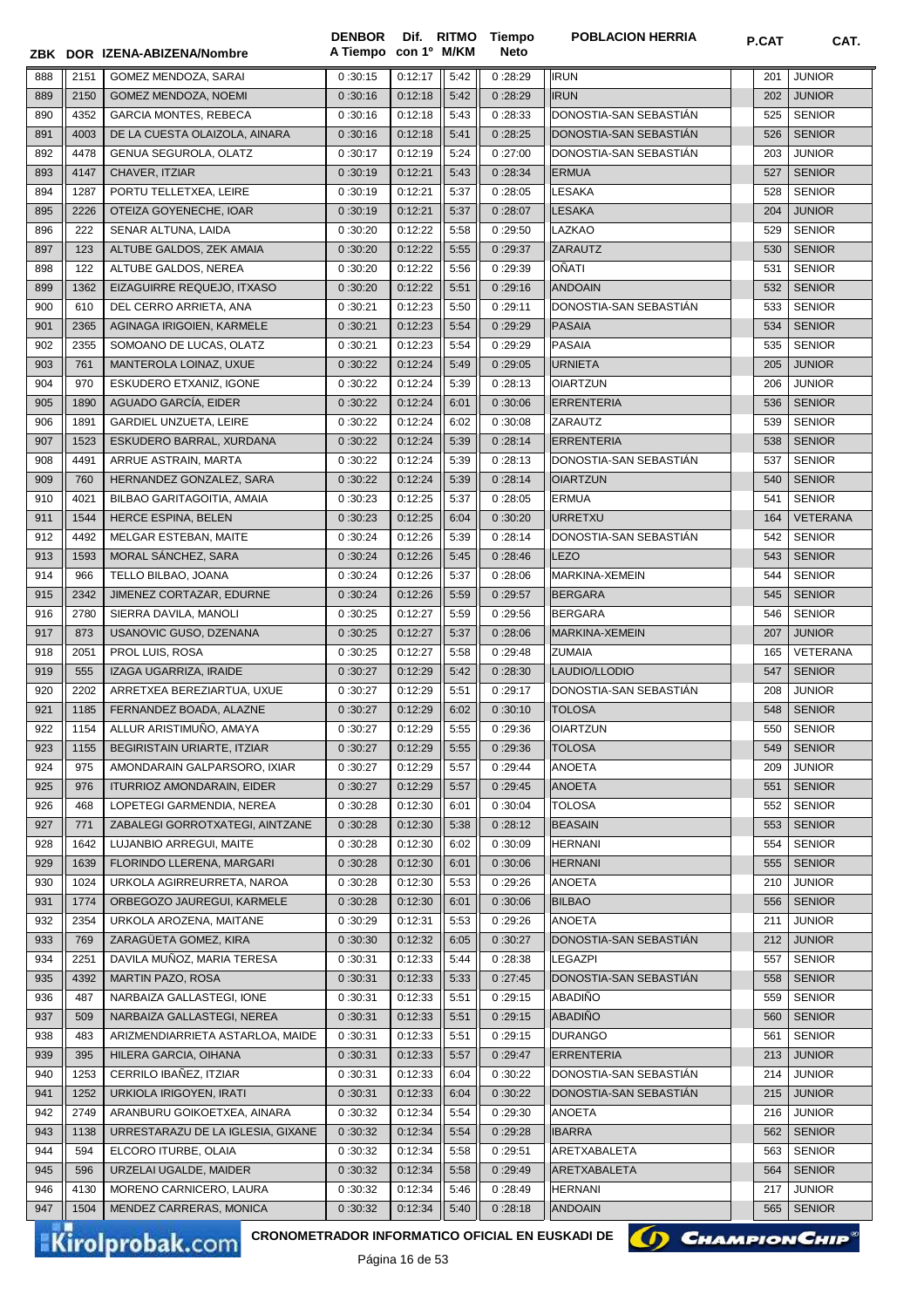|            |            | ZBK DOR IZENA-ABIZENA/Nombre                                              | <b>DENBOR</b><br>A Tiempo con 1º M/KM |                    |              | Dif. RITMO Tiempo<br><b>Neto</b> | <b>POBLACION HERRIA</b>           | P.CAT      | CAT.                        |
|------------|------------|---------------------------------------------------------------------------|---------------------------------------|--------------------|--------------|----------------------------------|-----------------------------------|------------|-----------------------------|
|            |            |                                                                           |                                       |                    |              |                                  |                                   |            |                             |
| 948        | 1696       | <b>GONZALEZ, NERE</b>                                                     | 0:30:33                               | 0:12:35            | 5:44         | 0:28:39                          | <b>BERGARA</b>                    | 566        | <b>SENIOR</b>               |
| 949        | 2535       | TELLERIA ARAMBURU, NEREA                                                  | 0:30:33                               | 0:12:35            | 5:45         | 0:28:46                          | <b>EIBAR</b>                      | 567        | <b>SENIOR</b>               |
| 950        | 4442       | ANDINO ETXEBERRIA, LEIRE                                                  | 0:30:33                               | 0:12:35            | 5:58         | 0:29:52                          | DONOSTIA-SAN SEBASTIAN            | 218        | <b>JUNIOR</b>               |
| 951        | 4465       | GONZALEZ DE SAN PEDRO ABARRATEG                                           | 0:30:33                               | 0:12:35            | 5:58         | 0:29:51                          | DONOSTIA-SAN SEBASTIÁN            | 219        | <b>JUNIOR</b>               |
| 952        | 348        | MANSO VITORES, REME                                                       | 0:30:33                               | 0:12:35            | 6:03         | 0:30:14                          | <b>ORDIZIA</b>                    | 166        | VETERANA                    |
| 953        | 143        | OIARTZABAL ATXAGA, AMAIA                                                  | 0:30:33                               | 0:12:35            | 6:04         | 0:30:18                          | <b>OIARTZUN</b>                   | 568        | <b>SENIOR</b>               |
| 954        | 206        | ALDALUR JAUREGI. MAITANE                                                  | 0:30:34                               | 0:12:36            | 6:00         | 0:30:02                          | <b>TOLOSA</b>                     | 220        | <b>JUNIOR</b>               |
| 955        | 763        | NOSELLAS ZABALEGI, NEKANE                                                 | 0:30:34                               | 0:12:36            | 6:04         | 0:30:18                          | <b>TOLOSA</b>                     | 569        | <b>SENIOR</b>               |
| 956        | 645        | IBARZABAL USANDIZAGA, IRATI<br>IRAOLA SARASUA, BEGOÑA                     | 0:30:34                               | 0:12:36            | 5:54         | 0:29:30                          | <b>IBARRA</b>                     | 570        | <b>SENIOR</b>               |
| 957        | 764        |                                                                           | 0:30:34                               | 0:12:36            | 6:04         | 0:30:18                          | <b>TOLOSA</b>                     | 167        | <b>VETERANA</b>             |
| 958        | 93         | PORRUA, MAIDER                                                            | 0:30:34                               | 0:12:36            | 6:04         | 0:30:19                          | DONOSTIA-SAN SEBASTIAN            | 571        | <b>SENIOR</b>               |
| 959<br>960 | 91<br>4146 | OLALLA LACALLE, KORO                                                      | 0:30:34                               | 0:12:36<br>0:12:36 | 6:04         | 0:30:18                          | DONOSTIA-SAN SEBASTIAN<br>ZARAUTZ | 168        | <b>VETERANA</b><br>VETERANA |
| 961        | 1791       | ELUSTONDO IRURETAGOIENA, IOSUNE                                           | 0:30:34                               | 0:12:37            | 5:58<br>6:04 | 0:29:52                          | <b>ZARAUTZ</b>                    | 169<br>572 | <b>SENIOR</b>               |
| 962        | 2569       | OLASKOAGA LASA, LEIRE<br>DE FRIAS MARQUES CERQUEIRA, MARG                 | 0:30:35<br>0:30:35                    | 0:12:37            | 6:04         | 0:30:21<br>0:30:19               | DONOSTIA-SAN SEBASTIÁN            | 170        | VETERANA                    |
| 963        | 1429       | HIDALGO MATEO, TONI                                                       | 0:30:35                               | 0:12:37            | 6:04         | 0:30:22                          | <b>ZARAUTZ</b>                    | 573        | <b>SENIOR</b>               |
| 964        | 4219       | MUÑUMER MUÑOZ. ABIGAIL                                                    | 0:30:36                               | 0:12:38            | 5:57         | 0:29:46                          | <b>ASTIGARRAGA</b>                | 574        | <b>SENIOR</b>               |
| 965        | 747        | GAGO REZOLA, AMAIA                                                        | 0:30:36                               | 0:12:38            | 6:01         | 0:30:03                          | <b>URRETXU</b>                    | 575        | <b>SENIOR</b>               |
| 966        | 842        | RODRIGUEZ AGIRRE, AMAIA                                                   | 0:30:36                               | 0:12:38            | 5:46         | 0:28:51                          | <b>EIBAR</b>                      | 221        | <b>JUNIOR</b>               |
| 967        | 1041       | MERINO ASPIAZU, JOANA                                                     | 0:30:36                               | 0:12:38            | 5:57         | 0:29:46                          | DONOSTIA-SAN SEBASTIAN            | 576        | <b>SENIOR</b>               |
| 968        | 748        | TORQUEMADA LACUNZA, JOSUNE                                                | 0:30:36                               | 0:12:38            | 6:01         | 0:30:03                          | <b>ZUMARRAGA</b>                  | 577        | <b>SENIOR</b>               |
| 969        | 4502       | OSCOZ UYARRA, ZURIÑE                                                      | 0:30:36                               | 0:12:38            | 5:57         | 0:29:43                          | DONOSTIA-SAN SEBASTIÁN            | 578        | <b>SENIOR</b>               |
| 970        | 759        | ELORZA ZUBIRIA, NEKANE                                                    | 0:30:36                               | 0:12:38            | 6:01         | 0:30:03                          | <b>ZUMARRAGA</b>                  | 579        | <b>SENIOR</b>               |
| 971        | 1797       | ETXETXIKIA ETXEBESTE, LEIRE                                               | 0:30:37                               | 0:12:39            | 6:04         | 0:30:19                          | DONOSTIA-SAN SEBASTIAN            | 580        | <b>SENIOR</b>               |
| 972        | 4200       | INDO ARIZAGA, ANE MIREN                                                   | 0:30:37                               | 0:12:39            | 6:00         | 0:30:01                          | <b>ORIO</b>                       | 581        | <b>SENIOR</b>               |
| 973        | 4156       | REDONDO ARRUTI, AINARA                                                    | 0:30:37                               | 0:12:39            | 6:00         | 0:30:01                          | <b>ORIO</b>                       | 582        | <b>SENIOR</b>               |
| 974        | 1796       | GAZTAÑAGA MONTERO, AMAIA                                                  | 0:30:38                               | 0:12:40            | 6:04         | 0:30:21                          | DONOSTIA-SAN SEBASTIAN            | 583        | <b>SENIOR</b>               |
| 975        | 1384       | <b>IRASTORZA ETXEGIA, BELEN</b>                                           | 0:30:38                               | 0:12:40            | 5:54         | 0:29:31                          | DONOSTIA-SAN SEBASTIAN            | 171        | <b>VETERANA</b>             |
| 976        | 582        | DACOUGNA MINKETTE, JEANNE ROLAN                                           | 0:30:39                               | 0:12:41            | 5:57         | 0:29:47                          | DONOSTIA-SAN SEBASTIAN            | 584        | <b>SENIOR</b>               |
| 977        | 2893       | FERRERES LANDART, ANDREA                                                  | 0:30:39                               | 0:12:41            | 5:45         | 0:28:47                          | DONOSTIA-SAN SEBASTIAN            | 585        | <b>SENIOR</b>               |
| 978        | 797        | MADINABEITIA PEREZ, HILDA                                                 | 0:30:39                               | 0:12:41            | 5:53         | 0:29:26                          | ARETXABALETA                      | 586        | <b>SENIOR</b>               |
| 979        | 702        | CLEMENTE GONZALEZ, AMAYA                                                  | 0:30:39                               | 0:12:41            | 5:58         | 0:29:51                          | <b>IRUN</b>                       | 587        | <b>SENIOR</b>               |
| 980        | 936        | <b>GARCIA TORRES, FRANCISCA</b>                                           | 0:30:40                               | 0:12:42            | 5:59         | 0:29:55                          | LASARTE-ORIA                      | 172        | VETERANA                    |
| 981        | 2117       | <b>INTSAUSTI ZINKUNEGI, IZARO</b>                                         | 0:30:40                               | 0:12:42            | 6:03         | 0:30:17                          | <b>ORDIZIA</b>                    | 588        | <b>SENIOR</b>               |
| 982        | 1674       | IZTUETA MENDIZABAL, AMAIA                                                 | 0:30:40                               | 0:12:42            | 6:03         | 0:30:17                          | ORDIZIA                           | 589        | <b>SENIOR</b>               |
| 983        | 4118       | SARASOLA MIRALLES, MIREN                                                  | 0:30:40                               | 0:12:42            | 6:04         | 0:30:18                          | <b>BEASAIN</b>                    | 173        | <b>VETERANA</b>             |
| 984        | 4056       | MUGABURE EMPERADOR, IDOIA                                                 | 0:30:40                               | 0:12:42            | 6:02         | 0:30:11                          | DONOSTIA-SAN SEBASTIAN            | 590        | <b>SENIOR</b>               |
| 985        | 999        | AGUIRRE CASTELLANOS, AMAIA                                                | 0:30:40                               | 0:12:42            | 6:02         | 0:30:11                          | DONOSTIA-SAN SEBASTIÁN            | 591        | <b>SENIOR</b>               |
| 986        | 4055       | ZUASTI MIRANDA, LOURDES                                                   | 0:30:40                               | 0:12:42            | 6:02         | 0:30:11                          | <b>IRUN</b>                       | 592        | <b>SENIOR</b>               |
| 987        | 1617       | ERRASTI CARRERA, ARANTZA                                                  | 0:30:41                               | 0:12:43            | 6:03         | 0:30:14                          | <b>AZKOITIA</b>                   | 593        | <b>SENIOR</b>               |
| 988        | 1876       | BIKONDOA BIKONDOA, KONTXI                                                 | 0:30:41                               | 0:12:43            | 5:48         | 0:29:00                          | DONOSTIA-SAN SEBASTIAN            | 594        | <b>SENIOR</b>               |
| 989        | 2136       | ARAMENDI ESNAL, NAGORE                                                    | 0:30:41                               | 0:12:43            | 5:57         | 0:29:46                          | ZARAUTZ                           | 595        | <b>SENIOR</b>               |
| 990        | 2134       | <b>ESNAL ANCIN, ROSA</b>                                                  | 0:30:41                               | 0:12:43            | 5:57         | 0:29:45                          | ZARAUTZ                           | 174        | VETERANA                    |
| 991        | 1616       | ELORZA GUEZALAGA, BEGOÑA                                                  | 0:30:41                               | 0:12:43            | 6:03         | 0:30:14                          | <b>AZKOITIA</b>                   | 596        | <b>SENIOR</b>               |
| 992        | 2318       | ANTON SONDESA, ANA                                                        | 0:30:41                               | 0:12:43            | 6:03         | 0:30:16                          | <b>USURBIL</b>                    | 175        | VETERANA                    |
| 993        | 2419       | RIOJA IRAZUSTA, AINHOA                                                    | 0:30:41                               | 0:12:43            | 5:35         | 0:27:57                          | <b>HERNANI</b>                    | 597        | <b>SENIOR</b>               |
| 994        | 242        | MARTINEZ PEREZ, LUR                                                       | 0:30:41                               | 0:12:43            | 5:57         | 0:29:43                          | <b>ZUMARRAGA</b>                  | 598        | <b>SENIOR</b>               |
| 995        | 2418       | ETXEBERRIA GOIKOETXEA, MARIA                                              | 0:30:41                               | 0:12:43            | 5:35         | 0:27:57                          | <b>TOLOSA</b>                     | 599        | <b>SENIOR</b>               |
| 996        | 2343       | AGUIRRE LANDA, ANE                                                        | 0:30:41                               | 0:12:43            | 5:54         | 0:29:31                          | <b>DEBA</b>                       | 600        | <b>SENIOR</b>               |
| 997        | 241        | <b>GORDO GUIJARRO, SHEILA</b>                                             | 0:30:41                               | 0:12:43            | 5:57         | 0:29:43                          | <b>ZUMARRAGA</b>                  | 601        | <b>SENIOR</b>               |
| 998        | 2442       | TREKU FERRERO, MARIA                                                      | 0:30:41                               | 0:12:43            | 5:54         | 0:29:31                          | <b>DEBA</b>                       | 602        | <b>SENIOR</b>               |
| 999        | 4308       | PARRONDO ARRONDO, AMAIA                                                   | 0:30:42                               | 0:12:44            | 5:53         | 0:29:27                          | DONOSTIA-SAN SEBASTIAN            | 603        | <b>SENIOR</b>               |
| 1000       | 1848       | NOVO ARBONA, AINHOA                                                       | 0:30:42                               | 0:12:44            | 5:58         | 0:29:48                          | <b>PASAIA</b>                     | 604        | <b>SENIOR</b>               |
| 1001       | 2890       | URTIZBEREA SEIN, EDURNE                                                   | 0:30:42                               | 0:12:44            | 5:58         | 0:29:49                          | <b>PASAIA</b>                     | 605        | <b>SENIOR</b>               |
| 1002       | 1380       | ROTETA ETXEBERRIA, ANA                                                    | 0:30:43                               | 0:12:45            | 6:06         | 0:30:31                          | ZARAUTZ                           | 606        | <b>SENIOR</b>               |
| 1003       | 1972       | ARAQUISTAIN IZA, NURIA                                                    | 0:30:43                               | 0:12:45            | 6:06         | 0:30:29                          | <b>ZARAUTZ</b>                    | 607        | <b>SENIOR</b>               |
| 1004       | 511        | ALEGRIA MARTIN, AITZIBER                                                  | 0:30:43                               | 0:12:45            | 5:45         | 0:28:43                          | DONOSTIA-SAN SEBASTIAN            | 608        | <b>SENIOR</b>               |
| 1005       | 2645       | MURUA ETXARRI, NEIKE                                                      | 0:30:44                               | 0:12:46            | 5:45         | 0:28:47                          | <b>LEGAZPI</b>                    | 222        | JUNIOR                      |
| 1006       | 2646       | ZABALETA ETXARRI, IRATI                                                   | 0:30:44                               | 0:12:46            | 5:45         | 0:28:47                          | LEGAZPI                           | 223        | JUNIOR                      |
| 1007       | 2786       | DORSMAN, INGEBORG                                                         | 0:30:44                               | 0:12:46            | 6:03         | 0:30:17                          | <b>VITORIA-GASTEIZ</b>            | 609        | <b>SENIOR</b>               |
|            |            | CRONOMETRADOR INFORMATICO OFICIAL EN EUSKADI DE<br><b>Kirolprobak.com</b> |                                       |                    |              |                                  |                                   |            | <b>CHAMPION CHIP®</b>       |

Kirolprobak.com

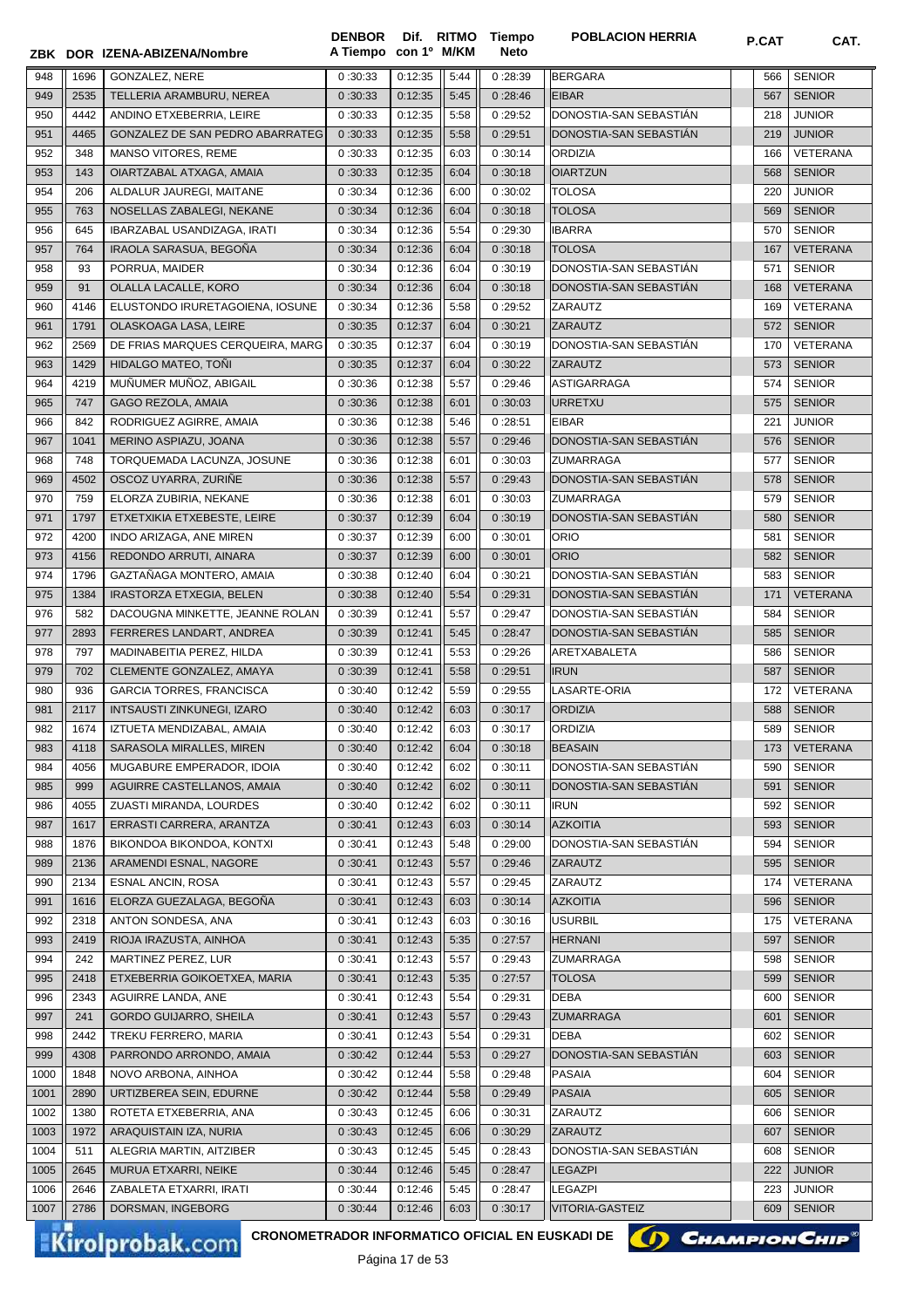| 1008 | 2460 | PURAS MELGOSA, NEREA                     | 0:30:45            | 0:12:47 | 6:00 | 0:29:59            | <b>BURGOS</b>                               | 610 | <b>SENIOR</b>                  |
|------|------|------------------------------------------|--------------------|---------|------|--------------------|---------------------------------------------|-----|--------------------------------|
| 1009 | 46   | <b>GARATE ARRIETA, ELVIRA</b>            | 0:30:45            | 0:12:47 | 5:48 | 0:28:59            | ZARAUTZ                                     | 611 | <b>SENIOR</b>                  |
| 1010 | 2753 | PURAS RUIZ, LORENA                       | 0:30:45            | 0:12:47 | 6:00 | 0:29:59            | <b>BURGOS</b>                               | 224 | <b>JUNIOR</b>                  |
| 1011 | 2463 | PURAS ALONSO, JONE                       | 0:30:45            | 0:12:47 | 6:00 | 0:29:59            | <b>ANOETA</b>                               | 225 | <b>JUNIOR</b>                  |
| 1012 | 1393 | INSAUSTI ETXEBERRIA, ARANTZA             | 0:30:45            | 0:12:47 | 5:57 | 0:29:44            | DONOSTIA-SAN SEBASTIAN                      | 176 | VETERANA                       |
| 1013 | 2871 | <b>CUADROS OLLER, MONTSE</b>             | 0:30:46            | 0:12:48 | 5:57 | 0:29:43            | <b>MANRESA</b>                              | 612 | <b>SENIOR</b>                  |
| 1014 | 2802 | ORTEGA ESPITIA, NATHALY                  | 0:30:47            | 0:12:49 | 6:03 | 0:30:13            | <b>URNIETA</b>                              | 226 | <b>JUNIOR</b>                  |
| 1015 | 4162 | MANTEROLA LOINAZ, EIDER                  | 0:30:47            | 0:12:49 | 5:54 | 0:29:30            | <b>URNIETA</b>                              | 227 | <b>JUNIOR</b>                  |
| 1016 | 2831 | CEREIJO ETXARRI, EMALDI                  | 0:30:48            | 0:12:50 | 5:59 | 0:29:55            | <b>PASAIA</b>                               | 228 | <b>JUNIOR</b>                  |
| 1017 | 2387 | ETXEBERRIA ELORZA, NERE                  | 0:30:49            | 0:12:51 | 6:03 | 0:30:14            | <b>OÑATI</b>                                | 613 | <b>SENIOR</b>                  |
| 1018 | 2386 | RUIZ ARREGI, JASONE                      | 0:30:50            | 0:12:52 | 6:03 | 0:30:14            | OÑATI                                       | 614 | <b>SENIOR</b>                  |
| 1019 | 364  |                                          |                    | 0:12:52 | 6:02 |                    |                                             | 229 |                                |
| 1020 | 1479 | TRUCHERO, ANJANA<br>LEBRON OLIVAN, IRATI | 0:30:50<br>0:30:53 | 0:12:55 | 6:06 | 0:30:09<br>0:30:31 | <b>ERRENTERIA</b><br>DONOSTIA-SAN SEBASTIAN | 615 | <b>JUNIOR</b><br><b>SENIOR</b> |
|      |      |                                          |                    |         |      |                    |                                             |     | <b>SENIOR</b>                  |
| 1021 | 4483 | ALZAGA LIZARRALDE, AMAIA                 | 0:30:54            | 0:12:56 | 5:34 | 0:27:51            | <b>VITORIA-GASTEIZ</b>                      | 616 |                                |
| 1022 | 1480 | AGUINAGA RIVERA, ITZIAR                  | 0:30:54            | 0:12:56 | 6:07 | 0:30:33            | DONOSTIA-SAN SEBASTIAN                      | 617 | <b>SENIOR</b>                  |
| 1023 | 574  | CAMINO URBIETA, ANE                      | 0:30:54            | 0:12:56 | 6:03 | 0:30:17            | <b>BEASAIN</b>                              | 230 | <b>JUNIOR</b>                  |
| 1024 | 4033 | IRIARTE MANTEROLA, MERTXE                | 0:30:54            | 0:12:56 | 5:34 | 0:27:52            | <b>HONDARRIBIA</b>                          | 618 | <b>SENIOR</b>                  |
| 1025 | 1482 | <b>TORRES CUESTA, MAITE</b>              | 0:30:55            | 0:12:57 | 6:05 | 0:30:23            | DONOSTIA-SAN SEBASTIÁN                      | 177 | <b>VETERANA</b>                |
| 1026 | 1481 | RODERO LANAS, CARMEN                     | 0:30:55            | 0:12:57 | 6:05 | 0:30:23            | DONOSTIA-SAN SEBASTIÁN                      | 178 | VETERANA                       |
| 1027 | 881  | SENOSIAIN LABAT, MARÍA                   | 0:30:55            | 0:12:57 | 5:42 | 0:28:31            | ESTELLA/LIZARRA                             | 619 | <b>SENIOR</b>                  |
| 1028 | 585  | SORALUZE BERISTAIN, ANTXINE              | 0:30:55            | 0:12:57 | 5:55 | 0:29:34            | <b>LEGAZPI</b>                              | 179 | <b>VETERANA</b>                |
| 1029 | 2004 | OLARAN BALDA, AXUN                       | 0:30:55            | 0:12:57 | 5:58 | 0:29:48            | <b>HERNANI</b>                              | 180 | <b>VETERANA</b>                |
| 1030 | 2438 | SANZ GORRITI, MAITE                      | 0:30:55            | 0:12:57 | 5:58 | 0:29:48            | <b>HERNANI</b>                              | 181 | VETERANA                       |
| 1031 | 1127 | <b>BUERES OLIVARES, SUSANA</b>           | 0:30:56            | 0:12:58 | 5:56 | 0:29:39            | DONOSTIA-SAN SEBASTIAN                      | 620 | <b>SENIOR</b>                  |
| 1032 | 1734 | MOLERO GURRUTXAGA, IRENE                 | 0:30:56            | 0:12:58 | 5:50 | 0:29:11            | <b>TOLOSA</b>                               | 621 | <b>SENIOR</b>                  |
| 1033 | 4462 | AZKARRAGA, ANA ROSA                      | 0:30:56            | 0:12:58 | 5:38 | 0:28:09            | ARRASATE/MONDRAGÓN                          | 182 | <b>VETERANA</b>                |
| 1034 | 1652 | VAQUERIZO, IRATI                         | 0:30:57            | 0:12:59 | 5:59 | 0:29:55            | LASARTE-ORIA                                | 231 | <b>JUNIOR</b>                  |
| 1035 | 1434 | BERMEJO DOMINGUEZ, NOELIA                | 0:30:57            | 0:12:59 | 5:59 | 0:29:55            | LASARTE-ORIA                                | 232 | <b>JUNIOR</b>                  |
| 1036 | 1675 | URTEAGA ARRIETA, NEVA                    | 0:30:58            | 0:13:00 | 6:05 | 0:30:25            | LAZKAO                                      | 233 | <b>JUNIOR</b>                  |
| 1037 | 2053 | MANTEROLA SALEGUI, Mª PILAR              | 0:30:58            | 0:13:00 | 6:04 | 0:30:20            | <b>ZUMAIA</b>                               | 183 | <b>VETERANA</b>                |
| 1038 | 2052 | DIEZ SAINZ, MAURA                        | 0:30:58            | 0:13:00 | 6:04 | 0:30:20            | <b>ZUMAIA</b>                               | 184 | VETERANA                       |
| 1039 | 2750 | PILDAIN, JURDANA                         | 0:30:59            | 0:13:01 | 5:58 | 0:29:51            | <b>ANTZUOLA</b>                             | 234 | <b>JUNIOR</b>                  |
| 1040 | 1417 | ZANGITU JUARISTI, ANE                    | 0:30:59            | 0:13:01 | 5:58 | 0:29:52            | <b>BERGARA</b>                              | 235 | <b>JUNIOR</b>                  |
| 1041 | 1418 | LARREA ORMAZABAL, MADDI                  | 0:30:59            | 0:13:01 | 5:58 | 0:29:52            | <b>BERGARA</b>                              | 236 | <b>JUNIOR</b>                  |
| 1042 | 1113 | IRIBAR ARRUABARRENA, JAIONE              | 0:30:59            | 0:13:01 | 5:47 | 0:28:57            | VITORIA-GASTEIZ                             | 622 | <b>SENIOR</b>                  |
| 1043 | 84   | LOPEZ DE SANDALIANO RUIZ DE GAUNA        | 0:30:59            | 0:13:01 | 5:55 | 0:29:33            | <b>ERANDIO</b>                              | 623 | <b>SENIOR</b>                  |
| 1044 | 1433 | GESALAGA AZPIAZU, JAIONE                 | 0:31:00            | 0:13:02 | 6:01 | 0:30:06            | <b>AZPEITIA</b>                             | 624 | <b>SENIOR</b>                  |
| 1045 | 1432 | OTAEGUI ARSUAGA, AIORA                   | 0:31:00            | 0:13:02 | 6:01 | 0:30:06            | <b>BEIZAMA</b>                              | 625 | <b>SENIOR</b>                  |
| 1046 | 1875 | YARZA SEGUROLA, VIOLETA                  | 0:31:00            | 0:13:02 | 5:54 | 0:29:31            | DONOSTIA-SAN SEBASTIAN                      | 185 | VETERANA                       |
| 1047 | 973  | ALBERDI LANDALUZE, IZASKUN               | 0:31:01            | 0:13:03 | 5:51 | 0:29:16            | <b>EIBAR</b>                                | 237 | <b>JUNIOR</b>                  |
| 1048 | 2659 | OYARZABAL, LOREA                         | 0:31:01            | 0:13:03 | 5:50 | 0:29:12            | <b>ELGOIBAR</b>                             | 626 | <b>SENIOR</b>                  |
| 1049 | 1932 | HERNANDEZ ARAGON, PILI                   | 0:31:01            | 0:13:03 | 6:03 | 0:30:13            | <b>ORDIZIA</b>                              | 186 | <b>VETERANA</b>                |
| 1050 | 1258 | ETXEBERRIA PADULES, ARANTXA              | 0:31:02            | 0:13:04 | 6:05 | 0:30:24            | <b>IRUN</b>                                 | 187 | VETERANA                       |
| 1051 | 2765 | URKIOLA SERRANO, MIREN                   | 0:31:02            | 0:13:04 | 5:51 | 0:29:17            | OÑATI                                       | 189 | <b>VETERANA</b>                |
| 1052 | 2764 | UGALDE URKIOLA, AMAIA                    | 0:31:02            | 0:13:04 | 5:51 | 0:29:17            | OÑATI                                       | 238 | <b>JUNIOR</b>                  |
| 1053 | 1257 | LARRARTE ARRUABARRENA, JUNKAL            | 0:31:02            | 0:13:04 | 6:05 | 0:30:24            | <b>IRUN</b>                                 | 188 | <b>VETERANA</b>                |
| 1054 | 2725 | EZKER ANAUT, OLAIA                       | 0:31:02            | 0:13:04 | 5:45 | 0:28:44            | ISABA/IZABA                                 | 627 | <b>SENIOR</b>                  |
| 1055 | 2724 | CARCAMO DUCAY, ARANTZA                   | 0:31:02            | 0:13:04 | 5:45 | 0:28:44            | HUARTE/UHARTE                               | 628 | <b>SENIOR</b>                  |
| 1056 | 1414 | IMAZ ALUSTIZA, TERESA                    | 0:31:03            | 0:13:05 | 5:59 | 0:29:55            | DONOSTIA-SAN SEBASTIAN                      | 190 | VETERANA                       |
| 1057 | 1036 | ELORZA GEREÑO, IRENE                     | 0:31:03            | 0:13:05 | 6:08 | 0:30:42            | <b>AZKOITIA</b>                             | 629 | <b>SENIOR</b>                  |
| 1058 | 2755 | AZKUE ALBIZU, NEKANE                     | 0:31:03            | 0:13:05 | 6:06 | 0:30:29            | <b>AZPEITIA</b>                             | 630 | <b>SENIOR</b>                  |
| 1059 | 2754 | AZKUE ALBIZU, MAILU                      | 0:31:03            | 0:13:05 | 6:06 | 0:30:29            | <b>AZPEITIA</b>                             | 631 | <b>SENIOR</b>                  |
| 1060 | 1323 | ABAZGOITIA ALARGUNSORO, MAIDER           | 0:31:03            | 0:13:05 | 5:54 | 0:29:32            | <b>TOLOSA</b>                               | 632 | SENIOR                         |
| 1061 | 1324 | ARBURUA, MARIJO                          | 0:31:04            | 0:13:06 | 5:46 | 0:28:49            | <b>LESAKA</b>                               | 191 | VETERANA                       |
| 1062 | 736  | ARRUTI GUERRERO, LUKE                    | 0:31:04            | 0:13:06 | 6:04 | 0:30:20            | <b>ORIO</b>                                 | 192 | VETERANA                       |
| 1063 | 2578 | <b>ICETA SENOSIAIN, OLATZ</b>            | 0:31:04            | 0:13:06 | 6:06 | 0:30:31            | <b>HONDARRIBIA</b>                          | 633 | <b>SENIOR</b>                  |
| 1064 | 2577 | CASTELLANOS SAGARZAZU, MONICA            | 0:31:05            | 0:13:07 | 6:07 | 0:30:33            | <b>HONDARRIBIA</b>                          | 634 | <b>SENIOR</b>                  |
|      | 2490 | ANGOITIA ROMARATE, KATIA                 |                    |         |      |                    | <b>AZKOITIA</b>                             | 239 | <b>JUNIOR</b>                  |
| 1065 |      |                                          | 0:31:05            | 0:13:07 | 6:10 | 0:30:48            |                                             |     |                                |
| 1066 | 2491 | BERISTAIN ZUBIZARRETA, LAIDA             | 0:31:05            | 0:13:07 | 6:10 | 0:30:48            | <b>AZKOITIA</b>                             | 240 | <b>JUNIOR</b>                  |
| 1067 | 2593 | AZPIROZ, ALAZNE                          | 0:31:05            | 0:13:07 | 6:05 | 0:30:23            | AIA                                         | 635 | <b>SENIOR</b>                  |

**Dif. con 1º**

**M/KM**

**Tiempo Neto**

**DENBOR**

Kirolprobak.com

**ZBK DOR IZENA-ABIZENA/Nombre A Tiempo**

**CRONOMETRADOR INFORMATICO OFICIAL EN EUSKADI DE**

Página 18 de 53



**POBLACION HERRIA P.CAT CAT.**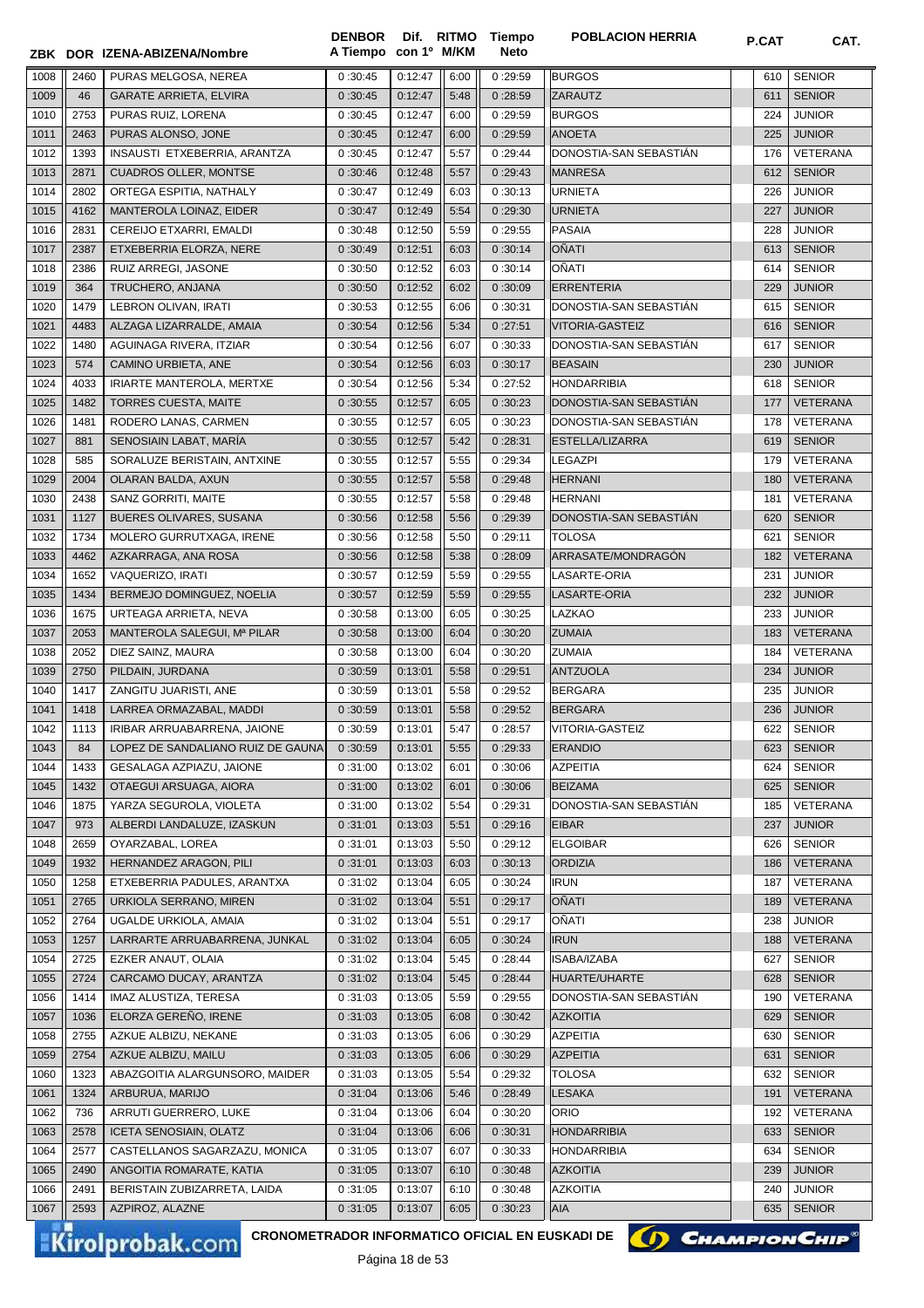|      |      | ZBK DOR IZENA-ABIZENA/Nombre                    | <b>DENBOR</b><br>A Tiempo con 1º M/KM | Dif. RITMO                               |      | Tiempo<br><b>Neto</b> | <b>POBLACION HERRIA</b>   | P.CAT | CAT.            |
|------|------|-------------------------------------------------|---------------------------------------|------------------------------------------|------|-----------------------|---------------------------|-------|-----------------|
| 1068 | 1063 | LÓPEZ GARCÍA, RAQUEL                            | 0:31:05                               | 0:13:07                                  | 6:05 | 0:30:23               | <b>ZARAUTZ</b>            | 636   | <b>SENIOR</b>   |
| 1069 | 1025 | <b>GARCIA ESTEVEZ, ISABEL</b>                   | 0:31:05                               | 0:13:07                                  | 6:00 | 0:30:00               | <b>IRUN</b>               | 637   | <b>SENIOR</b>   |
| 1070 | 1014 | GASTAÑARES ZULAICA, OLATZ                       | 0:31:05                               | 0:13:07                                  | 6:10 | 0:30:51               | <b>ZARAUTZ</b>            | 638   | <b>SENIOR</b>   |
| 1071 | 4407 | CENDOYA GURRUCHAGA, PILAR                       | 0:31:07                               | 0:13:09                                  | 6:07 | 0:30:34               | DONOSTIA-SAN SEBASTIÁN    | 193   | <b>VETERANA</b> |
| 1072 | 1035 | VÁZQUEZ DOMENECH, IDOIA                         | 0:31:07                               | 0:13:09                                  | 6:09 | 0:30:46               | <b>AZKOITIA</b>           | 639   | <b>SENIOR</b>   |
| 1073 | 4028 | PÉREZ MARTÍN, SONIA                             | 0:31:07                               | 0:13:09                                  | 5:39 | 0:28:14               | DONOSTIA-SAN SEBASTIAN    | 640   | <b>SENIOR</b>   |
| 1074 | 608  | SARASKETA GOIENOLA, ANE                         | 0:31:07                               | 0:13:09                                  | 6:01 | 0:30:06               | <b>EIBAR</b>              | 641   | <b>SENIOR</b>   |
| 1075 | 307  | ALFONSO ZUBIA, ANE                              | 0:31:07                               | 0:13:09                                  | 5:51 | 0:29:17               | <b>LEABURU</b>            | 241   | <b>JUNIOR</b>   |
| 1076 | 1877 | APARICIO, MARIJO                                | 0:31:07                               | 0:13:09                                  | 5:58 | 0:29:51               | LASARTE-ORIA              | 642   | <b>SENIOR</b>   |
| 1077 | 340  | GARTZIA ARRUABARRENA, ENERITZ                   | 0:31:08                               | 0:13:10                                  | 5:40 | 0:28:20               | <b>ASTIGARRAGA</b>        | 644   | <b>SENIOR</b>   |
| 1078 | 604  | MARTINEZ PELLITERO, ALICIA                      | 0:31:08                               | 0:13:10                                  | 6:01 | 0:30:06               | <b>EIBAR</b>              | 643   | <b>SENIOR</b>   |
| 1079 | 4008 | UBILLOS MENDILUCE, AINHOA                       | 0:31:08                               | 0:13:10                                  | 5:56 | 0:29:42               | LARRABETZU                | 645   | <b>SENIOR</b>   |
| 1080 | 2685 | GALLUZZO, KARA                                  | 0:31:08                               | 0:13:10                                  | 5:55 | 0:29:34               | DONOSTIA-SAN SEBASTIAN    | 646   | <b>SENIOR</b>   |
| 1081 | 4366 | DEL CID, MARIPI                                 | 0:31:08                               | 0:13:10                                  | 5:56 | 0:29:41               | DONOSTIA-SAN SEBASTIÁN    | 194   | <b>VETERANA</b> |
| 1082 | 2422 | ARRIZABALAGA ECHEVERRIA, AMAIA                  | 0:31:08                               | 0:13:10                                  | 5:54 | 0:29:32               | DONOSTIA-SAN SEBASTIAN    | 647   | <b>SENIOR</b>   |
| 1083 | 2337 | <b>USABIAGA, IRAITZ</b>                         | 0:31:08                               | 0:13:10                                  | 6:08 | 0:30:42               | <b>ZIZURKIL</b>           | 242   | <b>JUNIOR</b>   |
| 1084 | 4348 | HIDALGO MOS, ELENA                              | 0:31:08                               | 0:13:10                                  | 5:56 | 0:29:40               | DONOSTIA-SAN SEBASTIÁN    | 195   | VETERANA        |
| 1085 | 4351 | CAMPO PABLOS, ANA                               | 0:31:08                               | 0:13:10                                  | 5:56 | 0:29:41               | DONOSTIA-SAN SEBASTIÁN    | 649   | <b>SENIOR</b>   |
| 1086 | 112  | BEGUIRISTAIN BALDA, ANA                         | 0:31:08                               | 0:13:10                                  | 6:02 | 0:30:08               | DONOSTIA-SAN SEBASTIÁN    | 648   | <b>SENIOR</b>   |
| 1087 | 4047 | RODRIGUEZ AGIRRE, ITXASO                        | 0:31:09                               | 0:13:11                                  | 5:47 | 0:28:55               | <b>HERNANI</b>            | 650   | <b>SENIOR</b>   |
| 1088 | 586  | SORALUZE BERISTAIN, NEKANE                      | 0:31:09                               | 0:13:11                                  | 5:57 | 0:29:45               | <b>AZKOITIA</b>           | 196   | VETERANA        |
| 1089 | 1254 | URIBE ODRIA, MAITE                              | 0:31:09                               | 0:13:11                                  | 5:51 | 0:29:14               | <b>ELGOIBAR</b>           | 651   | <b>SENIOR</b>   |
| 1090 | 4122 | ASTIGARRAGA MATEOS, MARILINA                    | 0:31:09                               | 0:13:11                                  | 5:57 | 0:29:45               | <b>AZKOITIA</b>           | 197   | VETERANA        |
| 1091 | 2213 | UZCUDUN, ANA                                    | 0:31:09                               | 0:13:11                                  | 6:08 | 0:30:42               | <b>ZIZURKIL</b>           | 198   | <b>VETERANA</b> |
| 1092 | 1255 | ALBERDI ALTUNA, AINHOA                          | 0:31:09                               | 0:13:11                                  | 5:50 | 0:29:12               | <b>ELGOIBAR</b>           | 652   | <b>SENIOR</b>   |
| 1093 | 2537 | ELORRIAGA GARATE, MARIA                         | 0:31:09                               | 0:13:11                                  | 6:04 | 0:30:22               | <b>GETXO</b>              | 243   | <b>JUNIOR</b>   |
| 1094 | 2538 | UGARTE OLABE, MADDI                             | 0:31:09                               | 0:13:11                                  | 6:05 | 0:30:23               | ZIZUR MAYOR/ZIZUR NAGUSIA | 244   | <b>JUNIOR</b>   |
| 1095 | 2730 | ALCELAY LOSAÑEZ, AMAIA                          | 0:31:10                               | 0:13:12                                  | 5:48 | 0:29:01               | DONOSTIA-SAN SEBASTIAN    | 245   | <b>JUNIOR</b>   |
| 1096 | 2367 | ALCELAY ORMAZABAL, MIREN GURUTZ                 | 0:31:10                               | 0:13:12                                  | 5:48 | 0:29:01               | <b>ZUIA</b>               | 199   | VETERANA        |
| 1097 | 57   | RECARTE MASEDO, MERCHE                          | 0:31:10                               | 0:13:12                                  | 6:02 | 0:30:11               | <b>IRUN</b>               | 200   | <b>VETERANA</b> |
| 1098 | 4082 | BOROBIO MORENO, PATRICIA                        | 0:31:11                               | 0:13:13                                  | 6:05 | 0:30:25               | DONOSTIA-SAN SEBASTIAN    | 653   | <b>SENIOR</b>   |
| 1099 | 355  | ARECHAGA LOYO, ILAZKIÑE                         | 0:31:11                               | 0:13:13                                  | 6:05 | 0:30:25               | DONOSTIA-SAN SEBASTIÁN    | 654   | <b>SENIOR</b>   |
| 1100 | 2219 | <b>GARCIA MARTIN, MARINA</b>                    | 0:31:11                               | 0:13:13                                  | 6:07 | 0:30:34               | <b>ZARAUTZ</b>            | 656   | <b>SENIOR</b>   |
| 1101 | 1807 | MOTA GRACIA, INMA                               | 0:31:11                               | 0:13:13                                  | 6:08 | 0:30:40               | <b>IRURA</b>              | 655   | <b>SENIOR</b>   |
| 1102 | 2617 | BLANCO IRAOLA, NAIARA                           | 0:31:11                               | 0:13:13                                  | 6:07 | 0:30:37               | <b>IRURA</b>              |       | 657 SENIOR      |
| 1103 | 1854 | GARCÍA FERNÁNDEZ, FÁTIMA                        | 0:31:11                               | 0:13:13                                  | 6:07 | 0:30:37               | <b>IRURA</b>              | 659   | <b>SENIOR</b>   |
| 1104 | 4411 | MOTA GRACIA, CRISTINA                           | 0:31:11                               | 0:13:13                                  | 6:07 | 0:30:37               | PASAIA                    | 658   | <b>SENIOR</b>   |
| 1105 | 1157 | MANZISIDOR SEIN, AINARA                         | 0:31:12                               | 0:13:14                                  | 6:06 | 0:30:30               | <b>LEZO</b>               | 660   | <b>SENIOR</b>   |
| 1106 | 1530 | AZKUE FERNANDEZ, ANE                            | 0:31:12                               | 0:13:14                                  | 6:09 | 0:30:47               | <b>EIBAR</b>              | 246   | <b>JUNIOR</b>   |
| 1107 | 1160 | LOINAZ PUMU, GEMA                               | 0:31:12                               | 0:13:14                                  | 6:06 | 0:30:32               | <b>ERRENTERIA</b>         | 661   | <b>SENIOR</b>   |
| 1108 | 2734 | PALACIO ZABALO, AINHOA                          | 0:31:12                               | 0:13:14                                  | 5:52 | 0:29:18               | DONOSTIA-SAN SEBASTIAN    | 662   | <b>SENIOR</b>   |
| 1109 | 2680 | MARTINEZ NORES, MARIAN                          | 0:31:12                               | 0:13:14                                  | 6:09 | 0:30:45               | <b>HONDARRIBIA</b>        | 201   | <b>VETERANA</b> |
| 1110 | 2892 | JIMENEZ IÑIGO, M JOSE                           | 0:31:12                               | 0:13:14                                  | 5:59 | 0:29:56               | DONOSTIA-SAN SEBASTIAN    | 663   | <b>SENIOR</b>   |
| 1111 | 4297 | MACANDREW, SALLY                                | 0:31:12                               | 0:13:14                                  | 6:06 | 0:30:30               | DONOSTIA-SAN SEBASTIAN    | 664   | <b>SENIOR</b>   |
| 1112 | 2679 | MOTERO SIERRA, PILI                             | 0:31:13                               | 0:13:15                                  | 6:09 | 0:30:46               | ABALTZISKETA              | 202   | VETERANA        |
| 1113 | 1250 | VAN DEN BOGAARD, FEMKE                          | 0:31:13                               | 0:13:15                                  | 6:08 | 0:30:42               | DONOSTIA-SAN SEBASTIAN    | 665   | <b>SENIOR</b>   |
| 1114 | 1847 | DOMINGUEZ MANEIRO, LEIRE                        | 0:31:13                               | 0:13:15                                  | 6:08 | 0:30:41               | PASAIA                    | 666   | <b>SENIOR</b>   |
| 1115 | 250  | <b>GARCIA GARCIA, MARIA</b>                     | 0:31:13                               | 0:13:15                                  | 5:38 | 0:28:12               | DONOSTIA-SAN SEBASTIAN    | 667   | <b>SENIOR</b>   |
| 1116 | 251  | <b>GARCIA GARCIA, JUDITH</b>                    | 0:31:14                               | 0:13:16                                  | 5:38 | 0:28:10               | <b>URRETXU</b>            | 668   | <b>SENIOR</b>   |
| 1117 | 1374 | ARETA AZPIRI, VIRGINIA                          | 0:31:14                               | 0:13:16                                  | 6:03 | 0:30:13               | <b>EIBAR</b>              | 669   | <b>SENIOR</b>   |
| 1118 | 1766 | MARCELO POLO, MARIA ISABEL                      | 0:31:15                               | 0:13:17                                  | 5:57 | 0:29:46               | DONOSTIA-SAN SEBASTIAN    | 203   | VETERANA        |
| 1119 | 1888 | INTXAURRONDO ARRARAS, MIREN                     | 0:31:15                               | 0:13:17                                  | 6:05 | 0:30:26               | <b>LEITZA</b>             | 204   | VETERANA        |
| 1120 | 1099 | ARRIZABALAGA GONZALEZ, AINHOA                   | 0:31:15                               | 0:13:17                                  | 6:11 | 0:30:56               | DONOSTIA-SAN SEBASTIAN    | 247   | <b>JUNIOR</b>   |
| 1121 | 1249 | PEREDA IBAR, PILARE                             | 0:31:15                               | 0:13:17                                  | 6:11 | 0:30:56               | <b>URNIETA</b>            | 205   | <b>VETERANA</b> |
| 1122 | 1551 | <b>GARCIA ARBONIES, NAGORE</b>                  | 0:31:16                               | 0:13:18                                  | 6:00 | 0:29:58               | <b>HERNANI</b>            | 248   | JUNIOR          |
| 1123 | 1550 | PLAZAOLA ROJAS, AMAIA                           | 0:31:16                               | 0:13:18                                  | 6:00 | 0:29:58               | DONOSTIA-SAN SEBASTIAN    | 249   | <b>JUNIOR</b>   |
| 1124 | 700  | GARAY RECIO, EVA                                | 0:31:16                               | 0:13:18                                  | 6:05 | 0:30:27               | HENDAYE                   | 670   | <b>SENIOR</b>   |
| 1125 | 1048 | GUTIERREZ GARCIA, PILAR                         | 0:31:17                               | 0:13:19                                  | 5:56 | 0:29:40               | DONOSTIA-SAN SEBASTIAN    | 206   | <b>VETERANA</b> |
| 1126 | 4340 | OTEGI ABURUZA, AMAGOIA                          | 0:31:17                               | 0:13:19                                  | 5:42 | 0:28:31               | ASTEASU                   | 671   | <b>SENIOR</b>   |
| 1127 | 1436 | DIEZ REZOLA, MAIALEN                            | 0:31:17                               | 0:13:19                                  | 6:14 | 0:31:10               | <b>ANDOAIN</b>            | 250   | <b>JUNIOR</b>   |
|      |      | CRONOMETRADOR INFORMATICO OFICIAL EN EUSKADI DE |                                       |                                          |      |                       |                           |       |                 |
|      |      | Kirolprobak.com                                 |                                       | D <sub>2</sub> qino 10 do E <sub>2</sub> |      |                       | () CHAMPION CHIP          |       |                 |

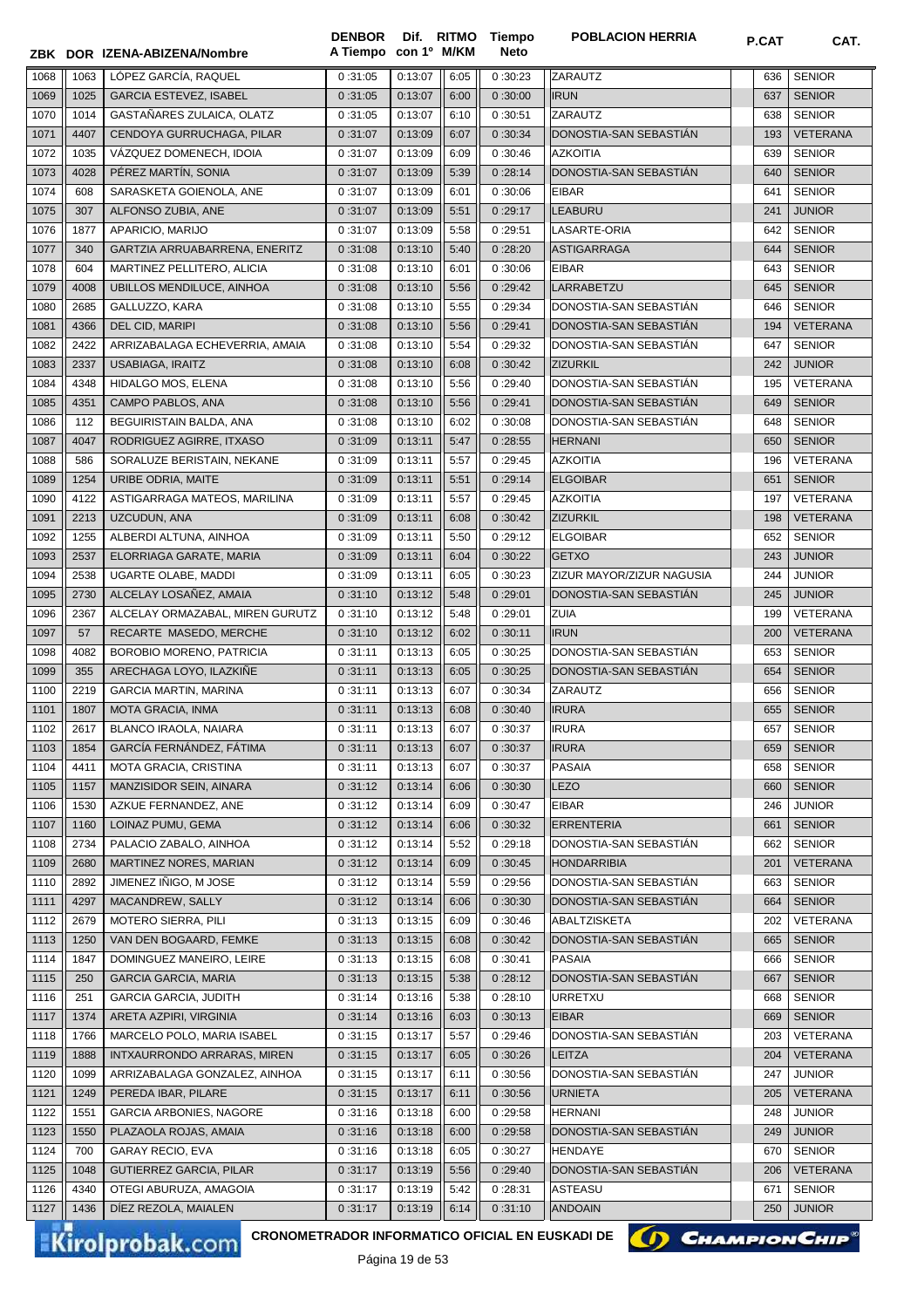|              |              |                                                                    | <b>DENBOR</b><br>A Tiempo | con 1º M/KM        |              | Dif. RITMO Tiempo<br>Neto | <b>POBLACION HERRIA</b>                    | P.CAT      | CAT.                           |
|--------------|--------------|--------------------------------------------------------------------|---------------------------|--------------------|--------------|---------------------------|--------------------------------------------|------------|--------------------------------|
|              |              | ZBK DOR IZENA-ABIZENA/Nombre                                       |                           |                    |              |                           |                                            |            |                                |
| 1128         | 63           | VARELA GALARRAGA, EIDER                                            | 0:31:17                   | 0:13:19            | 6:04         | 0:30:19                   | SORALUZE/PLACENCIA DE LAS A                | 672        | <b>SENIOR</b>                  |
| 1129         | 4466         | HUGUET RODRIGUEZ, PALOMA                                           | 0:31:17                   | 0:13:19            | 5:48         | 0:29:02                   | <b>USURBIL</b>                             | 251        | <b>JUNIOR</b>                  |
| 1130         | 384          | GARMENDIA EGAÑA, ITSASO                                            | 0:31:18                   | 0:13:20            | 5:58         | 0:29:50                   | <b>ANTZUOLA</b>                            | 252        | <b>JUNIOR</b>                  |
| 1131         | 926          | ESPINO GARCIA, AINARA                                              | 0:31:18                   | 0:13:20            | 6:06         | 0:30:29                   | <b>IRUN</b>                                | 673        | <b>SENIOR</b>                  |
| 1132         | 383          | <b>GASTIAIN ITURBE, OLAIA</b>                                      | 0:31:18                   | 0:13:20            | 5:58         | 0:29:50                   | <b>ANTZUOLA</b>                            | 253        | <b>JUNIOR</b>                  |
| 1133         | 120          | HERNANDEZ ALONSO, RAKEL                                            | 0:31:18                   | 0:13:20            | 6:04         | 0:30:21                   | <b>LAZKAO</b>                              | 674        | <b>SENIOR</b>                  |
| 1134         | 119          | HERNANDEZ ALONSO, CRIS                                             | 0:31:18                   | 0:13:20            | 6:04         | 0:30:21                   | <b>OLABERRIA</b>                           | 675        | <b>SENIOR</b>                  |
| 1135         | 2800         | SORALUZE AIERDI, IDOIA                                             | 0:31:19                   | 0:13:21            | 6:00         | 0:30:00                   | LAZKAO                                     | 676        | <b>SENIOR</b>                  |
| 1136         | 2702         | BERASATEGI GORROTXATEGI, ALOÑA                                     | 0:31:19                   | 0:13:21            | 6:00         | 0:30:00                   | LAZKAO                                     | 677        | <b>SENIOR</b>                  |
| 1137         | 4040         | RIVIERE ARANDA, MARILU                                             | 0:31:19                   | 0:13:21            | 5:41         | 0:28:27                   | ARRASATE/MONDRAGON                         | 678        | <b>SENIOR</b>                  |
| 1138         | 329          | MERKETEGI ETXEBERRIA, MARIJO                                       | 0:31:19                   | 0:13:21            | 5:41         | 0:28:27                   | <b>ASTIGARRAGA</b>                         | 207        | VETERANA                       |
| 1139<br>1140 | 4006<br>34   | SAN MARTIN GUERRA, MARI CARMEN<br>MADINABEITIA GARAIKOETXEA, AMAIA | 0:31:19<br>0:31:20        | 0:13:21<br>0:13:22 | 6:01<br>5:58 | 0:30:06                   | <b>ORKOIEN</b><br><b>BERGARA</b>           | 679<br>208 | <b>SENIOR</b><br>VETERANA      |
| 1141         | 35           | ZUBIMENDI ORMAZABAL, NEREA                                         | 0:31:20                   | 0:13:22            | 5:58         | 0:29:50<br>0:29:50        | <b>BERGARA</b>                             | 680        | <b>SENIOR</b>                  |
| 1142         | 1927         | GINEA MUNDIÑANO, KATRIN                                            | 0:31:20                   | 0:13:22            | 6:06         | 0:30:30                   | <b>ARBIZU</b>                              | 681        | <b>SENIOR</b>                  |
| 1143         | 1924         | RAZKIN, ITZIAR                                                     | 0:31:20                   | 0:13:22            | 6:06         | 0:30:30                   | <b>ARBIZU</b>                              | 682        | <b>SENIOR</b>                  |
| 1144         | 2554         | PEINADO JIMENEZ, EUNATE                                            | 0:31:20                   | 0:13:22            | 6:05         | 0:30:27                   | ZARAUTZ                                    | 683        | <b>SENIOR</b>                  |
| 1145         | 2555         | <b>IGNACIO BENITEZ, ROXANA</b>                                     | 0:31:20                   | 0:13:22            | 6:05         | 0:30:27                   | <b>ZARAUTZ</b>                             | 684        | <b>SENIOR</b>                  |
| 1146         | 2104         | LARRAÑAGA AZPIAZU, LOREA                                           | 0:31:20                   | 0:13:22            | 5:50         | 0:29:12                   | <b>MUTRIKU</b>                             | 254        | <b>JUNIOR</b>                  |
| 1147         | 2103         | MUGERZA SALEGI, AINHOA                                             | 0:31:21                   | 0:13:23            | 5:50         | 0:29:12                   | <b>MUTRIKU</b>                             | 255        | <b>JUNIOR</b>                  |
| 1148         | 2102         | ARANBERRIA MENDIZABAL, MAITALEN                                    | 0:31:21                   | 0:13:23            | 5:50         | 0:29:12                   | <b>MUTRIKU</b>                             | 256        | <b>JUNIOR</b>                  |
| 1149         | 2240         | AROSTEGI GOENAGA, AMAIA                                            | 0:31:21                   | 0:13:23            | 6:13         | 0:31:05                   | <b>LEGAZPI</b>                             | 685        | <b>SENIOR</b>                  |
| 1150         | 2241         | INTXAUSTI ALBERDI, AINHOA                                          | 0:31:21                   | 0:13:23            | 6:13         | 0:31:05                   | <b>LEGAZPI</b>                             | 686        | <b>SENIOR</b>                  |
| 1151         | 4209         | GUILLÉN MACÍAS, YOLANDA                                            | 0:31:21                   | 0:13:23            | 5:54         | 0:29:32                   | DONOSTIA-SAN SEBASTIÁN                     | 209        | <b>VETERANA</b>                |
| 1152         | 433          | MUÑOA ORDOZGOITI, ALOÑA                                            | 0:31:21                   | 0:13:23            | 5:41         | 0:28:26                   | <b>SEGURA</b>                              | 688        | <b>SENIOR</b>                  |
| 1153         | 2184         | LEKUONA OLEAGA, IZARO                                              | 0:31:21                   | 0:13:23            | 6:10         | 0:30:49                   | <b>ERRENTERIA</b>                          | 687        | <b>SENIOR</b>                  |
| 1154         | 85           | VICARREGUI LERCHUNDI, AINHOA                                       | 0:31:22                   | 0:13:24            | 5:49         | 0:29:07                   | DONOSTIA-SAN SEBASTIAN                     | 690        | <b>SENIOR</b>                  |
| 1155         | 2793         | LEKUONA SANCHEZ, AINHOA                                            | 0:31:22                   | 0:13:24            | 6:10         | 0:30:49                   | <b>ERRENTERIA</b>                          | 691        | <b>SENIOR</b>                  |
| 1156         | 2183         | RODRIGUEZ MARTIN, EIDER                                            | 0:31:22                   | 0:13:24            | 6:10         | 0:30:50                   | <b>ERRENTERIA</b>                          | 689        | <b>SENIOR</b>                  |
| 1157         | 4044         | ROLDAN CUARTERO, OIHANA                                            | 0:31:22                   | 0:13:24            | 5:42         | 0:28:29                   | <b>SEGURA</b>                              | 692        | <b>SENIOR</b>                  |
| 1158         | 1552         | ARBONIES ORTIZ, PILAR                                              | 0:31:22                   | 0:13:24            | 6:01         | 0:30:04                   | <b>HERNANI</b>                             | 210        | VETERANA                       |
| 1159         | 1274         | MITXELENA, OLATZ                                                   | 0:31:22                   | 0:13:24            | 5:57         | 0:29:44                   | <b>ERRENTERIA</b>                          | 693        | <b>SENIOR</b>                  |
| 1160         | 1805         | IZAGIRRE GOIBURU, ANA MARIA                                        | 0:31:22                   | 0:13:24            | 6:01         | 0:30:04                   | <b>URNIETA</b>                             | 694        | <b>SENIOR</b>                  |
| 1161         | 1477         | OTERO ARANBURU, MARIAN                                             | 0:31:22                   | 0:13:24            | 5:58         | 0:29:50                   | DONOSTIA-SAN SEBASTIÁN                     | 212        | <b>VETERANA</b>                |
| 1162         | 4322         | AJURIA GARATE, ANE                                                 | 0:31:22                   | 0:13:24            | 5:58         | 0:29:50                   | DONOSTIA-SAN SEBASTIAN                     | 211        | VETERANA                       |
| 1163         | 4505         | AMENABAR BEDIAGA, ABIGAIL                                          | 0:31:23                   | 0:13:25            | 5:46         | 0:28:51                   | DONOSTIA-SAN SEBASTIAN                     | 257        | <b>JUNIOR</b>                  |
| 1164         | 4481         | IRASTORZA GOITIA, MAIXI                                            | 0:31:23                   | 0:13:25            | 6:04         | 0:30:22                   | <b>HERNANI</b>                             | 213        | VETERANA                       |
| 1165         | 4155         | SARASOLA ETXEGOIEN, GARBIÑE                                        | 0:31:23                   | 0:13:25            | 5:42         | 0:28:29                   | DONOSTIA-SAN SEBASTIÁN                     | 695        | <b>SENIOR</b>                  |
| 1166         | 2225         | SORZABAL, HIART                                                    | 0:31:24                   | 0:13:26            | 5:59         | 0:29:54                   | <b>HONDARRIBIA</b>                         | 696        | <b>SENIOR</b>                  |
| 1167         | 1184         | VALENZUELA SEPULVEDA, SANDRA VIVI                                  | 0:31:24                   | 0:13:26            | 5:44         | 0:28:42                   | PAMPLONA/IRUÑA                             | 697        | <b>SENIOR</b>                  |
| 1168         | 2849         | VELEZ DEL BURGO ZALAKAIN, NORA                                     | 0:31:24                   | 0:13:26            | 6:06         | 0:30:32                   | <b>OIARTZUN</b>                            | 258        | <b>JUNIOR</b>                  |
| 1169         | 1173         | RUBIO PONCE, EIDER                                                 | 0:31:25                   | 0:13:27            | 5:55         | 0:29:35                   | DONOSTIA-SAN SEBASTIÁN                     | 698        | <b>SENIOR</b>                  |
| 1170         | 2121         | ARRUEBARRENA ALTUNA, AMETS                                         | 0:31:25                   | 0:13:27            | 5:38         | 0:28:08                   | <b>TOLOSA</b>                              | 699        | <b>SENIOR</b>                  |
| 1171         | 2847         | VELEZ DEL BURGO ZALAKAIN, MADDI                                    | 0:31:25                   | 0:13:27            | 6:06         | 0:30:32                   | <b>OIARTZUN</b>                            | 259        | <b>JUNIOR</b>                  |
| 1172         | 1171         | RUBIO PONCE, TANIA                                                 | 0:31:25                   | 0:13:27            | 5:55         | 0:29:36                   | DONOSTIA-SAN SEBASTIAN                     | 700        | <b>SENIOR</b>                  |
| 1173         | 426          | BERCIANO ALCARAZ, AINHOA                                           | 0:31:26                   | 0:13:28            | 5:55         | 0:29:33                   | <b>BARAKALDO</b>                           | 701        | <b>SENIOR</b>                  |
| 1174         | 425          | CARMONA DÍAZ, MÓNICA                                               | 0:31:26                   | 0:13:28            | 5:55         | 0:29:33                   | <b>BARAKALDO</b>                           | 702        | <b>SENIOR</b>                  |
| 1175         | 65           | AGIRRE ARRIZABALAGA, ENARA                                         | 0:31:27                   | 0:13:29            | 6:06         | 0:30:29                   | SORALUZE/PLACENCIA DE LAS A                | 703        | <b>SENIOR</b>                  |
| 1176         | 606          | GARMENDIA MENDIZABAL, BELEN                                        | 0:31:28                   | 0:13:30            | 6:15         | 0:31:13                   | ZUMARRAGA                                  | 214        | VETERANA                       |
| 1177         | 2149         | IRIGARAY SANDÚA, AINARA                                            | 0:31:28                   | 0:13:30            | 6:11         | 0:30:57                   | DONOSTIA-SAN SEBASTIÁN                     | 260        | <b>JUNIOR</b>                  |
| 1178         | 1049         | HERNANDEZ MOLINA, ICIAR                                            | 0:31:28                   | 0:13:30            | 6:07         | 0:30:37                   | DONOSTIA-SAN SEBASTIAN                     | 705        | <b>SENIOR</b>                  |
| 1179         | 1944         | LEUNDA CAMBERO, RAKEL                                              | 0:31:28                   | 0:13:30            | 6:12         | 0:30:59                   | <b>ORIO</b>                                | 704        | <b>SENIOR</b>                  |
| 1180         | 1945         | URTXIPIA PUERTAS, CRISTINA                                         | 0:31:29                   | 0:13:31            | 6:12         | 0:30:59                   | <b>ORIO</b>                                | 706        | <b>SENIOR</b>                  |
| 1181         | 435          | LASA ERLE, JOANA                                                   | 0:31:30                   | 0:13:32            | 6:12         | 0:31:01                   | <b>OÑATI</b><br>OÑATI                      | 707        | <b>SENIOR</b><br><b>SENIOR</b> |
| 1182         | 1457<br>4457 | ZELAIA MOIUA, ITZIAR                                               | 0:31:30                   | 0:13:32            | 6:12         | 0:31:02                   |                                            | 708        |                                |
| 1183         |              | CALDERON GARCIA, EIDER                                             | 0:31:31                   | 0:13:33            | 6:06         | 0:30:29                   | DONOSTIA-SAN SEBASTIAN                     | 710        | <b>SENIOR</b>                  |
| 1184<br>1185 | 4448<br>2191 | LLORENTE OLMOS, PILI<br>SIMÓN MAGAÑA, JENNIFER                     | 0:31:31<br>0:31:32        | 0:13:33<br>0:13:34 | 6:06<br>6:12 | 0:30:29<br>0:31:02        | DONOSTIA-SAN SEBASTIAN<br><b>MURCHANTE</b> | 709<br>261 | <b>SENIOR</b><br><b>JUNIOR</b> |
| 1186         | 2189         | OCHOA ULLATE, GARBIÑE                                              | 0:31:32                   | 0:13:34            | 6:12         | 0:31:02                   | <b>MURCHANTE</b>                           | 262        | <b>JUNIOR</b>                  |
| 1187         | 2341         | DE PEDRO LASKURAIN, BELEN                                          | 0:31:32                   | 0:13:34            | 6:13         | 0:31:05                   | <b>BERGARA</b>                             | 711        | <b>SENIOR</b>                  |
|              |              |                                                                    |                           |                    |              |                           |                                            |            |                                |

CRONOMETRADOR INFORMATICO OFICIAL EN EUSKADI DE **(A) CHAMPION CHIP**<sup>®</sup>

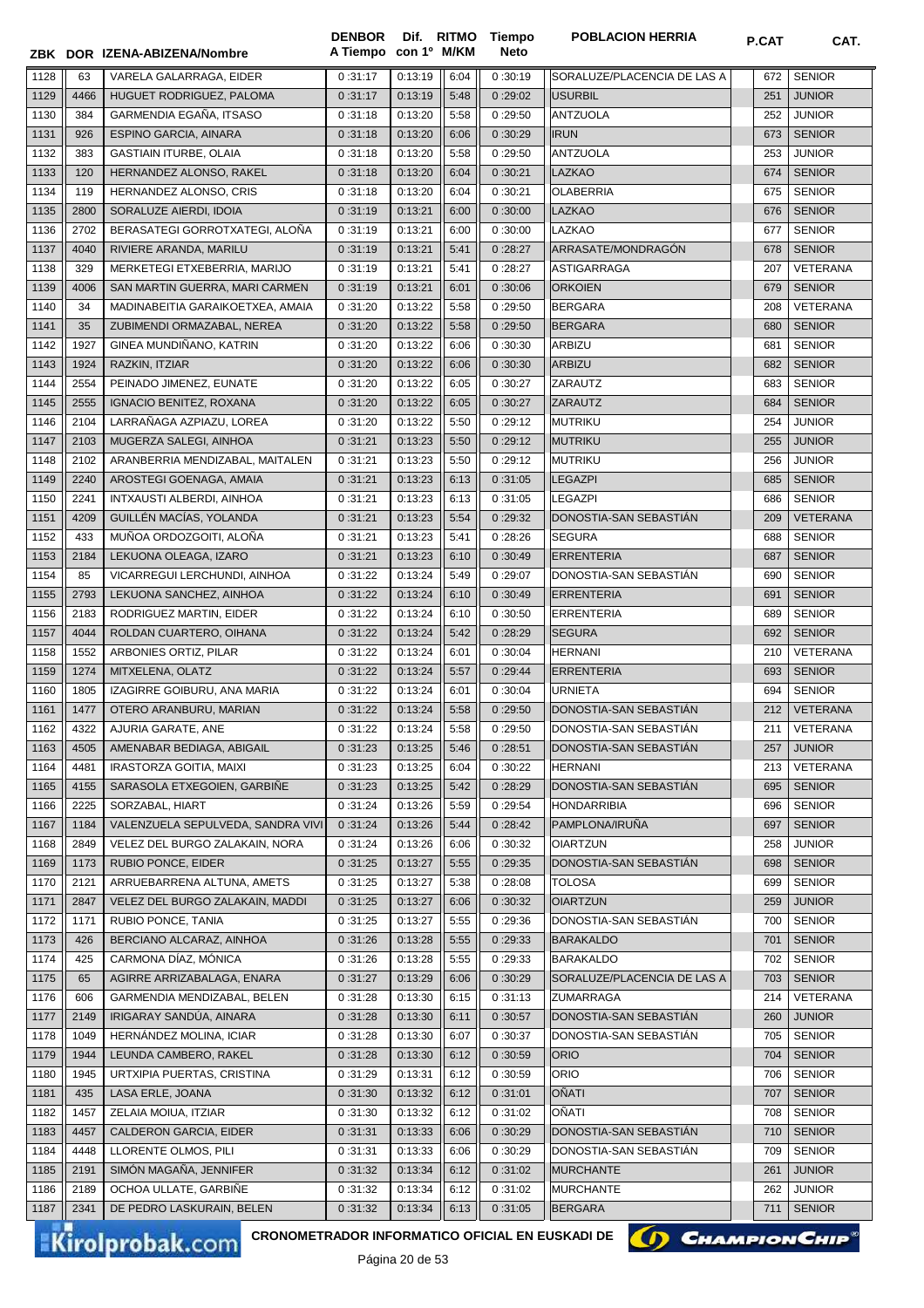|      |      | ZBK DOR IZENA-ABIZENA/Nombre      | A Tiempo con 1º M/KM |         |      | Neto    |                        |     |               |
|------|------|-----------------------------------|----------------------|---------|------|---------|------------------------|-----|---------------|
| 1188 | 313  | EZEIZA BARANDARAIN, ESTIBALITZ    | 0:31:33              | 0:13:35 | 6:03 | 0:30:13 | <b>ALBIZTUR</b>        | 712 | <b>SENIOR</b> |
| 1189 | 312  | GALARTZA IRIGOIEN, AINHOA         | 0:31:34              | 0:13:36 | 6:03 | 0:30:13 | <b>ALBIZTUR</b>        | 713 | <b>SENIOR</b> |
| 1190 | 311  | SALDIAS URANGA, IGONE             | 0:31:34              | 0:13:36 | 6:03 | 0:30:14 | <b>BERROBI</b>         | 264 | <b>JUNIOR</b> |
| 1191 | 2071 | LOPETEGI NIETO, MAIDER            | 0:31:34              | 0:13:36 | 5:58 | 0:29:49 | <b>IBARRA</b>          | 263 | <b>JUNIOR</b> |
| 1192 | 310  | <b>BALERDI TELLERIA, LIERNI</b>   | 0:31:34              | 0:13:36 | 6:03 | 0:30:13 | <b>ALBIZTUR</b>        | 714 | <b>SENIOR</b> |
| 1193 | 2303 | ROMERO ETXEBERRIA, ERKUDEN        | 0:31:34              | 0:13:36 | 6:14 | 0:31:09 | <b>ORDIZIA</b>         | 215 | VETERANA      |
| 1194 | 1364 | BLAZQUEZ INTXAUSTI, YOANA         | 0:31:34              | 0:13:36 | 6:14 | 0:31:10 | ORDIZIA                | 715 | <b>SENIOR</b> |
| 1195 | 1370 | VICENTE ARTIEDA, SONIA            | 0:31:35              | 0:13:37 | 6:14 | 0:31:10 | <b>ORDIZIA</b>         | 716 | <b>SENIOR</b> |
| 1196 | 912  | GOMEZ VAZQUEZ, YOLANDA            | 0:31:35              | 0:13:37 | 6:09 | 0:30:43 | ASTIGARRAGA            | 717 | <b>SENIOR</b> |
| 1197 | 631  | CAMINOS LARRAÑAGA, LOURDES        | 0:31:35              | 0:13:37 | 6:05 | 0:30:26 | <b>TOLOSA</b>          | 216 | VETERANA      |
| 1198 | 632  | EGIA LABAIEN, NAGORE              | 0:31:35              | 0:13:37 | 6:06 | 0:30:28 | TOLOSA                 | 718 | <b>SENIOR</b> |
| 1199 | 1203 | URTIZBEREA MAZA, ARRATE           | 0:31:35              | 0:13:37 | 6:05 | 0:30:26 | <b>IRUN</b>            | 719 | <b>SENIOR</b> |
| 1200 | 904  | ELORZA JAUREGI, NAGORE            | 0:31:36              | 0:13:38 | 6:11 | 0:30:56 | <b>IDIAZABAL</b>       | 720 | <b>SENIOR</b> |
| 1201 | 634  | ELUSTONDO CAMINOS, MAITANE        | 0:31:36              | 0:13:38 | 6:05 | 0:30:26 | <b>TOLOSA</b>          | 721 | <b>SENIOR</b> |
| 1202 | 633  | MALKORRA ITURRALDE, ELI           | 0:31:36              | 0:13:38 | 6:05 | 0:30:27 | TOLOSA                 | 722 | <b>SENIOR</b> |
| 1203 | 2722 | <b>IRULEGI OTAÑO, XARE</b>        | 0:31:36              | 0:13:38 | 6:09 | 0:30:46 | <b>ANDOAIN</b>         | 723 | <b>SENIOR</b> |
| 1204 | 1231 | CARRASCO LUENGO, LOURDES          | 0:31:36              | 0:13:38 | 6:15 | 0:31:15 | LASARTE-ORIA           | 217 | VETERANA      |
| 1205 | 136  | ARAKAMA ARTETXE, EDURNE           | 0:31:36              | 0:13:38 | 6:13 | 0:31:07 | <b>ZUMARRAGA</b>       | 724 | <b>SENIOR</b> |
| 1206 | 2746 | ASENSIO MANTEROLA, ITZIAR         | 0:31:36              | 0:13:38 | 6:09 | 0:30:46 | <b>ANDOAIN</b>         | 725 | <b>SENIOR</b> |
| 1207 | 2414 | BERASARTE PEREZ, IDOIA            | 0:31:36              | 0:13:38 | 6:12 | 0:30:59 | <b>LEZO</b>            | 265 | <b>JUNIOR</b> |
| 1208 | 2733 | MUJIKA BIDAURRETA, ILAZKI         | 0:31:36              | 0:13:38 | 6:09 | 0:30:47 | <b>ANDOAIN</b>         | 726 | <b>SENIOR</b> |
| 1209 | 1610 | ROTETA ERKIZIA, IGOTZ             | 0:31:36              | 0:13:38 | 5:46 | 0:28:51 | <b>ASTEASU</b>         | 727 | <b>SENIOR</b> |
| 1210 | 1908 | ERAUSKIN ITURRIOZ, MADDALEN       | 0:31:37              | 0:13:39 | 6:05 | 0:30:24 | <b>ORDIZIA</b>         | 266 | <b>JUNIOR</b> |
| 1211 | 4280 | ESPINOSA AGUIRRE, NAIARA          | 0:31:37              | 0:13:39 | 6:12 | 0:31:01 | VITORIA-GASTEIZ        | 728 | <b>SENIOR</b> |
| 1212 | 2091 | SIERRA MENDOZA, NAGORE            | 0:31:37              | 0:13:39 | 6:06 | 0:30:32 | <b>BEASAIN</b>         | 267 | <b>JUNIOR</b> |
| 1213 | 832  | SARASUA, MALEN                    | 0:31:37              | 0:13:39 | 6:05 | 0:30:24 | ZARAUTZ                | 268 | <b>JUNIOR</b> |
| 1214 | 2066 | DE JUAN GOIKOETXEA, AINHOA        | 0:31:37              | 0:13:39 | 6:07 | 0:30:34 | <b>BEASAIN</b>         | 269 | <b>JUNIOR</b> |
| 1215 | 2148 | ZABALETA LOINAZ, IRATI            | 0:31:37              | 0:13:39 | 6:06 | 0:30:32 | <b>OLZA</b>            | 270 | <b>JUNIOR</b> |
| 1216 | 2106 | AGIRRE MUJIKA, MAITE              | 0:31:37              | 0:13:39 | 6:07 | 0:30:33 | <b>BEASAIN</b>         | 272 | <b>JUNIOR</b> |
| 1217 | 2544 | RODRIGUEZ, AINHOA                 | 0:31:37              | 0:13:39 | 6:07 | 0:30:34 | <b>BEASAIN</b>         | 271 | <b>JUNIOR</b> |
| 1218 | 1609 | OTEGI USANDIZAGA, JOSUNE          | 0:31:37              | 0:13:39 | 5:46 | 0:28:51 | <b>IRURA</b>           | 729 | <b>SENIOR</b> |
| 1219 | 2896 | GARMENDIA ZABALETA, MATXA         | 0:31:37              | 0:13:39 | 5:53 | 0:29:26 | <b>ZIZURKIL</b>        | 273 | <b>JUNIOR</b> |
| 1220 | 2687 | ESNAOLA, AINHOA                   | 0:31:37              | 0:13:39 | 6:07 | 0:30:33 | <b>BEASAIN</b>         | 274 | <b>JUNIOR</b> |
| 1221 | 4451 | SOLANA ARCE, MAIDER               | 0:31:37              | 0:13:39 | 6:16 | 0:31:19 | <b>HERNANI</b>         | 730 | <b>SENIOR</b> |
| 1222 | 37   | IMAZ GARMENDIA, KRISTINA          | 0:31:37              | 0:13:39 | 5:53 | 0:29:27 | <b>VILLABONA</b>       | 275 | <b>JUNIOR</b> |
| 1223 | 836  | ZEBERIO BENGOLAIN, LAIDA          | 0:31:37              | 0:13:39 | 6:12 | 0:31:02 | <b>IDIAZABAL</b>       | 731 | <b>SENIOR</b> |
| 1224 | 4136 | ABAD MENDIA, MARTA                | 0:31:38              | 0:13:40 | 5:42 | 0:28:30 | DONOSTIA-SAN SEBASTIAN | 732 | <b>SENIOR</b> |
| 1225 | 41   | GOYA LIZARZA, NEREA               | 0:31:38              | 0:13:40 | 5:54 | 0:29:29 | <b>VILLABONA</b>       | 276 | <b>JUNIOR</b> |
| 1226 | 1816 | <b>CORTES MARTIN, ELSA</b>        | 0:31:38              | 0:13:40 | 5:54 | 0:29:31 | <b>VILLABONA</b>       | 277 | <b>JUNIOR</b> |
| 1227 | 2243 | ZABALETA AGUIRRE, MARIASUN        | 0:31:38              | 0:13:40 | 6:16 | 0:31:21 | <b>LEGAZPI</b>         | 733 | <b>SENIOR</b> |
| 1228 | 1806 | CARVALHO DA COSTA, RAQUEL         | 0:31:39              | 0:13:41 | 6:10 | 0:30:52 | <b>TOLOSA</b>          | 734 | <b>SENIOR</b> |
| 1229 | 1676 | TXURRUKA ANSOLA, LORE             | 0:31:39              | 0:13:41 | 6:11 | 0:30:55 | MARKINA-XEMEIN         | 735 | <b>SENIOR</b> |
| 1230 | 234  | LOPEZ BERMEJO, OIHANA             | 0:31:40              | 0:13:42 | 6:02 | 0:30:11 | DONOSTIA-SAN SEBASTIAN | 736 | <b>SENIOR</b> |
| 1231 | 235  | LASA ETXEBERRIA, AINTZANE         | 0:31:40              | 0:13:42 | 6:02 | 0:30:11 | <b>HERNANI</b>         | 737 | <b>SENIOR</b> |
| 1232 | 2137 | VITERI LABACA, IDOIA              | 0:31:40              | 0:13:42 | 6:04 | 0:30:21 | DONOSTIA-SAN SEBASTIAN | 738 | <b>SENIOR</b> |
| 1233 | 1562 | GOMEZ RODRIGUEZ, MARIA MILAGROS   | 0:31:40              | 0:13:42 | 6:06 | 0:30:29 | <b>TOLOSA</b>          | 739 | <b>SENIOR</b> |
| 1234 | 1563 | AIERBE AZURMENDI, MAIDER          | 0:31:40              | 0:13:42 | 6:06 | 0:30:29 | <b>ITSASONDO</b>       | 741 | <b>SENIOR</b> |
| 1235 | 2069 | ETXEBERRIA GONZALEZ, OIHANA       | 0:31:40              | 0:13:42 | 6:04 | 0:30:20 | <b>HERNANI</b>         | 742 | <b>SENIOR</b> |
| 1236 | 4455 | ARANALDE ARRUTI, LOREA            | 0:31:40              | 0:13:42 | 6:04 | 0:30:19 | <b>USURBIL</b>         | 740 | <b>SENIOR</b> |
| 1237 | 834  | <b>GARCIA MAGRO, OIANA</b>        | 0:31:41              | 0:13:43 | 6:08 | 0:30:40 | <b>EIBAR</b>           | 743 | <b>SENIOR</b> |
| 1238 | 712  | DE LA CRUZ ORTIZ, YOLI            | 0:31:41              | 0:13:43 | 5:54 | 0:29:28 | ARRASATE/MONDRAGÓN     | 746 | <b>SENIOR</b> |
| 1239 | 711  | PAGOAGA MONDRAGON, ARANTZA        | 0:31:41              | 0:13:43 | 5:54 | 0:29:29 | ARRASATE/MONDRAGÓN     | 745 | <b>SENIOR</b> |
| 1240 | 710  | MELGAR DE LOS SANTOS, AMPARO      | 0:31:41              | 0:13:43 | 5:54 | 0:29:30 | ARETXABALETA           | 744 | <b>SENIOR</b> |
| 1241 | 713  | FLORES MENA, ELISABET             | 0:31:41              | 0:13:43 | 5:54 | 0:29:30 | ARRASATE/MONDRAGÓN     | 747 | <b>SENIOR</b> |
| 1242 | 1626 | LAKA MARTIARTU, SAIOA             | 0:31:42              | 0:13:44 | 5:45 | 0:28:45 | MARKINA-XEMEIN         | 748 | <b>SENIOR</b> |
| 1243 | 1286 | RUIZ DE MENDOZA ARAIZ, LUISA      | 0:31:42              | 0:13:44 | 6:01 | 0:30:07 | DONOSTIA-SAN SEBASTIAN | 278 | <b>JUNIOR</b> |
| 1244 | 1625 | SALABERRIA EGAÑA, IRATI           | 0:31:42              | 0:13:44 | 5:45 | 0:28:45 | <b>ETXEBARRIA</b>      | 749 | <b>SENIOR</b> |
| 1245 | 4460 | PELAEZ GONZALEZ, AMAIA            | 0:31:43              | 0:13:45 | 6:03 | 0:30:13 | <b>ERRENTERIA</b>      | 750 | <b>SENIOR</b> |
| 1246 | 2099 | CAMARGO ZAMORA, SONIA             | 0:31:44              | 0:13:46 | 5:50 | 0:29:09 | DONOSTIA-SAN SEBASTIÁN | 751 | <b>SENIOR</b> |
| 1247 | 767  | ZELAIA-ZUGADI ETXEBARRIA, ZIORTZA | 0:31:45              | 0:13:47 | 6:04 | 0:30:20 | <b>ERMUA</b>           | 752 | <b>SENIOR</b> |
|      |      |                                   |                      |         |      |         |                        |     |               |

DENBOR Dif. RITMO Tiempo

Kirolprobak.com

CRONOMETRADOR INFORMATICO OFICIAL EN EUSKADI DE **(A) CHAMPION CHIP**<sup>®</sup>



**POBLACION HERRIA P.CAT. CAT.**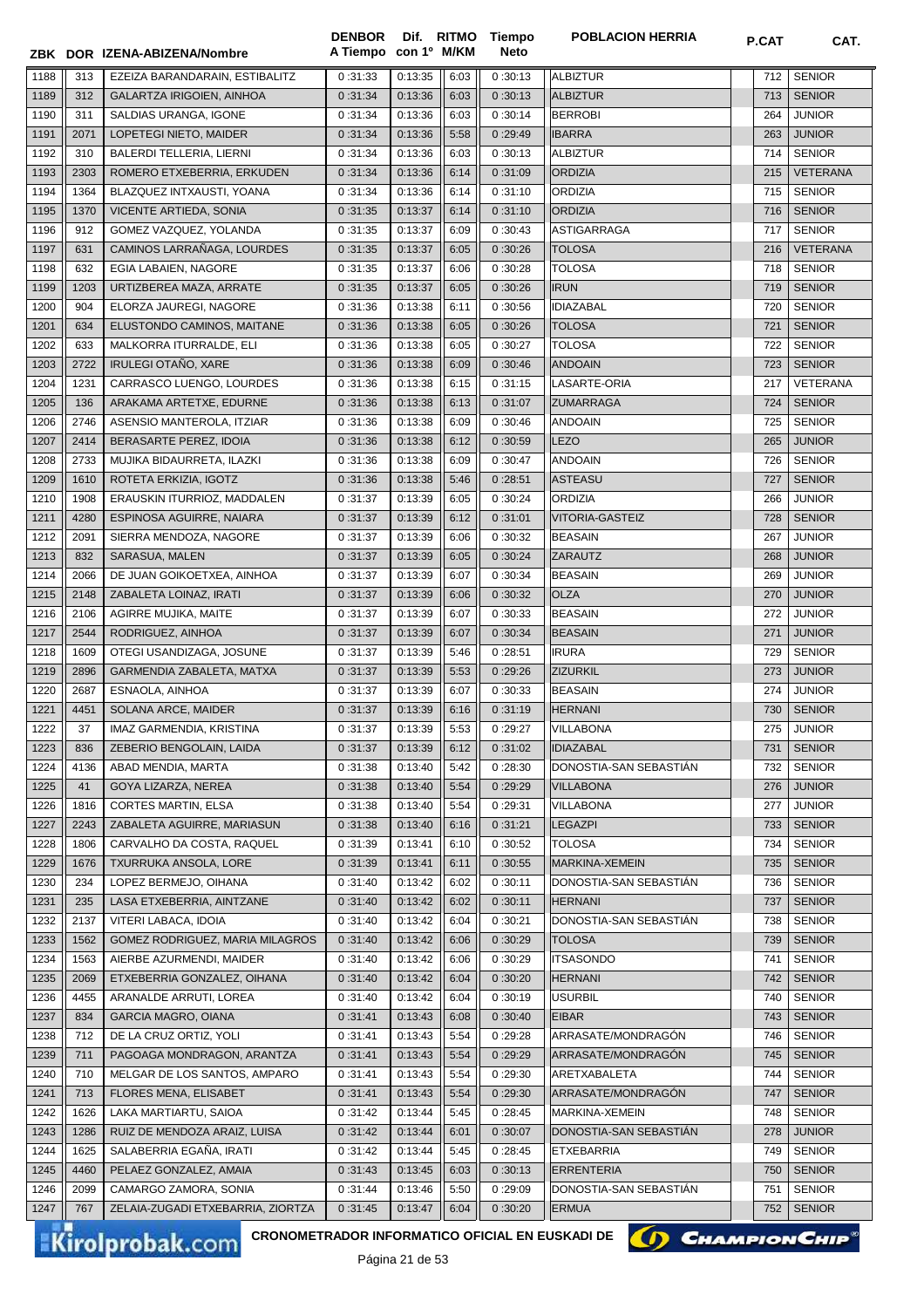|      |      | ZBK DOR IZENA-ABIZENA/Nombre        | <b>DENBOR</b><br>A Tiempo con 1º M/KM |         |      | Dif. RITMO Tiempo<br>Neto | <b>POBLACION HERRIA</b> | P.CAT | CAT.            |
|------|------|-------------------------------------|---------------------------------------|---------|------|---------------------------|-------------------------|-------|-----------------|
| 1248 | 766  | MADARIAGA, ARANTZA                  | 0:31:45                               | 0:13:47 | 6:04 | 0:30:21                   | <b>ERMUA</b>            | 218   | <b>VETERANA</b> |
| 1249 | 2752 | MIRASOLAIN OSORO, AMAGOIA           | 0:31:45                               | 0:13:47 | 6:10 | 0:30:50                   | <b>LASARTE-ORIA</b>     | 753   | <b>SENIOR</b>   |
| 1250 | 2751 | SUBIZA LASKARAI, SAIOA              | 0:31:45                               | 0:13:47 | 6:10 | 0:30:50                   | DONOSTIA-SAN SEBASTIAN  | 754   | <b>SENIOR</b>   |
| 1251 | 1443 | BUSTAMANTE GOMEZ, ESTEFANIA         | 0:31:45                               | 0:13:47 | 6:16 | 0:31:22                   | <b>ORIO</b>             | 755   | <b>SENIOR</b>   |
| 1252 | 1922 | MENDINUETA URDANOZ, JAIONE          | 0:31:46                               | 0:13:48 | 6:10 | 0:30:50                   | <b>ARBIZU</b>           | 756   | <b>SENIOR</b>   |
| 1253 | 1923 | SANZOL YABAR, IDOIA                 | 0:31:46                               | 0:13:48 | 6:10 | 0:30:50                   | <b>ARBIZU</b>           | 757   | <b>SENIOR</b>   |
| 1254 | 531  | SANCHEZ VAZQUEZ, NEREA              | 0:31:47                               | 0:13:49 | 6:07 | 0:30:33                   | <b>ORDIZIA</b>          | 758   | <b>SENIOR</b>   |
| 1255 | 2846 | GARMENDIA MAISONNAVE, SUSANA        | 0:31:47                               | 0:13:49 | 6:06 | 0:30:31                   | <b>ORDIZIA</b>          | 759   | <b>SENIOR</b>   |
| 1256 | 2298 | ARBONIES ETXANIZ, MIREN             | 0:31:47                               | 0:13:49 | 6:00 | 0:30:00                   | <b>URRETXU</b>          | 760   | <b>SENIOR</b>   |
| 1257 | 1547 | RIO ALONSO, AINHOA                  | 0:31:47                               | 0:13:49 | 6:04 | 0:30:20                   | <b>ERRENTERIA</b>       | 761   | <b>SENIOR</b>   |
| 1258 | 899  | FIDALGO MENDIZABAL, MAIALEN         | 0:31:47                               | 0:13:49 | 6:00 | 0:29:59                   | <b>URRETXU</b>          | 762   | <b>SENIOR</b>   |
| 1259 | 1376 | ELETA ARAGONESES, RAQUEL            | 0:31:48                               | 0:13:50 | 5:55 | 0:29:33                   | <b>IRUN</b>             | 764   | <b>SENIOR</b>   |
| 1260 | 1377 | AGESTA SANCHEZ, NEREA               | 0:31:48                               | 0:13:50 | 5:55 | 0:29:35                   | LOIU                    | 763   | <b>SENIOR</b>   |
| 1261 | 2618 | PERIAÑEZ PUIG, CARLA                | 0:31:48                               | 0:13:50 | 5:42 | 0:28:31                   | DONOSTIA-SAN SEBASTIAN  | 279   | <b>JUNIOR</b>   |
| 1262 | 1672 | VAREA LASAOSA, LEIRE                | 0:31:48                               | 0:13:50 | 6:03 | 0:30:17                   | DONOSTIA-SAN SEBASTIAN  | 766   | <b>SENIOR</b>   |
| 1263 | 2534 | FLORES ROLIN, PATRCIA               | 0:31:48                               | 0:13:50 | 5:50 | 0:29:12                   | <b>IRUN</b>             | 765   | <b>SENIOR</b>   |
| 1264 | 603  | SALICIO MATEOS, LOURDES             | 0:31:48                               | 0:13:50 | 6:12 | 0:30:58                   | <b>ERRENTERIA</b>       | 767   | <b>SENIOR</b>   |
| 1265 | 4043 | LARREA IMAZ, AMAIA                  | 0:31:49                               | 0:13:51 | 6:14 | 0:31:09                   | DONOSTIA-SAN SEBASTIÁN  | 219   | <b>VETERANA</b> |
| 1266 | 1167 | MURUA SALSAMENDI, IRATI             | 0:31:49                               | 0:13:51 | 5:56 | 0:29:41                   | <b>ZALDIBIA</b>         | 280   | <b>JUNIOR</b>   |
| 1267 | 2631 | ZEBERIO MORRÁS, MIREN               | 0:31:50                               | 0:13:52 | 5:57 | 0:29:43                   | <b>LEGAZPI</b>          | 768   | <b>SENIOR</b>   |
| 1268 | 248  | GOENAGA MENDIOLA, AIZPEA            | 0:31:50                               | 0:13:52 | 6:21 | 0:31:47                   | DONOSTIA-SAN SEBASTIAN  | 220   | VETERANA        |
| 1269 | 1285 | GURRUTXAGA SANTOS, IDOIA            | 0:31:50                               | 0:13:52 | 6:01 | 0:30:04                   | LEZO                    | 769   | <b>SENIOR</b>   |
| 1270 | 247  | GOENAGA MENDIOLA, IDOIA             | 0:31:50                               | 0:13:52 | 6:21 | 0:31:46                   | DONOSTIA-SAN SEBASTIAN  | 221   | VETERANA        |
| 1271 | 2719 | RODRIGUEZ RAMOS, ANA                | 0:31:50                               | 0:13:52 | 5:59 | 0:29:53                   | DONOSTIA-SAN SEBASTIAN  | 770   | <b>SENIOR</b>   |
| 1272 | 2397 | LOPEZ COBO, AMAIA                   | 0:31:50                               | 0:13:52 | 5:59 | 0:29:53                   | DONOSTIA-SAN SEBASTIAN  | 771   | <b>SENIOR</b>   |
| 1273 | 1492 | SEIN GAMETXO, IDURRE                | 0:31:50                               | 0:13:52 | 5:54 | 0:29:29                   | <b>PASAIA</b>           | 772   | <b>SENIOR</b>   |
| 1274 | 1776 | MUÑOZ ASTIGARRAGA, ITZIAR           | 0:31:50                               | 0:13:52 | 6:05 | 0:30:23                   | <b>ERRENTERIA</b>       | 773   | <b>SENIOR</b>   |
| 1275 | 1490 | ZUBILLAGA CORREDERA, NAIARA         | 0:31:50                               | 0:13:52 | 5:54 | 0:29:30                   | <b>HONDARRIBIA</b>      | 281   | <b>JUNIOR</b>   |
| 1276 | 1491 | ARRIZABALAGA MUNICE, KARMELE        | 0:31:50                               | 0:13:52 | 5:54 | 0:29:32                   | HONDARRIBIA             | 774   | <b>SENIOR</b>   |
| 1277 | 1832 | ARGÜESO EPELDE, IRATXE              | 0:31:51                               | 0:13:53 | 5:42 | 0:28:30                   | <b>GETXO</b>            | 775   | <b>SENIOR</b>   |
| 1278 | 2259 | PLAZA, INMA                         | 0:31:52                               | 0:13:54 | 6:19 | 0:31:34                   | LEGAZPI                 | 776   | <b>SENIOR</b>   |
| 1279 | 1786 | SEGOVIA PEÑA, ARACELI               | 0:31:52                               | 0:13:54 | 6:02 | 0:30:09                   | HENDAYE                 | 222   | <b>VETERANA</b> |
| 1280 | 1852 | LÓPEZ BEN, NEREA                    | 0:31:53                               | 0:13:55 | 6:06 | 0:30:30                   | <b>PASAIA</b>           | 777   | <b>SENIOR</b>   |
| 1281 | 1851 | CABADA LOIS, ZIORTZA                | 0:31:53                               | 0:13:55 | 6:06 | 0:30:30                   | PASAIA                  | 778   | <b>SENIOR</b>   |
| 1282 | 1850 | ANDUEZA, ITSASO                     | 0:31:53                               | 0:13:55 | 6:06 | 0:30:29                   | PASAIA                  | 779   | <b>SENIOR</b>   |
| 1283 | 378  | ECHEVERRIA ARRAIZA, MAITANE         | 0:31:53                               | 0:13:55 | 6:17 | 0:31:23                   | DONOSTIA-SAN SEBASTIAN  | 780   | <b>SENIOR</b>   |
| 1284 | 377  | ARRAIZA, MARIA PUY                  | 0:31:53                               | 0:13:55 | 6:17 | 0:31:23                   | DONOSTIA-SAN SEBASTIAN  | 223   | VETERANA        |
| 1285 | 2085 | PUERTO SANJURJO, JOANA              | 0:31:54                               | 0:13:56 | 6:11 | 0:30:54                   | DONOSTIA-SAN SEBASTIÁN  | 282   | <b>JUNIOR</b>   |
| 1286 | 2848 | ZALAKAIN JORAJURIA, MAITE           | 0:31:54                               | 0:13:56 | 6:13 | 0:31:03                   | <b>OIARTZUN</b>         | 224   | VETERANA        |
| 1287 | 2171 | GOITIANDIA EIZMENDI, AMAIA          | 0:31:55                               | 0:13:57 | 6:06 | 0:30:28                   | DONOSTIA-SAN SEBASTIÁN  | 284   | <b>JUNIOR</b>   |
| 1288 | 2170 | LARUMBE AYGÜES, HAIZEA              | 0:31:55                               | 0:13:57 | 6:06 | 0:30:28                   | <b>PASAIA</b>           | 283   | <b>JUNIOR</b>   |
| 1289 | 347  | MARTINEZ DE LA HIDALGA JAUREGUI, ID | 0:31:56                               | 0:13:58 | 6:00 | 0:29:58                   | <b>EULATE</b>           | 781   | <b>SENIOR</b>   |
| 1290 | 2842 | ARANZABE SALABERRIA, LIDE           | 0:31:56                               | 0:13:58 | 6:11 | 0:30:54                   | <b>ALKIZA</b>           | 285   | <b>JUNIOR</b>   |
| 1291 | 2049 | URKOLA AGIRREZABALA, ANE            | 0:31:56                               | 0:13:58 | 6:11 | 0:30:53                   | <b>ANOETA</b>           | 286   | <b>JUNIOR</b>   |
| 1292 | 1469 | ERKIAGA LAUZIRIKA, AINHOA           | 0:31:57                               | 0:13:59 | 6:01 | 0:30:05                   | EA                      | 782   | <b>SENIOR</b>   |
| 1293 | 4443 | LAINEZ DE MARCOS, AINIZE            | 0:31:57                               | 0:13:59 | 6:22 | 0:31:50                   | DONOSTIA-SAN SEBASTIAN  | 783   | <b>SENIOR</b>   |
| 1294 | 1473 | AZUMENDI ZABALA, AINTZANE           | 0:31:57                               | 0:13:59 | 6:01 | 0:30:04                   | MARKINA-XEMEIN          | 784   | <b>SENIOR</b>   |
| 1295 | 984  | OSA LAPAZARAN, ZURIÑE               | 0:31:57                               | 0:13:59 | 6:14 | 0:31:11                   | <b>LEZO</b>             | 785   | <b>SENIOR</b>   |
| 1296 | 4233 | JIANG LIAO, ALICIA                  | 0:31:57                               | 0:13:59 | 5:56 | 0:29:39                   | <b>HERNANI</b>          | 287   | <b>JUNIOR</b>   |
| 1297 | 1471 | AZUMENDI ZABALA, ESTI               | 0:31:57                               | 0:13:59 | 6:01 | 0:30:06                   | MARKINA-XEMEIN          | 786   | <b>SENIOR</b>   |
| 1298 | 4240 | HERNÁNDEZ ASKASIBAR, SARA           | 0:31:58                               | 0:14:00 | 5:56 | 0:29:39                   | DONOSTIA-SAN SEBASTIAN  | 288   | <b>JUNIOR</b>   |
| 1299 | 4397 | GIL MERCADER, SAIOA                 | 0:31:58                               | 0:14:00 | 5:49 | 0:29:04                   | DONOSTIA-SAN SEBASTIAN  | 787   | <b>SENIOR</b>   |
| 1300 | 2035 | JIMENEZ MARTINEZ, ESTIBALIZ         | 0:31:58                               | 0:14:00 | 5:49 | 0:29:03                   | DONOSTIA-SAN SEBASTIAN  | 788   | <b>SENIOR</b>   |
| 1301 | 1368 | MORALES ROLDÁN, MERTXE              | 0:31:59                               | 0:14:01 | 6:05 | 0:30:26                   | <b>IRUN</b>             | 789   | <b>SENIOR</b>   |
| 1302 | 1367 | SALABERRIA BELASCO, ANE             | 0:31:59                               | 0:14:01 | 6:05 | 0:30:26                   | DONOSTIA-SAN SEBASTIAN  | 790   | <b>SENIOR</b>   |
| 1303 | 1273 | ARRUABARRENA, AINHOA                | 0:31:59                               | 0:14:01 | 6:05 | 0:30:24                   | <b>ERRENTERIA</b>       | 791   | <b>SENIOR</b>   |
| 1304 | 1275 | RUEDA, ISA                          | 0:31:59                               | 0:14:01 | 6:06 | 0:30:28                   | <b>ERRENTERIA</b>       | 225   | VETERANA        |
| 1305 | 2825 | <b>ISASTI JAUREGUI, MAITANE</b>     | 0:32:00                               | 0:14:02 | 6:17 | 0:31:25                   | <b>OIARTZUN</b>         | 792   | <b>SENIOR</b>   |
| 1306 | 2602 | MARTIN GARCIA, MIREN JOSEBE         | 0:32:00                               | 0:14:02 | 6:11 | 0:30:53                   | <b>URNIETA</b>          | 226   | VETERANA        |
| 1307 | 2783 | FERRANDEZ ANSOLA, NAHIKARI          | 0:32:00                               | 0:14:02 | 5:52 | 0:29:22                   | <b>AZKOITIA</b>         | 793   | <b>SENIOR</b>   |

Kirolprobak.com

CRONOMETRADOR INFORMATICO OFICIAL EN EUSKADI DE **(A) CHAMPION CHIP**<sup>®</sup>

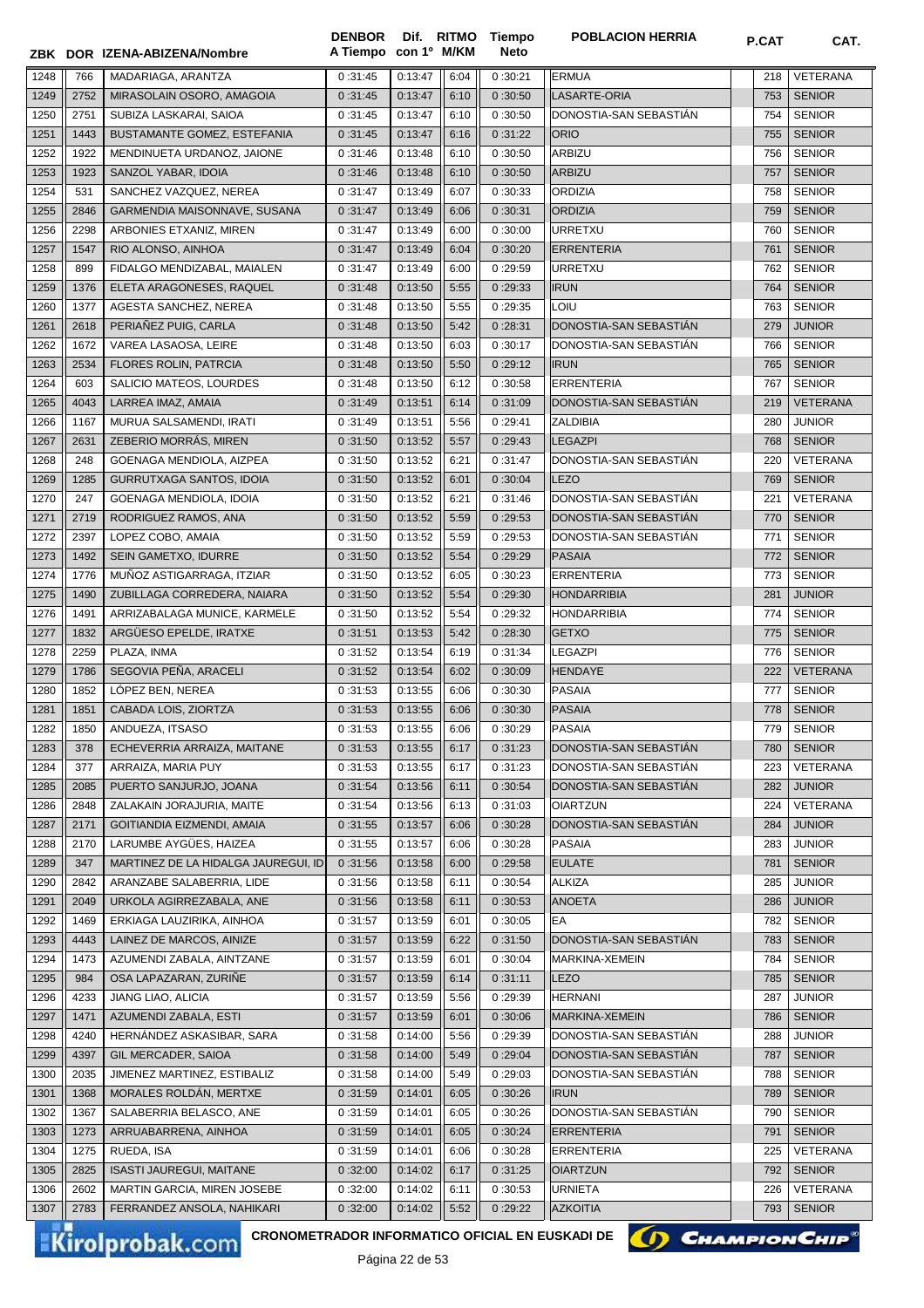|              |                | ZBK DOR IZENA-ABIZENA/Nombre                                                     | <b>DENBOR</b><br>A Tiempo con 1º M/KM |         |      | Dif. RITMO Tiempo<br><b>Neto</b> | <b>POBLACION HERRIA</b> | P.CAT      | CAT.            |
|--------------|----------------|----------------------------------------------------------------------------------|---------------------------------------|---------|------|----------------------------------|-------------------------|------------|-----------------|
| 1308         | 2824           | LEDESMA FERNÁNDEZ, TANIA                                                         | 0:32:00                               | 0:14:02 | 6:17 | 0:31:26                          | DONOSTIA-SAN SEBASTIAN  | 794        | <b>SENIOR</b>   |
| 1309         | 442            | SANTIAGO CAZON, EDURNE                                                           | 0:32:00                               | 0:14:02 | 6:04 | 0:30:18                          | DONOSTIA-SAN SEBASTIAN  | 795        | <b>SENIOR</b>   |
| 1310         | 2644           | ETXARRI LETE, MAITE                                                              | 0:32:00                               | 0:14:02 | 6:01 | 0:30:03                          | <b>LEGAZPI</b>          | 227        | <b>VETERANA</b> |
| 1311         | 2829           | GONZÁLEZ RODRÍGUEZ, OHIANA                                                       | 0:32:00                               | 0:14:02 | 6:17 | 0:31:26                          | DONOSTIA-SAN SEBASTIAN  | 796        | <b>SENIOR</b>   |
| 1312         | 2826           | FERREIRA CABEZA, PAOLA                                                           | 0:32:01                               | 0:14:03 | 6:17 | 0:31:25                          | DONOSTIA-SAN SEBASTIAN  | 799        | <b>SENIOR</b>   |
| 1313         | 2828           | GONZÁLEZ RODRÍGUEZ, MARIA                                                        | 0:32:01                               | 0:14:03 | 6:17 | 0:31:25                          | DONOSTIA-SAN SEBASTIAN  | 798        | <b>SENIOR</b>   |
| 1314         | 2827           | GOIENETXEA LIZARTZA, BEGOÑA                                                      | 0:32:01                               | 0:14:03 | 6:17 | 0:31:25                          | LASARTE-ORIA            | 797        | <b>SENIOR</b>   |
| 1315         | 2784           | ARAMENDI GARATE, JAIONE                                                          | 0:32:01                               | 0:14:03 | 6:24 | 0:32:01                          | <b>AZKOITIA</b>         | 800        | <b>SENIOR</b>   |
| 1316         | 566            | LOPETEGI IRAZUSTABARRENA, AMAIA                                                  | 0:32:01                               | 0:14:03 | 6:14 | 0:31:10                          | <b>BEASAIN</b>          | 801        | <b>SENIOR</b>   |
| 1317         | 1573           | MEDRANO VILLA, AMAIA                                                             | 0:32:01                               | 0:14:03 | 6:19 | 0:31:37                          | <b>ERRENTERIA</b>       | 802        | <b>SENIOR</b>   |
| 1318         | 2626           | ETXARRI LETE, MIREN                                                              | 0:32:01                               | 0:14:03 | 6:01 | 0:30:03                          | <b>LEGAZPI</b>          | 228        | VETERANA        |
| 1319         | 2010           | GOMEZ MUGARZA, MIRIAN                                                            | 0:32:01                               | 0:14:03 | 6:03 | 0:30:17                          | VITORIA-GASTEIZ         | 803        | <b>SENIOR</b>   |
| 1320         | 4101           | ZUBILLAGA GOMEZ, NAROA                                                           | 0:32:01                               | 0:14:03 | 6:00 | 0:29:59                          | VITORIA-GASTEIZ         | 804        | <b>SENIOR</b>   |
| 1321         | 475            | ZUBILLAGA GOMEZ, AINARA                                                          | 0:32:02                               | 0:14:04 | 6:00 | 0:29:59                          | <b>TOLOSA</b>           | 805        | <b>SENIOR</b>   |
| 1322         | 2823           | SEDANO GARCÍA, BEATRIZ                                                           | 0:32:02                               | 0:14:04 | 6:17 | 0:31:27                          | DONOSTIA-SAN SEBASTIAN  | 806        | <b>SENIOR</b>   |
| 1323         | 104            | ALBENIZ AHECHU, MAITE                                                            | 0:32:02                               | 0:14:04 | 5:54 | 0:29:30                          | HUARTE/UHARTE           | 807        | <b>SENIOR</b>   |
| 1324         | 2864           | ELORZA DÁVILA, EDURNE                                                            | 0:32:03                               | 0:14:05 | 6:11 | 0:30:57                          | DONOSTIA-SAN SEBASTIÁN  | 808        | <b>SENIOR</b>   |
| 1325         | 2446           | VILLAVERDE AMUNDARAIN, M ASUNCIO                                                 | 0:32:03                               | 0:14:05 | 6:19 | 0:31:33                          | DONOSTIA-SAN SEBASTIÁN  | 229        | <b>VETERANA</b> |
| 1326         | 4432           | GORJON JUZGADO, ESTHER                                                           | 0:32:04                               | 0:14:06 | 5:56 | 0:29:41                          | <b>ASTIGARRAGA</b>      | 809        | <b>SENIOR</b>   |
| 1327         | 2224           | LAZARO MARTINEZ, JUNCAL                                                          | 0:32:04                               | 0:14:06 | 5:56 | 0:29:41                          | <b>BEASAIN</b>          | 810        | <b>SENIOR</b>   |
| 1328         | 1028           | ARAIZTEGI ARANA, MERTXE                                                          | 0:32:04                               | 0:14:06 | 6:13 | 0:31:03                          | <b>ANTZUOLA</b>         | 230        | VETERANA        |
| 1329         | 1699           | <b>GARCIA CRESPO, JUNCAL</b>                                                     | 0:32:04                               | 0:14:06 | 6:13 | 0:31:05                          | <b>IRUN</b>             | 811        | <b>SENIOR</b>   |
| 1330         | 4052           | FERNANDEZ ESTEIBAR, ANA                                                          | 0:32:04                               | 0:14:06 | 5:48 | 0:28:58                          | DONOSTIA-SAN SEBASTIAN  | 812        | <b>SENIOR</b>   |
| 1331         | 4092           | SEIJAS, ESTIBALIZ                                                                | 0:32:05                               | 0:14:07 | 6:11 | 0:30:54                          | DONOSTIA-SAN SEBASTIAN  | 813        | <b>SENIOR</b>   |
| 1332         | 199            | LIZARTZA COLOMO, OLATZ                                                           | 0:32:06                               | 0:14:08 | 5:56 | 0:29:40                          | <b>TOLOSA</b>           | 290        | JUNIOR          |
| 1333         | 227            | URIA FUENTEFRIA, IERA                                                            | 0:32:06                               | 0:14:08 | 5:56 | 0:29:39                          | <b>AZPEITIA</b>         | 289        | <b>JUNIOR</b>   |
| 1334         | 2686           | <b>CUESTA BOCOS, MARTA</b>                                                       | 0:32:06                               | 0:14:08 | 5:56 | 0:29:40                          | ARRASATE/MONDRAGÓN      | 291        | <b>JUNIOR</b>   |
| 1335         | 2675           | BIZKARGUENAGA IÑARRAIRAEGI, ANA                                                  | 0:32:06                               | 0:14:08 | 6:11 | 0:30:53                          | <b>EIBAR</b>            | 814        | <b>SENIOR</b>   |
| 1336         | 4337           | AZURMENDI MARTICORENA, ANA                                                       | 0:32:06                               | 0:14:08 | 6:11 | 0:30:53                          | DONOSTIA-SAN SEBASTIAN  | 815        | <b>SENIOR</b>   |
| 1337         | 1038           | <b>GARATE SAMANIEGO, AMAIA</b>                                                   | 0:32:07                               | 0:14:09 | 6:21 | 0:31:45                          | <b>AZKOITIA</b>         | 816        | <b>SENIOR</b>   |
| 1338         | 1037           | ALBERDI MENDEZ, MAITANE                                                          | 0:32:07                               | 0:14:09 | 6:21 | 0:31:45                          | <b>AZKOITIA</b>         | 817        | <b>SENIOR</b>   |
| 1339         | 1919           | <b>BIZARRO ANDRES, ANA</b>                                                       | 0:32:07                               | 0:14:09 | 6:05 | 0:30:24                          | <b>IRUN</b>             | 818        | <b>SENIOR</b>   |
| 1340         | 1921           | REKALDE LEKUONA, IDOIA                                                           | 0:32:07                               | 0:14:09 | 6:05 | 0:30:23                          | <b>OIARTZUN</b>         | 231        | <b>VETERANA</b> |
| 1341         | 1920           | <b>VARELA MIGUEL, PURI</b>                                                       | 0:32:07                               | 0:14:09 | 6:05 | 0:30:23                          | <b>IRUN</b>             | 819        | <b>SENIOR</b>   |
| 1342         | 961            | FIORONI, LAURA                                                                   | 0:32:08                               | 0:14:10 | 6:08 | 0:30:39                          | <b>USURBIL</b>          |            | 820 SENIOR      |
| 1343         | 22             | TERRAZAS RUIZ, ANA ISABEL                                                        | 0:32:08                               | 0:14:10 | 6:13 | 0:31:05                          | <b>IRUN</b>             |            |                 |
| 1344         | 21             | TERRAZAS RUIZ, AMAIA                                                             | 0:32:09                               | 0:14:11 | 6:13 | 0:31:06                          | <b>IRUN</b>             | 232        | VETERANA        |
| 1345         | 838            | ZEBERIO BENGOLAIN, OIHANE                                                        | 0:32:09                               | 0:14:11 | 6:18 | 0:31:30                          | <b>IDIAZABAL</b>        | 821        | <b>SENIOR</b>   |
| 1346         | 837            | ALDASORO GOÑI, RAKEL                                                             | 0:32:09                               | 0:14:11 | 6:18 | 0:31:30                          | <b>IDIAZABAL</b>        | 822        | <b>SENIOR</b>   |
| 1347         | 617            | IBAÑEZ ESQUISABEL, MARIA CARMEN A                                                | 0:32:09                               | 0:14:11 | 6:21 | 0:31:44                          | <b>HERNANI</b>          | 233        | <b>VETERANA</b> |
| 1348         | 6              | LETE ZABALETA, IRANTZU                                                           | 0:32:09                               | 0:14:11 | 6:13 | 0:31:03                          | <b>BERGARA</b>          | 823        | <b>SENIOR</b>   |
| 1349         | $\overline{7}$ | LETE ZABALETA, AINHOA                                                            | 0:32:09                               | 0:14:11 | 6:13 | 0:31:03                          | <b>BERGARA</b>          | 824        | <b>SENIOR</b>   |
| 1350         | 2884           | PIELHOFF WEISS, MARIANNE                                                         | 0:32:10                               | 0:14:12 | 6:17 | 0:31:25                          | ZARAUTZ                 | 825        | <b>SENIOR</b>   |
| 1351         | 2087           | RODRIGUEZ MATIAS, PAULA                                                          | 0:32:10                               | 0:14:12 | 6:18 | 0:31:29                          | ZARAUTZ                 | 234        | VETERANA        |
| 1352         | 4372           | AIERTZA ALDALUR, ALAITZ                                                          | 0:32:11                               | 0:14:13 | 6:18 | 0:31:30                          | ZARAUTZ                 | 826        | <b>SENIOR</b>   |
| 1353         | 716            | SANCHEZ ROMERO, CARMEN                                                           | 0:32:11                               | 0:14:13 | 6:18 | 0:31:29                          | ZARAUTZ                 | 235        | <b>VETERANA</b> |
| 1354         | 1318           | ARREGI LONBIDE, AINARA                                                           | 0:32:11                               | 0:14:13 | 5:59 | 0:29:57                          | <b>LEGAZPI</b>          | 827        | <b>SENIOR</b>   |
|              | 2694           | ORTEGA ASENJO, NEREA                                                             | 0:32:11                               | 0:14:13 | 6:05 | 0:30:26                          | <b>ERMUA</b>            | 828        | <b>SENIOR</b>   |
| 1355<br>1356 | 1319           | TERRADILLOS CALVO, BEATRIZ                                                       | 0:32:11                               | 0:14:13 | 5:59 | 0:29:57                          | <b>LEGAZPI</b>          | 829        | <b>SENIOR</b>   |
| 1357         | 1531           | ZUBIZARRETA GUISASOLA, NEREA                                                     | 0:32:11                               | 0:14:13 | 6:05 | 0:30:27                          | <b>EIBAR</b>            |            | <b>SENIOR</b>   |
| 1358         | 1019           | GIL GARMENDIA, ZALOA                                                             | 0:32:12                               | 0:14:14 | 6:22 | 0:31:50                          | <b>TOLOSA</b>           | 830<br>831 | <b>SENIOR</b>   |
| 1359         | 1346           | ARREGI, NAIARA                                                                   | 0:32:12                               | 0:14:14 | 6:18 | 0:31:28                          | <b>TOLOSA</b>           | 832        | <b>SENIOR</b>   |
| 1360         | 1009           | ELKORO ARAUKUA, AINTZINA                                                         | 0:32:12                               | 0:14:14 | 6:22 | 0:31:50                          | ZARAUTZ                 | 833        | <b>SENIOR</b>   |
| 1361         | 730            | GONZALEZ GARCIA, NEREA                                                           | 0:32:12                               | 0:14:14 | 6:10 | 0:30:51                          | <b>TOLOSA</b>           | 834        | <b>SENIOR</b>   |
|              |                |                                                                                  |                                       |         |      |                                  |                         |            |                 |
| 1362         | 576            | JAUREGI SAIZAR, IZASKUN                                                          | 0:32:12                               | 0:14:14 | 6:10 | 0:30:50                          | ANOETA                  | 236        | VETERANA        |
| 1363         | 2891           | <b>GARCIA JIMENEZ, MAIALEN</b>                                                   | 0:32:13                               | 0:14:15 | 5:53 | 0:29:23                          | DONOSTIA-SAN SEBASTIAN  | 835        | <b>SENIOR</b>   |
| 1364         | 786            | GAZTELUMENDI, IZAS                                                               | 0:32:13                               | 0:14:15 | 5:52 | 0:29:19                          | ORIO                    | 837        | <b>SENIOR</b>   |
| 1365         | 738            | INDAKOETXEA RODADO, NAGORE                                                       | 0:32:13                               | 0:14:15 | 5:51 | 0:29:17                          | <b>ERRENTERIA</b>       | 836        | <b>SENIOR</b>   |
| 1366         | 1971           | ALDAZABAL, ANE                                                                   | 0:32:13                               | 0:14:15 | 5:53 | 0:29:24                          | LASARTE-ORIA            | 292        | JUNIOR          |
| 1367         | 2180           | <b>INOCENCIO PINTO, LOURDES</b>                                                  | 0:32:13                               | 0:14:15 | 5:57 | 0:29:44                          | <b>ERRENTERIA</b>       | 838        | <b>SENIOR</b>   |
|              |                | <b>CRONOMETRADOR INFORMATICO OFICIAL EN EUSKADI DE</b><br><b>Kirolprobak.com</b> |                                       |         |      |                                  | () CHAMPION CHIP        |            |                 |

Página 23 de 53

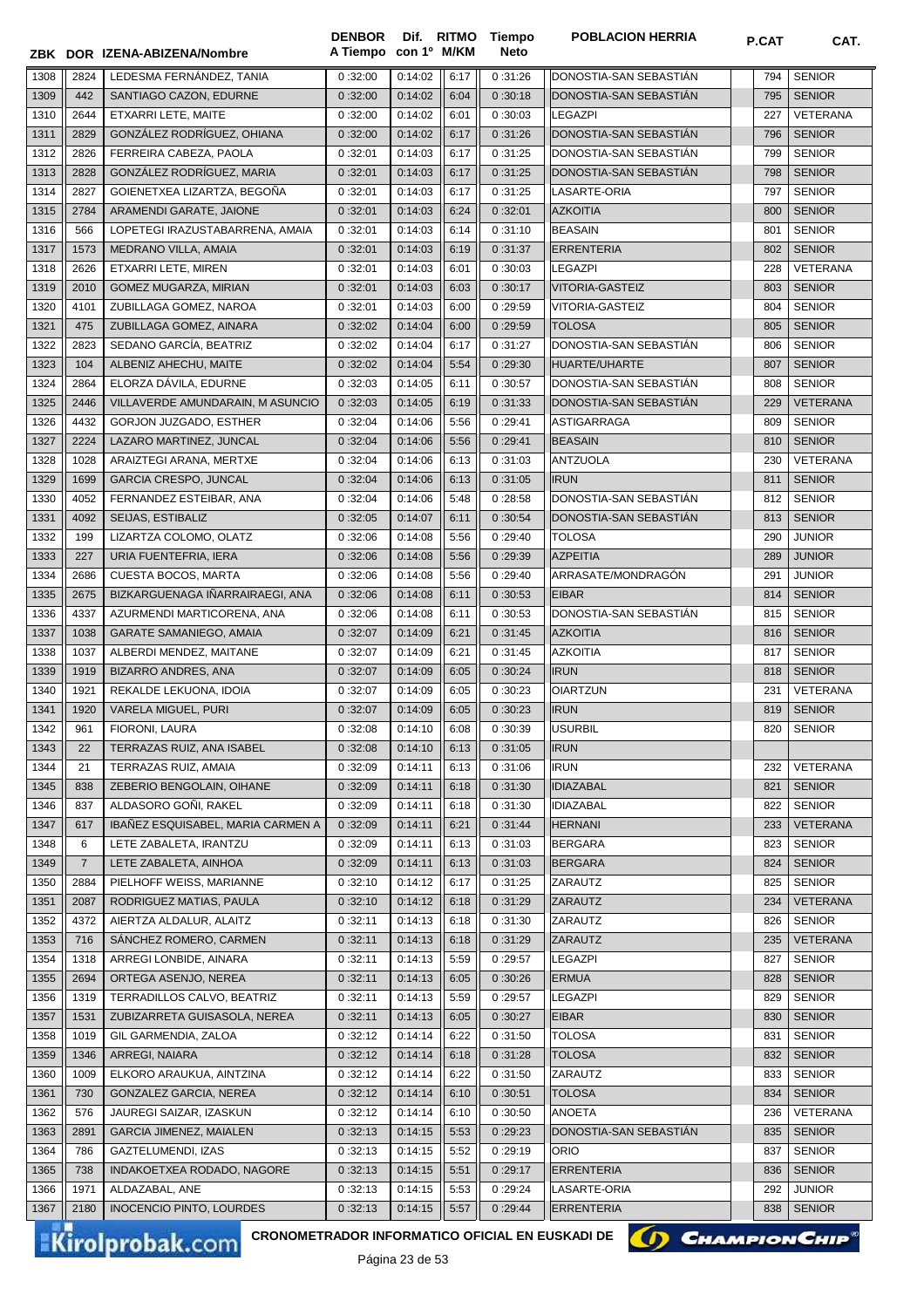|              |            | ZBK DOR IZENA-ABIZENA/Nombre                                              | <b>DENBOR</b><br>A Tiempo con 1º M/KM |                    |              | Dif. RITMO Tiempo<br><b>Neto</b> | <b>POBLACION HERRIA</b>                | P.CAT      | CAT.                           |
|--------------|------------|---------------------------------------------------------------------------|---------------------------------------|--------------------|--------------|----------------------------------|----------------------------------------|------------|--------------------------------|
|              |            |                                                                           |                                       |                    |              |                                  |                                        |            |                                |
| 1368         | 972        | ARRIGAIN ALONSO, ISABEL                                                   | 0:32:14                               | 0:14:16            | 5:58         | 0:29:52                          | <b>HONDARRIBIA</b>                     | 293        | <b>JUNIOR</b>                  |
| 1369         | 2019<br>14 | ARRIGAIN ALONSO, MIREN<br>BORDAGARAY EIZAGIRRE. ANE                       | 0:32:14<br>0:32:14                    | 0:14:16<br>0:14:16 | 5:58         | 0:29:52<br>0:29:58               | <b>HONDARRIBIA</b><br><b>TOLOSA</b>    | 839        | <b>SENIOR</b><br><b>SENIOR</b> |
| 1370<br>1371 | 13         | ARANBURU IRIARTE, ITXASO                                                  | 0:32:14                               | 0:14:16            | 6:00<br>6:00 | 0:29:58                          | <b>TOLOSA</b>                          | 840<br>294 | <b>JUNIOR</b>                  |
| 1372         | 2557       | RUIZ DE ANGULO DORRONSORO, ANE                                            | 0:32:15                               | 0:14:17            | 5:59         | 0:29:55                          | DONOSTIA-SAN SEBASTIAN                 | 295        | <b>JUNIOR</b>                  |
| 1373         | 4350       | CORDERO CUENCA, BEATRIZ                                                   | 0:32:15                               | 0:14:17            | 6:00         | 0:30:00                          | <b>ANDOAIN</b>                         | 841        | <b>SENIOR</b>                  |
| 1374         | 239        | LOZANO CABALLERO, CYNTHIA                                                 | 0:32:15                               | 0:14:17            | 6:15         | 0:31:17                          | <b>URRETXU</b>                         | 296        | <b>JUNIOR</b>                  |
| 1375         | 1057       | SEGURAJAUREGI, MIREN                                                      | 0:32:16                               | 0:14:18            | 5:51         | 0:29:14                          | <b>LEGAZPI</b>                         | 842        | <b>SENIOR</b>                  |
| 1376         | 784        | ELOSEGI, AINHOA                                                           | 0:32:16                               | 0:14:18            | 6:09         | 0:30:46                          | DONOSTIA-SAN SEBASTIAN                 | 843        | <b>SENIOR</b>                  |
| 1377         | 787        | DOMINGUEZ, YOLANDA                                                        | 0:32:16                               | 0:14:18            | 6:09         | 0:30:46                          | DONOSTIA-SAN SEBASTIAN                 | 844        | <b>SENIOR</b>                  |
| 1378         | 1899       | IRIGOIEN MANTZIZIDOR, ANE                                                 | 0:32:16                               | 0:14:18            | 6:13         | 0:31:07                          | <b>ZUMAIA</b>                          | 297        | <b>JUNIOR</b>                  |
| 1379         | 1403       | BELTRAN IZTUETA, SANDRA                                                   | 0:32:16                               | 0:14:18            | 6:13         | 0:31:03                          | <b>BERROBI</b>                         | 845        | <b>SENIOR</b>                  |
| 1380         | 2720       | RUIZ DE GAUNA ALVAREZ, PATRICIA                                           | 0:32:16                               | 0:14:18            | 5:58         | 0:29:51                          | <b>TOLOSA</b>                          | 298        | <b>JUNIOR</b>                  |
| 1381         | 2469       | <b>GARMENDIA, OHIANE</b>                                                  | 0:32:17                               | 0:14:19            | 5:58         | 0:29:51                          | <b>BEASAIN</b>                         | 300        | <b>JUNIOR</b>                  |
| 1382         | 2575       | LITAGO AGIRRE, MARIA                                                      | 0:32:17                               | 0:14:19            | 5:58         | 0:29:51                          | <b>OLABERRIA</b>                       | 299        | <b>JUNIOR</b>                  |
| 1383         | 4334       | RIPALDA MARTINEZ, AINARA                                                  | 0:32:17                               | 0:14:19            | 5:56         | 0:29:41                          | DONOSTIA-SAN SEBASTIÁN                 | 846        | <b>SENIOR</b>                  |
| 1384         | 704        | EIZAGUIRRE REQUEJO, IZAR                                                  | 0:32:17                               | 0:14:19            | 6:07         | 0:30:34                          | DONOSTIA-SAN SEBASTIAN                 | 847        | <b>SENIOR</b>                  |
| 1385         | 1960       | <b>GARCIA ZABALA, SARAI</b>                                               | 0:32:18                               | 0:14:20            | 6:07         | 0:30:34                          | DONOSTIA-SAN SEBASTIAN                 | 848        | <b>SENIOR</b>                  |
| 1386         | 4150       | MARIEZCURRENA JIMENEZ, NEREA                                              | 0:32:18                               | 0:14:20            | 6:07         | 0:30:35                          | DONOSTIA-SAN SEBASTIÁN                 | 849        | <b>SENIOR</b>                  |
| 1387         | 4117       | ETXEZARRAGA ORTUONDO, ZORIONE                                             | 0:32:18                               | 0:14:20            | 6:01         | 0:30:04                          | <b>ASTIGARRAGA</b>                     | 850        | <b>SENIOR</b>                  |
| 1388         | 1940       | ODRIOZOLA AMIGORENA, MIREN BAKAR                                          | 0:32:18                               | 0:14:20            | 6:17         | 0:31:26                          | <b>HERNANI</b>                         | 237        | <b>VETERANA</b>                |
| 1389         | 2514       | LOPETEGI BERGARA, AMAIA                                                   | 0:32:18                               | 0:14:20            | 6:07         | 0:30:34                          | <b>ZESTOA</b>                          | 851        | <b>SENIOR</b>                  |
| 1390         | 2507       | ALBERDI FERNANDEZ, NEREA                                                  | 0:32:18                               | 0:14:20            | 6:07         | 0:30:33                          | <b>ZESTOA</b>                          | 853        | <b>SENIOR</b>                  |
| 1391         | 2515       | EIZAGIRRE ARANBURU, JAXONE                                                | 0:32:18                               | 0:14:20            | 6:06         | 0:30:32                          | <b>ZESTOA</b>                          | 852        | <b>SENIOR</b>                  |
| 1392         | 2508       | LANDA JAIO, NAIARA                                                        | 0:32:19                               | 0:14:21            | 6:07         | 0:30:35                          | AIZARNAZABAL                           | 854        | <b>SENIOR</b>                  |
| 1393         | 885        | <b>GAINZA GIRALDO, ILAZKI</b>                                             | 0:32:19                               | 0:14:21            | 6:04         | 0:30:21                          | <b>USURBIL</b>                         | 855        | <b>SENIOR</b>                  |
| 1394         | 699        | AREITIOAURTENA BEMPOSTA, SOFIA                                            | 0:32:20                               | 0:14:22            | 6:10         | 0:30:50                          | DONOSTIA-SAN SEBASTIAN                 | 238        | <b>VETERANA</b>                |
| 1395         | 424        | CASAS, MERTXE                                                             | 0:32:20                               | 0:14:22            | 5:49         | 0:29:05                          | <b>ORERETA</b>                         | 856        | <b>SENIOR</b>                  |
| 1396         | 4149       | GAINZA, GURENDA                                                           | 0:32:20                               | 0:14:22            | 6:04         | 0:30:19                          | DONOSTIA-SAN SEBASTIAN                 | 301        | <b>JUNIOR</b>                  |
| 1397         | 1233       | RUIZ DE MENDOZA, CELIA                                                    | 0:32:20                               | 0:14:22            | 6:09         | 0:30:45                          | DONOSTIA-SAN SEBASTIAN                 | 302        | <b>JUNIOR</b>                  |
| 1398         | 2209       | IZAGIRRE CARCEDO, LEIRE                                                   | 0:32:20                               | 0:14:22            | 6:04         | 0:30:18                          | <b>ERRENTERIA</b>                      | 303        | <b>JUNIOR</b>                  |
| 1399         | 2207       | IZAGIRRE GOENAGA, MAIALEN                                                 | 0:32:20                               | 0:14:22            | 6:04         | 0:30:18                          | <b>URNIETA</b>                         | 304        | <b>JUNIOR</b>                  |
| 1400         | 4303       | SAN MARTIN DE LA CAL, ESTHER                                              | 0:32:20                               | 0:14:22            | 5:56         | 0:29:42                          | DONOSTIA-SAN SEBASTIAN                 | 857        | <b>SENIOR</b>                  |
| 1401         | 1829       | IRASTORZA VILLARROYA, IDOIA                                               | 0:32:20                               | 0:14:22            | 6:10         | 0:30:50                          | DONOSTIA-SAN SEBASTIÁN                 | 858        | <b>SENIOR</b>                  |
| 1402         | 2505       | EIZAGIRRE ITURRI, MAITE                                                   | 0:32:20 0:14:22                       |                    | 6:07         | 0:30:35                          | <b>ZESTOA</b>                          |            | 859 SENIOR                     |
| 1403         | 1139       | GOIKOETXEA CALVO, LAURA                                                   | 0:32:21                               | 0:14:23            | 6:14         | 0:31:09                          | PAMPLONA/IRUÑA                         | 860        | <b>SENIOR</b>                  |
| 1404         | 1204       | LOITEGI ZUBIETA, ARANTXA                                                  | 0:32:21                               | 0:14:23            | 6:14         | 0:31:09                          | PAMPLONA/IRUÑA                         | 861        | <b>SENIOR</b>                  |
| 1405         | 2812       | GALARRAGA URKIZU, ESTIBALITZ                                              | 0:32:21                               | 0:14:23            | 5:54         | 0:29:29                          | <b>AZPEITIA</b>                        | 862        | <b>SENIOR</b>                  |
| 1406         | 2818       | MONTERO MEDA, ISABEL                                                      | 0:32:21                               | 0:14:23            | 5:54         | 0:29:28                          | <b>AZPEITIA</b>                        | 863        | <b>SENIOR</b>                  |
| 1407         | 2395       | LEGORBURU AMIANO, ANA                                                     | 0:32:21                               | 0:14:23            | 6:18         | 0:31:28                          | <b>PASAIA</b>                          | 864        | <b>SENIOR</b>                  |
| 1408         | 4472       | SALABERRIA, EVA                                                           | 0:32:21                               | 0:14:23            | 6:18         | 0:31:28                          | PASAIA                                 | 865        | <b>SENIOR</b>                  |
| 1409         | 2485       | TELLETXEA GARMENDIA, MARIA                                                | 0:32:22                               | 0:14:24            | 6:18         | 0:31:28                          | <b>PASAIA</b>                          | 866        | <b>SENIOR</b>                  |
| 1410         | 265        | GARIN ARRIZABALO, ARRATE                                                  | 0:32:22                               | 0:14:24            | 6:24         | 0:32:00                          | LEGORRETA                              | 239        | VETERANA                       |
| 1411         | 684        | <b>IRASTORZA, LIERNI</b>                                                  | 0:32:22                               | 0:14:24            | 6:23         | 0:31:53                          | ZALDIBIA                               | 867        | <b>SENIOR</b>                  |
| 1412         | 2721       | BERAZA ELIZONDO, AINARA                                                   | 0:32:22                               | 0:14:24            | 6:19         | 0:31:33                          | <b>ANDOAIN</b>                         | 868        | <b>SENIOR</b>                  |
| 1413         | 2866       | ZABALA SEGUROLA, NEREA                                                    | 0:32:22                               | 0:14:24            | 6:13         | 0:31:03                          | <b>ONDARROA</b>                        | 305        | <b>JUNIOR</b>                  |
| 1414         | 4012       | ALDAZ GARRALDA, MIRENA                                                    | 0:32:22                               | 0:14:24            | 6:04         | 0:30:22                          | PAMPLONA/IRUÑA                         | 869        | <b>SENIOR</b>                  |
| 1415         | 2723       | <b>IRULEGI OTAÑO, AIARA</b>                                               | 0:32:23                               | 0:14:25            | 6:18         | 0:31:31                          | <b>ANDOAIN</b>                         | 306        | <b>JUNIOR</b>                  |
| 1416         | 591        | OLABARRIETA EGIA, ESTIBALIZ                                               | 0:32:23                               | 0:14:25            | 6:05         | 0:30:24                          | <b>GETXO</b><br>DONOSTIA-SAN SEBASTIÁN | 870        | <b>SENIOR</b>                  |
| 1417         | 513<br>130 | <b>BRIGGS, MEGAN</b><br><b>GASTON SANCHEZ, ANA</b>                        | 0:32:23<br>0:32:23                    | 0:14:25<br>0:14:25 | 5:53         | 0:29:25<br>0:31:23               | <b>HONDARRIBIA</b>                     | 871<br>240 | <b>SENIOR</b><br>VETERANA      |
| 1418<br>1419 | 4013       | HIDALGO ABASOLO, MAITE                                                    | 0:32:23                               | 0:14:25            | 6:17<br>6:05 | 0:30:23                          | <b>GALDAKAO</b>                        | 872        | <b>SENIOR</b>                  |
| 1420         | 1349       | INZA LIZARZA, IZASKUN                                                     | 0:32:23                               | 0:14:25            | 6:20         | 0:31:40                          | <b>ANOETA</b>                          | 873        | <b>SENIOR</b>                  |
| 1421         | 1914       | LEKUONA SAGARZAZU, IZAR                                                   | 0:32:23                               | 0:14:25            | 6:08         | 0:30:42                          | <b>OIARTZUN</b>                        | 241        | <b>VETERANA</b>                |
| 1422         | 2525       | ARAMENDI LEKUONA, GOIATZ                                                  | 0:32:23                               | 0:14:25            | 6:08         | 0:30:42                          | <b>OIARTZUN</b>                        | 307        | <b>JUNIOR</b>                  |
| 1423         | 870        | ZUBIZARRETA LEJARDI, ANA                                                  | 0:32:24                               | 0:14:26            | 6:01         | 0:30:05                          | <b>ONDARROA</b>                        | 874        | <b>SENIOR</b>                  |
| 1424         | 1991       | MONTES LARRANAGA, LEIRE                                                   | 0:32:24                               | 0:14:26            | 5:52         | 0:29:20                          | ZARAUTZ                                | 875        | <b>SENIOR</b>                  |
| 1425         | 2633       | MARTIN BILBAO, RAKEL                                                      | 0:32:24                               | 0:14:26            | 6:03         | 0:30:16                          | <b>LEGAZPI</b>                         | 876        | <b>SENIOR</b>                  |
| 1426         | 1353       | QUEIJA, ANA GRACIELA                                                      | 0:32:24                               | 0:14:26            | 6:05         | 0:30:24                          | <b>DURANGO</b>                         | 877        | <b>SENIOR</b>                  |
| 1427         | 2632       | PEDROSA GARCIA, LAURA                                                     | 0:32:24                               | 0:14:26            | 6:03         | 0:30:17                          | <b>LEGAZPI</b>                         | 878        | <b>SENIOR</b>                  |
|              |            |                                                                           |                                       |                    |              |                                  |                                        |            |                                |
|              |            | CRONOMETRADOR INFORMATICO OFICIAL EN EUSKADI DE<br><b>Kirolprobak.com</b> |                                       |                    |              |                                  | () CHAMPION CHIP                       |            |                                |

Página 24 de 53

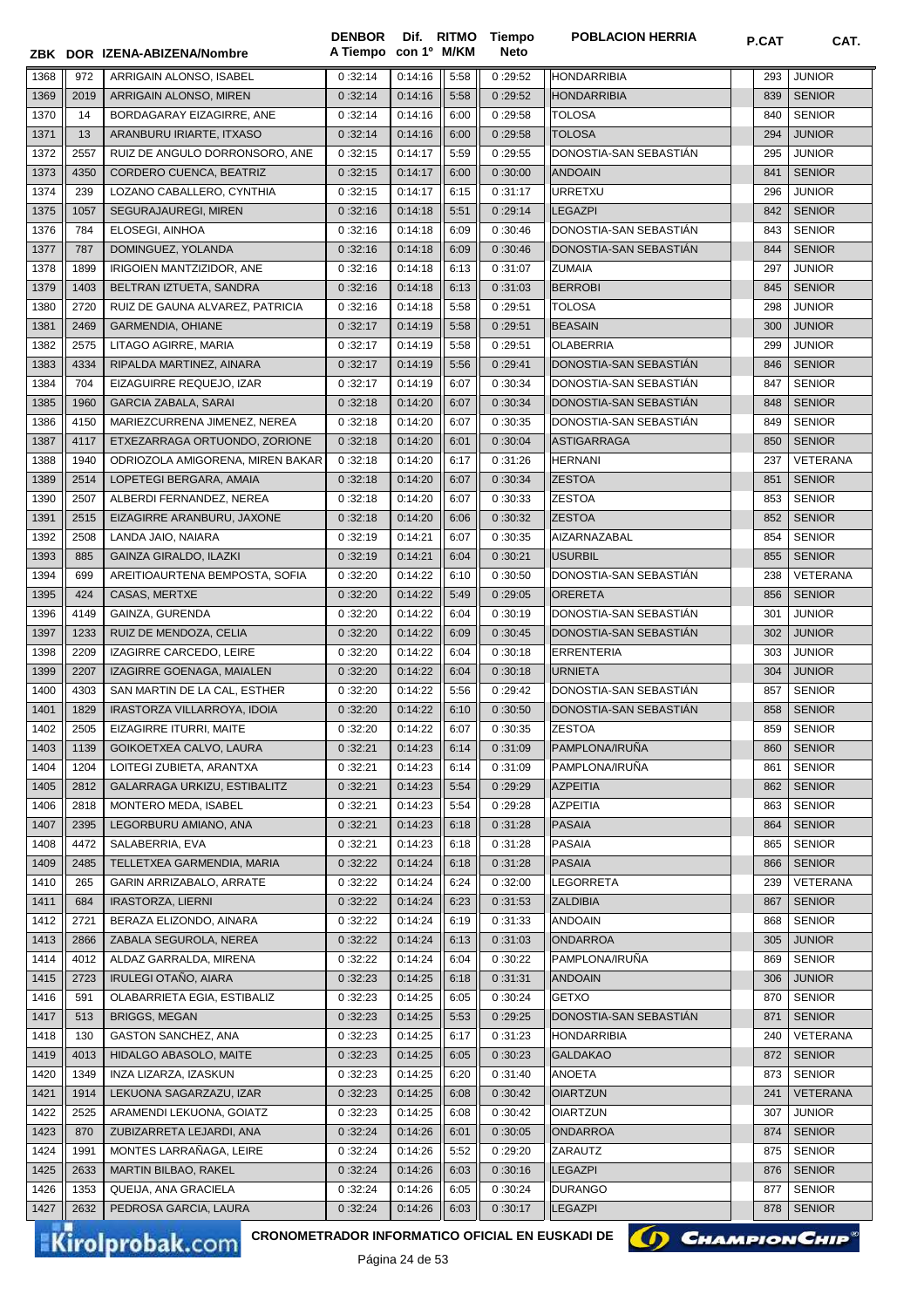|              |              | ZBK DOR IZENA-ABIZENA/Nombre                                              | <b>DENBOR</b><br>A Tiempo | con 1º M/KM        |              | Dif. RITMO Tiempo<br>Neto | <b>POBLACION HERRIA</b>                  | P.CAT      | CAT.                           |
|--------------|--------------|---------------------------------------------------------------------------|---------------------------|--------------------|--------------|---------------------------|------------------------------------------|------------|--------------------------------|
| 1428         | 1343         | NEGRO ITURREGI, ARANTZA                                                   | 0:32:24                   | 0:14:26            | 6:05         | 0:30:25                   | <b>DURANGO</b>                           | 879        | <b>SENIOR</b>                  |
| 1429         | 1988         | PASTOR, GÉRALDINE                                                         | 0:32:24                   | 0:14:26            | 6:01         | 0:30:05                   | DONOSTIA-SAN SEBASTIAN                   | 880        | <b>SENIOR</b>                  |
| 1430         | 2492         | VAN DER WORP, KARIN                                                       | 0:32:24                   | 0:14:26            | 5:54         | 0:29:31                   | DONOSTIA-SAN SEBASTIAN                   | 881        | <b>SENIOR</b>                  |
| 1431         | 4304         | PALOMERO SALETA, SARA                                                     | 0:32:24                   | 0:14:26            | 5:57         | 0:29:44                   | DONOSTIA-SAN SEBASTIÁN                   | 882        | <b>SENIOR</b>                  |
| 1432         | 2428         | OTXANDORENA YEREGI, UXUE                                                  | 0:32:25                   | 0:14:27            | 5:58         | 0:29:51                   | LASARTE-ORIA                             | 308        | <b>JUNIOR</b>                  |
| 1433         | 1925         | LOPEZ BARTOLOME, MARI JOSE                                                | 0:32:25                   | 0:14:27            | 6:18         | 0:31:29                   | OLAZTI/OLAZAGUTÍA                        | 884        | <b>SENIOR</b>                  |
| 1434         | 1424         | PARRA, SANDRA                                                             | 0:32:25                   | 0:14:27            | 6:07         | 0:30:33                   | <b>ZUMARRAGA</b>                         | 883        | <b>SENIOR</b>                  |
| 1435         | 1339         | PAVO BELDARRAIN, SARA                                                     | 0:32:25                   | 0:14:27            | 5:59         | 0:29:53                   | LASARTE-ORIA                             | 309        | <b>JUNIOR</b>                  |
| 1436         | 2015         | CAMBA SILVETI, MAITANE                                                    | 0:32:26                   | 0:14:28            | 6:13         | 0:31:07                   | <b>USURBIL</b>                           | 886        | <b>SENIOR</b>                  |
| 1437         | 2014         | GONZALEZ IZAGUIRRE, NAGORE                                                | 0:32:26                   | 0:14:28            | 6:14         | 0:31:08                   | <b>USURBIL</b>                           | 885        | <b>SENIOR</b>                  |
| 1438         | 438          | MUJIKA EIZMENDI, NEKANE                                                   | 0:32:26                   | 0:14:28            | 6:07         | 0:30:35                   | <b>ORDIZIA</b>                           | 887        | <b>SENIOR</b>                  |
| 1439         | 2260         | HERNANDEZ, LOIDA                                                          | 0:32:26                   | 0:14:28            | 6:05         | 0:30:25                   | <b>ERRENTERIA</b>                        | 310        | <b>JUNIOR</b>                  |
| 1440         | 1688         | TIJERO ESNARRIAGA, AMAIA                                                  | 0:32:26                   | 0:14:28            | 5:49         | 0:29:07                   | <b>BERANGO</b>                           | 888        | <b>SENIOR</b>                  |
| 1441         | 437          | GARMENDIA BEGUIRISTAIN, ELISABET                                          | 0:32:26                   | 0:14:28            | 6:07         | 0:30:36                   | <b>ORDIZIA</b>                           | 889        | <b>SENIOR</b>                  |
| 1442         | 2799         | POVES LOPEZ, EDURNE                                                       | 0:32:27                   | 0:14:29            | 5:56         | 0:29:41                   | <b>ERMUA</b>                             | 890        | <b>SENIOR</b>                  |
| 1443         | 2726         | ALTUNA AMILLATEGI, EDURNE                                                 | 0:32:27                   | 0:14:29            | 5:56         | 0:29:41                   | <b>ERMUA</b>                             | 891        | <b>SENIOR</b>                  |
| 1444         | 537          | ARRIETA IZTUETA, ANA                                                      | 0:32:27                   | 0:14:29            | 6:11         | 0:30:53                   | DONOSTIA-SAN SEBASTIÁN                   | 892        | <b>SENIOR</b>                  |
| 1445         | 920          | LÓPEZ GONZÁLEZ, MARTA                                                     | 0:32:27                   | 0:14:29            | 6:20         | 0:31:38                   | DONOSTIA-SAN SEBASTIÁN                   | 893        | <b>SENIOR</b>                  |
| 1446         | 666          | IRASTORZA ALUSTIZA, KRISTINA                                              | 0:32:27                   | 0:14:29            | 6:10         | 0:30:52                   | DONOSTIA-SAN SEBASTIAN                   | 894        | <b>SENIOR</b>                  |
| 1447         | 919          | FERREIRO DEL RIO, SUSANA                                                  | 0:32:27                   | 0:14:29            | 6:20         | 0:31:39                   | <b>LASARTE-ORIA</b>                      | 895        | <b>SENIOR</b>                  |
| 1448         | 2506         | MENDIZABAL ETXEBERRIA, ANE                                                | 0:32:27                   | 0:14:29            | 5:56         | 0:29:42                   | <b>ZESTOA</b>                            | 896        | <b>SENIOR</b>                  |
| 1449         | 804          | ZUBELDIA ALKORTA, AIZPEA                                                  | 0:32:27                   | 0:14:29            | 6:05         | 0:30:27                   | ARETXABALETA                             | 898        | <b>SENIOR</b>                  |
| 1450         | 1059         | ALVAREZ MANJON, MIRIAM                                                    | 0:32:27                   | 0:14:29            | 5:53         | 0:29:26                   | <b>BEASAIN</b>                           | 897        | <b>SENIOR</b>                  |
| 1451         | 2504         | ACEDO GIL, YOLANDA                                                        | 0:32:27                   | 0:14:29            | 5:56         | 0:29:42                   | <b>ZESTOA</b>                            | 899        | <b>SENIOR</b>                  |
| 1452         | 2030         | ZUBELDIA ALKORTA, EIDER                                                   | 0:32:27                   | 0:14:29            | 6:05         | 0:30:27                   | DONOSTIA-SAN SEBASTIAN                   | 900        | <b>SENIOR</b>                  |
| 1453         | 1098         | SEVILLANO ARAMENDIA, BEGO                                                 | 0:32:28                   | 0:14:30            | 6:11         | 0:30:56                   | DONOSTIA-SAN SEBASTIAN                   | 901        | <b>SENIOR</b>                  |
| 1454<br>1455 | 2615<br>1004 | AVEIRO GONZALEZ, MARCELA<br>ARANA BEITIA, NAGORE                          | 0:32:28<br>0:32:28        | 0:14:30<br>0:14:30 | 6:06<br>6:00 | 0:30:30<br>0:29:58        | <b>ZUMARRAGA</b><br><b>ESKORIATZA</b>    | 311<br>902 | <b>JUNIOR</b><br><b>SENIOR</b> |
| 1456         | 853          | LORENZO ROJAS, ANE                                                        | 0:32:28                   | 0:14:30            | 6:15         | 0:31:16                   | <b>IRUN</b>                              | 312        | <b>JUNIOR</b>                  |
| 1457         | 2065         | ANIBAL VAZQUEZ, AINHOA                                                    | 0:32:28                   | 0:14:30            | 6:07         | 0:30:33                   | <b>LAZKAO</b>                            | 903        | <b>SENIOR</b>                  |
| 1458         | 1449         | LARRARTE OSINALDE, AMAIA                                                  | 0:32:29                   | 0:14:31            | 6:17         | 0:31:24                   | <b>IBARRA</b>                            | 904        | <b>SENIOR</b>                  |
| 1459         | 696          | RODRIGUEZ PEREZ, SHEILA                                                   | 0:32:29                   | 0:14:31            | 5:54         | 0:29:29                   | DONOSTIA-SAN SEBASTIAN                   | 905        | <b>SENIOR</b>                  |
| 1460         | 773          | UJIA PEREZ, MARIA EUGENIA                                                 | 0:32:29                   | 0:14:31            | 6:30         | 0:32:29                   | <b>IRUN</b>                              | 906        | <b>SENIOR</b>                  |
| 1461         | 89           | LASA LEGARISTI, AINHOA                                                    | 0:32:30                   | 0:14:32            | 6:03         | 0:30:13                   | <b>ZUMARRAGA</b>                         | 907        | <b>SENIOR</b>                  |
| 1462         | 88           | LASA LEGARISTI, OIHANE                                                    | 0:32:30                   | 0:14:32            | 6:03         | 0:30:13                   | URRETXU                                  | 908        | <b>SENIOR</b>                  |
| 1463         | 673          | AGIRREGOMEZKORTA CASALS, UXUE                                             | 0:32:30                   | 0:14:32            | 6:18         | 0:31:30                   | <b>OIARTZUN</b>                          | 909        | <b>SENIOR</b>                  |
| 1464         | 674          | AGUDO SALVADOR, SHANDRA                                                   | 0:32:30                   | 0:14:32            | 6:18         | 0:31:30                   | LASARTE-ORIA                             | 910        | <b>SENIOR</b>                  |
| 1465         | 1123         | JAURRIETA, AMAIA                                                          | 0:32:31                   | 0:14:33            | 6:19         | 0:31:36                   | <b>HONDARRIBIA</b>                       | 911        | <b>SENIOR</b>                  |
| 1466         | 2083         | AGIRRETXE IRADI, IZAR                                                     | 0:32:31                   | 0:14:33            | 5:59         | 0:29:57                   | LASARTE-ORIA                             | 313        | <b>JUNIOR</b>                  |
| 1467         | 2084         | IPARRAGIRRE IARTZA, MADDI                                                 | 0:32:31                   | 0:14:33            | 5:59         | 0:29:57                   | LASARTE-ORIA                             | 314        | <b>JUNIOR</b>                  |
| 1468         | 4031         | AUSIN ARRUTI, JOSUNE                                                      | 0:32:31                   | 0:14:33            | 6:19         | 0:31:36                   | HENDAYE                                  | 912        | <b>SENIOR</b>                  |
| 1469         | 2208         | GOENAGA SAN SEBASTIAN, PILARE                                             | 0:32:31                   | 0:14:33            | 6:06         | 0:30:29                   | <b>URNIETA</b>                           | 242        | <b>VETERANA</b>                |
| 1470         | 414          | LANDA ARREGI, KARMELE                                                     | 0:32:31                   | 0:14:33            | 6:10         | 0:30:49                   | LASARTE-ORIA                             | 243        | VETERANA                       |
| 1471         | 2865         | PONCE PASCUALE, PATRICIA                                                  | 0:32:31                   | 0:14:33            | 6:00         | 0:30:01                   | DONOSTIA-SAN SEBASTIÁN                   | 244        | <b>VETERANA</b>                |
| 1472         | 1002         | USABIAGA MENTA, SUSANA                                                    | 0:32:32                   | 0:14:34            | 6:16         | 0:31:22                   | DONOSTIA-SAN SEBASTIAN                   | 913        | <b>SENIOR</b>                  |
| 1473         | 238          | SANCHEZ REDONDO, ANTZINE                                                  | 0:32:32                   | 0:14:34            | 6:19         | 0:31:33                   | <b>URRETXU</b>                           | 315        | <b>JUNIOR</b>                  |
| 1474         | 337          | IZETA ANDIA, AINTZANE                                                     | 0:32:33                   | 0:14:35            | 5:57         | 0:29:43                   | ASTIGARRAGA                              | 914        | <b>SENIOR</b>                  |
| 1475         | 2393         | LEONET AYESTARAN, ENARA                                                   | 0:32:33                   | 0:14:35            | 5:55         | 0:29:37                   | <b>ERRENTERIA</b>                        | 916        | <b>SENIOR</b>                  |
| 1476         | 341          | ALONSO VALLEJO, EIDER                                                     | 0:32:33                   | 0:14:35            | 5:57         | 0:29:44                   | <b>ASTIGARRAGA</b>                       | 915        | <b>SENIOR</b>                  |
| 1477         | 4336         | OYARZABAL TAPIA, ANE                                                      | 0:32:33                   | 0:14:35            | 5:50         | 0:29:12                   | DONOSTIA-SAN SEBASTIAN                   | 917        | <b>SENIOR</b>                  |
| 1478         | 2312         | OTANO OYARZABAL, IZASKUN                                                  | 0:32:33                   | 0:14:35            | 6:20         | 0:31:41                   | <b>ANDOAIN</b>                           | 918        | <b>SENIOR</b>                  |
| 1479<br>1480 | 4335<br>2874 | LANDA ALBORS, MAITE<br>AZURMENDI AIZPURUA, IDOIA                          | 0:32:33<br>0:32:33        | 0:14:35<br>0:14:35 | 5:50<br>5:56 | 0:29:11<br>0:29:38        | DONOSTIA-SAN SEBASTIAN<br><b>BEASAIN</b> | 919<br>920 | <b>SENIOR</b><br><b>SENIOR</b> |
| 1481         | 2630         | CUESTA JUARROS, AFRICA                                                    | 0:32:34                   | 0:14:36            | 6:06         | 0:30:30                   | <b>LEGAZPI</b>                           | 245        | <b>VETERANA</b>                |
| 1482         | 2629         | LARREA ROA, LURDES                                                        | 0:32:34                   | 0:14:36            | 6:06         | 0:30:29                   | LEGAZPI                                  | 246        | VETERANA                       |
| 1483         | 466          | MARCOS, NATALIA                                                           | 0:32:34                   | 0:14:36            | 6:18         | 0:31:28                   | <b>EIBAR</b>                             | 921        | <b>SENIOR</b>                  |
| 1484         | 1282         | SALEGI ZEZEAGA, IRAITZ                                                    | 0:32:34                   | 0:14:36            | 6:20         | 0:31:39                   | <b>BERGARA</b>                           | 316        | <b>JUNIOR</b>                  |
| 1485         | 465          | OSINALDE IBARZABAL, ELISABET                                              | 0:32:34                   | 0:14:36            | 6:18         | 0:31:29                   | <b>EIBAR</b>                             | 922        | <b>SENIOR</b>                  |
| 1486         | 2017         | CARCEDO MITXELENA, ANA                                                    | 0:32:34                   | 0:14:36            | 6:07         | 0:30:35                   | <b>ERRENTERIA</b>                        | 247        | VETERANA                       |
| 1487         | 2072         | PORTU ALZAGA, IRATI                                                       | 0:32:34                   | 0:14:36            | 6:15         | 0:31:16                   | <b>USURBIL</b>                           | 924        | <b>SENIOR</b>                  |
|              |              |                                                                           |                           |                    |              |                           |                                          |            |                                |
|              |              | CRONOMETRADOR INFORMATICO OFICIAL EN EUSKADI DE<br><b>Kirolprobak.com</b> |                           |                    |              |                           | (I) CHAMPION CHIP®                       |            |                                |

Página 25 de 53

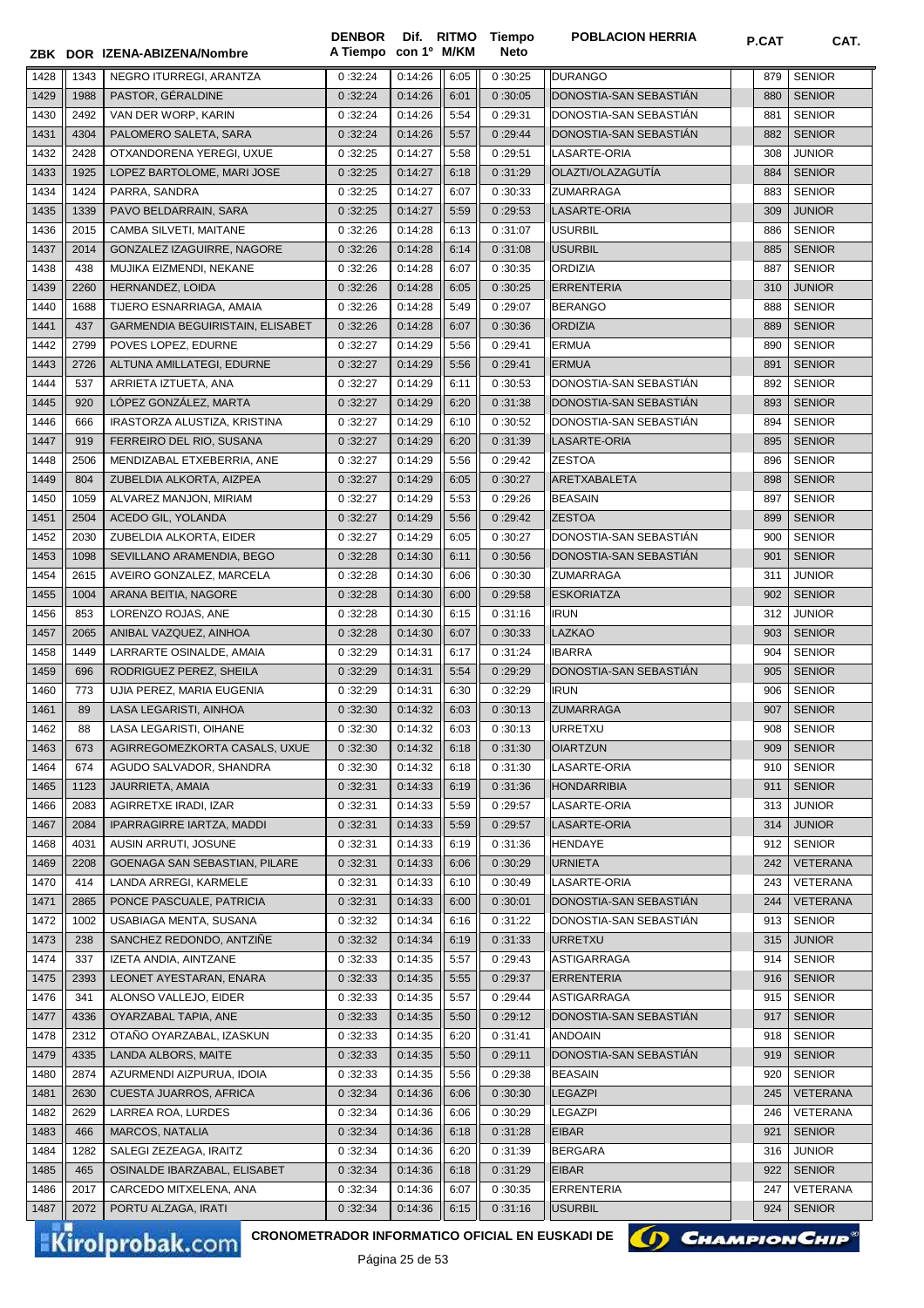|              |             | ZBK DOR IZENA-ABIZENA/Nombre                           | <b>DENBOR</b><br>A Tiempo con 1º M/KM |                    |              | Dif. RITMO Tiempo<br>Neto | <b>POBLACION HERRIA</b>            | P.CAT      | CAT.                           |
|--------------|-------------|--------------------------------------------------------|---------------------------------------|--------------------|--------------|---------------------------|------------------------------------|------------|--------------------------------|
| 1488         | 464         | ARRATE ZORRAQUIN, OIHANE                               | 0:32:34                               | 0:14:36            | 6:18         | 0:31:29                   | <b>EIBAR</b>                       | 923        | <b>SENIOR</b>                  |
| 1489         | 1354        | SAN MIGUEL BENGOA, NEREA                               | 0:32:34                               | 0:14:36            | 6:20         | 0:31:39                   | <b>BERGARA</b>                     | 317        | <b>JUNIOR</b>                  |
| 1490         | 2016        | AIZPURUA APEZETXEA, AINTZANE                           | 0:32:35                               | 0:14:37            | 6:15         | 0:31:16                   | <b>USURBIL</b>                     | 925        | <b>SENIOR</b>                  |
| 1491         | 754         | GARCIARENA ODRIOZOLA, LEYRE                            | 0:32:35                               | 0:14:37            | 6:06         | 0:30:32                   | DONOSTIA-SAN SEBASTIAN             | 318        | <b>JUNIOR</b>                  |
| 1492         | 1673        | LARRAZ IRIBAS, MAITE                                   | 0:32:35                               | 0:14:37            | 6:26         | 0:32:08                   | DONOSTIA-SAN SEBASTIÁN             | 248        | VETERANA                       |
| 1493         | 1671        | ELIZONDO LOPETEGUI, ARANTXA                            | 0:32:35                               | 0:14:37            | 6:26         | 0:32:08                   | DONOSTIA-SAN SEBASTIÁN             | 249        | <b>VETERANA</b>                |
| 1494         | 4330        | MARTÍNEZ PAGALDAY, LEIRE                               | 0:32:35                               | 0:14:37            | 5:53         | 0:29:26                   | <b>IRUN</b>                        | 319        | <b>JUNIOR</b>                  |
| 1495         | 2711        | GARCÍA GONZÁLEZ, BEGOÑA                                | 0:32:35                               | 0:14:37            | 5:53         | 0:29:23                   | <b>BILBAO</b>                      | 926        | <b>SENIOR</b>                  |
| 1496         | 461         | KHALFAOUI LARRAÑAGA, ANDREA                            | 0:32:35                               | 0:14:37            | 6:19         | 0:31:36                   | DONOSTIA-SAN SEBASTIÁN             | 320        | <b>JUNIOR</b>                  |
| 1497         | 844         | <b>BITERI, IRAIA</b>                                   | 0:32:35                               | 0:14:37            | 6:04         | 0:30:20                   | <b>BASAURI</b>                     | 927        | <b>SENIOR</b>                  |
| 1498         | 23          | LEKUONA ISASA, ALAITZ                                  | 0:32:35                               | 0:14:37            | 6:18         | 0:31:32                   | <b>IRUN</b>                        | 321        | <b>JUNIOR</b>                  |
| 1499         | 2642        | ZALDUA OSINAGA, MIRIAN                                 | 0:32:35                               | 0:14:37            | 6:14         | 0:31:11                   | <b>LEGAZPI</b>                     | 928        | <b>SENIOR</b>                  |
| 1500         | 2316        | GOICOECHEA PAGLIALUNGA, EUKENE                         | 0:32:35                               | 0:14:37            | 6:21         | 0:31:43                   | <b>SEGURA</b>                      | 322        | <b>JUNIOR</b>                  |
| 1501         | 2641        | LARRAÑAGA BARANDIARAN, MIREN                           | 0:32:35                               | 0:14:37            | 6:14         | 0:31:10                   | <b>LEGAZPI</b>                     | 929        | <b>SENIOR</b>                  |
| 1502         | 2643        | NOGALES, MAITE                                         | 0:32:36                               | 0:14:38            | 6:14         | 0:31:11                   | <b>LEGAZPI</b>                     | 930        | <b>SENIOR</b>                  |
| 1503         | 1545        | RESSIA, DANIELA KARINA                                 | 0:32:36                               | 0:14:38            | 6:19         | 0:31:35                   | <b>ANTZUOLA</b>                    | 931        | <b>SENIOR</b>                  |
| 1504         | 2155        | MONTES ETXEBERRIA, ARRITOKIETA                         | 0:32:36                               | 0:14:38            | 6:17         | 0:31:27                   | DONOSTIA-SAN SEBASTIAN             | 932        | <b>SENIOR</b>                  |
| 1505         | 33          | ORTIZ DE URBINA CAEN AVE, PATRICIA                     | 0:32:36                               | 0:14:38            | 6:18         | 0:31:28                   | DONOSTIA-SAN SEBASTIÁN             | 933        | <b>SENIOR</b>                  |
| 1506         | 2297        | DOMINGUEZ BUTRON, AINHOA                               | 0:32:36                               | 0:14:38            | 6:29         | 0:32:23                   | DONOSTIA-SAN SEBASTIÁN             | 934        | <b>SENIOR</b>                  |
| 1507         | 4480        | <b>GARAIOA ESTEBAN, MAITE</b>                          | 0:32:36                               | 0:14:38            | 5:58         | 0:29:52                   | <b>HERNANI</b>                     | 250        | <b>VETERANA</b>                |
| 1508         | 157         | AREIZAGA RUEDA, AINARA                                 | 0:32:36                               | 0:14:38            | 6:18         | 0:31:31                   | ZARAUTZ                            | 935        | <b>SENIOR</b>                  |
| 1509         | 2562        | DIEGO CRUZ, LAURA                                      | 0:32:36                               | 0:14:38            | 5:57         | 0:29:46                   | <b>ERRENTERIA</b>                  | 936        | <b>SENIOR</b>                  |
| 1510         | 1667        | DORRONSORO, NAROA                                      | 0:32:37                               | 0:14:39            | 6:26         | 0:32:09                   | DONOSTIA-SAN SEBASTIAN             | 323        | <b>JUNIOR</b>                  |
| 1511         | 825         | VILLEGAS MARQUÉS, ARANTXA                              | 0:32:37                               | 0:14:39            | 6:21         | 0:31:43                   | <b>TOLOSA</b>                      | 937        | <b>SENIOR</b>                  |
| 1512         | 826         | ROSTRO VALLE, CARMEN                                   | 0:32:37                               | 0:14:39            | 6:20         | 0:31:42                   | <b>IBARRA</b>                      | 251        | VETERANA                       |
| 1513         | 443         | SALABERRIA ARANEGUI, MARTA                             | 0:32:37                               | 0:14:39            | 6:20         | 0:31:38                   | DONOSTIA-SAN SEBASTIAN             | 324        | <b>JUNIOR</b>                  |
| 1514         | 1834        | ASAMA GOMEZ, ELENA                                     | 0:32:37                               | 0:14:39            | 5:51         | 0:29:17                   | <b>LEMOIZ</b>                      | 938        | <b>SENIOR</b>                  |
| 1515         | 4188        | ABADIA GUINEA, MIREN                                   | 0:32:38                               | 0:14:40            | 6:07         | 0:30:36                   | DONOSTIA-SAN SEBASTIAN             | 325        | <b>JUNIOR</b>                  |
| 1516         | 12          | PEREZ OUTEIRAL, JESSICA                                | 0:32:38                               | 0:14:40            | 6:05         | 0:30:23                   | <b>ERRENTERIA</b>                  | 326        | <b>JUNIOR</b>                  |
| 1517         | 1420        | LOPEZ ATXEGA, SONIA                                    | 0:32:38                               | 0:14:40            | 6:03         | 0:30:16                   | DONOSTIA-SAN SEBASTIAN             | 939        | <b>SENIOR</b>                  |
| 1518         | 4467        | ERRAZKIN, OLATZ                                        | 0:32:38                               | 0:14:40            | 6:03         | 0:30:16                   | DONOSTIA-SAN SEBASTIAN             | 252        | VETERANA                       |
| 1519         | 1513        | NUIN GONZÁLEZ, EVA                                     | 0:32:38                               | 0:14:40            | 6:03         | 0:30:16                   | DONOSTIA-SAN SEBASTIAN             | 253        | <b>VETERANA</b>                |
| 1520         | 1313        | AMAT VILLEGAS, IRENE                                   | 0:32:39                               | 0:14:41            | 5:55         | 0:29:35                   | PAMPLONA/IRUÑA                     | 940        | <b>SENIOR</b>                  |
| 1521         | 4284        | MERCADO GUTIERREZ, MARIA                               | 0:32:39                               | 0:14:41            | 5:55         | 0:29:36                   | <b>PAMPLONA</b>                    | 941        | <b>SENIOR</b>                  |
| 1522         | 1260        | ALDASORO ITURBE, INTZA                                 | 0:32:39                               | 0:14:41            | 6:28         | 0:32:20                   | DONOSTIA-SAN SEBASTIÁN             | 942        | <b>SENIOR</b>                  |
| 1523         | 1705        | ORBARA SORET, ESTIBALIZ                                | 0:32:39                               | 0:14:41            | 5:55         | 0:29:35                   | PAMPLONA/IRUÑA                     | 943        | <b>SENIOR</b>                  |
| 1524         | 1100        | GONZALEZ ACHA, ISABEL                                  | 0:32:39                               | 0:14:41            | 6:28         | 0:32:21                   | DONOSTIA-SAN SEBASTIÁN             | 254        | VETERANA                       |
| 1525         | 977         | SOLAGAISTUA ORTEGA, NAGORE                             | 0:32:39                               | 0:14:41            | 6:14         | 0:31:10                   | LASARTE-ORIA                       | 944        | <b>SENIOR</b>                  |
| 1526         | 4183        | AZPEITIA MENDIOROZ, ESTHER                             | 0:32:40                               | 0:14:42            | 6:24         | 0:32:01                   | DONOSTIA-SAN SEBASTIÁN             | 255        | VETERANA                       |
| 1527         | 1736        | BEROIZ VERGARA, RAQUEL                                 | 0:32:40                               | 0:14:42            | 6:22         | 0:31:49                   | AOIZ/AGOITZ                        | 945        | <b>SENIOR</b>                  |
| 1528         | 4005        | MADARIAGA IRAGORRI, IXIAR                              | 0:32:40                               | 0:14:42            | 6:24         | 0:32:01                   | <b>OIARTZUN</b>                    | 256        | VETERANA                       |
| 1529         | 1216        | SARASA ETXEGIA, BEATRIZ                                | 0:32:40                               | 0:14:42            | 5:58         | 0:29:51                   | VILLAVA/ATARRABIA                  | 946        | <b>SENIOR</b>                  |
| 1530         | 562         | GOROSTIZA HIGUERAS, EVA                                | 0:32:40                               | 0:14:42            | 6:08         | 0:30:41                   | <b>IRUN</b>                        | 947        | <b>SENIOR</b>                  |
| 1531         | 563         | JIMENEZ MOLINA, LOURDES                                | 0:32:41                               | 0:14:43            | 6:08         | 0:30:42                   | <b>IRUN</b>                        | 948        | <b>SENIOR</b>                  |
| 1532         | 2672        | ARREGI EZKURRA, AINARA                                 | 0:32:41                               | 0:14:43            | 6:09         | 0:30:47                   | ARRASATE/MONDRAGÓN                 | 327        | <b>JUNIOR</b>                  |
| 1533         | 2671        | VIGURI AGIRRE, ZURIÑE                                  | 0:32:41                               | 0:14:43            | 6:10         | 0:30:48                   | ARRASATE/MONDRAGÓN                 | 949        | <b>SENIOR</b>                  |
| 1534         | 1794        | <b>IGARTUA URZELAI, SAIOA</b>                          | 0:32:41                               | 0:14:43            | 6:12         | 0:30:59                   | <b>URRETXU</b>                     | 329        | <b>JUNIOR</b>                  |
| 1535         | 1795        | MILLET OYARZABAL, UXUE                                 | 0:32:41                               | 0:14:43            | 6:12         | 0:30:59                   | <b>URRETXU</b>                     | 328        | <b>JUNIOR</b>                  |
| 1536         | 1023        | MANCEÑIDO GONZALEZ, ELITE                              | 0:32:41                               | 0:14:43            | 6:13         | 0:31:04                   | <b>GETXO</b>                       | 950        | <b>SENIOR</b>                  |
| 1537         | 261         | PRIETO, YAMELLI                                        | 0:32:41                               | 0:14:43            | 6:08         | 0:30:42                   | <b>AZPEITIA</b><br><b>IRURA</b>    | 951        | <b>SENIOR</b>                  |
| 1538         | 2707<br>259 | GUTIERREZ AIZPURU, IGONE<br>ETXEBERRIA ARZALLUS, IDOIA | 0:32:41                               | 0:14:43            | 6:20         | 0:31:39                   |                                    | 330        | <b>JUNIOR</b><br><b>SENIOR</b> |
| 1539<br>1540 | 2266        | BARRIO SALABERRIA, ISA                                 | 0:32:42<br>0:32:42                    | 0:14:44<br>0:14:44 | 6:09         | 0:30:43<br>0:30:42        | <b>AZPEITIA</b><br><b>AZPEITIA</b> | 952<br>954 | <b>SENIOR</b>                  |
| 1541         | 323         | SARASA MAYA, ELENA                                     | 0:32:42                               | 0:14:44            | 6:08<br>6:10 | 0:30:51                   | <b>ASTIGARRAGA</b>                 | 953        | SENIOR                         |
| 1542         | 1137        | SUNSUNDEGUI IRIGOYEN, IDOIA                            | 0:32:43                               | 0:14:45            | 6:06         | 0:30:30                   | <b>LESAKA</b>                      | 955        | <b>SENIOR</b>                  |
| 1543         | 1789        | IMAZ GONZALEZ, ANE                                     | 0:32:43                               | 0:14:45            | 6:26         | 0:32:12                   | <b>ERRENTERIA</b>                  | 331        | <b>JUNIOR</b>                  |
| 1544         | 1790        | BELTRAN ERRANDONEA, MADDI                              | 0:32:43                               | 0:14:45            | 6:27         | 0:32:13                   | <b>ERRENTERIA</b>                  | 332        | <b>JUNIOR</b>                  |
| 1545         | 672         | AMAS MENDEZ, ARRITXU                                   | 0:32:43                               | 0:14:45            | 6:21         | 0:31:43                   | LASARTE-ORIA                       | 257        | VETERANA                       |
| 1546         | 791         | LOPEZ GARCIA, ELOISA                                   | 0:32:44                               | 0:14:46            | 6:23         | 0:31:54                   | ZARAUTZ                            | 258        | VETERANA                       |
| 1547         | 472         | OSINALDE ZUBIARRAIN, ARANTXA                           | 0:32:44                               | 0:14:46            | 6:28         | 0:32:20                   | LAZKAO                             | 259        | <b>VETERANA</b>                |
|              |             |                                                        |                                       |                    |              |                           |                                    |            |                                |

CRONOMETRADOR INFORMATICO OFICIAL EN EUSKADI DE **(A) CHAMPION CHIP<sup>®</sup>** 

Página 26 de 53

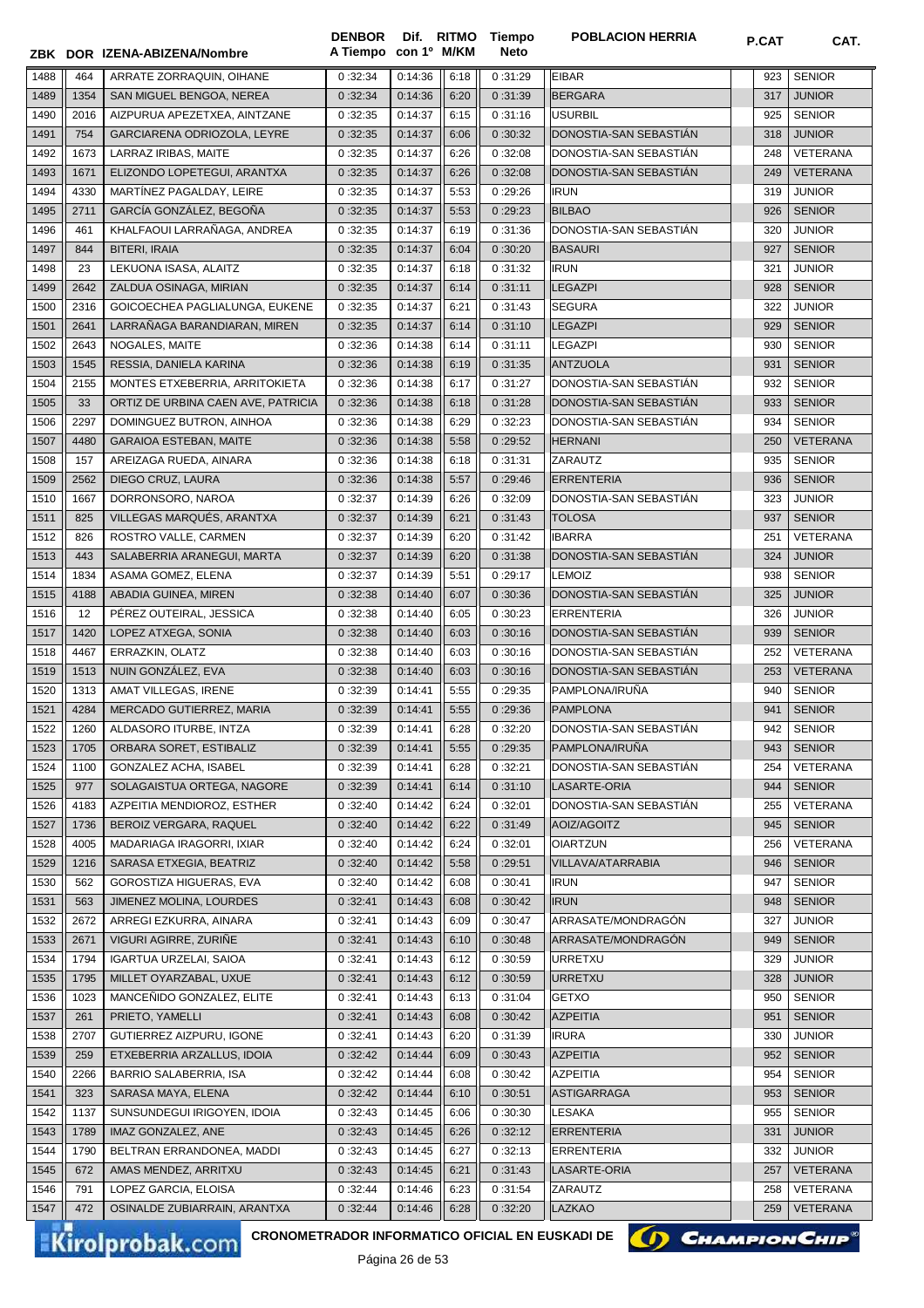|              |             | ZBK DOR IZENA-ABIZENA/Nombre                           | <b>DENBOR</b><br>A Tiempo con 1º M/KM |                    |              | Dif. RITMO Tiempo<br><b>Neto</b> | <b>POBLACION HERRIA</b>                  | P.CAT      | CAT.                             |
|--------------|-------------|--------------------------------------------------------|---------------------------------------|--------------------|--------------|----------------------------------|------------------------------------------|------------|----------------------------------|
|              |             |                                                        |                                       |                    |              |                                  |                                          |            |                                  |
| 1548<br>1549 | 2012<br>471 | THIELEN, SABINA<br>PRIETO CABELLO, MERTXE              | 0:32:44<br>0:32:44                    | 0:14:46<br>0:14:46 | 6:11<br>6:28 | 0:30:55<br>0:32:20               | DONOSTIA-SAN SEBASTIAN<br><b>LAZKAO</b>  | 956<br>260 | <b>SENIOR</b><br><b>VETERANA</b> |
| 1550         | 493         | DOUSSINAGUE ORTIZ, ANA                                 | 0:32:44                               | 0:14:46            | 6:24         | 0:31:59                          | <b>TOLOSA</b>                            | 333        | <b>JUNIOR</b>                    |
| 1551         | 2732        | ZUBELDIA APAOLAZA, ORREAGA                             | 0:32:44                               | 0:14:46            | 6:00         | 0:30:02                          | ETXARRI-ARANATZ                          | 957        | <b>SENIOR</b>                    |
| 1552         | 494         | AMONDARAIN ZABALA, MAITE                               | 0:32:45                               | 0:14:47            | 6:24         | 0:31:59                          | <b>TOLOSA</b>                            | 334        | <b>JUNIOR</b>                    |
| 1553         | 496         | MUÑAGORRI LARRARTE, LEIRE                              | 0:32:45                               | 0:14:47            | 6:24         | 0:31:59                          | <b>TOLOSA</b>                            | 336        | <b>JUNIOR</b>                    |
| 1554         | 495         | ALDALUR OTAMENDI, OLATZ                                | 0:32:45                               | 0:14:47            | 6:24         | 0:32:00                          | <b>IBARRA</b>                            | 335        | <b>JUNIOR</b>                    |
| 1555         | 2895        | CARRO DELGADO, MARIA                                   | 0:32:45                               | 0:14:47            | 6:10         | 0:30:49                          | DONOSTIA-SAN SEBASTIÁN                   | 958        | <b>SENIOR</b>                    |
| 1556         | 1800        | URIBESALGO ZUFIRIA, ARANTZAZU                          | 0:32:45                               | 0:14:47            | 6:28         | 0:32:22                          | <b>ESKORIATZA</b>                        | 959        | <b>SENIOR</b>                    |
| 1557         | 1831        | LEGARRETA ITURREGI, IXONE                              | 0:32:45                               | 0:14:47            | 5:53         | 0:29:25                          | <b>BERANGO</b>                           | 960        | <b>SENIOR</b>                    |
| 1558         | 2596        | SANCHEZ BARANDIARAN, YOLANDA                           | 0:32:45                               | 0:14:47            | 6:14         | 0:31:12                          | ZARAUTZ                                  | 261        | VETERANA                         |
| 1559         | 4474        | <b>UDABE SANCHEZ, ESTHER</b>                           | 0:32:46                               | 0:14:48            | 6:14         | 0:31:12                          | <b>ZARAUTZ</b>                           | 337        | <b>JUNIOR</b>                    |
| 1560         | 822         | QUINTANS CASTAÑO, NIEVES                               | 0:32:46                               | 0:14:48            | 6:15         | 0:31:17                          | DONOSTIA-SAN SEBASTIAN                   | 961        | <b>SENIOR</b>                    |
| 1561         | 4060        | SOLAGURENBEASKOA ALKORTA, MADD                         | 0:32:46                               | 0:14:48            | 6:00         | 0:29:58                          | DONOSTIA-SAN SEBASTIAN                   | 338        | <b>JUNIOR</b>                    |
| 1562         | 2272        | RUIZ GONZALEZ, NAIARA                                  | 0:32:46                               | 0:14:48            | 6:15         | 0:31:17                          | <b>ERRENTERIA</b>                        | 962        | <b>SENIOR</b>                    |
| 1563         | 2063        | MORENO MATO, MARIAN                                    | 0:32:46                               | 0:14:48            | 6:24         | 0:32:01                          | <b>MELILLA</b>                           | 964        | <b>SENIOR</b>                    |
| 1564         | 4281        | <b>GLARIA BERRA, VIRGINIA</b>                          | 0:32:46                               | 0:14:48            | 6:00         | 0:29:59                          | DONOSTIA-SAN SEBASTIAN                   | 963        | <b>SENIOR</b>                    |
| 1565         | 2062        | ALVIZ PALACIO, ANA                                     | 0:32:46                               | 0:14:48            | 6:24         | 0:32:00                          | <b>GIJÓN</b>                             | 262        | <b>VETERANA</b>                  |
| 1566         | 883         | GARCIA OLAIZOLA, LEIRE                                 | 0:32:47                               | 0:14:49            | 6:22         | 0:31:49                          | <b>IRUN</b>                              | 965        | <b>SENIOR</b>                    |
| 1567         | 884         | DURAN LOPEZ, JESSICA                                   | 0:32:47                               | 0:14:49            | 6:22         | 0:31:48                          | DONOSTIA-SAN SEBASTIAN                   | 966        | <b>SENIOR</b>                    |
| 1568         | 2265        | ESCUDERO SARASOLA, NIEVES                              | 0:32:47                               | 0:14:49            | 6:16         | 0:31:18                          | <b>OIARTZUN</b>                          | 263        | <b>VETERANA</b>                  |
| 1569         | 372         | FERNANDEZ PELAZ, AINARA                                | 0:32:47                               | 0:14:49            | 6:00         | 0:30:00                          | DONOSTIA-SAN SEBASTIAN                   | 967        | <b>SENIOR</b>                    |
| 1570         | 356         | CRUZ ARRÉN, AINARA                                     | 0:32:48                               | 0:14:50            | 6:23         | 0:31:56                          | <b>PASAIA</b>                            | 339        | <b>JUNIOR</b>                    |
| 1571         | 474         | LEHANE LEZAUN, MAIALEN                                 | 0:32:48                               | 0:14:50            | 6:23         | 0:31:56                          | <b>IRUN</b>                              | 340        | <b>JUNIOR</b>                    |
| 1572         | 1270        | LARREA ZUMELAGA, GARAZI                                | 0:32:48                               | 0:14:50            | 6:23         | 0:31:55                          | <b>ANTZUOLA</b>                          | 968        | <b>SENIOR</b>                    |
| 1573         | 1571        | BIZARRO GARCIA, SUSANA                                 | 0:32:48                               | 0:14:50            | 5:56         | 0:29:41                          | LASARTE-ORIA                             | 969        | <b>SENIOR</b>                    |
| 1574         | 2178        | ASTIGARRAGA IRIONDO, IDOIA                             | 0:32:49                               | 0:14:51            | 6:23         | 0:31:53                          | OÑATI                                    | 341        | <b>JUNIOR</b>                    |
| 1575         | 2340        | LARREA ITURRIAGA, JONE                                 | 0:32:49                               | 0:14:51            | 6:23         | 0:31:53                          | OÑATI                                    | 342        | <b>JUNIOR</b>                    |
| 1576         | 68          | ALTUNA ANGIOZAR, NEKANE                                | 0:32:49                               | 0:14:51            | 6:07         | 0:30:34                          | <b>HERNANI</b>                           | 970        | <b>SENIOR</b>                    |
| 1577         | 4029        | RUIZ BRETON, LAURA                                     | 0:32:50                               | 0:14:52            | 6:24         | 0:32:02                          | DONOSTIA-SAN SEBASTIAN                   | 343        | <b>JUNIOR</b>                    |
| 1578         | 1030        | GABILONDO DEL AGUILA, ESTHER                           | 0:32:50                               | 0:14:52            | 6:22         | 0:31:50                          | <b>BERGARA</b>                           | 264        | VETERANA                         |
| 1579         | 4160        | DELGADO BARRUTIA, ENEKA                                | 0:32:50                               | 0:14:52            | 6:13         | 0:31:05                          | <b>EIBAR</b>                             | 971        | <b>SENIOR</b>                    |
| 1580         | 4120        | AGUIRRE URCELAY, ISABEL                                | 0:32:50                               | 0:14:52            | 6:17         | 0:31:27                          | DONOSTIA-SAN SEBASTIÁN                   | 265        | VETERANA                         |
| 1581         | 43          | QUINN OTAÑO, MIRIAM                                    | 0:32:50                               | 0:14:52            | 6:02         | 0:30:09                          | <b>VILLABONA</b>                         | 344        | <b>JUNIOR</b>                    |
| 1582         | 703         | APOLAYA CONDORI, MARGARITA                             | $0:32:50$ $0:14:52$                   |                    | 6:24         | 0:32:02                          | DONOSTIA-SAN SEBASTIÁN                   |            | 266 VETERANA                     |
| 1583         | 889<br>583  | ARANBERRI BABARRO, DORLETA<br>ETXEBESTE AGIRRE, EIDER  | 0:32:50                               | 0:14:52            | 6:07         | 0:30:34                          | <b>MENDARO</b><br>DONOSTIA-SAN SEBASTIAN | 973        | <b>SENIOR</b>                    |
| 1584<br>1585 | 637         | ARZELUS SOLA, AMAIA                                    | 0:32:50                               | 0:14:52            | 6:17<br>6:27 | 0:31:27                          | <b>ERRENTERIA</b>                        | 974<br>972 | <b>SENIOR</b><br><b>SENIOR</b>   |
| 1586         | 636         | OLIVERI KORTA, MAIALEN                                 | 0:32:50<br>0:32:51                    | 0:14:52<br>0:14:53 | 6:27         | 0:32:15<br>0:32:14               | <b>ERRENTERIA</b>                        | 975        | <b>SENIOR</b>                    |
| 1587         | 890         | LOYOLA BENGOECHEA, IZASKUN                             | 0:32:51                               | 0:14:53            | 6:07         | 0:30:35                          | <b>MENDARO</b>                           | 976        | <b>SENIOR</b>                    |
| 1588         | 638         | ARBELAIZ GARCIA, MIREN                                 | 0:32:51                               | 0:14:53            | 6:27         | 0:32:15                          | <b>ERRENTERIA</b>                        | 977        | <b>SENIOR</b>                    |
| 1589         | 1885        | MECERREYES URRUZOLA, ENARA                             | 0:32:52                               | 0:14:54            | 6:30         | 0:32:32                          | DONOSTIA-SAN SEBASTIAN                   | 978        | <b>SENIOR</b>                    |
| 1590         | 4061        | SOLAGURENBEASKOA, HAIZEA                               | 0:32:52                               | 0:14:54            | 6:01         | 0:30:04                          | DONOSTIA-SAN SEBASTIAN                   | 345        | <b>JUNIOR</b>                    |
| 1591         | 4178        | <b>IGLESIAS BENGOECHEA, LURDES</b>                     | 0:32:52                               | 0:14:54            | 6:16         | 0:31:19                          | DONOSTIA-SAN SEBASTIAN                   | 267        | VETERANA                         |
| 1592         | 1886        | MADINABEITIA OSKILA, ESTI                              | 0:32:52                               | 0:14:54            | 6:31         | 0:32:33                          | <b>PASAIA</b>                            | 979        | <b>SENIOR</b>                    |
| 1593         | 827         | <b>GARNATEO, LAURA</b>                                 | 0:32:52                               | 0:14:54            | 6:16         | 0:31:19                          | <b>PASAIA</b>                            | 980        | <b>SENIOR</b>                    |
| 1594         | 4475        | GOIKOETXEA AIZPURUA, ELENA                             | 0:32:52                               | 0:14:54            | 6:13         | 0:31:05                          | <b>ZESTOA</b>                            | 268        | VETERANA                         |
| 1595         | 2513        | GOIKOETXEA AIZPURUA, NEREA                             | 0:32:53                               | 0:14:55            | 6:13         | 0:31:05                          | <b>ZESTOA</b>                            | 981        | <b>SENIOR</b>                    |
| 1596         | 1783        | MUNIATEGI-ANDIKOETXEA, ITZIAR                          | 0:32:53                               | 0:14:55            | 6:18         | 0:31:30                          | <b>BERGARA</b>                           | 982        | <b>SENIOR</b>                    |
| 1597         | 1782        | MUNIATEGI-ANDIKOETXEA, AMAIA                           | 0:32:53                               | 0:14:55            | 6:18         | 0:31:31                          | <b>BERGARA</b>                           | 983        | <b>SENIOR</b>                    |
| 1598         | 2310        | GARTZIANDIA AGIRREZABALA, MAITANE                      | 0:32:53                               | 0:14:55            | 6:19         | 0:31:36                          | <b>HERNANI</b>                           | 346        | JUNIOR                           |
| 1599         | 1933        | <b>BOTAS ALTUNA, MIREN</b>                             | 0:32:53                               | 0:14:55            | 6:06         | 0:30:30                          | <b>OIARTZUN</b>                          | 984        | <b>SENIOR</b>                    |
| 1600         | 2047        | ADARRAGA BUENO, REGINA                                 | 0:32:54                               | 0:14:56            | 6:32         | 0:32:40                          | DONOSTIA-SAN SEBASTIAN                   | 269        | VETERANA                         |
| 1601         | 1510        | GALARRAGA IÑURRITA, GARBIÑE                            | 0:32:54                               | 0:14:56            | 6:22         | 0:31:48                          | <b>VILLABONA</b>                         | 985        | <b>SENIOR</b>                    |
| 1602         | 2402        | EGAÑA MUÑOZ, NAIARA                                    | 0:32:54                               | 0:14:56            | 6:02         | 0:30:12                          | DONOSTIA-SAN SEBASTIAN                   | 986        | <b>SENIOR</b>                    |
| 1603         | 1509        | GALARRAGA BENGOETXEA, ANA                              | 0:32:54                               | 0:14:56            | 6:22         | 0:31:48                          | <b>VILLABONA</b>                         | 987        | <b>SENIOR</b>                    |
| 1604         | 491         | EMAZABEL ALZA, Mª ANGELES                              | 0:32:54                               | 0:14:56            | 6:21         | 0:31:46                          | <b>HONDARRIBIA</b>                       | 988        | <b>SENIOR</b>                    |
| 1605         | 1511        | RODRIGUEZ PRESA, SUSANA                                | 0:32:54                               | 0:14:56            | 6:22         | 0:31:49                          | <b>VILLABONA</b>                         | 990        | <b>SENIOR</b>                    |
| 1606         | 1512        | MORAN BENAVENTE, IRATXE                                | 0:32:54                               | 0:14:56            | 6:22         | 0:31:49                          | <b>VILLABONA</b>                         | 989        | <b>SENIOR</b>                    |
| 1607         | 1568        | AROCENA BARQUILLA, MARI                                | 0:32:55                               | 0:14:57            | 5:55         | 0:29:33                          | DONOSTIA-SAN SEBASTIAN                   | 991        | <b>SENIOR</b>                    |
|              |             | <b>CRONOMETRADOR INFORMATICO OFICIAL EN EUSKADI DE</b> |                                       |                    |              |                                  |                                          |            | <b>CHAMPION CHIP®</b>            |
|              |             | <b>Kirolprobak.com</b>                                 |                                       | Dáana 27 de E2     |              |                                  |                                          |            |                                  |



**POBLACION HERRIA POBLACION**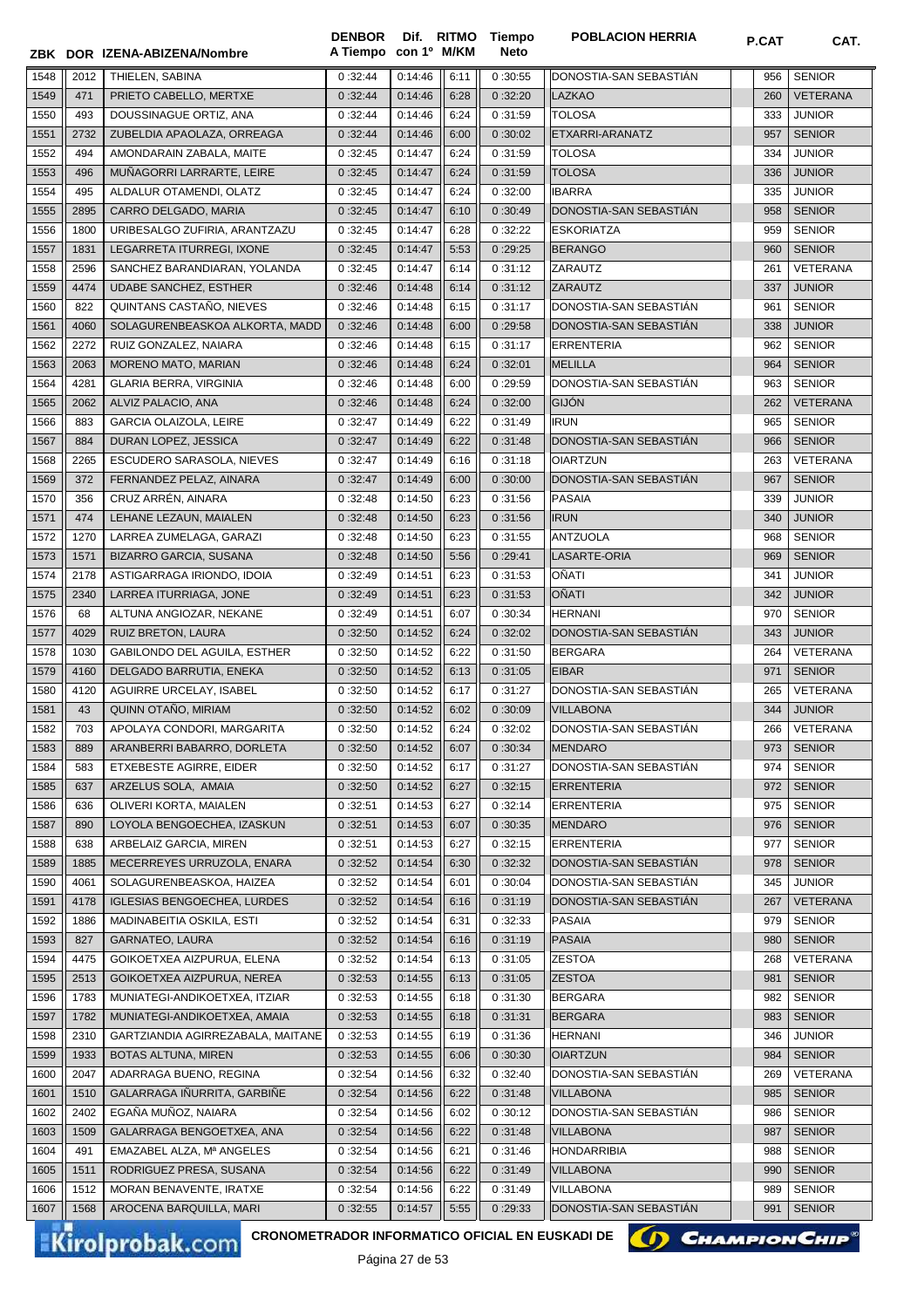|      |      | ZBK DOR IZENA-ABIZENA/Nombre    | A Tiempo con 1º M/KM |         |              | Neto    |                        |      |                 |
|------|------|---------------------------------|----------------------|---------|--------------|---------|------------------------|------|-----------------|
| 1608 | 1693 | MARTIN DOMINGUEZ, SILBIA        | 0:32:56              | 0:14:58 | 6:12         | 0:31:02 | <b>ANTZUOLA</b>        | 992  | <b>SENIOR</b>   |
| 1609 | 1698 | ANDUAGA, NEREA                  | 0:32:56              | 0:14:58 | 6:12         | 0:31:02 | <b>BERGARA</b>         | 993  | <b>SENIOR</b>   |
| 1610 | 1519 | AZCONA, ANA                     | 0:32:56              | 0:14:58 | 5:56         | 0:29:41 | <b>ZUMARRAGA</b>       | 994  | <b>SENIOR</b>   |
| 1611 | 167  | DORRONSORO GARMENDIA, AMAIA     | 0:32:56              | 0:14:58 | 6:21         | 0:31:45 | <b>BEASAIN</b>         | 347  | <b>JUNIOR</b>   |
| 1612 | 1520 | URRETABIZKAIA ODRIOZOLA, AINHOA | 0:32:56              | 0:14:58 | 5:56         | 0:29:42 | <b>URRETXU</b>         | 995  | <b>SENIOR</b>   |
| 1613 | 2756 | BARANDIARAN FERNANDEZ, ENARA    | 0:32:56              | 0:14:58 | 6:21         | 0:31:46 | LAZKAO                 | 349  | <b>JUNIOR</b>   |
| 1614 | 168  | CORONA TELLERIA, AINARA         | 0:32:56              | 0:14:58 | 6:21         | 0:31:46 | <b>BEASAIN</b>         | 348  | <b>JUNIOR</b>   |
| 1615 | 1033 | ARBELAIZ AMORRORTU, AINHOA      | 0:32:56              | 0:14:58 | 6:22         | 0:31:49 | <b>ATARRABIA</b>       | 996  | <b>SENIOR</b>   |
| 1616 | 1092 | GARCÍA RIESGO, ASUN             | 0:32:56              | 0:14:58 | 6:28         | 0:32:19 | <b>IRUN</b>            | 998  | <b>SENIOR</b>   |
| 1617 | 1061 | HERNANDEZ RODRÍGUEZ, GLORIA     | 0:32:56              | 0:14:58 | 6:28         | 0:32:20 | <b>IRUN</b>            | 997  | <b>SENIOR</b>   |
| 1618 | 1062 | GARCÍA RIESGO, MARI CARMEN      | 0:32:56              | 0:14:58 | 6:28         | 0:32:20 | <b>IRUN</b>            | 1000 | <b>SENIOR</b>   |
| 1619 | 954  | LOPEZ PEREZ, OLGA               | 0:32:56              | 0:14:58 | 6:03         | 0:30:13 | <b>BEASAIN</b>         | 999  | <b>SENIOR</b>   |
| 1620 | 2821 | ARANBURU PEÑA, MIRARI           | 0:32:57              | 0:14:59 | 6:18         | 0:31:29 | <b>AZPEITIA</b>        | 1001 | <b>SENIOR</b>   |
| 1621 | 2822 | AIZPURUA ALBERT, MAIDER         | 0:32:57              | 0:14:59 | 6:18         | 0:31:29 | <b>AZPEITIA</b>        | 1002 | <b>SENIOR</b>   |
| 1622 | 955  | LOPEZ PEREZ, MARIBI             | 0:32:57              | 0:14:59 | 6:02         | 0:30:12 | <b>BEASAIN</b>         | 1003 | <b>SENIOR</b>   |
| 1623 | 1694 | EGAÑA HERNANDEZ, AINHOA         | 0:32:57              | 0:14:59 | 6:13         | 0:31:06 | ARETXABALETA           | 350  | <b>JUNIOR</b>   |
| 1624 | 2619 | PRATS BASSET, LUCA              | 0:32:58              | 0:15:00 | 5:56         | 0:29:41 | DONOSTIA-SAN SEBASTIAN | 351  | <b>JUNIOR</b>   |
| 1625 | 2526 | ABE, YOKO                       | 0:32:58              | 0:15:00 | 6:14         | 0:31:12 | <b>SAN SEBASTIAN</b>   | 1004 | <b>SENIOR</b>   |
| 1626 | 728  | SANZ CARO, ISABEL               | 0:32:58              | 0:15:00 | 6:01         | 0:30:03 | <b>IRUN</b>            | 1005 | <b>SENIOR</b>   |
| 1627 | 1441 | GURRUTXAGA AUZMENDI, AINHOA     | 0:32:58              | 0:15:00 | 6:31         | 0:32:35 | <b>LAZKAO</b>          | 270  | <b>VETERANA</b> |
| 1628 | 2443 | RUIZ DE AUSTRI OTADUI, ESTHER   | 0:32:59              | 0:15:01 | 6:08         | 0:30:41 | MARKINA-XEMEIN         | 1007 | <b>SENIOR</b>   |
| 1629 | 1664 | YEREGUI OSINALDE, JAIONE        | 0:32:59              | 0:15:01 | 6:24         | 0:31:59 | <b>EIBAR</b>           | 1006 | <b>SENIOR</b>   |
| 1630 | 1775 | EIZAGIRRE AIZPURU, NERE         | 0:32:59              | 0:15:01 | 6:03         | 0:30:14 | <b>USURBIL</b>         | 1009 | <b>SENIOR</b>   |
| 1631 | 4321 | FERNANDEZ LASA, UXUE            | 0:32:59              | 0:15:01 | 6:03         | 0:30:13 | <b>ZUMARRAGA</b>       | 1008 | <b>SENIOR</b>   |
| 1632 | 339  | OLAZIREGI MENDIOROZ, IONE       | 0:32:59              | 0:15:01 | 6:02         | 0:30:09 | <b>ASTIGARRAGA</b>     | 1010 | <b>SENIOR</b>   |
| 1633 | 326  | AYERBE OTAÑO, NAROA             | 0:32:59              | 0:15:01 | 6:01         | 0:30:07 |                        | 352  | <b>JUNIOR</b>   |
| 1634 | 1463 | LASA GARMENDIA, ELIXABETE       | 0:32:59              | 0:15:01 | 6:03         | 0:30:13 | <b>ZUMARRAGA</b>       | 271  | VETERANA        |
| 1635 | 327  | AYERBE OTAÑO, MAIALEN           | 0:33:00              | 0:15:02 | 6:02         | 0:30:08 | <b>ASTIGARRAGA</b>     | 1011 | <b>SENIOR</b>   |
| 1636 | 4042 | MARINA ORTEGA, MERCEDES         | 0:33:00              | 0:15:02 | 6:15         | 0:31:14 | DONOSTIA-SAN SEBASTIÁN | 272  | VETERANA        |
| 1637 | 2863 | AMIANO ZULUETA, MANTTONI        | 0:33:00              | 0:15:02 | 6:07         | 0:30:37 | DONOSTIA-SAN SEBASTIÁN | 1012 | <b>SENIOR</b>   |
| 1638 | 2124 | MARQUEZ GUISADO, AMAIA          | 0:33:00              | 0:15:02 | 6:05         | 0:30:24 | <b>ANDOAIN</b>         | 1013 | <b>SENIOR</b>   |
| 1639 | 2088 | PÉREZ MADRID, LEYRE             | 0:33:00              | 0:15:02 | 6:05         | 0:30:25 | <b>ANDOAIN</b>         | 1014 | <b>SENIOR</b>   |
| 1640 | 1321 | RODRÍGUEZ GONZÁLEZ, JAIONE      | 0:33:00              | 0:15:02 | 6:21         | 0:31:44 | DONOSTIA-SAN SEBASTIAN | 1015 | <b>SENIOR</b>   |
| 1641 | 1494 | ATXALANDABASO ELORDUI, GARBIÑE  | 0:33:01              | 0:15:03 | 6:14         | 0:31:10 | <b>IRUN</b>            | 1016 | <b>SENIOR</b>   |
| 1642 | 346  | URRETAVIZCAYA, ANE              | 0:33:01              | 0:15:03 | 6:17         | 0:31:26 | <b>URNIETA</b>         | 353  | <b>JUNIOR</b>   |
| 1643 | 345  | URRETAVIZCAYA, ARANTXA          | 0:33:01              | 0:15:03 | 6:17         | 0:31:24 | <b>URNIETA</b>         | 354  | <b>JUNIOR</b>   |
| 1644 | 755  | GARCIARENA ODRIOZOLA, ANE       | 0:33:01              | 0:15:03 | 6:12         | 0:31:00 | DONOSTIA-SAN SEBASTIAN | 355  | <b>JUNIOR</b>   |
| 1645 | 2254 | YANCI, PUY                      | 0:33:02              | 0:15:04 | 6:13         | 0:31:06 | <b>LEGAZPI</b>         | 273  | <b>VETERANA</b> |
| 1646 | 1008 | JAEN ORTIZ, FRANCISCA           | 0:33:02              | 0:15:04 | 6:14         | 0:31:11 | <b>IRUN</b>            | 1017 | <b>SENIOR</b>   |
| 1647 | 1495 | <b>IMAZ OTAEGI, AMAIA</b>       | 0:33:02              | 0:15:04 | 6:12         | 0:30:58 | DONOSTIA-SAN SEBASTIAN | 1018 | <b>SENIOR</b>   |
|      | 931  | MAIZA LEDESMA, MAIALEN          | 0:33:03              | 0:15:05 |              | 0:29:55 | <b>HERNANI</b>         | 356  | <b>JUNIOR</b>   |
| 1648 | 504  | ARENAZA QUINTANA, OIHANA        | 0:33:03              | 0:15:05 | 5:59<br>6:08 | 0:30:39 | <b>ZUMAIA</b>          | 1019 | <b>SENIOR</b>   |
| 1649 | 992  | PEREZ SANZ, CARMEN              |                      | 0:15:05 |              | 0:29:46 | <b>HUESCA</b>          | 1020 | <b>SENIOR</b>   |
| 1650 |      |                                 | 0:33:03              |         | 5:57         |         | DONOSTIA-SAN SEBASTIÁN |      |                 |
| 1651 | 505  | RANERO QUINTANA, KAREN          | 0:33:03              | 0:15:05 | 6:08         | 0:30:39 |                        | 357  | <b>JUNIOR</b>   |
| 1652 | 2039 | BERAZA CABRERIZO, MARTA         | 0:33:03              | 0:15:05 | 6:09         | 0:30:44 | <b>ANDOAIN</b>         | 1021 | <b>SENIOR</b>   |
| 1653 | 1209 | URBIETA ALKORTA, OLATZ          | 0:33:04              | 0:15:06 | 6:18         | 0:31:31 | <b>AZPEITIA</b>        | 1022 | <b>SENIOR</b>   |
| 1654 | 1210 | URBIETA ALKORTA, ENEKA          | 0:33:04              | 0:15:06 | 6:18         | 0:31:32 | <b>AZPEITIA</b>        | 1023 | <b>SENIOR</b>   |
| 1655 | 4195 | <b>GOROSTEGUI OTEIZA, MARIA</b> | 0:33:05              | 0:15:07 | 6:15         | 0:31:14 | DONOSTIA-SAN SEBASTIAN | 1024 | <b>SENIOR</b>   |
| 1656 | 1726 | GALLEGO PORTILLO, DEBORA        | 0:33:05              | 0:15:07 | 6:36         | 0:32:59 | DONOSTIA-SAN SEBASTIAN | 1025 | <b>SENIOR</b>   |
| 1657 | 336  | RECIO MARZAL, NOEMI             | 0:33:05              | 0:15:07 | 6:03         | 0:30:16 | <b>ASTIGARRAGA</b>     | 1026 | <b>SENIOR</b>   |
| 1658 | 600  | ZAMARREÑO FONSECA, MAITE        | 0:33:05              | 0:15:07 | 6:29         | 0:32:25 | <b>IRUN</b>            | 1027 | <b>SENIOR</b>   |
| 1659 | 601  | SANDIN RAMOS, ARANTXA           | 0:33:05              | 0:15:07 | 6:29         | 0:32:26 | <b>ERRENTERIA</b>      | 274  | <b>VETERANA</b> |
| 1660 | 1560 | ALBENIZ UBILLOS, ALOÑA          | 0:33:05              | 0:15:07 | 6:11         | 0:30:54 | ASTIGARRAGA            | 358  | <b>JUNIOR</b>   |
| 1661 | 1833 | ASAMA GOMEZ, ROSALIA            | 0:33:05              | 0:15:07 | 5:57         | 0:29:44 | <b>BILBAO</b>          | 1028 | <b>SENIOR</b>   |
| 1662 | 1561 | MENDIBURU OLCOZ, AINHOA         | 0:33:05              | 0:15:07 | 6:11         | 0:30:55 | DONOSTIA-SAN SEBASTIAN | 359  | <b>JUNIOR</b>   |
| 1663 | 1120 | GASTAÑAGA PAGALDAY, ITZIAR      | 0:33:06              | 0:15:08 | 6:22         | 0:31:51 | ARETXABALETA           | 1030 | <b>SENIOR</b>   |
| 1664 | 798  | AMOZARRAIN SASIAIN, ANE         | 0:33:06              | 0:15:08 | 6:22         | 0:31:51 | ARETXABALETA           | 1029 | <b>SENIOR</b>   |
| 1665 | 2363 | MUÑOZ CULLA, MAIDER             | 0:33:06              | 0:15:08 | 6:05         | 0:30:23 | DONOSTIA-SAN SEBASTIAN | 1031 | <b>SENIOR</b>   |
| 1666 | 1757 | <b>ISASI, MADDI</b>             | 0:33:06              | 0:15:08 | 6:07         | 0:30:35 | LEZAMA                 | 360  | <b>JUNIOR</b>   |
| 1667 | 1763 | AZKARRAGA BIGURI, MERTXE        | 0:33:06              | 0:15:08 | 6:07         | 0:30:35 | <b>AMURRIO</b>         | 275  | <b>VETERANA</b> |

**Tiempo** 

**DENBOR**

Kirolprobak.com

CRONOMETRADOR INFORMATICO OFICIAL EN EUSKADI DE **(A) CHAMPION CHIP**<sup>®</sup>

Página 28 de 53



**POBLACION HERRIA P.CAT CAT.**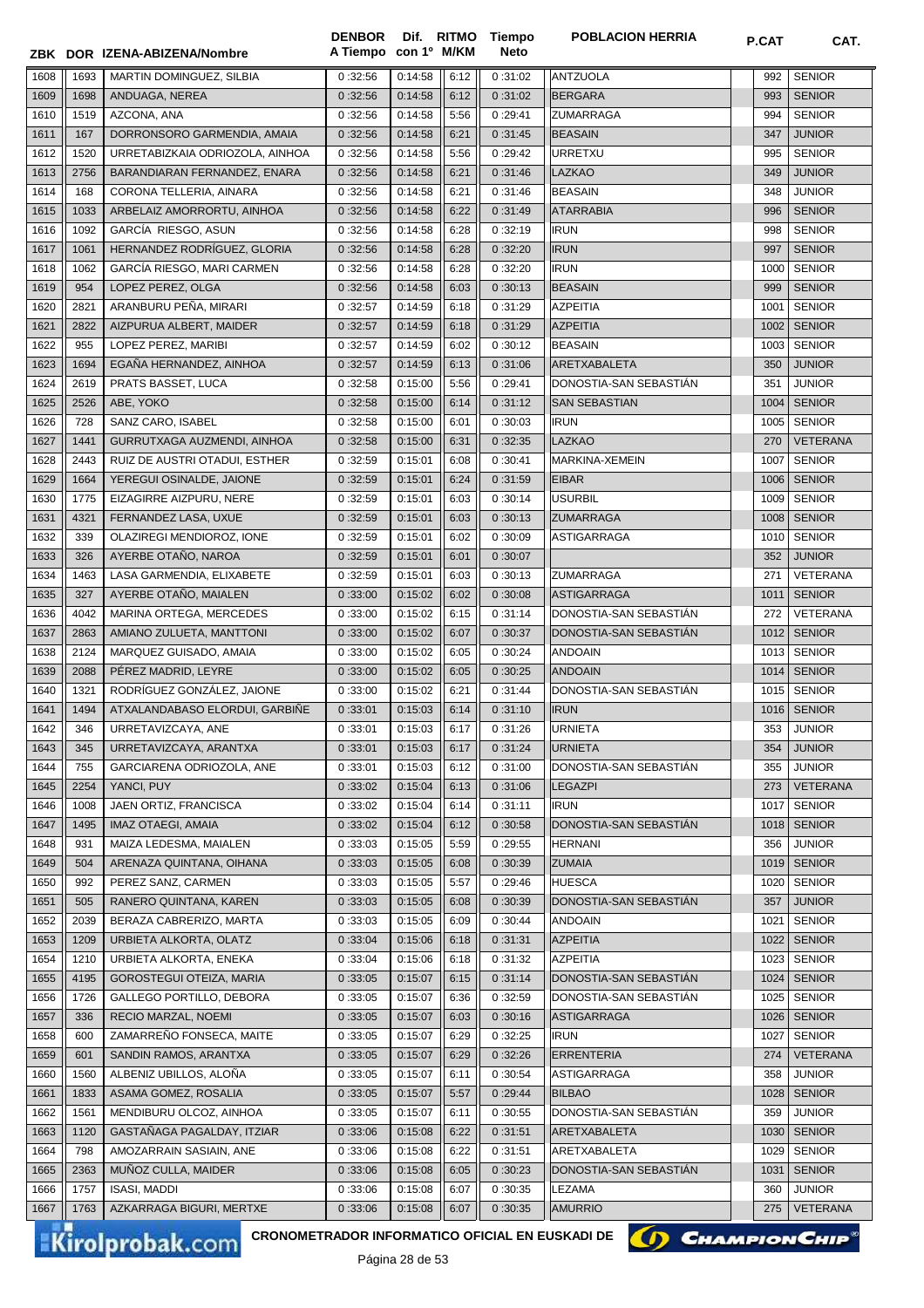|      |      | ZBK DOR IZENA-ABIZENA/Nombre      | A Tiempo con 1º M/KM |         |      | <b>Neto</b> |                        |      |                 |
|------|------|-----------------------------------|----------------------|---------|------|-------------|------------------------|------|-----------------|
| 1668 | 4089 | DE LA RIVA LARRAZA, AMAIA         | 0:33:07              | 0:15:09 | 6:09 | 0:30:46     | <b>HERNANI</b>         | 361  | <b>JUNIOR</b>   |
| 1669 | 1969 | OLAIZOLA TARRAGONA, OLATZ         | 0:33:08              | 0:15:10 | 6:16 | 0:31:20     | <b>LEZO</b>            | 1033 | <b>SENIOR</b>   |
| 1670 | 1718 | ILLORO SIMONI, OIHANA             | 0:33:08              | 0:15:10 | 6:00 | 0:30:00     | ZIORTZA-BOLIBAR        | 1032 | <b>SENIOR</b>   |
| 1671 | 1828 | BARRIOLA SARASOLA, TERE           | 0:33:08              | 0:15:10 | 6:22 | 0:31:51     | <b>ORDIZIA</b>         | 1034 | <b>SENIOR</b>   |
| 1672 | 546  | FAUS GOIKOETXEA, RAKEL            | 0:33:08              | 0:15:10 | 6:23 | 0:31:54     | <b>ORDIZIA</b>         | 1035 | <b>SENIOR</b>   |
| 1673 | 2447 | <b>GARCIA GARCIA, ELENA</b>       | 0:33:08              | 0:15:10 | 6:21 | 0:31:44     | LASARTE-ORIA           | 1036 | <b>SENIOR</b>   |
| 1674 | 4091 | ETXEBERRIA BOBILLO, NEREA         | 0:33:08              | 0:15:10 | 6:00 | 0:29:59     | <b>ANDOAIN</b>         | 1037 | <b>SENIOR</b>   |
| 1675 | 343  | AGIRRE ETXEBESTE, IRATI           | 0:33:08              | 0:15:10 | 6:01 | 0:30:06     | LASARTE-ORIA           | 1038 | <b>SENIOR</b>   |
| 1676 | 165  | LIZASO LOIDI, ARANTXA             | 0:33:08              | 0:15:10 | 6:09 | 0:30:47     | ZARAUTZ                | 1039 | <b>SENIOR</b>   |
| 1677 | 196  | AIZPURUA AGOTE, MARIAN            | 0:33:08              | 0:15:10 | 6:09 | 0:30:47     | <b>ZARAUTZ</b>         | 1040 | <b>SENIOR</b>   |
| 1678 | 644  | SARASOLA NOSELLAS, OIHANE         | 0:33:09              | 0:15:11 | 6:25 | 0:32:06     | <b>IBARRA</b>          | 1041 | <b>SENIOR</b>   |
| 1679 | 1590 | TXOPERENA, GURUTZE                | 0:33:10              | 0:15:12 | 6:18 | 0:31:31     | <b>OIARTZUN</b>        | 276  | <b>VETERANA</b> |
| 1680 | 110  | MARTÍNEZ CADIÑANOS, PAULA         | 0:33:11              | 0:15:13 | 6:33 | 0:32:43     | <b>PANCORBO</b>        | 1042 | <b>SENIOR</b>   |
| 1681 | 742  | RUIZ DE ARGANDOÑA IRIBAR, INMACUL | 0:33:11              | 0:15:13 | 6:31 | 0:32:34     | DONOSTIA-SAN SEBASTIÁN | 277  | <b>VETERANA</b> |
| 1682 | 4369 | GARCÍA TERRÓN, MARÍA LUISA        | 0:33:12              | 0:15:14 | 5:59 | 0:29:57     | LEABURU                | 278  | VETERANA        |
| 1683 | 1489 | REDONDO GONZALEZ, MAITE           | 0:33:12              | 0:15:14 | 6:32 | 0:32:42     | <b>ORIO</b>            | 279  | <b>VETERANA</b> |
| 1684 | 619  | LARRIBA ARRETXEA, MAIDER          | 0:33:12              | 0:15:14 | 6:25 | 0:32:07     | LASARTE-ORIA           | 1043 | <b>SENIOR</b>   |
| 1685 | 4133 | LARRIBA ARRECHEA, LARA            | 0:33:12              | 0:15:14 | 6:25 | 0:32:06     | DONOSTIA-SAN SEBASTIÁN | 1044 | <b>SENIOR</b>   |
| 1686 | 641  | ARBELAITZ MITXELENA, PILI         | 0:33:12              | 0:15:14 | 6:18 | 0:31:32     | <b>OIARTZUN</b>        | 280  | VETERANA        |
| 1687 | 726  | CABELLO ARTAMENDI, IRATI          | 0:33:12              | 0:15:14 | 6:27 | 0:32:14     | <b>IRUN</b>            | 1045 | <b>SENIOR</b>   |
| 1688 | 1341 | GARCIA GONZALEZ, NIEVES           | 0:33:12              | 0:15:14 | 6:10 | 0:30:51     | <b>ZARAUTZ</b>         | 1046 | <b>SENIOR</b>   |
| 1689 | 2500 | RODRÍGUEZ GARCÍA, TAMARA          | 0:33:12              | 0:15:14 | 6:27 | 0:32:14     | DONOSTIA-SAN SEBASTIÁN | 1047 | <b>SENIOR</b>   |
| 1690 | 1769 | ALON, MAY                         | 0:33:13              | 0:15:15 | 6:24 | 0:32:02     | <b>WARICK</b>          | 362  | <b>JUNIOR</b>   |
| 1691 | 1207 | MARTINO MONTERRUBIO, Mª CARMEN    | 0:33:13              | 0:15:15 | 6:07 | 0:30:35     | <b>ERRENTERIA</b>      | 281  | VETERANA        |
| 1692 | 195  | TORRES RAMIREZ, ISABEL            | 0:33:13              | 0:15:15 | 6:10 | 0:30:52     | ZARAUTZ                | 1048 | <b>SENIOR</b>   |
| 1693 | 359  | MENDIETA ISPIZUA, MARÍA           | 0:33:13              | 0:15:15 | 6:24 | 0:32:02     | <b>BILBAO</b>          | 363  | <b>JUNIOR</b>   |
| 1694 | 2006 | QUINTANILLA REMIRO, Mª LUISA      | 0:33:13              | 0:15:15 | 6:07 | 0:30:35     | <b>ERRENTERIA</b>      | 1049 | <b>SENIOR</b>   |
| 1695 | 1208 | <b>IBARRA PARRONDO, LURDES</b>    | 0:33:13              | 0:15:15 | 6:07 | 0:30:36     | <b>ERRENTERIA</b>      | 282  | VETERANA        |
| 1696 | 4232 | MUGURUZA MICHELENA, MAIALEN       | 0:33:13              | 0:15:15 | 6:21 | 0:31:46     | <b>ERRENTERIA</b>      | 364  | <b>JUNIOR</b>   |
| 1697 | 1764 | TERRONES ARELLANO, YUNE           | 0:33:13              | 0:15:15 | 6:21 | 0:31:44     | <b>ERRENTERIA</b>      | 1050 | <b>SENIOR</b>   |
| 1698 | 2061 | VALENCIA SALABERRIA, IDOIA        | 0:33:14              | 0:15:16 | 6:16 | 0:31:21     | DONOSTIA-SAN SEBASTIAN | 1051 | <b>SENIOR</b>   |
| 1699 | 2201 | DE LA VEGA ARROYO, CRISTINA       | 0:33:14              | 0:15:16 | 6:16 | 0:31:21     | DONOSTIA-SAN SEBASTIAN | 1052 | <b>SENIOR</b>   |
| 1700 | 2135 | NUNEZ AIZPURUA, AINHOA            | 0:33:14              | 0:15:16 | 6:28 | 0:32:19     | ZARAUTZ                | 1053 | <b>SENIOR</b>   |
| 1701 | 4197 | ASKASIBAR GARITANO, MILA          | 0:33:15              | 0:15:17 | 6:28 | 0:32:18     | ZARAUTZ                | 283  | <b>VETERANA</b> |
| 1702 | 935  | ERKIZIA MANZISIDOR, JASONE        | 0:33:15              | 0:15:17 | 6:27 | 0:32:17     | ZARAUTZ                | 284  | VETERANA        |
| 1703 | 386  | AGIRRE MANTEROLA, LOURDES         | 0:33:15              | 0:15:17 | 6:28 | 0:32:18     | <b>ZARAUTZ</b>         | 285  | VETERANA        |
| 1704 | 4080 | ETXEBERRIA REKONDO, JAIONE        | 0:33:15              | 0:15:17 | 6:25 | 0:32:07     | <b>SEGURA</b>          | 1054 | <b>SENIOR</b>   |
| 1705 | 940  | VILLAR GONZALEZ, TAMARA           | 0:33:15              | 0:15:17 | 6:11 | 0:30:57     | DONOSTIA-SAN SEBASTIAN | 365  | <b>JUNIOR</b>   |
| 1706 | 2564 | IZAGIRRE SARRIEGI, EDURNE         | 0:33:15              | 0:15:17 | 6:25 | 0:32:07     | <b>ORDIZIA</b>         | 1055 | <b>SENIOR</b>   |
| 1707 | 647  | MECERREYES MOLERO, BELÉN          | 0:33:15              | 0:15:17 | 6:27 | 0:32:15     | LASARTE-ORIA           | 1056 | <b>SENIOR</b>   |
| 1708 | 648  | GONZÁLEZ CABALLERO, MARÍA CRISTIN | 0:33:15              | 0:15:17 | 6:27 | 0:32:15     | LASARTE-ORIA           | 1057 | <b>SENIOR</b>   |
| 1709 | 2448 | ARRANZ GARCIA, ANA ISABEL         | 0:33:16              | 0:15:18 | 6:22 | 0:31:52     | LASARTE-ORIA           | 1058 | <b>SENIOR</b>   |
| 1710 | 588  | ZABALA GABIKAGOXEASKOA, NORA      | 0:33:16              | 0:15:18 | 6:10 | 0:30:51     | <b>FORUA</b>           | 1059 | <b>SENIOR</b>   |
| 1711 | 158  | AZPIRI GOLLOGANA, MAITE           | 0:33:17              | 0:15:19 | 6:02 | 0:30:12     | MARKINA-XEMEIN         | 1060 | <b>SENIOR</b>   |
| 1712 | 159  | CID TESOURO, MARIA                | 0:33:17              | 0:15:19 | 6:02 | 0:30:12     | MARKINA-XEMEIN         | 1061 | <b>SENIOR</b>   |
| 1713 | 855  | OTAÑO ALBIZU, AINHOA              | 0:33:17              | 0:15:19 | 6:32 | 0:32:42     | <b>IBARRA</b>          | 1062 | <b>SENIOR</b>   |
| 1714 | 4124 | LOPETEGI ALGORTA, ARANTXA         | 0:33:18              | 0:15:20 | 6:02 | 0:30:10     | DONOSTIA-SAN SEBASTIÁN | 286  | VETERANA        |
| 1715 | 4375 | HOSTEINS UNZUETA, ANA             | 0:33:19              | 0:15:21 | 6:20 | 0:31:42     | DONOSTIA-SAN SEBASTIÁN | 1063 | <b>SENIOR</b>   |
| 1716 | 1066 | MARTIN TEJERIA, OLATZ             | 0:33:19              | 0:15:21 | 6:33 | 0:32:44     | LASARTE-ORIA           | 1064 | <b>SENIOR</b>   |
| 1717 | 55   | TELLAETXE GALARZA, VIRGINIA       | 0:33:19              | 0:15:21 | 6:33 | 0:32:44     | LASARTE-ORIA           | 1065 | <b>SENIOR</b>   |
| 1718 | 29   | URDANPILLETA ARRUTI, OLATZ        | 0:33:19              | 0:15:21 | 6:34 | 0:32:48     | LASARTE-ORIA           | 287  | VETERANA        |
| 1719 | 28   | BERMUDEZ BARANDA, AINHOA          | 0:33:19              | 0:15:21 | 6:33 | 0:32:44     | LASARTE-ORIA           | 1066 | <b>SENIOR</b>   |
| 1720 | 1005 | SANCHEZ, YANET                    | 0:33:19              | 0:15:21 | 6:16 | 0:31:18     | <b>ERRENTERIA</b>      | 1067 | <b>SENIOR</b>   |
| 1721 | 44   | PEREZ RAMIREZ, ANA                | 0:33:19              | 0:15:21 | 6:33 | 0:32:46     | LASARTE-ORIA           | 288  | <b>VETERANA</b> |
| 1722 | 1006 | PAVON GOMEZ, KAREN                | 0:33:20              | 0:15:22 | 6:16 | 0:31:19     | <b>ERRENTERIA</b>      | 1068 | <b>SENIOR</b>   |
| 1723 | 48   | ITURRIZA DOMINGO, ARANTXA         | 0:33:20              | 0:15:22 | 6:33 | 0:32:45     | LASARTE-ORIA           | 1069 | <b>SENIOR</b>   |
| 1724 | 1501 | FERRADAS, AINHOA                  | 0:33:20              | 0:15:22 | 6:07 | 0:30:35     | DONOSTIA-SAN SEBASTIÁN | 1070 | <b>SENIOR</b>   |
| 1725 | 489  | URKIZAR TXINTXURRETA, BEGOÑA      | 0:33:20              | 0:15:22 | 6:20 | 0:31:41     | DONOSTIA-SAN SEBASTIAN | 1071 | <b>SENIOR</b>   |
| 1726 | 490  | BEOBIDE EGAÑA, IDURRE             | 0:33:20              | 0:15:22 | 6:20 | 0:31:40     | DONOSTIA-SAN SEBASTIAN | 289  | <b>VETERANA</b> |
| 1727 | 2830 | <b>VELASCO ARZA, PILAR</b>        | 0:33:20              | 0:15:22 | 6:11 | 0:30:53     | DONOSTIA-SAN SEBASTIAN | 1072 | <b>SENIOR</b>   |
|      |      |                                   |                      |         |      |             |                        |      |                 |

DENBOR Dif. RITMO Tiempo

Kirolprobak.com

CRONOMETRADOR INFORMATICO OFICIAL EN EUSKADI DE **(A) CHAMPION CHIP**<sup>®</sup>

**POBLACION HERRIA P.CAT CAT**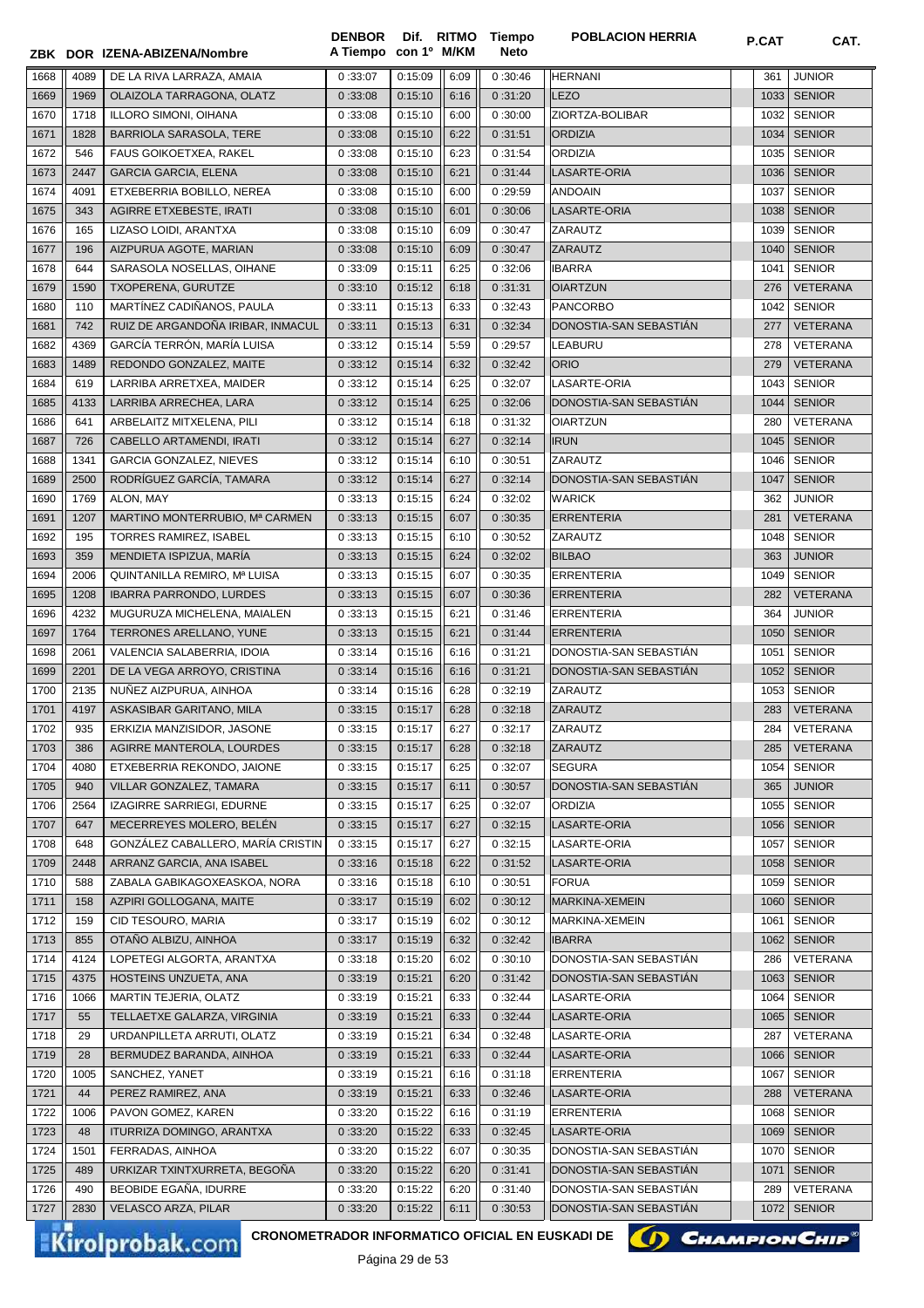|      |      | ZBK DOR IZENA-ABIZENA/Nombre                                                     | <b>DENBOR</b><br>A Tiempo con 1º M/KM | Dif. RITMO              |      | Tiempo<br>Neto | <b>POBLACION HERRIA</b>      | <b>P.CAT</b> | CAT.            |
|------|------|----------------------------------------------------------------------------------|---------------------------------------|-------------------------|------|----------------|------------------------------|--------------|-----------------|
|      |      |                                                                                  |                                       |                         |      |                |                              |              |                 |
| 1728 | 1518 | AZCONA, AMAIA                                                                    | 0:33:21                               | 0:15:23                 | 6:01 | 0:30:06        | <b>ZUMARRAGA</b>             |              | 1073 SENIOR     |
| 1729 | 1558 | LOITEGUI ZUBIETA, AMAIA                                                          | 0:33:21                               | 0:15:23                 | 6:26 | 0:32:10        | PAMPLONA/IRUÑA               |              | 1074 SENIOR     |
| 1730 | 614  | DÍAZ MOÑITA, BLANCA                                                              | 0:33:21                               | 0:15:23                 | 6:14 | 0:31:08        | LASARTE-ORIA                 |              | 1075 SENIOR     |
| 1731 | 294  | IBÁÑEZ IBÁÑEZ, MAITE                                                             | 0:33:21                               | 0:15:23                 | 6:31 | 0:32:37        | <b>BEASAIN</b>               |              | 1076 SENIOR     |
| 1732 | 293  | PEROMINGO HERRERO, CRISTNA                                                       | 0:33:21                               | 0:15:23                 | 6:31 | 0:32:37        | <b>BEASAIN</b>               | 1077         | <b>SENIOR</b>   |
| 1733 | 2729 | LOITEGI ZUBIETA, EDURNE                                                          | 0:33:21                               | 0:15:23                 | 6:26 | 0:32:10        | NOAIN (VALLE DE ELORZ)/NOAIN | 1078         | <b>SENIOR</b>   |
| 1734 | 295  | PEREZ ASEGUINOLAZA, CRISTINA                                                     | 0:33:21                               | 0:15:23                 | 6:31 | 0:32:36        | <b>ARAMA</b>                 | 1079         | <b>SENIOR</b>   |
| 1735 | 2399 | DOMINGUEZ RAN, ELISABETH                                                         | 0:33:21                               | 0:15:23                 | 6:11 | 0:30:54        | <b>BEASAIN</b>               | 366          | <b>JUNIOR</b>   |
| 1736 | 296  | RODRIGUEZ CARNERO, ISABEL                                                        | 0:33:21                               | 0:15:23                 | 6:31 | 0:32:36        | <b>BEASAIN</b>               | 290          | VETERANA        |
| 1737 | 186  | MURUAMENDIARAZ ARANBURU, AMAIG                                                   | 0:33:21                               | 0:15:23                 | 6:35 | 0:32:57        | <b>LAZKAO</b>                | 291          | <b>VETERANA</b> |
| 1738 | 411  | ARBIZU MARTINEZ, AINARA                                                          | 0:33:22                               | 0:15:24                 | 6:17 | 0:31:24        | DONOSTIA-SAN SEBASTIAN       | 1080         | <b>SENIOR</b>   |
| 1739 | 497  | MUÑOA HOSPITAL, GARBIÑE                                                          | 0:33:22                               | 0:15:24                 | 6:09 | 0:30:47        | DONOSTIA-SAN SEBASTIAN       | 292          | <b>VETERANA</b> |
| 1740 | 4103 | LÓPEZ HERMOSILLA, MARIAN                                                         | 0:33:22                               | 0:15:24                 | 6:09 | 0:30:46        | DONOSTIA-SAN SEBASTIAN       | 1081         | <b>SENIOR</b>   |
| 1741 | 4326 | JUAREZ URRACO, NAROA                                                             | 0:33:22                               | 0:15:24                 | 6:08 | 0:30:39        | DONOSTIA-SAN SEBASTIAN       | 1082         | <b>SENIOR</b>   |
| 1742 | 945  | SIERRA MORON. GURUTZE                                                            | 0:33:23                               | 0:15:25                 | 6:05 | 0:30:24        | DONOSTIA-SAN SEBASTIÁN       | 1083         | <b>SENIOR</b>   |
| 1743 | 1215 | <b>GUERRA CRESPO, KARMELE</b>                                                    | 0:33:23                               | 0:15:25                 | 6:07 | 0:30:34        | DONOSTIA-SAN SEBASTIÁN       | 1084         | <b>SENIOR</b>   |
| 1744 | 1894 | LOIDI ZULET, SAIOA                                                               | 0:33:23                               | 0:15:25                 | 6:23 | 0:31:53        | <b>IRUN</b>                  | 367          | <b>JUNIOR</b>   |
| 1745 | 1502 | DE XERICA, MARIJOSE                                                              | 0:33:23                               | 0:15:25                 | 6:08 | 0:30:39        | DONOSTIA-SAN SEBASTIAN       | 1085         | <b>SENIOR</b>   |
| 1746 | 2684 | CONESA CARRILLO, MARÍA                                                           | 0:33:23                               | 0:15:25                 | 6:11 | 0:30:53        | <b>VITORIA-GASTEIZ</b>       | 1086         | <b>SENIOR</b>   |
| 1747 | 980  | MENDEZ ALMOHALLA, YOLANDA                                                        | 0:33:23                               | 0:15:25                 | 6:24 | 0:32:02        | <b>ERRENTERIA</b>            | 293          | <b>VETERANA</b> |
| 1748 | 1044 | ERRANDONEA BALDA, JOSUNE                                                         | 0:33:23                               | 0:15:25                 | 6:24 | 0:32:02        | <b>ERRENTERIA</b>            | 294          | VETERANA        |
| 1749 | 2368 | ALTUNA GANBOA, JUANA                                                             | 0:33:24                               | 0:15:26                 | 6:35 | 0:32:53        | <b>IBARRA</b>                | 295          | VETERANA        |
| 1750 | 2688 | GARMENDIA, Mº IZASKUN                                                            | 0:33:24                               | 0:15:26                 | 6:35 | 0:32:53        | <b>TOLOSA</b>                | 296          | VETERANA        |
| 1751 | 4409 | BENITEZ REYES, BELEN                                                             | 0:33:24                               | 0:15:26                 | 6:32 | 0:32:42        | <b>ZARAUTZ</b>               | 297          | <b>VETERANA</b> |
| 1752 | 42   | VILLAVERDE SUANZES, MARIA                                                        | 0:33:24                               | 0:15:26                 | 6:20 | 0:31:38        | <b>BILBAO</b>                | 1087         | <b>SENIOR</b>   |
| 1753 | 2886 | <b>GARMENDIA PLACENCIA, ANE</b>                                                  | 0:33:24                               | 0:15:26                 | 6:32 | 0:32:41        | DONOSTIA-SAN SEBASTIAN       | 1088         | <b>SENIOR</b>   |
| 1754 | 1629 | SAIZAR LARRAÑAGA, EKIÑE                                                          | 0:33:24                               | 0:15:26                 | 6:27 | 0:32:13        | <b>ORIO</b>                  | 1089         | <b>SENIOR</b>   |
| 1755 | 1656 | URKOLA GOENAGA, AMAIA                                                            | 0:33:24                               | 0:15:26                 | 6:27 | 0:32:14        | <b>ORIO</b>                  | 1090         | <b>SENIOR</b>   |
| 1756 | 1630 | BERASALUZE MANTEROLA, LORE                                                       | 0:33:24                               | 0:15:26                 | 6:27 | 0:32:14        | <b>ORIO</b>                  | 1091         | <b>SENIOR</b>   |
| 1757 | 4227 | MUGICA ELORZA, JOSEFINA                                                          | 0:33:24                               | 0:15:26                 | 6:18 | 0:31:29        | ARRASATE/MONDRAGÓN           | 298          | <b>VETERANA</b> |
| 1758 | 1603 | AIZPURUA ALBIZU, ALAITZ                                                          | 0:33:25                               | 0:15:27                 | 6:27 | 0:32:14        | <b>ORIO</b>                  | 1092         | <b>SENIOR</b>   |
| 1759 | 1659 | IPARRAGUIRRE GIL, OLATZ                                                          | 0:33:25                               | 0:15:27                 | 6:26 | 0:32:08        | <b>PASAIA</b>                | 368          | <b>JUNIOR</b>   |
| 1760 | 1995 | ERGUIN MUNDUATE, LEIRE                                                           | 0:33:25                               | 0:15:27                 | 6:27 | 0:32:14        | <b>ORIO</b>                  | 1093         | <b>SENIOR</b>   |
| 1761 | 1657 | MARCOS LEKUONA, IZASKUN                                                          | 0:33:25                               | 0:15:27                 | 6:26 | 0:32:09        | DONOSTIA-SAN SEBASTIÁN       | 370          | <b>JUNIOR</b>   |
| 1762 | 1658 | IPARRAGUIRRE GIL, LEIRE                                                          | 0:33:25                               | 0:15:27                 | 6:26 | 0:32:09        | <b>PASAIA</b>                | 369          | <b>JUNIOR</b>   |
| 1763 | 2261 | BASTARRIKA IRIARTE, AINHOA                                                       | 0:33:26                               | 0:15:28                 | 6:33 | 0:32:47        | DONOSTIA-SAN SEBASTIAN       | 371          | <b>JUNIOR</b>   |
| 1764 | 1539 | IGARTUA MOYUA, ITZIAR                                                            | 0:33:26                               | 0:15:28                 | 6:33 | 0:32:47        | OÑATI                        | 299          | VETERANA        |
| 1765 | 2480 | UGARTE URIZABEL, JONE                                                            | 0:33:26                               | 0:15:28                 | 6:33 | 0:32:47        | <b>OÑATI</b>                 |              | 1094   SENIOR   |
| 1766 | 2502 | LOPETEGI ARREGI, LEIRE                                                           | 0:33:26                               | 0:15:28                 | 6:20 | 0:31:41        | <b>ZESTOA</b>                | 1095         | <b>SENIOR</b>   |
| 1767 | 2479 | LIZARRALDE GARITANO, MAIALEN                                                     | 0:33:26                               | 0:15:28                 | 6:33 | 0:32:47        | <b>OÑATI</b>                 | 1096         | <b>SENIOR</b>   |
| 1768 | 2376 | IBARRONDO URIARTE, MARIA JOSE                                                    | 0:33:26                               | 0:15:28                 | 6:33 | 0:32:47        | OÑATI                        | 300          | VETERANA        |
| 1769 | 2887 | JIMENEZ TRINIDAD, NURIA                                                          | 0:33:26                               | 0:15:28                 | 6:32 | 0:32:40        | ZARAUTZ                      | 1097         | <b>SENIOR</b>   |
| 1770 | 2503 | LOPETEGI ARRREGI, JOSUNE                                                         | 0:33:27                               | 0:15:29                 | 6:20 | 0:31:41        | <b>ZESTOA</b>                | 1098         | <b>SENIOR</b>   |
| 1771 | 1352 | <b>MARTIN ESTEVEZ, KORO</b>                                                      | 0:33:27                               | 0:15:29                 | 6:24 | 0:31:58        | DONOSTIA-SAN SEBASTIAN       | 1099         | <b>SENIOR</b>   |
| 1772 | 1351 | LIZASO HUEGUN, AINHOA                                                            | 0:33:27                               | 0:15:29                 | 6:24 | 0:31:59        | DONOSTIA-SAN SEBASTIAN       | 1100         | <b>SENIOR</b>   |
| 1773 | 559  | ZUMEAGA ZUMETA, NEREA                                                            | 0:33:27                               | 0:15:29                 | 6:22 | 0:31:50        | <b>VILLABONA</b>             | 1102         | <b>SENIOR</b>   |
| 1774 | 560  | ARRIETA AROCENA, ALONA                                                           | 0:33:27                               | 0:15:29                 | 6:22 | 0:31:50        | VILLABONA                    | 1101         | <b>SENIOR</b>   |
| 1775 | 558  | MENDEZ LIENDO, ANA                                                               | 0:33:28                               | 0:15:30                 | 6:22 | 0:31:50        | <b>VILLABONA</b>             | 1104         | <b>SENIOR</b>   |
| 1776 | 561  | SAN SEBASTIAN, GURUTZE                                                           | 0:33:28                               | 0:15:30                 | 6:22 | 0:31:50        | VILLABONA                    | 1103         | <b>SENIOR</b>   |
| 1777 | 2216 | ZABALA GARMENDIA, GARBIÑE                                                        | 0:33:29                               | 0:15:31                 | 6:27 | 0:32:14        | <b>HERNANI</b>               | 301          | <b>VETERANA</b> |
| 1778 | 1227 | FERNANDEZ RODRIGUEZ, ASUN                                                        | 0:33:29                               | 0:15:31                 | 6:02 | 0:30:11        | HONDARRIBIA                  | 302          | VETERANA        |
| 1779 | 4159 | ORMAZABAL PUYADENA, KONTXI                                                       | 0:33:29                               | 0:15:31                 | 6:27 | 0:32:15        | <b>HERNANI</b>               | 303          | <b>VETERANA</b> |
| 1780 | 2218 | ERRAZKIN UGARTE, ARANTZA                                                         | 0:33:29                               | 0:15:31                 | 6:27 | 0:32:15        | <b>HERNANI</b>               | 304          | VETERANA        |
| 1781 | 1963 | GALDOS OLASAGASTI, ANE                                                           | 0:33:29                               | 0:15:31                 | 6:23 | 0:31:54        | DONOSTIA-SAN SEBASTIAN       | 372          | <b>JUNIOR</b>   |
| 1782 | 1074 | DE MIGUEL BERASATEGI, AINARA                                                     | 0:33:30                               | 0:15:32                 | 6:27 | 0:32:15        | <b>URNIETA</b>               | 1105         | <b>SENIOR</b>   |
| 1783 | 2344 | URBISTONDO USANDIZAGA, MARINA                                                    | 0:33:30                               | 0:15:32                 | 6:20 | 0:31:41        | DONOSTIA-SAN SEBASTIAN       |              | 1106   SENIOR   |
| 1784 | 1962 | GALDOS OLASAGASTI, LEIRE                                                         | 0:33:30                               | 0:15:32                 | 6:23 | 0:31:56        | DONOSTIA-SAN SEBASTIAN       | 373          | <b>JUNIOR</b>   |
| 1785 | 236  | <b>ITURAIN AIZPURUA, ANDREA</b>                                                  | 0:33:30                               | 0:15:32                 | 6:21 | 0:31:43        | <b>USURBIL</b>               | 1107         | <b>SENIOR</b>   |
| 1786 | 315  | MARTIN CARPIO, MARIMAR                                                           | 0:33:30                               | 0:15:32                 | 6:21 | 0:31:44        | <b>USURBIL</b>               | 1108         | <b>SENIOR</b>   |
| 1787 | 357  | HERRERA GOMEZ, VIRGINIA                                                          | 0:33:30                               | 0:15:32                 | 6:21 | 0:31:43        | <b>USURBIL</b>               |              | 1109   SENIOR   |
|      |      | <b>CRONOMETRADOR INFORMATICO OFICIAL EN EUSKADI DE</b><br><b>Kirolprobak.com</b> |                                       | <b>Dóning 20 do 52.</b> |      |                | () CHAMPION CHIP             |              |                 |



Página 30 de 53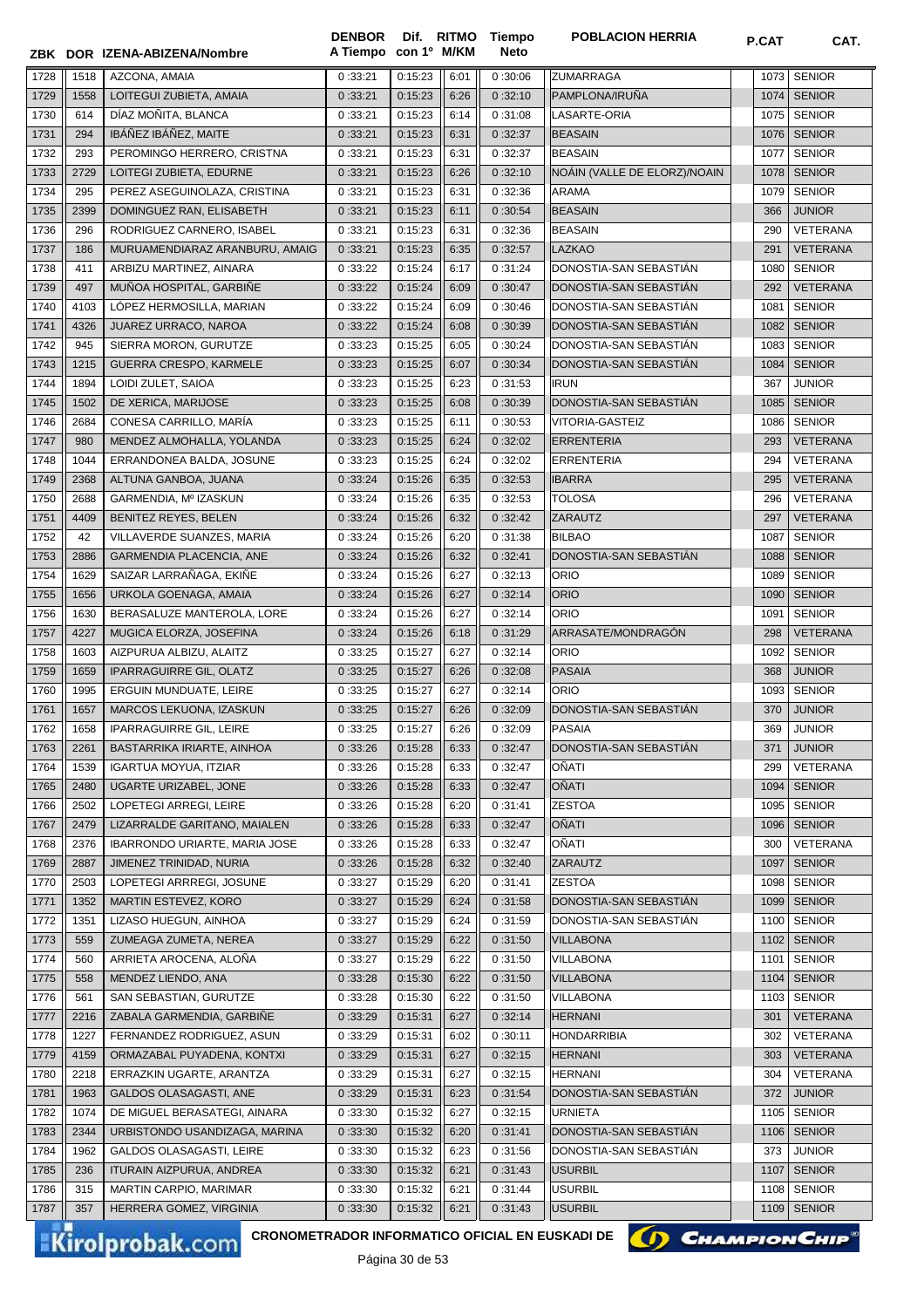|              |              | ZBK DOR IZENA-ABIZENA/Nombre                                              | <b>DENBOR</b><br>A Tiempo con 1º M/KM | Dif. RITMO         |              | Tiempo<br>Neto     | <b>POBLACION HERRIA</b>          | P.CAT        | CAT.                           |
|--------------|--------------|---------------------------------------------------------------------------|---------------------------------------|--------------------|--------------|--------------------|----------------------------------|--------------|--------------------------------|
| 1788         | 291          | JAUREGI AGIRRE, ARBIL                                                     | 0:33:30                               | 0:15:32            | 6:21         | 0:31:46            | <b>USURBIL</b>                   | 1110         | <b>SENIOR</b>                  |
| 1789         | 2785         | JOCHIM, CORINNA                                                           | 0:33:30                               | 0:15:32            | 6:33         | 0:32:47            | <b>URNIETA</b>                   | 374          | <b>JUNIOR</b>                  |
| 1790         | 4017         | ECHEZARRETA ECHEBERRIA, ITZIAR                                            | 0:33:30                               | 0:15:32            | 6:26         | 0:32:12            | <b>LASARTE-ORIA</b>              | 1111         | <b>SENIOR</b>                  |
| 1791         | 4016         | ECHEZARRETA ECHEBERRIA, JAIONE                                            | 0:33:31                               | 0:15:33            | 6:27         | 0:32:13            | LASARTE-ORIA                     | 1112         | <b>SENIOR</b>                  |
| 1792         | 2801         | BARQUÍN DE LA FUENTE, NEREA                                               | 0:33:31                               | 0:15:33            | 6:17         | 0:31:23            | DONOSTIA-SAN SEBASTIAN           | 375          | <b>JUNIOR</b>                  |
| 1793         | 258          | PARDO LARRAÑAGA, IZASKUN                                                  | 0:33:31                               | 0:15:33            | 6:30         | 0:32:32            | DONOSTIA-SAN SEBASTIAN           | 1113         | <b>SENIOR</b>                  |
| 1794         | 510          | LOBERO GACIÑO, DIANA                                                      | 0:33:31                               | 0:15:33            | 6:30         | 0:32:32            | <b>PASAIA</b>                    | 1114         | <b>SENIOR</b>                  |
| 1795         | 246          | RODRIGUEZ FRADE, JENNIFER                                                 | 0:33:31                               | 0:15:33            | 6:31         | 0:32:33            | DONOSTIA-SAN SEBASTIÁN           | 1115         | <b>SENIOR</b>                  |
| 1796         | 1383         | OTERO SOROA, LEIRE                                                        | 0:33:31                               | 0:15:33            | 6:31         | 0:32:33            | DONOSTIA-SAN SEBASTIAN           | 1116         | <b>SENIOR</b>                  |
| 1797         | 2450         | CENDON, MARIAN                                                            | 0:33:32                               | 0:15:34            | 6:30         | 0:32:32            | <b>TOLOSA</b>                    | 305          | <b>VETERANA</b>                |
| 1798         | 1102         | MANSO MURILLO, AINHOA                                                     | 0:33:32                               | 0:15:34            | 6:16         | 0:31:19            | <b>USURBIL</b>                   | 1117         | <b>SENIOR</b>                  |
| 1799         | 2451         | <b>GARMENDIA CEBERIO, MIREN</b>                                           | 0:33:32                               | 0:15:34            | 6:31         | 0:32:33            | <b>TOLOSA</b>                    | 306          | <b>VETERANA</b>                |
| 1800         | 872          | ELGEZUA LARRAÑAGA, NEREA                                                  | 0:33:32                               | 0:15:34            | 6:15         | 0:31:14            | MARKINA-XEMEIN                   | 1118         | <b>SENIOR</b>                  |
| 1801         | 2263         | RIBERA ZABALBEASCOA, AMAIA                                                | 0:33:32                               | 0:15:34            | 6:30         | 0:32:28            | DONOSTIA-SAN SEBASTIAN           | 1120         | <b>SENIOR</b>                  |
| 1802         | 4129         | DÍAZ MOÑITA, VANESA                                                       | 0:33:32                               | 0:15:34            | 6:16         | 0:31:20            | PAMPLONA/IRUÑA                   | 1119         | <b>SENIOR</b>                  |
| 1803         | 1646         | ARRUTI ELGARRESTA, JONE                                                   | 0:33:32                               | 0:15:34            | 6:41         | 0:33:26            | <b>ORIO</b>                      | 307          | <b>VETERANA</b>                |
| 1804         | 2294         | <b>BURBA, KATIE</b>                                                       | 0:33:32                               | 0:15:34            | 6:05         | 0:30:23            | SOUTH LAKE TAHOE                 | 376          | <b>JUNIOR</b>                  |
| 1805         | 4309         | CEPEDA GONZALEZ, ELISABET                                                 | 0:33:32                               | 0:15:34            | 6:16         | 0:31:21            | LASARTE-ORIA                     | 1121         | <b>SENIOR</b>                  |
| 1806         | 1647         | LAZKANO LARRAÑAGA, ROSI                                                   | 0:33:32                               | 0:15:34            | 6:41         | 0:33:26            | <b>ORIO</b>                      | 308          | VETERANA                       |
| 1807         | 4345         | <b>TORRES CAYERO, EDURNE</b>                                              | 0:33:32                               | 0:15:34            | 6:16         | 0:31:20            | <b>ZIZURKIL</b>                  | 1122         | <b>SENIOR</b>                  |
| 1808         | 56           | <b>GARCIA BUSTO, SUSANA</b>                                               | 0:33:32                               | 0:15:34            | 6:05         | 0:30:25            | <b>IRUN</b>                      | 1123         | <b>SENIOR</b>                  |
| 1809         | 675          | ARANBURU GARAGARZA, NAHIKARI                                              | 0:33:33                               | 0:15:35            | 6:16         | 0:31:19            | <b>URNIETA</b>                   | 377          | <b>JUNIOR</b>                  |
| 1810         | 441          | GOROSABEL, LIBE                                                           | 0:33:33                               | 0:15:35            | 6:29         | 0:32:27            | <b>EIBAR</b>                     | 309          | VETERANA                       |
| 1811         | 2410         | NOGUERA, ELI                                                              | 0:33:33                               | 0:15:35            | 6:21         | 0:31:44            | DONOSTIA-SAN SEBASTIAN           | 1124         | <b>SENIOR</b>                  |
| 1812         | 2760         | ARRUABARRENA ELORZA, LEIRE                                                | 0:33:33                               | 0:15:35            | 6:26         | 0:32:09            | <b>ERRENTERIA</b>                | 1125         | <b>SENIOR</b>                  |
| 1813         | 2759         | ZABALEGI ZUBILLAGA, ITXASO                                                | 0:33:33                               | 0:15:35            | 6:26         | 0:32:09            | <b>ASTIGARRAGA</b>               | 1126         | <b>SENIOR</b>                  |
| 1814         | 2638         | MARTIN CORRALES, RAKEL                                                    | 0:33:33                               | 0:15:35            | 6:18         | 0:31:28            | <b>LEGAZPI</b>                   | 1127         | <b>SENIOR</b>                  |
| 1815         | 439          | MAGUREGI UNAMUNZAGA, NEREA                                                | 0:33:33                               | 0:15:35            | 6:30         | 0:32:29            | <b>EIBAR</b>                     | 310          | <b>VETERANA</b>                |
| 1816         | 991          | ARRIBAS SIERRA, CUCA                                                      | 0:33:33                               | 0:15:35            | 6:03         | 0:30:17            | ZARAGOZA                         | 1128         | <b>SENIOR</b>                  |
| 1817         | 2222         | BERASATEGI AGIRRE, ARANTZA                                                | 0:33:33                               | 0:15:35            | 6:18         | 0:31:31            | DONOSTIA-SAN SEBASTIAN           | 311          | <b>VETERANA</b>                |
| 1818         | 4049         | LIZARAZU, LURDES                                                          | 0:33:34                               | 0:15:36            | 6:31         | 0:32:37            | LEZO                             | 1129         | <b>SENIOR</b>                  |
| 1819         | 1700         | AGUIRRE LANDA, SARA                                                       | 0:33:34                               | 0:15:36            | 6:27         | 0:32:14            | DONOSTIA-SAN SEBASTIÁN           | 378          | <b>JUNIOR</b>                  |
| 1820         | 4051         | RAMOS, LETICIA                                                            | 0:33:34                               | 0:15:36            | 6:31         | 0:32:37            | <b>LEZO</b>                      | 1130         | <b>SENIOR</b>                  |
| 1821         | 324          | GOÑI JAUREGI, ARANTXA                                                     | 0:33:34                               | 0:15:36            | 6:19         | 0:31:37            | <b>ASTIGARRAGA</b>               | 312          | <b>VETERANA</b>                |
| 1822         | 318          | TXINTXURRETA IBABE, TXINTXU                                               | 0:33:34                               | 0:15:36            | 6:20         | 0:31:38            | ASTIGARRAGA                      |              | 1131 SENIOR                    |
| 1823         | 2147         | ANTXIA PINILLOS, LEIRE                                                    | 0:33:34                               | 0:15:36            | 6:04         | 0:30:21            | <b>LEGAZPI</b>                   | 379          | <b>JUNIOR</b>                  |
| 1824         | 4413         | MATIAS GAZTAÑAGA, EDURNE                                                  | 0:33:34                               | 0:15:36            | 6:43         | 0:33:34            | <b>LEGAZPI</b>                   | 380          | <b>JUNIOR</b>                  |
| 1825         | 2559         | SASIETA ARKAUZ, JOSUNE                                                    | 0:33:34                               | 0:15:36            | 6:19         | 0:31:34            | <b>AZPEITIA</b>                  | 1132         | <b>SENIOR</b>                  |
| 1826         | 321          | GARMENDIA OLLOKIEGI, IDURRE                                               | 0:33:34                               | 0:15:36            | 6:19         | 0:31:37            | ASTIGARRAGA                      | 1133         | <b>SENIOR</b>                  |
| 1827         | 1068         | ATELA GOITIZ, ESTHER                                                      | 0:33:34                               | 0:15:36            | 6:26         | 0:32:11            | <b>BERRIZ</b>                    | 1134         | <b>SENIOR</b>                  |
| 1828         | 2401         | PEREA, LIERNI                                                             | 0:33:34                               | 0:15:36            | 6:37         | 0:33:03            | <b>TOLOSA</b>                    | 313          | VETERANA                       |
| 1829         | 1069         | CAMPAÑON MENDEZ, LORENA                                                   | 0:33:34                               | 0:15:36            | 6:26         | 0:32:11            | <b>BERRIZ</b>                    | 1135         | <b>SENIOR</b>                  |
| 1830<br>1831 | 1499<br>1067 | <b>IBAZETA, ELI</b><br><b>MORENO CARRILLO, ELI</b>                        | 0:33:35<br>0:33:35                    | 0:15:37<br>0:15:37 | 6:30<br>6:26 | 0:32:32<br>0:32:11 | <b>ONDARROA</b><br><b>BERRIZ</b> | 1136<br>1137 | <b>SENIOR</b><br><b>SENIOR</b> |
| 1832         | 499          | PLAZA HERNANDEZ, ANA ISABEL                                               | 0:33:35                               | 0:15:37            | 6:20         | 0:31:41            | DONOSTIA-SAN SEBASTIÁN           | 1138         | <b>SENIOR</b>                  |
| 1833         | 1755         | UGARTE AIZPURU, EDURNE                                                    | 0:33:35                               | 0:15:37            | 6:09         | 0:30:43            | DONOSTIA-SAN SEBASTIÁN           | 1140         | <b>SENIOR</b>                  |
| 1834         | 1813         | RODRÍGUEZ SOLA, CECILIA                                                   | 0:33:35                               | 0:15:37            | 6:33         | 0:32:47            | DONOSTIA-SAN SEBASTIAN           | 1139         | <b>SENIOR</b>                  |
| 1835         | 2758         | OLARRA GURIDI, AXUN                                                       | 0:33:35                               | 0:15:37            | 6:20         | 0:31:41            | <b>LEZO</b>                      | 314          | VETERANA                       |
| 1836         | 137          | PEREZ DE ARRILUCEA OSA, ZEK-MARIJ                                         | 0:33:35                               | 0:15:37            | 6:33         | 0:32:47            | ZARAUTZ                          | 1141         | <b>SENIOR</b>                  |
| 1837         | 2315         | VIAÑA BALDA, MAITE                                                        | 0:33:35                               | 0:15:37            | 6:20         | 0:31:41            | <b>LEZO</b>                      | 1142         | <b>SENIOR</b>                  |
| 1838         | 1500         | EGURROLA, AINHARA                                                         | 0:33:35                               | 0:15:37            | 6:30         | 0:32:32            | ONDARROA                         | 1143         | <b>SENIOR</b>                  |
| 1839         | 1744         | GONZÁLEZ RAMOS, LORENA                                                    | 0:33:35                               | 0:15:37            | 6:28         | 0:32:18            | LASARTE-ORIA                     | 1144         | <b>SENIOR</b>                  |
| 1840         | 1754         | ALCIBAR CABALLERO, MARI                                                   | 0:33:35                               | 0:15:37            | 6:09         | 0:30:44            | DONOSTIA-SAN SEBASTIAN           | 1145         | <b>SENIOR</b>                  |
| 1841         | 4486         | <b>GUILLAN ASO, ITZIAR</b>                                                | 0:33:35                               | 0:15:37            | 6:21         | 0:31:43            | DONOSTIA-SAN SEBASTIAN           | 1146         | <b>SENIOR</b>                  |
| 1842         | 1634         | SANTAMARIA LANDA, NEKANE                                                  | 0:33:35                               | 0:15:37            | 6:08         | 0:30:42            | DONOSTIA-SAN SEBASTIAN           | 315          | VETERANA                       |
| 1843         | 2158         | ETXEBERRIA MATEOS, AMAIA                                                  | 0:33:35                               | 0:15:37            | 6:21         | 0:31:45            | <b>ATAUN</b>                     | 1147         | <b>SENIOR</b>                  |
| 1844         | 1498         | BASTERRETXEA, LAIDA                                                       | 0:33:36                               | 0:15:38            | 6:30         | 0:32:32            | <b>ONDARROA</b>                  | 1148         | <b>SENIOR</b>                  |
| 1845         | 2841         | <b>GASTESI ORBEGOZO, IRATI</b>                                            | 0:33:36                               | 0:15:38            | 6:06         | 0:30:32            | DONOSTIA-SAN SEBASTIAN           | 381          | <b>JUNIOR</b>                  |
| 1846         | 1175         | URMENETA FERNANDEZ, BEATRIZ                                               | 0:33:36                               | 0:15:38            | 6:18         | 0:31:28            | DONOSTIA-SAN SEBASTIAN           | 1149         | <b>SENIOR</b>                  |
| 1847         | 2453         | INSAUSTI HEYDERMAN, SARA                                                  | 0:33:36                               | 0:15:38            | 6:06         | 0:30:32            | DONOSTIA-SAN SEBASTIAN           | 382          | <b>JUNIOR</b>                  |
|              |              |                                                                           |                                       |                    |              |                    |                                  |              |                                |
|              |              | CRONOMETRADOR INFORMATICO OFICIAL EN EUSKADI DE<br><b>Kirolprobak.com</b> |                                       |                    |              |                    |                                  |              | <b>CHAMPION CHIP®</b>          |



**POBLACION HERRIA POBLACION**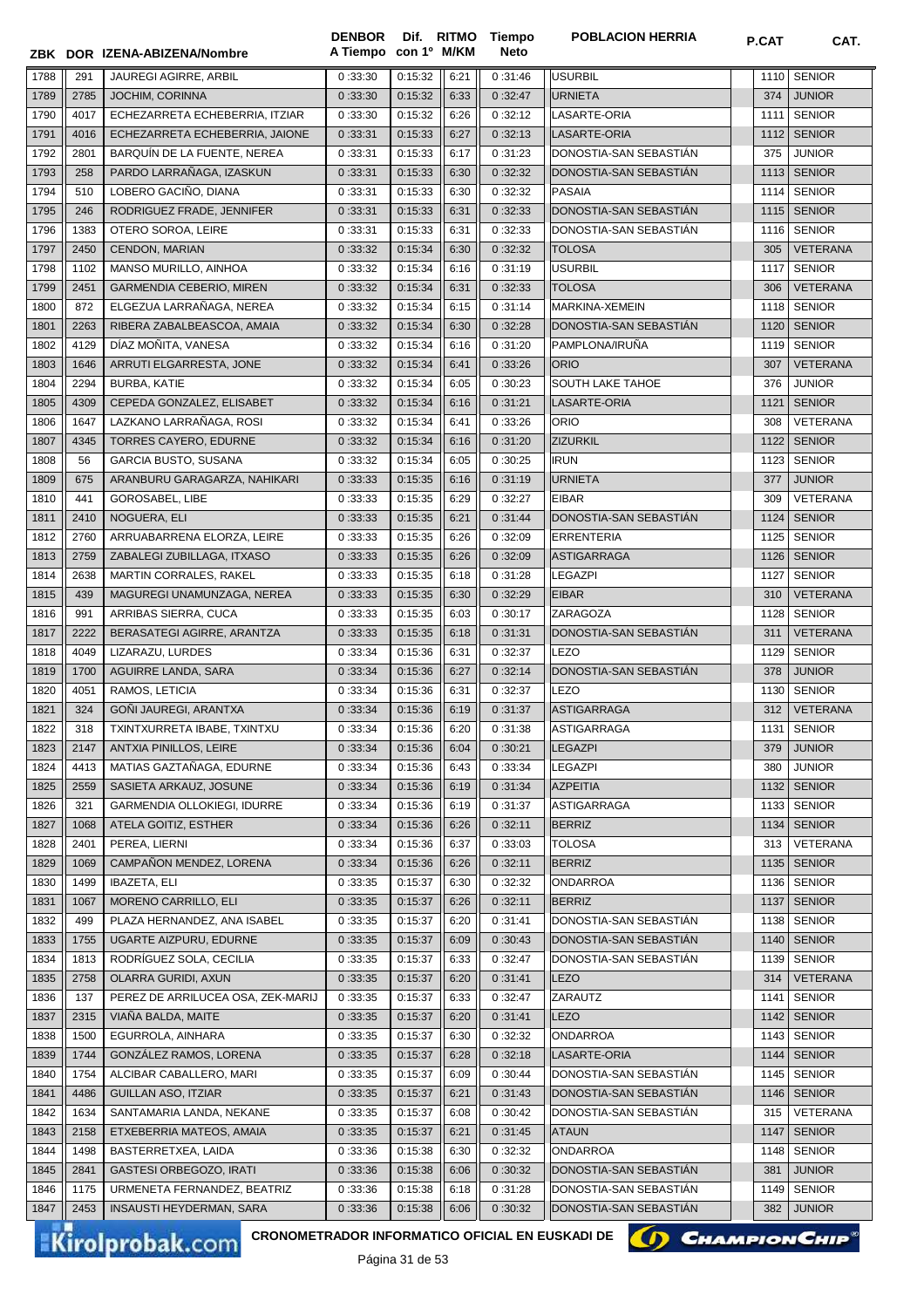|              |              | ZBK DOR IZENA-ABIZENA/Nombre                      | <b>DENBOR</b><br>A Tiempo con 1º M/KM | Dif. RITMO                   |              | Tiempo<br><b>Neto</b> | <b>POBLACION HERRIA</b>                   | P.CAT        | CAT.                           |
|--------------|--------------|---------------------------------------------------|---------------------------------------|------------------------------|--------------|-----------------------|-------------------------------------------|--------------|--------------------------------|
|              |              |                                                   |                                       |                              |              |                       |                                           |              |                                |
| 1848<br>1849 | 2549<br>4414 | ARISTI GABILONDO, MAITE<br>AGIRRE ALDASORO, NEREA | 0:33:36<br>0:33:36                    | 0:15:38<br>0:15:38           | 6:31<br>6:21 | 0:32:36<br>0:31:43    | <b>ANTZUOLA</b><br>DONOSTIA-SAN SEBASTIAN | 1150<br>1151 | <b>SENIOR</b><br><b>SENIOR</b> |
| 1850         | 540          | ALONSO ALVRAEZ, NAIARA                            | 0:33:36                               | 0:15:38                      | 6:09         | 0:30:45               | DONOSTIA-SAN SEBASTIÁN                    | 1152         | <b>SENIOR</b>                  |
| 1851         | 2161         | SUKIA ETXEBERRIA, LARRAITZ                        | 0:33:36                               | 0:15:38                      | 6:21         | 0:31:43               | <b>ATAUN</b>                              | 1153         | <b>SENIOR</b>                  |
| 1852         | 2159         | MUNDUATE DORRONSORO, NAIARA                       | 0:33:36                               | 0:15:38                      | 6:21         | 0:31:43               | ATAUN                                     | 1154         | <b>SENIOR</b>                  |
| 1853         | 2300         | NAVARCORENA, ISABEL                               | 0:33:37                               | 0:15:39                      | 6:14         | 0:31:08               | ARANGUREN                                 | 1155         | <b>SENIOR</b>                  |
| 1854         | 2160         | SUKIA IMAZ, ENEIDER                               | 0:33:37                               | 0:15:39                      | 6:21         | 0:31:45               | ZALDIBIA                                  | 1156         | <b>SENIOR</b>                  |
| 1855         | 260          | ETXEBERRIA ARZALLUS, ELI                          | 0:33:38                               | 0:15:40                      | 6:20         | 0:31:38               | <b>AZPEITIA</b>                           | 1157         | <b>SENIOR</b>                  |
| 1856         | 179          | PAGOLA SALABERRIA, MAITE                          | 0:33:38                               | 0:15:40                      | 6:27         | 0:32:14               | LASARTE-ORIA                              | 1158         | <b>SENIOR</b>                  |
| 1857         | 1727         | ANTXUSTEGI BENGOETXEA, MIRARI                     | 0:33:39                               | 0:15:41                      | 6:27         | 0:32:16               | <b>BERRIZ</b>                             | 1159         | <b>SENIOR</b>                  |
| 1858         | 281          | HUERTAS ELORZA, EIDER                             | 0:33:39                               | 0:15:41                      | 6:20         | 0:31:42               | DONOSTIA-SAN SEBASTIAN                    | 1160         | <b>SENIOR</b>                  |
| 1859         | 1613         | PEÑACOBA ETXEBARRIA, MAITE                        | 0:33:39                               | 0:15:41                      | 6:18         | 0:31:32               | <b>ABADIÑO</b>                            | 316          | <b>VETERANA</b>                |
| 1860         | 1614         | PEÑACOBA ETXEBARRIA, IDOIA                        | 0:33:39                               | 0:15:41                      | 6:18         | 0:31:32               | ARRASATE/MONDRAGÓN                        | 1161         | <b>SENIOR</b>                  |
| 1861         | 335          | BERMEJO SANTOS, IZASKUN                           | 0:33:40                               | 0:15:42                      | 6:21         | 0:31:45               | <b>ASTIGARRAGA</b>                        | 1162         | <b>SENIOR</b>                  |
| 1862         | 1459         | LIZARRALDE ARANA, OLATZ                           | 0:33:40                               | 0:15:42                      | 6:09         | 0:30:45               | <b>PASAIA</b>                             | 1163         | <b>SENIOR</b>                  |
| 1863         | 1641         | <b>GABAN PEREZ, RAKEL</b>                         | 0:33:40                               | 0:15:42                      | 6:39         | 0:33:17               | <b>HERNANI</b>                            | 1164         | <b>SENIOR</b>                  |
| 1864         | 1770         | Á-CIENFUEGOS RIVERA, ESTHER                       | 0:33:40                               | 0:15:42                      | 6:30         | 0:32:29               | <b>BILBAO</b>                             | 383          | <b>JUNIOR</b>                  |
| 1865         | 739          | TORRENEGRA, GISSELLE                              | 0:33:40                               | 0:15:42                      | 6:09         | 0:30:46               | <b>ERRENTERIA</b>                         | 384          | <b>JUNIOR</b>                  |
| 1866         | 360          | LECUMBERRI BEASCOA, ANDREA                        | 0:33:40                               | 0:15:42                      | 6:30         | 0:32:29               | <b>BILBAO</b>                             | 385          | <b>JUNIOR</b>                  |
| 1867         | 2495         | ZARKETA URMENETA, ANE                             | 0:33:40                               | 0:15:42                      | 6:17         | 0:31:23               | OÑATI                                     | 1165         | <b>SENIOR</b>                  |
| 1868         | 2497         | BARRENA UMEREZ, MAIALEN                           | 0:33:40                               | 0:15:42                      | 6:17         | 0:31:24               | OÑATI                                     | 1166         | <b>SENIOR</b>                  |
| 1869         | 2498         | ARREGI ORTIZ DE LUZURIAGA, MIRIAM                 | 0:33:41                               | 0:15:43                      | 6:17         | 0:31:24               | OÑATI                                     | 1167         | <b>SENIOR</b>                  |
| 1870         | 2489         | OTAEGI LEGORBURU, ESTITXU                         | 0:33:41                               | 0:15:43                      | 6:31         | 0:32:37               | ANTZUOLA                                  | 1168         | <b>SENIOR</b>                  |
| 1871         | 2551         | MORENO OLAORTUA, AMAIA                            | 0:33:41                               | 0:15:43                      | 6:31         | 0:32:37               | <b>ANTZUOLA</b>                           | 1169         | <b>SENIOR</b>                  |
| 1872         | 2242         | ARRAZOLA ZABALETA, IRENE                          | 0:33:41                               | 0:15:43                      | 6:33         | 0:32:44               | LEGAZPI                                   | 1170         | <b>SENIOR</b>                  |
| 1873         | 115          | AMANTEGI MAKUSO, JOSUNE                           | 0:33:41                               | 0:15:43                      | 6:33         | 0:32:43               | <b>IRURA</b>                              | 1171         | <b>SENIOR</b>                  |
| 1874         | 116          | ARAMENDI AIZPURU, NAGORE                          | 0:33:41                               | 0:15:43                      | 6:33         | 0:32:44               | ALTZAGA                                   | 1172         | <b>SENIOR</b>                  |
| 1875         | 374          | <b>VICENTE ARRUTI, JONE</b>                       | 0:33:42                               | 0:15:44                      | 6:11         | 0:30:55               | DONOSTIA-SAN SEBASTIAN                    | 1173         | <b>SENIOR</b>                  |
| 1876         | 2674         | MUJIKA SARABIA, AITZIBER                          | 0:33:42                               | 0:15:44                      | 6:11         | 0:30:55               | ORIO                                      | 1174         | <b>SENIOR</b>                  |
| 1877         | 4484         | MUJIKA SARABIA, OLATZ                             | 0:33:42                               | 0:15:44                      | 6:11         | 0:30:55               | <b>ORIO</b>                               | 317          | <b>VETERANA</b>                |
| 1878         | 1079         | MAIZ AZCARGORTA, IDOIA                            | 0:33:43                               | 0:15:45                      | 6:29         | 0:32:25               | <b>AZPEITIA</b>                           | 1175         | <b>SENIOR</b>                  |
| 1879         | 344          | GONZÁLEZ MATEOS, VERÓNICA                         | 0:33:43                               | 0:15:45                      | 6:08         | 0:30:39               | LASARTE-ORIA                              | 386          | <b>JUNIOR</b>                  |
| 1880         | 1078         | ITURZAETA LARRAÑAGA, AMAIA                        | 0:33:43                               | 0:15:45                      | 6:29         | 0:32:26               | <b>AZPEITIA</b>                           | 1177         | <b>SENIOR</b>                  |
| 1881         | 406          | CASADO GARCÍA, TAMARA                             | 0:33:43                               | 0:15:45                      | 6:10         | 0:30:49               | LASARTE-ORIA                              |              | 1176 SENIOR                    |
| 1882         | 1357         | LANDALUZE ETXEBERRIA, BELEN                       | 0:33:43                               | 0:15:45                      | 6:10         | 0:30:52               | <b>DURANGO</b>                            |              | 1178 SENIOR                    |
| 1883         | 918<br>4317  | SUAREZ BERRIDI, KARLA<br>OLAVERRI MALO, NEREA     | 0:33:44                               | 0:15:46                      | 6:28         | 0:32:19               | DONOSTIA-SAN SEBASTIAN                    | 1179         | <b>SENIOR</b><br><b>SENIOR</b> |
| 1884<br>1885 | 4214         | ETXABE AZKUE, SAIOA                               | 0:33:44                               | 0:15:46                      | 6:28<br>6:28 | 0:32:19<br>0:32:19    | DONOSTIA-SAN SEBASTIAN<br>DONOSTIA        | 1180<br>1181 | <b>SENIOR</b>                  |
| 1886         | 4210         | ESPARZA LERTXUNDI, ITSASO                         | 0:33:44<br>0:33:44                    | 0:15:46<br>0:15:46           | 6:28         | 0:32:19               | DONOSTIA-SAN SEBASTIÁN                    | 1182         | <b>SENIOR</b>                  |
| 1887         | 2496         | GOROSMENDI AIASTUI, IZASKUN                       | 0:33:44                               | 0:15:46                      | 6:17         | 0:31:27               | OÑATI                                     | 1183         | <b>SENIOR</b>                  |
| 1888         | 2878         | IZA MIKELEIZ, ANA M                               | 0:33:44                               | 0:15:46                      | 6:38         | 0:33:12               | HONDARRIBIA                               | 1184         | <b>SENIOR</b>                  |
| 1889         | 2861         | GONZALEZ ASEGUINOLAZA, GLORIA                     | 0:33:45                               | 0:15:47                      | 6:38         | 0:33:12               | <b>BARAÑAIN</b>                           | 1185         | <b>SENIOR</b>                  |
| 1890         | 2877         | KANPANDEGI MARTINEZ, OLGA                         | 0:33:45                               | 0:15:47                      | 6:38         | 0:33:11               | HONDARRIBIA                               | 318          | VETERANA                       |
| 1891         | 333          | GARAÑO ARRIETA, ENERITZ                           | 0:33:45                               | 0:15:47                      | 6:22         | 0:31:50               | ASTIGARRAGA                               | 1186         | <b>SENIOR</b>                  |
| 1892         | 1546         | RASERO MANGAS, ANA                                | 0:33:45                               | 0:15:47                      | 6:15         | 0:31:16               | ERRENTERIA                                | 1187         | <b>SENIOR</b>                  |
| 1893         | 4332         | RASERO MANGAS, MONICA                             | 0:33:46                               | 0:15:48                      | 6:15         | 0:31:16               | DONOSTIA-SAN SEBASTIAN                    | 1188         | <b>SENIOR</b>                  |
| 1894         | 373          | PEDRAZ PEDROSA, YOANA                             | 0:33:46                               | 0:15:48                      | 6:12         | 0:31:00               | DONOSTIA-SAN SEBASTIAN                    | 1189         | <b>SENIOR</b>                  |
| 1895         | 1361         | RODRIGUEZ RICO, KORO                              | 0:33:47                               | 0:15:49                      | 6:32         | 0:32:42               | <b>ANDOAIN</b>                            | 1190         | <b>SENIOR</b>                  |
| 1896         | 1360         | RODRÍGUEZ ZUMETA, NEKANE                          | 0:33:47                               | 0:15:49                      | 6:33         | 0:32:43               | <b>ANDOAIN</b>                            | 1191         | <b>SENIOR</b>                  |
| 1897         | 1359         | SANCHEZ SANCHEZ, SUSANA                           | 0:33:47                               | 0:15:49                      | 6:32         | 0:32:42               | <b>ANDOAIN</b>                            | 1192         | <b>SENIOR</b>                  |
| 1898         | 985          | LOPETEGI SUAREZ, IRATXE                           | 0:33:48                               | 0:15:50                      | 6:36         | 0:33:01               | LEZO                                      | 1193         | <b>SENIOR</b>                  |
| 1899         | 2816         | <b>GARATE ZENDOIA, AMAIA</b>                      | 0:33:48                               | 0:15:50                      | 6:11         | 0:30:56               | <b>AZPEITIA</b>                           | 387          | <b>JUNIOR</b>                  |
| 1900         | 4139         | CASANOVA AZPIROZ, CRISTINA                        | 0:33:48                               | 0:15:50                      | 6:24         | 0:32:02               | DONOSTIA-SAN SEBASTIAN                    | 1194         | <b>SENIOR</b>                  |
| 1901         | 650          | GURRUCHAGA SANTOS, SONIA                          | 0:33:48                               | 0:15:50                      | 6:46         | 0:33:48               | <b>ERRENTERIA</b>                         | 1195         | <b>SENIOR</b>                  |
| 1902         | 1336         | ETXEBERRIA ZEBERIO, AMAIA                         | 0:33:48                               | 0:15:50                      | 6:17         | 0:31:26               | ZARAUTZ                                   | 1197         | <b>SENIOR</b>                  |
| 1903         | 2081         | UTIEL ARRUE, NAIARA                               | 0:33:48                               | 0:15:50                      | 6:20         | 0:31:38               | <b>ANDOAIN</b>                            | 1196         | <b>SENIOR</b>                  |
| 1904         | 1330         | TOMAS ALDAZABAL, ISABEL                           | 0:33:48                               | 0:15:50                      | 6:17         | 0:31:25               | ZARAUTZ                                   | 319          | VETERANA                       |
| 1905         | 2810         | CABALLERO CUSTODIO, LEIRE                         | 0:33:48                               | 0:15:50                      | 6:11         | 0:30:56               | <b>AZPEITIA</b>                           | 388          | <b>JUNIOR</b>                  |
| 1906         | 1982         | ASTORGA PEREZ, RUTH                               | 0:33:48                               | 0:15:50                      | 6:20         | 0:31:40               | ANDOAIN                                   | 1198         | <b>SENIOR</b>                  |
| 1907         | 1237         | HIDALGO BENITEZ, GLORIA                           | 0:33:48                               | 0:15:50                      | 6:23         | 0:31:56               | <b>AZPEITIA</b>                           | 1199         | <b>SENIOR</b>                  |
|              |              | CRONOMETRADOR INFORMATICO OFICIAL EN EUSKADI DE   |                                       |                              |              |                       | () CHAMPION CHIP                          |              |                                |
|              |              | <b>Kirolprobak.com</b>                            |                                       | D <sub>2</sub> aina 22 do E2 |              |                       |                                           |              |                                |

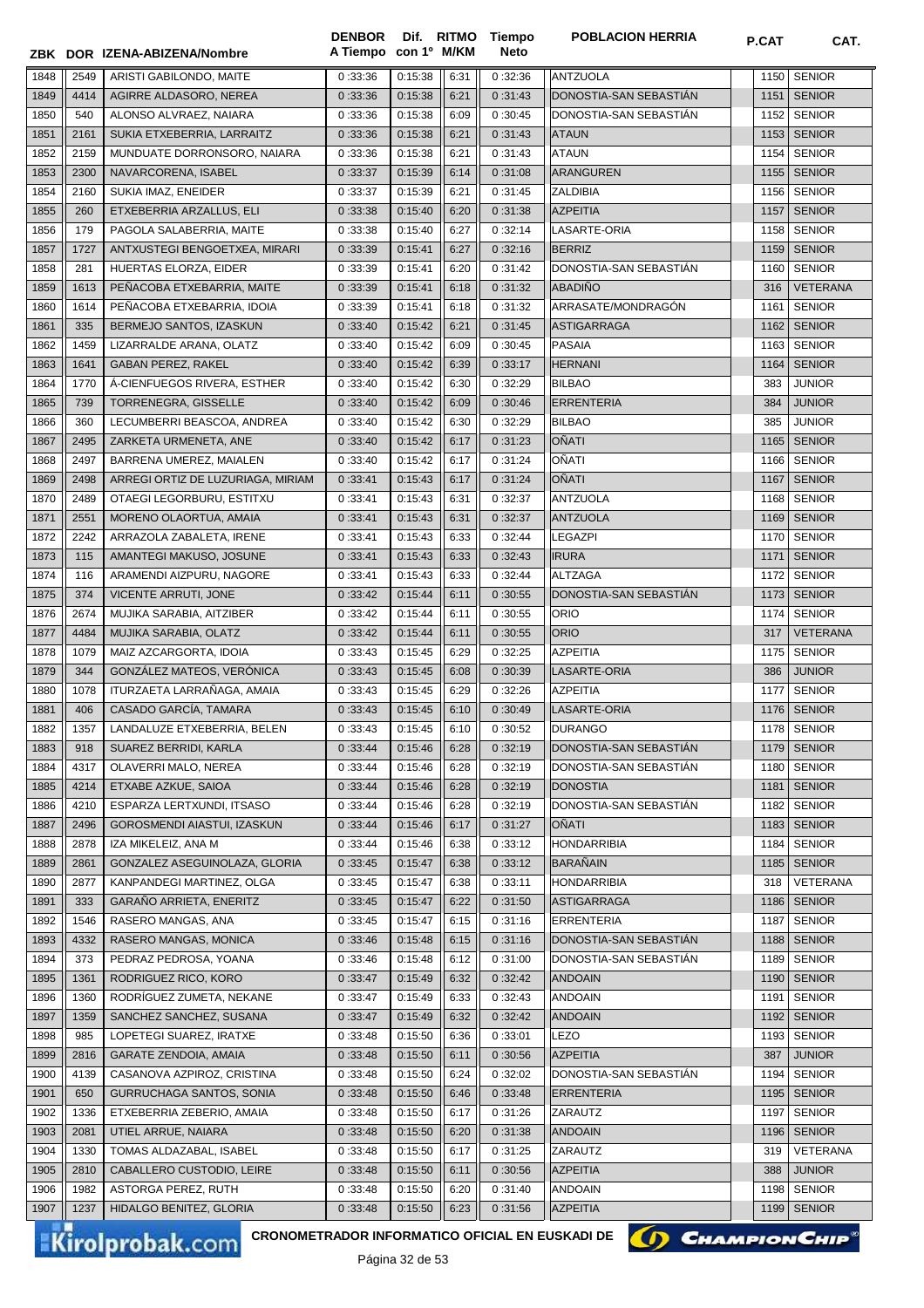|              |            | ZBK DOR IZENA-ABIZENA/Nombre                | A Tiempo con 1º M/KM |                                          |              | Neto               |                                                                     |            |                                |
|--------------|------------|---------------------------------------------|----------------------|------------------------------------------|--------------|--------------------|---------------------------------------------------------------------|------------|--------------------------------|
| 1908         | 440        | ARRILLAGA SAN MARTIN, PIEDAD                | 0:33:49              | 0:15:51                                  | 6:33         | 0:32:45            | <b>EIBAR</b>                                                        | 321        | VETERANA                       |
| 1909         | 1934       | EIZAGAETXEBERRIA, ESTHER                    | 0:33:49              | 0:15:51                                  | 6:33         | 0:32:44            | CAMPEZO/KANPEZU                                                     | 320        | <b>VETERANA</b>                |
| 1910         | 1980       | ZAMORANO, ENARA                             | 0:33:49              | 0:15:51                                  | 6:25         | 0:32:05            | <b>BEASAIN</b>                                                      | 1200       | <b>SENIOR</b>                  |
| 1911         | 1979       | TENA, ANUSKA                                | 0:33:49              | 0:15:51                                  | 6:25         | 0:32:04            | <b>MUTRIKU</b>                                                      | 1201       | <b>SENIOR</b>                  |
| 1912         | 1809       | LASA URKIZU, JOSUNE                         | 0:33:49              | 0:15:51                                  | 6:23         | 0:31:54            | <b>ORDIZIA</b>                                                      | 1203       | <b>SENIOR</b>                  |
| 1913         | 1981       | PLAZAOLA ARRETXE, LEIRE                     | 0:33:49              | 0:15:51                                  | 6:25         | 0:32:04            | <b>BEASAIN</b>                                                      | 1202       | <b>SENIOR</b>                  |
| 1914         | 2388       | CAMPOS TXAPARTEGI, EBA                      | 0:33:49              | 0:15:51                                  | 6:23         | 0:31:54            | <b>AZPEITIA</b>                                                     | 1204       | <b>SENIOR</b>                  |
| 1915         | 4290       | BASTIDA ETXEBERRIA, AINTZANE                | 0:33:49              | 0:15:51                                  | 6:23         | 0:31:54            | <b>AZPEITIA</b>                                                     | 1205       | <b>SENIOR</b>                  |
| 1916         | 589        | BASTERRA FERNÁNDEZ, MAIALEN                 | 0:33:51              | 0:15:53                                  | 6:17         | 0:31:27            | <b>GERNIKA-LUMO</b>                                                 | 1206       | <b>SENIOR</b>                  |
| 1917         | 2037       | AGIRRESAROBE ESNAL, GOIATZ                  | 0:33:52              | 0:15:54                                  | 6:32         | 0:32:39            | ZARAUTZ                                                             | 1207       | <b>SENIOR</b>                  |
| 1918         | 2140       | URRESTI LARRAÑAGA, IRATXE                   | 0:33:52              | 0:15:54                                  | 6:32         | 0:32:39            | ZARAUTZ                                                             | 1208       | <b>SENIOR</b>                  |
| 1919         | 1517       | GARAIAR ZAPIRAIN, AINTZANE                  | 0:33:52              | 0:15:54                                  | 6:07         | 0:30:37            | <b>OIARTZUN</b>                                                     | 1209       | <b>SENIOR</b>                  |
| 1920         | 2205       | GASTAÑARES ARRIARAN, JOSUNE                 | 0:33:52              | 0:15:54                                  | 6:32         | 0:32:38            | ZARAUTZ                                                             | 1210       | <b>SENIOR</b>                  |
| 1921         | 1196       | VILLAR AZPILLAGA, JARA                      | 0:33:52              | 0:15:54                                  | 6:32         | 0:32:41            | DONOSTIA-SAN SEBASTIAN                                              | 389        | <b>JUNIOR</b>                  |
| 1922         | 1142       | URBINA GARCIA DE BIKUÑA, ITZIAR             | 0:33:53              | 0:15:55                                  | 6:23         | 0:31:53            | <b>BILBAO</b>                                                       | 322        | VETERANA                       |
| 1923         | 1143       | ETXANIZ ARANGUREN, ELIXABETE                | 0:33:53              | 0:15:55                                  | 6:23         | 0:31:54            | <b>BILBAO</b>                                                       | 323        | <b>VETERANA</b>                |
| 1924         | 4034       | VILLANUEVA LLANOS, YOANA                    | 0:33:53              | 0:15:55                                  | 6:21         | 0:31:46            | DONOSTIA-SAN SEBASTIAN                                              | 1211       | <b>SENIOR</b>                  |
| 1925         | 4206       | SANCHEZ LLANOS, AINARA                      | 0:33:54              | 0:15:56                                  | 6:22         | 0:31:49            | DONOSTIA-SAN SEBASTIAN                                              | 1212       | <b>SENIOR</b>                  |
| 1926         | 669        | AGIRRE EGUARAS, ITSASO                      | 0:33:54              | 0:15:56                                  | 6:21         | 0:31:47            | PAMPLONA/IRUÑA                                                      | 390        | <b>JUNIOR</b>                  |
| 1927         | 4391       | <b>GURAYA DIEZ, ITXASO</b>                  | 0:33:54              | 0:15:56                                  | 6:33         | 0:32:46            | DONOSTIA-SAN SEBASTIÁN                                              | 1214       | <b>SENIOR</b>                  |
| 1928         | 539        | GARCIA OLASCOAGA, AITZIBER                  | 0:33:54              | 0:15:56                                  | 6:13         | 0:31:03            | <b>IDIAZABAL</b>                                                    | 1213       | <b>SENIOR</b>                  |
| 1929         | 2361       | AGIRRE EGUARAS, MAITANE                     | 0:33:54              | 0:15:56                                  | 6:22         | 0:31:50            | PAMPLONA/IRUÑA                                                      | 1215       | <b>SENIOR</b>                  |
| 1930         | 1883       | GOMEZ EZEIZA, JONE                          | 0:33:54              | 0:15:56                                  | 6:25         | 0:32:03            | <b>TOLOSA</b>                                                       | 391        | <b>JUNIOR</b>                  |
| 1931         | 2370       | ARREGI LEON, GARAZI                         | 0:33:55              | 0:15:57                                  | 6:25         | 0:32:03            | <b>TOLOSA</b>                                                       | 392        | <b>JUNIOR</b>                  |
| 1932         | 1309       | DURALDE LEJARDI, NERE                       | 0:33:55              | 0:15:57                                  | 6:31         | 0:32:33            | MARKINA-XEMEIN                                                      | 324        | VETERANA                       |
| 1933<br>1934 | 959<br>488 | ARANZABE OLANO, KRISTINA                    | 0:33:55              | 0:15:57<br>0:15:58                       | 6:21<br>6:27 | 0:31:45<br>0:32:14 | <b>VILLABONA</b><br>PASAIA                                          | 393<br>394 | <b>JUNIOR</b><br><b>JUNIOR</b> |
| 1935         | 4102       | PEREA BEOBIDE, AROA<br>FRIAS ALTUNA, AINARA | 0:33:56<br>0:33:56   | 0:15:58                                  | 6:27         | 0:32:14            | DONOSTIA-SAN SEBASTIAN                                              | 1216       | <b>SENIOR</b>                  |
| 1936         | 292        | RAZKIN GARCÍA, JOSUNE                       | 0:33:56              | 0:15:58                                  | 6:40         | 0:33:21            | DONOSTIA-SAN SEBASTIAN                                              | 1217       | <b>SENIOR</b>                  |
| 1937         | 2425       | FERNANDEZ ERDOCIO, Mª CARMEN                | 0:33:56              | 0:15:58                                  | 6:16         | 0:31:20            | DONOSTIA-SAN SEBASTIAN                                              | 1218       | <b>SENIOR</b>                  |
| 1938         | 1310       | <b>IDOETA IRAZABAL, TXARO</b>               | 0:33:56              | 0:15:58                                  | 6:31         | 0:32:36            | MARKINA-XEMEIN                                                      | 325        | VETERANA                       |
| 1939         | 4104       | AZNAR BERNET, AINHOA                        | 0:33:56              | 0:15:58                                  | 6:16         | 0:31:22            | <b>ERRENTERIA</b>                                                   | 1219       | <b>SENIOR</b>                  |
| 1940         | 4057       | KURTH, BIRTE                                | 0:33:56              | 0:15:58                                  | 6:38         | 0:33:12            | DONOSTIA-SAN SEBASTIÁN                                              | 1220       | <b>SENIOR</b>                  |
| 1941         | 1527       | CAMIO MONTALVO, IZASKUN                     | 0:33:57              | 0:15:59                                  | 6:31         | 0:32:35            | <b>HONDARRIBIA</b>                                                  | 326        | <b>VETERANA</b>                |
| 1942         | 2100       | OTXANDORENA GENUA, LEIRE                    | 0:33:57              | 0:15:59                                  | 6:29         | 0:32:27            | <b>HONDARRIBIA</b>                                                  | 395        | <b>JUNIOR</b>                  |
| 1943         | 2275       | BETEGUI IRASTORZA, MIREN                    | 0:33:57              | 0:15:59                                  | 6:40         | 0:33:21            | <b>GABIRIA</b>                                                      |            | 1222   SENIOR                  |
| 1944         | 1994       | OLEAGA, IANIRE                              | 0:33:57              | 0:15:59                                  | 6:20         | 0:31:41            | OÑATI                                                               | 1221       | <b>SENIOR</b>                  |
| 1945         | 1559       | ZABALA BEITIA, SAIOA                        | 0:33:57              | 0:15:59                                  | 6:20         | 0:31:40            | <b>OÑATI</b>                                                        | 1223       | <b>SENIOR</b>                  |
| 1946         | 299        | JORDANA MIGUEL, MARGA                       | 0:33:58              | 0:16:00                                  | 6:28         | 0:32:21            | <b>ERRENTERIA</b>                                                   | 1224       | <b>SENIOR</b>                  |
| 1947         | 1967       | MERA RUIZ, NERE                             | 0:33:58              | 0:16:00                                  | 6:26         | 0:32:10            | <b>LEZO</b>                                                         | 1225       | <b>SENIOR</b>                  |
| 1948         | 2452       | GONZÁLEZ DIEZ, IRATI                        | 0:33:58              | 0:16:00                                  | 6:11         | 0:30:57            | DONOSTIA-SAN SEBASTIÁN                                              | 1226       | <b>SENIOR</b>                  |
| 1949         | 4144       | MILLÁN ORTEGA, PATRICIA                     | 0:33:58              | 0:16:00                                  | 6:17         | 0:31:23            | DONOSTIA-SAN SEBASTIÁN                                              | 1227       | <b>SENIOR</b>                  |
| 1950         | 780        | DE FREITAS, SARA                            | 0:33:59              | 0:16:01                                  | 6:09         | 0:30:45            | <b>LOGRONO</b>                                                      | 1228       | <b>SENIOR</b>                  |
| 1951         | 2257       | GONZALEZ, NORA                              | 0:33:59              | 0:16:01                                  | 6:44         | 0:33:40            | <b>LEGAZPI</b>                                                      | 1230       | <b>SENIOR</b>                  |
| 1952         | 2249       | ALBERDI AGIRREURRETA, LEIRE                 | 0:33:59              | 0:16:01                                  | 6:44         | 0:33:41            | <b>LEGAZPI</b>                                                      | 1229       | <b>SENIOR</b>                  |
| 1953         | 2466       | ANSOLEAGA GOIKOETXEA, ARANTZA               | 0:33:59              | 0:16:01                                  | 6:27         | 0:32:13            | <b>BERMEO</b>                                                       | 1231       | <b>SENIOR</b>                  |
| 1954         | 2465       | ETXENAGUSIA ARREGI, ENERITZ                 | 0:33:59              | 0:16:01                                  | 6:26         | 0:32:12            | <b>AZPEITIA</b>                                                     | 1232       | <b>SENIOR</b>                  |
| 1955         | 2467       | IMAZ CENDOYA, IDOIA                         | 0:33:59              | 0:16:01                                  | 6:26         | 0:32:12            | <b>AZPEITIA</b>                                                     | 1233       | <b>SENIOR</b>                  |
| 1956         | 2389       | ALDAREGIA REDONDO, MAITETXU                 | 0:34:00              | 0:16:02                                  | 6:26         | 0:32:12            | DONOSTIA-SAN SEBASTIAN                                              | 1234       | <b>SENIOR</b>                  |
| 1957         | 941        | VILLAR GONZALEZ, EVA                        | 0:34:00              | 0:16:02                                  | 6:21         | 0:31:43            | DONOSTIA-SAN SEBASTIÁN                                              | 1235       | <b>SENIOR</b>                  |
| 1958         | 580        | VIVORAS RODINO, MARIA                       | 0:34:01              | 0:16:03                                  | 6:13         | 0:31:05            | <b>ANDOAIN</b>                                                      | 396        | <b>JUNIOR</b>                  |
| 1959         | 4215       | CORDON MARTINEZ, MARIA                      | 0:34:01              | 0:16:03                                  | 6:30         | 0:32:28            | DONOSTIA-SAN SEBASTIAN                                              | 1236       | <b>SENIOR</b>                  |
| 1960         | 2013       | MIER LUQUE, MAITE                           | 0:34:02              | 0:16:04                                  | 6:27         | 0:32:14            | DONOSTIA-SAN SEBASTIAN                                              | 1238       | <b>SENIOR</b>                  |
| 1961         | 845        | ALEJANDRO MARTIN, CRISTINA                  | 0:34:02              | 0:16:04                                  | 6:24         | 0:31:58            | DONOSTIA-SAN SEBASTIAN                                              | 1237       | <b>SENIOR</b>                  |
| 1962         | 1122       | IRASTORZA ZABALA, EDURNE                    | 0:34:02              | 0:16:04                                  | 6:36         | 0:33:00            | <b>ORDIZIA</b>                                                      | 1239       | <b>SENIOR</b>                  |
| 1963         | 1134       | MARTINEZ INSAUSTI, LIDE                     | 0:34:02              | 0:16:04                                  | 6:36         | 0:32:59            | <b>ORDIZIA</b>                                                      | 397        | <b>JUNIOR</b>                  |
| 1964         | 1135       | INSAUSTI IRASTORZA, ESTIBALIZ               | 0:34:02              | 0:16:04                                  | 6:36         | 0:32:59            | <b>ORDIZIA</b>                                                      | 1240       | <b>SENIOR</b>                  |
| 1965         | 1266       | GARMENDIA MINTEGI, ANEKARI                  | 0:34:02              | 0:16:04                                  | 6:36         | 0:33:01            | <b>ORDIZIA</b>                                                      | 1241       | <b>SENIOR</b>                  |
| 1966         | 590        | FERNANDEZ ANTIA, IDOIA                      | 0:34:03              | 0:16:05                                  | 6:20         | 0:31:38            | <b>GERNIKA-LUMO</b>                                                 | 1242       | <b>SENIOR</b>                  |
| 1967         | 793        | EIZAGIRRE ETXANIZ, NAI                      | 0:34:03              | 0:16:05                                  | 6:39         | 0:33:13            | ZARAUTZ                                                             | 398        | <b>JUNIOR</b>                  |
|              |            | <b>Kirolprobak.com</b>                      |                      | D <sub>4</sub> ain <sub>2</sub> 22 do E2 |              |                    | CRONOMETRADOR INFORMATICO OFICIAL EN EUSKADI DE<br>() CHAMPION CHIP |            |                                |



**Dif. DENBOR POBLACION HERRIA P.CAT CAT. RITMO Tiempo**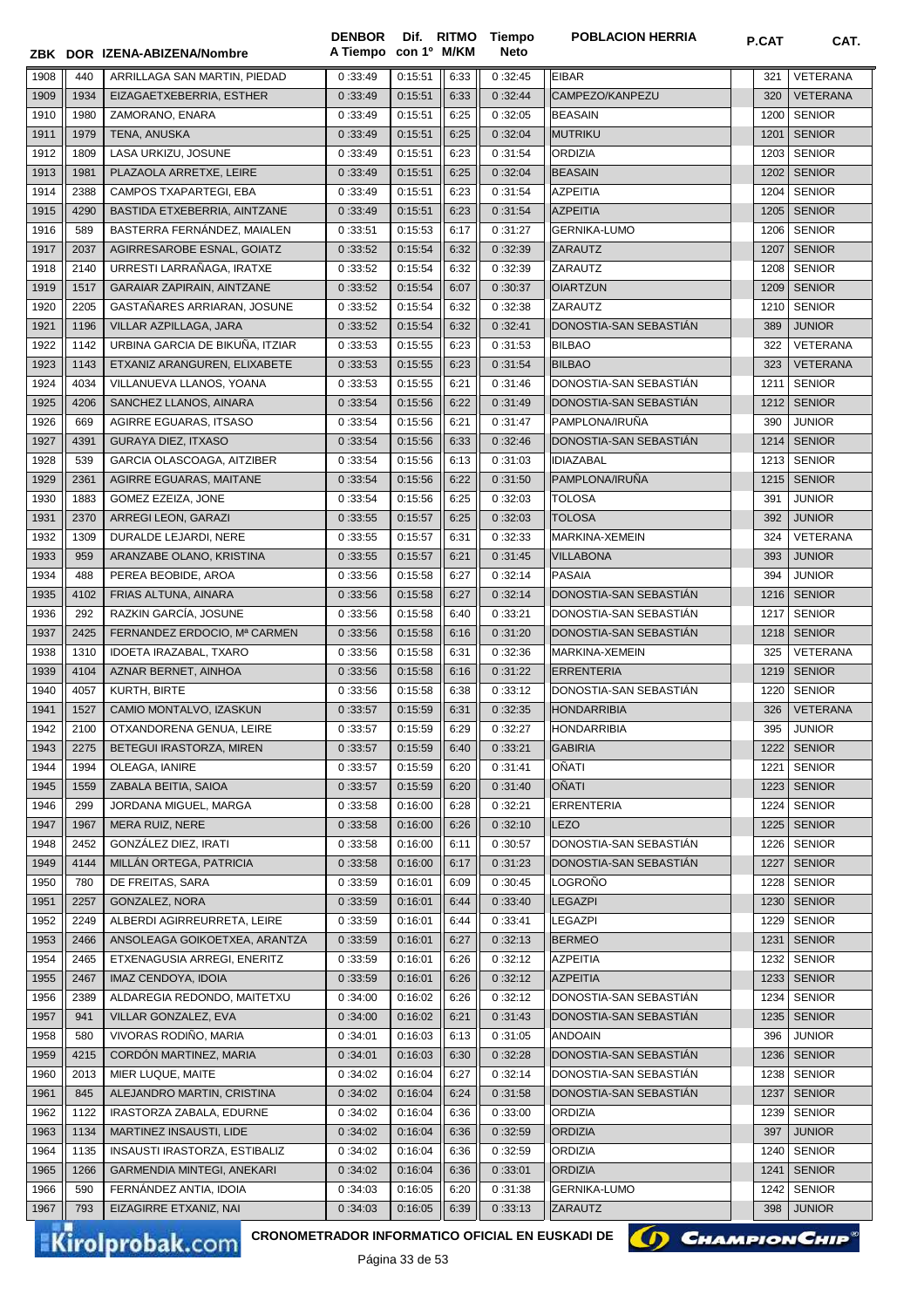|              |              | ZBK DOR IZENA-ABIZENA/Nombre                        | <b>DENBOR</b><br>A Tiempo | con 1º M/KM        |              | Dif. RITMO Tiempo<br>Neto | <b>POBLACION HERRIA</b>          | <b>P.CAT</b> | CAT.                           |
|--------------|--------------|-----------------------------------------------------|---------------------------|--------------------|--------------|---------------------------|----------------------------------|--------------|--------------------------------|
| 1968         | 792          | ETXANIZ ARAMBARRI, ELI                              | 0:34:03                   | 0:16:05            | 6:39         | 0:33:13                   | ZARAUTZ                          | 1243         | <b>SENIOR</b>                  |
| 1969         | 1869         | CANO LACOMBA, CRISTINA                              | 0:34:03                   | 0:16:05            | 6:29         | 0:32:27                   | DONOSTIA-SAN SEBASTIAN           | 1245         | <b>SENIOR</b>                  |
| 1970         | 1840         | <b>GARCÍA LEÓN. RAQUEL</b>                          | 0:34:03                   | 0:16:05            | 6:29         | 0:32:27                   | DONOSTIA-SAN SEBASTIAN           | 1244         | <b>SENIOR</b>                  |
| 1971         | 4435         | IBARGUTXI LANDAZURI, MARINA                         | 0:34:03                   | 0:16:05            | 6:26         | 0:32:08                   | DONOSTIA-SAN SEBASTIAN           | 399          | <b>JUNIOR</b>                  |
| 1972         | 4436         | LANDAZURI GUINEA, INMACULADA                        | 0:34:04                   | 0:16:06            | 6:25         | 0:32:05                   | DONOSTIA-SAN SEBASTIAN           | 327          | <b>VETERANA</b>                |
| 1973         | 2511         | BENITEZ BENITEZ, RAKEL                              | 0:34:05                   | 0:16:07            | 6:37         | 0:33:04                   | <b>ZESTOA</b>                    | 1246         | <b>SENIOR</b>                  |
| 1974         | 2501         | SUAREZ MARTINEZ, SUSANA                             | 0:34:05                   | 0:16:07            | 6:37         | 0:33:05                   | <b>ZESTOA</b>                    | 1247         | <b>SENIOR</b>                  |
| 1975         | 565          | GOROSTIZU MUJIKA, MARI                              | 0:34:05                   | 0:16:07            | 6:38         | 0:33:11                   | <b>ZALDIBIA</b>                  | 1248         | <b>SENIOR</b>                  |
| 1976         | 2217         | LOPEZ VALLEJO, DORI                                 | 0:34:05                   | 0:16:07            | 6:15         | 0:31:13                   | <b>ERRENTERIA</b>                | 328          | <b>VETERANA</b>                |
| 1977         | 2797         | ZUFIAUR ORMAZABAL, MARIBEL                          | 0:34:05                   | 0:16:07            | 6:38         | 0:33:12                   | <b>ORDIZIA</b>                   | 1249         | <b>SENIOR</b>                  |
| 1978         | 1898         | MARTINEZ ALONSO, CORO                               | 0:34:05                   | 0:16:07            | 6:37         | 0:33:04                   | DONOSTIA-SAN SEBASTIÁN           | 1250         | <b>SENIOR</b>                  |
| 1979         | 2223         | NAVARRO YERA, KRISTINA                              | 0:34:05                   | 0:16:07            | 6:15         | 0:31:13                   | DONOSTIA-SAN SEBASTIÁN           | 1251         | <b>SENIOR</b>                  |
| 1980         | 2540         | GONZALEZ FERNANDEZ DE RETANA, A                     | 0:34:06                   | 0:16:08            | 6:38         | 0:33:11                   | ORDIZIA                          | 1252         | <b>SENIOR</b>                  |
| 1981         | 1239         | URIBETXEBERRIA AZPIROZ, ANE                         | 0:34:06                   | 0:16:08            | 6:30         | 0:32:31                   | DONOSTIA-SAN SEBASTIAN           | 400          | <b>JUNIOR</b>                  |
| 1982         | 646          | ALVAREZ PELAEZ, MARISOL                             | 0:34:06                   | 0:16:08            | 6:21         | 0:31:45                   | <b>HERNANI</b>                   | 329          | <b>VETERANA</b>                |
| 1983         | 1437         | GONZALEZ GOMEZ, NAGORE                              | 0:34:06                   | 0:16:08            | 6:33         | 0:32:45                   | <b>ANTZUOLA</b>                  | 1253         | <b>SENIOR</b>                  |
| 1984         | 957          | PEREZ DE ALBENIZ QUEREJETA, MARIA                   | 0:34:06                   | 0:16:08            | 6:31         | 0:32:34                   | DONOSTIA-SAN SEBASTIÁN           | 401          | <b>JUNIOR</b>                  |
| 1985         | 2302         | ROLLE LÓPEZ, IALA                                   | 0:34:06                   | 0:16:08            | 6:33         | 0:32:45                   | <b>ANTZUOLA</b>                  | 1254         | <b>SENIOR</b>                  |
| 1986         | 1453         | EZKERRO AIZPURU, MARIA                              | 0:34:06                   | 0:16:08            | 6:26         | 0:32:08                   | <b>TOLOSA</b>                    | 402          | <b>JUNIOR</b>                  |
| 1987         | 1439         | ESCOBAR NEIRA, JESSICA                              | 0:34:06                   | 0:16:08            | 6:33         | 0:32:46                   | <b>ANTZUOLA</b>                  | 1255         | <b>SENIOR</b>                  |
| 1988         | 1456         | AZKUE ORIA, NAGORE                                  | 0:34:06                   | 0:16:08            | 6:26         | 0:32:10                   | <b>TOLOSA</b>                    | 403          | <b>JUNIOR</b>                  |
| 1989         | 219          | AZPEITIA ANSA, AINHOA                               | 0:34:06                   | 0:16:08            | 6:21         | 0:31:46                   | <b>HERNANI</b>                   | 1256         | <b>SENIOR</b>                  |
| 1990         | 1454         | AZKUE ARRASTOA, MARIJULI                            | 0:34:07                   | 0:16:09            | 6:26         | 0:32:08                   | ASTEASU                          | 1257         | <b>SENIOR</b>                  |
| 1991         | 1455         | AZKUE LIZEAGA, LEIRE                                | 0:34:07                   | 0:16:09            | 6:26         | 0:32:09                   | <b>TOLOSA</b>                    | 404          | <b>JUNIOR</b>                  |
| 1992         | 1745         | ARZUAGA ARRUTI, ADELA                               | 0:34:07                   | 0:16:09            | 6:36         | 0:33:01                   | <b>AZPEITIA</b>                  | 1258         | <b>SENIOR</b>                  |
| 1993<br>1994 | 1746<br>1452 | ARZUAGA ARRUTI, MARIA<br>BERASATEGI LOPETEGI, LOREA | 0:34:07                   | 0:16:09<br>0:16:09 | 6:36<br>6:26 | 0:33:01<br>0:32:10        | <b>AZPEITIA</b><br><b>TOLOSA</b> | 1259<br>405  | <b>SENIOR</b><br><b>JUNIOR</b> |
| 1995         | 1747         | ARRIZABALAGA ALDALUR, NAIARA                        | 0:34:07<br>0:34:07        | 0:16:09            | 6:36         | 0:33:01                   | <b>AZPEITIA</b>                  | 1262         | <b>SENIOR</b>                  |
| 1996         | 141          | GALARRAGA LOPETEGI, HAIZEA                          | 0:34:07                   | 0:16:09            | 6:32         | 0:32:42                   | <b>HONDARRIBIA</b>               | 1260         | <b>SENIOR</b>                  |
| 1997         | 330          | ZEBERIO ORMAETXEA, INES                             | 0:34:07                   | 0:16:09            | 6:15         | 0:31:17                   | <b>ASTIGARRAGA</b>               | 1261         | <b>SENIOR</b>                  |
| 1998         | 1332         | ARANO FERNANDEZ, EVA                                | 0:34:07                   | 0:16:09            | 6:21         | 0:31:44                   | ZARAUTZ                          | 330          | VETERANA                       |
| 1999         | 331          | GARMENDIA OLLOKIEGI, ENERITZ                        | 0:34:07                   | 0:16:09            | 6:15         | 0:31:17                   | <b>ASTIGARRAGA</b>               | 1263         | <b>SENIOR</b>                  |
| 2000         | 1331         | AGUIRRE GONZALEZ, ANA                               | 0:34:07                   | 0:16:09            | 6:21         | 0:31:45                   | ZARAUTZ                          | 1264         | <b>SENIOR</b>                  |
| 2001         | 197          | ZEBERIO PETRIATI, AIZAGA                            | 0:34:07                   | 0:16:09            | 6:33         | 0:32:43                   | <b>ARBIZU</b>                    | 1265         | <b>SENIOR</b>                  |
| 2002         | 1334         | CANO CORTAJARENA, ANE                               | 0:34:07                   | 0:16:09            | 6:21         | 0:31:45                   | ZARAUTZ                          |              | 1266 SENIOR                    |
| 2003         | 914          | FERNÁNDEZ APAOLA, EMMA                              | 0:34:08                   | 0:16:10            | 6:41         | 0:33:27                   | ANOETA                           | 1268         | <b>SENIOR</b>                  |
| 2004         | 1839         | GURTNER RAZQUIN, MIREILLE                           | 0:34:08                   | 0:16:10            | 6:13         | 0:31:05                   | DONOSTIA-SAN SEBASTIAN           | 1267         | <b>SENIOR</b>                  |
| 2005         | 1017         | TOME LABAYEN, AMAIA                                 | 0:34:08                   | 0:16:10            | 6:42         | 0:33:28                   | <b>ANOETA</b>                    | 1269         | <b>SENIOR</b>                  |
| 2006         | 1090         | ABOY, VIRGINIA                                      | 0:34:08                   | 0:16:10            | 6:27         | 0:32:16                   | DONOSTIA-SAN SEBASTIAN           | 1271         | <b>SENIOR</b>                  |
| 2007         | 4259         | EZCURDIA AZPIROZ, VANESSA                           | 0:34:08                   | 0:16:10            | 6:27         | 0:32:16                   | DONOSTIA-SAN SEBASTIAN           | 1270         | <b>SENIOR</b>                  |
| 2008         | 2406         | MARTINEZ GARCIA, VIRGINIA                           | 0:34:08                   | 0:16:10            | 6:09         | 0:30:46                   | <b>ERRENTERIA</b>                | 1272         | <b>SENIOR</b>                  |
| 2009         | 982          | ITURZAETA AGIRRE, ANE                               | 0:34:08                   | 0:16:10            | 6:31         | 0:32:36                   | DONOSTIA-SAN SEBASTIÁN           | 406          | <b>JUNIOR</b>                  |
| 2010         | 2781         | FERREIRA AMARO, IOSUNE                              | 0:34:09                   | 0:16:11            | 6:19         | 0:31:37                   | ERRENTERIA                       | 1273         | <b>SENIOR</b>                  |
| 2011         | 4066         | ALONSO URIARTE, CLARA                               | 0:34:09                   | 0:16:11            | 6:25         | 0:32:06                   | <b>BILBAO</b>                    | 331          | VETERANA                       |
| 2012         | 965          | MUNIOZGUREN LAKA, ANDREA                            | 0:34:09                   | 0:16:11            | 6:22         | 0:31:51                   | MARKINA-XEMEIN                   | 1274         | <b>SENIOR</b>                  |
| 2013         | 4394         | SAN JOSE URTEAGA, BELEN                             | 0:34:09                   | 0:16:11            | 6:16         | 0:31:18                   | DONOSTIA-SAN SEBASTIAN           | 332          | <b>VETERANA</b>                |
| 2014         | 2779         | ANDRES, ALINE                                       | 0:34:10                   | 0:16:12            | 6:17         | 0:31:27                   | HENDAYE                          | 1275         | <b>SENIOR</b>                  |
| 2015         | 2882         | ROMERO POZO, PETRI                                  | 0:34:10                   | 0:16:12            | 6:28         | 0:32:20                   | DONOSTIA-SAN SEBASTIAN           | 1276         | <b>SENIOR</b>                  |
| 2016         | 319          | SUBIZA GUERRERO, POPI                               | 0:34:10                   | 0:16:12            | 6:16         | 0:31:19                   | ASTIGARRAGA                      | 1277         | <b>SENIOR</b>                  |
| 2017<br>2018 | 2778         | ELOSEGUI LOPEZ, LEILA                               | 0:34:10                   | 0:16:12            | 6:18         | 0:31:28                   | <b>HENDAYE</b>                   | 1278<br>407  | <b>SENIOR</b>                  |
| 2019         | 320<br>2190  | SUBIZA GUERRERO, MAIDER<br>MOZO OCHOA, AINHOA       | 0:34:10<br>0:34:10        | 0:16:12<br>0:16:12 | 6:16<br>6:22 | 0:31:19<br>0:31:52        | ASTIGARRAGA<br>VILLAVA/ATARRABIA | 408          | <b>JUNIOR</b><br><b>JUNIOR</b> |
| 2020         | 775          | BENGOETXEA ZURIARRAIN, NAGORE                       | 0:34:10                   | 0:16:12            | 6:23         | 0:31:54                   | ERRENTERIA                       | 1279         | <b>SENIOR</b>                  |
| 2021         | 4112         | PERALTA, MARIA                                      | 0:34:11                   | 0:16:13            | 6:24         | 0:32:00                   | OÑATI                            | 1280         | <b>SENIOR</b>                  |
| 2022         | 4251         | MICHELENA RUIZ, AMAGOIA                             | 0:34:11                   | 0:16:13            | 6:23         | 0:31:54                   | ERRENTERIA                       | 1281         | <b>SENIOR</b>                  |
| 2023         | 776          | APALATEGI SANCHEZ, ARANTXA                          | 0:34:11                   | 0:16:13            | 6:23         | 0:31:55                   | <b>ERRENTERIA</b>                | 1282         | <b>SENIOR</b>                  |
| 2024         | 4343         | WALLISER, URSI                                      | 0:34:11                   | 0:16:13            | 6:23         | 0:31:55                   | ERRENTERIA                       | 1283         | <b>SENIOR</b>                  |
| 2025         | 515          | VIDAL ITURRIOZ, JOANA                               | 0:34:11                   | 0:16:13            | 6:24         | 0:32:00                   | OÑATI                            | 1284         | <b>SENIOR</b>                  |
| 2026         | 2493         | ERRASTI SALABERRI, OLAIA                            | 0:34:11                   | 0:16:13            | 6:10         | 0:30:52                   | ARRASATE/MONDRAGÓN               | 1286         | <b>SENIOR</b>                  |
| 2027         | 1526         | MARTINEZ GARCIA, LUCIA MARIA                        | 0:34:11                   | 0:16:13            | 6:34         | 0:32:49                   | DONOSTIA-SAN SEBASTIAN           | 1285         | <b>SENIOR</b>                  |
|              |              |                                                     |                           |                    |              |                           |                                  |              |                                |

CRONOMETRADOR INFORMATICO OFICIAL EN EUSKADI DE **(A) CHAMPION CHIP**<sup>®</sup>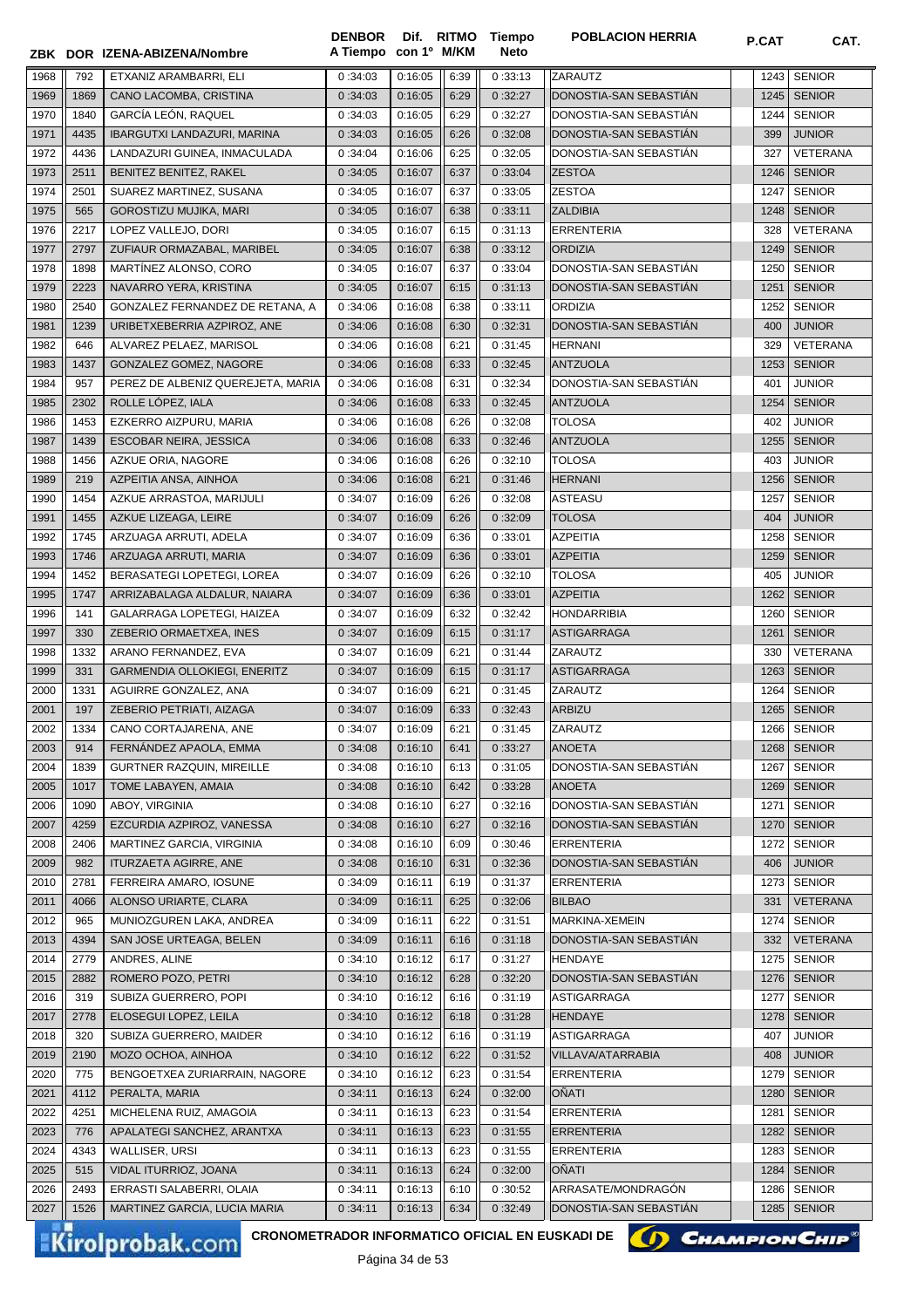|      |      | ZBK DOR IZENA-ABIZENA/Nombre     | <b>DENBOR</b><br>A Tiempo con 1º M/KM |         |      | Dif. RITMO Tiempo<br><b>Neto</b> | <b>POBLACION HERRIA</b>     | <b>P.CAT</b> | CAT.            |
|------|------|----------------------------------|---------------------------------------|---------|------|----------------------------------|-----------------------------|--------------|-----------------|
| 2028 | 2494 | DIAZ, MAITANE                    | 0:34:11                               | 0:16:13 | 6:11 | 0:30:53                          | ARRASATE/MONDRAGÓN          | 1287         | <b>SENIOR</b>   |
| 2029 | 2499 | ETXEBERRIA URRUTIA, NEREA        | 0:34:12                               | 0:16:14 | 6:11 | 0:30:53                          | ARETXABALETA                | 1288         | <b>SENIOR</b>   |
| 2030 | 516  | ALBIZU TELLERIA. EURI            | 0:34:12                               | 0:16:14 | 6:16 | 0:31:20                          | <b>SEGURA</b>               | 1289         | <b>SENIOR</b>   |
| 2031 | 4433 | TEJADO SERRANO, YOLANDA          | 0:34:12                               | 0:16:14 | 6:10 | 0:30:49                          | <b>ERRENTERIA</b>           | 1290         | <b>SENIOR</b>   |
| 2032 | 118  | HERNANDEZ CABALLERO, CRISTINA    | 0:34:12                               | 0:16:14 | 6:39 | 0:33:15                          | <b>ORDIZIA</b>              | 1291         | <b>SENIOR</b>   |
| 2033 | 2859 | FERNANDEZ DE ZUAZO, INMACULADA   | 0:34:12                               | 0:16:14 | 6:42 | 0:33:29                          | <b>AMURRIO</b>              | 1292         | <b>SENIOR</b>   |
| 2034 | 4447 | LANDALUZE ALDAYTURRIAGA, SAIOA   | 0:34:12                               | 0:16:14 | 6:42 | 0:33:29                          | LAUDIO/LLODIO               | 1293         | <b>SENIOR</b>   |
| 2035 | 1020 | LOPEZ DE ARROYABE FORONDA, MONI  | 0:34:13                               | 0:16:15 | 6:30 | 0:32:31                          | <b>GETXO</b>                | 1294         | <b>SENIOR</b>   |
| 2036 | 2325 | TXAPARTEGI GARMENDIA, MAITANE    | 0:34:13                               | 0:16:15 | 6:41 | 0:33:27                          | <b>URNIETA</b>              | 1295         | <b>SENIOR</b>   |
| 2037 | 987  | <b>ESNAL ARTOLA, MIREN</b>       | 0:34:13                               | 0:16:15 | 6:30 | 0:32:28                          | DONOSTIA-SAN SEBASTIAN      | 333          | <b>VETERANA</b> |
| 2038 | 1450 | ARRUTI REZABAL, EDURNE           | 0:34:13                               | 0:16:15 | 6:33 | 0:32:45                          | <b>AZPEITIA</b>             | 1296         | <b>SENIOR</b>   |
| 2039 | 2329 | GONZALEZ MARIÑO, IDOIA           | 0:34:13                               | 0:16:15 | 6:10 | 0:30:49                          | <b>ERRENTERIA</b>           | 1297         | <b>SENIOR</b>   |
| 2040 | 2486 | TORREALDAI GARATE, JUNE          | 0:34:13                               | 0:16:15 | 6:10 | 0:30:49                          | DONOSTIA-SAN SEBASTIAN      | 1298         | <b>SENIOR</b>   |
| 2041 | 2317 | PEÑA, MAIDER                     | 0:34:14                               | 0:16:16 | 6:10 | 0:30:49                          | DONOSTIA-SAN SEBASTIAN      | 1299         | <b>SENIOR</b>   |
| 2042 | 2204 | LUQUIN DOMINGUEZ, IDOIA          | 0:34:14                               | 0:16:16 | 6:12 | 0:30:59                          | <b>ERRENTERIA</b>           | 1300         | <b>SENIOR</b>   |
| 2043 | 821  | JEREZANO, IBONE                  | 0:34:14                               | 0:16:16 | 6:41 | 0:33:26                          | <b>HONDARRIBIA</b>          | 1301         | <b>SENIOR</b>   |
| 2044 | 4011 | SÁNCHEZ-GUARDAMINO AGUIRREBENG   | 0:34:14                               | 0:16:16 | 6:41 | 0:33:27                          | DONOSTIA-SAN SEBASTIÁN      | 1302         | <b>SENIOR</b>   |
| 2045 | 2336 | ROSADO MARTIN, JULIA             | 0:34:14                               | 0:16:16 | 6:18 | 0:31:28                          | <b>ERMUA</b>                | 1303         | <b>SENIOR</b>   |
| 2046 | 2335 | RODRIGUEZ FEIJOO, SONIA          | 0:34:14                               | 0:16:16 | 6:18 | 0:31:29                          | <b>ERMUA</b>                | 1304         | <b>SENIOR</b>   |
| 2047 | 67   | SAUR SCHRÖDER, CRISTINA          | 0:34:15                               | 0:16:17 | 6:41 | 0:33:27                          | DONOSTIA-SAN SEBASTIÁN      |              |                 |
| 2048 | 1811 | EIZAGUIRRE IRAZU, LEIRE          | 0:34:16                               | 0:16:18 | 6:28 | 0:32:22                          | <b>IRUN</b>                 | 409          | <b>JUNIOR</b>   |
| 2049 | 1581 | PILLADO ARBIDE, IRAIA            | 0:34:16                               | 0:16:18 | 6:31 | 0:32:37                          | <b>OIARTZUN</b>             | 411          | <b>JUNIOR</b>   |
| 2050 | 1578 | PUY AZURMENDI, LOHITZUNE         | 0:34:16                               | 0:16:18 | 6:31 | 0:32:36                          | <b>OIARTZUN</b>             | 410          | <b>JUNIOR</b>   |
| 2051 | 1582 | ZIPITRIA ALDABE, ALAZNE          | 0:34:16                               | 0:16:18 | 6:32 | 0:32:39                          | <b>OIARTZUN</b>             | 412          | <b>JUNIOR</b>   |
| 2052 | 1758 | POBLACION, KARMELE               | 0:34:16                               | 0:16:18 | 6:21 | 0:31:46                          | <b>ZUHATZA</b>              | 334          | VETERANA        |
| 2053 | 1579 | BERGARETXE MANTEROLA, EIDER      | 0:34:16                               | 0:16:18 | 6:31 | 0:32:36                          | <b>OIARTZUN</b>             | 413          | <b>JUNIOR</b>   |
| 2054 | 96   | ALDAZABAL ORTUETA, GOIZANE       | 0:34:16                               | 0:16:18 | 6:40 | 0:33:18                          | SORALUZE/PLACENCIA DE LAS A | 1305         | <b>SENIOR</b>   |
| 2055 | 1580 | LOPEZ INTXAUSTI, NAIARA          | 0:34:16                               | 0:16:18 | 6:31 | 0:32:37                          | <b>OIARTZUN</b>             | 1306         | <b>SENIOR</b>   |
| 2056 | 1865 | DORRONSORO ALDAZ, MAIDER         | 0:34:17                               | 0:16:19 | 6:17 | 0:31:24                          | <b>URNIETA</b>              | 414          | <b>JUNIOR</b>   |
| 2057 | 1867 | ANCIN GIRALDO, NAGORE            | 0:34:17                               | 0:16:19 | 6:17 | 0:31:26                          | <b>HERNANI</b>              | 415          | <b>JUNIOR</b>   |
| 2058 | 1338 | GABILONDO, AMAIA                 | 0:34:17                               | 0:16:19 | 6:18 | 0:31:28                          | DONOSTIA-SAN SEBASTIÁN      | 416          | <b>JUNIOR</b>   |
| 2059 | 2248 | BELOKI ARIZTI, NEKANE            | 0:34:18                               | 0:16:20 | 6:40 | 0:33:20                          | <b>LEGAZPI</b>              | 1307         | <b>SENIOR</b>   |
| 2060 | 2539 | BERAZA GANZARAIN, IGONE          | 0:34:18                               | 0:16:20 | 6:27 | 0:32:16                          | <b>ANDOAIN</b>              | 1308         | <b>SENIOR</b>   |
| 2061 | 2561 | BERAZA GANZARAIN, LEIRE          | 0:34:19                               | 0:16:21 | 6:28 | 0:32:18                          | <b>ORDIZIA</b>              |              | 1309 SENIOR     |
| 2062 | 4319 | ARRIBAS GALARRAGA, SILVIA        | 0:34:19                               | 0:16:21 | 6:23 | 0:31:57                          | DONOSTIA-SAN SEBASTIAN      |              | 1310 SENIOR     |
| 2063 | 1223 | IZAGUIRRE EIZAGUIRRE, AMAIA      | 0:34:19                               | 0:16:21 | 6:41 | 0:33:23                          | <b>ERRENTERIA</b>           |              | 1311 SENIOR     |
| 2064 | 4320 | GARIN ATORRASAGASTI, MIREN       | 0:34:19                               | 0:16:21 | 6:23 | 0:31:57                          | DONOSTIA-SAN SEBASTIAN      | 1312         | SENIOR          |
| 2065 | 541  | DONO RODRIGUEZ, VANESSA          | 0:34:19                               | 0:16:21 | 6:41 | 0:33:23                          | <b>ERRENTERIA</b>           | 1313         | <b>SENIOR</b>   |
| 2066 | 542  | RODADO PEREZ, IANIRE             | 0:34:19                               | 0:16:21 | 6:40 | 0:33:22                          | <b>ERRENTERIA</b>           | 1314         | <b>SENIOR</b>   |
| 2067 | 812  | PÉREZ PÉREZ, ARANTXA             | 0:34:19                               | 0:16:21 | 6:41 | 0:33:23                          | <b>ERRENTERIA</b>           | 335          | <b>VETERANA</b> |
| 2068 | 1637 | ARTOLA ARIN. LEIRE               | 0:34:19                               | 0:16:21 | 6:22 | 0:31:49                          | <b>HERNANI</b>              | 417          | <b>JUNIOR</b>   |
| 2069 | 270  | ALCELAY UGARTE, NAGORE           | 0:34:19                               | 0:16:21 | 6:17 | 0:31:24                          | <b>LEGAZPI</b>              | 1315         | <b>SENIOR</b>   |
| 2070 | 1635 | MORENO DURAN, UDANE              | 0:34:19                               | 0:16:21 | 6:22 | 0:31:50                          | <b>HERNANI</b>              | 418          | <b>JUNIOR</b>   |
| 2071 | 1636 | ARROZPIDE BARO, MARIA            | 0:34:20                               | 0:16:22 | 6:22 | 0:31:50                          | <b>HERNANI</b>              | 419          | <b>JUNIOR</b>   |
| 2072 | 351  | ECEOLAZA MURILLO, OLATZ          | 0:34:20                               | 0:16:22 | 6:16 | 0:31:22                          | <b>LEGAZPI</b>              | 1316         | <b>SENIOR</b>   |
| 2073 | 171  | OYARBIDE ECHEVERRIA, GORETI      | 0:34:20                               | 0:16:22 | 6:20 | 0:31:41                          | <b>VILLABONA</b>            | 420          | <b>JUNIOR</b>   |
| 2074 | 407  | URKIZA IBAIBARRIAGA, ANA         | 0:34:20                               | 0:16:22 | 6:37 | 0:33:03                          | DONOSTIA-SAN SEBASTIAN      | 1317         | <b>SENIOR</b>   |
| 2075 | 817  | ARRIETA MALAXETXEBARRIA, YOLANDA | 0:34:20                               | 0:16:22 | 6:37 | 0:33:03                          | <b>USURBIL</b>              | 336          | <b>VETERANA</b> |
| 2076 | 733  | URKOLA ARSUAGA, MAITE            | 0:34:21                               | 0:16:23 | 6:34 | 0:32:51                          | ANOETA                      | 1318         | <b>SENIOR</b>   |
| 2077 | 732  | GONZALEZ MARCOS, AGUEDA          | 0:34:21                               | 0:16:23 | 6:34 | 0:32:50                          | <b>HERNIALDE</b>            |              | 1319 SENIOR     |
| 2078 | 1440 | GONZALEZ MARCOS, MARIA           | 0:34:21                               | 0:16:23 | 6:34 | 0:32:51                          | VITORIA-GASTEIZ             | 1320         | SENIOR          |
| 2079 | 64   | UGALDE IÑURRIETA, ANE            | 0:34:21                               | 0:16:23 | 6:41 | 0:33:23                          | SORALUZE/PLACENCIA DE LAS A | 1321         | <b>SENIOR</b>   |
| 2080 | 2404 | DE LA QUINTANA CARO, AITZIBER    | 0:34:21                               | 0:16:23 | 6:17 | 0:31:27                          | SOPELANA                    | 1322         | <b>SENIOR</b>   |
| 2081 | 66   | DE CASTRO LETE, LOREA            | 0:34:21                               | 0:16:23 | 6:40 | 0:33:22                          | SORALUZE/PLACENCIA DE LAS A | 1323         | <b>SENIOR</b>   |
| 2082 | 2405 | LARGO, ARAITZ                    | 0:34:21                               | 0:16:23 | 6:17 | 0:31:27                          | SOPELANA                    | 1324         | <b>SENIOR</b>   |
| 2083 | 2141 | CORDERO LOPEZ, VICTORIA          | 0:34:21                               | 0:16:23 | 6:22 | 0:31:52                          | DONOSTIA-SAN SEBASTIAN      | 1325         | SENIOR          |
| 2084 | 2206 | TRIGUEROS FUENTES, AMAIA         | 0:34:21                               | 0:16:23 | 6:27 | 0:32:16                          | PASAIA                      | 1326         | <b>SENIOR</b>   |
| 2085 | 210  | AVILA GOMEZ, SUSANA              | 0:34:21                               | 0:16:23 | 6:27 | 0:32:17                          | <b>LAZKAO</b>               | 1327         | <b>SENIOR</b>   |
| 2086 | 830  | CASTAÑO VELLON, CRISTINA         | 0:34:22                               | 0:16:24 | 6:23 | 0:31:56                          | <b>ERRENTERIA</b>           | 1328         | <b>SENIOR</b>   |
| 2087 | 2211 | INCIARTE BENGOETXEA, ISABEL      | 0:34:22                               | 0:16:24 | 6:23 | 0:31:56                          | <b>ERRENTERIA</b>           | 1329         | <b>SENIOR</b>   |

CRONOMETRADOR INFORMATICO OFICIAL EN EUSKADI DE **(1) CHAMPION CHIP**<sup>®</sup>

Página 35 de 53

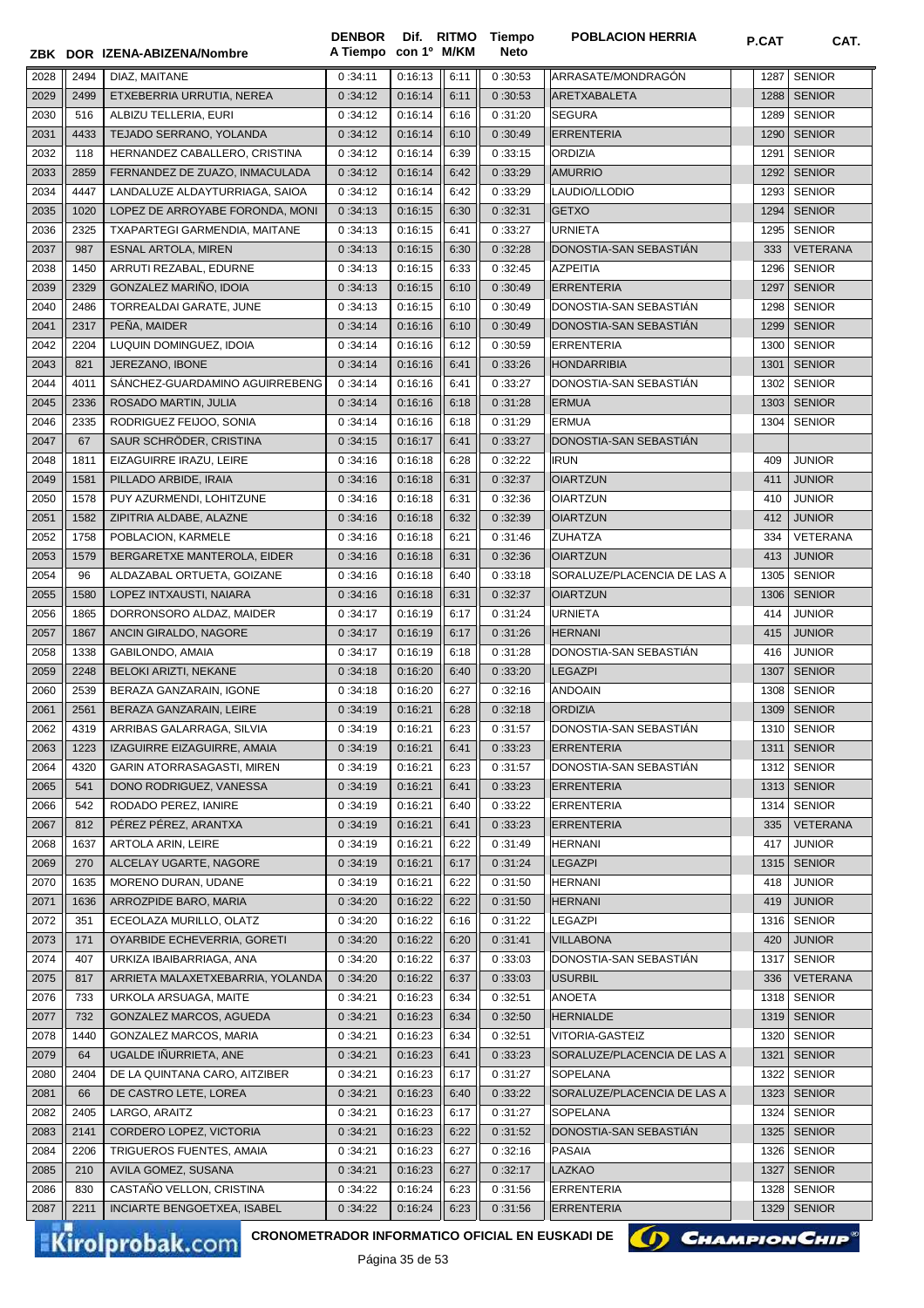|              |             | ZBK DOR IZENA-ABIZENA/Nombre                        | <b>DENBOR</b><br>A Tiempo con 1º M/KM |                    |              | Dif. RITMO Tiempo<br>Neto | <b>POBLACION HERRIA</b>    | <b>P.CAT</b> | CAT.                           |
|--------------|-------------|-----------------------------------------------------|---------------------------------------|--------------------|--------------|---------------------------|----------------------------|--------------|--------------------------------|
| 2088         | 2773        | GOICOECHEA CRESPO. BEATRIZ                          | 0:34:22                               | 0:16:24            | 6:23         | 0:31:56                   | <b>IRUN</b>                | 1330         | <b>SENIOR</b>                  |
| 2089         | 2130        | <b>IGLESIAS SANCHEZ, VIRGINIA</b>                   | 0:34:22                               | 0:16:24            | 6:33         | 0:32:44                   | LASARTE-ORIA               | 1331         | <b>SENIOR</b>                  |
| 2090         | 1269        | TOLOSA URBIETA, OTSANDA                             | 0:34:22                               | 0:16:24            | 6:23         | 0:31:56                   | <b>IRUN</b>                | 1332         | <b>SENIOR</b>                  |
| 2091         | 2304        | ETXENAGUSIA OIARZABAL, GARBIÑE                      | 0:34:22                               | 0:16:24            | 6:23         | 0:31:57                   | <b>OIARTZUN</b>            | 337          | <b>VETERANA</b>                |
| 2092         | 302         | DIAZ VENTURA, LEIRE                                 | 0:34:23                               | 0:16:25            | 6:31         | 0:32:36                   | <b>USURBIL</b>             | 1333         | <b>SENIOR</b>                  |
| 2093         | 1178        | HIDALGO POZO, ERIKA                                 | 0:34:24                               | 0:16:26            | 6:27         | 0:32:17                   | <b>AZKOITIA</b>            | 1334         | <b>SENIOR</b>                  |
| 2094         | 595         | GARAI BARRACHINA, MAIDER                            | 0:34:24                               | 0:16:26            | 6:44         | 0:33:42                   | ARETXABALETA               | 1335         | <b>SENIOR</b>                  |
| 2095         | 1881        | <b>GARCIA MATIAS, ARANE</b>                         | 0:34:25                               | 0:16:27            | 6:33         | 0:32:43                   | URRETXU                    | 421          | <b>JUNIOR</b>                  |
| 2096         | 1793        | <b>IBARGUREN AGIRRE, OIHANA</b>                     | 0:34:25                               | 0:16:27            | 6:33         | 0:32:43                   | <b>HENDAYE</b>             | 1336         | <b>SENIOR</b>                  |
| 2097         | 1792        | EZENARRO VILLAFRUELA, IZASKUN                       | 0:34:26                               | 0:16:28            | 6:33         | 0:32:44                   | DONOSTIA-SAN SEBASTIÁN     | 1337         | <b>SENIOR</b>                  |
| 2098         | 4249        | EZKURRA GARCÍA, ARGI                                | 0:34:26                               | 0:16:28            | 6:15         | 0:31:17                   | DONOSTIA-SAN SEBASTIAN     | 338          | VETERANA                       |
| 2099         | 1572        | MURILLO AGUADO, ALBA                                | 0:34:26                               | 0:16:28            | 6:52         | 0:34:20                   | <b>ANDOAIN</b>             | 422          | <b>JUNIOR</b>                  |
| 2100         | 607         | TENA UGARTE, IZORNE                                 | 0:34:26                               | 0:16:28            | 6:51         | 0:34:17                   | <b>ANDOAIN</b>             | 1338         | <b>SENIOR</b>                  |
| 2101         | 643         | OIARTZABAL LASKIBAR, MAIALEN                        | 0:34:27                               | 0:16:29            | 6:52         | 0:34:18                   | <b>ANDOAIN</b>             | 423          | <b>JUNIOR</b>                  |
| 2102         | 233         | LASAGABASTER IZAGUIRRE, AITZIBER                    | 0:34:27                               | 0:16:29            | 6:14         | 0:31:11                   | ASTIGARRAGA                | 1339         | <b>SENIOR</b>                  |
| 2103         | 328         | <b>GOIA GARCIA, MARIA</b>                           | 0:34:27                               | 0:16:29            | 6:14         | 0:31:11                   | <b>ASTIGARRAGA</b>         | 1340         | <b>SENIOR</b>                  |
| 2104         | 1211        | <b>GURIDI AMENABAR, MAITE</b>                       | 0:34:27                               | 0:16:29            | 6:19         | 0:31:37                   | <b>ZUMARRAGA</b>           | 1341         | <b>SENIOR</b>                  |
| 2105         | 2616        | INCHAUSTEGUI LLOPIS, ALAITZ                         | 0:34:27                               | 0:16:29            | 6:14         | 0:31:10                   | DONOSTIA-SAN SEBASTIÁN     | 424          | <b>JUNIOR</b>                  |
| 2106         | 2832        | ABAD LIZARRAGA, ESTHER                              | 0:34:28                               | 0:16:30            | 6:32         | 0:32:40                   | <b>HERNANI</b>             | 339          | VETERANA                       |
| 2107         | 4097        | MUJIKA ARTOLA, ARANTXA                              | 0:34:29                               | 0:16:31            | 6:31         | 0:32:34                   | <b>BEASAIN</b>             | 1342         | <b>SENIOR</b>                  |
| 2108         | 434         | AIERZA MUJIKA, MAITANE                              | 0:34:29                               | 0:16:31            | 6:31         | 0:32:36                   | <b>BEASAIN</b>             | 1343         | <b>SENIOR</b>                  |
| 2109         | 1183        | UGALDE RUIZ, AMAIA                                  | 0:34:29                               | 0:16:31            | 6:31         | 0:32:33                   | <b>ASTIGARRAGA</b>         | 1344         | <b>SENIOR</b>                  |
| 2110         | 1158        | <b>GRACIA AGUIRRE, AINHOA</b>                       | 0:34:29                               | 0:16:31            | 6:46         | 0:33:49                   | DONOSTIA-SAN SEBASTIAN     | 1345         | <b>SENIOR</b>                  |
| 2111         | 394         | FERNÁNDEZ DE LA LAMA, ANA                           | 0:34:30                               | 0:16:32            | 6:31         | 0:32:33                   | <b>ELGOIBAR</b>            | 1346         | <b>SENIOR</b>                  |
| 2112         | 788         | CALONGE MAESTRO, OLAIA                              | 0:34:31                               | 0:16:33            | 6:45         | 0:33:44                   | <b>URNIETA</b>             | 1347         | <b>SENIOR</b>                  |
| 2113         | 1759        | URKIJO, IDOIA                                       | 0:34:31                               | 0:16:33            | 6:24         | 0:32:02                   | <b>ZUHATZA</b>             | 340          | <b>VETERANA</b>                |
| 2114         | 1086        | AMUNDARAIN CEBERIO, ROSA                            | 0:34:32                               | 0:16:34            | 6:39         | 0:33:17                   | <b>IDIAZABAL</b>           | 1348         | <b>SENIOR</b>                  |
| 2115         | 621         | ARRIET ARRUIZ, AROA                                 | 0:34:32                               | 0:16:34            | 6:36         | 0:33:01                   | <b>ANDOAIN</b>             | 1349         | <b>SENIOR</b>                  |
| 2116         | 772         | GIMENEZ, MARIA                                      | 0:34:32                               | 0:16:34            | 6:44         | 0:33:39                   | <b>ORDIZIA</b>             | 425          | <b>JUNIOR</b>                  |
| 2117         | 774         | ETXEBERRIA INSAUSTI, AINARA                         | 0:34:32                               | 0:16:34            | 6:44         | 0:33:39                   | <b>ORDIZIA</b>             | 426          | <b>JUNIOR</b>                  |
| 2118         | 620         | OLLO LIBERAL, PATRICIA                              | 0:34:32                               | 0:16:34            | 6:36         | 0:33:01                   | PAMPLONA/IRUÑA             | 1350         | <b>SENIOR</b>                  |
| 2119         | 2772        | OTAMENDI ELIZALDE, AINARA                           | 0:34:32                               | 0:16:34            | 6:18         | 0:31:32                   | <b>IBARRA</b>              | 427          | <b>JUNIOR</b>                  |
| 2120         | 2131        | <b>IGLESIAS HERRERO, MARIA JOSE</b>                 | 0:34:33                               | 0:16:35            | 6:35         | 0:32:56                   | LASARTE-ORIA               | 1351         | <b>SENIOR</b>                  |
| 2121         | 4090        | DELGADO, NAGORE                                     | 0:34:33                               | 0:16:35            | 6:18         | 0:31:28                   | DONOSTIA-SAN SEBASTIAN     | 428          | <b>JUNIOR</b>                  |
| 2122         | 1021        | LOPEZ ABALA, NEREA                                  | 0:34:33                               | 0:16:35            | 6:35         | 0:32:53                   | <b>GETXO</b>               |              | 1352 SENIOR                    |
| 2123         | 953         | MONROI USANDIZAGA, ALAINE                           | 0:34:34                               | 0:16:36            | 6:22         | 0:31:50                   | <b>MUTILOA</b>             | 1353         | <b>SENIOR</b>                  |
| 2124         | 952         | USANDIZAGA ZEBERIO, KORO                            | 0:34:35                               | 0:16:37            | 6:22         | 0:31:52                   | <b>BEASAIN</b>             | 341          | VETERANA                       |
| 2125         | 909         | GOROSTEGUI AZKONA, AITZIBER                         | 0:34:35                               | 0:16:37            | 6:33         | 0:32:45                   | <b>IRUN</b>                | 1354         | <b>SENIOR</b>                  |
| 2126         | 2771        | GALARRAGA LARRETA, AINHOA                           | 0:34:36                               | 0:16:38            | 6:19         | 0:31:35                   | <b>IBARRA</b>              | 429          | <b>JUNIOR</b>                  |
| 2127         | 2705        | MUGETA CUÑA, AINARA                                 | 0:34:36                               | 0:16:38            | 6:49         | 0:34:03                   | DONOSTIA-SAN SEBASTIAN     | 1355         | <b>SENIOR</b>                  |
| 2128         | 2735        | ALDAZABAL MERINO, ANDREA                            | 0:34:37                               | 0:16:39            | 6:19         | 0:31:36                   | <b>IBARRA</b>              | 430          | <b>JUNIOR</b>                  |
| 2129         | 1202        | MARTIN ALDASORO, AMAIA                              | 0:34:37                               | 0:16:39            | 6:49         | 0:34:03                   | <b>ERRENTERIA</b>          | 1356         | <b>SENIOR</b>                  |
| 2130         | 4400        | GARCIA BLAZQUEZ, ITZIAR                             | 0:34:37                               | 0:16:39            | 6:29         | 0:32:25                   | OÑATI                      | 431          | <b>JUNIOR</b>                  |
| 2131         | 2745        | FAUSTINO ITURBE, AINHOA                             | 0:34:37                               | 0:16:39            | 6:25         | 0:32:04                   | LASARTE-ORIA               | 432          | <b>JUNIOR</b>                  |
| 2132         | 4125        | GUTIÉRREZ DELGADO, LOLA                             | 0:34:38                               | 0:16:40            | 6:34         | 0:32:50                   | DONOSTIA-SAN SEBASTIAN     | 342          | VETERANA                       |
| 2133         | 1524        | EIZAGIRRE BIKONDOA, LOREA                           | 0:34:38                               | 0:16:40            | 6:17         | 0:31:25                   | ZARAUTZ                    | 1357         | <b>SENIOR</b>                  |
| 2134         | 444         | ABASOLO ITURBE, OLATZ                               | 0:34:38                               | 0:16:40            | 6:41         | 0:33:27                   | <b>ANTZUOLA</b>            | 433          | <b>JUNIOR</b>                  |
| 2135         | 2291        | ALCORTA BETI, GARAZI                                | 0:34:38                               | 0:16:40            | 6:25         | 0:32:05                   | LASARTE-ORIA               | 434          | <b>JUNIOR</b>                  |
| 2136<br>2137 | 750<br>1096 | IRASTORZA GABILONDO, ALAZNE<br>NABERAN URANGA, IERA | 0:34:38                               | 0:16:40            | 6:41<br>6:17 | 0:33:27                   | <b>ANTZUOLA</b><br>MUTRIKU | 435          | <b>JUNIOR</b><br><b>JUNIOR</b> |
| 2138         | 446         | ELKORO IGARZA, AIORA                                | 0:34:38<br>0:34:38                    | 0:16:40<br>0:16:40 | 6:41         | 0:31:27<br>0:33:23        | <b>ANTZUOLA</b>            | 436<br>437   | <b>JUNIOR</b>                  |
| 2139         | 1097        | SALSAMENDI LOZANO, IRATI                            | 0:34:39                               | 0:16:41            | 6:17         | 0:31:27                   | DONOSTIA-SAN SEBASTIAN     | 438          | <b>JUNIOR</b>                  |
| 2140         | 934         | LARREA ETXEBARRIA, ANA Mª                           | 0:34:39                               | 0:16:41            | 6:44         | 0:33:39                   | ZARAUTZ                    | 343          | VETERANA                       |
| 2141         | 1265        | <b>GARMENDIA MINTEGI, UXUE</b>                      | 0:34:40                               | 0:16:42            | 6:44         | 0:33:38                   | DONOSTIA-SAN SEBASTIAN     | 1358         | <b>SENIOR</b>                  |
| 2142         | 2843        | LAMA OCHOA DE RETANA, ESTIBALIZ                     | 0:34:41                               | 0:16:43            | 6:19         | 0:31:37                   | <b>BILBAO</b>              | 1359         | <b>SENIOR</b>                  |
| 2143         | 8           | HURTADO MANIEGA, SONIA                              | 0:34:41                               | 0:16:43            | 6:18         | 0:31:32                   | <b>ZUMARRAGA</b>           | 1360         | <b>SENIOR</b>                  |
| 2144         | 4265        | CASADO ABAN, MARIA JOSE                             | 0:34:41                               | 0:16:43            | 6:18         | 0:31:32                   | DONOSTIA-SAN SEBASTIAN     | 344          | VETERANA                       |
| 2145         | 2003        | REINA LECHON, DELIA                                 | 0:34:41                               | 0:16:43            | 6:40         | 0:33:20                   | <b>GETXO</b>               | 345          | VETERANA                       |
| 2146         | 694         | BASURTO UNANUE, AMAIA                               | 0:34:42                               | 0:16:44            | 6:31         | 0:32:37                   | ZARAUTZ                    | 1361         | <b>SENIOR</b>                  |
| 2147         | 4213        | PLAZAOLA ISASTI, AITZIBER                           | 0:34:42                               | 0:16:44            | 6:32         | 0:32:39                   | <b>ORIO</b>                | 1362         | <b>SENIOR</b>                  |
|              |             |                                                     |                                       |                    |              |                           |                            |              |                                |

**CRONOMETRADOR INFORMATICO OFICIAL EN EUSKADI DE CHAMPION CHIP<sup>®</sup>** 

Página 36 de 53

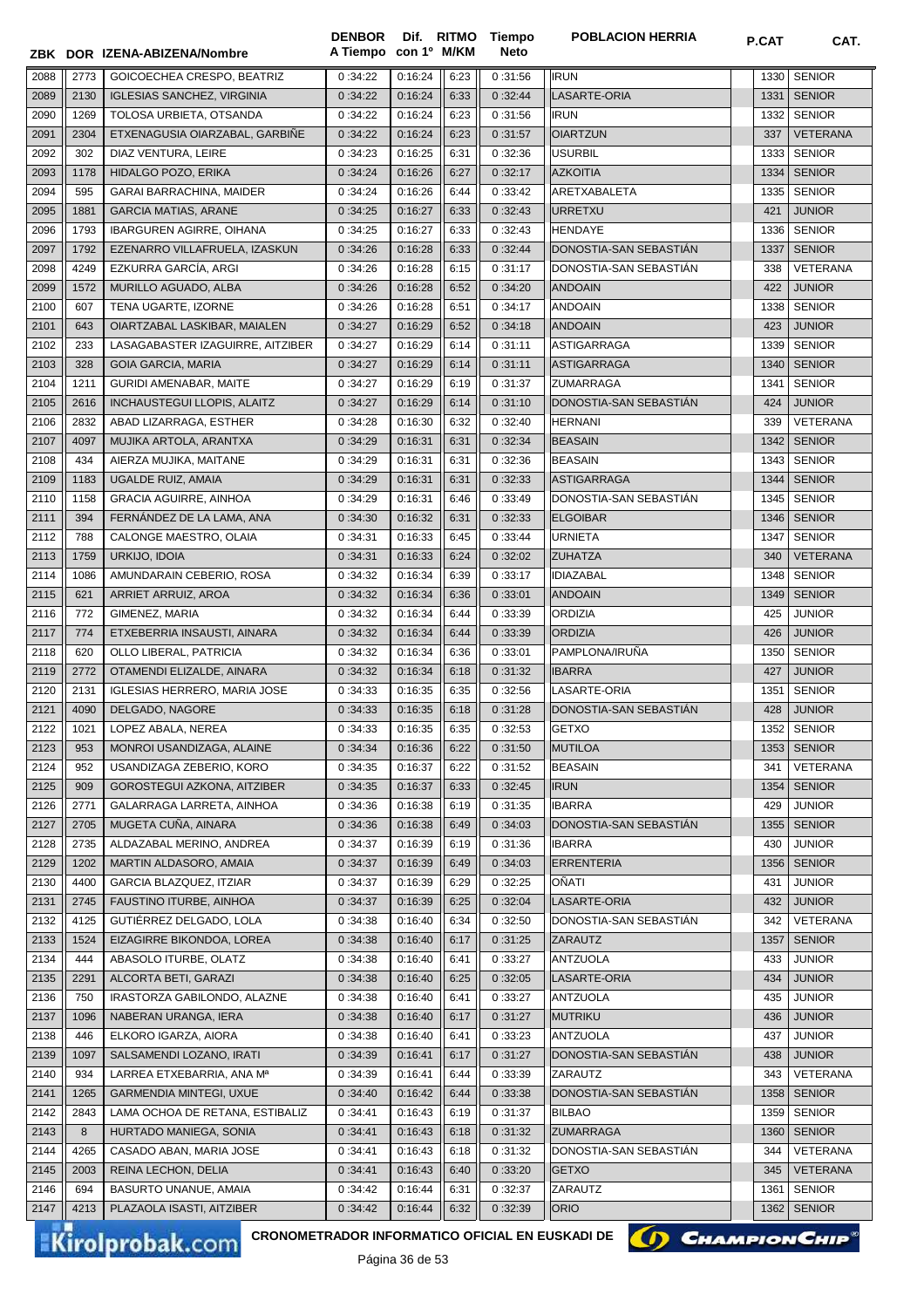|              |             | ZBK DOR IZENA-ABIZENA/Nombre                               | A Tiempo con 1º M/KM |                    |              | Neto               |                                          |             |                         |
|--------------|-------------|------------------------------------------------------------|----------------------|--------------------|--------------|--------------------|------------------------------------------|-------------|-------------------------|
| 2148         | 4106        | LÓPEZ HERMOSILLA, CORO                                     | 0:34:42              | 0:16:44            | 6:25         | 0:32:07            | DONOSTIA-SAN SEBASTIAN                   | 346         | VETERANA                |
| 2149         | 1817        | CALDERON MURILLO, MARTA                                    | 0:34:42              | 0:16:44            | 6:32         | 0:32:38            | <b>ZARAUTZ</b>                           | 1363        | <b>SENIOR</b>           |
| 2150         | 693         | URIA BIKUÑA, HAIZEA                                        | 0:34:43              | 0:16:45            | 6:32         | 0:32:38            | ZARAUTZ                                  | 1364        | <b>SENIOR</b>           |
| 2151         | 692         | AGIRRE AGIRRE, LORE                                        | 0:34:43              | 0:16:45            | 6:32         | 0:32:39            | <b>GETARIA</b>                           | 1365        | <b>SENIOR</b>           |
| 2152         | 2590        | GORROTXATEGI ASKATU, AXUN                                  | 0:34:43              | 0:16:45            | 6:40         | 0:33:20            | DONOSTIA-SAN SEBASTIÁN                   | 1366        | <b>SENIOR</b>           |
| 2153         | 2589        | BELOKI ASKATU, ELENA                                       | 0:34:44              | 0:16:46            | 6:40         | 0:33:18            | DONOSTIA-SAN SEBASTIÁN                   | 1367        | <b>SENIOR</b>           |
| 2154         | 2587        | DE ORKOLAGA ASKATU, AINTZANE                               | 0:34:44              | 0:16:46            | 6:40         | 0:33:18            | DONOSTIA-SAN SEBASTIAN                   | 1368        | <b>SENIOR</b>           |
| 2155         | 2583        | CORNAGO ASKATU, GALDER                                     | 0:34:44              | 0:16:46            | 6:40         | 0:33:18            | DONOSTIA-SAN SEBASTIAN                   | 1369        | <b>SENIOR</b>           |
| 2156         | 2588        | LIZARRAGA ASKATU, MARIA                                    | 0:34:44              | 0:16:46            | 6:40         | 0:33:20            | DONOSTIA-SAN SEBASTIÁN                   | 1371        | <b>SENIOR</b>           |
| 2157         | 2658        | MUJIKA ASKATU, AINHOA                                      | 0:34:44              | 0:16:46            | 6:40         | 0:33:18            | DONOSTIA-SAN SEBASTIAN                   | 1370        | <b>SENIOR</b>           |
| 2158         | 2585        | BARBARIN ASKATU, AINHOA                                    | 0:34:44              | 0:16:46            | 6:39         | 0:33:17            | DONOSTIA-SAN SEBASTIAN                   | 347         | VETERANA                |
| 2159         | 2586        | MAJARENAS ASKATU, SARA                                     | 0:34:44              | 0:16:46            | 6:40         | 0:33:18            | DONOSTIA-SAN SEBASTIAN                   | 348         | <b>VETERANA</b>         |
| 2160         | 1654        | MORATÓ GARRIGÓ, JÚLIA                                      | 0:34:44              | 0:16:46            | 6:26         | 0:32:08            | DONOSTIA-SAN SEBASTIAN                   | 439         | <b>JUNIOR</b>           |
| 2161         | 2584        | BAKEDANO ASKATU, OIHANE                                    | 0:34:44              | 0:16:46            | 6:40         | 0:33:18            | DONOSTIA-SAN SEBASTIAN                   | 1372        | <b>SENIOR</b>           |
| 2162         | 1381        | ORKOLAGA FERNANDEZ, OIHANA                                 | 0:34:44              | 0:16:46            | 6:26         | 0:32:12            | DONOSTIA-SAN SEBASTIAN                   | 1373        | <b>SENIOR</b>           |
| 2163         | 2078        | LARRAÑAGA MENDIZABAL, MIREN                                | 0:34:45              | 0:16:47            | 6:28         | 0:32:21            | <b>AZKOITIA</b>                          | 1374        | <b>SENIOR</b>           |
| 2164         | 1686        | MARDON, MARCELLE DIONE                                     | 0:34:45              | 0:16:47            | 6:17         | 0:31:23            | <b>LEMOIZ</b>                            | 1375        | <b>SENIOR</b>           |
| 2165         | 1382        | MADARIAGA, NEKANE                                          | 0:34:45              | 0:16:47            | 6:26         | 0:32:10            | DONOSTIA-SAN SEBASTIAN                   | 1376        | <b>SENIOR</b>           |
| 2166         | 2079        | AZPITARTE EPELDE, OIHANA                                   | 0:34:45              | 0:16:47            | 6:28         | 0:32:21            | <b>AZKOITIA</b>                          | 1378        | <b>SENIOR</b>           |
| 2167         | 4461        | SEBASTIAN BUSTILLO, NEREA                                  | 0:34:45              | 0:16:47            | 6:39         | 0:33:14            | DONOSTIA-SAN SEBASTIÁN                   | 1377        | <b>SENIOR</b>           |
| 2168         | 2362        | ESTANGA LOPETEGUI, ITXASO                                  | 0:34:45              | 0:16:47            | 6:45         | 0:33:43            | <b>ANOETA</b>                            | 440         | <b>JUNIOR</b>           |
| 2169         | 19          | JORGE GONZÁLEZ, SILVIA                                     | 0:34:45              | 0:16:47            | 6:24         | 0:32:00            | <b>ERRENTERIA</b>                        | 1379        | <b>SENIOR</b>           |
| 2170         | 2748        | OLANO LOPETEDI, IRATXE                                     | 0:34:45              | 0:16:47            | 6:45         | 0:33:43            | <b>ANOETA</b>                            | 441         | <b>JUNIOR</b>           |
| 2171         | 18          | COLINO ALBERDI, AINHOA                                     | 0:34:45              | 0:16:47            | 6:24         | 0:32:00            | <b>ERRENTERIA</b>                        | 1381        | <b>SENIOR</b>           |
| 2172         | 4050        | LEKAROZ FERNANDEZ, LARRAITZ                                | 0:34:45              | 0:16:47            | 6:39         | 0:33:14            | DONOSTIA-SAN SEBASTIAN                   | 1380        | <b>SENIOR</b>           |
| 2173         | 2657        | AGIRRE ASKATU, OIHANA                                      | 0:34:45              | 0:16:47            | 6:40         | 0:33:18            | DONOSTIA-SAN SEBASTIAN                   | 349         | VETERANA                |
| 2174         | 1011        | EGUREN ZUBELDIA, MADDI                                     | 0:34:45              | 0:16:47            | 6:26         | 0:32:10            | DONOSTIA-SAN SEBASTIAN                   | 442         | <b>JUNIOR</b>           |
| 2175         | 4511        | <b>INTXAUSTI IRAZU, IRENE</b>                              | 0:34:45              | 0:16:47            | 6:39         | 0:33:14            | DONOSTIA-SAN SEBASTIAN                   | 1382        | <b>SENIOR</b>           |
| 2176         | 1229        | <b>IEREGI UITZI, ENARA</b>                                 | 0:34:45              | 0:16:47            | 6:29         | 0:32:26            | LASARTE-ORIA                             | 443         | <b>JUNIOR</b>           |
| 2177         | 1088        | FERNANDEZ URKIA, AINARA                                    | 0:34:45              | 0:16:47            | 6:42         | 0:33:32            | DONOSTIA-SAN SEBASTIAN                   | 1383        | <b>SENIOR</b>           |
| 2178         | 1984        | PEREZ CARTE, IRATI                                         | 0:34:45              | 0:16:47            | 6:29         | 0:32:27            | LASARTE-ORIA                             | 444         | <b>JUNIOR</b>           |
| 2179         | 599         | SARASOLA FERNANDEZ, MARIA                                  | 0:34:46              | 0:16:48            | 6:26         | 0:32:11            | DONOSTIA-SAN SEBASTIÁN                   | 445         | <b>JUNIOR</b>           |
| 2180         | 875         | ALBERDI MARCOS, NEREA                                      | 0:34:46              | 0:16:48            | 6:39         | 0:33:14            | <b>URNIETA</b>                           | 1384        | <b>SENIOR</b>           |
| 2181         | 598         | ESCALANTE CABRERA, JANIRE                                  | 0:34:46              | 0:16:48            | 6:26         | 0:32:11            | DONOSTIA-SAN SEBASTIÁN                   | 446         | <b>JUNIOR</b>           |
| 2182         | 457         | MENDIGUREN ALUSTIZA, ARRATE                                | 0:34:46              | 0:16:48            | 6:23         | 0:31:55            | <b>MUTRIKU</b>                           | 1385        | <b>SENIOR</b>           |
| 2183         | 456         | ARRIETA MENDIZABAL, MARISOL                                | 0:34:46              | 0:16:48            | 6:23         | 0:31:56            | <b>MUTRIKU</b>                           | 350         | VETERANA                |
| 2184         | 458         | LARRANAGA, MIRARI                                          | 0:34:46              | 0:16:48            | 6:23         | 0:31:56            | <b>MUTRIKU</b><br>DONOSTIA-SAN SEBASTIÁN | 351         | VETERANA                |
| 2185         | 847         | MARTINEZ CASTILLO, SHANDRA<br><b>GETARIA GONZALEZ, ELI</b> | 0:34:46              | 0:16:48            | 6:35         | 0:32:55<br>0:31:56 | <b>ASTIGARRAGA</b>                       | 1386<br>447 | <b>SENIOR</b><br>JUNIOR |
| 2186<br>2187 | 322<br>1978 | SARASOLA BUENO, HAIZEA                                     | 0:34:47<br>0:34:47   | 0:16:49<br>0:16:49 | 6:23         | 0:32:28            | LASARTE-ORIA                             | 448         | <b>JUNIOR</b>           |
| 2188         | 4153        | SOTO IMAZ, MAIDER                                          | 0:34:50              | 0:16:52            | 6:30<br>6:18 | 0:31:31            | DONOSTIA-SAN SEBASTIÁN                   | 1387        | <b>SENIOR</b>           |
| 2189         | 4154        | PLAZA AYERDI, NEREA                                        | 0:34:50              | 0:16:52            | 6:18         | 0:31:31            | DONOSTIA-SAN SEBASTIAN                   | 1388        | <b>SENIOR</b>           |
| 2190         | 2678        | TELLERIA MUJIKA, AMAIA                                     | 0:34:51              | 0:16:53            | 6:38         | 0:33:12            | <b>IDIAZABAL</b>                         | 449         | <b>JUNIOR</b>           |
| 2191         | 2676        | URBIZU GARMENDIA, MAIALEN                                  | 0:34:51              | 0:16:53            | 6:39         | 0:33:13            | <b>IDIAZABAL</b>                         | 450         | <b>JUNIOR</b>           |
| 2192         | 1595        | SANZBERRO ARAKAMA, OIHANA                                  | 0:34:51              | 0:16:53            | 6:38         | 0:33:12            | <b>OIARTZUN</b>                          | 1389        | <b>SENIOR</b>           |
| 2193         | 2595        | IRAETA ORBEGOZO, MIREN                                     | 0:34:51              | 0:16:53            | 6:39         | 0:33:13            | <b>IKAZTEGIETA</b>                       | 451         | <b>JUNIOR</b>           |
| 2194         | 2677        | SANZ ORIA, IDOIA                                           | 0:34:52              | 0:16:54            | 6:39         | 0:33:13            | <b>IDIAZABAL</b>                         | 452         | <b>JUNIOR</b>           |
| 2195         | 1596        | RODRIGUEZ GUTIERREZ, ARAITZ                                | 0:34:52              | 0:16:54            | 6:38         | 0:33:11            | <b>OIARTZUN</b>                          | 1390        | <b>SENIOR</b>           |
| 2196         | 2605        | ARRAZOLA, GARAZI                                           | 0:34:52              | 0:16:54            | 6:23         | 0:31:55            | <b>ELORRIO</b>                           | 1391        | <b>SENIOR</b>           |
| 2197         | 2606        | ARISTEGI, IRATXE                                           | 0:34:52              | 0:16:54            | 6:23         | 0:31:56            | <b>ELORRIO</b>                           | 1392        | <b>SENIOR</b>           |
| 2198         | 2090        | PLAZAOLA SADABA1, BEGO                                     | 0:34:52              | 0:16:54            | 6:51         | 0:34:15            | <b>AZKOITIA</b>                          | 1393        | <b>SENIOR</b>           |
| 2199         | 2089        | PLAZAOLA SADABA, MERTXE                                    | 0:34:52              | 0:16:54            | 6:51         | 0:34:16            | <b>AZKOITIA</b>                          | 1394        | <b>SENIOR</b>           |
| 2200         | 11          | ETXEBERRIA AGUARISTE, MAIALEN                              | 0:34:54              | 0:16:56            | 6:32         | 0:32:38            | <b>OIARTZUN</b>                          | 453         | <b>JUNIOR</b>           |
| 2201         | 2283        | ZARATE, CARINA                                             | 0:34:54              | 0:16:56            | 6:22         | 0:31:48            | <b>ORMAIZTEGI</b>                        | 1395        | <b>SENIOR</b>           |
| 2202         | 2064        | CALVO MUJIKA, MONICA                                       | 0:34:54              | 0:16:56            | 6:36         | 0:32:59            | <b>ANDOAIN</b>                           | 1397        | <b>SENIOR</b>           |
| 2203         | 2284        | GUERRA MENDIZABAL, MIREN                                   | 0:34:54              | 0:16:56            | 6:21         | 0:31:46            | <b>ORMAIZTEGI</b>                        | 1396        | <b>SENIOR</b>           |
| 2204         | 1329        | GONZALEZ LARENA, IRATI                                     | 0:34:55              | 0:16:57            | 6:29         | 0:32:24            | <b>SANTURTZI</b>                         | 1398        | <b>SENIOR</b>           |
| 2205         | 1328        | IRAGORRI PETUYA, IDOYA                                     | 0:34:55              | 0:16:57            | 6:29         | 0:32:25            | <b>SESTAO</b>                            | 1399        | <b>SENIOR</b>           |
| 2206         | 1830        | DIEZ, NEREA                                                | 0:34:56              | 0:16:58            | 6:34         | 0:32:52            | DONOSTIA-SAN SEBASTIAN                   | 1400        | <b>SENIOR</b>           |
|              |             |                                                            |                      |                    |              |                    |                                          |             |                         |
| 2207         | 1651        | FERNANDEZ BAROJA, IRENE                                    | 0:34:56              | 0:16:58            | 6:34         | 0:32:51            | <b>ERRENTERIA</b>                        | 454         | <b>JUNIOR</b>           |

DENBOR Dif. RITMO Tiempo



**POBLACION HERRIA P.CAT CAT.**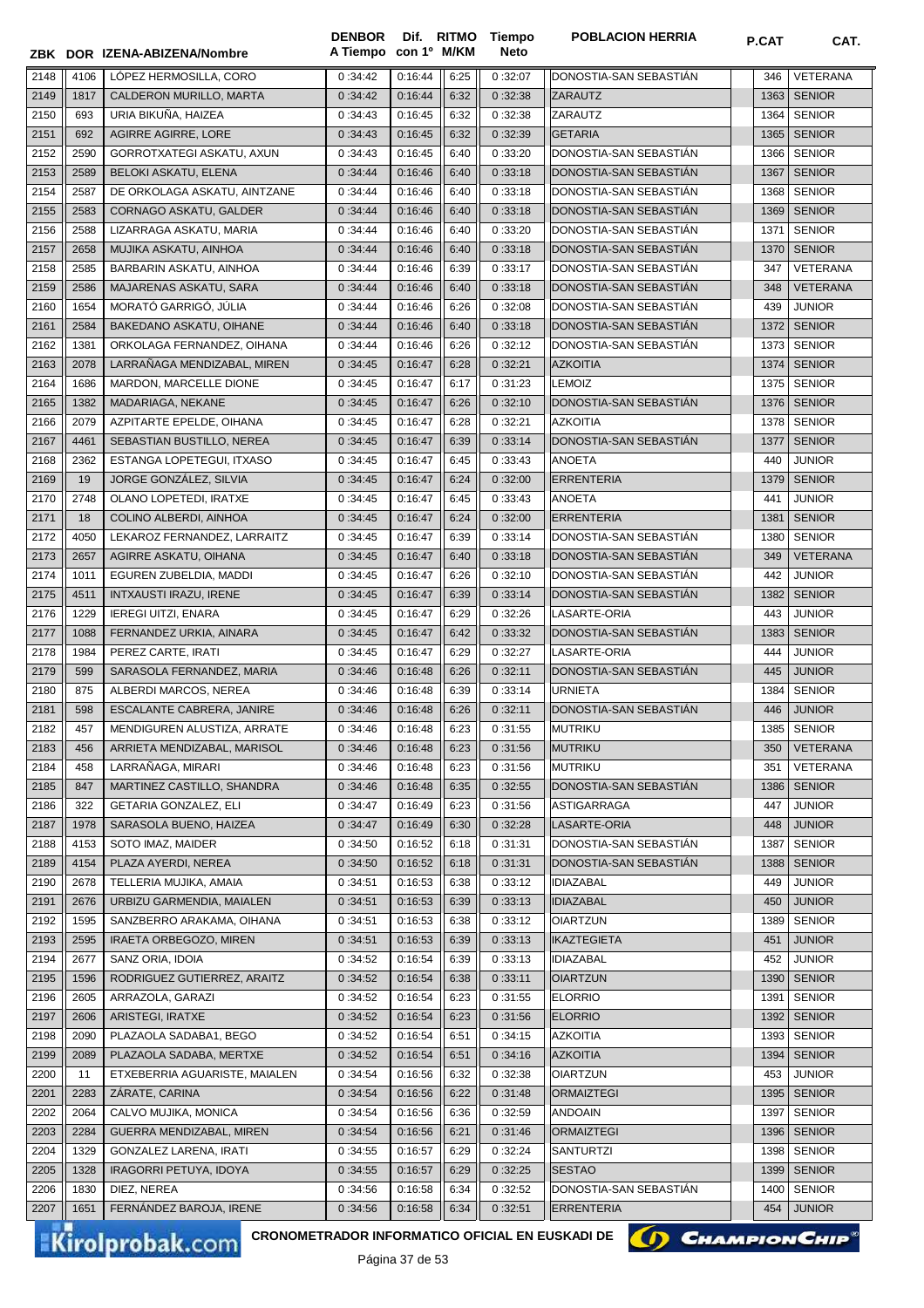|      |      | ZBK DOR IZENA-ABIZENA/Nombre      | <b>DENBOR</b><br>A Tiempo con 1º M/KM |         |      | Dif. RITMO Tiempo<br>Neto | <b>POBLACION HERRIA</b>     | P.CAT | CAT.            |
|------|------|-----------------------------------|---------------------------------------|---------|------|---------------------------|-----------------------------|-------|-----------------|
| 2208 | 1928 | GABILONDO, ANDREA                 | 0:34:56                               | 0:16:58 | 6:19 | 0:31:37                   | DONOSTIA-SAN SEBASTIAN      | 1401  | <b>SENIOR</b>   |
| 2209 | 4355 | DIEZ ECHEVERRIA, AMAIA            | 0:34:56                               | 0:16:58 | 6:34 | 0:32:52                   | DONOSTIA-SAN SEBASTIAN      | 1402  | <b>SENIOR</b>   |
| 2210 | 2835 | DE LA FUENTE FUENTES. ALBA        | 0:34:57                               | 0:16:59 | 6:34 | 0:32:52                   | DONOSTIA-SAN SEBASTIAN      | 1403  | <b>SENIOR</b>   |
| 2211 | 1821 | AYESTARAN ANDUEZA, IDOIA          | 0:34:57                               | 0:16:59 | 6:40 | 0:33:18                   | <b>TOLOSA</b>               | 455   | <b>JUNIOR</b>   |
| 2212 | 1112 | TORNER ZABALA, AMAIA              | 0:34:57                               | 0:16:59 | 6:38 | 0:33:09                   | ZUMARRAGA                   | 1404  | <b>SENIOR</b>   |
| 2213 | 1111 | MUJIKA JAUREGI, JOSUNE            | 0:34:57                               | 0:16:59 | 6:38 | 0:33:09                   | <b>ZUMARRAGA</b>            | 1405  | <b>SENIOR</b>   |
| 2214 | 2299 | PLAZAOLA ALDAMA, MIRARI           | 0:34:58                               | 0:17:00 | 6:38 | 0:33:09                   | <b>ZUMARRAGA</b>            | 1406  | <b>SENIOR</b>   |
| 2215 | 725  | ROMERO AMANTEGI, SONIA            | 0:34:58                               | 0:17:00 | 6:53 | 0:34:26                   | LASARTE-ORIA                | 1408  | <b>SENIOR</b>   |
| 2216 | 108  | AROZENA ISASA, OLATZ              | 0:34:58                               | 0:17:00 | 6:53 | 0:34:26                   | LASARTE-ORIA                | 1407  | <b>SENIOR</b>   |
| 2217 | 160  | RODRIGUEZ CID, NIEVES             | 0:34:58                               | 0:17:00 | 6:23 | 0:31:53                   | MARKINA-XEMEIN              | 1409  | <b>SENIOR</b>   |
| 2218 | 2138 | ANITUA JUARISTI, AITZIBER         | 0:34:59                               | 0:17:01 | 6:23 | 0:31:53                   | ETXEBARRIA                  | 1410  | <b>SENIOR</b>   |
| 2219 | 477  | LASARTE, ASUN                     | 0:34:59                               | 0:17:01 | 6:35 | 0:32:54                   | DONOSTIA-SAN SEBASTIAN      | 352   | <b>VETERANA</b> |
| 2220 | 478  | ACHA, MARÍA                       | 0:34:59                               | 0:17:01 | 6:35 | 0:32:54                   | DONOSTIA-SAN SEBASTIAN      | 1411  | <b>SENIOR</b>   |
| 2221 | 1133 | SANCHEZ GOIKOETXEA, MAIALEN       | 0:34:59                               | 0:17:01 | 6:31 | 0:32:33                   | <b>ORDIZIA</b>              | 1413  | <b>SENIOR</b>   |
| 2222 | 39   | <b>BASURTO GARCIA, VIRGINIA</b>   | 0:34:59                               | 0:17:01 | 6:23 | 0:31:56                   | <b>EIBAR</b>                | 1412  | <b>SENIOR</b>   |
| 2223 | 1189 | ESPARZA BEREZIBAR, LEIRE          | 0:34:59                               | 0:17:01 | 6:31 | 0:32:35                   | <b>ELORRIO</b>              | 1414  | <b>SENIOR</b>   |
| 2224 | 1190 | ESPARZA BEREZIBAR, ARANTZA        | 0:34:59                               | 0:17:01 | 6:31 | 0:32:33                   | <b>ELORRIO</b>              | 353   | VETERANA        |
| 2225 | 106  | REVUELTA REVUELTA, LORENA         | 0:34:59                               | 0:17:01 | 6:23 | 0:31:56                   | DONOSTIA-SAN SEBASTIAN      | 1415  | <b>SENIOR</b>   |
| 2226 | 1445 | MURGOITIO ESPARZA, NAIA           | 0:34:59                               | 0:17:01 | 6:31 | 0:32:33                   | <b>ELORRIO</b>              | 456   | <b>JUNIOR</b>   |
| 2227 | 2516 | PABLOS HONORATO, NEREA            | 0:35:00                               | 0:17:02 | 6:35 | 0:32:55                   | LASARTE-ORIA                | 1416  | <b>SENIOR</b>   |
|      | 420  |                                   |                                       | 0:17:02 |      |                           | LASARTE-ORIA                |       |                 |
| 2228 |      | <b>GARCIA SAEZ, ITXASO</b>        | 0:35:00                               |         | 6:35 | 0:32:56                   |                             | 1417  | <b>SENIOR</b>   |
| 2229 | 1824 | ARANBURU LOPEZ, LARA              | 0:35:00                               | 0:17:02 | 6:35 | 0:32:56                   | <b>ZUMAIA</b>               | 1418  | <b>SENIOR</b>   |
| 2230 | 421  | GALDONA BRAVO, OIHANA             | 0:35:00                               | 0:17:02 | 6:35 | 0:32:56                   | LASARTE-ORIA                | 1419  | <b>SENIOR</b>   |
| 2231 | 1388 | MENDIA, LOURDES                   | 0:35:00                               | 0:17:02 | 6:59 | 0:34:57                   | ARRASATE/MONDRAGÓN          | 1420  | <b>SENIOR</b>   |
| 2232 | 4143 | ZAPIRAIN, GARBIÑE                 | 0:35:01                               | 0:17:03 | 6:35 | 0:32:57                   | ZARAUTZ                     | 1422  | <b>SENIOR</b>   |
| 2233 | 467  | HERNAEZ LOPETEGUI, AINHOA         | 0:35:01                               | 0:17:03 | 6:59 | 0:34:56                   | SORALUZE/PLACENCIA DE LAS A | 1421  | <b>SENIOR</b>   |
| 2234 | 1918 | LIZASO AIZPURUA, JASONE           | 0:35:01                               | 0:17:03 | 6:39 | 0:33:15                   | <b>OIARTZUN</b>             | 1423  | <b>SENIOR</b>   |
| 2235 | 1916 | <b>AGIRRE RUIZ, ESTHER</b>        | 0:35:01                               | 0:17:03 | 6:39 | 0:33:17                   | <b>ZARAUTZ</b>              | 1424  | <b>SENIOR</b>   |
| 2236 | 2050 | IRURETAGOYENA, GEMA               | 0:35:01                               | 0:17:03 | 6:39 | 0:33:14                   | LASARTE-ORIA                | 1425  | <b>SENIOR</b>   |
| 2237 | 2097 | <b>IZQUIERDO, IRATI</b>           | 0:35:01                               | 0:17:03 | 6:39 | 0:33:14                   | LASARTE-ORIA                | 1426  | <b>SENIOR</b>   |
| 2238 | 25   | ESUAIN MONTERO, AINARA            | 0:35:02                               | 0:17:04 | 6:48 | 0:33:58                   | <b>IRUN</b>                 | 457   | <b>JUNIOR</b>   |
| 2239 | 1296 | VEGAS ORTIZ DE ELGUEA, LYDIA      | 0:35:02                               | 0:17:04 | 6:26 | 0:32:09                   | <b>URNIETA</b>              | 1427  | <b>SENIOR</b>   |
| 2240 | 777  | IZAGIRRE ARANGUREN, LEIRE         | 0:35:02                               | 0:17:04 | 6:51 | 0:34:17                   | <b>AZPEITIA</b>             | 458   | <b>JUNIOR</b>   |
| 2241 | 866  | DEL CAMPO VICENTE, MAITE          | 0:35:02                               | 0:17:04 | 6:35 | 0:32:55                   | DONOSTIA-SAN SEBASTIAN      | 354   | <b>VETERANA</b> |
| 2242 | 868  | <b>ITURRIOZ AGIRRE, BEATRIZ</b>   | 0:35:02                               | 0:17:04 | 6:35 | 0:32:53                   | DONOSTIA-SAN SEBASTIAN      | 355   | VETERANA        |
| 2243 | 2662 | MONTERO GORDILLO, NEKANE          | 0:35:03                               | 0:17:05 | 6:35 | 0:32:54                   | HERNANI                     | 356   | <b>VETERANA</b> |
| 2244 | 4418 | HERNANDEZ MOÑUX, ANE              | 0:35:03                               | 0:17:05 | 6:28 | 0:32:21                   | DONOSTIA-SAN SEBASTIAN      | 1428  | <b>SENIOR</b>   |
| 2245 | 1136 | <b>TORREA LUS, ANA</b>            | 0:35:03                               | 0:17:05 | 6:38 | 0:33:11                   | PAMPLONA/IRUÑA              | 357   | <b>VETERANA</b> |
| 2246 | 1583 | NOGUEIRA CASAS, LUCIA             | 0:35:03                               | 0:17:05 | 6:38 | 0:33:10                   | <b>BILBAO</b>               | 1429  | <b>SENIOR</b>   |
| 2247 | 2105 | BAZTARRIKA, LEIRE                 | 0:35:03                               | 0:17:05 | 6:39 | 0:33:16                   | LASARTE-ORIA                | 1430  | <b>SENIOR</b>   |
| 2248 | 1486 | ARRIZABALAGA GAINZA, MAIDER       | 0:35:03                               | 0:17:05 | 6:34 | 0:32:48                   | <b>IDIAZABAL</b>            | 1432  | <b>SENIOR</b>   |
| 2249 | 653  | ZABALLOS BARBERO, NEREA           | 0:35:03                               | 0:17:05 | 6:28 | 0:32:18                   | DONOSTIA-SAN SEBASTIÁN      | 1431  | <b>SENIOR</b>   |
| 2250 | 4141 | HERRERO BARBA, RAQUEL             | 0:35:03                               | 0:17:05 | 6:28 | 0:32:18                   | DONOSTIA-SAN SEBASTIAN      | 1433  | <b>SENIOR</b>   |
| 2251 | 4422 | AURREKOETXEA ARRATIBEL, OLAIA     | 0:35:03                               | 0:17:05 | 6:29 | 0:32:24                   | DONOSTIA-SAN SEBASTIAN      | 1434  | <b>SENIOR</b>   |
| 2252 | 2582 | AROTZENA GABIRONDO, AINHOA        | 0:35:04                               | 0:17:06 | 6:47 | 0:33:57                   | <b>VILLABONA</b>            | 1435  | <b>SENIOR</b>   |
| 2253 | 956  | GONZALEZ ZEBERIO, AMALIA          | 0:35:04                               | 0:17:06 | 6:47 | 0:33:56                   | <b>TOLOSA</b>               | 1436  | <b>SENIOR</b>   |
| 2254 | 2740 | ARRAIZA CENOZ, LURDES             | 0:35:04                               | 0:17:06 | 6:31 | 0:32:33                   | VILLAVA/ATARRABIA           | 1437  | <b>SENIOR</b>   |
| 2255 | 1271 | ARIZMENDI, LOURDES                | 0:35:04                               | 0:17:06 | 6:42 | 0:33:30                   | <b>OIARTZUN</b>             | 1438  | <b>SENIOR</b>   |
| 2256 | 2766 | ZUBIMENDI REDONDO, OIHANA         | 0:35:04                               | 0:17:06 | 6:27 | 0:32:17                   | DONOSTIA-SAN SEBASTIAN      | 1439  | <b>SENIOR</b>   |
| 2257 | 2739 | MARTINEZ DE LIZARRONDO JIMENEZ, N | 0:35:04                               | 0:17:06 | 6:31 | 0:32:33                   | VILLAVA/ATARRABIA           | 1440  | <b>SENIOR</b>   |
| 2258 | 4362 | ZALDUA AGUIRRE, CRISTINA          | 0:35:04                               | 0:17:06 | 6:27 | 0:32:17                   | DONOSTIA-SAN SEBASTIAN      | 1441  | <b>SENIOR</b>   |
| 2259 | 2872 | MARTURET LORENTE, IZASKUN         | 0:35:04                               | 0:17:06 | 6:31 | 0:32:33                   | VILLAVA/ATARRABIA           | 1442  | <b>SENIOR</b>   |
| 2260 | 1592 | HUICI ABALIA, PATRICIA            | 0:35:04                               | 0:17:06 | 6:41 | 0:33:24                   | LEZO                        | 358   | VETERANA        |
| 2261 | 551  | IRAZU ESTEBANEZ, ENCARNI          | 0:35:05                               | 0:17:07 | 6:45 | 0:33:43                   | <b>URRUGNE</b>              | 359   | <b>VETERANA</b> |
| 2262 | 76   | FERREIRA ZAMALLOA, NAGORE         | 0:35:05                               | 0:17:07 | 6:29 | 0:32:23                   | <b>GALDAKAO</b>             | 1443  | <b>SENIOR</b>   |
| 2263 | 412  | AGUIRRE, TERESA                   | 0:35:05                               | 0:17:07 | 6:23 | 0:31:55                   | ZARAUTZ                     | 1444  | <b>SENIOR</b>   |
| 2264 | 829  | CRONIN, LOUISE                    | 0:35:05                               | 0:17:07 | 6:26 | 0:32:09                   | <b>BILBAO</b>               | 1445  | <b>SENIOR</b>   |
| 2265 | 203  | GOÑI VELASCO, ESTHER              | 0:35:05                               | 0:17:07 | 6:23 | 0:31:54                   | DONOSTIA-SAN SEBASTIAN      | 1446  | <b>SENIOR</b>   |
| 2266 | 193  | URRUTXI GALLASTEGI, MARTA         | 0:35:05                               | 0:17:07 | 6:28 | 0:32:22                   | <b>ELORRIO</b>              | 1447  | <b>SENIOR</b>   |
| 2267 | 882  | QUILES ORTEGA, KATY               | 0:35:05                               | 0:17:07 | 6:28 | 0:32:18                   | PAMPLONA/IRUÑA              | 1448  | <b>SENIOR</b>   |
|      |      |                                   |                                       |         |      |                           |                             |       |                 |

CRONOMETRADOR INFORMATICO OFICIAL EN EUSKADI DE **(C) CHAMPION CHIP**<sup>®</sup>

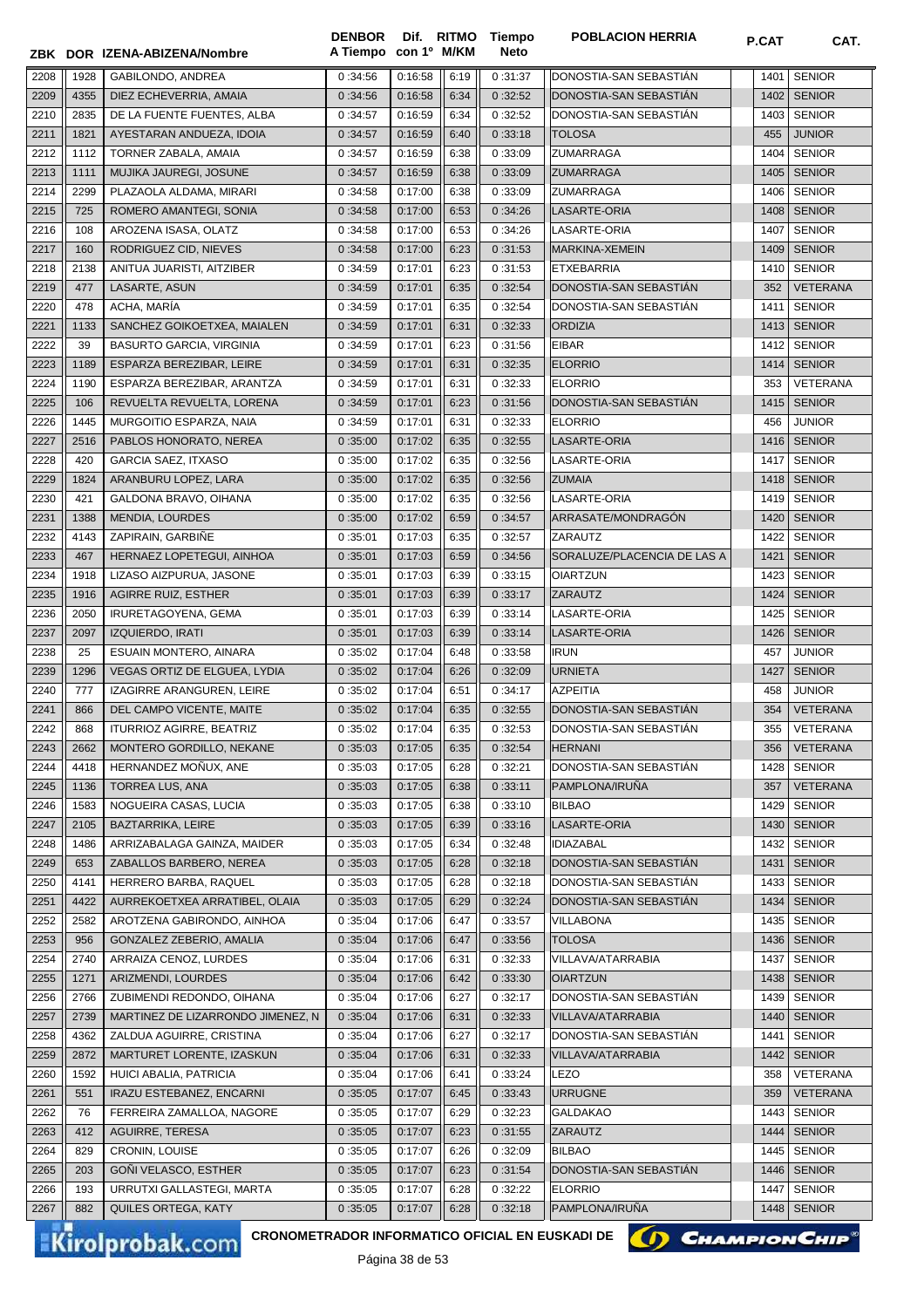|      |      | ZBK DOR IZENA-ABIZENA/Nombre      | A Tiempo con 1º M/KM |         |      | Neto    |                            |      |                 |
|------|------|-----------------------------------|----------------------|---------|------|---------|----------------------------|------|-----------------|
| 2268 | 2770 | <b>GARCIA FERNANDEZ. LOURDES</b>  | 0:35:05              | 0:17:07 | 6:31 | 0:32:36 | <b>LEZO</b>                | 1449 | <b>SENIOR</b>   |
| 2269 | 401  | HERNÁNDEZ LÓPEZ, SONIA            | 0:35:05              | 0:17:07 | 6:24 | 0:31:58 | <b>IRUN</b>                | 1450 | <b>SENIOR</b>   |
| 2270 | 1080 | EIZAGUIRRE LOZANO, LAURA          | 0:35:06              | 0:17:08 | 6:35 | 0:32:55 | ZARAUTZ                    | 1452 | <b>SENIOR</b>   |
| 2271 | 2580 | MUJIKA ALTUNA, ALAITZ             | 0:35:06              | 0:17:08 | 6:47 | 0:33:57 | <b>ZIZURKIL</b>            | 1451 | <b>SENIOR</b>   |
| 2272 | 630  | IBAÑEZ ALVAREZ, LARA              | 0:35:06              | 0:17:08 | 6:38 | 0:33:11 | DONOSTIA-SAN SEBASTIÁN     | 1453 | <b>SENIOR</b>   |
| 2273 | 2279 | LLIZARRALDE ARREGUI, MARIA LUISA  | 0:35:06              | 0:17:08 | 6:46 | 0:33:49 | <b>HERNANI</b>             | 360  | VETERANA        |
| 2274 | 2379 | <b>BUSTOS ROSAS, ESTIBALIZ</b>    | 0:35:06              | 0:17:08 | 6:27 | 0:32:17 | <b>ERRENTERIA</b>          | 459  | <b>JUNIOR</b>   |
| 2275 | 2273 | RODRIGUEZ LABURU, ANA             | 0:35:06              | 0:17:08 | 6:46 | 0:33:50 | <b>HERNANI</b>             | 361  | <b>VETERANA</b> |
| 2276 | 2311 | <b>GARAYAR ORAYEN, JULI</b>       | 0:35:06              | 0:17:08 | 6:46 | 0:33:49 | <b>HERNANI</b>             | 362  | VETERANA        |
| 2277 | 932  | CARDEÑA BRAVO, MAITE              | 0:35:06              | 0:17:08 | 6:35 | 0:32:55 | <b>ZARAUTZ</b>             | 1454 | <b>SENIOR</b>   |
| 2278 | 1540 | GOÑI DIEZ, MAITE                  | 0:35:06              | 0:17:08 | 6:29 | 0:32:24 | PAMPLONA/IRUÑA             | 1455 | <b>SENIOR</b>   |
| 2279 | 2653 | BERECIARTU EMPARANZA, MARIA       | 0:35:07              | 0:17:09 | 6:29 | 0:32:25 | <b>LEGAZPI</b>             | 460  | <b>JUNIOR</b>   |
| 2280 | 2068 | ERCE LOPEZ, SANDRA                | 0:35:07              | 0:17:09 | 6:35 | 0:32:56 | <b>GETARIA</b>             | 1456 | <b>SENIOR</b>   |
| 2281 | 1955 | LEKUNBERRI ESPARZA, AMELIA        | 0:35:07              | 0:17:09 | 6:29 | 0:32:24 | PAMPLONA/IRUÑA             | 363  | <b>VETERANA</b> |
| 2282 | 1887 | VOLANI, GRECIA STEPHANIE          | 0:35:07              | 0:17:09 | 6:32 | 0:32:39 | SAN CRISTÓBAL DE LA LAGUNA | 461  | <b>JUNIOR</b>   |
| 2283 | 2652 | ALCELAY URIBEETXEBERRIA, AINHOA   | 0:35:07              | 0:17:09 | 6:29 | 0:32:27 | <b>LEGAZPI</b>             | 462  | <b>JUNIOR</b>   |
| 2284 | 1823 | OSA ARANBURU, ANE                 | 0:35:07              | 0:17:09 | 6:32 | 0:32:42 | ZARAUTZ                    | 1458 | <b>SENIOR</b>   |
| 2285 | 174  | ASPIAZU ASTARLOA, LEIRE           | 0:35:07              | 0:17:09 | 6:29 | 0:32:25 | DONOSTIA-SAN SEBASTIAN     | 1457 | <b>SENIOR</b>   |
| 2286 | 2648 | RUIZ EMPARANZA, MARTA             | 0:35:07              | 0:17:09 | 6:29 | 0:32:26 | <b>LEGAZPI</b>             | 463  | <b>JUNIOR</b>   |
| 2287 | 1822 | BALENCIAGA AZKUE, ONDITZ          | 0:35:07              | 0:17:09 | 6:32 | 0:32:42 | <b>ZARAUTZ</b>             | 1459 | <b>SENIOR</b>   |
| 2288 | 2647 | AGIRREBURUALDE LETE, MAIALEN      | 0:35:07              | 0:17:09 | 6:29 | 0:32:27 | LEGAZPI                    | 464  | <b>JUNIOR</b>   |
| 2289 | 4456 | ECHEVERRÍA ACHALANDABASO, TERES   | 0:35:07              | 0:17:09 | 6:29 | 0:32:27 | DONOSTIA-SAN SEBASTIÁN     | 1460 | <b>SENIOR</b>   |
| 2290 | 2620 | ARZUAGA ZALDUA, NERE              | 0:35:07              | 0:17:09 | 6:26 | 0:32:08 | <b>LEGAZPI</b>             | 1461 | <b>SENIOR</b>   |
| 2291 | 751  | IRASTORZA GABILONDO, NEREA        | 0:35:07              | 0:17:09 | 6:46 | 0:33:52 | <b>ANTZUOLA</b>            | 466  | <b>JUNIOR</b>   |
| 2292 | 2649 | <b>GOIKOETXEA PEREZ, LEIRE</b>    | 0:35:07              | 0:17:09 | 6:29 | 0:32:25 | <b>LEGAZPI</b>             | 465  | <b>JUNIOR</b>   |
| 2293 | 1195 | FRANCISCO LASA, CRISTINA          | 0:35:08              | 0:17:10 | 6:26 | 0:32:09 | DONOSTIA-SAN SEBASTIÁN     | 1462 | <b>SENIOR</b>   |
| 2294 | 2382 | AIZPURUA URKOLA, IZAR             | 0:35:08              | 0:17:10 | 6:39 | 0:33:14 | DONOSTIA-SAN SEBASTIÁN     | 1463 | <b>SENIOR</b>   |
| 2295 | 573  | MENDICUTE EGAÑA, AMAIA            | 0:35:08              | 0:17:10 | 6:26 | 0:32:12 | DONOSTIA-SAN SEBASTIÁN     | 467  | <b>JUNIOR</b>   |
| 2296 | 1965 | <b>ITURZAETA, ELI</b>             | 0:35:08              | 0:17:10 | 6:41 | 0:33:26 | DONOSTIA-SAN SEBASTIAN     | 1464 | <b>SENIOR</b>   |
| 2297 | 1566 | SANZ CESTAU, LEIRE                | 0:35:09              | 0:17:11 | 6:53 | 0:34:26 | <b>OLITE</b>               | 1465 | <b>SENIOR</b>   |
| 2298 | 1567 | SANZ CESTAU, ITZIAR               | 0:35:09              | 0:17:11 | 6:54 | 0:34:28 | <b>ANOETA</b>              | 468  | <b>JUNIOR</b>   |
| 2299 | 4115 | RODRIGUEZ RODRIGUEZ, MARIA        | 0:35:09              | 0:17:11 | 6:27 | 0:32:13 | DONOSTIA-SAN SEBASTIÁN     | 1466 | <b>SENIOR</b>   |
| 2300 | 4184 | ECHEVERRIA ACHALANDABASO, ADRIA   | 0:35:10              | 0:17:12 | 6:30 | 0:32:30 | <b>ITUREN</b>              | 1467 | <b>SENIOR</b>   |
| 2301 | 2774 | TEJEDOR, MARIA                    | 0:35:10              | 0:17:12 | 6:51 | 0:34:15 | DONOSTIA-SAN SEBASTIÁN     | 1468 | <b>SENIOR</b>   |
| 2302 | 2782 | AZPILIKUETA CATALAN, AMAIA        | 0:35:10              | 0:17:12 | 6:51 | 0:34:16 | DONOSTIA-SAN SEBASTIAN     | 1469 | <b>SENIOR</b>   |
| 2303 | 213  | ZURUTUZA REPARAZ, ALOÑA           | 0:35:10              | 0:17:12 | 6:51 | 0:34:16 | <b>IRUN</b>                |      | 1470   SENIOR   |
| 2304 | 1094 | IRAOLA MITXELENA, NEREA           | 0:35:11              | 0:17:13 | 6:26 | 0:32:10 | <b>OIARTZUN</b>            | 1471 | <b>SENIOR</b>   |
| 2305 | 2736 | <b>GARCIA COMPAINS, ANA</b>       | 0:35:11              | 0:17:13 | 6:32 | 0:32:39 | VILLAVA/ATARRABIA          | 1472 | <b>SENIOR</b>   |
| 2306 | 2738 | GOMEZ URDANOZ, IZASKUN            | 0:35:11              | 0:17:13 | 6:32 | 0:32:39 | VILLAVA/ATARRABIA          | 1473 | <b>SENIOR</b>   |
| 2307 | 1448 | LARUMBE FUNCIA, MAIDER            | 0:35:11              | 0:17:13 | 6:32 | 0:32:40 | PAMPLONA/IRUÑA             | 1474 | <b>SENIOR</b>   |
| 2308 | 1528 | BALERDI ELBUSTO, IRANZU           | 0:35:11              | 0:17:13 | 6:32 | 0:32:39 | PAMPLONA/IRUÑA             | 1475 | <b>SENIOR</b>   |
| 2309 | 1108 | URRESTI VICENTE, AIORA            | 0:35:12              | 0:17:14 | 6:40 | 0:33:18 | <b>GETARIA</b>             | 470  | <b>JUNIOR</b>   |
| 2310 | 1105 | IRAZABAL BLANCO, AMAIA            | 0:35:12              | 0:17:14 | 6:40 | 0:33:18 | <b>GETARIA</b>             | 469  | <b>JUNIOR</b>   |
| 2311 | 1107 | GONZALEZ-TXABARRI AZPEITIA, AMETS | 0:35:12              | 0:17:14 | 6:40 | 0:33:18 | <b>GETARIA</b>             | 471  | <b>JUNIOR</b>   |
| 2312 | 1106 | IRIGOYEN ODRIOZOLA, ITZIAR        | 0:35:12              | 0:17:14 | 6:40 | 0:33:18 | GETARIA                    | 472  | <b>JUNIOR</b>   |
| 2313 | 2683 | AUSIN AOIZ, MARGA                 | 0:35:12              | 0:17:14 | 6:35 | 0:32:54 | DONOSTIA-SAN SEBASTIAN     | 1476 | <b>SENIOR</b>   |
| 2314 | 4038 | GUETARIA GASTIASORO, JAIONE       | 0:35:13              | 0:17:15 | 6:31 | 0:32:34 | ERRENTERIA                 | 364  | VETERANA        |
| 2315 | 1711 | RIVAS MARTÍNEZ, MARÍA JOSÉ        | 0:35:13              | 0:17:15 | 6:31 | 0:32:33 | <b>IRUN</b>                | 1477 | <b>SENIOR</b>   |
| 2316 | 1236 | MARCOS POVEDA, MAITE              | 0:35:13              | 0:17:15 | 6:32 | 0:32:41 | <b>HONDARRIBIA</b>         | 1478 | <b>SENIOR</b>   |
| 2317 | 824  | VALL GALÁN, MONTSERRAT            | 0:35:13              | 0:17:15 | 6:32 | 0:32:41 | <b>IRUN</b>                | 1479 | <b>SENIOR</b>   |
| 2318 | 584  | ABREU SANTOS, ANA                 | 0:35:13              | 0:17:15 | 6:42 | 0:33:31 | DONOSTIA-SAN SEBASTIAN     | 365  | VETERANA        |
| 2319 | 864  | OLASO HERNANDEZ, MARINA           | 0:35:13              | 0:17:15 | 6:32 | 0:32:42 | <b>IRUN</b>                | 1480 | <b>SENIOR</b>   |
| 2320 | 410  | MARCOS POVEDA, ELENA              | 0:35:13              | 0:17:15 | 6:33 | 0:32:43 | HONDARRIBIA                | 1481 | <b>SENIOR</b>   |
| 2321 | 1148 | ORMAZABAL GALARZA, ELUSKA         | 0:35:14              | 0:17:16 | 6:24 | 0:31:58 | <b>ZUMARRAGA</b>           | 1482 | <b>SENIOR</b>   |
| 2322 | 1147 | ORMAZABAL ESNAOLA, MAITANE        | 0:35:14              | 0:17:16 | 6:24 | 0:31:58 | <b>ZUMARRAGA</b>           | 1483 | <b>SENIOR</b>   |
| 2323 | 1649 | GARRO UGARTEMENDIA, GEMMA         | 0:35:14              | 0:17:16 | 6:43 | 0:33:37 | DONOSTIA-SAN SEBASTIAN     | 366  | <b>VETERANA</b> |
| 2324 | 1095 | MITXELENA ITURBE, ALAITZ          | 0:35:14              | 0:17:16 | 6:27 | 0:32:14 | LEZO                       | 473  | <b>JUNIOR</b>   |
| 2325 | 2018 | PETRIATI ALDASORO, ANTTONI        | 0:35:14              | 0:17:16 | 6:31 | 0:32:34 | ETXARRI-ARANATZ            | 1484 | <b>SENIOR</b>   |
| 2326 | 1278 | GARCIA LOPEZ, AINHOA              | 0:35:14              | 0:17:16 | 6:59 | 0:34:55 | LEGAZPI                    | 1485 | <b>SENIOR</b>   |
| 2327 | 2394 | PUEBLA AGIRRE, MAITANE            | 0:35:14              | 0:17:16 | 6:26 | 0:32:09 | MUTRIKU                    | 1486 | <b>SENIOR</b>   |

DENBOR Dif. RITMO Tiempo

Kirolprobak.com

CRONOMETRADOR INFORMATICO OFICIAL EN EUSKADI DE **(A) CHAMPION CHIP<sup>®</sup>** 

Página 39 de 53



**POBLACION HERRIA P.CAT CAT.**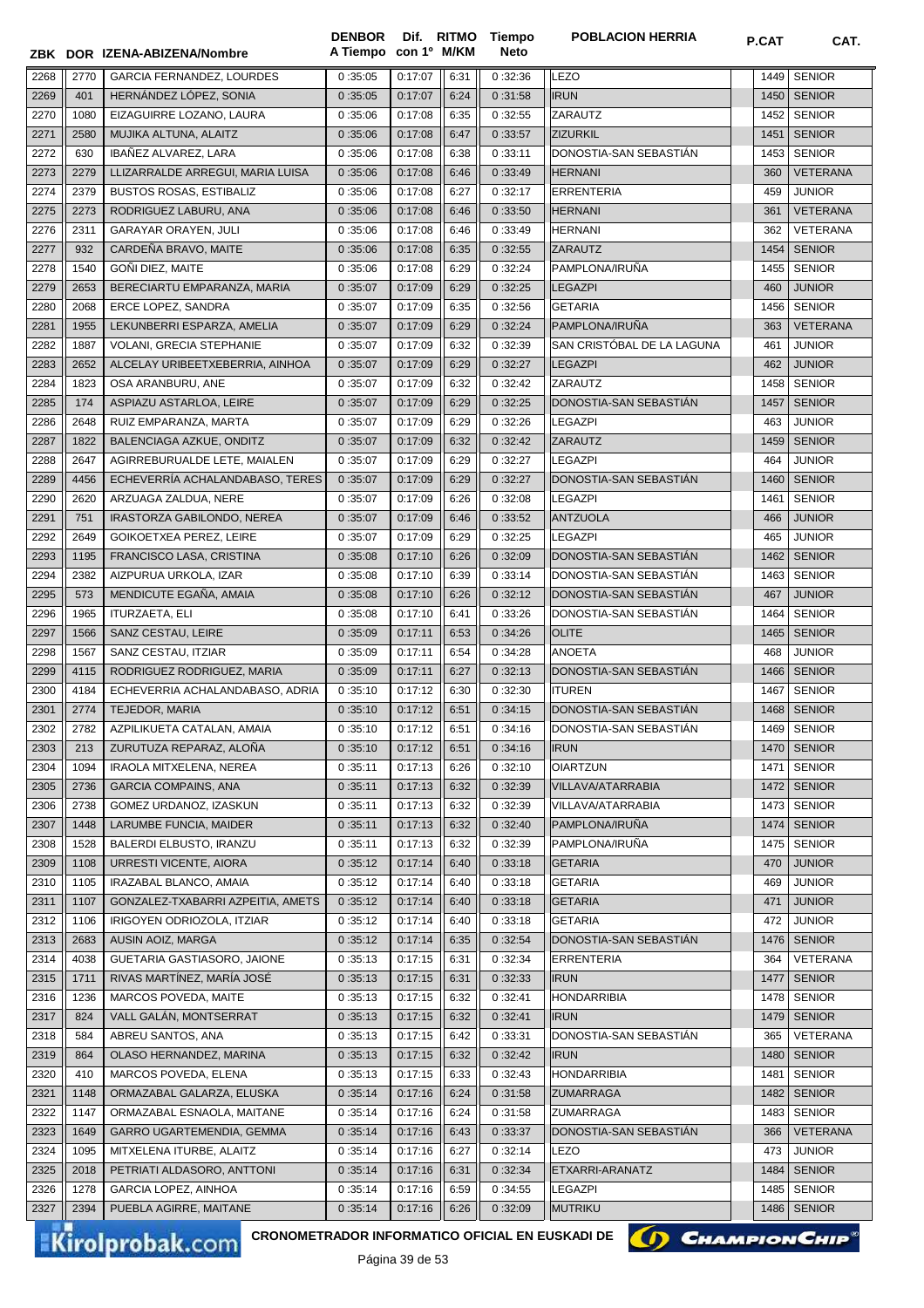|              |              | ZBK DOR IZENA-ABIZENA/Nombre                                              | <b>DENBOR</b><br>A Tiempo con 1º M/KM | Dif. RITMO         |              | <b>Tiempo</b><br>Neto | <b>POBLACION HERRIA</b>                          | P.CAT        | CAT.                           |
|--------------|--------------|---------------------------------------------------------------------------|---------------------------------------|--------------------|--------------|-----------------------|--------------------------------------------------|--------------|--------------------------------|
|              |              |                                                                           |                                       | 0:17:17            |              |                       |                                                  |              | <b>SENIOR</b>                  |
| 2328<br>2329 | 1280<br>1279 | LENDINEZ, AMAIA<br>ZELAIA, IZARNE                                         | 0:35:15<br>0:35:15                    | 0:17:17            | 6:26<br>6:26 | 0:32:10<br>0:32:10    | DONOSTIA-SAN SEBASTIAN<br>DONOSTIA-SAN SEBASTIAN | 1487<br>1488 | <b>SENIOR</b>                  |
| 2330         | 1871         | ALONSO ARAMBURU, JOSUNE                                                   | 0:35:15                               | 0:17:17            | 6:40         | 0:33:20               | <b>HERNANI</b>                                   | 368          | <b>VETERANA</b>                |
| 2331         | 1870         | LOPETEGUI OLALDE, IOSUNE                                                  | 0:35:15                               | 0:17:17            | 6:40         | 0:33:20               | DONOSTIA-SAN SEBASTIÁN                           | 367          | <b>VETERANA</b>                |
| 2332         | 1458         | <b>IRAZU GARCIA, OIHANA</b>                                               | 0:35:16                               | 0:17:18            | 6:32         | 0:32:40               | <b>ESKORIATZA</b>                                | 1489         | <b>SENIOR</b>                  |
| 2333         | 4287         | ZUBIA ITURRIAGA, OLATZ                                                    | 0:35:16                               | 0:17:18            | 6:32         | 0:32:38               | DONOSTIA-SAN SEBASTIAN                           | 1490         | <b>SENIOR</b>                  |
| 2334         | 678          | DÍAZ BRAGADO, JUNE                                                        | 0:35:16                               | 0:17:18            | 6:22         | 0:31:48               | DONOSTIA-SAN SEBASTIAN                           | 1491         | <b>SENIOR</b>                  |
| 2335         | 1372         | MENDINUETA BERIAIN, ANA                                                   | 0:35:17                               | 0:17:19            | 6:41         | 0:33:27               | PAMPLONA/IRUÑA                                   | 369          | <b>VETERANA</b>                |
| 2336         | 4501         | ALKAIN ALDAZ, AMAIUR                                                      | 0:35:17                               | 0:17:19            | 6:30         | 0:32:29               | DONOSTIA-SAN SEBASTIAN                           | 1492         | <b>SENIOR</b>                  |
| 2337         | 2167         | BULDAIN MENDINUETA, ANDREA                                                | 0:35:17                               | 0:17:19            | 6:41         | 0:33:27               | <b>BERIAIN</b>                                   | 1493         | <b>SENIOR</b>                  |
| 2338         | 1715         | ZABALETA ALSUA, INMA                                                      | 0:35:17                               | 0:17:19            | 6:30         | 0:32:28               | LEITZA                                           | 1494         | <b>SENIOR</b>                  |
| 2339         | 1716         | VILLABONA ZABALETA, MAITANE                                               | 0:35:17                               | 0:17:19            | 6:30         | 0:32:28               | <b>LEITZA</b>                                    | 1495         | <b>SENIOR</b>                  |
| 2340         | 1687         | ORTUETA ALDAMA, AINARA                                                    | 0:35:17                               | 0:17:19            | 6:23         | 0:31:57               | <b>LEIOA</b>                                     | 1496         | <b>SENIOR</b>                  |
| 2341         | 1717         | BARANDIARAN OLAETXEA, IRATI                                               | 0:35:18                               | 0:17:20            | 6:30         | 0:32:28               | <b>LEITZA</b>                                    | 1497         | <b>SENIOR</b>                  |
| 2342         | 4395         | ALVAREZ ZUBELDIA, ZALOA                                                   | 0:35:18                               | 0:17:20            | 6:32         | 0:32:42               | <b>HERNANI</b>                                   | 1498         | <b>SENIOR</b>                  |
| 2343         | 2385         | EZKERRA ANDUEZA, MIREN BELEN                                              | 0:35:18                               | 0:17:20            | 6:32         | 0:32:42               | DONOSTIA-SAN SEBASTIÁN                           | 1499         | <b>SENIOR</b>                  |
| 2344         | 2574         | LÓPEZ LÓPEZ, MARÍA CARMEN                                                 | 0:35:18                               | 0:17:20            | 6:32         | 0:32:42               | DONOSTIA-SAN SEBASTIAN                           | 370          | VETERANA                       |
| 2345         | 1862         | ALZAGA LOPETEGUI, TANIA                                                   | 0:35:18                               | 0:17:20            | 6:28         | 0:32:18               | DONOSTIA-SAN SEBASTIAN                           | 1500         | <b>SENIOR</b>                  |
| 2346         | 676          | <b>BLANCO MARTIN, ESTHER</b>                                              | 0:35:19                               | 0:17:21            | 6:37         | 0:33:05               | <b>ANDOAIN</b>                                   | 371          | VETERANA                       |
| 2347         | 417          | BARCENA TORRES, Mª JOSE                                                   | 0:35:19                               | 0:17:21            | 6:45         | 0:33:45               | DONOSTIA-SAN SEBASTIAN                           | 372          | <b>VETERANA</b>                |
| 2348         | 2164         | ARGOTE AIZPURUA, AINHOA                                                   | 0:35:19                               | 0:17:21            | 6:37         | 0:33:05               | <b>HERNANI</b>                                   | 1501         | <b>SENIOR</b>                  |
| 2349         | 1435         | ROSAS FERNÁNDEZ, ROSA                                                     | 0:35:20                               | 0:17:22            | 6:45         | 0:33:43               | DONOSTIA-SAN SEBASTIAN                           | 373          | <b>VETERANA</b>                |
| 2350         | 2032         | FERNANDEZ ADURIZ, SUSANA                                                  | 0:35:20                               | 0:17:22            | 6:29         | 0:32:26               | DONOSTIA-SAN SEBASTIAN                           | 1502         | <b>SENIOR</b>                  |
| 2351         | 2034         | MONTOLLA SANZ, ISLA                                                       | 0:35:20                               | 0:17:22            | 6:30         | 0:32:31               | DONOSTIA-SAN SEBASTIAN                           | 474          | <b>JUNIOR</b>                  |
| 2352         | 2033         | ROBLES LOPEZ DE VICUÑA, ANE                                               | 0:35:21                               | 0:17:23            | 6:30         | 0:32:31               | DONOSTIA-SAN SEBASTIAN                           | 475          | <b>JUNIOR</b>                  |
| 2353         | 4380         | CASANOVA BERMEJO, EIDER                                                   | 0:35:21                               | 0:17:23            | 6:36         | 0:32:59               | DONOSTIA-SAN SEBASTIAN                           | 1503         | <b>SENIOR</b>                  |
| 2354         | 1064         | AGUIRRE ALCORTA, OIHANA                                                   | 0:35:21                               | 0:17:23            | 6:36         | 0:32:59               | DONOSTIA-SAN SEBASTIAN                           | 1504         | <b>SENIOR</b>                  |
| 2355         | 1648         | FUERTES SANCHEZ, MARIA EUGENIA                                            | 0:35:21                               | 0:17:23            | 6:34         | 0:32:51               | <b>IRUN</b>                                      | 1505         | <b>SENIOR</b>                  |
| 2356         | 2845         | AMIANO ZULUETA, MARTA                                                     | 0:35:21                               | 0:17:23            | 6:36         | 0:32:59               | DONOSTIA-SAN SEBASTIAN                           | 1506         | <b>SENIOR</b>                  |
| 2357         | 1174         | <b>INTXUSTA SERRANO, EIDER</b>                                            | 0:35:22                               | 0:17:24            | 6:45         | 0:33:45               | DONOSTIA-SAN SEBASTIÁN                           | 1507         | <b>SENIOR</b>                  |
| 2358         | 1172         | AZPEITIA RUIZ, ONINTZE                                                    | 0:35:22                               | 0:17:24            | 6:45         | 0:33:46               | DONOSTIA-SAN SEBASTIAN                           | 1508         | <b>SENIOR</b>                  |
| 2359         | 2214         | <b>USABIAGA, MAITE</b>                                                    | 0:35:22                               | 0:17:24            | 6:59         | 0:34:56               | <b>BALIARRAIN</b>                                | 1509         | <b>SENIOR</b>                  |
| 2360         | 1300<br>1219 | AMESTI SANTOS, AMAIA<br>RUIZ FERNANDEZ, NATALIA                           | 0:35:22<br>0:35:23                    | 0:17:24<br>0:17:25 | 6:32         | 0:32:38<br>0:33:33    | DONOSTIA-SAN SEBASTIÁN<br>DONOSTIA-SAN SEBASTIÁN | 1510         | <b>SENIOR</b><br><b>SENIOR</b> |
| 2361<br>2362 | 1340         | SCHNELL, KATJA ALEXANDRA                                                  | 0:35:23                               | 0:17:25            | 6:43<br>6:43 | 0:33:33               | DONOSTIA-SAN SEBASTIÁN                           | 1511         | 1512 SENIOR                    |
| 2363         | 1723         | IRUSTA IRIONDO, Mª MERCEDES                                               | 0:35:23                               | 0:17:25            | 6:31         | 0:32:35               | MARKINA-XEMEIN                                   | 375          | VETERANA                       |
| 2364         | 1308         | CHILARI, ANA                                                              | 0:35:23                               | 0:17:25            | 6:31         | 0:32:35               | MARKINA-XEMEIN                                   | 1513         | <b>SENIOR</b>                  |
| 2365         | 2277         | ARETXABALETA LOYOLA, Mª ROSA                                              | 0:35:23                               | 0:17:25            | 6:31         | 0:32:36               | MARKINA-XEMEIN                                   | 374          | VETERANA                       |
| 2366         | 2287         | AROZENA EGAÑA, ITZIAR                                                     | 0:35:24                               | 0:17:26            | 6:27         | 0:32:17               | ORMAIZTEGI                                       | 1514         | <b>SENIOR</b>                  |
| 2367         | 2380         | RODRIGUEZ GARAYAR, NAIARA                                                 | 0:35:24                               | 0:17:26            | 6:31         | 0:32:36               | <b>ERRENTERIA</b>                                | 476          | <b>JUNIOR</b>                  |
| 2368         | 2610         | MARIEZKURRENA SANTESTEBAN, AMAI                                           | 0:35:24                               | 0:17:26            | 6:31         | 0:32:35               | LEITZA                                           | 477          | <b>JUNIOR</b>                  |
| 2369         | 4271         | URIA MACICIOR, MONICA                                                     | 0:35:24                               | 0:17:26            | 6:35         | 0:32:57               | LASARTE-ORIA                                     | 1515         | <b>SENIOR</b>                  |
| 2370         | 4272         | PRAT CRESPO, ARANTXA                                                      | 0:35:25                               | 0:17:27            | 6:36         | 0:32:58               | LASARTE-ORIA                                     | 376          | VETERANA                       |
| 2371         | 549          | GARCIA DE ALBENIZ REMIRO, YASMINA                                         | 0:35:26                               | 0:17:28            | 6:58         | 0:34:50               | DONOSTIA-SAN SEBASTIAN                           | 1516         | <b>SENIOR</b>                  |
| 2372         | 1728         | LARREA REMENTERIA, MADDI                                                  | 0:35:26                               | 0:17:28            | 6:29         | 0:32:27               | ZIORTZA-BOLIBAR                                  | 478          | <b>JUNIOR</b>                  |
| 2373         | 1149         | PAGAEGI ITUARTE, ANDREA                                                   | 0:35:26                               | 0:17:28            | 6:29         | 0:32:27               | MARKINA-XEMEIN                                   | 479          | <b>JUNIOR</b>                  |
| 2374         | 31           | GALLEGO URRESTI, NEREA                                                    | 0:35:26                               | 0:17:28            | 6:36         | 0:33:02               | <b>HERNANI</b>                                   | 1517         | <b>SENIOR</b>                  |
| 2375         | 2348         | LEÓN MARTÍNEZ, MARTA                                                      | 0:35:26                               | 0:17:28            | 6:38         | 0:33:08               | DONOSTIA-SAN SEBASTIAN                           | 1518         | <b>SENIOR</b>                  |
| 2376         | 2349         | MACÍAS BEREZO, CRISTINA                                                   | 0:35:26                               | 0:17:28            | 6:38         | 0:33:08               | DONOSTIA-SAN SEBASTIAN                           | 1519         | <b>SENIOR</b>                  |
| 2377         | 1497         | MARTÍN, IDURRE                                                            | 0:35:27                               | 0:17:29            | 6:38         | 0:33:12               | <b>ONDARROA</b>                                  | 1520         | <b>SENIOR</b>                  |
| 2378         | 4177         | LARREA HERMOSILLA, SUSANA                                                 | 0:35:27                               | 0:17:29            | 6:38         | 0:33:09               | DONOSTIA-SAN SEBASTIAN                           | 1521         | <b>SENIOR</b>                  |
| 2379         | 1496         | LARRINAGA, ONINTZA                                                        | 0:35:27                               | 0:17:29            | 6:38         | 0:33:11               | <b>ONDARROA</b>                                  | 1522         | <b>SENIOR</b>                  |
| 2380         | 4000         | LOPEZ RODIÑO, JESSICA                                                     | 0:35:28                               | 0:17:30            | 6:30         | 0:32:31               | DONOSTIA-SAN SEBASTIÁN                           | 1523         | <b>SENIOR</b>                  |
| 2381         | 2278         | ALVARADO, MARIELA                                                         | 0:35:29                               | 0:17:31            | 6:32         | 0:32:39               | DONOSTIA-SAN SEBASTIAN                           | 1524         | <b>SENIOR</b>                  |
| 2382         | 2036         | AMONARRAIZ ALDAZ, MAITE                                                   | 0:35:29                               | 0:17:31            | 6:31         | 0:32:34               | DONOSTIA-SAN SEBASTIAN                           | 1525         | <b>SENIOR</b>                  |
| 2383         | 1907         | PERICH JIMENEZ, NURIA                                                     | 0:35:29                               | 0:17:31            | 6:44         | 0:33:38               | DONOSTIA-SAN SEBASTIAN                           | 1526         | <b>SENIOR</b>                  |
| 2384         | 2            | FIGUERUELO MARTINEZ, JAIONE                                               | 0:35:29                               | 0:17:31            | 6:35         | 0:32:57               | <b>IRUN</b>                                      | 1527         | <b>SENIOR</b>                  |
| 2385         | $\mathbf{1}$ | SANZA ALONSO, ICIAR                                                       | 0:35:29                               | 0:17:31            | 6:35         | 0:32:56               | <b>IRUN</b>                                      | 1529         | <b>SENIOR</b>                  |
| 2386         | 4253         | GUTERL, SUZANNA                                                           | 0:35:29                               | 0:17:31            | 6:44         | 0:33:39               | DONOSTIA-SAN SEBASTIAN                           | 1528         | <b>SENIOR</b>                  |
| 2387         | 400          | MODINO ITURRALDE, ALBA                                                    | 0:35:30                               | 0:17:32            | 6:28         | 0:32:22               | <b>HERNANI</b>                                   | 1530         | <b>SENIOR</b>                  |
|              |              | CRONOMETRADOR INFORMATICO OFICIAL EN EUSKADI DE<br><b>Kirolprobak.com</b> |                                       | $D2 = 40$ de $E2$  |              |                       | () CHAMPION CHIP                                 |              |                                |



Página 40 de 53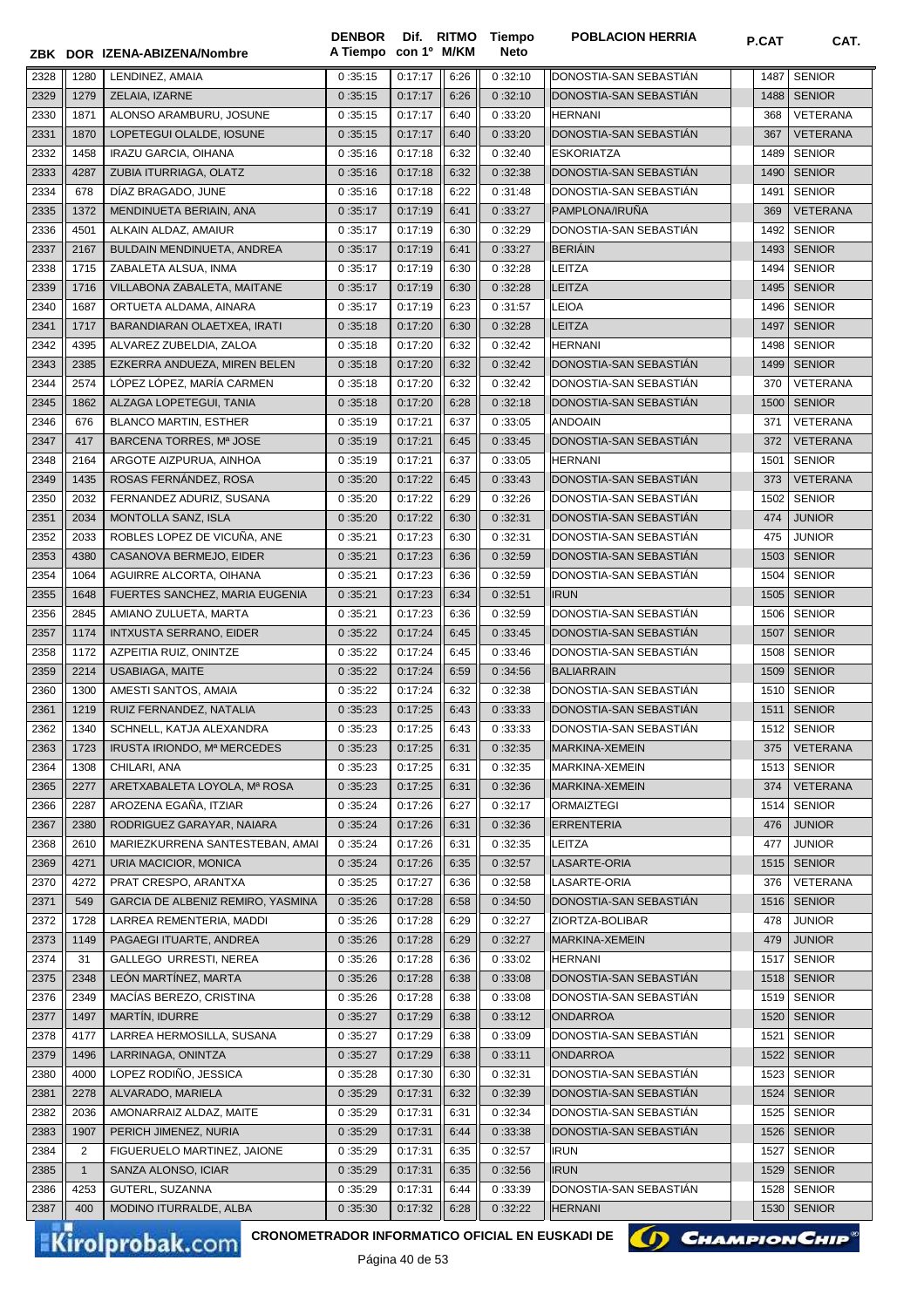|              |             | ZBK DOR IZENA-ABIZENA/Nombre                            | <b>DENBOR</b><br>A Tiempo | con 1º M/KM        |              | Dif. RITMO Tiempo<br>Neto | <b>POBLACION HERRIA</b>                   | <b>P.CAT</b> | CAT.                           |
|--------------|-------------|---------------------------------------------------------|---------------------------|--------------------|--------------|---------------------------|-------------------------------------------|--------------|--------------------------------|
| 2388         | 2371        | <b>GANDARIAS MARTINEZ, JAIONE</b>                       | 0:35:31                   | 0:17:33            | 6:47         | 0:33:57                   | ARRASATE/MONDRAGON                        | 1531         | <b>SENIOR</b>                  |
| 2389         | 2449        | ELEJALDE AYASTUY, SAIOA                                 | 0:35:31                   | 0:17:33            | 6:48         | 0:33:58                   | <b>ARAMAIO</b>                            | 1532         | <b>SENIOR</b>                  |
| 2390         | 2176        | OTAEGI UGARTEMENDIA. MADDALEN                           | 0:35:31                   | 0:17:33            | 6:34         | 0:32:51                   | <b>HERNANI</b>                            | 481          | <b>JUNIOR</b>                  |
| 2391         | 2177        | OTAEGI UGARTEMENDIA, SARA                               | 0:35:31                   | 0:17:33            | 6:34         | 0:32:52                   | <b>HERNANI</b>                            | 480          | <b>JUNIOR</b>                  |
| 2392         | 756         | GALARDI MENDILUZE, AINHOA                               | 0:35:32                   | 0:17:34            | 6:50         | 0:34:10                   | LASARTE-ORIA                              | 377          | VETERANA                       |
| 2393         | 831         | CLEMENTE, CONSTANCIA                                    | 0:35:32                   | 0:17:34            | 6:50         | 0:34:12                   | <b>ZALDIBIA</b>                           | 378          | <b>VETERANA</b>                |
| 2394         | 4393        | VÁZQUEZ HERCE, MAMEN                                    | 0:35:32                   | 0:17:34            | 6:52         | 0:34:22                   | DONOSTIA-SAN SEBASTIAN                    | 1533         | <b>SENIOR</b>                  |
| 2395         | 2445        | LAMEIRINHAS MUTUBERRIA, ELIXABETE                       | 0:35:32                   | 0:17:34            | 6:41         | 0:33:23                   | <b>BAZTAN</b>                             | 1534         | <b>SENIOR</b>                  |
| 2396         | 1882        | BERRIDI ETXEBERRIA, JAIONE                              | 0:35:32                   | 0:17:34            | 6:48         | 0:34:02                   | <b>IRUN</b>                               | 482          | <b>JUNIOR</b>                  |
| 2397         | 1294        | URQUIJO FERNÁNDEZ, ANA                                  | 0:35:32                   | 0:17:34            | 6:46         | 0:33:51                   | <b>BILBAO</b>                             | 1535         | <b>SENIOR</b>                  |
| 2398         | 4401        | MARIÑELARENA ANABITARTE, IDOIA                          | 0:35:33                   | 0:17:35            | 6:39         | 0:33:15                   | DONOSTIA-SAN SEBASTIÁN                    | 1536         | <b>SENIOR</b>                  |
| 2399         | 597         | TOCA, TEJAL                                             | 0:35:33                   | 0:17:35            | 6:48         | 0:34:02                   | <b>HONDARRIBIA</b>                        | 483          | <b>JUNIOR</b>                  |
| 2400         | 4425        | ALVAREZ PASTOR, MARTA                                   | 0:35:33                   | 0:17:35            | 6:39         | 0:33:16                   | DONOSTIA-SAN SEBASTIAN                    | 1537         | <b>SENIOR</b>                  |
| 2401         | 352         | ECEOLAZA MURILLO, IDOIA                                 | 0:35:33                   | 0:17:35            | 6:31         | 0:32:35                   | <b>LEGAZPI</b>                            | 1538         | <b>SENIOR</b>                  |
| 2402         | 2484        | GAMIO IPARRAGUIRRE, ITZIAR                              | 0:35:33                   | 0:17:35            | 6:37         | 0:33:05                   | <b>BILBAO</b>                             | 379          | <b>VETERANA</b>                |
| 2403         | 2550        | HERRERO GARCIA, SARA                                    | 0:35:33                   | 0:17:35            | 6:31         | 0:32:35                   | LASARTE-ORIA                              | 1539         | <b>SENIOR</b>                  |
| 2404         | 611         | DE ROSSI TONUSSI, FLAVIA                                | 0:35:33                   | 0:17:35            | 6:36         | 0:32:58                   | ERRENTERIA                                | 380          | <b>VETERANA</b>                |
| 2405         | 2483        | RIVERA RIVERA, DIANA                                    | 0:35:33                   | 0:17:35            | 6:37         | 0:33:05                   | <b>BILBAO</b>                             | 1540         | <b>SENIOR</b>                  |
| 2406         | 2706        | BORREGO VIOQUE, ISA                                     | 0:35:34                   | 0:17:36            | 6:31         | 0:32:36                   | LASARTE-ORIA                              | 1541         | <b>SENIOR</b>                  |
| 2407         | 2433        | SOBRIDO PAREDES, ANAIS                                  | 0:35:34                   | 0:17:36            | 6:37         | 0:33:05                   | DONOSTIA-SAN SEBASTIÁN                    | 1542         | <b>SENIOR</b>                  |
| 2408         | 4450        | MARIN LACARTA, ANE                                      | 0:35:34                   | 0:17:36            | 6:37         | 0:33:07                   | DONOSTIA-SAN SEBASTIÁN                    | 1544         | <b>SENIOR</b>                  |
| 2409         | 2423        | RODRIGUEZ TELLECHEA, ANDREA                             | 0:35:34                   | 0:17:36            | 6:41         | 0:33:24                   | DONEZTEBE/SANTESTEBAN                     | 1543         | <b>SENIOR</b>                  |
| 2410         | 4220        | LEUNDA ARRIZABALAGA, AMAIA                              | 0:35:34                   | 0:17:36            | 6:52         | 0:34:22                   | <b>LEZO</b>                               | 1545         | <b>SENIOR</b>                  |
| 2411         | 1712        | <b>FUENTES LUIS, MERCHE</b>                             | 0:35:35                   | 0:17:37            | 6:37         | 0:33:05                   | DONOSTIA-SAN SEBASTIÁN                    | 1546         | <b>SENIOR</b>                  |
| 2412         | 2762        | SALABERRIA SALABERRIA, EDURNE                           | 0:35:35                   | 0:17:37            | 6:53         | 0:34:23                   | <b>LEZO</b>                               | 1547         | <b>SENIOR</b>                  |
| 2413         | 2804        | SALAVERRIA LECUONA, ALAZNE                              | 0:35:35                   | 0:17:37            | 6:53         | 0:34:23                   | <b>LEZO</b>                               | 1548         | <b>SENIOR</b>                  |
| 2414         | 1941        | OLARAN BALDA, MARIABE                                   | 0:35:35                   | 0:17:37            | 6:57         | 0:34:44                   | <b>HERNANI</b>                            | 381          | <b>VETERANA</b>                |
| 2415         | 2126        | LARREA UNZAIN, AINHOA                                   | 0:35:35                   | 0:17:37            | 6:32         | 0:32:40                   | <b>ZIZURKIL</b>                           | 1549         | <b>SENIOR</b>                  |
| 2416         | 1611        | MAGOWAN, GEMMA                                          | 0:35:36                   | 0:17:38            | 6:32         | 0:32:39                   | <b>LEIOA</b>                              | 484          | <b>JUNIOR</b>                  |
| 2417         | 1230        | BERGÉS DE ORBE, AINHOA<br>HERNANDO OJEDA, MIRARI        | 0:35:36                   | 0:17:38            | 6:41         | 0:33:26                   | <b>IRUN</b>                               | 485          | <b>JUNIOR</b>                  |
| 2418<br>2419 | 1461<br>628 | ARRIOLA, MARIAN                                         | 0:35:36<br>0:35:36        | 0:17:38<br>0:17:38 | 6:54<br>6:41 | 0:34:28<br>0:33:26        | DONOSTIA-SAN SEBASTIAN<br><b>ELGOIBAR</b> | 382<br>383   | VETERANA<br><b>VETERANA</b>    |
| 2420         | 1678        | AZPIROZ IZTUETA, AINHOA                                 | 0:35:36                   | 0:17:38            | 6:48         | 0:33:59                   | DONOSTIA-SAN SEBASTIAN                    | 486          | <b>JUNIOR</b>                  |
| 2421         | 627         | FERNANDEZ ROMERO, MAPI                                  | 0:35:36                   | 0:17:38            | 6:41         | 0:33:27                   | <b>ELGOIBAR</b>                           | 384          | <b>VETERANA</b>                |
| 2422         | 2396        | LOBERA CRESPO, MARIA                                    | 0 :35:36                  | 0:17:38            | 6:47         | 0:33:53                   | DONOSTIA-SAN SEBASTIAN                    | 1550         | <b>SENIOR</b>                  |
| 2423         | 363         | LOINAZ URRUZOLA, UXUE                                   | 0:35:37                   | 0:17:39            | 6:48         | 0:33:59                   | LASARTE-ORIA                              | 487          | <b>JUNIOR</b>                  |
| 2424         | 4254        | VÁZQUEZ IZQUIERDO, BLANCA                               | 0:35:37                   | 0:17:39            | 6:41         | 0:33:24                   | ZARAUTZ                                   | 488          | <b>JUNIOR</b>                  |
| 2425         | 1322        | ZABALA GUAL, AINARA                                     | 0:35:38                   | 0:17:40            | 6:41         | 0:33:24                   | ZARAUTZ                                   | 1551         | <b>SENIOR</b>                  |
| 2426         | 2474        | SORALUZE LARRAÑAGA, ANE                                 | 0:35:38                   | 0:17:40            | 6:41         | 0:33:25                   | AZPEITIA                                  | 489          | <b>JUNIOR</b>                  |
| 2427         | 4255        | VÁZQUEZ IZQUIERDO, PAULA                                | 0:35:38                   | 0:17:40            | 6:41         | 0:33:24                   | ZARAUTZ                                   | 490          | <b>JUNIOR</b>                  |
| 2428         | 2046        | ZABALA ODRIOZOLA, ESTITXU                               | 0:35:38                   | 0:17:40            | 6:34         | 0:32:49                   | <b>HERNANI</b>                            | 1552         | <b>SENIOR</b>                  |
| 2429         | 2364        | LOPEZ ALTUNA, MARIA                                     | 0:35:38                   | 0:17:40            | 6:41         | 0:33:25                   | <b>IBARRA</b>                             | 491          | <b>JUNIOR</b>                  |
| 2430         | 2473        | KORTABARRIA ELGUERO, MAIALEN                            | 0:35:38                   | 0:17:40            | 6:41         | 0:33:26                   | OÑATI                                     | 492          | <b>JUNIOR</b>                  |
| 2431         | 2471        | LEGORBURU IRAOLA, IRATI                                 | 0:35:38                   | 0:17:40            | 6:41         | 0:33:25                   | DONOSTIA-SAN SEBASTIAN                    | 493          | <b>JUNIOR</b>                  |
| 2432         | 2475        | ASEGINOLAZA LIZARAZU. MAIALEN                           | 0:35:38                   | 0:17:40            | 6:41         | 0:33:26                   | <b>IDIAZABAL</b>                          | 494          | <b>JUNIOR</b>                  |
| 2433         | 1462        | AMIAMA BIURRUN, RAQUEL                                  | 0:35:38                   | 0:17:40            | 6:54         | 0:34:30                   | DONOSTIA-SAN SEBASTIÁN                    | 385          | <b>VETERANA</b>                |
| 2434         | 4292        | BESADA PAPIN, MARI JOSE                                 | 0:35:38                   | 0:17:40            | 7:08         | 0:35:38                   | DONOSTIA-SAN SEBASTIAN                    | 386          | VETERANA                       |
| 2435         | 4085        | PUERTA LARRAÑAGA, ALAZNE                                | 0:35:38                   | 0:17:40            | 6:32         | 0:32:40                   | DONOSTIA-SAN SEBASTIAN                    | 495          | <b>JUNIOR</b>                  |
| 2436         | 1197        | SANTAMARIA TEJEDOR, MAITE                               | 0:35:38                   | 0:17:40            | 6:53         | 0:34:27                   | <b>USURBIL</b>                            | 387          | VETERANA                       |
| 2437         | 4087        | PUERTA LARRAÑAGA, ANE                                   | 0:35:38                   | 0:17:40            | 7:08         | 0:35:38                   | DONOSTIA-SAN SEBASTIÁN                    | 496          | <b>JUNIOR</b>                  |
| 2438         | 4086        | PUERTA LARRAÑAGA, AINARA                                | 0:35:39                   | 0:17:41            | 6:32         | 0:32:39                   | DONOSTIA-SAN SEBASTIAN                    | 497          | <b>JUNIOR</b>                  |
| 2439<br>2440 | 4252        | AZPILLAGA CARNICERO, MIREN                              | 0:35:39                   | 0:17:41<br>0:17:41 | 6:53         | 0:34:27                   | DONOSTIA-SAN SEBASTIAN                    | 388          | <b>VETERANA</b>                |
| 2441         | 2817<br>654 | LARZABAL VAQUERIZA, HEGOA<br>GUTIÉRREZ VÁZQUEZ, IZASKUN | 0:35:39<br>0:35:39        | 0:17:41            | 6:33<br>6:38 | 0:32:45<br>0:33:12        | AZPEITIA<br><b>ERRENTERIA</b>             | 1553<br>1554 | <b>SENIOR</b><br><b>SENIOR</b> |
| 2442         | 4283        | OTEIZA ZUBIAURRE, NEREA                                 | 0:35:39                   | 0:17:41            | 6:45         | 0:33:43                   | <b>EIBAR</b>                              | 1555         | <b>SENIOR</b>                  |
| 2443         | 1767        | FERNANDEZ VILLACORTA, LAURA                             | 0:35:39                   | 0:17:41            | 6:44         | 0:33:42                   | <b>EIBAR</b>                              | 499          | <b>JUNIOR</b>                  |
| 2444         | 2788        | RODRÍGUEZ ELKORO, IZASKUN                               | 0:35:39                   | 0:17:41            | 6:45         | 0:33:43                   | EIBAR                                     | 498          | <b>JUNIOR</b>                  |
| 2445         | 1299        | GOÑI ALBERDI, EDURNE                                    | 0:35:39                   | 0:17:41            | 6:44         | 0:33:39                   | DONOSTIA-SAN SEBASTIAN                    | 1556         | <b>SENIOR</b>                  |
| 2446         | 2536        | AMADOR PÉREZ, TAMARA                                    | 0:35:39                   | 0:17:41            | 6:45         | 0:33:43                   | EIBAR                                     | 500          | <b>JUNIOR</b>                  |
| 2447         | 1298        | LEZA RUIZ DE LARRAMENDI, ANA                            | 0:35:39                   | 0:17:41            | 6:44         | 0:33:40                   | ESTELLA/LIZARRA                           | 389          | <b>VETERANA</b>                |

CRONOMETRADOR INFORMATICO OFICIAL EN EUSKADI DE **(1) CHAMPION CHIP**<sup>®</sup>

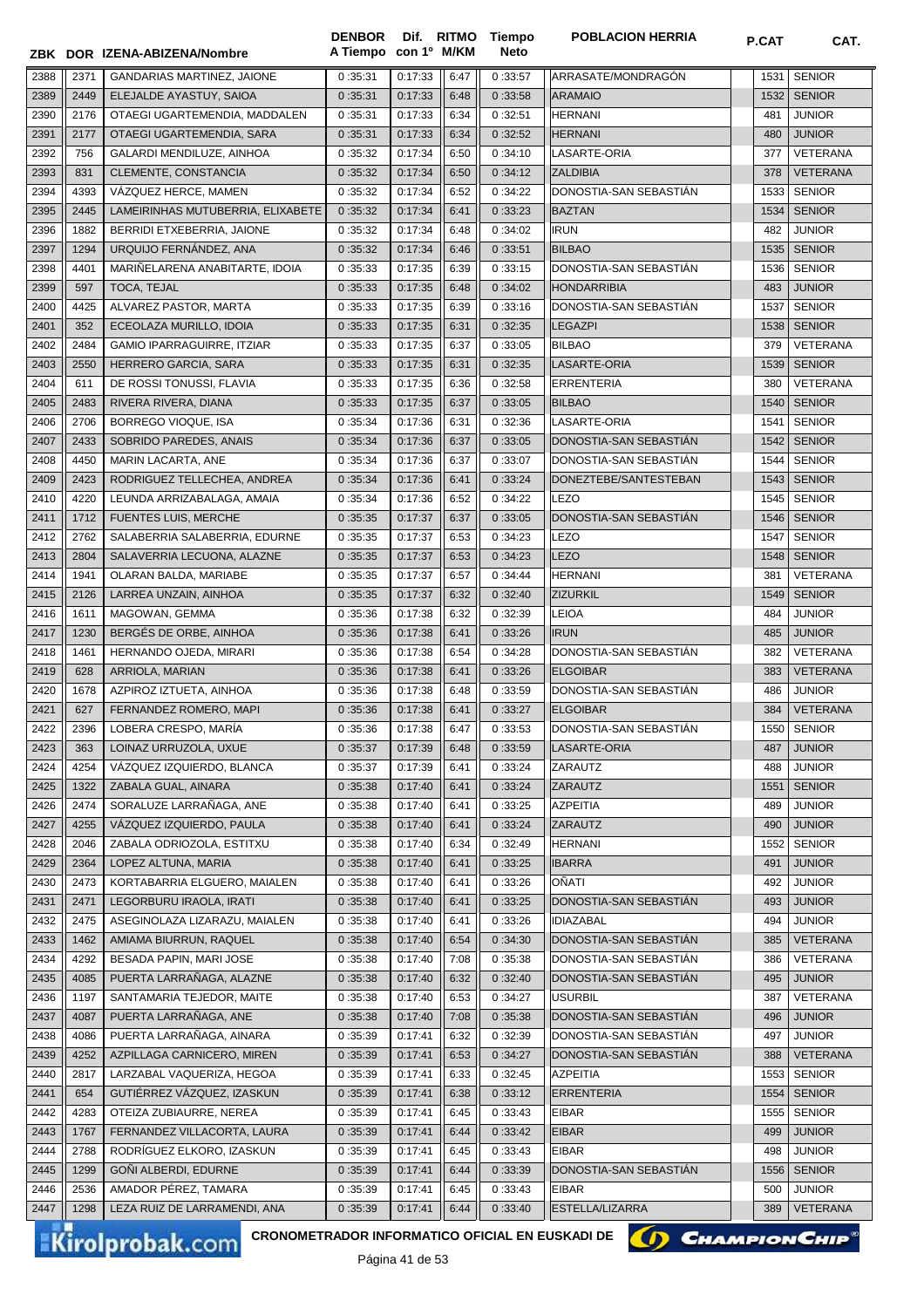|      |      | ZBK DOR IZENA-ABIZENA/Nombre    | <b>DENBOR</b><br>A Tiempo | con 1º M/KM |      | Dif. RITMO Tiempo<br>Neto | <b>POBLACION HERRIA</b> | <b>P.CAT</b> | CAT.            |
|------|------|---------------------------------|---------------------------|-------------|------|---------------------------|-------------------------|--------------|-----------------|
| 2448 | 164  | SOTO LOZANO, SANDRA             | 0:35:40                   | 0:17:42     | 6:27 | 0:32:13                   | DONOSTIA-SAN SEBASTIAN  | 1557         | <b>SENIOR</b>   |
| 2449 | 1542 | MANZANO GARAYOA, KRISTINA       | 0:35:41                   | 0:17:43     | 6:35 | 0:32:56                   | PAMPLONA/IRUÑA          | 1560         | <b>SENIOR</b>   |
| 2450 | 1548 | AICUA PASCUAL, SONIA            | 0:35:41                   | 0:17:43     | 6:35 | 0:32:56                   | PAMPLONA/IRUÑA          | 1559         | <b>SENIOR</b>   |
| 2451 | 1724 | PEREZ LIZARRALDE, Mª CARMEN     | 0:35:41                   | 0:17:43     | 6:28 | 0:32:22                   | LASARTE-ORIA            | 1558         | <b>SENIOR</b>   |
| 2452 | 1725 | ARRUTI ARREGI, JOSUNE           | 0:35:41                   | 0:17:43     | 6:29 | 0:32:23                   | <b>USURBIL</b>          | 390          | VETERANA        |
| 2453 | 1737 | <b>MENDAJA BONIS, NURIA</b>     | 0:35:41                   | 0:17:43     | 6:35 | 0:32:57                   | PAMPLONA/IRUÑA          | 391          | <b>VETERANA</b> |
| 2454 | 94   | ARRAZOLA LIZAUR, ARANTZA        | 0:35:41                   | 0:17:43     | 6:42 | 0:33:30                   | DONOSTIA-SAN SEBASTIÁN  | 392          | VETERANA        |
| 2455 | 815  | MORAN ARRETXE, LIDE             | 0:35:41                   | 0:17:43     | 6:40 | 0:33:19                   | <b>HONDARRIBIA</b>      | 501          | <b>JUNIOR</b>   |
| 2456 | 1301 | GONZALEZ AGUIRRE, AGURTZANE     | 0:35:41                   | 0:17:43     | 6:40 | 0:33:20                   | <b>HONDARRIBIA</b>      | 502          | <b>JUNIOR</b>   |
| 2457 | 1110 | LUQUI SARRASQUETA, DELIA        | 0:35:42                   | 0:17:44     | 6:35 | 0:32:57                   | PAMPLONA/IRUÑA          | 1561         | <b>SENIOR</b>   |
| 2458 | 880  | ALONSO VILLARES, NOA NIEVES     | 0:35:42                   | 0:17:44     | 7:04 | 0:35:22                   | <b>ANDOAIN</b>          | 1562         | <b>SENIOR</b>   |
| 2459 | 2563 | OTAEGI URRUZOLA, PILI           | 0:35:42                   | 0:17:44     | 6:57 | 0:34:45                   | LARRAUL                 | 393          | <b>VETERANA</b> |
| 2460 | 679  | MUGERZA PERELLÓ, INMA           | 0:35:42                   | 0:17:44     | 6:44 | 0:33:42                   | <b>ELGOIBAR</b>         | 1563         | <b>SENIOR</b>   |
| 2461 | 1663 | EGILEGOR EZENARRO, ITZIAR       | 0:35:42                   | 0:17:44     | 6:58 | 0:34:50                   | <b>ORDIZIA</b>          | 1564         | <b>SENIOR</b>   |
| 2462 | 1464 | BARRIOLA SARASOLA, ESTELA       | 0:35:42                   | 0:17:44     | 6:58 | 0:34:50                   | <b>ORDIZIA</b>          | 1565         | <b>SENIOR</b>   |
| 2463 | 1784 | UGALDE SOLANA, LETICIA          | 0:35:43                   | 0:17:45     | 6:39 | 0:33:17                   | <b>ANDOAIN</b>          | 503          | <b>JUNIOR</b>   |
| 2464 | 1778 | HERNANDEZ OIARBIDE, ARRATE      | 0:35:43                   | 0:17:45     | 6:40 | 0:33:18                   | <b>PASAIA</b>           | 504          | JUNIOR          |
| 2465 | 1787 | EGILEGOR EZENARRO, BAKARTXO     | 0:35:43                   | 0:17:45     | 6:58 | 0:34:50                   | VITORIA-GASTEIZ         | 394          | <b>VETERANA</b> |
| 2466 | 1777 | BUJANDA URBIZU, LEIRE           | 0:35:43                   | 0:17:45     | 6:39 | 0:33:17                   | <b>BEASAIN</b>          | 505          | <b>JUNIOR</b>   |
| 2467 | 305  | MILLET MENDIBIL, ARANTXA        | 0:35:43                   | 0:17:45     | 6:53 | 0:34:27                   | <b>HERNANI</b>          | 395          | <b>VETERANA</b> |
| 2468 | 2381 | RIVAS MORILLAS, YOLANDA         | 0:35:43                   | 0:17:45     | 6:28 | 0:32:18                   | <b>IRUN</b>             | 1566         | <b>SENIOR</b>   |
| 2469 | 72   | ETXEBERRIA AGIRIANO, ARANTZA    | 0:35:43                   | 0:17:45     | 6:54 | 0:34:28                   | <b>HERNANI</b>          | 396          | <b>VETERANA</b> |
| 2470 | 1866 | JIMENEZ MORAN, ADARA            | 0:35:44                   | 0:17:46     | 6:34 | 0:32:50                   | <b>URNIETA</b>          | 506          | <b>JUNIOR</b>   |
| 2471 | 752  | ELU LERSUNDI, GURENDA           | 0:35:44                   | 0:17:46     | 6:54 | 0:34:29                   | <b>HERNANI</b>          | 397          | <b>VETERANA</b> |
| 2472 | 1863 | IRIBERRI MUGIKA, MAIDER         | 0:35:44                   | 0:17:46     | 6:34 | 0:32:51                   | URNIETA                 | 507          | <b>JUNIOR</b>   |
| 2473 | 1089 | RODRIGUEZ GIL, LOHITZUNE        | 0:35:44                   | 0:17:46     | 6:54 | 0:34:30                   | DONOSTIA-SAN SEBASTIAN  | 1567         | <b>SENIOR</b>   |
| 2474 | 4203 | ALDAY IGERATEGI, JUDIT          | 0:35:44                   | 0:17:46     | 6:32 | 0:32:41                   | <b>URNIETA</b>          | 1568         | <b>SENIOR</b>   |
| 2475 | 2392 | ECHEVESTE LACOMBE, MIREN        | 0:35:44                   | 0:17:46     | 6:27 | 0:32:17                   | <b>IRUN</b>             | 1569         | <b>SENIOR</b>   |
| 2476 | 87   | AZCUE VICANDI, MAIDER           | 0:35:44                   | 0:17:46     | 6:57 | 0:34:45                   | <b>ZUMAIA</b>           | 1570         | <b>SENIOR</b>   |
| 2477 | 4204 | MENDIZABAL IZTUETA, OLATZ       | 0:35:44                   | 0:17:46     | 6:32 | 0:32:41                   | LASARTE-ORIA            | 1571         | <b>SENIOR</b>   |
| 2478 | 126  | OLANO ZABALETA, AMAIA           | 0:35:44                   | 0:17:46     | 6:54 | 0:34:29                   | HERNANI                 | 1572         | <b>SENIOR</b>   |
| 2479 | 453  | ALBERDI ARRIETA, MARIAN         | 0:35:44                   | 0:17:46     | 6:35 | 0:32:53                   | <b>MUTRIKU</b>          | 398          | <b>VETERANA</b> |
| 2480 | 454  | MENDIGUREN ALUSTIZA, IDURRE     | 0:35:44                   | 0:17:46     | 6:35 | 0:32:53                   | <b>MUTRIKU</b>          | 399          | <b>VETERANA</b> |
| 2481 | 2001 | MOLINA CARRASCO, VERONICA       | 0:35:45                   | 0:17:47     | 6:39 | 0:33:13                   | <b>ANDOAIN</b>          | 1573         | <b>SENIOR</b>   |
| 2482 | 124  | URIGAIN SANCHEZ, AMAGOIA        | 0:35:45                   | 0:17:47     | 6:34 | 0:32:52                   | <b>IRUN</b>             |              | 1574 SENIOR     |
| 2483 | 455  | ARRUABARRENA URKIRI, MIREN      | 0:35:45                   | 0:17:47     | 6:35 | 0:32:54                   | <b>MUTRIKU</b>          | 400          | <b>VETERANA</b> |
| 2484 | 816  | RIVERO ARRIETA, HAIRA           | 0:35:45                   | 0:17:47     | 6:33 | 0:32:47                   | <b>USURBIL</b>          | 508          | <b>JUNIOR</b>   |
| 2485 | 131  | ETXEBERRIA PADULES, ITZIAR      | 0:35:45                   | 0:17:47     | 6:34 | 0:32:52                   | <b>IRUN</b>             | 401          | <b>VETERANA</b> |
| 2486 | 963  | ROYO CLIMENT, MONTSERRAT        | 0:35:45                   | 0:17:47     | 6:33 | 0:32:47                   | TOLOSA                  | 1575         | <b>SENIOR</b>   |
| 2487 | 4026 | GOÑI RUIZ, ARANTXA              | 0:35:45                   | 0:17:47     | 6:34 | 0:32:52                   | <b>HENDAIA</b>          | 402          | <b>VETERANA</b> |
| 2488 | 964  | GOROSABEL ARRIETA, MAIALEN      | 0:35:45                   | 0:17:47     | 6:34 | 0:32:48                   | <b>ETXEBARRIA</b>       | 1576         | <b>SENIOR</b>   |
| 2489 | 913  | <b>BAZ LEGARRA, MAIDER</b>      | 0:35:45                   | 0:17:47     | 6:43 | 0:33:35                   | <b>ZIZURKIL</b>         | 509          | <b>JUNIOR</b>   |
| 2490 | 1537 | ARRILUCEA OZAETA, MARÍA         | 0:35:45                   | 0:17:47     | 6:30 | 0:32:31                   | VITORIA-GASTEIZ         | 1577         | <b>SENIOR</b>   |
| 2491 | 2546 | FERNANDEZ DE ARROYABE CANAL, ED | 0:35:46                   | 0:17:48     | 6:30 | 0:32:32                   | VITORIA-GASTEIZ         | 1578         | <b>SENIOR</b>   |
| 2492 | 2718 | SALDAÑA TUSELL, MARTA           | 0:35:46                   | 0:17:48     | 6:43 | 0:33:36                   | DONOSTIA-SAN SEBASTIAN  | 1579         | <b>SENIOR</b>   |
| 2493 | 1430 | PEREZ GUERRERO, SONIA           | 0:35:46                   | 0:17:48     | 6:30 | 0:32:32                   | PAMPLONA/IRUÑA          | 1580         | <b>SENIOR</b>   |
| 2494 | 1845 | FIGUEROA LABOA, MARIAN          | 0:35:47                   | 0:17:49     | 6:41 | 0:33:26                   | <b>PASAIA</b>           | 403          | VETERANA        |
| 2495 | 1844 | JIMENEZ MARTIN, EVA             | 0:35:47                   | 0:17:49     | 6:41 | 0:33:25                   | <b>ERRENTERIA</b>       | 1581         | <b>SENIOR</b>   |
| 2496 | 1846 | SALABERRIA GARMENDIA, LURDES    | 0:35:47                   | 0:17:49     | 6:41 | 0:33:26                   | <b>USURBIL</b>          | 1582         | <b>SENIOR</b>   |
| 2497 | 4419 | URTIZBEREA GONZALO, MARU        | 0:35:49                   | 0:17:51     | 6:40 | 0:33:20                   | <b>IRUN</b>             | 1583         | <b>SENIOR</b>   |
| 2498 | 2172 | RIVAS MARTIN, SUSANA            | 0:35:49                   | 0:17:51     | 6:40 | 0:33:21                   | <b>IRUN</b>             | 1584         | <b>SENIOR</b>   |
| 2499 | 2173 | GOMEZ RAMOS, LOREA              | 0:35:49                   | 0:17:51     | 6:40 | 0:33:20                   | <b>IRUN</b>             | 1585         | <b>SENIOR</b>   |
| 2500 | 2174 | OLMOS CEBALLOS, ROCIO           | 0:35:49                   | 0:17:51     | 6:40 | 0:33:21                   | <b>IRUN</b>             | 1586         | <b>SENIOR</b>   |
| 2501 | 1565 | MERINO LOPEZ, INES              | 0:35:51                   | 0:17:53     | 6:56 | 0:34:38                   | <b>ORDIZIA</b>          | 1587         | <b>SENIOR</b>   |
| 2502 | 369  | ESQUISABEL PICABEA, NAGORE      | 0:35:51                   | 0:17:53     | 6:49 | 0:34:07                   | LASARTE-ORIA            | 1588         | <b>SENIOR</b>   |
| 2503 | 1706 | AGÜERO DEL VALLE, VIKY          | 0:35:52                   | 0:17:54     | 6:56 | 0:34:38                   | MEDINA DEL CAMPO        | 1590         | <b>SENIOR</b>   |
| 2504 | 368  | ESQUISABEL PICABEA, JAIONE      | 0:35:52                   | 0:17:54     | 6:50 | 0:34:08                   | DONOSTIA-SAN SEBASTIAN  | 1589         | <b>SENIOR</b>   |
| 2505 | 2168 | <b>GOITIA USABIAGA, MAIDER</b>  | 0:35:52                   | 0:17:54     | 6:56 | 0:34:39                   | <b>ORDIZIA</b>          | 510          | <b>JUNIOR</b>   |
| 2506 | 1707 | CALVILLO MERINO, JANIRE         | 0:35:52                   | 0:17:54     | 6:56 | 0:34:38                   | ORDIZIA                 | 511          | <b>JUNIOR</b>   |
| 2507 | 1598 | MARITXALAR IRAETA, INEXA        | 0:35:52                   | 0:17:54     | 6:50 | 0:34:11                   | <b>PASAIA</b>           | 1591         | <b>SENIOR</b>   |
|      |      |                                 |                           |             |      |                           |                         |              |                 |

CRONOMETRADOR INFORMATICO OFICIAL EN EUSKADI DE **(1) CHAMPION CHIP<sup>®</sup>** 

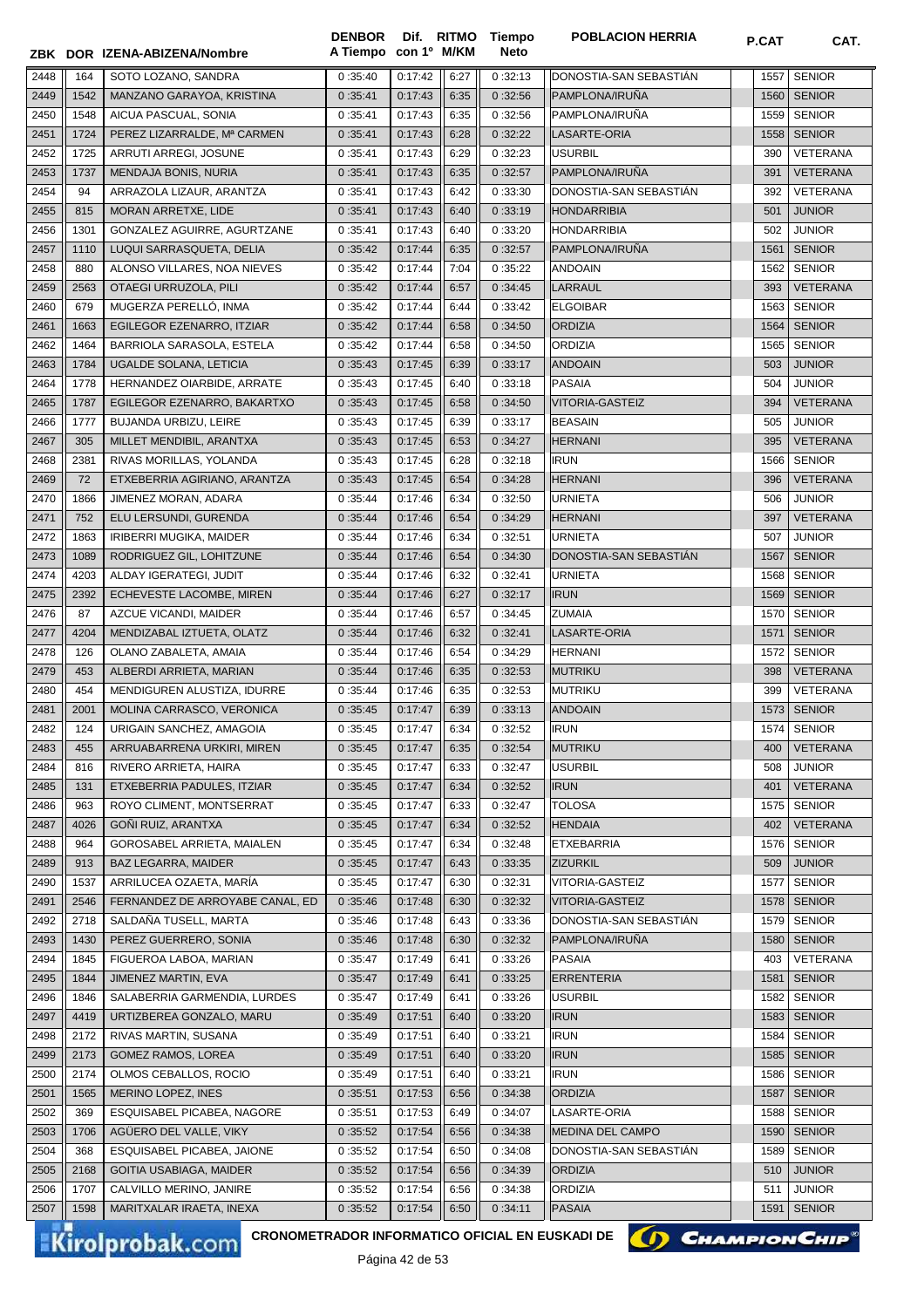|      |            | ZBK DOR IZENA-ABIZENA/Nombre                           | <b>DENBOR</b><br>A Tiempo con 1º M/KM |                 |      | Dif. RITMO Tiempo<br><b>Neto</b> | <b>POBLACION HERRIA</b>          | P.CAT | CAT.            |
|------|------------|--------------------------------------------------------|---------------------------------------|-----------------|------|----------------------------------|----------------------------------|-------|-----------------|
| 2508 | 1576       | ZUFIRIA ETXEBERRIA, AINTZANE                           | 0:35:52                               | 0:17:54         | 6:50 | 0:34:11                          | <b>OIARTZUN</b>                  | 1593  | <b>SENIOR</b>   |
| 2509 | 376        | GODINEZ ALKORTA, ENERITZ                               | 0:35:52                               | 0:17:54         | 6:41 | 0:33:27                          | <b>USURBIL</b>                   | 1592  | <b>SENIOR</b>   |
| 2510 | 1577       | MORENO KAZABON, GARAZI                                 | 0:35:52                               | 0:17:54         | 6:50 | 0:34:12                          | <b>OIARTZUN</b>                  | 1594  | <b>SENIOR</b>   |
| 2511 | 1594       | OYARZABAL ITURRIOZ, BEATRIZ                            | 0:35:52                               | 0:17:54         | 6:50 | 0:34:12                          | <b>OIARTZUN</b>                  | 404   | <b>VETERANA</b> |
| 2512 | 32         | GALLEGO URRESTI, ANA                                   | 0:35:53                               | 0:17:55         | 6:42 | 0:33:28                          | <b>HERNANI</b>                   | 1596  | <b>SENIOR</b>   |
| 2513 | 30         | ALONSO OLARIAGA, IZASKUN                               | 0:35:53                               | 0:17:55         | 6:42 | 0:33:28                          | <b>ASTIGARRAGA</b>               | 1595  | <b>SENIOR</b>   |
| 2514 | 4361       | ALZOLA ELIZONDO, IRUNE                                 | 0:35:53                               | 0:17:55         | 6:37 | 0:33:05                          | LASARTE-ORIA                     | 405   | <b>VETERANA</b> |
| 2515 | 894        | GIL ALONSO, NEREA                                      | 0:35:53                               | 0:17:55         | 6:42 | 0:33:28                          | DONOSTIA-SAN SEBASTIAN           | 1597  | <b>SENIOR</b>   |
| 2516 | 1957       | SAN MARTIN, ANA                                        | 0:35:53                               | 0:17:55         | 6:45 | 0:33:45                          | DONOSTIA-SAN SEBASTIAN           | 407   | VETERANA        |
| 2517 | 2417       |                                                        | 0:35:53                               | 0:17:55         |      | 0:33:47                          | <b>HERNANI</b>                   |       | <b>VETERANA</b> |
|      |            | MUJIKA GARITANO, ITZIAR                                |                                       |                 | 6:45 |                                  |                                  | 406   |                 |
| 2518 | 2468       | MENDEZ JAREÑO, CARMEN                                  | 0:35:53                               | 0:17:55         | 6:48 | 0:34:02                          | DONOSTIA-SAN SEBASTIAN           | 1598  | <b>SENIOR</b>   |
| 2519 | 2193       | HERNANDEZ SALINAS, SARA                                | 0:35:53                               | 0:17:55         | 6:30 | 0:32:31                          | SAN MILLÁN/DONEMILIAGA           | 1599  | <b>SENIOR</b>   |
| 2520 | 968        | ALVAREZ, ISABEL                                        | 0:35:53                               | 0:17:55         | 6:45 | 0:33:45                          | <b>GETXO</b>                     | 1600  | <b>SENIOR</b>   |
| 2521 | 2196       | SALINAS ARBELAIZ, NAIARA                               | 0:35:53                               | 0:17:55         | 6:30 | 0:32:32                          | <b>JALOWIN</b>                   | 1601  | <b>SENIOR</b>   |
| 2522 | 2763       | SUSPERREGI AIZPURUA, KOTTE                             | 0:35:53                               | 0:17:55         | 6:46 | 0:33:48                          | <b>HONDARRIBIA</b>               | 1602  | <b>SENIOR</b>   |
| 2523 | 2194       | MAIZTEGI SALINAS, IUNE                                 | 0:35:54                               | 0:17:56         | 6:30 | 0:32:31                          | <b>IRUN</b>                      | 513   | <b>JUNIOR</b>   |
| 2524 | 2192       | SALINAS ARBELAIZ, ANABEL                               | 0:35:54                               | 0:17:56         | 6:30 | 0:32:32                          | <b>HONDARRIBIA</b>               | 1603  | <b>SENIOR</b>   |
| 2525 | 2195       | MURUA SALINAS, LEIRE                                   | 0:35:54                               | 0:17:56         | 6:30 | 0:32:32                          | <b>HONDARRIBIA</b>               | 512   | <b>JUNIOR</b>   |
| 2526 | 1874       | WRANA TRAUTMANN, VERA                                  | 0:35:54                               | 0:17:56         | 6:34 | 0:32:51                          | PAMPLONA/IRUÑA                   | 1604  | <b>SENIOR</b>   |
| 2527 | 1633       | EGIGUREN AGIRREBENGOA, NEREA                           | 0:35:54                               | 0:17:56         | 6:34 | 0:32:52                          | <b>ZUMARRAGA</b>                 | 1605  | <b>SENIOR</b>   |
| 2528 | 2245       | GOITIA AMONDARAIN, PILI                                | 0:35:54                               | 0:17:56         | 6:45 | 0:33:47                          | <b>LEGAZPI</b>                   | 408   | VETERANA        |
| 2529 | 2636       | GOITIA AMUNDARAIN, ISABEL                              | 0:35:54                               | 0:17:56         | 6:46 | 0:33:49                          | DONOSTIA-SAN SEBASTIAN           | 1606  | <b>SENIOR</b>   |
| 2530 | 2244       | GOITIA AMUNDARAIN, TXARO                               | 0:35:55                               | 0:17:57         | 6:46 | 0:33:48                          | <b>LEGAZPI</b>                   | 409   | VETERANA        |
| 2531 | 2128       | SUTIL DAUDET, AGURTZANE                                | 0:35:55                               | 0:17:57         | 6:32 | 0:32:38                          | <b>IRUN</b>                      | 1607  | <b>SENIOR</b>   |
| 2532 | 2129       | BARREIRO NUNEZ, MARIAN                                 | 0:35:55                               | 0:17:57         | 6:32 | 0:32:38                          | <b>IRUN</b>                      | 1608  | <b>SENIOR</b>   |
| 2533 | 2235       | ELORZA PUYADENA, MILA                                  | 0:35:55                               | 0:17:57         | 6:45 | 0:33:47                          | <b>LEGAZPI</b>                   | 410   | <b>VETERANA</b> |
| 2534 | 1814       | APALATEGI URBIZTONDO, PILI                             | 0:35:55                               | 0:17:57         | 7:06 | 0:35:32                          | <b>BEASAIN</b>                   | 1609  | <b>SENIOR</b>   |
| 2535 | 1419       | ELIZALDE GONZALEZ, IRATI                               | 0:35:56                               | 0:17:58         | 6:55 | 0:34:36                          | DONOSTIA-SAN SEBASTIAN           | 514   | <b>JUNIOR</b>   |
| 2536 | 1442       | GOIKOETXEA PINTO, MAITANE                              | 0:35:56                               | 0:17:58         | 6:55 | 0:34:37                          | DONOSTIA-SAN SEBASTIAN           | 515   | <b>JUNIOR</b>   |
| 2537 | 1451       | AROZENA AMUNDARAIN, AMAIA                              | 0:35:56                               | 0:17:58         | 6:55 | 0:34:36                          | DONOSTIA-SAN SEBASTIAN           | 516   | <b>JUNIOR</b>   |
| 2538 | 428        | GARCÍA MARTÍNEZ, ARANTZA                               | 0:35:58                               | 0:18:00         | 6:53 | 0:34:23                          | DONOSTIA-SAN SEBASTIAN           | 1610  | <b>SENIOR</b>   |
| 2539 | 2026       | JUANIKORENA DIAZ, MADDI                                | 0:35:58                               | 0:18:00         | 6:54 | 0:34:30                          | DONOSTIA-SAN SEBASTIÁN           | 517   | <b>JUNIOR</b>   |
| 2540 | 2025       | ARRUE UNANUE, INES                                     | 0:35:58                               | 0:18:00         | 6:54 | 0:34:31                          | DONOSTIA-SAN SEBASTIAN           | 518   | <b>JUNIOR</b>   |
| 2541 | 75         | SOUSA COUTO, MARTA                                     | 0:35:59                               | 0:18:01         | 6:57 | 0:34:45                          | <b>ZIZUR MAYOR/ZIZUR NAGUSIA</b> |       | 1611 SENIOR     |
| 2542 | 846        | RUIZ SANZ, ANA MARIA                                   | 0:35:59                               | 0:18:01         | 6:53 | 0:34:23                          | DONOSTIA-SAN SEBASTIÁN           |       | 411 VETERANA    |
| 2543 | 1475       | PAGAEGI ARRIOLA, LEIRE                                 | 0:35:59                               | 0:18:01         | 6:36 | 0:33:01                          | MARKINA-XEMEIN                   | 519   | <b>JUNIOR</b>   |
| 2544 | 1472       | OLAETXEA URANGA, JOSUNE                                | 0:35:59                               | 0:18:01         | 6:50 | 0:34:08                          | <b>ATXONDO</b>                   | 1612  | SENIOR          |
| 2545 | 1470       | BERGARA MANTZIZIDOR, AINTZIRA                          | 0:36:00                               | 0:18:02         | 6:50 | 0:34:08                          | <b>ETXEBARRIA</b>                | 1613  | <b>SENIOR</b>   |
| 2546 | 876        | MAEZTU ARBEO, RAQUEL                                   | 0:36:00                               | 0:18:02         | 6:43 | 0:33:36                          | ESTELLA/LIZARRA                  | 1614  | <b>SENIOR</b>   |
| 2547 | 182        | EGUARAS, MARIA                                         | 0:36:00                               | 0:18:02         | 6:43 | 0:33:36                          | <b>TAFALLA</b>                   | 1615  | <b>SENIOR</b>   |
| 2548 | 1076       | PINILLOS NOGUERA, RAQUEL                               | 0:36:01                               | 0:18:03         | 6:43 | 0:33:36                          | PAMPLONA/IRUNA                   | 1616  | <b>SENIOR</b>   |
| 2549 | 794        | URRETA BERNAL, MIRIAN                                  | 0:36:01                               | 0:18:03         | 6:38 | 0:33:08                          | ARETXABALETA                     | 1617  | <b>SENIOR</b>   |
| 2550 | 803        | URRA BENGOA, LEIRE                                     | 0:36:01                               | 0:18:03         | 6:38 | 0:33:08                          | ARETXABALETA                     | 1618  | <b>SENIOR</b>   |
| 2551 | 413        | MORENO, LORENA                                         | 0:36:02                               | 0:18:04         | 6:35 | 0:32:54                          | <b>HERNANI</b>                   | 520   | <b>JUNIOR</b>   |
| 2552 | 2609       | ALVAREZ ZABALETA, MARIA                                | 0:36:02                               | 0:18:04         | 6:39 | 0:33:13                          | LEITZA                           | 521   | <b>JUNIOR</b>   |
| 2553 | 385        | BERMEJO VEGA, GAROA                                    | 0:36:02                               | 0:18:04         | 6:35 | 0:32:55                          | LASARTE-ORIA                     | 1619  | <b>SENIOR</b>   |
|      |            |                                                        |                                       |                 |      |                                  |                                  |       |                 |
| 2554 | 916<br>915 | ESNAOLA ELOLA, ITZIAR<br>BARRERAS AIERDI, DORLETA      | 0:36:02                               | 0:18:04         | 6:41 | 0:33:26                          | LAZKAO<br><b>LAZKAO</b>          | 1620  | <b>SENIOR</b>   |
| 2555 |            |                                                        | 0:36:03                               | 0:18:05         | 6:41 | 0:33:25                          | DONOSTIA-SAN SEBASTIÁN           | 1621  | <b>SENIOR</b>   |
| 2556 | 277        | AQUERRETA ESLAVA, SILVIA<br>LARRAZ GARBIZU, ANDREA     | 0:36:03                               | 0:18:05         | 6:50 | 0:34:08                          | DONOSTIA-SAN SEBASTIÁN           | 1622  | <b>SENIOR</b>   |
| 2557 | 518        |                                                        | 0:36:03                               | 0:18:05         | 6:49 | 0:34:06                          |                                  | 1623  | <b>SENIOR</b>   |
| 2558 | 1228       | IRIDOY GARCIA, MIREN JOSUNE                            | 0:36:04                               | 0:18:06         | 6:33 | 0:32:46                          | <b>HONDARRIBIA</b>               | 412   | VETERANA        |
| 2559 | 1621       | ARANTZAMENDI BARRENETXEA, Mª PILA                      | 0:36:04                               | 0:18:06         | 6:48 | 0:33:58                          | MARKINA-XEMEIN                   | 413   | VETERANA        |
| 2560 | 4094       | FERNANDEZ LIZARRIBAR, GARBIÑE                          | 0:36:04                               | 0:18:06         | 6:43 | 0:33:33                          | <b>ANDOAIN</b>                   | 1624  | <b>SENIOR</b>   |
| 2561 | 409        | OTAÑO OYARZABAL, AMAIA                                 | 0:36:04                               | 0:18:06         | 6:42 | 0:33:31                          | <b>ANDOAIN</b>                   | 1625  | <b>SENIOR</b>   |
| 2562 | 1620       | IBARLUZEA ZENARRUZABEITIA, AGUSTI                      | 0:36:04                               | 0:18:06         | 6:48 | 0:33:58                          | <b>BILBAO</b>                    | 414   | VETERANA        |
| 2563 | 1619       | SOLOZABAL ARANTZAMENDI, AINHOA                         | 0:36:05                               | 0:18:07         | 6:48 | 0:33:59                          | <b>MALLABIA</b>                  | 1627  | <b>SENIOR</b>   |
| 2564 | 1622       | MENDIBE ARANTZAMENDI, IXAIE                            | 0:36:05                               | 0:18:07         | 6:48 | 0:33:58                          | MARKINA-XEMEIN                   | 1626  | <b>SENIOR</b>   |
| 2565 | 1618       | ANTXIA MENDIBE, IRAIDE                                 | 0:36:05                               | 0:18:07         | 6:48 | 0:33:58                          | MARKINA-XEMEIN                   | 522   | <b>JUNIOR</b>   |
| 2566 | 408        | COLINAS ARMIJO, NATALIA                                | 0:36:05                               | 0:18:07         | 6:42 | 0:33:31                          | VITORIA-GASTEIZ                  | 1628  | <b>SENIOR</b>   |
| 2567 | 2472       | IGARZABAL IRIZAR, AINHOA                               | 0:36:05                               | 0:18:07         | 6:47 | 0:33:54                          | OÑATI                            | 523   | <b>JUNIOR</b>   |
|      |            | <b>CRONOMETRADOR INFORMATICO OFICIAL EN EUSKADI DE</b> |                                       |                 |      |                                  | (D) CHAMPION CHIP®               |       |                 |
|      |            | <b>Kirolprobak.com</b>                                 |                                       | $D2oino43 doE3$ |      |                                  |                                  |       |                 |

Página 43 de 53

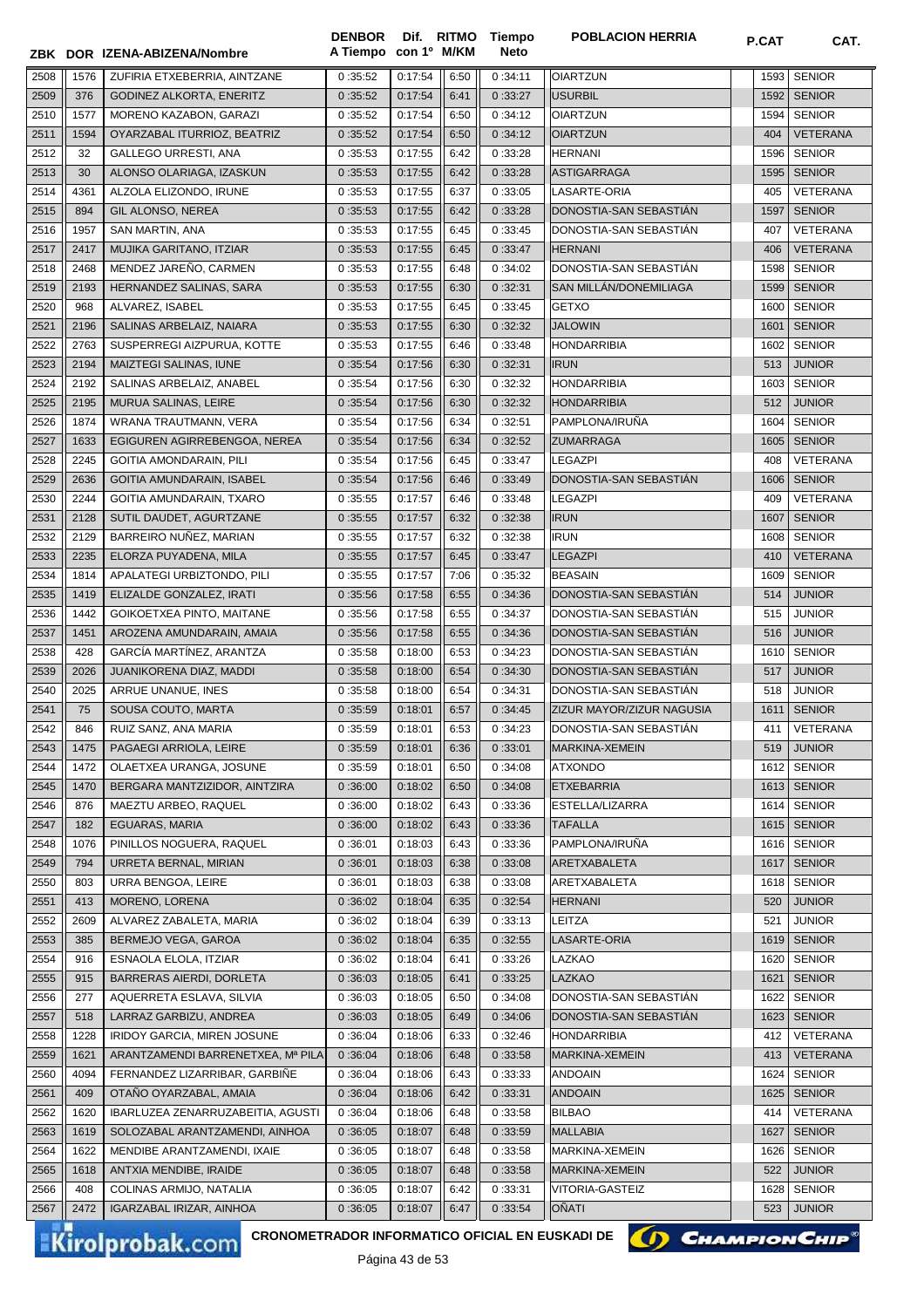|      |      |                                                 | <b>DENBOR</b>        |         |      | Dif. RITMO Tiempo | <b>POBLACION HERRIA</b>     | P.CAT | CAT.            |
|------|------|-------------------------------------------------|----------------------|---------|------|-------------------|-----------------------------|-------|-----------------|
|      |      | ZBK DOR IZENA-ABIZENA/Nombre                    | A Tiempo con 1º M/KM |         |      | <b>Neto</b>       |                             |       |                 |
| 2568 | 1153 | EGIA ARANSOLO, NAIA                             | 0:36:05              | 0:18:07 | 6:37 | 0:33:06           | MARKINA-XEMEIN              | 524   | <b>JUNIOR</b>   |
| 2569 | 1150 | BURGOA ARRIETA, MARIA                           | 0:36:05              | 0:18:07 | 6:37 | 0:33:06           | MARKINA-XEMEIN              | 526   | <b>JUNIOR</b>   |
| 2570 | 2476 | BALLUERCA ALBA, MARIA                           | 0:36:05              | 0:18:07 | 6:47 | 0:33:54           | <b>ORDIZIA</b>              | 525   | <b>JUNIOR</b>   |
| 2571 | 1422 | ZABALA BIANA, ITXARO                            | 0:36:05              | 0:18:07 | 6:33 | 0:32:44           | <b>BERMEO</b>               | 415   | <b>VETERANA</b> |
| 2572 | 2717 | ZUBIZARRETA, IDOIA                              | 0:36:05              | 0:18:07 | 6:47 | 0:33:54           | <b>ZEGAMA</b>               | 527   | <b>JUNIOR</b>   |
| 2573 | 1714 | AYERZA MUÑOZ, PAULA                             | 0:36:06              | 0:18:08 | 6:41 | 0:33:26           | DONOSTIA-SAN SEBASTIAN      | 528   | <b>JUNIOR</b>   |
| 2574 | 2271 | SOLER DÍAZ DE JUNGUITU, MARIA                   | 0:36:06              | 0:18:08 | 7:03 | 0:35:17           | DONOSTIA-SAN SEBASTIAN      | 529   | <b>JUNIOR</b>   |
| 2575 | 4170 | AYERZA EZAMA, AXUN                              | 0:36:06              | 0:18:08 | 6:41 | 0:33:24           | DONOSTIA-SAN SEBASTIÁN      | 1629  | <b>SENIOR</b>   |
| 2576 | 2434 | PAISAN FLORES, SARAY                            | 0:36:06              | 0:18:08 | 7:04 | 0:35:18           | DONOSTIA-SAN SEBASTIAN      | 530   | JUNIOR          |
| 2577 | 404  | RAMOS CALVO, NURIA                              | 0:36:06              | 0:18:08 | 6:35 | 0:32:54           | <b>URRETXU</b>              | 1631  | <b>SENIOR</b>   |
| 2578 | 2666 | BILBAO LARRAURI, EDURNE                         | 0:36:06              | 0:18:08 | 7:05 | 0:35:26           | <b>BERMEO</b>               | 1630  | <b>SENIOR</b>   |
| 2579 | 723  | LÓPEZ DE ARREGUI DIAZ DE ARANGUIZ,              | 0:36:06              | 0:18:08 | 6:35 | 0:32:55           | <b>ANDOAIN</b>              | 416   | <b>VETERANA</b> |
| 2580 | 2667 | BILBAO LARRAURI, NEREA                          | 0:36:06              | 0:18:08 | 7:05 | 0:35:27           | <b>AZKOITIA</b>             | 1632  | <b>SENIOR</b>   |
| 2581 | 304  | PINZON NAVAJO, MONICA                           | 0:36:07              | 0:18:09 | 6:37 | 0:33:07           | <b>MADRID</b>               | 1633  | <b>SENIOR</b>   |
| 2582 | 2324 | AGUAYO, MAIDER                                  | 0:36:07              | 0:18:09 | 6:44 | 0:33:42           | DONOSTIA-SAN SEBASTIÁN      | 1634  | <b>SENIOR</b>   |
| 2583 | 724  | MIRON GONZALEZ, INES                            | 0:36:07              | 0:18:09 | 6:35 | 0:32:55           | <b>ANDOAIN</b>              | 1635  | <b>SENIOR</b>   |
| 2584 | 2857 | MARTIN LÓPEZ, MARÍA DE LOS ÁNGELE               | 0:36:07              | 0:18:09 | 6:38 | 0:33:08           | DONOSTIA-SAN SEBASTIÁN      | 1636  | <b>SENIOR</b>   |
| 2585 | 405  | LOPEZ ANTUNEZ, TERE                             | 0:36:07              | 0:18:09 | 6:35 | 0:32:56           | <b>URRETXU</b>              | 1637  | <b>SENIOR</b>   |
| 2586 | 2600 | ELORZA EIZAGIRRE, AMALIA                        | 0:36:07              | 0:18:09 | 6:48 | 0:34:02           | <b>HERNANI</b>              | 532   | <b>JUNIOR</b>   |
| 2587 | 1825 | FERNÁNDEZ VILA, AMAIA                           | 0:36:07              | 0:18:09 | 6:35 | 0:32:55           | <b>EIBAR</b>                | 531   | <b>JUNIOR</b>   |
| 2588 | 2601 | OLARAN MARTIN, IGANTZI                          | 0:36:07              | 0:18:09 | 6:48 | 0:34:02           | <b>HERNANI</b>              | 533   | <b>JUNIOR</b>   |
| 2589 | 1826 | <b>VILA AIRAS, TERESA</b>                       | 0:36:08              | 0:18:10 | 6:35 | 0:32:55           | <b>EIBAR</b>                | 417   | <b>VETERANA</b> |
| 2590 | 180  | ELIZBURU ONAINDIA, MAITE                        | 0:36:08              | 0:18:10 | 6:41 | 0:33:25           | SORALUZE/PLACENCIA DE LAS A | 1639  | <b>SENIOR</b>   |
| 2591 | 173  | GERRIKABEITIA URZURIAGA, ARAITZ                 | 0:36:08              | 0:18:10 | 6:41 | 0:33:26           | <b>MALLABIA</b>             | 1638  | <b>SENIOR</b>   |
| 2592 | 181  | ONAINDIA URIZAR, OIHANA                         | 0:36:09              | 0:18:11 | 6:41 | 0:33:26           | MALLABIA                    | 1640  | <b>SENIOR</b>   |
| 2593 | 2346 | RODRIGUEZ SAEZ, MONIKA                          | 0:36:09              | 0:18:11 | 6:44 | 0:33:40           | SORALUZE/PLACENCIA DE LAS A | 1641  | <b>SENIOR</b>   |
| 2594 | 2347 | VELAZQUEZ GORROTXATEGI, AINHOA                  | 0:36:10              | 0:18:12 | 6:44 | 0:33:40           | SORALUZE/PLACENCIA DE LAS A | 1642  | <b>SENIOR</b>   |
| 2595 | 2351 | ARIZAGA ARENAZA, ALAZNE                         | 0:36:10              | 0:18:12 | 6:44 | 0:33:40           | SORALUZE/PLACENCIA DE LAS A | 1643  | <b>SENIOR</b>   |
| 2596 | 1751 | FERNANDEZ DE ARROIABE ARANBURU,                 | 0:36:10              | 0:18:12 | 6:40 | 0:33:20           | OÑATI                       | 1644  | <b>SENIOR</b>   |
| 2597 | 264  | AROZTEGI ARIN, ALOÑA                            | 0:36:10              | 0:18:12 | 6:53 | 0:34:25           | <b>VILLABONA</b>            | 1645  | <b>SENIOR</b>   |
| 2598 | 1748 | ORUETA CUEVA, ENERITZ                           | 0:36:10              | 0:18:12 | 6:40 | 0:33:21           | OÑATI                       | 1646  | <b>SENIOR</b>   |
| 2599 | 1752 | IBARRONDO ARZUAGA, ITZIAR                       | 0:36:10              | 0:18:12 | 6:40 | 0:33:21           | <b>OÑATI</b>                | 1647  | <b>SENIOR</b>   |
| 2600 | 1750 | ZUMALDE MADINA, AINHOA                          | 0:36:11              | 0:18:13 | 6:40 | 0:33:20           | <b>OÑATI</b>                | 1648  | <b>SENIOR</b>   |
| 2601 | 78   | <b>GARATE GOENAGA, UXUNE</b>                    | 0:36:11              | 0:18:13 | 6:36 | 0:33:01           | <b>GETARIA</b>              | 1649  | <b>SENIOR</b>   |
| 2602 | 290  | ALOI, CINZIA                                    | 0:36:12              | 0:18:14 | 6:49 | 0:34:06           | DONOSTIA-SAN SEBASTIÁN      |       | 1650 SENIOR     |
| 2603 | 1749 | URZELAI AIASTUI, MIREIA                         | 0:36:12              | 0:18:14 | 6:40 | 0:33:22           | <b>ONATI</b>                |       | 1651   SENIOR   |
| 2604 | 1535 | ALBERDI EIZAGUIRRE, KAREN                       | 0:36:13              | 0:18:15 | 6:38 | 0:33:10           | <b>ZUMARRAGA</b>            |       | 1652 SENIOR     |
| 2605 | 922  | ELGUEA GURRUTXAGA, ELENA                        | 0:36:14              | 0:18:16 | 6:35 | 0:32:53           | ZIZUR MAYOR/ZIZUR NAGUSIA   | 1653  | <b>SENIOR</b>   |
| 2606 | 820  | PASCAL JIMÉNEZ, MARÍA                           | 0:36:15              | 0:18:17 | 6:46 | 0:33:51           | DONOSTIA-SAN SEBASTIÁN      | 1654  | <b>SENIOR</b>   |
| 2607 | 642  | LEIZAOLA, KATIXA                                | 0:36:15              | 0:18:17 | 6:46 | 0:33:52           | DONOSTIA-SAN SEBASTIAN      | 1655  | <b>SENIOR</b>   |
| 2608 | 1256 | LOPEZ PÉREZ, IDOIA                              | 0:36:16              | 0:18:18 | 6:34 | 0:32:48           | DONOSTIA-SAN SEBASTIAN      | 1656  | <b>SENIOR</b>   |
| 2609 | 1808 | GRANDE, BEATRIZ                                 | 0:36:16              | 0:18:18 | 7:11 | 0:35:57           | <b>IRUN</b>                 | 1657  | <b>SENIOR</b>   |
| 2610 | 857  | ORIBE AMORES, NAROA                             | 0:36:16              | 0:18:18 | 7:12 | 0:35:58           | <b>ZEGAMA</b>               | 1658  | <b>SENIOR</b>   |
| 2611 | 2286 | AMUNDARAIN ARANA, ARANTXA                       | 0:36:16              | 0:18:18 | 6:37 | 0:33:07           | <b>ORMAIZTEGI</b>           | 1659  | <b>SENIOR</b>   |
| 2612 | 2282 | SAN MIGUEL LETAMENDIA, IDOIA                    | 0:36:16              | 0:18:18 | 6:38 | 0:33:09           | <b>ORMAIZTEGI</b>           | 1660  | <b>SENIOR</b>   |
| 2613 | 2281 | RODRIGUEZ, MARIA                                | 0:36:17              | 0:18:19 | 6:38 | 0:33:09           | ZUMARRAGA                   | 418   | VETERANA        |
| 2614 | 2768 | BEITIA ZINKUNEGI, AMAIA                         | 0:36:18              | 0:18:20 | 6:42 | 0:33:29           | DONOSTIA-SAN SEBASTIAN      | 1661  | <b>SENIOR</b>   |
| 2615 | 2407 | GURUTZEAGA SEGURA, AITZIBER                     | 0:36:18              | 0:18:20 | 6:42 | 0:33:30           | DONOSTIA-SAN SEBASTIAN      | 1662  | <b>SENIOR</b>   |
| 2616 | 690  | ETXEBERRIA MAKIRRIAI, IDOIA                     | 0:36:18              | 0:18:20 | 6:39 | 0:33:16           | ARANTZA                     | 1663  | <b>SENIOR</b>   |
| 2617 | 688  | ETXEBESTE HILINGER, RUTH                        | 0:36:18              | 0:18:20 | 6:39 | 0:33:16           | <b>ZUBIETA</b>              | 1664  | <b>SENIOR</b>   |
| 2618 | 1194 | TAPIA GUTIERREZ, MADDI                          | 0:36:18              | 0:18:20 | 7:01 | 0:35:03           | <b>ERRENTERIA</b>           | 534   | JUNIOR          |
| 2619 | 289  | VELAZQUEZ HERNANDEZ, FELI                       | 0:36:18              | 0:18:20 | 7:01 | 0:35:03           | <b>ERRENTERIA</b>           | 1665  | <b>SENIOR</b>   |
| 2620 | 284  | MARTINEZ PAISAL, AINARA                         | 0:36:19              | 0:18:21 | 6:37 | 0:33:07           | <b>IRUN</b>                 | 1666  | <b>SENIOR</b>   |
| 2621 | 287  | VASCO ANTUNEZ, ELENA                            | 0:36:19              | 0:18:21 | 6:37 | 0:33:06           | <b>IRUN</b>                 | 1667  | <b>SENIOR</b>   |
| 2622 | 4339 | TORAN PEREG, VIOLETA                            | 0:36:19              | 0:18:21 | 6:36 | 0:33:01           | DONOSTIA-SAN SEBASTIAN      | 1668  | <b>SENIOR</b>   |
| 2623 | 279  | IBARGOYEN AGUINAGALDE, OHIANE                   | 0:36:19              | 0:18:21 | 6:39 | 0:33:16           | <b>OIARTZUN</b>             | 1669  | <b>SENIOR</b>   |
| 2624 | 245  | ARISTI SARASOLA, AINTZANE                       | 0:36:19              | 0:18:21 | 6:40 | 0:33:18           | <b>AZPEITIA</b>             | 535   | <b>JUNIOR</b>   |
| 2625 | 1465 | URRETABIZKAIA CUMBRES, ERIKA                    | 0:36:19              | 0:18:21 | 6:56 | 0:34:38           | <b>ERRENTERIA</b>           | 1670  | <b>SENIOR</b>   |
| 2626 | 1704 | TORAN PEREG, PAULA                              | 0:36:19              | 0:18:21 | 6:36 | 0:33:01           | DONOSTIA-SAN SEBASTIAN      | 536   | <b>JUNIOR</b>   |
| 2627 | 73   | MOLINA EMBEITA, AMAIA                           | 0:36:19              | 0:18:21 | 6:44 | 0:33:40           | <b>IRUN</b>                 | 1671  | <b>SENIOR</b>   |
|      |      | CRONOMETRADOR INFORMATICO OFICIAL EN EUSKADI DE |                      |         |      |                   | (I) CHAMPION CHIP®          |       |                 |
|      |      | Kirolprobak.com                                 |                      |         |      |                   |                             |       |                 |

Página 44 de 53

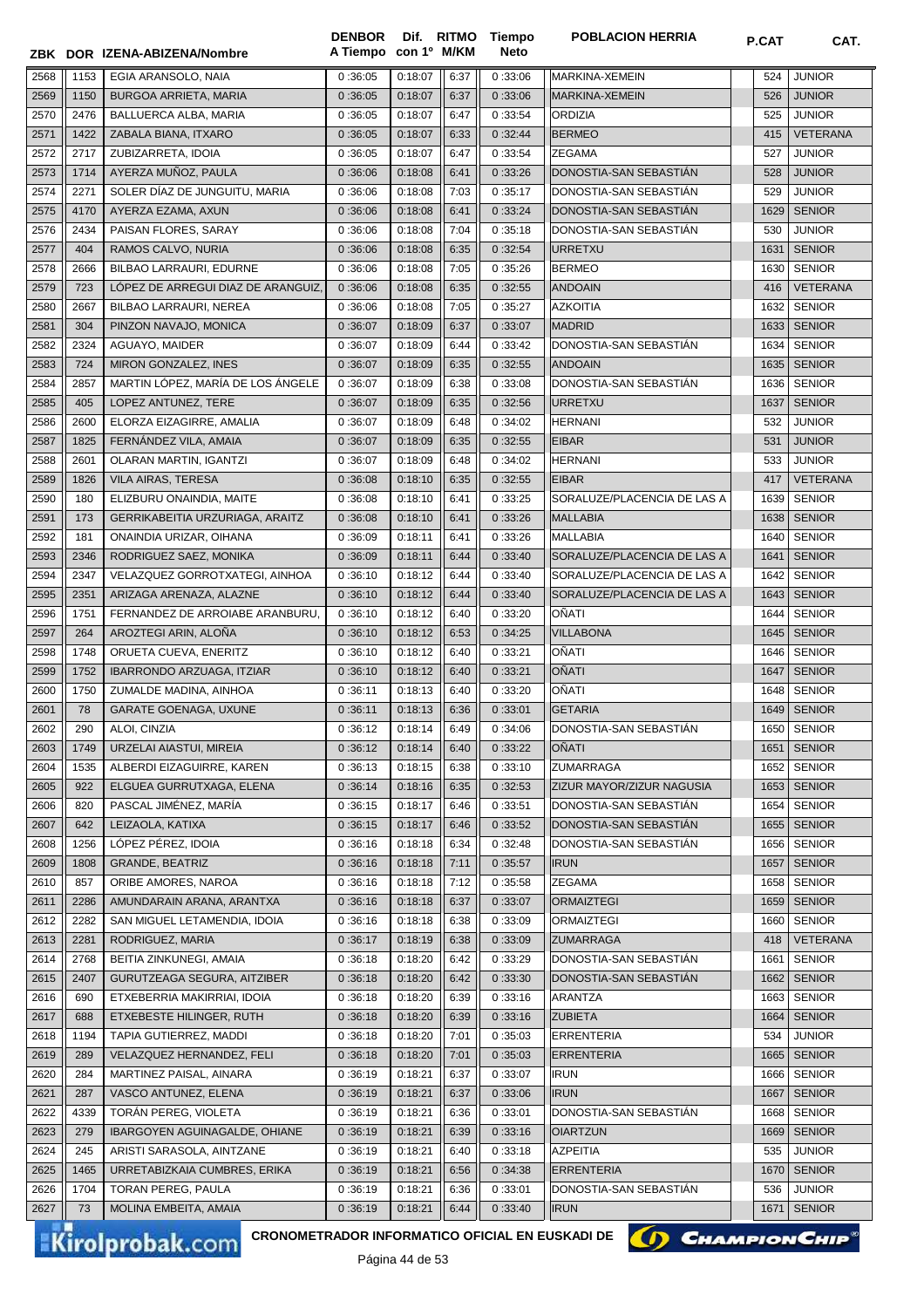|      |      | ZBK DOR IZENA-ABIZENA/Nombre   | A Tiempo con 1º M/KM |         |      | Neto    |                        |      |                 |
|------|------|--------------------------------|----------------------|---------|------|---------|------------------------|------|-----------------|
| 2628 | 930  | AGUILERA OCERIN. JANIRE        | 0:36:19              | 0:18:21 | 6:49 | 0:34:04 | <b>IGORRE</b>          | 1672 | <b>SENIOR</b>   |
| 2629 | 387  | IRISARRI EGUIA, ESTITXU        | 0:36:19              | 0:18:21 | 6:39 | 0:33:16 | <b>ELGOIBAR</b>        | 537  | <b>JUNIOR</b>   |
| 2630 | 927  | BEASKOETXEA ARTARATZ, ENARA    | 0:36:20              | 0:18:22 | 6:49 | 0:34:05 | <b>IGORRE</b>          | 1673 | <b>SENIOR</b>   |
| 2631 | 612  | RUIZ JIMENEZ, MARU             | 0:36:20              | 0:18:22 | 6:45 | 0:33:45 | <b>ERRENTERIA</b>      | 1674 | <b>SENIOR</b>   |
| 2632 | 928  | ZULUAGA SANTOS, BATIRTZE       | 0:36:20              | 0:18:22 | 6:49 | 0:34:05 | <b>IGORRE</b>          | 1675 | <b>SENIOR</b>   |
| 2633 | 2440 | NCHAMA ENANO, ESTELA FELICITAS | 0:36:21              | 0:18:23 | 6:41 | 0:33:23 | DONOSTIA-SAN SEBASTIAN | 538  | <b>JUNIOR</b>   |
| 2634 | 2441 | HERIZ ORMAETXEA, MERTXE        | 0:36:21              | 0:18:23 | 6:41 | 0:33:23 | DONOSTIA-SAN SEBASTIAN | 419  | VETERANA        |
| 2635 | 4469 | SÁNCHEZ BALENCIAGA, OLIVIA     | 0:36:22              | 0:18:24 | 6:43 | 0:33:34 | DONOSTIA-SAN SEBASTIÁN | 539  | <b>JUNIOR</b>   |
| 2636 | 4453 | MARQUET LOPETEGI, IRANTZU      | 0:36:22              | 0:18:24 | 6:43 | 0:33:35 | DONOSTIA-SAN SEBASTIÁN | 540  | <b>JUNIOR</b>   |
| 2637 | 4269 | BEREZIBAR VALERIO, LEIRE       | 0:36:22              | 0:18:24 | 6:45 | 0:33:47 | DONOSTIA-SAN SEBASTIAN | 541  | <b>JUNIOR</b>   |
| 2638 | 4452 | FALQUE MORENO, MAIDER          | 0:36:22              | 0:18:24 | 6:43 | 0:33:35 | DONOSTIA-SAN SEBASTIAN | 542  | <b>JUNIOR</b>   |
| 2639 | 2482 | POZUETA FERNÁNDEZ, LOURDES     | 0:36:22              | 0:18:24 | 6:41 | 0:33:27 | <b>ZUMAIA</b>          | 420  | <b>VETERANA</b> |
| 2640 | 4440 | ARRUTI PEÑA, LOURDES           | 0:36:22              | 0:18:24 | 6:41 | 0:33:26 | DONOSTIA-SAN SEBASTIAN | 421  | VETERANA        |
| 2641 | 2437 | ARZUAGA ETXANIZ, LUCÍA         | 0:36:23              | 0:18:25 | 6:41 | 0:33:27 | <b>ZUMAIA</b>          | 422  | <b>VETERANA</b> |
| 2642 | 1952 | MARTÍN HERNÁNDEZ, MARIAN       | 0:36:23              | 0:18:25 | 6:42 | 0:33:28 | DONOSTIA-SAN SEBASTIAN | 423  | VETERANA        |
| 2643 | 1948 | TOMÉ BENÍTEZ, LAURA            | 0:36:23              | 0:18:25 | 6:36 | 0:33:00 | DONOSTIA-SAN SEBASTIAN | 1676 | <b>SENIOR</b>   |
| 2644 | 105  | ZUBELDIA MINDEGUIA, NEREA      | 0:36:24              | 0:18:26 | 6:46 | 0:33:48 | <b>EZCABARTE</b>       | 1678 | <b>SENIOR</b>   |
| 2645 | 1515 | RANERO QUINTANA, INGAR         | 0:36:24              | 0:18:26 | 6:36 | 0:33:02 | <b>PASAIA</b>          | 1677 | <b>SENIOR</b>   |
| 2646 | 1892 | ARRAIZA ORDOKI, IZASKUN        | 0:36:24              | 0:18:26 | 6:46 | 0:33:48 | <b>BURLADA/BURLATA</b> | 1679 | <b>SENIOR</b>   |
| 2647 | 722  | URKIZU BERGES, AITZIBER        | 0:36:24              | 0:18:26 | 6:51 | 0:34:13 | <b>HONDARRIBIA</b>     | 1680 | <b>SENIOR</b>   |
| 2648 | 2614 | EGAÑA ETXEBARRIA, IRATI        | 0:36:24              | 0:18:26 | 6:52 | 0:34:19 | <b>GATIKA</b>          | 543  | <b>JUNIOR</b>   |
| 2649 | 1719 | ZABALA ILLORO, ERIKA           | 0:36:24              | 0:18:26 | 6:40 | 0:33:18 | MARKINA-XEMEIN         | 1681 | <b>SENIOR</b>   |
| 2650 | 1713 | FERNANDEZ SOROA, IRMA          | 0:36:25              | 0:18:27 | 6:51 | 0:34:13 | <b>IRUN</b>            | 1682 | <b>SENIOR</b>   |
| 2651 | 1950 | AGUADO TELLERIA, JOANA         | 0:36:25              | 0:18:27 | 6:57 | 0:34:45 | <b>TOLOSA</b>          | 1683 | <b>SENIOR</b>   |
| 2652 | 2852 | IBACETA ARETXABALETA, LUCI     | 0:36:25              | 0:18:27 | 6:38 | 0:33:12 | <b>EIBAR</b>           | 424  | VETERANA        |
| 2653 | 1522 | OLAZABAL ARRASTOA, IRATI       | 0:36:25              | 0:18:27 | 6:45 | 0:33:44 | <b>VILLABONA</b>       | 544  | <b>JUNIOR</b>   |
| 2654 | 113  | LOPETEGUI REKALDE, ITZIAR      | 0:36:25              | 0:18:27 | 6:45 | 0:33:43 | <b>BETELU</b>          | 545  | <b>JUNIOR</b>   |
| 2655 | 1827 | VILA AIRAS, CHELO              | 0:36:25              | 0:18:27 | 6:39 | 0:33:13 | <b>EIBAR</b>           | 425  | VETERANA        |
| 2656 | 1043 | NARBARTE PORTUGAL, ARANTZAZU   | 0:36:26              | 0:18:28 | 7:01 | 0:35:05 | <b>ERRENTERIA</b>      | 1684 | <b>SENIOR</b>   |
| 2657 | 1493 | MARTINEZ CALERO, MARIA         | 0:36:26              | 0:18:28 | 7:01 | 0:35:05 | <b>ORMAIZTEGI</b>      | 426  | <b>VETERANA</b> |
| 2658 | 2552 | RODRIGUEZ OYARBIDE, ITZIAR     | 0:36:26              | 0:18:28 | 7:01 | 0:35:05 | <b>BEASAIN</b>         | 1685 | <b>SENIOR</b>   |
| 2659 | 1951 | BARTOLOME AGIRRE, AMAIA        | 0:36:27              | 0:18:29 | 6:58 | 0:34:48 | <b>TOLOSA</b>          | 1686 | <b>SENIOR</b>   |
| 2660 | 667  | DEOGRACIAS HORRILLO, MARIJO    | 0:36:28              | 0:18:30 | 7:05 | 0:35:23 | <b>AJANGIZ</b>         | 1688 | <b>SENIOR</b>   |
| 2661 | 303  | PINZON NAVAJO, ESTHER          | 0:36:28              | 0:18:30 | 6:42 | 0:33:28 | DONOSTIA-SAN SEBASTIÁN | 1687 | <b>SENIOR</b>   |
| 2662 | 697  | LAKA MUÑOZ, ELENA              | 0:36:28              | 0:18:30 | 7:05 | 0:35:24 | <b>BERGARA</b>         | 427  | VETERANA        |
| 2663 | 1779 | ESCUDERO MICHELENA, MELANIE    | 0:36:28              | 0:18:30 | 6:58 | 0:34:48 | <b>TOLOSA</b>          | 1689 | <b>SENIOR</b>   |
| 2664 | 1903 | ZELARAIN URDANPILLETA, JOSUNE  | 0:36:29              | 0:18:31 | 6:47 | 0:33:56 | <b>AZPEITIA</b>        | 1692 | <b>SENIOR</b>   |
| 2665 | 1906 | LARRAÑAGA MAIZ, ARANTXA        | 0:36:29              | 0:18:31 | 6:47 | 0:33:55 | <b>AZPEITIA</b>        | 1691 | <b>SENIOR</b>   |
| 2666 | 1902 | AZKORBEBEITIA URIZAR, ALKAIN   | 0:36:29              | 0:18:31 | 6:47 | 0:33:56 | ABADIÑO                | 1690 | <b>SENIOR</b>   |
| 2667 | 1220 | ROBLES FIGUEIRAS, ELENA        | 0:36:29              | 0:18:31 | 6:58 | 0:34:49 | <b>TOLOSA</b>          | 1693 | <b>SENIOR</b>   |
| 2668 | 1556 | OÑATE OYARBIDE, NEREA          | 0:36:29              | 0:18:31 | 6:44 | 0:33:38 | DONOSTIA-SAN SEBASTIAN | 546  | <b>JUNIOR</b>   |
| 2669 | 4276 | GAZTELUMENDI LEKUONA, LEIRE    | 0:36:29              | 0:18:31 | 6:46 | 0:33:51 | <b>ERRENTERIA</b>      | 1694 | <b>SENIOR</b>   |
| 2670 | 1557 | CHASCO LEZKANO, ANE            | 0:36:29              | 0:18:31 | 6:44 | 0:33:40 | DONOSTIA-SAN SEBASTIÁN | 547  | <b>JUNIOR</b>   |
| 2671 | 687  | PACHECO PALACIO, MARISA        | 0:36:29              | 0:18:31 | 6:46 | 0:33:51 | DONOSTIA-SAN SEBASTIAN | 428  | <b>VETERANA</b> |
| 2672 | 481  | EGAÑA, MIRARI                  | 0:36:30              | 0:18:32 | 7:01 | 0:35:03 | MENDARO                | 548  | <b>JUNIOR</b>   |
| 2673 | 480  | ETXABE, MARIA                  | 0:36:30              | 0:18:32 | 7:00 | 0:35:02 | MENDARO                | 549  | <b>JUNIOR</b>   |
| 2674 | 1949 | ZABALA CARRASCAL, AMAIA        | 0:36:30              | 0:18:32 | 6:58 | 0:34:51 | <b>TOLOSA</b>          | 1695 | <b>SENIOR</b>   |
| 2675 | 482  | RIAÑO, LOREA                   | 0:36:30              | 0:18:32 | 7:01 | 0:35:03 | MENDARO                | 550  | <b>JUNIOR</b>   |
| 2676 | 2435 | ARBURUA ARTEAGA, MIREN         | 0:36:30              | 0:18:32 | 6:58 | 0:34:52 | <b>TOLOSA</b>          | 551  | JUNIOR          |
| 2677 | 1897 | OLANO JIMENEZ, LEIRE           | 0:36:31              | 0:18:33 | 6:58 | 0:34:52 | ASTEASU                | 552  | <b>JUNIOR</b>   |
| 2678 | 1896 | JIMENEZ MARTINEZ, MARGA        | 0:36:31              | 0:18:33 | 6:58 | 0:34:51 | ASTEASU                | 429  | VETERANA        |
| 2679 | 2628 | LOMBA DIAZ, MONICA             | 0:36:31              | 0:18:33 | 6:44 | 0:33:40 | <b>LEGAZPI</b>         | 1696 | <b>SENIOR</b>   |
| 2680 | 2651 | EMPARANZA AROSTEGUI, ARANZAZU  | 0:36:31              | 0:18:33 | 6:42 | 0:33:31 | LEGAZPI                | 430  | VETERANA        |
| 2681 | 205  | LOPEZ FERNANDEZ, MAITANE       | 0:36:31              | 0:18:33 | 6:45 | 0:33:47 | <b>ERRENTERIA</b>      | 554  | <b>JUNIOR</b>   |
| 2682 | 204  | GARCIA GONZALEZ, ELENA         | 0:36:31              | 0:18:33 | 6:46 | 0:33:50 | <b>ERRENTERIA</b>      | 553  | <b>JUNIOR</b>   |
| 2683 | 2650 | GARCIA ARAMENDIA, ANDREA       | 0:36:31              | 0:18:33 | 6:42 | 0:33:31 | <b>LEGAZPI</b>         | 431  | <b>VETERANA</b> |
| 2684 | 2232 | <b>MORO MARTIN, ROSA</b>       | 0:36:31              | 0:18:33 | 6:53 | 0:34:26 | <b>LEGAZPI</b>         | 432  | VETERANA        |
| 2685 | 257  | <b>GARMENDIA MAYLIN, LEIRE</b> | 0:36:32              | 0:18:34 | 6:46 | 0:33:48 | <b>ERRENTERIA</b>      | 555  | <b>JUNIOR</b>   |
| 2686 | 262  | OTEGI IGARZABAL, IDURRE        | 0:36:32              | 0:18:34 | 6:46 | 0:33:48 | <b>ERRENTERIA</b>      | 556  | <b>JUNIOR</b>   |
| 2687 | 2378 | GARCIA FERNANDEZ, ELENA        | 0:36:32              | 0:18:34 | 6:38 | 0:33:10 | <b>BILBAO</b>          | 1697 | <b>SENIOR</b>   |

**Tiempo** 

**DENBOR**

Kirolprobak.com

CRONOMETRADOR INFORMATICO OFICIAL EN EUSKADI DE **(A) CHAMPION CHIP**<sup>®</sup>

Página 45 de 53



**POBLACION HERRIA P.CAT CAT.**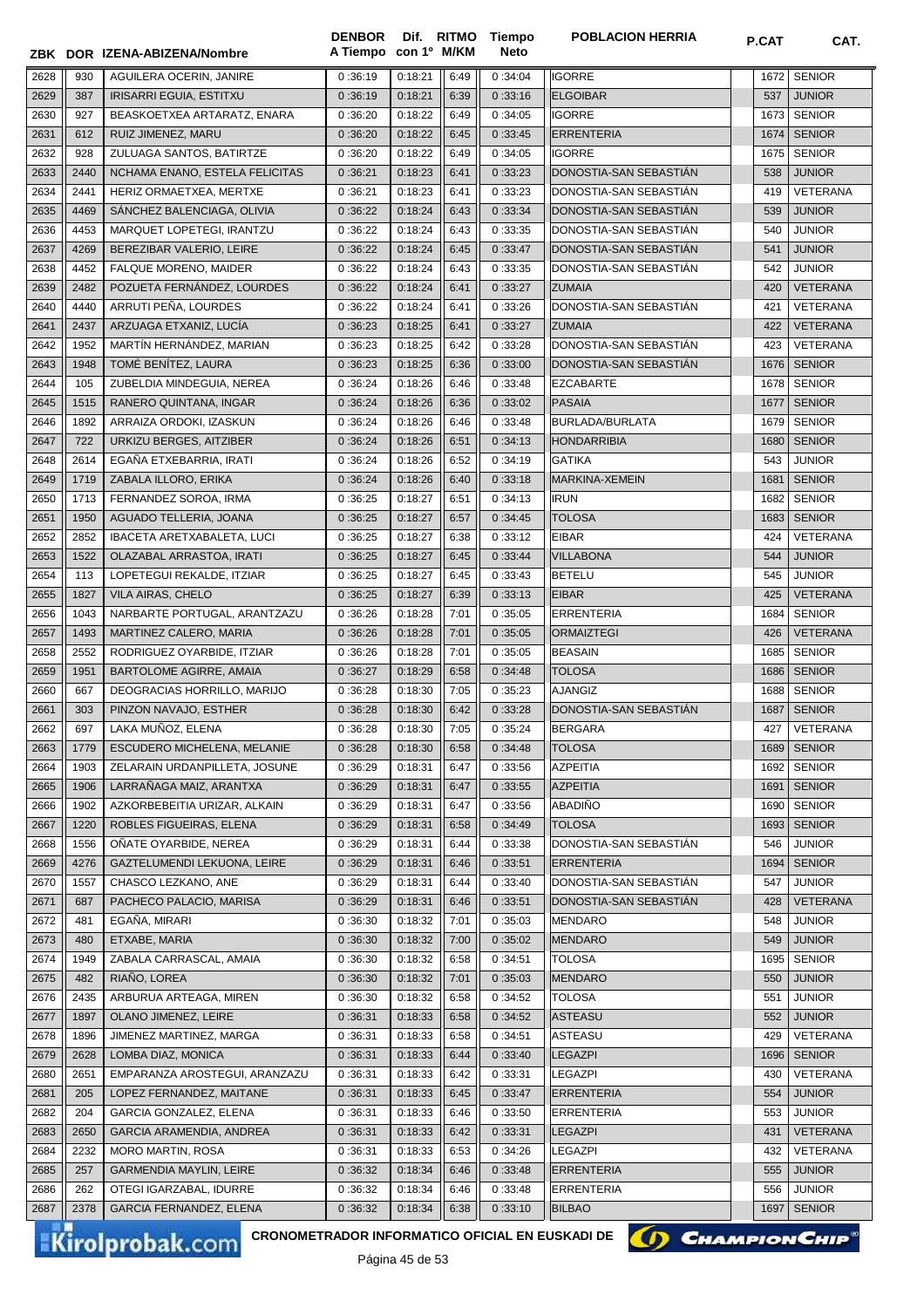|      |      | ZBK DOR IZENA-ABIZENA/Nombre     | <b>DENBOR</b><br>A Tiempo con 1º M/KM |         |      | Dif. RITMO Tiempo<br>Neto | <b>POBLACION HERRIA</b> | P.CAT | CAT.            |
|------|------|----------------------------------|---------------------------------------|---------|------|---------------------------|-------------------------|-------|-----------------|
| 2688 | 263  | ERRASTI LOPETEGUI, DONETZINE     | 0:36:32                               | 0:18:34 | 6:46 | 0:33:49                   | <b>ERRENTERIA</b>       | 557   | <b>JUNIOR</b>   |
| 2689 | 705  | JAUREGI URRUJULEGI, AINITZE      | 0:36:32                               | 0:18:34 | 6:44 | 0:33:39                   | <b>SEGURA</b>           | 1698  | <b>SENIOR</b>   |
| 2690 | 1438 | SANCHEZ HERRERO, CRIS            | 0:36:32                               | 0:18:34 | 7:02 | 0:35:12                   | <b>ANTZUOLA</b>         | 1699  | <b>SENIOR</b>   |
| 2691 | 243  | IZTUETA IRARRETA, MILA           | 0:36:32                               | 0:18:34 | 6:49 | 0:34:04                   | <b>ASTEASU</b>          | 433   | <b>VETERANA</b> |
| 2692 | 1801 | HERNANDEZ MADINABEITIA, AITZIBER | 0:36:33                               | 0:18:35 | 6:44 | 0:33:41                   | <b>SEGURA</b>           | 1700  | <b>SENIOR</b>   |
| 2693 | 1198 | VILLANUEVA, AINARA               | 0:36:33                               | 0:18:35 | 6:57 | 0:34:43                   | DONOSTIA-SAN SEBASTIÁN  | 1701  | <b>SENIOR</b>   |
| 2694 | 835  | ELORZA ZEBERIO, ALONA            | 0:36:33                               | 0:18:35 | 6:44 | 0:33:40                   | <b>ZERAIN</b>           | 1702  | <b>SENIOR</b>   |
| 2695 | 896  | TXINTXURRETA GABARAIN, IZASKUN   | 0:36:33                               | 0:18:35 | 6:57 | 0:34:43                   | <b>IBARRA</b>           | 434   | <b>VETERANA</b> |
| 2696 | 2028 | BASTIDA ELORTEGUI, MAIDER        | 0:36:34                               | 0:18:36 | 6:44 | 0:33:40                   | DONOSTIA-SAN SEBASTIAN  | 1703  | <b>SENIOR</b>   |
| 2697 | 651  | ALDAMA REYES, ELISABETH          | 0:36:35                               | 0:18:37 | 7:05 | 0:35:25                   | <b>URRETXU</b>          | 1704  | <b>SENIOR</b>   |
| 2698 | 4449 | COMIN HERNANDEZ, LARRAITZ        | 0:36:35                               | 0:18:37 | 6:43 | 0:33:36                   | <b>ERRENTERIA</b>       | 1705  | <b>SENIOR</b>   |
| 2699 | 840  | BERMEJO PANTALEÓN, LAURA         | 0:36:35                               | 0:18:37 | 7:02 | 0:35:10                   | <b>OÑATI</b>            | 1706  | <b>SENIOR</b>   |
| 2700 | 841  | OSINAGA ORMAZABAL, LIDE          | 0:36:35                               | 0:18:37 | 7:02 | 0:35:10                   | <b>OÑATI</b>            | 558   | <b>JUNIOR</b>   |
| 2701 | 1325 | MATEO ARCOS, ZURIÑE              | 0:36:37                               | 0:18:39 | 6:49 | 0:34:07                   | <b>BILBAO</b>           | 1709  | <b>SENIOR</b>   |
| 2702 | 1327 | GARCÍA NOVALES, TATIANA          | 0:36:37                               | 0:18:39 | 6:49 | 0:34:04                   | <b>BILBAO</b>           | 1708  | <b>SENIOR</b>   |
| 2703 | 1861 | LASECA ARRIBAS, MATXALEN         | 0:36:37                               | 0:18:39 | 6:49 | 0:34:05                   | <b>BILBAO</b>           | 1707  | <b>SENIOR</b>   |
| 2704 | 854  | <b>IGARTUA GALLEGO, IDOIA</b>    | 0:36:37                               | 0:18:39 | 6:43 | 0:33:36                   | <b>BERGARA</b>          | 1710  | <b>SENIOR</b>   |
| 2705 | 656  | BERRAONDO AZKARATE, MIREN        | 0:36:37                               | 0:18:39 | 6:43 | 0:33:35                   | <b>BERGARA</b>          | 1711  | <b>SENIOR</b>   |
| 2706 | 2607 | NAFARRATE ELORRIAGA, ARIANE      | 0:36:37                               | 0:18:39 | 6:43 | 0:33:37                   | <b>BERGARA</b>          | 1712  | <b>SENIOR</b>   |
| 2707 | 657  | MADARIAGA MUJIKA, MAIALEN        | 0:36:37                               | 0:18:39 | 6:43 | 0:33:36                   | <b>BERGARA</b>          | 1714  | <b>SENIOR</b>   |
| 2708 | 1091 | IÑURRATEGI IRIZAR, OIHANA        | 0:36:37                               | 0:18:39 | 6:43 | 0:33:35                   | <b>BERGARA</b>          | 1713  | <b>SENIOR</b>   |
| 2709 | 2456 | <b>GALLASTEGI, NAIARA</b>        | 0:36:37                               | 0:18:39 | 6:44 | 0:33:39                   | <b>BERGARA</b>          | 1715  | <b>SENIOR</b>   |
| 2710 | 2457 | ARISTEGI IBARGUREN, AMAGOIA      | 0:36:38                               | 0:18:40 | 6:44 | 0:33:38                   | <b>BERGARA</b>          | 1716  | <b>SENIOR</b>   |
| 2711 | 2409 | PUERTAS LOPETEGI, MARIA JESUS    | 0:36:38                               | 0:18:40 | 6:57 | 0:34:45                   | DONOSTIA-SAN SEBASTIAN  | 435   | VETERANA        |
| 2712 | 2309 | ALFARO PELLEJERO, NOELIA         | 0:36:38                               | 0:18:40 | 6:57 | 0:34:46                   | DONOSTIA-SAN SEBASTIAN  | 1717  | <b>SENIOR</b>   |
| 2713 | 2455 | ARRONDO, AINHOA                  | 0:36:39                               | 0:18:41 | 6:44 | 0:33:38                   | <b>BERGARA</b>          | 1718  | <b>SENIOR</b>   |
| 2714 | 1798 | FONTÁN FERNÁNDEZ, KONXY          | 0:36:40                               | 0:18:42 | 6:45 | 0:33:44                   | DONOSTIA-SAN SEBASTIAN  | 436   | VETERANA        |
| 2715 | 709  | OLANETA, VANESSA                 | 0:36:40                               | 0:18:42 | 6:51 | 0:34:16                   | DONOSTIA-SAN SEBASTIAN  | 1719  | <b>SENIOR</b>   |
| 2716 | 708  | FERNANDEZ, MARTA                 | 0:36:40                               | 0:18:42 | 6:51 | 0:34:17                   | DONOSTIA-SAN SEBASTIAN  | 1720  | <b>SENIOR</b>   |
| 2717 | 867  | OREGI URIARTE, SUSANA            | 0:36:41                               | 0:18:43 | 6:54 | 0:34:32                   | DONOSTIA-SAN SEBASTIAN  | 437   | <b>VETERANA</b> |
| 2718 | 521  | AIZCORBE GOMEZ, LILIA            | 0:36:41                               | 0:18:43 | 6:43 | 0:33:36                   | <b>CIZUR</b>            | 1721  | <b>SENIOR</b>   |
| 2719 | 865  | <b>AGIRRE ARIN, EVA</b>          | 0:36:41                               | 0:18:43 | 6:55 | 0:34:33                   | DONOSTIA-SAN SEBASTIAN  | 438   | <b>VETERANA</b> |
| 2720 | 1810 | HUIDOBRO ARIBAU, JARA            | 0:36:41                               | 0:18:43 | 6:43 | 0:33:35                   | PAMPLONA/IRUÑA          | 1722  | <b>SENIOR</b>   |
| 2721 | 522  | GÓMEZ DORRONSORO, MARISA         | 0:36:41                               | 0:18:43 | 6:43 | 0:33:36                   | <b>CIZUR</b>            | 439   | <b>VETERANA</b> |
| 2722 | 1396 | BONNEFOND, AUDREY                | 0:36:42                               | 0:18:44 | 6:47 | 0:33:54                   | DONOSTIA-SAN SEBASTIÁN  |       | 1723 SENIOR     |
| 2723 | 1394 | MORENO RODRIGUEZ, MÓNICA         | 0:36:42                               | 0:18:44 | 6:47 | 0:33:54                   | DONOSTIA-SAN SEBASTIAN  | 1724  | <b>SENIOR</b>   |
| 2724 | 1395 | GONZALEZ GANDARA, EDURNE         | 0:36:42                               | 0:18:44 | 6:47 | 0:33:55                   | ZARAUTZ                 | 1725  | <b>SENIOR</b>   |
| 2725 | 2296 | GONZALEZ GANDARA, NORA           | 0:36:42                               | 0:18:44 | 6:47 | 0:33:55                   | ZARAUTZ                 | 559   | <b>JUNIOR</b>   |
| 2726 | 1201 | ENRIQUE CUESTA, SUSANA           | 0:36:43                               | 0:18:45 | 6:42 | 0:33:31                   | <b>URRETXU</b>          | 440   | VETERANA        |
| 2727 | 2122 | <b>GARRIDO, RAKEL</b>            | 0:36:44                               | 0:18:46 | 6:53 | 0:34:25                   | DONEZTEBE/SANTESTEBAN   | 1726  | <b>SENIOR</b>   |
| 2728 | 1685 | ARREGI ALBERRO, ANA MARIA        | 0:36:44                               | 0:18:46 | 6:53 | 0:34:25                   | DONEZTEBE/SANTESTEBAN   | 441   | VETERANA        |
| 2729 | 1692 | ALBERDI IÑARRA, ARIANE           | 0:36:44                               | 0:18:46 | 6:58 | 0:34:50                   | <b>BERGARA</b>          | 1727  | <b>SENIOR</b>   |
| 2730 | 4499 | ARANA GOIKOETXEA, AMAIA          | 0:36:45                               | 0:18:47 | 6:41 | 0:33:27                   | <b>HERNANI</b>          | 1728  | <b>SENIOR</b>   |
| 2731 | 4500 | ZUBILLAGA JIMENEZ, JOSUNE        | 0:36:45                               | 0:18:47 | 6:41 | 0:33:27                   | <b>HERNANI</b>          | 1729  | <b>SENIOR</b>   |
| 2732 | 2058 | SANZ ALVAREZ, LAURA              | 0:36:45                               | 0:18:47 | 6:50 | 0:34:11                   | <b>ANDOAIN</b>          | 1730  | <b>SENIOR</b>   |
| 2733 | 981  | FERNANDEZ JIMENEZ, IDOIA         | 0:36:45                               | 0:18:47 | 6:50 | 0:34:11                   | <b>ANDOAIN</b>          | 1731  | <b>SENIOR</b>   |
| 2734 | 4119 | ARRONDO ITURRIOZ, IRATI          | 0:36:46                               | 0:18:48 | 7:02 | 0:35:08                   | LASARTE-ORIA            | 560   | <b>JUNIOR</b>   |
| 2735 | 2547 | ARANBURU LEIVA, ANE IZASKUN      | 0:36:46                               | 0:18:48 | 7:01 | 0:35:07                   | <b>USURBIL</b>          | 561   | <b>JUNIOR</b>   |
| 2736 | 2059 | VIVORAS JIMENEZ, NAIARA          | 0:36:46                               | 0:18:48 | 6:50 | 0:34:11                   | <b>ANDOAIN</b>          | 562   | <b>JUNIOR</b>   |
| 2737 | 1406 | OLCOZ SESMA, PALOMA              | 0:36:46                               | 0:18:48 | 6:53 | 0:34:23                   | DONOSTIA-SAN SEBASTIAN  | 442   | VETERANA        |
| 2738 | 1405 | DOMINGO SOLÉ, NURIA              | 0:36:46                               | 0:18:48 | 6:53 | 0:34:24                   | <b>HERNANI</b>          | 1732  | <b>SENIOR</b>   |
| 2739 | 1404 | HERNANDEZ SANCHO, MERTXE         | 0:36:47                               | 0:18:49 | 6:53 | 0:34:23                   | <b>TOLOSA</b>           | 443   | VETERANA        |
| 2740 | 1407 | PARRONDO ETXABE, RIANSARES       | 0:36:47                               | 0:18:49 | 6:53 | 0:34:23                   | DONOSTIA-SAN SEBASTIAN  | 444   | VETERANA        |
| 2741 | 177  | LOINAZ URRUZOLA, MAIALEN         | 0:36:47                               | 0:18:49 | 7:05 | 0:35:23                   | LASARTE-ORIA            | 563   | <b>JUNIOR</b>   |
| 2742 | 178  | URRUZOLA ARITZETA, JAIONE        | 0:36:47                               | 0:18:49 | 7:05 | 0:35:24                   | LARRAUN                 | 445   | VETERANA        |
| 2743 | 664  | AGIRRE BULDAIN, MAITE            | 0:36:47                               | 0:18:49 | 6:45 | 0:33:46                   | PAMPLONA/IRUÑA          | 1733  | <b>SENIOR</b>   |
| 2744 | 983  | OLASKOAGA ARRATE, ITZIAR         | 0:36:47                               | 0:18:49 | 6:55 | 0:34:35                   | DONOSTIA-SAN SEBASTIAN  | 446   | VETERANA        |
| 2745 | 1103 | EROSTARBE GARITANO, MARIJO       | 0:36:47                               | 0:18:49 | 6:55 | 0:34:35                   | <b>OÑATI</b>            | 447   | VETERANA        |
| 2746 | 1378 | NABARRO EZKERRA, ITZIAR          | 0:36:47                               | 0:18:49 | 6:55 | 0:34:34                   | ONDARROA                | 448   | VETERANA        |
| 2747 | 2165 | ARRILLAGA AGIRRE, IDOIA          | 0:36:47                               | 0:18:49 | 6:56 | 0:34:38                   | <b>MUTRIKU</b>          | 1734  | <b>SENIOR</b>   |

Kirolprobak.com

CRONOMETRADOR INFORMATICO OFICIAL EN EUSKADI DE **(A) CHAMPION CHIP**<sup>®</sup>

Página 46 de 53

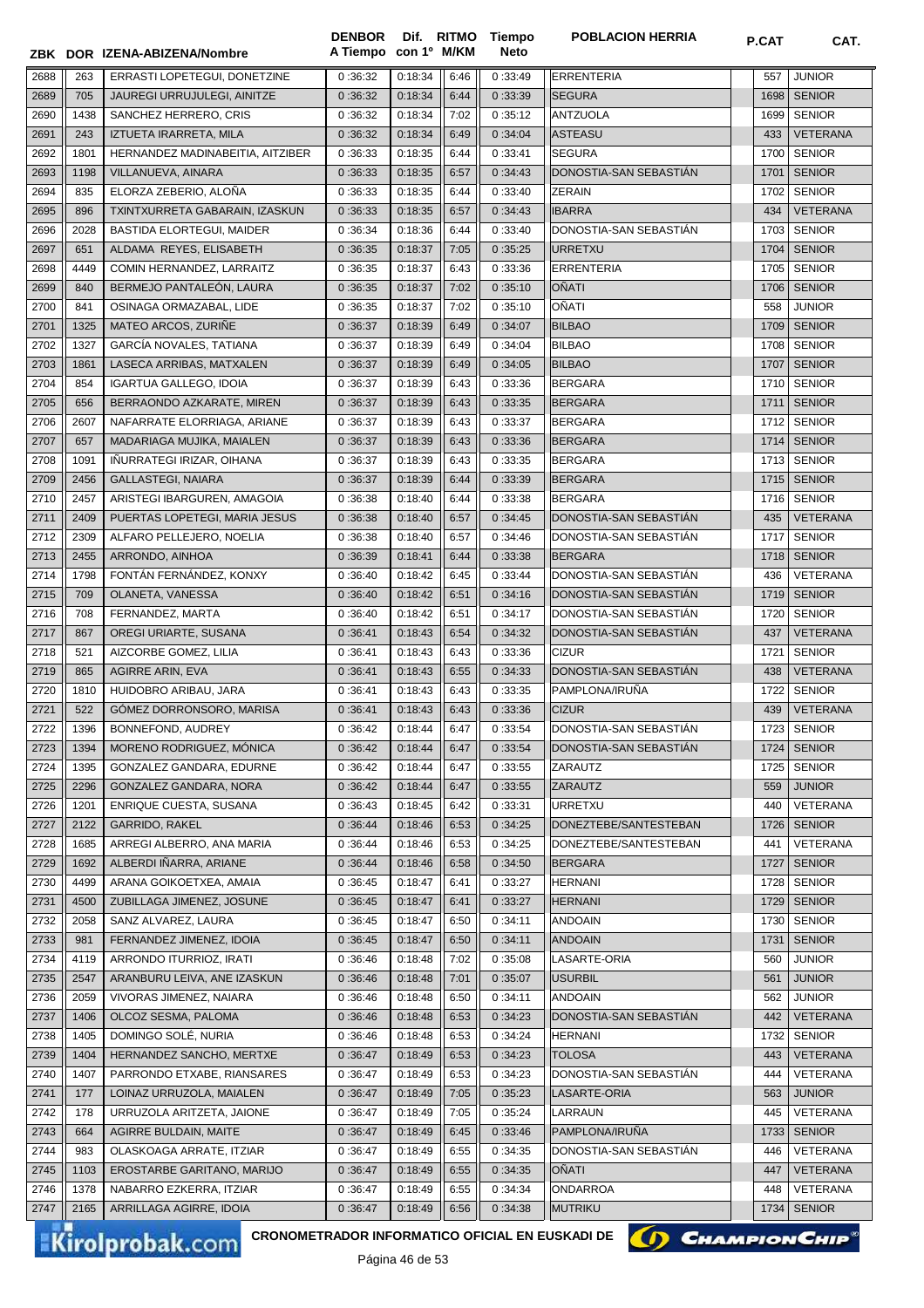|              |             | ZBK DOR IZENA-ABIZENA/Nombre                                              | <b>DENBOR</b><br>A Tiempo con 1º M/KM |                        |              | Dif. RITMO Tiempo<br><b>Neto</b> | <b>POBLACION HERRIA</b>             | P.CAT      | CAT.                           |
|--------------|-------------|---------------------------------------------------------------------------|---------------------------------------|------------------------|--------------|----------------------------------|-------------------------------------|------------|--------------------------------|
| 2748         | 309         | JIMENEZ VARELA, AFRIKA                                                    | 0:36:47                               | 0:18:49                | 6:55         | 0:34:35                          | DONOSTIA-SAN SEBASTIAN              | 449        | VETERANA                       |
| 2749         | 4169        | <b>GUILLAN ASO, SAIOA</b>                                                 | 0:36:48                               | 0:18:50                | 7:07         | 0:35:33                          | DONOSTIA-SAN SEBASTIAN              | 1735       | <b>SENIOR</b>                  |
| 2750         | 1140        | OLAIZOLA IPARRAGIRRE, ALAZNE                                              | 0:36:48                               | 0:18:50                | 6:55         | 0:34:34                          | <b>USURBIL</b>                      | 1736       | <b>SENIOR</b>                  |
| 2751         | 1956        | ESTELLA ARRANZ, JOSUNE                                                    | 0:36:48                               | 0:18:50                | 6:55         | 0:34:34                          | <b>USURBIL</b>                      | 1737       | <b>SENIOR</b>                  |
| 2752         | 388         | EIZAGIRRE ZALDUA, AITZIBER                                                | 0:36:48                               | 0:18:50                | 6:52         | 0:34:21                          | <b>USURBIL</b>                      | 1738       | <b>SENIOR</b>                  |
| 2753         | 2203        | YEREGI EZEIZA, LOREA                                                      | 0:36:48                               | 0:18:50                | 6:52         | 0:34:20                          | LASARTE-ORIA                        | 1739       | <b>SENIOR</b>                  |
| 2754         | 1146        | CALVO GIL, PILAR                                                          | 0:36:48                               | 0:18:50                | 6:55         | 0:34:37                          | <b>PASAIA</b>                       | 450        | <b>VETERANA</b>                |
| 2755         | 389         | ZULOAGA SEGUROLA, OLATZ                                                   | 0:36:48                               | 0:18:50                | 6:53         | 0:34:23                          | <b>USURBIL</b>                      | 1740       | <b>SENIOR</b>                  |
| 2756         | 392         | IPARRAGIRRE TOLARETXIPI, JOSUNE                                           | 0:36:49                               | 0:18:51                | 6:52         | 0:34:21                          | <b>USURBIL</b>                      | 1741       | <b>SENIOR</b>                  |
| 2757         | 391         | ILLARRAMENDI UNANUE, IRENE                                                | 0:36:49                               | 0:18:51                | 6:52         | 0:34:21                          | DONOSTIA-SAN SEBASTIAN              | 1742       | <b>SENIOR</b>                  |
| 2758         | 390         | IRAZUSTA ARAMENDI, BAKARTXO                                               | 0:36:49                               | 0:18:51                | 6:52         | 0:34:21                          | LASARTE-ORIA                        | 1743       | <b>SENIOR</b>                  |
| 2759         | 375         | SANCHEZ-BERRA CABANAS, ALEJANDR                                           | 0:36:49                               | 0:18:51                | 6:49         | 0:34:03                          | DONOSTIA-SAN SEBASTIÁN              | 1744       | <b>SENIOR</b>                  |
| 2760         | 1893        | ARZELUS LASA, MIREN                                                       | 0:36:49                               | 0:18:51                | 6:48         | 0:34:02                          | DONOSTIA-SAN SEBASTIAN              | 1745       | <b>SENIOR</b>                  |
| 2761         | 71          | AGIRRE ELKOROBEREZIBAR, LOINAZ                                            | 0:36:50                               | 0:18:52                | 6:55         | 0:34:33                          | <b>BEASAIN</b>                      | 1746       | <b>SENIOR</b>                  |
| 2762         | 69          | BERASATEGI BENGOETXEA, IONE                                               | 0:36:50                               | 0:18:52                | 6:55         | 0:34:33                          | <b>ZEGAMA</b>                       | 564        | <b>JUNIOR</b>                  |
| 2763         | 70          | MUGURUZA PREGO, ERKUDEN                                                   | 0:36:50                               | 0:18:52                | 6:55         | 0:34:34                          | <b>ZEGAMA</b>                       | 1747       | <b>SENIOR</b>                  |
| 2764         | 721         | MUNDUATE MARTINEZ, EVA                                                    | 0:36:51                               | 0:18:53                | 7:19         | 0:36:34                          | <b>TOLOSA</b>                       | 1748       | <b>SENIOR</b>                  |
| 2765         | 4494        | GARMENDIA APEZETXEA, ARANTZAZU                                            | 0:36:51                               | 0:18:53                | 6:43         | 0:33:34                          | <b>HERNANI</b>                      | 1749       | <b>SENIOR</b>                  |
| 2766         | 1281        | LARREA LEON, AMAIA                                                        | 0:36:51                               | 0:18:53                | 6:57         | 0:34:46                          | <b>IRUN</b>                         | 1750       | <b>SENIOR</b>                  |
| 2767         | 1060        | GARCÍA BLANCO, BELÉN                                                      | 0:36:51                               | 0:18:53                | 6:55         | 0:34:37                          | DONOSTIA-SAN SEBASTIÁN              | 1751       | <b>SENIOR</b>                  |
| 2768         | 979         | YARRITU PECHARROMAN, AMAIA                                                | 0:36:51                               | 0:18:53                | 6:55         | 0:34:37                          | DONOSTIA-SAN SEBASTIAN              | 1752       | <b>SENIOR</b>                  |
| 2769         | 2095        | ARREGUI MARTIARENA, HARBIL                                                | 0:36:53                               | 0:18:55                | 6:45         | 0:33:43                          | ZARAUTZ                             | 1753       | <b>SENIOR</b>                  |
| 2770         | 1087        | RECALDE GRACIA, IXONE                                                     | 0:36:53                               | 0:18:55                | 7:08         | 0:35:38                          | DONOSTIA-SAN SEBASTIAN              | 1755       | <b>SENIOR</b>                  |
| 2771         | 4427        | TENA AZABAL, LAURA                                                        | 0:36:53                               | 0:18:55                | 6:45         | 0:33:44                          | ZARAUTZ                             | 1754       | <b>SENIOR</b>                  |
| 2772         | 49          | MADAYO ZAMORA, MARIA                                                      | 0:36:53                               | 0:18:55                | 6:51         | 0:34:17                          | <b>IRUN</b>                         | 565        | <b>JUNIOR</b>                  |
| 2773         | 50          | WODNIK TOLOSA, MUSHKOA                                                    | 0:36:53                               | 0:18:55                | 6:51         | 0:34:16                          | <b>IRUN</b>                         | 566        | <b>JUNIOR</b>                  |
| 2774         | 893         | UROLA AGUDO, ARAITZ                                                       | 0:36:54                               | 0:18:56                | 6:45         | 0:33:44                          | LASARTE-ORIA                        | 567        | <b>JUNIOR</b>                  |
| 2775         | 895         | MARTINEZ, MARIVI                                                          | 0:36:54                               | 0:18:56                | 6:45         | 0:33:43                          | <b>HERNANI</b>                      | 568        | <b>JUNIOR</b>                  |
| 2776         | 1998        | BURBANO, DIANA                                                            | 0:36:54                               | 0:18:56                | 6:45         | 0:33:44                          | <b>ZUMAIA</b>                       | 569        | <b>JUNIOR</b>                  |
| 2777         | 1312        | ALVAREZ GIGLI, LAURA                                                      | 0:36:55                               | 0:18:57                | 6:46         | 0:33:51                          | <b>PAMPLONA</b>                     | 1756       | <b>SENIOR</b>                  |
| 2778         | 1391        | <b>BARIGOU, LEILA</b>                                                     | 0:36:55                               | 0:18:57                | 7:02         | 0:35:12                          | <b>BRUGES</b>                       | 1757       | <b>SENIOR</b>                  |
| 2779         | 1624        | ANTSOTEGI IKAZURIAGA, JONE                                                | 0:36:55                               | 0:18:57                | 6:46         | 0:33:49                          | <b>AULESTI</b>                      | 570        | <b>JUNIOR</b>                  |
| 2780         | 4306        | ERBIN SABQUIDOY, STÉPHANIE                                                | 0:36:55                               | 0:18:57                | 7:02         | 0:35:12                          | <b>ERRENTERIA</b>                   | 1758       | <b>SENIOR</b>                  |
| 2781         | 1476        | IBAIBARRIAGA ZUBIKARAI, MADDI                                             | 0:36:55                               | 0:18:57                | 6:46         | 0:33:50                          | MARKINA-XEMEIN                      |            | 1759 SENIOR                    |
| 2782         | 1623        | IBAIBARRIAGA ZUBIKARAI, LORE                                              | 0:36:55 0:18:57                       |                        | 6:46         | 0:33:49                          | MARKINA-XEMEIN                      | 571        | <b>JUNIOR</b>                  |
| 2783         | 1474        | ZENARRUTZABEITIA IRUGUENPAGATE,                                           | 0:36:56                               | 0:18:58                | 6:46         | 0:33:48                          | <b>ETXEBARRIA</b>                   | 572 l      | <b>JUNIOR</b>                  |
| 2784         | 1721        | BERECIARTUA ZUBIALDEA, IANHIRE                                            | 0:36:56                               | 0:18:58                | 6:48         | 0:34:00                          | MARKINA-XEMEIN                      | 1760       | <b>SENIOR</b>                  |
| 2785         | 874         | BASKARAN ETXEBERRIA, BIDANE                                               | 0:36:56                               | 0:18:58                | 6:46         | 0:33:51                          | MARKINA-XEMEIN                      | 573        | <b>JUNIOR</b>                  |
| 2786         | 1152        | <b>BRABO BEREINKUA, IRATI</b>                                             | 0:36:56                               | 0:18:58                | 6:46         | 0:33:49                          | MARKINA-XEMEIN                      | 574        | <b>JUNIOR</b>                  |
| 2787         | 869         | ARRATE GANDIAGA, MAITE                                                    | 0:36:56                               | 0:18:58                | 6:46         | 0:33:51                          | MARKINA-XEMEIN                      | 575        | <b>JUNIOR</b>                  |
| 2788         | 1732        | OSTOLAZA GISASOLA, MAIDER                                                 | 0:36:56                               | 0:18:58                | 6:46         | 0:33:50                          | MARKINA-XEMEIN                      | 576        | <b>JUNIOR</b>                  |
| 2789         | 2374        | ETXEBERRIA ETXANIZ, MALEN                                                 | 0:36:56                               | 0:18:58                | 6:46         | 0:33:52                          | DONOSTIA-SAN SEBASTIAN              | 577        | <b>JUNIOR</b>                  |
| 2790         | 962<br>1959 | BASKARAN ETXEBERRIA, JOSUNE                                               | 0:36:56                               | 0:18:58                | 6:48         | 0:33:59                          | MARKINA-XEMEIN<br><b>ERRENTERIA</b> | 1761       | <b>SENIOR</b><br><b>JUNIOR</b> |
| 2791<br>2792 | 2714        | BELTRAN ERRANDONEA, ANE                                                   | 0:36:56                               | 0:18:58<br>0:18:58     | 6:42         | 0:33:28                          | DONOSTIA-SAN SEBASTIAN              | 578<br>579 |                                |
| 2793         | 2293        | VAQUERIZA, MADDI<br>VEGA BARANDIARAN, LEIRE                               | 0:36:56                               | 0:18:58                | 6:46         | 0:33:52<br>0:33:27               | <b>ERRENTERIA</b>                   | 580        | <b>JUNIOR</b><br><b>JUNIOR</b> |
| 2794         | 2747        | MICHELENA PIÑEIRO, AMAIA                                                  | 0:36:56<br>0:36:56                    | 0:18:58                | 6:41<br>6:42 | 0:33:28                          | <b>ERRENTERIA</b>                   | 582        | <b>JUNIOR</b>                  |
| 2795         | 2313        | MINDEGUIA BERNARDEZ, NEKANE                                               | 0:36:56                               | 0:18:58                | 6:42         | 0:33:28                          | <b>ERRENTERIA</b>                   | 583        | <b>JUNIOR</b>                  |
| 2796         | 871         | ANCHUSTEGUI SARASUA, MAITE                                                | 0:36:56                               | 0:18:58                | 6:47         | 0:33:53                          | MARKINA-XEMEIN                      | 581        | <b>JUNIOR</b>                  |
| 2797         | 2838        | MATXAIN GALFARSORO, OLAIA                                                 | 0:36:57                               | 0:18:59                | 6:42         | 0:33:29                          | <b>ERRENTERIA</b>                   | 585        | <b>JUNIOR</b>                  |
| 2798         | 1612        | ALFONSO IBARGUREN, ENARA                                                  | 0:36:57                               | 0:18:59                | 6:42         | 0:33:29                          | <b>ERRENTERIA</b>                   | 584        | <b>JUNIOR</b>                  |
| 2799         | 2613        | AZURZA ESKISABEL, SARA                                                    | 0:36:57                               | 0:18:59                | 6:46         | 0:33:52                          | DONOSTIA-SAN SEBASTIAN              | 586        | <b>JUNIOR</b>                  |
| 2800         | 2541        | LUJANBIO SISITIAGA, JARA                                                  | 0:36:57                               | 0:18:59                | 6:42         | 0:33:31                          | <b>OIARTZUN</b>                     | 587        | <b>JUNIOR</b>                  |
| 2801         | 2408        | ALVAREZ ESTEIBAR, AINARA                                                  | 0:36:57                               | 0:18:59                | 6:58         | 0:34:50                          | LASARTE-ORIA                        | 588        | <b>JUNIOR</b>                  |
| 2802         | 2267        | PEREZ DE ALBENIZ RAN, AMAIA                                               | 0:36:58                               | 0:19:00                | 6:54         | 0:34:31                          | ORMAIZTEGI                          | 589        | <b>JUNIOR</b>                  |
| 2803         | 2592        | OROZKO ANDONEGI, LORENA                                                   | 0:36:58                               | 0:19:00                | 6:43         | 0:33:34                          | DONOSTIA-SAN SEBASTIAN              | 1762       | <b>SENIOR</b>                  |
| 2804         | 2270        | URRESTARAZU CUADRADO, ENARE                                               | 0:36:58                               | 0:19:00                | 6:54         | 0:34:32                          | <b>BEASAIN</b>                      | 591        | <b>JUNIOR</b>                  |
| 2805         | 2264        | MARTIN ODRIOZOLA, EDURNE                                                  | 0:36:58                               | 0:19:00                | 6:58         | 0:34:49                          | LASARTE-ORIA                        | 590        | <b>JUNIOR</b>                  |
| 2806         | 1234        | LANDALUZE ETXEBARRIA, IRENE                                               | 0:36:58                               | 0:19:00                | 6:50         | 0:34:08                          | ZUMARRAGA                           | 1763       | <b>SENIOR</b>                  |
| 2807         | 2268        | ERRO FERNANDEZ, SARA                                                      | 0:36:58                               | 0:19:00                | 6:54         | 0:34:31                          | SAN MILLAN/DONEMILIAGA              | 592        | <b>JUNIOR</b>                  |
|              |             |                                                                           |                                       |                        |              |                                  |                                     |            |                                |
|              |             | CRONOMETRADOR INFORMATICO OFICIAL EN EUSKADI DE<br><b>Kirolprobak.com</b> |                                       | $D4$ ainn $47$ de $52$ |              |                                  |                                     |            | <b>Снамріон Снір®</b>          |



**POBLACION HERRIA POBLACION**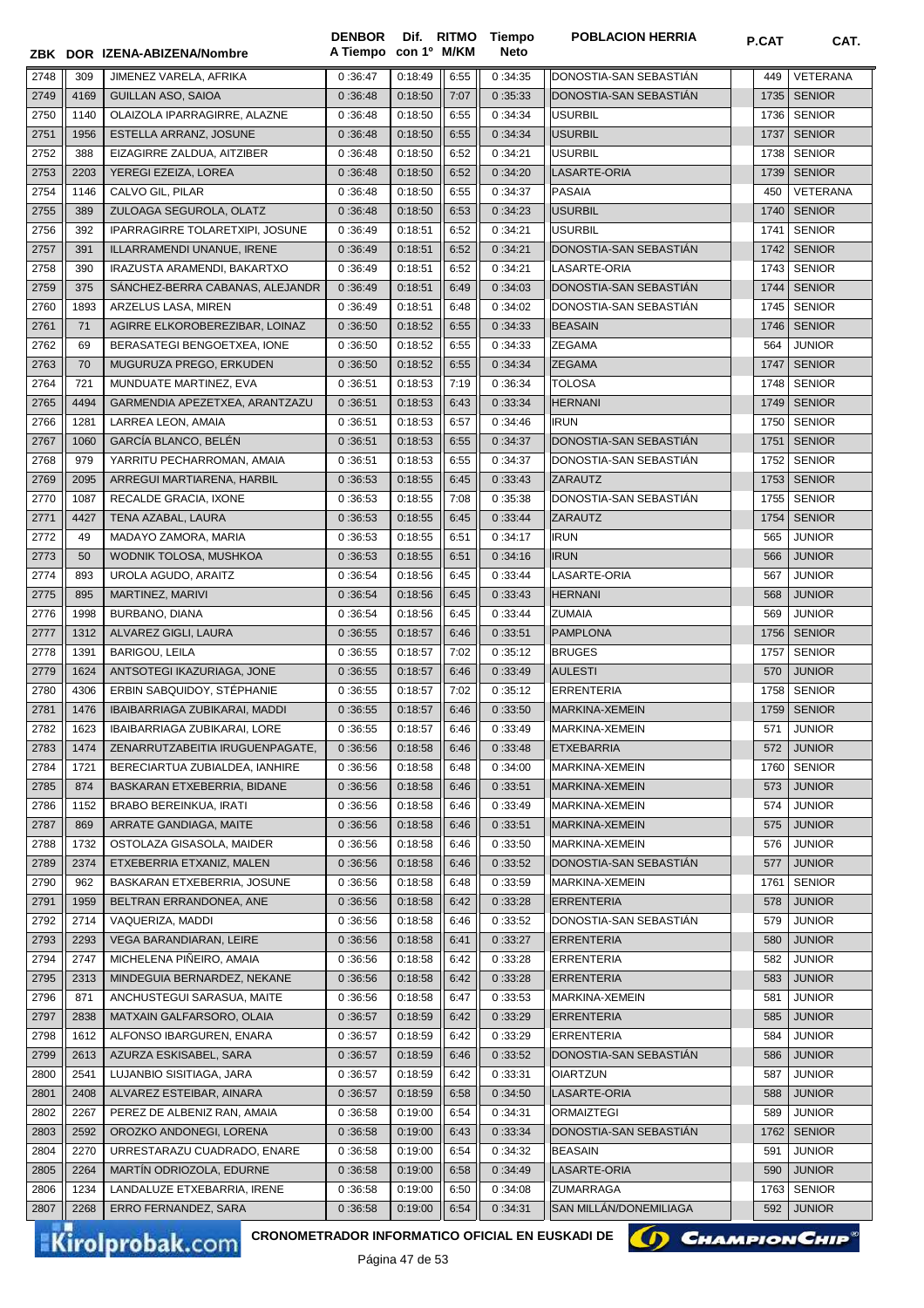|      |                | ZBK DOR IZENA-ABIZENA/Nombre      | A Tiempo con 1º M/KM |         |      | Neto    |                        |      |                 |
|------|----------------|-----------------------------------|----------------------|---------|------|---------|------------------------|------|-----------------|
| 2808 | 2269           | FADRIQUE BLANCO, ANE              | 0:36:58              | 0:19:00 | 6:54 | 0:34:31 | <b>IBARRA</b>          | 593  | <b>JUNIOR</b>   |
| 2809 | 2854           | <b>GORROTXATEGI EPELDE, LEIRE</b> | 0:36:58              | 0:19:00 | 6:55 | 0:34:34 | <b>AZKOITIA</b>        | 594  | <b>JUNIOR</b>   |
| 2810 | 1104           | ARISTI LEGARRA, AINHOA            | 0:36:59              | 0:19:01 | 7:12 | 0:35:59 | <b>ZUMAIA</b>          | 1764 | <b>SENIOR</b>   |
| 2811 | 2338           | GONZALEZ ALVAREZ, ESPE            | 0:36:59              | 0:19:01 | 6:49 | 0:34:04 | DONOSTIA-SAN SEBASTIÁN | 451  | <b>VETERANA</b> |
| 2812 | 4126           | ALTUNA MANZANA, MAITANE           | 0:36:59              | 0:19:01 | 6:45 | 0:33:46 | DONOSTIA-SAN SEBASTIAN | 1765 | <b>SENIOR</b>   |
| 2813 | 741            | TABOADA DIAZ, RAQUEL              | 0:37:00              | 0:19:02 | 6:54 | 0:34:32 | <b>ERRENTERIA</b>      | 1766 | <b>SENIOR</b>   |
| 2814 | 2527           | SAGASTA OLALDE, IANIRE            | 0:37:00              | 0:19:02 | 6:44 | 0:33:42 | ARRASATE/MONDRAGÓN     | 1767 | <b>SENIOR</b>   |
| 2815 | 358            | AROZENA GOROSTIDI, PATRI          | 0:37:00              | 0:19:02 | 6:45 | 0:33:44 | DONOSTIA-SAN SEBASTIÁN | 1768 | <b>SENIOR</b>   |
| 2816 | 2670           | <b>BAZ MANGANA, MIREIA</b>        | 0:37:00              | 0:19:02 | 6:45 | 0:33:43 | ARRASATE/MONDRAGÓN     | 1769 | <b>SENIOR</b>   |
| 2817 | 5122           | KORTABARRIA RAJADO, AINARA        | 0:37:01              | 0:19:03 | 6:45 | 0:33:44 | ARRASATE/MONDRAGÓN     | 1770 | <b>SENIOR</b>   |
| 2818 | 2669           | GARIN IBABE, ANE LUR              | 0:37:01              | 0:19:03 | 6:45 | 0:33:43 | ARRASATE/MONDRAGÓN     | 1771 | <b>SENIOR</b>   |
| 2819 | 946            | LANDA ARREGUI, IZASKUN            | 0:37:01              | 0:19:03 | 6:44 | 0:33:42 | <b>ELGOIBAR</b>        | 452  | <b>VETERANA</b> |
| 2820 | 317            | <b>IGLESIAS VALLE, MAMEN</b>      | 0:37:02              | 0:19:04 | 6:47 | 0:33:53 | ASTIGARRAGA            | 453  | VETERANA        |
| 2821 | 86             | AZKUE BIKANDI, AINARA             | 0:37:02              | 0:19:04 | 7:12 | 0:36:02 | <b>ZUMAIA</b>          | 1772 | <b>SENIOR</b>   |
| 2822 | 2005           | ZUBIZARRETA GOENAGA, MIREN        | 0:37:03              | 0:19:05 | 6:58 | 0:34:52 | AZKOITIA               | 1773 | <b>SENIOR</b>   |
| 2823 | 1878           | LEOZ ARISTU, ELENA                | 0:37:03              | 0:19:05 | 6:55 | 0:34:36 | EGÜÉS                  | 1774 | <b>SENIOR</b>   |
| 2824 | 623            | BERASTEGI LOIOLA, OLATZ           | 0:37:04              | 0:19:06 | 6:55 | 0:34:37 | DONOSTIA-SAN SEBASTIÁN | 1775 | <b>SENIOR</b>   |
| 2825 | 1973           | ZUBIZARRETA, NEREA                | 0:37:04              | 0:19:06 | 6:59 | 0:34:53 | <b>AZKOITIA</b>        | 1776 | <b>SENIOR</b>   |
| 2826 | 707            | EZENARRO, KARMELE                 | 0:37:05              | 0:19:07 | 6:47 | 0:33:54 | <b>GETARIA</b>         | 1777 | <b>SENIOR</b>   |
| 2827 | 1976           | ALDASORO ERAUNCETAMURGUIL, NAR    | 0:37:06              | 0:19:08 | 6:57 | 0:34:46 | <b>LASARTE-ORIA</b>    | 595  | <b>JUNIOR</b>   |
| 2828 | 2144           | PALACIOS ITURBE, IDOIA            | 0:37:06              | 0:19:08 | 7:17 | 0:36:26 | DONOSTIA-SAN SEBASTIAN | 1778 | <b>SENIOR</b>   |
| 2829 | 1975           | CUERDO IZAGIRRE, MAIALEN          | 0:37:06              | 0:19:08 | 6:57 | 0:34:46 | LASARTE-ORIA           | 596  | <b>JUNIOR</b>   |
| 2830 | 2143           | <b>ITURBE BARRENA, MAITE</b>      | 0:37:06              | 0:19:08 | 7:17 | 0:36:25 | <b>USURBIL</b>         | 454  | <b>VETERANA</b> |
| 2831 | 1974           | LABAKA MUÑOZ, ANE                 | 0:37:06              | 0:19:08 | 6:57 | 0:34:45 | LASARTE-ORIA           | 597  | <b>JUNIOR</b>   |
| 2832 | 635            | BARREÑA OCEJA, LEIRE              | 0:37:06              | 0:19:08 | 6:45 | 0:33:44 | <b>ERRENTERIA</b>      | 1779 | <b>SENIOR</b>   |
| 2833 | 947            | CINCUNEGUI, MAITE                 | 0:37:06              | 0:19:08 | 6:45 | 0:33:44 | LASARTE-ORIA           | 1780 | <b>SENIOR</b>   |
| 2834 | 308            | AGIRRESAROBE ETXEBERRIA, AMAIA    | 0:37:08              | 0:19:10 | 7:03 | 0:35:13 | DONOSTIA-SAN SEBASTIAN | 1782 | <b>SENIOR</b>   |
| 2835 | 349            | ARROITA GOMEZ, NORA               | 0:37:08              | 0:19:10 | 7:02 | 0:35:11 | DONOSTIA-SAN SEBASTIAN | 1781 | <b>SENIOR</b>   |
| 2836 | 52             | SECO GONZALEZ, ANE                | 0:37:08              | 0:19:10 | 6:54 | 0:34:30 | <b>IRUN</b>            | 598  | <b>JUNIOR</b>   |
| 2837 | 53             | ARRUABARRENA ARBELAIZ, MAIALEN    | 0:37:08              | 0:19:10 | 6:54 | 0:34:30 | <b>IRUN</b>            | 600  | <b>JUNIOR</b>   |
| 2838 | 54             | ALVAREZ GARCIA, LEIRE             | 0:37:08              | 0:19:10 | 6:54 | 0:34:31 | <b>IRUN</b>            | 599  | <b>JUNIOR</b>   |
| 2839 | 680            | IZAGIRRE IZAGIRRE, ITSASO         | 0:37:09              | 0:19:11 | 6:53 | 0:34:23 | LASARTE-ORIA           | 1783 | <b>SENIOR</b>   |
| 2840 | 2656           | DELGADO VALLEJO, MARI CARMEN      | 0:37:09              | 0:19:11 | 6:52 | 0:34:22 | <b>IRUN</b>            | 455  | VETERANA        |
| 2841 | 1186           | GISASOLA ALBERDI, ITXASO          | 0:37:11              | 0:19:13 | 6:50 | 0:34:08 | <b>BERGARA</b>         | 1784 | <b>SENIOR</b>   |
| 2842 | 2608           | <b>BELASTEGI GURIDI, MAREN</b>    | 0:37:11              | 0:19:13 | 6:50 | 0:34:10 | <b>BERGARA</b>         | 1785 | <b>SENIOR</b>   |
| 2843 | 2880           | URBIETA GARCIA, ASUN              | 0:37:12              | 0:19:14 | 6:51 | 0:34:13 | <b>ERRENTERIA</b>      | 456  | <b>VETERANA</b> |
| 2844 | 1399           | TORIBIO DAVOZ, MONICA             | 0:37:14              | 0:19:16 | 7:09 | 0:35:46 | <b>HONDARRIBIA</b>     | 1786 | <b>SENIOR</b>   |
| 2845 | 1785           | ESPINOSA ARRATE, OLATZ            | 0:37:14              | 0:19:16 | 7:03 | 0:35:15 | <b>DURANGO</b>         | 1787 | <b>SENIOR</b>   |
| 2846 | 2430           | EGUSKIZAGA BILBAO, NAHIA          | 0:37:14              | 0:19:16 | 6:49 | 0:34:04 | <b>HERNANI</b>         | 1788 | <b>SENIOR</b>   |
| 2847 | 1631           | <b>GARAI ORUE, IDOIA</b>          | 0:37:15              | 0:19:17 | 7:03 | 0:35:15 | <b>DURANGO</b>         | 1789 | <b>SENIOR</b>   |
| 2848 | 2429           | APEZETXEA LUJANBIO, MAIALEN       | 0:37:15              | 0:19:17 | 6:49 | 0:34:04 | <b>HERNANI</b>         | 1790 | <b>SENIOR</b>   |
| 2849 | 2572           | GARMENDIA BARRENETXEA, GARAZI     | 0:37:15              | 0:19:17 | 6:49 | 0:34:04 | <b>HERNANI</b>         | 1791 | <b>SENIOR</b>   |
| 2850 | 1342           | OLABARRI BAQUEDANO, MARIA         | 0:37:15              | 0:19:17 | 7:03 | 0:35:15 | <b>IURRETA</b>         | 1792 | <b>SENIOR</b>   |
| 2851 | 1926           | LAZKOZ HERRERA, IDOIA             | 0:37:17              | 0:19:19 | 7:16 | 0:36:21 | ARBIZU                 | 1793 | <b>SENIOR</b>   |
| 2852 | 2366           | BILBAO ALZELAI, MIREN             | 0:37:19              | 0:19:21 | 7:02 | 0:35:09 | ZUIA                   | 601  | <b>JUNIOR</b>   |
| 2853 | 2599           | ALZELAI, ARANTZA                  | 0:37:20              | 0:19:22 | 7:02 | 0:35:11 | <b>LEGAZPI</b>         | 1794 | <b>SENIOR</b>   |
| 2854 | 4278           | HIERRO LAGE, GEMA                 | 0:37:20              | 0:19:22 | 7:07 | 0:35:35 | DONOSTIA-SAN SEBASTIAN | 1796 | <b>SENIOR</b>   |
| 2855 | 2024           | CONTRERAS, LAURA                  | 0:37:20              | 0:19:22 | 7:07 | 0:35:35 | <b>IBARRA</b>          | 1795 | <b>SENIOR</b>   |
| 2856 | 2624           | DEL CANTO OTEIZA, ELENA           | 0:37:20              | 0:19:22 | 6:52 | 0:34:21 | LEGAZPI                | 1797 | <b>SENIOR</b>   |
| 2857 | 2625           | ETXEZARRETA ULANGA, ANE           | 0:37:20              | 0:19:22 | 6:52 | 0:34:20 | LEGAZPI                | 1798 | <b>SENIOR</b>   |
| 2858 | 2250           | MURILLO ALCELAY, MAITANE          | 0:37:20              | 0:19:22 | 6:52 | 0:34:19 | LEGAZPI                | 1799 | <b>SENIOR</b>   |
| 2859 | $\overline{4}$ | <b>GARZON BAZTARRIKA, LEIRE</b>   | 0:37:21              | 0:19:23 | 7:07 | 0:35:33 | LAZKAO                 | 1801 | <b>SENIOR</b>   |
| 2860 | 5              | BENITO CARBALLO, OIHANA           | 0:37:21              | 0:19:23 | 7:07 | 0:35:36 | LAZKAO                 | 1802 | <b>SENIOR</b>   |
| 2861 | 3              | ALDANONDO ESKISABEL, IZARO        | 0:37:21              | 0:19:23 | 7:07 | 0:35:34 | LAZKAO                 | 1800 | <b>SENIOR</b>   |
| 2862 | 2186           | BALERDI ITURRALDE, JONE           | 0:37:22              | 0:19:24 | 6:52 | 0:34:22 | LASARTE-ORIA           | 457  | VETERANA        |
| 2863 | 1901           | URBIETA LEYARISTI, NAROA          | 0:37:22              | 0:19:24 | 6:58 | 0:34:49 | <b>AZPEITIA</b>        | 1804 | <b>SENIOR</b>   |
| 2864 | 1386           | VELASCO, ARABELA                  | 0:37:22              | 0:19:24 | 6:50 | 0:34:08 | VITORIA-GASTEIZ        | 1803 | <b>SENIOR</b>   |
| 2865 | 2415           | LOPEZ ROITEGI, AROA               | 0:37:22              | 0:19:24 | 6:55 | 0:34:33 | LASARTE-ORIA           | 602  | <b>JUNIOR</b>   |
| 2866 | 1904           | MARTIJA TELLABIDE, MAITE          | 0:37:22              | 0:19:24 | 6:58 | 0:34:49 | <b>AZPEITIA</b>        | 1806 | <b>SENIOR</b>   |
| 2867 | 1423           | ETXEBESTE ALTUNA, AITZIBER        | 0:37:22              | 0:19:24 | 7:01 | 0:35:04 | <b>OIARTZUN</b>        | 1805 | <b>SENIOR</b>   |

**DENBOR**

Kirolprobak.com

**CRONOMETRADOR INFORMATICO OFICIAL EN EUSKADI DE**



**POBLACION HERRIA P.CAT CAT. Tiempo**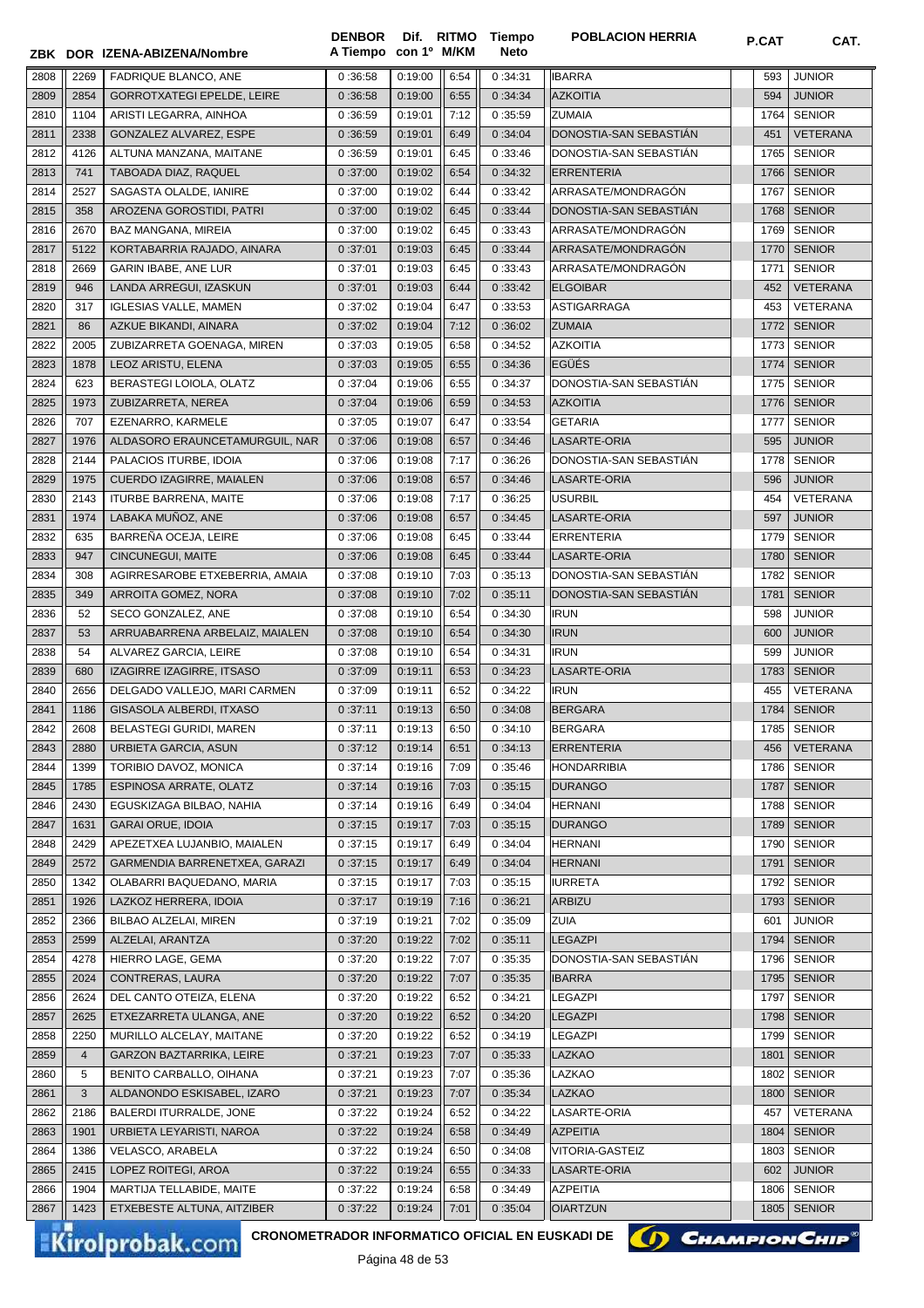|              |              | ZBK DOR IZENA-ABIZENA/Nombre                   | <b>DENBOR</b><br>A Tiempo con 1º M/KM |                    |              | Dif. RITMO Tiempo<br><b>Neto</b> | <b>POBLACION HERRIA</b>                          | P.CAT        | CAT.                           |
|--------------|--------------|------------------------------------------------|---------------------------------------|--------------------|--------------|----------------------------------|--------------------------------------------------|--------------|--------------------------------|
| 2868         | 1905         | URDALLETA IRAOLA, LARRAITZ                     | 0:37:22                               | 0:19:24            | 6:58         | 0:34:49                          | <b>AZPEITIA</b>                                  | 1807         | <b>SENIOR</b>                  |
| 2869         | 2082         | FURUNDARENA BASARTE, ANE                       | 0:37:22                               | 0:19:24            | 6:55         | 0:34:33                          | LASARTE-ORIA                                     | 603          | <b>JUNIOR</b>                  |
| 2870         | 2808         | APAOLAZA AMENABAR, ITZIAR                      | 0:37:23                               | 0:19:25            | 6:50         | 0:34:10                          | <b>TOLOSA</b>                                    | 1808         | <b>SENIOR</b>                  |
| 2871         | 520          | MATE OTAÑO, UXUE                               | 0:37:23                               | 0:19:25            | 6:50         | 0:34:12                          | DONOSTIA-SAN SEBASTIAN                           | 1809         | <b>SENIOR</b>                  |
| 2872         | 215          | LAZCANO ULE, VIRGINIA                          | 0:37:24                               | 0:19:26            | 6:56         | 0:34:42                          | <b>ERRENTERIA</b>                                | 1810         | <b>SENIOR</b>                  |
| 2873         | 2543         | MATE OTAÑO, IANIRE                             | 0:37:24                               | 0:19:26            | 6:50         | 0:34:12                          | DONOSTIA-SAN SEBASTIÁN                           | 1812         | <b>SENIOR</b>                  |
| 2874         | 526          | RODRÍGUEZ PEREZ. SHANDRA                       | 0:37:24                               | 0:19:26            | 7:01         | 0:35:06                          | LASARTE-ORIA                                     | 1811         | <b>SENIOR</b>                  |
| 2875         | 2188         | IZAGIRRE TXOPERENA, MAIDER                     | 0:37:24                               | 0:19:26            | 6:53         | 0:34:25                          | LASARTE-ORIA                                     | 1813         | <b>SENIOR</b>                  |
| 2876         | 1842         | OSA GARCIA, KRISTINE                           | 0:37:25                               | 0:19:27            | 6:52         | 0:34:18                          | PASAIA                                           | 1814         | <b>SENIOR</b>                  |
| 2877         | 1841         | KRESPO IGARETA, AINHOA                         | 0:37:25                               | 0:19:27            | 6:51         | 0:34:17                          | <b>PASAIA</b>                                    | 1815         | <b>SENIOR</b>                  |
| 2878         | 1683         | ZABALETA ALDUNCIN, AXUN                        | 0:37:26                               | 0:19:28            | 7:01         | 0:35:06                          | DONEZTEBE/SANTESTEBAN                            | 1816         | <b>SENIOR</b>                  |
| 2879         | 2487         | ARISTIMUÑO DOMINGUEZ, AINHOA                   | 0:37:26                               | 0:19:28            | 6:50         | 0:34:08                          | ARRASATE/MONDRAGÓN                               | 1817         | <b>SENIOR</b>                  |
| 2880         | 419          | CORTÉS ARTOLA, ELENA                           | 0:37:28                               | 0:19:30            | 6:58         | 0:34:49                          | <b>LEZO</b>                                      | 458          | VETERANA                       |
| 2881         | 1151         | DE ANDRES OLABARRIA, IANIRE                    | 0:37:28                               | 0:19:30            | 6:52         | 0:34:20                          | MARKINA-XEMEIN                                   | 1818         | <b>SENIOR</b>                  |
| 2882         | 734          | MARTIN BARREIRA, TANIA                         | 0:37:28                               | 0:19:30            | 6:58         | 0:34:49                          | <b>ERRENTERIA</b>                                | 1819         | <b>SENIOR</b>                  |
| 2883         | 1733         | AGINAGA IMAZ, ZURIÑE                           | 0:37:28                               | 0:19:30            | 6:52         | 0:34:21                          | <b>MARKINA-XEMEIN</b>                            | 1820         | <b>SENIOR</b>                  |
| 2884         | 1365         | CEÑAL IDARRETA, NEREA                          | 0:37:29                               | 0:19:31            | 6:55         | 0:34:33                          | DONOSTIA-SAN SEBASTIAN                           | 1821         | <b>SENIOR</b>                  |
| 2885         | 4293         | BERECIARTUA ZUZUARREGUI, GARAZI                | 0:37:30                               | 0:19:32            | 6:55         | 0:34:34                          | DONOSTIA-SAN SEBASTIÁN                           | 604          | <b>JUNIOR</b>                  |
| 2886         | 1350         | ARANBURU FERNÁNDEZ, MAIDER                     | 0:37:30                               | 0:19:32            | 6:55         | 0:34:33                          | DONOSTIA-SAN SEBASTIÁN                           | 1822         | <b>SENIOR</b>                  |
| 2887         | 38           | ZURUTUZA ALBERDI, ARGIÑE                       | 0:37:30                               | 0:19:32            | 6:50         | 0:34:10                          | <b>BEASAIN</b>                                   | 1823         | <b>SENIOR</b>                  |
| 2888         | 2579         | ASIN FRANCES, ANA                              | 0:37:30                               | 0:19:32            | 6:50         | 0:34:10                          | <b>PERALTA</b>                                   | 1824         | <b>SENIOR</b>                  |
| 2889         | 1738         | BENGOETXEA, JAIONE                             | 0:37:31                               | 0:19:33            | 7:20         | 0:36:41                          | <b>ORIO</b>                                      | 1825         | <b>SENIOR</b>                  |
| 2890         | 1679         | ALBIZU AGIRREZABALAGA, AMAIA                   | 0:37:31                               | 0:19:33            | 7:20         | 0:36:42                          | <b>GETARIA</b>                                   | 1826         | <b>SENIOR</b>                  |
| 2891         | 1169         | MARTINEZ ESNAOLA, NAGORE                       | 0:37:32                               | 0:19:34            | 7:10         | 0:35:49                          | DONOSTIA-SAN SEBASTIAN                           | 1827         | <b>SENIOR</b>                  |
| 2892         | 286          | VASCO ANTUNEZ, ISABEL                          | 0:37:32                               | 0:19:34            | 6:52         | 0:34:20                          | <b>HONDARRIBIA</b>                               | 1828         | <b>SENIOR</b>                  |
| 2893         | 285          | VAZQUEZ ARCA, VANESSA                          | 0:37:32                               | 0:19:34            | 6:52         | 0:34:20                          | <b>ASTIGARRAGA</b>                               | 1829         | <b>SENIOR</b>                  |
| 2894         | 283          | ACHA CORELLA, EIDER                            | 0:37:35                               | 0:19:37            | 7:06         | 0:35:29                          | DONOSTIA-SAN SEBASTIAN                           | 1830         | <b>SENIOR</b>                  |
| 2895         | 745          | CONDE, LAURA                                   | 0:37:36                               | 0:19:38            | 6:56         | 0:34:38                          | <b>EIBAR</b>                                     | 1831         | <b>SENIOR</b>                  |
| 2896         | 744          | DIEZ SUAREZ, LETY                              | 0:37:36                               | 0:19:38            | 6:56         | 0:34:38                          | <b>EIBAR</b>                                     | 1832         | <b>SENIOR</b>                  |
| 2897         | 2398         | AZOFRA ARZAMENDI, MIREN                        | 0:37:36                               | 0:19:38            | 6:54         | 0:34:28                          | SAN MILLÁN/DONEMILIAGA<br>DONOSTIA-SAN SEBASTIÁN | 1833         | <b>SENIOR</b>                  |
| 2898         | 1240<br>1241 | URBIETA, NEREA                                 | 0:37:36                               | 0:19:38            | 6:54         | 0:34:28                          | DONOSTIA-SAN SEBASTIAN                           | 1834<br>1835 | <b>SENIOR</b><br><b>SENIOR</b> |
| 2899<br>2900 | 1244         | RUIZ DE GAUNA, IZASKUN<br>MORENO ARRIOLA, GALA | 0:37:37<br>0:37:37                    | 0:19:39<br>0:19:39 | 6:53<br>6:54 | 0:34:27<br>0:34:29               | DONOSTIA-SAN SEBASTIAN                           | 1836         | <b>SENIOR</b>                  |
| 2901         | 2791         | <b>IRADI SARASOLA, AMAIA</b>                   | 0:37:37                               | 0:19:39            | 7:08         | 0:35:38                          | <b>HERNANI</b>                                   | 605          | <b>JUNIOR</b>                  |
| 2902         | 1242         | AMAS ETXARRI, IDOIA                            | 0:37:37                               | 0:19:39            | 6:54         | 0:34:29                          | DONOSTIA-SAN SEBASTIÁN                           | 1837         | <b>SENIOR</b>                  |
| 2903         | 2792         | HUIZI IZAGIRRE, MAIDER                         | 0:37:37                               | 0:19:39            | 7:07         | 0:35:36                          | <b>HERNANI</b>                                   | 606          | <b>JUNIOR</b>                  |
| 2904         | 2790         | GORROTXATEGI GOIKOETXEA, ENEKA                 | 0:37:38                               | 0:19:40            | 7:07         | 0:35:37                          | <b>HERNANI</b>                                   | 607          | <b>JUNIOR</b>                  |
| 2905         | 4182         | DE LA CALLE VALTIERRA, MYRIAM                  | 0:37:39                               | 0:19:41            | 7:10         | 0:35:48                          | <b>ERRENTERIA</b>                                | 1838         | <b>SENIOR</b>                  |
| 2906         | 848          | ELIZETXEA ITURBURU, MARIA                      | 0:37:39                               | 0:19:41            | 7:09         | 0:35:47                          | <b>ERRENTERIA</b>                                | 1839         | <b>SENIOR</b>                  |
| 2907         | 1803         | SALDAÑA DE LA FUENTE, MARÍA MERCE              | 0:37:41                               | 0:19:43            | 7:07         | 0:35:33                          | <b>USURBIL</b>                                   | 459          | VETERANA                       |
| 2908         | 1337         | ARRUTI LARRINAGA, EDURNE                       | 0:37:41                               | 0:19:43            | 7:07         | 0:35:33                          | <b>HERNANI</b>                                   | 460          | VETERANA                       |
| 2909         | 2152         | BARANDIARAN MELERO, ANA                        | 0:37:41                               | 0:19:43            | 7:06         | 0:35:32                          | DONOSTIA-SAN SEBASTIAN                           | 461          | <b>VETERANA</b>                |
| 2910         | 2510         | ARTETXE GURRUTXAGA, LOREA                      | 0:37:43                               | 0:19:45            | 6:54         | 0:34:32                          | <b>ZESTOA</b>                                    | 1840         | <b>SENIOR</b>                  |
| 2911         | 2509         | ARTETXE GURRUTXAGA, IRUNE                      | 0:37:43                               | 0:19:45            | 6:54         | 0:34:31                          | <b>ZESTOA</b>                                    | 1841         | <b>SENIOR</b>                  |
| 2912         | 198          | ALARCIA GONZALEZ, ANE                          | 0:37:43                               | 0:19:45            | 6:55         | 0:34:34                          | DONOSTIA-SAN SEBASTIAN                           | 1842         | <b>SENIOR</b>                  |
| 2913         | 200          | SAN JULIAN, NATALIA                            | 0:37:43                               | 0:19:45            | 6:55         | 0:34:33                          | DONOSTIA-SAN SEBASTIAN                           | 1843         | <b>SENIOR</b>                  |
| 2914         | 429          | MORALES AREIZAGA, LUCIA                        | 0:37:43                               | 0:19:45            | 6:54         | 0:34:32                          | DONOSTIA-SAN SEBASTIÁN                           | 1844         | <b>SENIOR</b>                  |
| 2915         | 201          | SALVADOR, YOANA                                | 0:37:43                               | 0:19:45            | 6:55         | 0:34:33                          | DONOSTIA-SAN SEBASTIAN                           | 1845         | <b>SENIOR</b>                  |
| 2916         | 2357         | ARANBARRI URZELAI, MIREN GURUTZE               | 0:37:45                               | 0:19:47            | 7:01         | 0:35:05                          | <b>AZKOITIA</b>                                  | 1846         | <b>SENIOR</b>                  |
| 2917         | 2360         | GIL MAJUELO, LEIRE                             | 0:37:45                               | 0:19:47            | 7:01         | 0:35:05                          | <b>AZKOITIA</b>                                  | 1847         | <b>SENIOR</b>                  |
| 2918         | 2358         | ARANBARRI JUARISTI, NAIARA                     | 0:37:45                               | 0:19:47            | 7:01         | 0:35:05                          | <b>AZKOITIA</b>                                  | 1848         | <b>SENIOR</b>                  |
| 2919         | 2359         | ALDAY POZO, SARA                               | 0:37:45                               | 0:19:47            | 7:01         | 0:35:05                          | <b>AZKOITIA</b>                                  | 1849         | <b>SENIOR</b>                  |
| 2920         | 2356         | ZUBIZARRETA SUDUPE, MAITANE                    | 0:37:45                               | 0:19:47            | 7:01         | 0:35:05                          | <b>AZKOITIA</b>                                  | 1850         | <b>SENIOR</b>                  |
| 2921         | 1226         | NUÑEZ MONTOYA, MARIA LOURDES                   | 0:37:48                               | 0:19:50            | 6:54         | 0:34:30                          | <b>HONDARRIBIA</b>                               | 462          | <b>VETERANA</b>                |
| 2922         | 2814         | MUGURUZA GOENAGA, MAITE                        | 0:37:48                               | 0:19:50            | 6:59         | 0:34:57                          | <b>AZPEITIA</b>                                  | 608          | JUNIOR                         |
| 2923         | 2811         | BEOBIDE LARRAÑAGA, MAITE                       | 0:37:48                               | 0:19:50            | 7:00         | 0:34:58                          | <b>AZPEITIA</b>                                  | 1851         | <b>SENIOR</b>                  |
| 2924         | 4389         | <b>IRIZAR OTAEGI, IRATXE</b>                   | 0:37:49                               | 0:19:51            | 7:10         | 0:35:49                          | LASARTE-ORIA                                     | 1853         | <b>SENIOR</b>                  |
| 2925         | 269          | DIAZ GARCIA, ESTITXU                           | 0:37:49                               | 0:19:51            | 7:10         | 0:35:50                          | DONOSTIA-SAN SEBASTIAN                           | 1852         | <b>SENIOR</b>                  |
| 2926         | 622          | ZUBIZARRETA DOMINGO, USOA                      | 0:37:49                               | 0:19:51            | 7:10         | 0:35:50                          | DONOSTIA-SAN SEBASTIAN                           | 1854         | <b>SENIOR</b>                  |
| 2927         | 1431         | ARELLANO LARRINAGA, MARINA                     | 0:37:50                               | 0:19:52            | 6:55         | 0:34:34                          | <b>LOGRONO</b>                                   | 1855         | <b>SENIOR</b>                  |

Kirolprobak.com

CRONOMETRADOR INFORMATICO OFICIAL EN EUSKADI DE **(A) CHAMPION CHIP**<sup>®</sup>

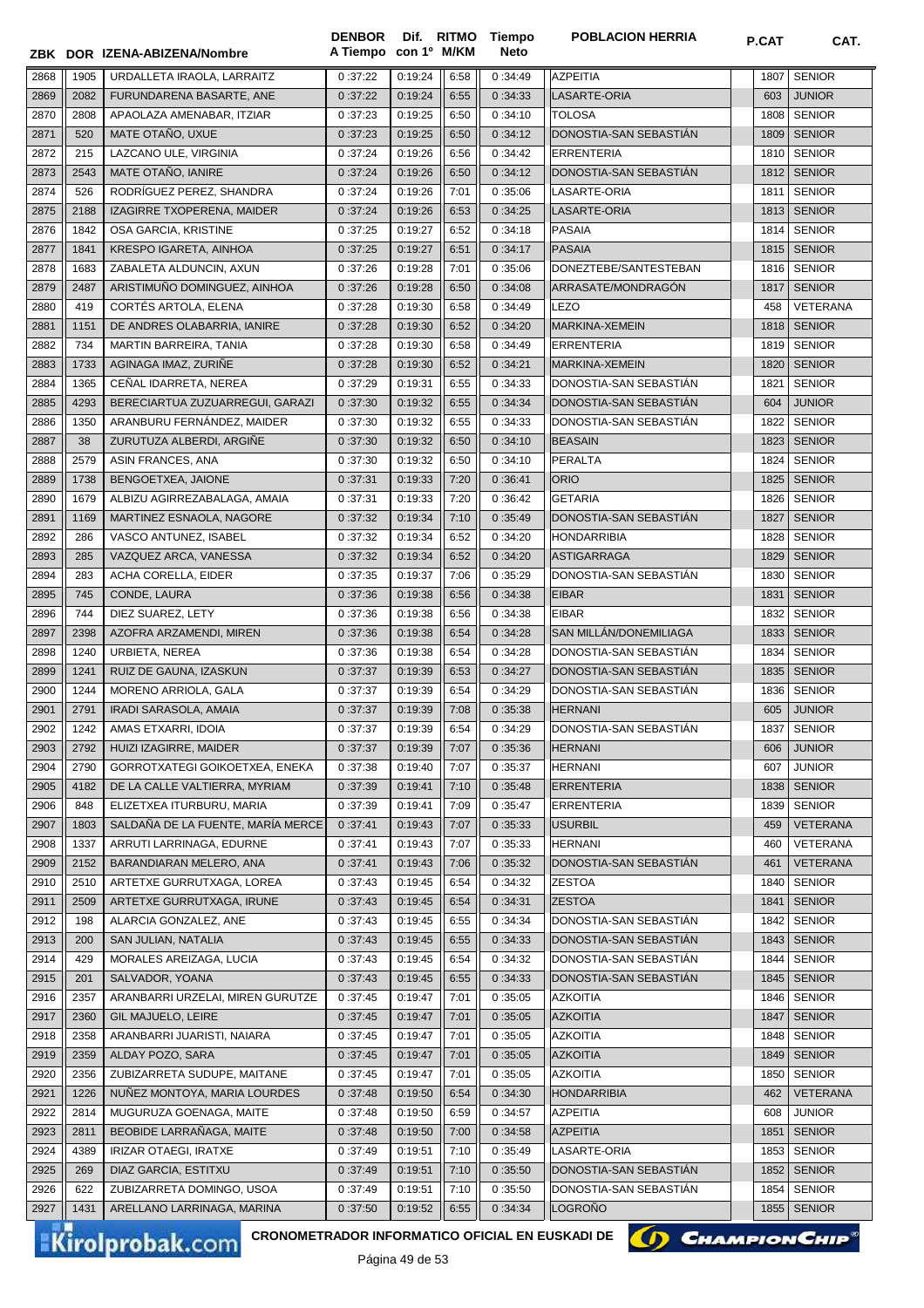**ZBK DOR IZENA-ABIZENA/Nombre A Tiempo**

**Dif. con 1º DENBOR M/KM** **POBLACION HERRIA P.CAT CAT.** 

**Tiempo Neto**

| 2928 | 925  | MATXAIN ODRIOZOLA, LARRAITZ                            | 0:37:51 | 0:19:53 | 6:59 | 0:34:56 | <b>USURBIL</b>         |      | 1856 SENIOR     |
|------|------|--------------------------------------------------------|---------|---------|------|---------|------------------------|------|-----------------|
| 2929 | 1070 | ODRIOZOLA IRURETAGOYENA, ANE                           | 0:37:51 | 0:19:53 | 6:59 | 0:34:57 | DONOSTIA-SAN SEBASTIÁN | 463  | <b>VETERANA</b> |
| 2930 | 969  | MACHAIN ODRIOZOLA, IZARO                               | 0:37:51 | 0:19:53 | 6:59 | 0:34:57 | <b>HERNIALDE</b>       | 1857 | <b>SENIOR</b>   |
| 2931 | 921  | ODRIOZOLA IRURETAGOIENA, MIREN JO                      | 0:37:51 | 0:19:53 | 6:59 | 0:34:57 | <b>ANOETA</b>          | 1858 | <b>SENIOR</b>   |
| 2932 | 971  | ODRIOZOLA IRURETAGOIENA, IKERNE                        | 0:37:51 | 0:19:53 | 6:59 | 0:34:57 | ZARAUTZ                | 1859 | <b>SENIOR</b>   |
| 2933 | 4216 | REY SCHULZE, NICOLE                                    | 0:37:52 | 0:19:54 | 6:54 | 0:34:31 | DONOSTIA-SAN SEBASTIAN |      | 1860 SENIOR     |
| 2934 | 683  | MENDOZA BELZA, JOSUNE                                  | 0:37:52 | 0:19:54 | 6:54 | 0:34:31 | DONOSTIA-SAN SEBASTIAN | 1861 | <b>SENIOR</b>   |
| 2935 | 2116 | ARRIOLA ORMAETXEA, IDOIA                               | 0:37:52 | 0:19:54 | 7:12 | 0:35:59 | <b>EIBAR</b>           | 1862 | <b>SENIOR</b>   |
| 2936 | 2809 | RETENAGA ALBIZU, MIREN EDURNE                          | 0:37:52 | 0:19:54 | 7:12 | 0:35:59 | <b>EIBAR</b>           | 1863 | <b>SENIOR</b>   |
| 2937 | 2787 | HERRERO ASEGINOLAZA, TERESA                            | 0:37:52 | 0:19:54 | 7:12 | 0:35:59 | <b>EIBAR</b>           | 1864 | <b>SENIOR</b>   |
| 2938 | 2198 | LARRAÑAGA GORROTXATEGI, IDOIA                          | 0:37:53 | 0:19:55 | 6:55 | 0:34:34 | <b>MENDARO</b>         | 1865 | <b>SENIOR</b>   |
| 2939 | 718  | OLANO SCHNABEL, EKHIÑE                                 | 0:37:53 | 0:19:55 | 7:07 | 0:35:34 | <b>TOLOSA</b>          | 1866 | <b>SENIOR</b>   |
| 2940 | 717  | SCHNABEL REZOLA, RUFI                                  | 0:37:53 | 0:19:55 | 7:07 | 0:35:34 | <b>TOLOSA</b>          | 464  | VETERANA        |
| 2941 | 2199 | LARRAÑAGA GORROTXATEGI, NEREA                          | 0:37:54 | 0:19:56 | 6:55 | 0:34:34 | <b>DEBA</b>            | 1867 | <b>SENIOR</b>   |
| 2942 | 2197 | EIZAGIRRE JAUREGI, LEIRE                               | 0:37:54 | 0:19:56 | 6:55 | 0:34:34 | <b>DEBA</b>            | 1868 | <b>SENIOR</b>   |
| 2943 | 2444 | IMAZ CLEMENTE, AMAIA                                   | 0:37:55 | 0:19:57 | 7:04 | 0:35:20 | DONOSTIA-SAN SEBASTIAN | 1869 | <b>SENIOR</b>   |
| 2944 | 1084 | ALVAREZ QUINTANA, NEME SELENE                          | 0:37:56 | 0:19:58 | 7:27 | 0:37:13 | ZARAUTZ                | 1870 | <b>SENIOR</b>   |
| 2945 |      |                                                        |         |         | 7:27 |         | <b>ANOETA</b>          |      |                 |
|      | 719  | ELOLA BEOBIDE, LEIRE                                   | 0:37:56 | 0:19:58 |      | 0:37:14 |                        | 1871 | <b>SENIOR</b>   |
| 2946 | 802  | OLABARRIA BENGOA, NAIARA                               | 0:37:56 | 0:19:58 | 7:01 | 0:35:03 | ARETXABALETA           | 1872 | <b>SENIOR</b>   |
| 2947 | 801  | URKIA GALARTZA, IRATI                                  | 0:37:56 | 0:19:58 | 7:01 | 0:35:03 | ARETXABALETA           | 1873 | <b>SENIOR</b>   |
| 2948 | 2390 | DE SAN LUIS GONZALEZ, ALICIA                           | 0:37:57 | 0:19:59 | 7:03 | 0:35:13 | DONOSTIA-SAN SEBASTIAN | 609  | <b>JUNIOR</b>   |
| 2949 | 1468 | ARZAK ALZAGA, AINHOA                                   | 0:37:58 | 0:20:00 | 7:18 | 0:36:31 | <b>IRUN</b>            | 1874 | <b>SENIOR</b>   |
| 2950 | 2400 | BARANDIARAN AMILLANO, ELENE                            | 0:37:58 | 0:20:00 | 7:18 | 0:36:30 | <b>HENDAYE</b>         | 1875 | <b>SENIOR</b>   |
| 2951 | 2119 | PADRONES GIL, LETICIA                                  | 0:37:58 | 0:20:00 | 7:04 | 0:35:21 | DONOSTIA-SAN SEBASTIÁN | 1876 | <b>SENIOR</b>   |
| 2952 | 2118 | RODRIGUEZ LOIDI, NAGORE                                | 0:37:58 | 0:20:00 | 7:04 | 0:35:21 | <b>IRUN</b>            | 1877 | <b>SENIOR</b>   |
| 2953 | 1467 | CARRION, NOELIA                                        | 0:37:58 | 0:20:00 | 7:18 | 0:36:31 | <b>IRUN</b>            | 1878 | <b>SENIOR</b>   |
| 2954 | 36   | REMÓN OCHOA, CRISTINA                                  | 0:38:00 | 0:20:02 | 6:56 | 0:34:40 | <b>BEASAIN</b>         | 1879 | <b>SENIOR</b>   |
| 2955 | 2115 | TENA ZUAZOLACIGORRAGA, MIREIA                          | 0:38:01 | 0:20:03 | 7:11 | 0:35:53 | <b>AZKOITIA</b>        | 610  | <b>JUNIOR</b>   |
| 2956 | 2114 | ZUAZOLACIGORRAGA ARAMBARRI, MIR                        | 0:38:01 | 0:20:03 | 7:11 | 0:35:54 | <b>AZKOITIA</b>        | 465  | VETERANA        |
| 2957 | 626  | RIPA SAEZ DE MATURANA, ESTIBALIZ                       | 0:38:02 | 0:20:04 | 7:02 | 0:35:08 | <b>SEGURA</b>          | 1880 | <b>SENIOR</b>   |
| 2958 | 2094 | AZURMENDI ZABALETA, EDURNE                             | 0:38:02 | 0:20:04 | 6:57 | 0:34:45 | <b>PASAIA</b>          | 1881 | <b>SENIOR</b>   |
| 2959 | 2093 | GARAGARZA ROTETA, BEGOÑA                               | 0:38:02 | 0:20:04 | 6:57 | 0:34:46 | <b>PASAIA</b>          | 1882 | <b>SENIOR</b>   |
| 2960 | 852  | MUÑOA ORDOZGOITI, MAITANE                              | 0:38:02 | 0:20:04 | 7:02 | 0:35:08 | <b>SEGURA</b>          | 1883 | <b>SENIOR</b>   |
| 2961 | 753  | <b>BARREIRA SA, LINA</b>                               | 0:38:03 | 0:20:05 | 7:05 | 0:35:24 | <b>ERRENTERIA</b>      | 466  | VETERANA        |
| 2962 | 698  | ZABALA GRANADOS, NAIARA                                | 0:38:05 | 0:20:07 | 7:05 | 0:35:26 | <b>IRUN</b>            | 1884 | <b>SENIOR</b>   |
| 2963 | 2560 | PACHA UROLATEGUI, MONTSERRAT                           | 0:38:06 | 0:20:08 | 7:09 | 0:35:47 | DONEZTEBE/SANTESTEBAN  |      | 1885 SENIOR     |
| 2964 | 4247 | MITXELENA RUIZ, LEIRE                                  | 0:38:08 | 0:20:10 | 7:10 | 0:35:49 | <b>ERRENTERIA</b>      |      | 1886 SENIOR     |
| 2965 | 1315 | IZA GOIKOETXEA, AMAIA                                  | 0:38:08 | 0:20:10 | 7:10 | 0:35:50 | <b>ERRENTERIA</b>      | 1887 | <b>SENIOR</b>   |
| 2966 | 1267 | ESTONBA KRUZ, GARAZI                                   | 0:38:09 | 0:20:11 | 7:08 | 0:35:42 | <b>IRUN</b>            | 611  | <b>JUNIOR</b>   |
| 2967 | 140  | DORRONSORO BERAZA, LEA                                 | 0:38:09 | 0:20:11 | 6:58 | 0:34:50 | DONOSTIA-SAN SEBASTIÁN | 467  | VETERANA        |
| 2968 | 4035 | ARIN BERAZA, USOA                                      | 0:38:09 | 0:20:11 | 6:59 | 0:34:53 | DONOSTIA-SAN SEBASTIAN | 1888 | <b>SENIOR</b>   |
| 2969 | 1268 | ESTONBA MINTXERO, AITZIBER                             | 0:38:09 | 0:20:11 | 7:09 | 0:35:43 | <b>IRUN</b>            | 1889 | <b>SENIOR</b>   |
| 2970 | 272  | DELGADO GALINDO, ANDREA                                | 0:38:09 | 0:20:11 | 7:11 | 0:35:53 | OÑATI                  | 1891 | <b>SENIOR</b>   |
| 2971 | 271  | DIAZ URZELAI, EDURNE                                   | 0:38:09 | 0:20:11 | 7:11 | 0:35:53 | <b>OÑATI</b>           | 1890 | <b>SENIOR</b>   |
| 2972 | 273  | MARTIN ALONSO, FATIMA                                  | 0:38:09 | 0:20:11 | 7:11 | 0:35:53 | OÑATI                  | 1893 | <b>SENIOR</b>   |
| 2973 | 274  | ARREGI ELKOROBARRUTIA, NEREA                           | 0:38:09 | 0:20:11 | 7:11 | 0:35:53 | <b>OÑATI</b>           | 1892 | <b>SENIOR</b>   |
| 2974 | 2701 | LAKA IÑURRATEGI, MAIDER                                | 0:38:10 | 0:20:12 | 6:57 | 0:34:45 | DONOSTIA-SAN SEBASTIAN | 1894 | <b>SENIOR</b>   |
| 2975 | 2767 | SARRIEGI ETXABE, ANE                                   | 0:38:10 | 0:20:12 | 6:57 | 0:34:46 | DONOSTIA-SAN SEBASTIÁN | 1895 | <b>SENIOR</b>   |
|      |      |                                                        |         |         |      |         |                        |      |                 |
| 2976 | 1946 | GONZALEZ RAMIREZ, LAURA                                | 0:38:10 | 0:20:12 | 6:57 | 0:34:45 | DONOSTIA-SAN SEBASTIAN | 612  | <b>JUNIOR</b>   |
| 2977 | 2699 | GOIRIENA BOYRA, AMAIA                                  | 0:38:10 | 0:20:12 | 6:57 | 0:34:45 | <b>BILBAO</b>          | 1896 | <b>SENIOR</b>   |
| 2978 | 2681 | TORRE MILLAN, ISABEL                                   | 0:38:10 | 0:20:12 | 6:57 | 0:34:47 | VITORIA-GASTEIZ        | 1897 | <b>SENIOR</b>   |
| 2979 | 2700 | OSAMIZ ETXEBARRIA, NAIARA                              | 0:38:10 | 0:20:12 | 6:57 | 0:34:47 | <b>GETXO</b>           | 1898 | <b>SENIOR</b>   |
| 2980 | 2531 | LAHOZ GARCÍA, INÉS                                     | 0:38:10 | 0:20:12 | 6:59 | 0:34:55 | LOGROÑO                | 1899 | <b>SENIOR</b>   |
| 2981 | 2530 | DE BIEVRE, NIKKI                                       | 0:38:10 | 0:20:12 | 6:59 | 0:34:56 | <b>TUDELA</b>          | 613  | <b>JUNIOR</b>   |
| 2982 | 1101 | <b>IRUIN EZCURRA, LEIRE</b>                            | 0:38:11 | 0:20:13 | 7:02 | 0:35:09 | <b>BERGARA</b>         | 1900 | <b>SENIOR</b>   |
| 2983 | 668  | ELORRIAGA AMUNDARAIN, GORANE                           | 0:38:11 | 0:20:13 | 7:02 | 0:35:10 | <b>BERGARA</b>         | 1901 | <b>SENIOR</b>   |
| 2984 | 1355 | BARRIO MARTINEZ, M.CARMEN                              | 0:38:11 | 0:20:13 | 6:59 | 0:34:54 | LOGROÑO                | 1902 | <b>SENIOR</b>   |
| 2985 | 2532 | RABANAL PUEYO, CHELO                                   | 0:38:11 | 0:20:13 | 6:59 | 0:34:54 | LOGROÑO                | 468  | VETERANA        |
| 2986 | 367  | DOIZ IRIJALBA, MONTSE                                  | 0:38:12 | 0:20:14 | 7:15 | 0:36:13 | OLITE                  | 1903 | <b>SENIOR</b>   |
| 2987 | 1947 | BARRERO ROBLES, JARA                                   | 0:38:12 | 0:20:14 | 6:57 | 0:34:47 | ZARAGOZA               | 614  | <b>JUNIOR</b>   |
|      |      | <b>CRONOMETRADOR INFORMATICO OFICIAL EN EUSKADI DE</b> |         |         |      |         | () CHAMPION CHIP       |      |                 |
|      |      | <b>Kirolprobak.com</b>                                 |         |         |      |         |                        |      |                 |

Página 50 de 53

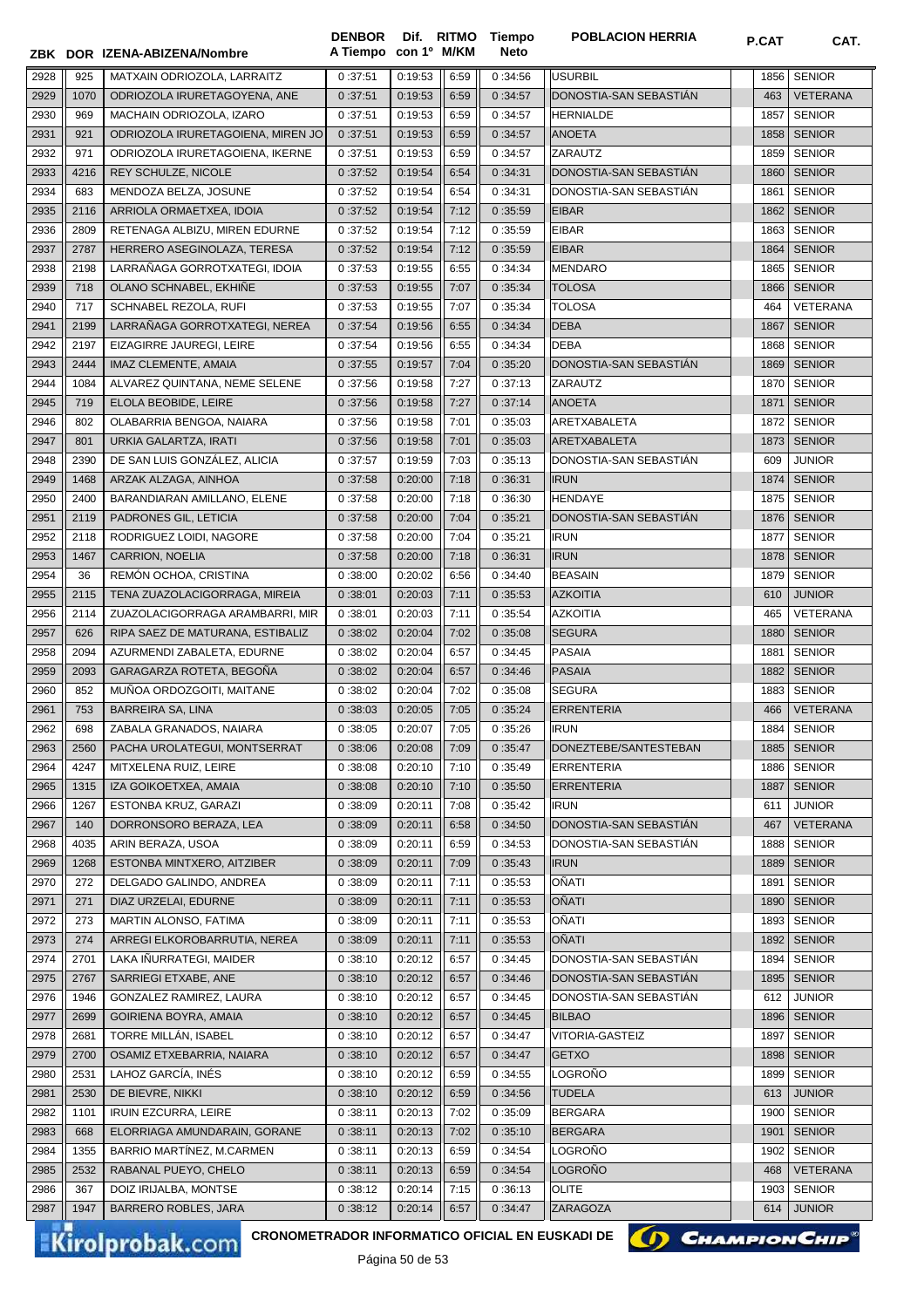|      |      | ZBK DOR IZENA-ABIZENA/Nombre      | A Tiempo con 1º M/KM |         |      | Neto    |                        |      |                 |
|------|------|-----------------------------------|----------------------|---------|------|---------|------------------------|------|-----------------|
| 2988 | 2187 | IZAGIRRE TXOPERENA, AINHOA        | 0:38:15              | 0:20:17 | 7:03 | 0:35:15 | LASARTE-ORIA           | 1904 | <b>SENIOR</b>   |
| 2989 | 1584 | UGALDEBERE SARASUA, JONE          | 0:38:15              | 0:20:17 | 7:17 | 0:36:23 | <b>OIARTZUN</b>        | 469  | <b>VETERANA</b> |
| 2990 | 2558 | ETXEBERRIA OTAEGI, MADDI          | 0:38:15              | 0:20:17 | 7:28 | 0:37:18 | LARRAUL                | 615  | <b>JUNIOR</b>   |
| 2991 | 1115 | PINEDA URRUZOLA, NAGORE           | 0:38:15              | 0:20:17 | 7:00 | 0:35:01 | <b>HERNANI</b>         | 1905 | <b>SENIOR</b>   |
| 2992 | 1114 | GALÁN IBARBURU, EIDER             | 0:38:15              | 0:20:17 | 7:00 | 0:35:00 | DONOSTIA-SAN SEBASTIAN | 1906 | <b>SENIOR</b>   |
| 2993 | 1597 | AGIRREZABALA UGALDEBERE, EDURNE   | 0:38:16              | 0:20:18 | 7:19 | 0:36:34 | <b>OIARTZUN</b>        | 470  | <b>VETERANA</b> |
| 2994 | 1303 | RUEDA LIZARRALDE, OLATZ           | 0:38:16              | 0:20:18 | 7:04 | 0:35:18 | MARKINA-XEMEIN         | 616  | <b>JUNIOR</b>   |
| 2995 | 1305 | <b>IBARZABAL PAGAEGI, LEIRE</b>   | 0:38:16              | 0:20:18 | 7:04 | 0:35:19 | MARKINA-XEMEIN         | 617  | <b>JUNIOR</b>   |
| 2996 | 1653 | FUENTE DOMÍNGUEZ, LARA            | 0:38:17              | 0:20:19 | 7:08 | 0:35:40 | <b>GETXO</b>           | 618  | <b>JUNIOR</b>   |
| 2997 | 476  | <b>TRISTAN, VIRGINIA</b>          | 0:38:19              | 0:20:21 | 7:15 | 0:36:17 | DONOSTIA-SAN SEBASTIAN | 1907 | <b>SENIOR</b>   |
| 2998 | 1283 | BARRASA RODRIGUEZ, MAMEN          | 0:38:19              | 0:20:21 | 7:10 | 0:35:51 | LASARTE-ORIA           | 1908 | <b>SENIOR</b>   |
| 2999 | 4273 | LOZANO LOBATO, BEGOÑA             | 0:38:20              | 0:20:22 | 7:10 | 0:35:52 | LASARTE-ORIA           | 1909 | <b>SENIOR</b>   |
| 3000 | 897  | MOLINA LARREA, ARANTZA            | 0:38:20              | 0:20:22 | 7:18 | 0:36:30 | DONOSTIA-SAN SEBASTIAN | 1910 | <b>SENIOR</b>   |
| 3001 | 1358 | VILLAR INZA, NAGORE               | 0:38:20              | 0:20:22 | 7:13 | 0:36:06 | OÑATI                  | 1911 | <b>SENIOR</b>   |
| 3002 | 1200 | BELTRAN MENDOZA, IRATI            | 0:38:20              | 0:20:22 | 7:18 | 0:36:30 | VITORIA-GASTEIZ        | 1912 | <b>SENIOR</b>   |
| 3003 | 1199 | OLAIZOLA LIZASO, ANAHI            | 0:38:20              | 0:20:22 | 7:18 | 0:36:31 | DONOSTIA-SAN SEBASTIAN | 1913 | <b>SENIOR</b>   |
| 3004 | 1366 | URIBETXEBARRIA ALDALUR, MIREIA    | 0:38:21              | 0:20:23 | 7:13 | 0:36:06 | OÑATI                  | 471  | VETERANA        |
| 3005 | 216  | OYARBIDE SOLANO, AINHOA           | 0:38:23              | 0:20:25 | 7:08 | 0:35:42 | <b>ERRENTERIA</b>      | 1914 | <b>SENIOR</b>   |
| 3006 | 877  | MENDOZA ALDAVE, AMAIA             | 0:38:25              | 0:20:27 | 7:11 | 0:35:55 | PAMPLONA/IRUÑA         | 1915 | <b>SENIOR</b>   |
| 3007 | 1118 | <b>GARCIA GARCIA, LAURA</b>       | 0:38:25              | 0:20:27 | 7:18 | 0:36:29 | ARETXABALETA           | 1916 | <b>SENIOR</b>   |
| 3008 | 1119 | FERNANDEZ LILLO, RAQUEL           | 0:38:25              | 0:20:27 | 7:18 | 0:36:29 | ARETXABALETA           | 1917 | <b>SENIOR</b>   |
| 3009 | 1569 | DAVOZ CELAYETA, MIREN GUADALUPE   | 0:38:27              | 0:20:29 | 7:05 | 0:35:25 | <b>LESAKA</b>          | 1918 | <b>SENIOR</b>   |
| 3010 | 1543 | MANZANO GARAYOA, ANATXO           | 0:38:27              | 0:20:29 | 7:09 | 0:35:44 | PAMPLONA/IRUÑA         | 472  | VETERANA        |
|      |      |                                   |                      |         |      |         | PAMPLONA/IRUÑA         |      |                 |
| 3011 | 1541 | MANGADO SAN NICOLAS, BLANKA       | 0:38:27              | 0:20:29 | 7:09 | 0:35:44 |                        | 473  | <b>VETERANA</b> |
| 3012 | 2777 | OIARBIDE LABAKA, AINARA           | 0:38:28              | 0:20:30 | 7:04 | 0:35:22 | <b>IKAZTEGIETA</b>     | 1919 | <b>SENIOR</b>   |
| 3013 | 1397 | HUMAYOR, SHEILA                   | 0:38:28              | 0:20:30 | 7:24 | 0:37:00 | <b>HERNANI</b>         | 1920 | <b>SENIOR</b>   |
| 3014 | 1398 | BERDOTE MARTIN, LAURA             | 0:38:28              | 0:20:30 | 7:24 | 0:37:00 | <b>HERNANI</b>         | 1921 | <b>SENIOR</b>   |
| 3015 | 1606 | KELLER ALVAREZ, MARINA            | 0:38:31              | 0:20:33 | 7:04 | 0:35:19 | DONOSTIA-SAN SEBASTIAN | 1922 | <b>SENIOR</b>   |
| 3016 | 689  | MUJIKA BIKUÑA, AITZIBER           | 0:38:33              | 0:20:35 | 7:06 | 0:35:31 | DONOSTIA-SAN SEBASTIAN | 1923 | <b>SENIOR</b>   |
| 3017 | 691  | BEREAU SEIN, IDOIA                | 0:38:33              | 0:20:35 | 7:06 | 0:35:30 | <b>IGANTZI</b>         | 1924 | <b>SENIOR</b>   |
| 3018 | 109  | BRAVO REMIREZ, CRISTINA           | 0:38:37              | 0:20:39 | 7:02 | 0:35:10 | DONOSTIA-SAN SEBASTIAN | 1925 | <b>SENIOR</b>   |
| 3019 | 217  | DONGO IPENZA, RUBY                | 0:38:37              | 0:20:39 | 7:02 | 0:35:08 | DONOSTIA-SAN SEBASTIAN | 474  | VETERANA        |
| 3020 | 114  | MARTINEZ ANSA, ALAITZ             | 0:38:37              | 0:20:39 | 7:02 | 0:35:11 | DONOSTIA-SAN SEBASTIÁN | 1926 | <b>SENIOR</b>   |
| 3021 | 107  | SANSINENEA TORRADO, ITZIAR        | 0:38:37              | 0:20:39 | 7:02 | 0:35:09 | DONOSTIA-SAN SEBASTIÁN | 1927 | <b>SENIOR</b>   |
| 3022 | 125  | MATEOS ALPUENTE, MARIAN           | 0:38:37              | 0:20:39 | 7:02 | 0:35:10 | DONOSTIA-SAN SEBASTIÁN | 1928 | <b>SENIOR</b>   |
| 3023 | 4025 | ALBENIZ ARZALLUS, UXU             | 0:38:38              | 0:20:40 | 7:02 | 0:35:12 | DONOSTIA-SAN SEBASTIÁN | 1929 | <b>SENIOR</b>   |
| 3024 | 2420 | SAN JUAN GRANDES, Mª JOSE         | 0:38:38              | 0:20:40 | 7:19 | 0:36:35 | <b>ELGOIBAR</b>        | 475  | <b>VETERANA</b> |
| 3025 | 2421 | GARATE MARTINEZ, BEGOÑA           | 0:38:38              | 0:20:40 | 7:19 | 0:36:35 | <b>EIBAR</b>           | 476  | <b>VETERANA</b> |
| 3026 | 82   | LOPEZ DE SANDALIANO, AINHOA       | 0:38:40              | 0:20:42 | 7:27 | 0:37:14 | <b>BILBAO</b>          | 1930 | <b>SENIOR</b>   |
| 3027 | 83   | RUIZ DE GAUNA RUIZ DE AZUA, BELEN | 0:38:40              | 0:20:42 | 7:27 | 0:37:13 | <b>BILBAO</b>          | 477  | <b>VETERANA</b> |
| 3028 | 1304 | PAGAEGI TXURRUKA, MARISOL         | 0:38:43              | 0:20:45 | 7:07 | 0:35:36 | MARKINA-XEMEIN         | 1931 | <b>SENIOR</b>   |
| 3029 | 1307 | EGIA OLANO, ZURIÑE                | 0:38:43              | 0:20:45 | 7:07 | 0:35:35 | MARKINA-XEMEIN         | 479  | <b>VETERANA</b> |
| 3030 | 1306 | LIZARRALDE BELAR, AINHOA          | 0:38:43              | 0:20:45 | 7:07 | 0:35:35 | MARKINA-XEMEIN         | 478  | VETERANA        |
| 3031 | 2345 | COLOM SEGURA, BERTA               | 0:38:49              | 0:20:51 | 7:06 | 0:35:29 | DONOSTIA-SAN SEBASTIAN | 1932 | <b>SENIOR</b>   |
| 3032 | 155  | LANDABURU AZKARRETA, MAITE        | 0:38:53              | 0:20:55 | 7:19 | 0:36:33 | <b>ELGOIBAR</b>        | 1933 | <b>SENIOR</b>   |
| 3033 | 150  | EGUREN FERNANDEZ, JANIRE          | 0:38:54              | 0:20:56 | 7:19 | 0:36:34 | <b>ELGOIBAR</b>        | 1934 | <b>SENIOR</b>   |
| 3034 | 151  | LIZARRALDE ARRILLAGA, MIRIAM      | 0:38:54              | 0:20:56 | 7:19 | 0:36:35 | <b>ELGOIBAR</b>        | 1935 | <b>SENIOR</b>   |
| 3035 | 156  | GORROTXATEGI ZUBIZARRETA, AMAIA   | 0:38:54              | 0:20:56 | 7:19 | 0:36:33 | <b>ELGOIBAR</b>        | 1936 | <b>SENIOR</b>   |
| 3036 | 152  | MAIZA RECONDO, LIOBA              | 0:38:54              | 0:20:56 | 7:19 | 0:36:34 | DONOSTIA-SAN SEBASTIAN | 1937 | <b>SENIOR</b>   |
| 3037 | 149  | ZUBIAURRE ELORZA, AMAIA           | 0:38:54              | 0:20:56 | 7:19 | 0:36:34 | <b>ELGOIBAR</b>        | 1938 | <b>SENIOR</b>   |
| 3038 | 2695 | AGUIRRE DOMINGUEZ, AGATE          | 0:38:58              | 0:21:00 | 7:28 | 0:37:19 | <b>ERMUA</b>           | 1939 | <b>SENIOR</b>   |
| 3039 | 2693 | DIEZ BARRIOS, RUTH                | 0:38:58              | 0:21:00 | 7:28 | 0:37:19 | <b>ERMUA</b>           | 1940 | <b>SENIOR</b>   |
| 3040 | 2306 | HERRERO EZPELETA, REBEKA          | 0:39:00              | 0:21:02 | 7:34 | 0:37:51 | <b>ANOETA</b>          | 619  | <b>JUNIOR</b>   |
| 3041 | 1071 | GABELLANES ARANA, MADDI           | 0:39:00              | 0:21:02 | 7:34 | 0:37:51 | <b>IRURA</b>           | 620  | <b>JUNIOR</b>   |
| 3042 | 888  | ARTETXE SARASOLA, MIREN           | 0:39:02              | 0:21:04 | 7:26 | 0:37:12 | <b>HENDAYE</b>         | 1941 | <b>SENIOR</b>   |
| 3043 | 887  | ALTUNA ETXEBERRIA, MAIALEN        | 0:39:02              | 0:21:04 | 7:27 | 0:37:13 | LASARTE-ORIA           | 1942 | <b>SENIOR</b>   |
| 3044 | 2548 | AGIRRE ARANGUREN, BEGOÑA          | 0:39:02              | 0:21:04 | 7:36 | 0:38:02 | ANTZUOLA               | 480  | VETERANA        |
| 3045 | 886  | ZULAIKA ARKA, ARANTXI             | 0:39:02              | 0:21:04 | 7:27 | 0:37:15 | LASARTE-ORIA           | 1943 | <b>SENIOR</b>   |
| 3046 | 2815 | LARRAÑAGA LARRAÑAGA, MAITE        | 0:39:03              | 0:21:05 | 7:30 | 0:37:32 | <b>AZPEITIA</b>        | 621  | <b>JUNIOR</b>   |
| 3047 | 2819 | OLAIZOLA LARRAÑAGA, LEIRE         | 0:39:03              | 0:21:05 | 7:31 | 0:37:33 | <b>AZPEITIA</b>        | 622  | <b>JUNIOR</b>   |

**Tiempo** 

**DENBOR**

Kirolprobak.com

**CRONOMETRADOR INFORMATICO OFICIAL EN EUSKADI DE**



**POBLACION HERRIA P.CAT CAT.** 

Página 51 de 53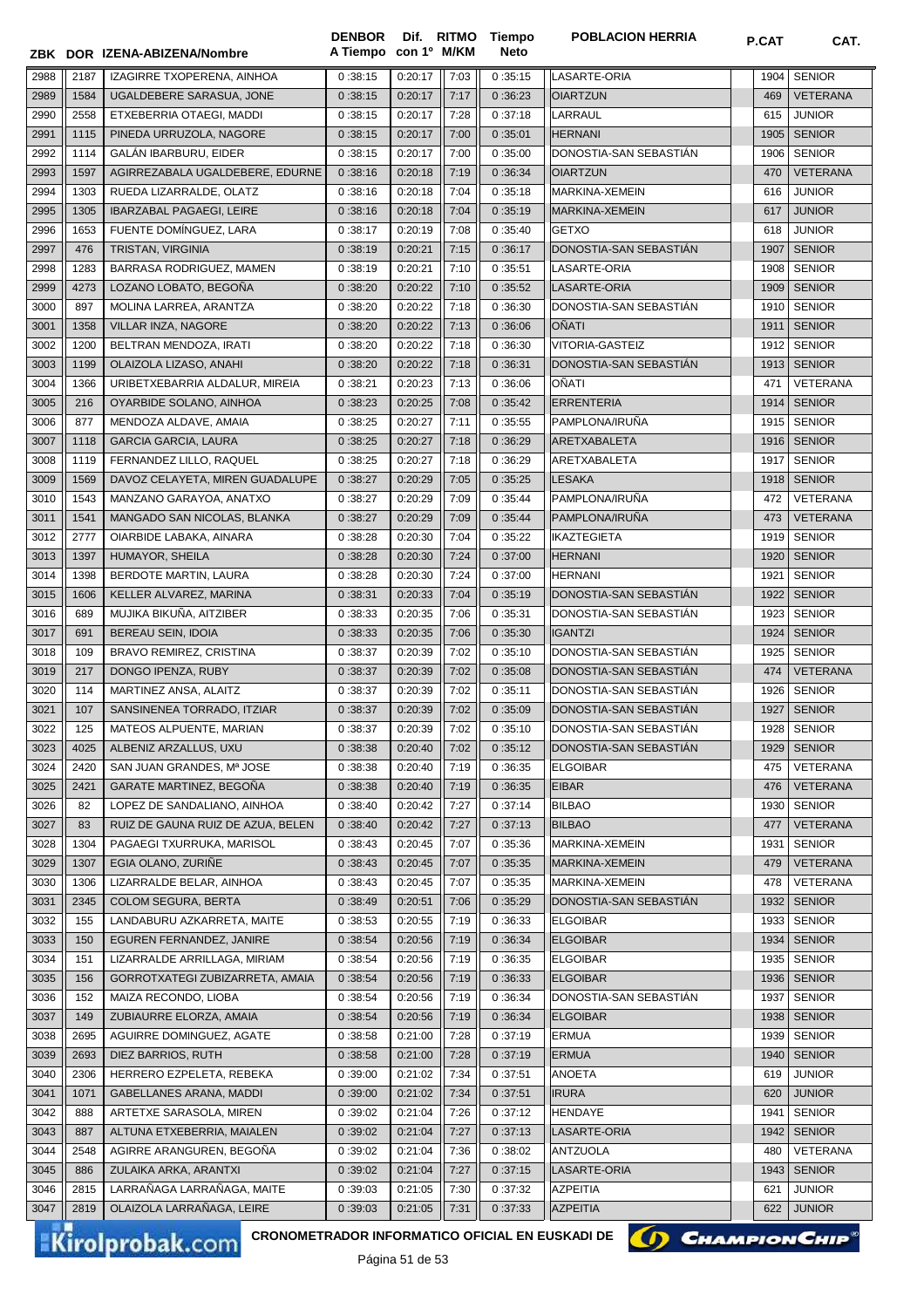|              |             | ZBK DOR IZENA-ABIZENA/Nombre                   | <b>DENBOR</b><br>A Tiempo con 1º M/KM |                    |              | Dif. RITMO Tiempo<br>Neto | <b>POBLACION HERRIA</b>                | P.CAT        | CAT.                           |
|--------------|-------------|------------------------------------------------|---------------------------------------|--------------------|--------------|---------------------------|----------------------------------------|--------------|--------------------------------|
| 3048         | 2820        | GARMENDIA URQUIZU. ELIXABET                    | 0:39:03                               | 0:21:05            | 7:30         | 0:37:32                   | <b>AZPEITIA</b>                        | 623          | <b>JUNIOR</b>                  |
| 3049         | 1116        | GONZÁLEZ CATALÁN, MAITE                        | 0:39:04                               | 0:21:06            | 7:10         | 0:35:49                   | DONOSTIA-SAN SEBASTIAN                 | 1944         | <b>SENIOR</b>                  |
| 3050         | 1065        | TAPIA VILLAR, NURIA                            | 0:39:04                               | 0:21:06            | 7:10         | 0:35:49                   | DONOSTIA-SAN SEBASTIAN                 | 1945         | <b>SENIOR</b>                  |
| 3051         | 81          | ZULAIKA EZENARRO, IRUNE                        | 0:39:04                               | 0:21:06            | 7:11         | 0:35:55                   | <b>GETARIA</b>                         | 1946         | <b>SENIOR</b>                  |
| 3052         | 79          | ZULAICA ECENARRO, JAIONE                       | 0:39:04                               | 0:21:06            | 7:11         | 0:35:54                   | DONOSTIA-SAN SEBASTIÁN                 | 1947         | <b>SENIOR</b>                  |
| 3053         | 1176        | MATAS SCHMID, BARBARA                          | 0:39:11                               | 0:21:13            | 7:25         | 0:37:05                   | <b>ALCOBENDAS</b>                      | 1948         | <b>SENIOR</b>                  |
| 3054         | 1514        | IPARRAGUIRRE ECHEVERRIA, EVA                   | 0:39:11                               | 0:21:13            | 7:09         | 0:35:47                   | PASAIA                                 | 1949         | <b>SENIOR</b>                  |
| 3055         | 2851        | FERNÁNDEZ AGUILERA, SONIA                      | 0:39:11                               | 0:21:13            | 7:09         | 0:35:47                   | <b>DEBA</b>                            | 1950         | <b>SENIOR</b>                  |
| 3056         | 1484        | <b>IRIONDO LASA, KORO</b>                      | 0:39:12                               | 0:21:14            | 7:09         | 0:35:47                   | PASAIA                                 | 1951         | <b>SENIOR</b>                  |
| 3057         | 905         | <b>IBEAS MERINO, MERTXE</b>                    | 0:39:13                               | 0:21:15            | 7:30         | 0:37:30                   | DONOSTIA-SAN SEBASTIÁN                 | 481          | <b>VETERANA</b>                |
| 3058         | 907         | AGIRRE BEGIRISTAIN, MARIXOL                    | 0:39:13                               | 0:21:15            | 7:30         | 0:37:29                   | DONOSTIA-SAN SEBASTIAN                 | 482          | VETERANA                       |
| 3059         | 906         | <b>IBARRETA FANLO, MAITE</b>                   | 0:39:13                               | 0:21:15            | 7:30         | 0:37:28                   | DONOSTIA-SAN SEBASTIAN                 | 483          | <b>VETERANA</b>                |
| 3060         | 2373        | GONZALEZ ZAZPE, EVA                            | 0:39:25                               | 0:21:27            | 7:29         | 0:37:27                   | PAMPLONA/IRUÑA                         | 484          | VETERANA                       |
| 3061         | 2372        | <b>TXALER BLASCO, ROSA</b>                     | 0:39:25                               | 0:21:27            | 7:29         | 0:37:27                   | VILLAVA/ATARRABIA                      | 485          | <b>VETERANA</b>                |
| 3062         | 427         | GONZALEZ DE ALAIZA URREA, MERCED               | 0:39:26                               | 0:21:28            | 7:37         | 0:38:04                   | DONOSTIA-SAN SEBASTIAN                 | 486          | VETERANA                       |
| 3063         | 1050        | ROSAS, HEIKE                                   | 0:39:27                               | 0:21:29            | 7:17         | 0:36:25                   | HENDAYE                                | 487          | <b>VETERANA</b>                |
| 3064         | 1054        | HORMAZA, ANE                                   | 0:39:28                               | 0:21:30            | 7:17         | 0:36:26                   | DONOSTIA-SAN SEBASTIÁN                 | 1952         | <b>SENIOR</b>                  |
| 3065         | 1052        | ROSS, JENNY                                    | 0:39:28                               | 0:21:30            | 7:17         | 0:36:26                   | AIA                                    | 1953         | <b>SENIOR</b>                  |
| 3066         | 1055        | <b>INTXAUSTI, AMAIA</b>                        | 0:39:28                               | 0:21:30            | 7:17         | 0:36:25                   | DONOSTIA-SAN SEBASTIAN                 | 1954         | <b>SENIOR</b>                  |
| 3067         | 1412        | AIZPURUA ARRIBAS, SAIOA                        | 0:39:28                               | 0:21:30            | 7:12         | 0:36:02                   | DONOSTIA-SAN SEBASTIÁN                 | 1955         | <b>SENIOR</b>                  |
| 3068         | 1051        | HORMAZA, IRUNE                                 | 0:39:28                               | 0:21:30            | 7:17         | 0:36:26                   | <b>OIARTZUN</b>                        | 1956         | <b>SENIOR</b>                  |
| 3069         | 4223        | AGIRRE URKIZU, KATTALÍN                        | 0:39:28                               | 0:21:30            | 7:17         | 0:36:26                   | DONOSTIA-SAN SEBASTIAN                 | 1957         | <b>SENIOR</b>                  |
| 3070         | 1660        | MENCIA BERMEJO, ESTELA                         | 0:39:28                               | 0:21:30            | 7:12         | 0:36:02                   | DONOSTIA-SAN SEBASTIÁN                 | 1959         | <b>SENIOR</b>                  |
| 3071         | 1056        | <b>GARATE, MONIKE</b>                          | 0:39:28                               | 0:21:30            | 7:17         | 0:36:26                   | DONOSTIA-SAN SEBASTIAN                 | 1958         | <b>SENIOR</b>                  |
| 3072         | 523<br>1053 | PASCUAL SANCHEZ, INMA<br>SARGSYAN, ANI         | 0:39:28<br>0:39:29                    | 0:21:30<br>0:21:31 | 7:26<br>7:17 | 0:37:11<br>0:36:27        | LASARTE-ORIA<br>DONOSTIA-SAN SEBASTIÁN | 1960<br>1961 | <b>SENIOR</b><br><b>SENIOR</b> |
| 3073<br>3074 | 2057        | BEREZIARTUA ALDANONDO, LORENA                  | 0:39:29                               | 0:21:31            | 7:29         | 0:37:26                   | DONOSTIA-SAN SEBASTIAN                 | 1962         | <b>SENIOR</b>                  |
| 3075         | 2056        | BEREZIARTUA ALDANONDO, NERE                    | 0:39:29                               | 0:21:31            | 7:29         | 0:37:26                   | VITORIA-GASTEIZ                        | 1963         | <b>SENIOR</b>                  |
| 3076         | 2853        | BEREZIARTUA, AINARA                            | 0:39:29                               | 0:21:31            | 7:29         | 0:37:26                   | <b>BEASAIN</b>                         | 624          | <b>JUNIOR</b>                  |
| 3077         | 2524        | CARRERA BLANCO, AINHOA                         | 0:39:36                               | 0:21:38            | 7:15         | 0:36:17                   | DONOSTIA-SAN SEBASTIAN                 | 1964         | <b>SENIOR</b>                  |
| 3078         | 519         | PARIS SARASUA, MARTA                           | 0:39:37                               | 0:21:39            | 7:48         | 0:38:58                   | <b>BEASAIN</b>                         | 625          | <b>JUNIOR</b>                  |
| 3079         | 1860        | IÑIGO IBAÑEZ, LETICIA                          | 0:39:37                               | 0:21:39            | 7:26         | 0:37:08                   | <b>GUADALAJARA</b>                     | 1965         | <b>SENIOR</b>                  |
| 3080         | 1859        | CEDRON, ANA ISABEL                             | 0:39:37                               | 0:21:39            | 7:25         | 0:37:06                   | GUADALAJARA                            | 1966         | <b>SENIOR</b>                  |
| 3081         | 300         | LEAL BARANDIARAN, JONE                         | 0:39:42                               | 0:21:44            | 7:20         | 0:36:39                   | LASARTE-ORIA                           | 1967         | <b>SENIOR</b>                  |
| 3082         | 301         | GILES FERNANDEZ, ESTIBALITZ                    | 0:39:42                               | 0:21:44            | 7:20         | 0:36:39                   | LASARTE-ORIA                           | 1968         | <b>SENIOR</b>                  |
| 3083         | 892         | LOPEZ MATEOS, ARANTZA                          | 0:39:48                               | 0:21:50            | 7:20         | 0:36:39                   | ASTIGARRAGA                            | 1969         | <b>SENIOR</b>                  |
| 3084         | 1912        | ARRETXE ALFONSO, EKHINE                        | 0:39:49                               | 0:21:51            | 7:18         | 0:36:29                   | <b>OIARTZUN</b>                        | 1970         | <b>SENIOR</b>                  |
| 3085         | 1913        | ALFONSO BERASATEGI, MARILU                     | 0:39:49                               | 0:21:51            | 7:18         | 0:36:29                   | <b>OIARTZUN</b>                        | 488          | VETERANA                       |
| 3086         | 2664        | AURTENECHE MENDIOLAGARAI, MABI                 | 0:39:49                               | 0:21:51            | 7:25         | 0:37:04                   | HERNANI                                | 489          | VETERANA                       |
| 3087         | 1818        | LAZKANO GARCIA, AMAIA                          | 0:39:49                               | 0:21:51            | 7:26         | 0:37:10                   | <b>ANTZUOLA</b>                        | 1971         | <b>SENIOR</b>                  |
| 3088         | 879         | AGIRREBEÑA ZABALA, AINHOA                      | 0:39:50                               | 0:21:52            | 7:25         | 0:37:07                   | <b>BERGARA</b>                         | 1972         | <b>SENIOR</b>                  |
| 3089         | 1815        | ARANGUREN FERNÁNDEZ, IDOIA                     | 0:39:50                               | 0:21:52            | 7:26         | 0:37:09                   | <b>ANTZUOLA</b>                        | 1973         | <b>SENIOR</b>                  |
| 3090         | 2096        | MUGICA, AMAIA                                  | 0:39:50                               | 0:21:52            | 7:26         | 0:37:12                   | SALVATIERRA/AGURAIN                    | 1974         | <b>SENIOR</b>                  |
| 3091         | 898<br>253  | ZABALETA ARIN, UXUE<br>ALBERDI ALBENIZ, MIREIA | 0:39:50                               | 0:21:52<br>0:21:52 | 7:26<br>7:26 | 0:37:09                   | <b>BERGARA</b>                         | 1975         | <b>SENIOR</b><br><b>SENIOR</b> |
| 3092<br>3093 | 659         | HERNANDO GOROSPE, ANAKI                        | 0:39:50<br>0:39:50                    | 0:21:52            | 7:26         | 0:37:08<br>0:37:11        | BERGARA<br><b>DURANGO</b>              | 1977<br>1976 | <b>SENIOR</b>                  |
| 3094         | 1743        | ARRIZABALAGA IRURETA, MAIDER                   | 0:39:50                               | 0:21:52            | 7:25         | 0:37:07                   | <b>BERGARA</b>                         | 1978         | <b>SENIOR</b>                  |
| 3095         | 660         | HERNANDO GOROSPE, AMAIA                        | 0:39:50                               | 0:21:52            | 7:26         | 0:37:12                   | <b>BERGARA</b>                         | 1979         | <b>SENIOR</b>                  |
| 3096         | 1761        | MENDIA, PILI                                   | 0:39:50                               | 0:21:52            | 7:24         | 0:37:00                   | <b>LAUDIO</b>                          | 490          | VETERANA                       |
| 3097         | 1742        | GALFARSORO, ANA                                | 0:39:51                               | 0:21:53            | 7:26         | 0:37:08                   | <b>BERGARA</b>                         | 491          | <b>VETERANA</b>                |
| 3098         | 2305        | LOPEZ IGLESIAS, ASUN                           | 0:39:51                               | 0:21:53            | 7:17         | 0:36:26                   | <b>BUÑUEL</b>                          | 1980         | <b>SENIOR</b>                  |
| 3099         | 548         | AHECHU JABAT, CONCHI                           | 0:39:51                               | 0:21:53            | 7:25         | 0:37:07                   | DONOSTIA-SAN SEBASTIÁN                 | 492          | VETERANA                       |
| 3100         | 547         | GALBETE AHECHU, ENARA                          | 0:39:51                               | 0:21:53            | 7:26         | 0:37:08                   | DONOSTIA-SAN SEBASTIAN                 | 1982         | <b>SENIOR</b>                  |
| 3101         | 2897        | PALMITANO ROSSI, NORA SILVIA                   | 0:39:51                               | 0:21:53            | 7:26         | 0:37:08                   | <b>BERGARA</b>                         | 493          | VETERANA                       |
| 3102         | 1760        | ROMAY, INMA                                    | 0:39:51                               | 0:21:53            | 7:27         | 0:37:17                   | LEZAMA                                 | 1981         | <b>SENIOR</b>                  |
| 3103         | 1762        | DÍAZ, ISA                                      | 0:39:51                               | 0:21:53            | 7:27         | 0:37:17                   | <b>LAUDIO</b>                          | 494          | <b>VETERANA</b>                |
| 3104         | 900         | GORROÑO ONAINDIA, MARIASUN                     | 0:39:56                               | 0:21:58            | 7:28         | 0:37:21                   | <b>BERRIZ</b>                          | 1983         | <b>SENIOR</b>                  |
| 3105         | 2597        | ANASAGASTI GARMENDIA, ROSA                     | 0:39:56                               | 0:21:58            | 7:59         | 0:39:56                   | <b>BERMEO</b>                          | 495          | VETERANA                       |
| 3106         | 903         | BILBAO LARRAURI, AMAIA                         | 0:39:57                               | 0:21:59            | 7:28         | 0:37:20                   | <b>BERMEO</b>                          | 1985         | <b>SENIOR</b>                  |
| 3107         | 901         | GAUBEKA ZAMAKONA, AMAIA                        | 0:39:57                               | 0:21:59            | 7:28         | 0:37:20                   | <b>BERMEO</b>                          | 1984         | <b>SENIOR</b>                  |

Kirolprobak.com

CRONOMETRADOR INFORMATICO OFICIAL EN EUSKADI DE **(A) CHAMPION CHIP**<sup>®</sup>



Página 52 de 53